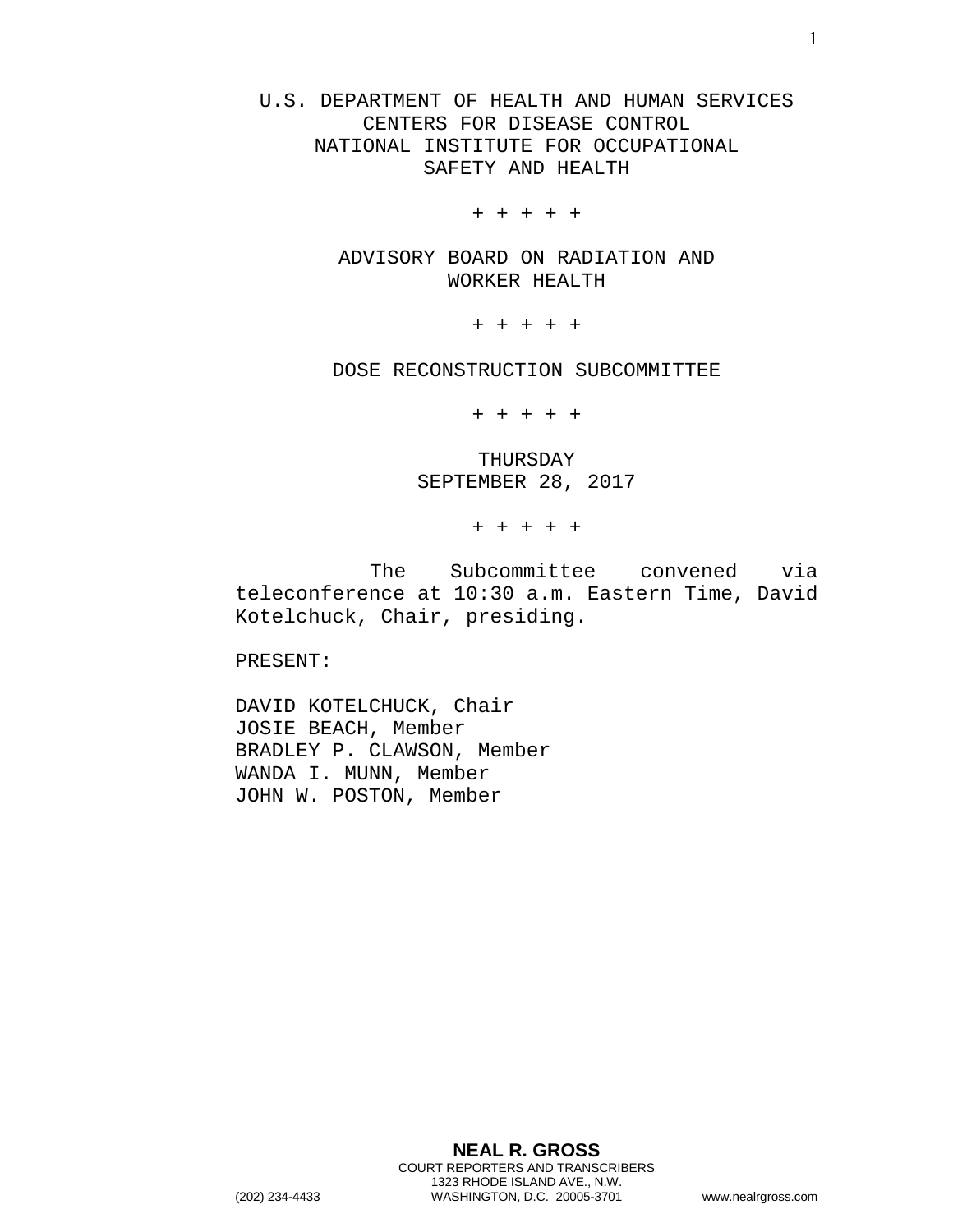ALSO PRESENT:

TED KATZ, Designated Federal Official DAVE ALLEN, DCAS BOB ANIGSTEIN, SC&A BOB BARTON, SC&A KATHY BEHLING, SC&A CATHY BOOTH, ORAU Team GRADY CALHOUN, DCAS ROSE GOGLIOTTI, SC&A JENNY LIN, HHS JOHN MAURO, SC&A BETH ROLFES, DCAS MUTTY SHARFI, ORAU Team SCOTT SIEBERT, ORAU Team DAN SMITH, ORAU Team MATT SMITH, ORAU Team JOHN STIVER, SC&A DENNIS STRENGE, ORAU Team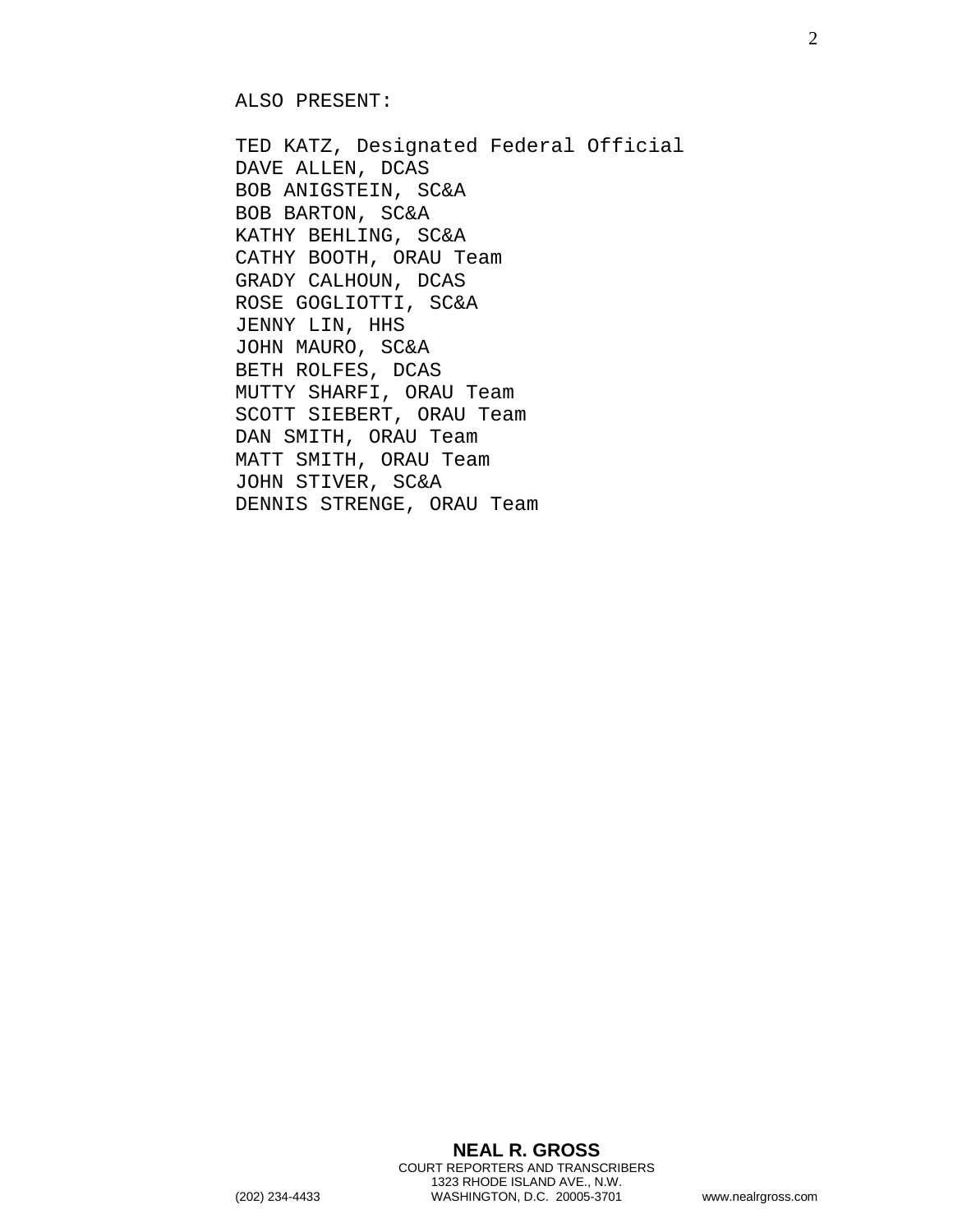## **Contents**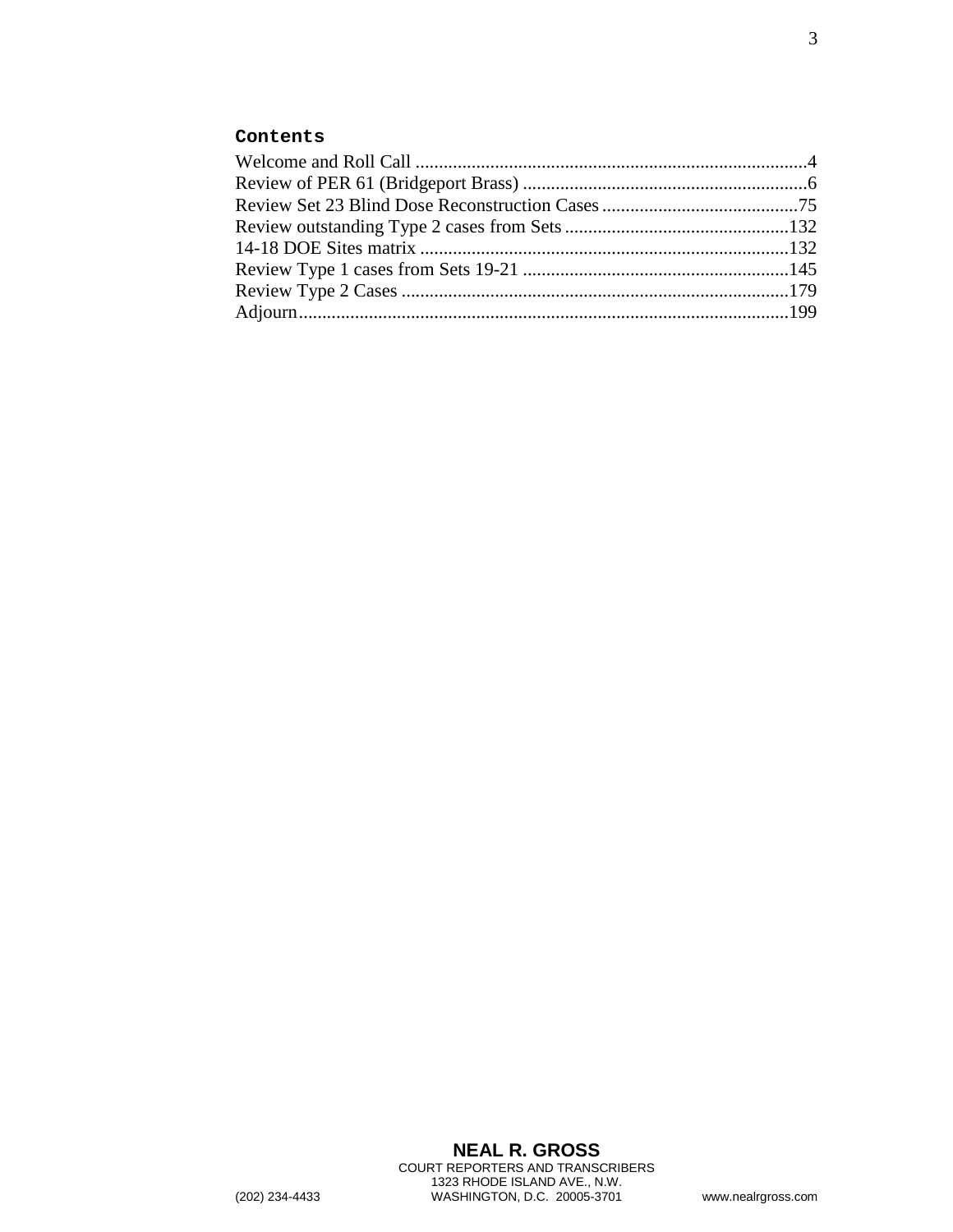<span id="page-3-0"></span> P-R-O-C-E-E-D-I-N-G-S 2 10:39 a.m. **Welcome and Roll Call** MR. KATZ: Welcome, everyone. This is the Advisory Board on Radiation Worker Health. This is the Subcommittee on Dose Reconstruction Review teleconference. We have an agenda today and that's posted on the NIOSH website under the program, the Board schedule of meetings, today's date, and you can see the agenda if you need to although it's very simple and probably not that useful to you. And there's one document that's also posted for this meeting. It is a review of what's called PER, P-E-R, Program Evaluation Report 61 which deals with the site Bridgeport Brass. So if you're interested in that, that is posted on the NIOSH website. The rest of the materials are full of private information so they're not shared on the website. So moving on from there, roll call. What I'm going to do is address conflicts of

> **NEAL R. GROSS** COURT REPORTERS AND TRANSCRIBERS 1323 RHODE ISLAND AVE., N.W.

(202) 234-4433 WASHINGTON, D.C. 20005-3701 www.nealrgross.com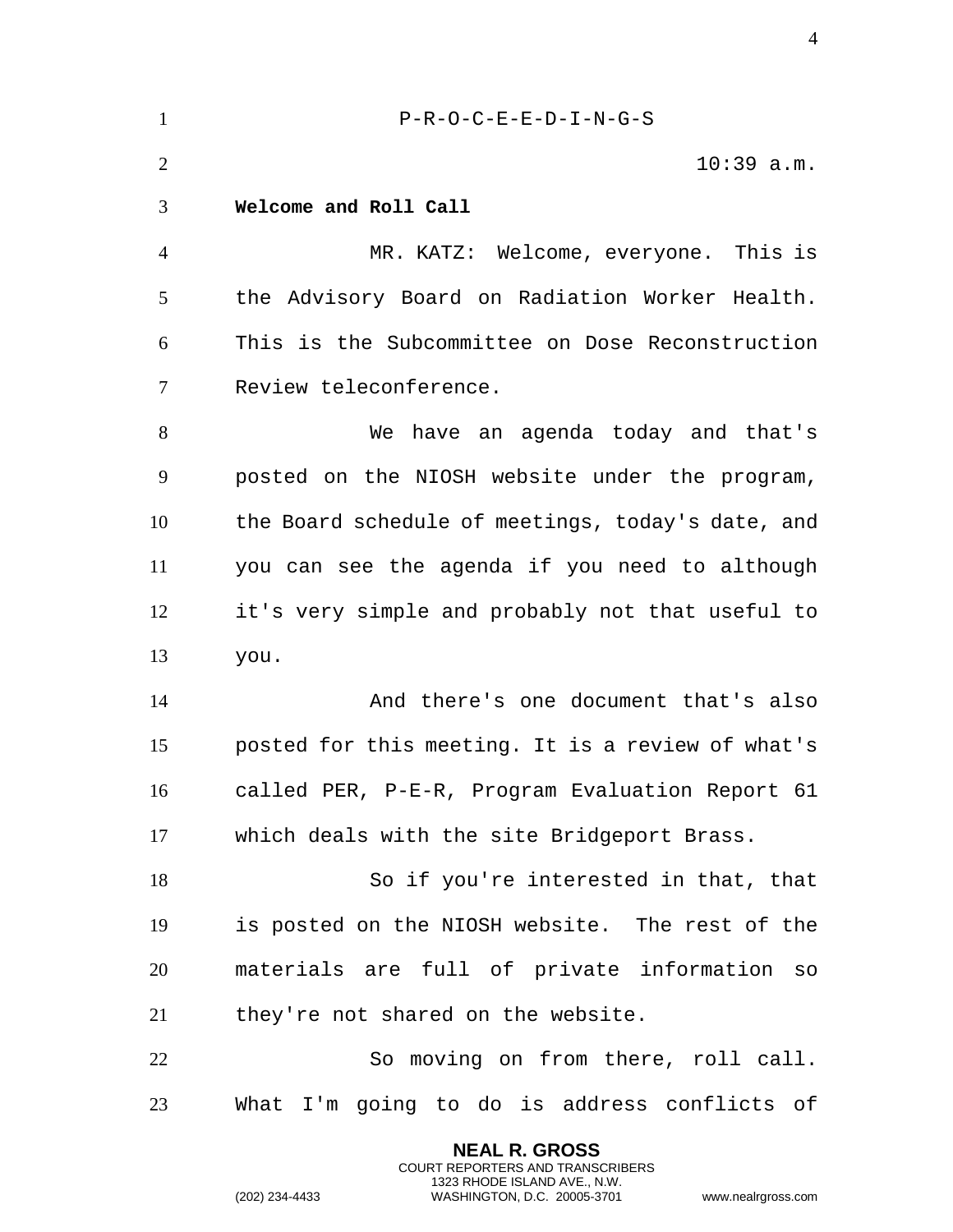**NEAL R. GROSS** interest for the Board members. That way they don't need to do that as we take roll. (Roll Call) MR. KATZ: Okay, we have a lot of people on the line so please everyone remember to mute your phone. And for those of you that aren't familiar if you don't have a mute button press \* and then 6. That'll mute your phone for this line. And then press \* and 6 to come off of mute. And please no one put this call on hold at any point because that causes problems for everyone. And with that, Dave, it's your meeting. CHAIR KOTELCHUCK: Okay. Hello folks. Good we got started. Sorry we're a bit late. 18 And the first item on the agenda is the review of the Program Evaluation Report 61 from Bridgeport Brass. And who will lead off on that for the discussion? DR. MAURO: Dr. Kotelchuck, this is

> COURT REPORTERS AND TRANSCRIBERS 1323 RHODE ISLAND AVE., N.W.

(202) 234-4433 WASHINGTON, D.C. 20005-3701 www.nealrgross.com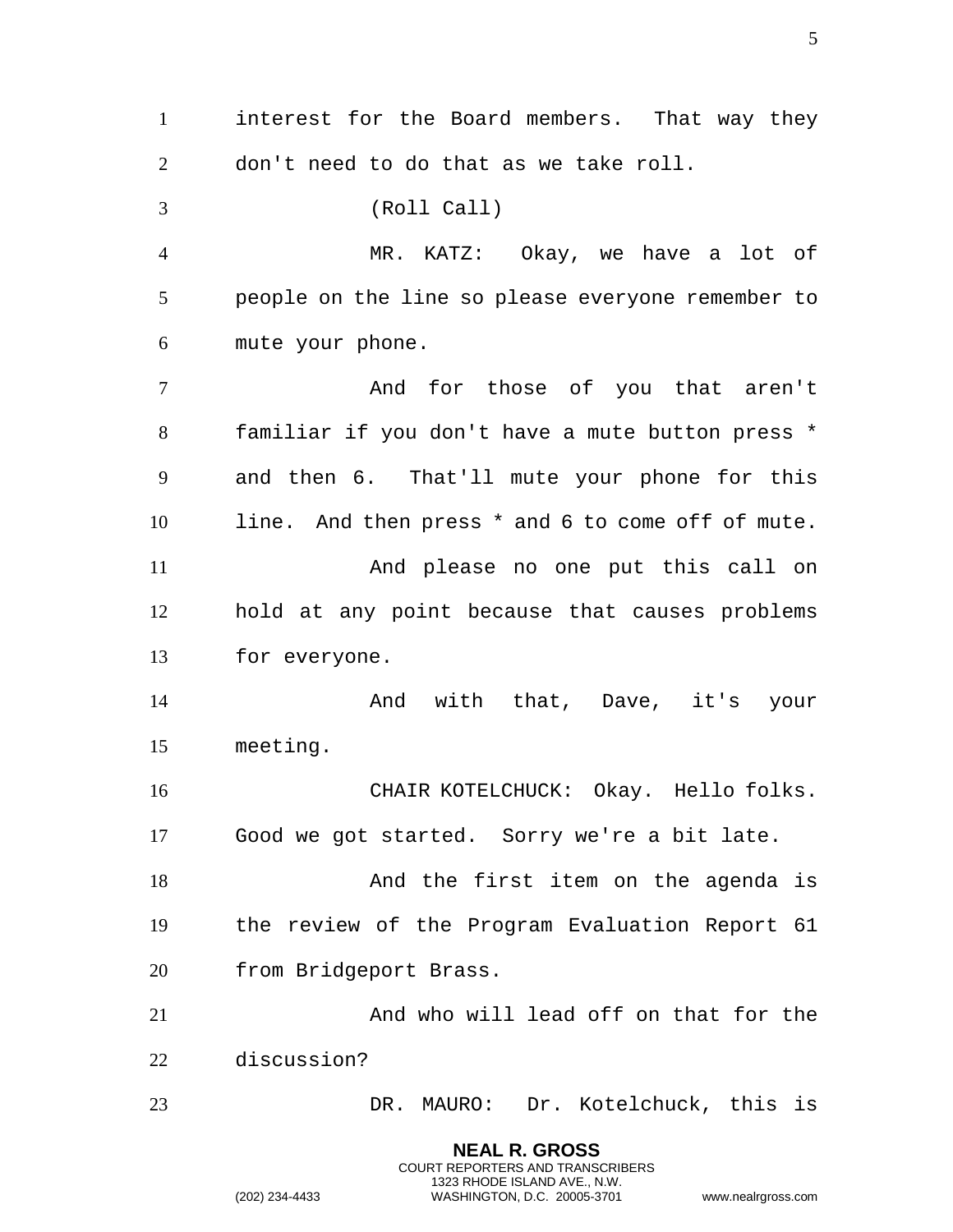<span id="page-5-0"></span> John Mauro. I was the lead on that. I'd be glad to take it from here. CHAIR KOTELCHUCK: Great. Thank you. **Review of PER 61 (Bridgeport Brass)** DR. MAURO: Okay. Good morning, everyone. You may be wondering why we're doing Bridgeport Brass as part of the DR Subcommittee, PER, and there's a little history here. I'll make it brief. Mark Griffon many, many years ago when he was running the DR Work Group, one of the things that was going on at the time is I was very much involved in doing dose reconstructions for AWE facilities. And one of the first AWE facilities I reviewed was -- of cases was Bridgeport Brass. 18 and during one of our issues resolution meetings Mark said you know, we really haven't done any reviews of the Site Profiles. You know, we're doing cases, but we really haven't --- and the reason was by and large a case review --- since there was in those days

> **NEAL R. GROSS** COURT REPORTERS AND TRANSCRIBERS 1323 RHODE ISLAND AVE., N.W.

(202) 234-4433 WASHINGTON, D.C. 20005-3701 www.nealrgross.com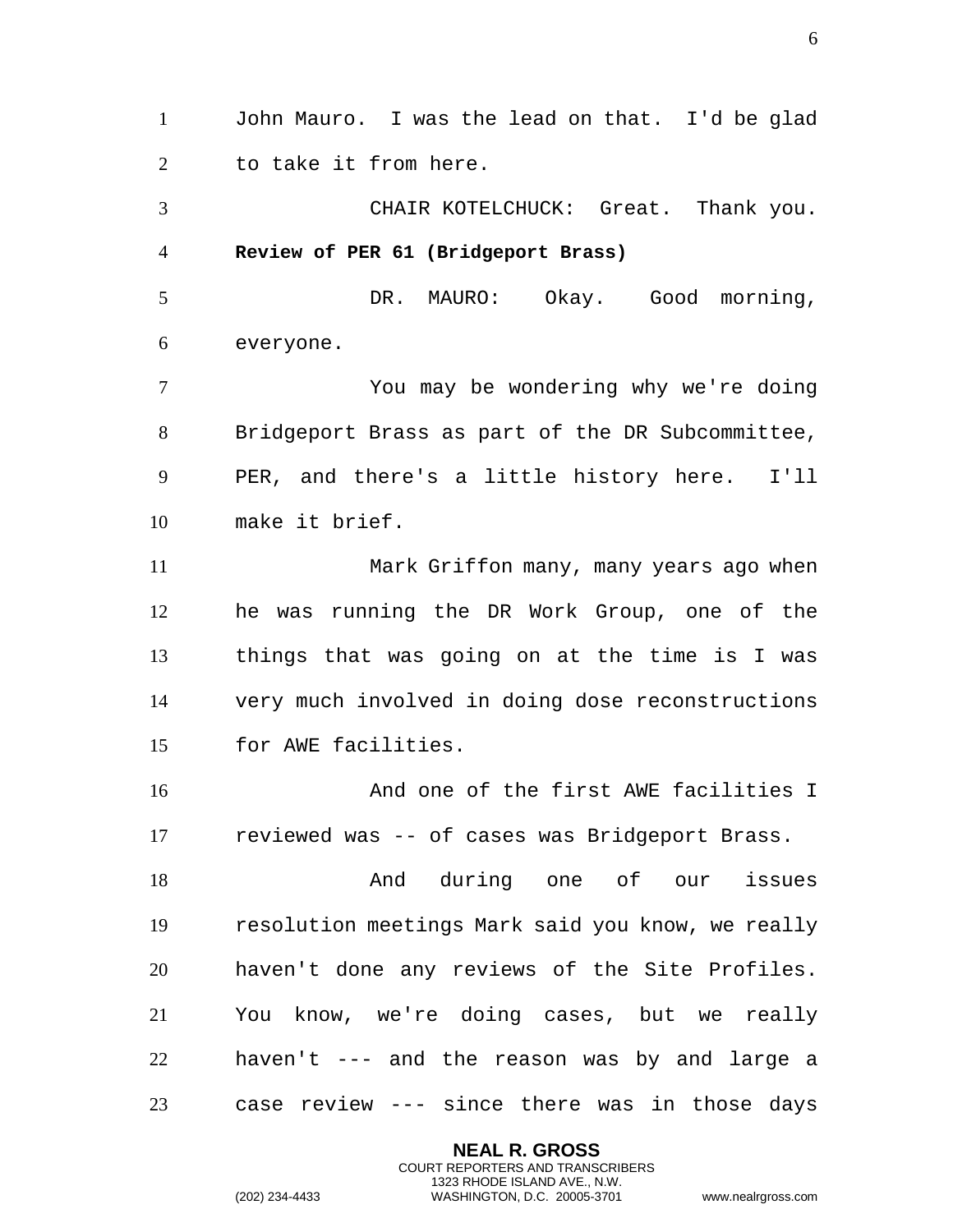there was very little data for a particular case at a particular site. So in effect the case review actually was -- had to be also a Site Profile review. But Mark indicated that you know, why don't you do a focused review as an attachment to a DR review. So in a funny way what happened was we ended up doing a Site Profile review in conjunction with a DR review. So it connected up. And I believe that's the reason why we're doing this PER. Because normally my experience is Wanda runs it under Procedures, these PERs, but this one looks like an exception. Wanda, do I have that story correct? Is that your recollection also? 18 MEMBER MUNN: Pretty much. It was so early in the game. We just simply did not have the reams of data that we now have. And I think it bothered Mark a little bit. But yes, I cannot -- but thank you for reviewing that because when I saw this on our

> **NEAL R. GROSS** COURT REPORTERS AND TRANSCRIBERS 1323 RHODE ISLAND AVE., N.W.

(202) 234-4433 WASHINGTON, D.C. 20005-3701 www.nealrgross.com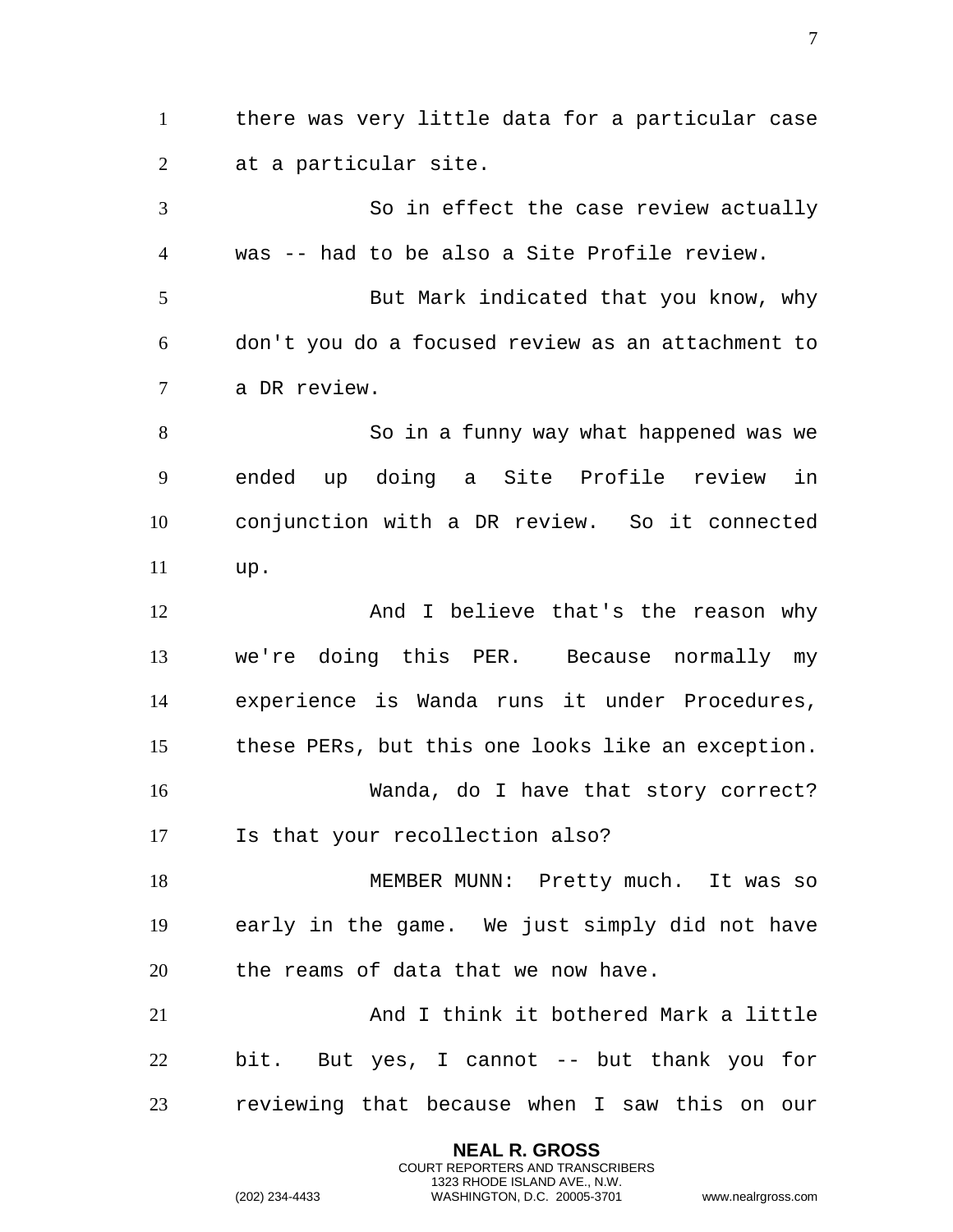1 list I was wondering myself.

| $\overline{2}$ | I was trying to --- and frankly I had           |
|----------------|-------------------------------------------------|
| 3              | not remembered until you refreshed what remains |
| $\overline{4}$ | of my memory. I think that that's it.           |
| 5              | DR. MAURO: Okay. Well, we'll                    |
| 6              | continue now. So this PER review --             |
| 7              | CHAIR KOTELCHUCK: By the way for me,            |
| 8              | Dave Kotelchuck, this is the first PER we've    |
| 9              | reviewed since I've been on the Subcommittee.   |
| 10             | MEMBER MUNN: Yes, I believe it is.              |
| 11             | But we have such fun with it in Procedures we   |
| 12             | just try to keep all the fun away from you.     |
| 13             | MR. KATZ: Just for context, the PERs            |
| 14             | get reviewed whenever there's a Work Group that |
| 15             | deals with the site the PER goes to that Work   |
| 16             | Group and not to Procedures.                    |
| 17             | And in this case dose reconstruction,           |
| 18             | as John just said, served as the Work Group for |
| 19             | the Site Profile review. But anyway, carry on,  |
| 20             | John.                                           |
| 21             | DR. MAURO: Okay, very good.                     |
| 22             | MEMBER MUNN: An unusual history.                |
| 23             | DR. MAURO: Yes. Bridgeport Brass                |
|                | <b>NEAL R. GROSS</b>                            |

COURT REPORTERS AND TRANSCRIBERS 1323 RHODE ISLAND AVE., N.W.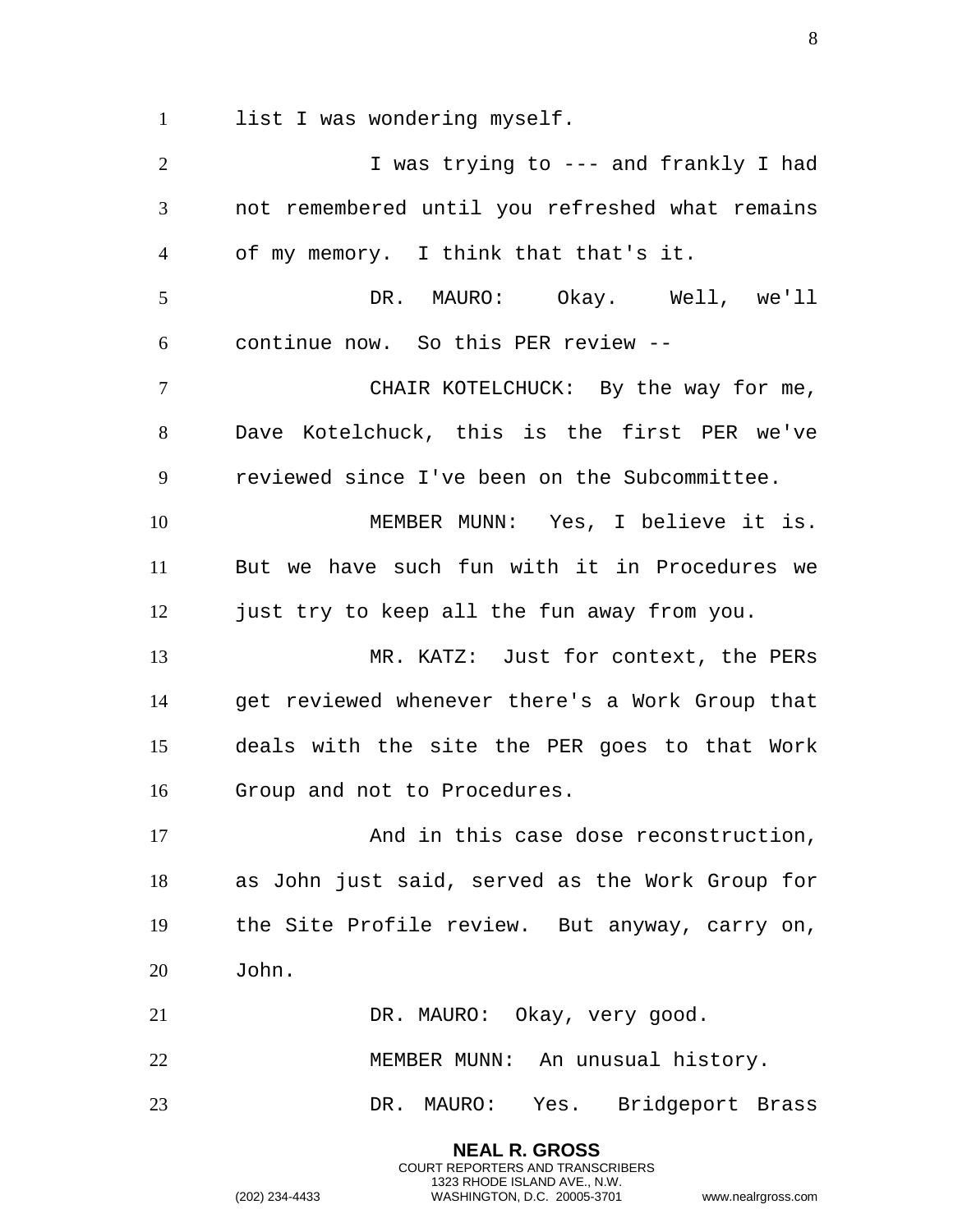actually is two facilities. The Adrian Lab in Adrian, Michigan and the Havens Plant in Bridgeport, Connecticut.

 They actually began under contract in the Atomic Energy Commission around 1950-52 time frame.

 And their primary mission was to do some machining work on uranium and thorium. There was about -- when you look at the records there was about, oh, the throughput of uranium was not -- relative to thorium, the thorium was maybe 5 percent of the throughput of uranium. And you want to keep that in mind because that's useful later when we talk about how they do the doses from thorium. Because thorium is not actually monitored while uranium was extensively monitored for the workers.

 The facilities themselves did similar work, both Havens and Adrian Plant. And where they worked with uranium metal and uranium oxide. Did not do any conversions, so there was no conversions, it was just metal uranium handling operations.

> **NEAL R. GROSS** COURT REPORTERS AND TRANSCRIBERS 1323 RHODE ISLAND AVE., N.W.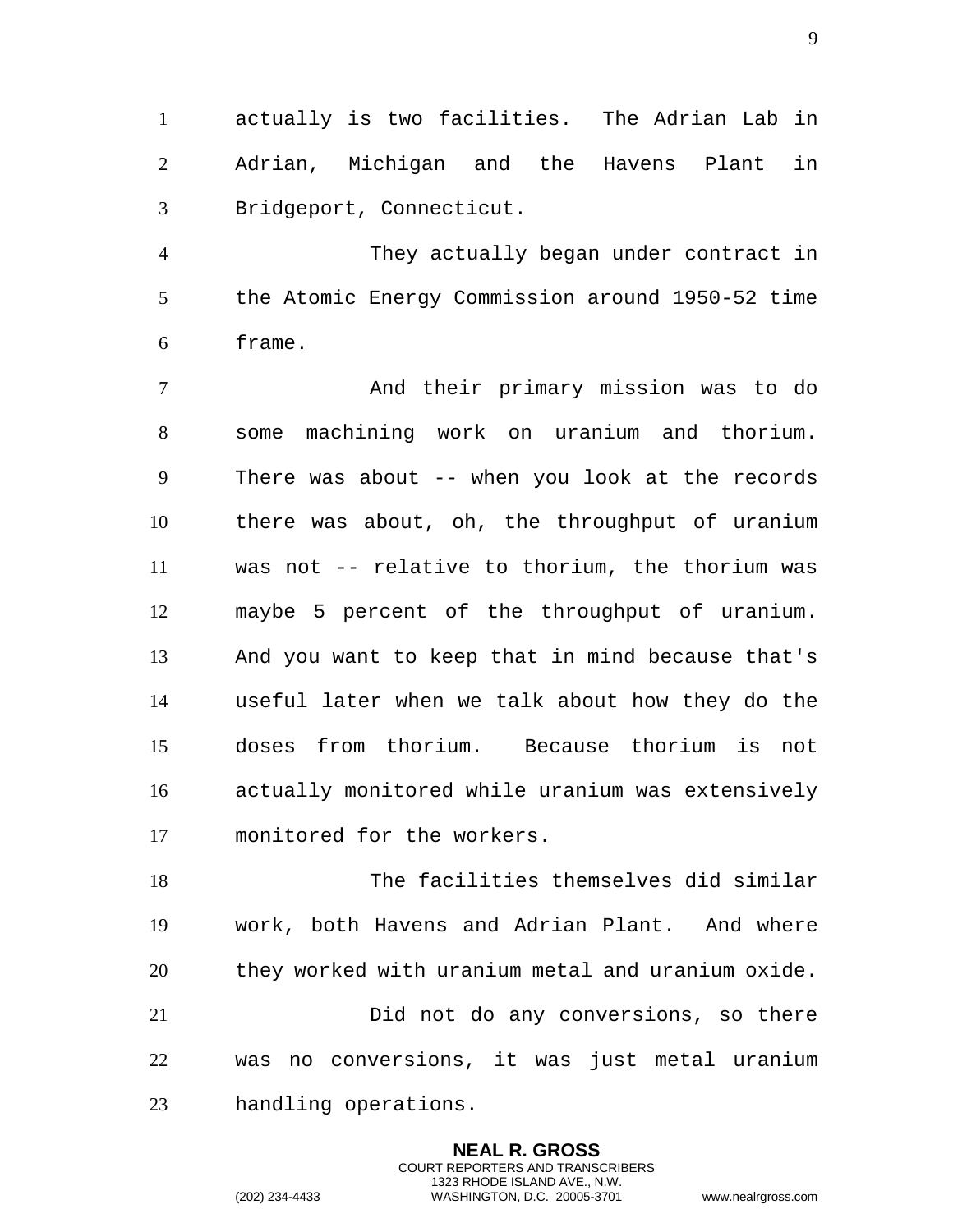1 And it was natural uranium, 2 percent enriched uranium. And I raise that because that brings in issues related to possible neutronic exposures from spontaneous fission that we'll talk about. They also worked with thorium. And in addition they had recycled uranium. So that sort of sets the table for the types of external/internal exposures that the Site Profile had to deal with. The Havens Laboratory actually began work in 1952 while the Adrian Plant started in 1954, the AWE activities. Both ended their AWE activities in 1962 when there was a D&D and survey. So that's 16 going to be very helpful to us later when we talk

 about the residual period and how that's dealt with.

 The types of operations was extrusion and lathe operations of the uranium and the thorium.

 The Adrian Plant had a couple of other things going for it that we'll talk about a little

> **NEAL R. GROSS** COURT REPORTERS AND TRANSCRIBERS 1323 RHODE ISLAND AVE., N.W.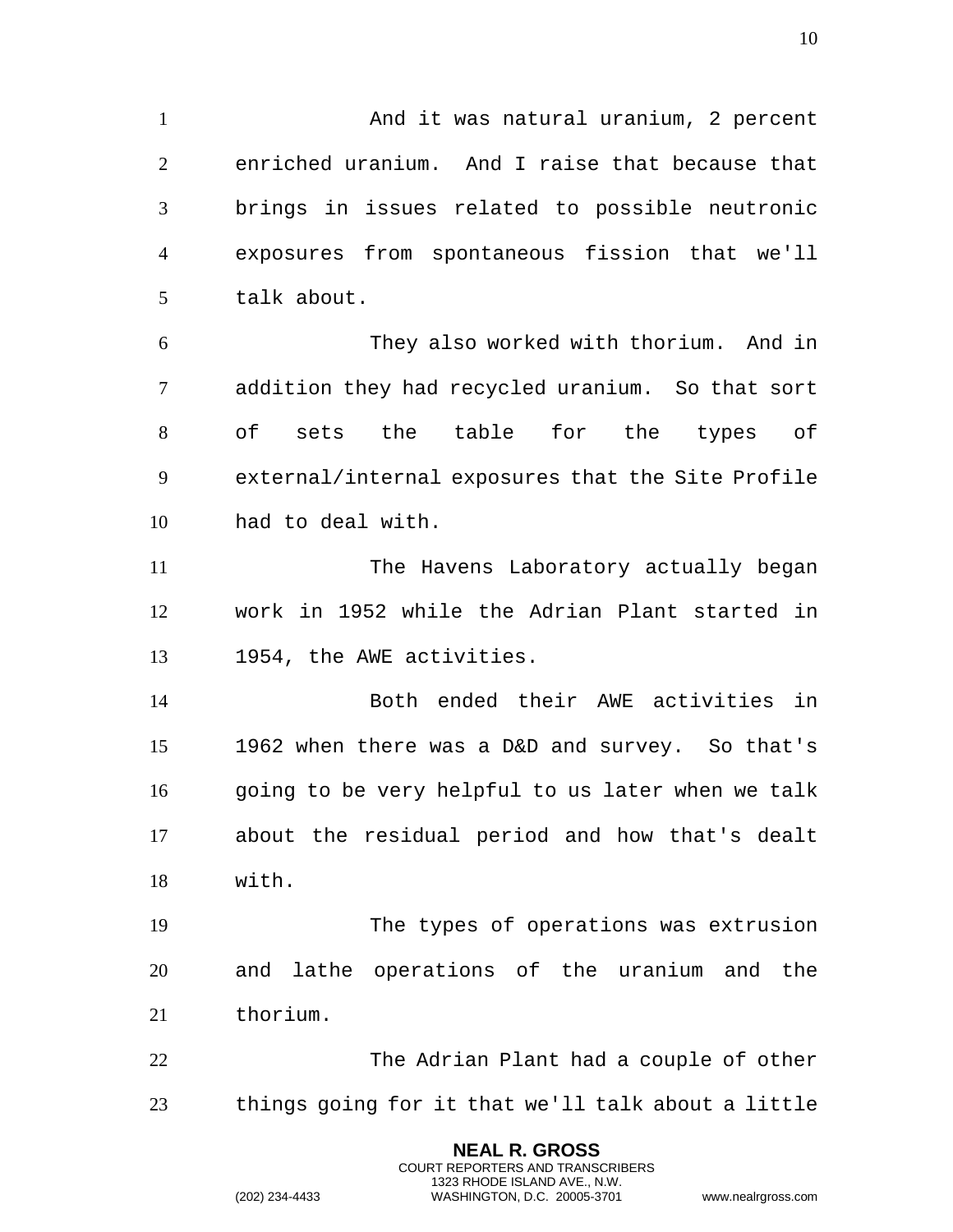| $\overline{2}$ | One it had a cobalt-60 source, and                |
|----------------|---------------------------------------------------|
| 3              | two, it did X-ray crystallography. And we'll      |
| $\overline{4}$ | talk a little bit about that also.                |
| 5              | Now, historically the way this all                |
| 6              | worked out was SC&A did originally review as part |
| 7              | of its focused review I mentioned earlier Rev 0   |
| 8              | of the TBD-0030 of the Site Profile.              |
| 9              | But over the years it went through a              |
| 10             | number of revisions and in 2013 Revision 2 of the |
| 11             | TBD was issued and that's what triggered the PER. |
| 12             | So in effect what we're going to do here is we're |
| 13             | going to -- and we never reviewed. We have zero.  |
| 14             | We never actually formally reviewed the Rev 2.    |
| 15             | means that this PER review is a<br>So<br>that     |
| 16             | combination PER review and Site Profile review    |
| 17             | for Rev 2. So that sort of sets the table for my  |
| 18             | comments.                                         |
| 19             | I'm going to start with the internal              |
| 20             | dose and what was done originally in Rev 0, what  |
| 21             | some of our concerns were at that time, and the   |

degree to which those concerns have been resolved

**NEAL R. GROSS** COURT REPORTERS AND TRANSCRIBERS 1323 RHODE ISLAND AVE., N.W.

in the latest Rev 2.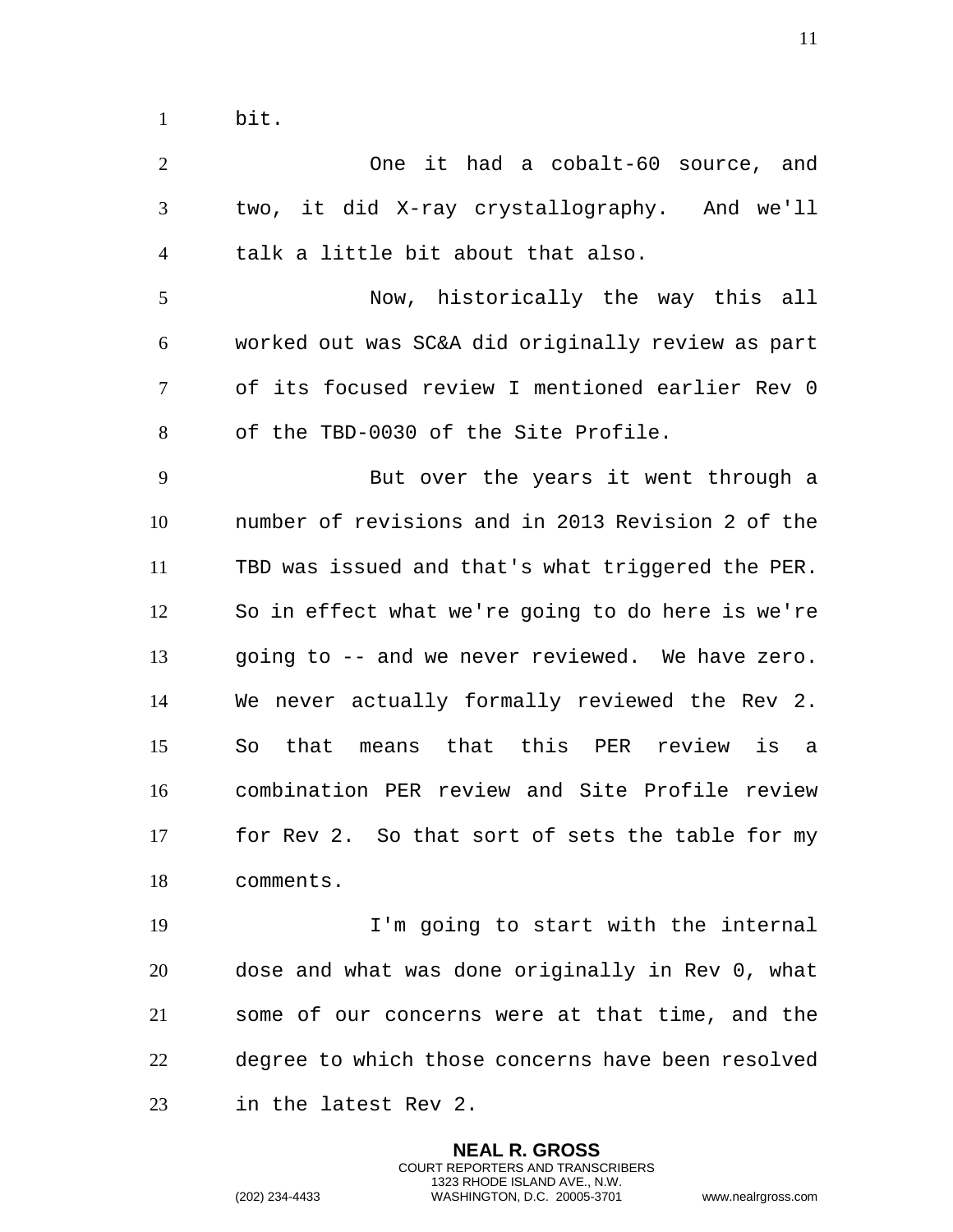It turns out for internal dose there's lots of bioassay data. So this is one of those unusual AWE sites where we don't have to rely on TBD-6000, but we can actually take advantage of the large amount of bioassay data which consisted of urine samples where milligrams per liter measurements were made.

 So therefore there was a need to convert that to picocuries per liter or picocuries per day intake.

 Now, the way in which NIOSH did that originally was it said well, we know they handled some 2 percent enriched uranium so we're going to be claimant-favorable and treat the milligrams per liter as if it was enriched uranium which basically increases the intake and the dose associated with the intake of uranium by -- well, the difference in the specific activity is the 2 percent enriched is 1,616 picocuries per milligram, while natural uranium is 683 picocuries per milligram.

 So as a result NIOSH was claimant-favorable in assuming it was all 2 percent

> **NEAL R. GROSS** COURT REPORTERS AND TRANSCRIBERS 1323 RHODE ISLAND AVE., N.W.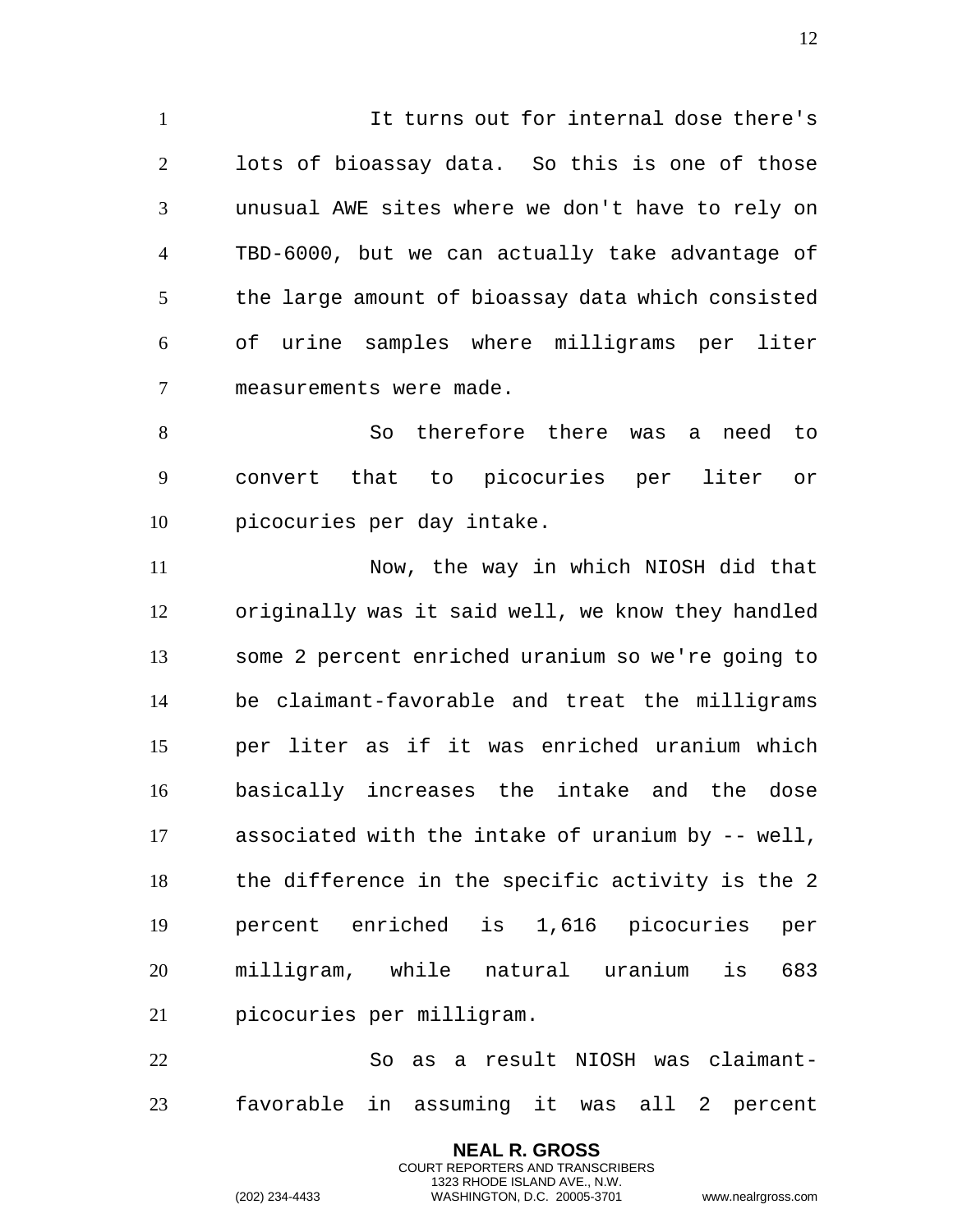enriched which basically increases the intake and associated doses by about a factor of 2.5, a ratio of 1,600 to 683.

4 And what they did -- now they had all this data on bioassay and they pooled the data. And what they did was they built a coworker model to reconstruct the doses where they used the upper 95th percentile of the data as the coworker.

 So they made two very conservative assumptions. One is that all the intake was 2 percent enriched. And out of that they used the upper 95th percentile of the pooled data that was collected.

 Now all of which is extremely claimant-favorable.

 The one concern at the time we did our Rev 0 review was that most of the data that was bioassay data was really post 1960, 1960, in that time frame.

 And much lesser amounts in the earlier years in the nineteen fifties.

But we discussed all that and it was

**NEAL R. GROSS** COURT REPORTERS AND TRANSCRIBERS 1323 RHODE ISLAND AVE., N.W.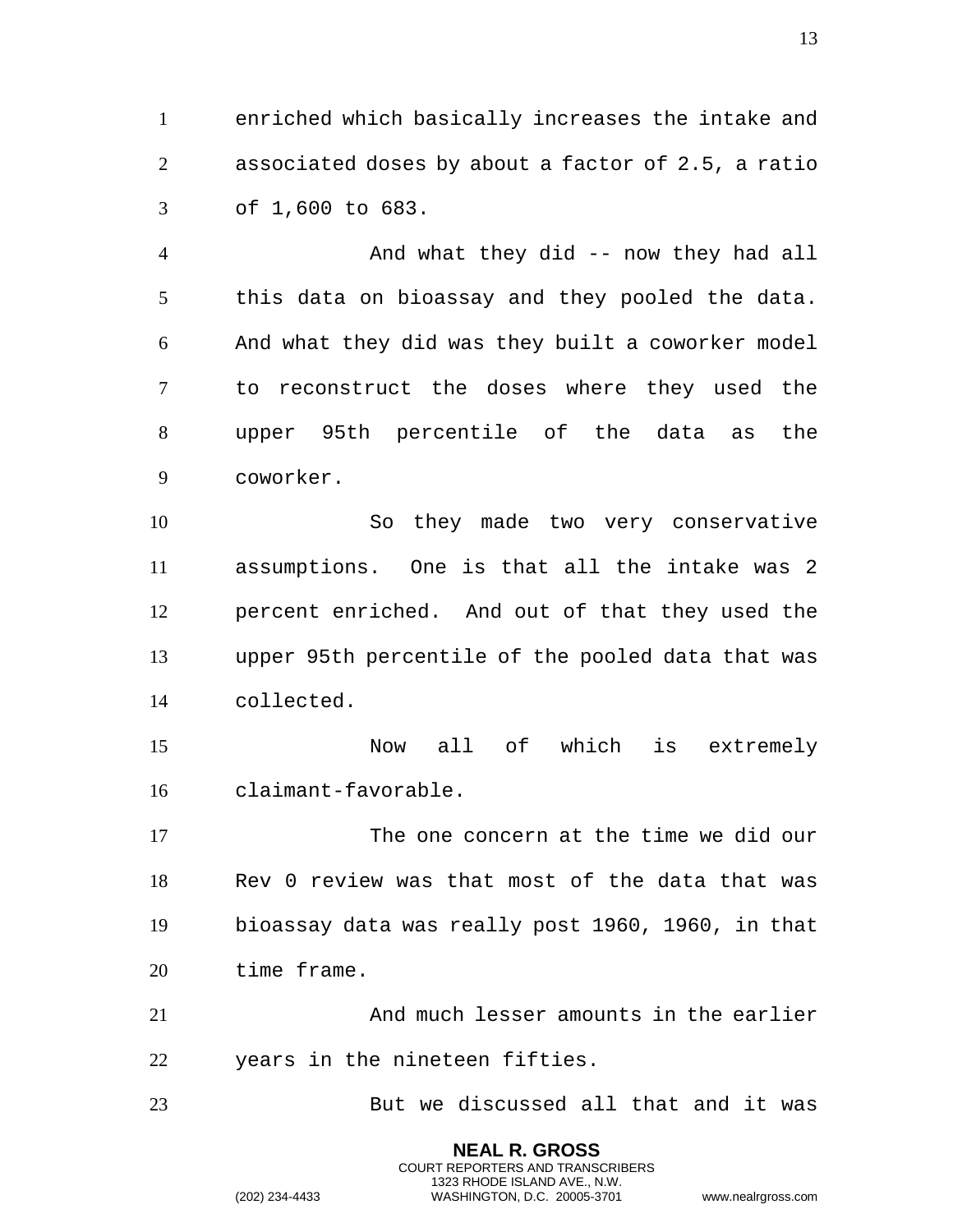agreed that very fact that NIOSH employed the 2 percent enriched uranium and used the 95th percentile I think more than accounts for any possible concerns that the data set was heavily oriented more to the later years of AWE operation.

 So that issue was resolved. And so therefore from an internal exposure point of view for uranium the approach taken is -- SC&A concluded everything is fine.

 So from a review of the Site Profile we believe that this approach is fine.

 Now, the other issue that was on the table is RU, recycled uranium. In the original Rev 0 there wasn't -- recycled uranium was not explicitly considered. But in the latest revision it is and they use the default values for recycled uranium that are in TBD-6000 which has been reviewed and approved and accepted.

 So therefore that issue has been resolved in the latest TBD.

 And finally, the question of thorium comes up. You know, how do you deal with thorium

> **NEAL R. GROSS** COURT REPORTERS AND TRANSCRIBERS 1323 RHODE ISLAND AVE., N.W.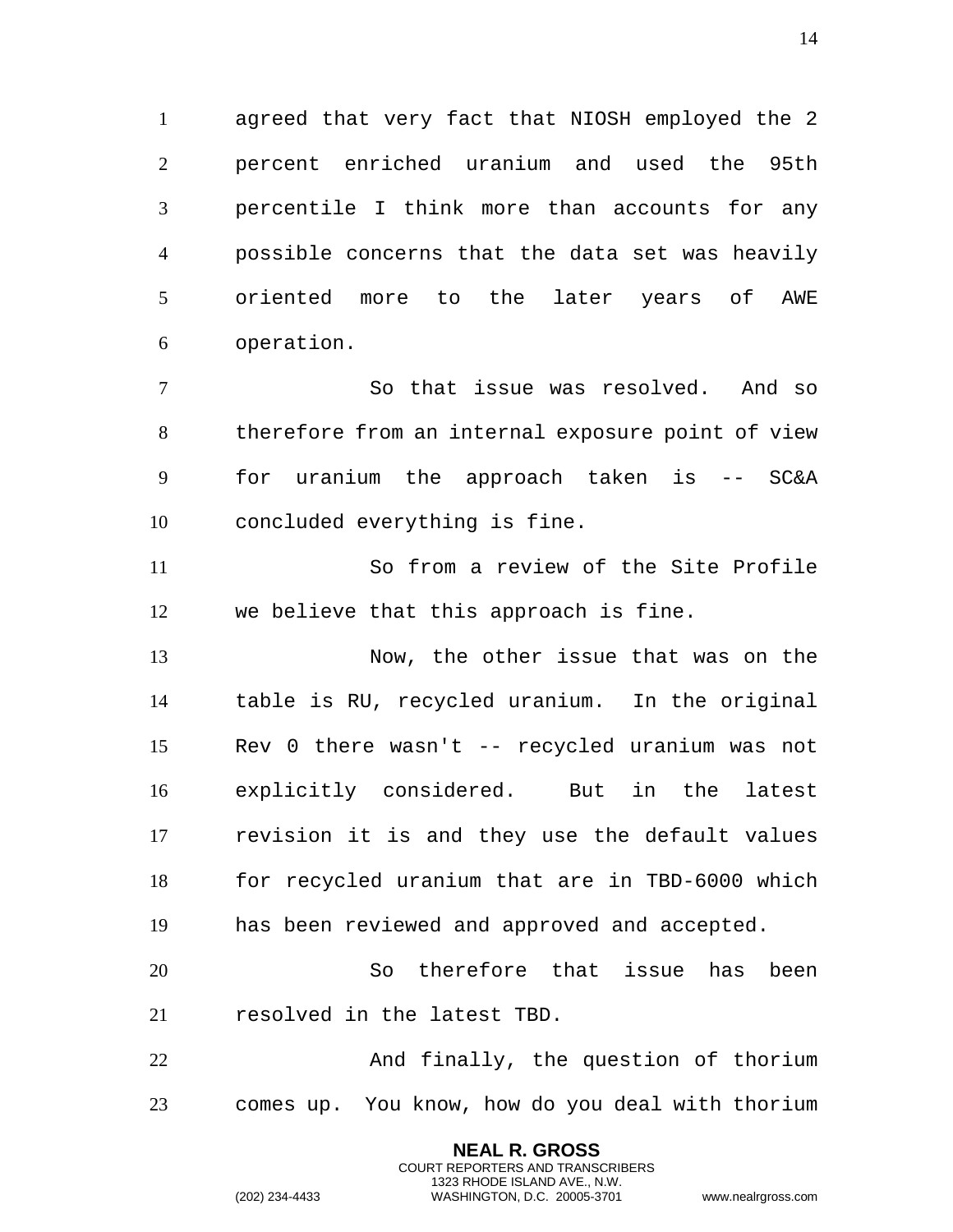if you don't have any bioassay data.

 Well, what was done in Rev 2 and also in the original one was to say well we know the throughput in terms of mass, kilograms per year, or tons per year, or whatever going through the facilities, both facilities.

 And it turns out -- we went into the data and looked at it. And it turns out the mass throughput, 5 percent was thorium.

 So what NIOSH did is say okay, we're going to assume the intake of thorium, because they were doing basically the same kinds of things, machining, handling the thorium as they did with the uranium, except the amount was much less.

 So the assumption was made that the intake of thorium was 10 percent of -- in terms of activity now, it was converted to activity, was -- well, the mass intake was 10 percent of the uranium intake as opposed to 5 percent. So there was a built in factor of 2 there because the actual number was 5 percent but they assumed 10 percent.

> **NEAL R. GROSS** COURT REPORTERS AND TRANSCRIBERS 1323 RHODE ISLAND AVE., N.W.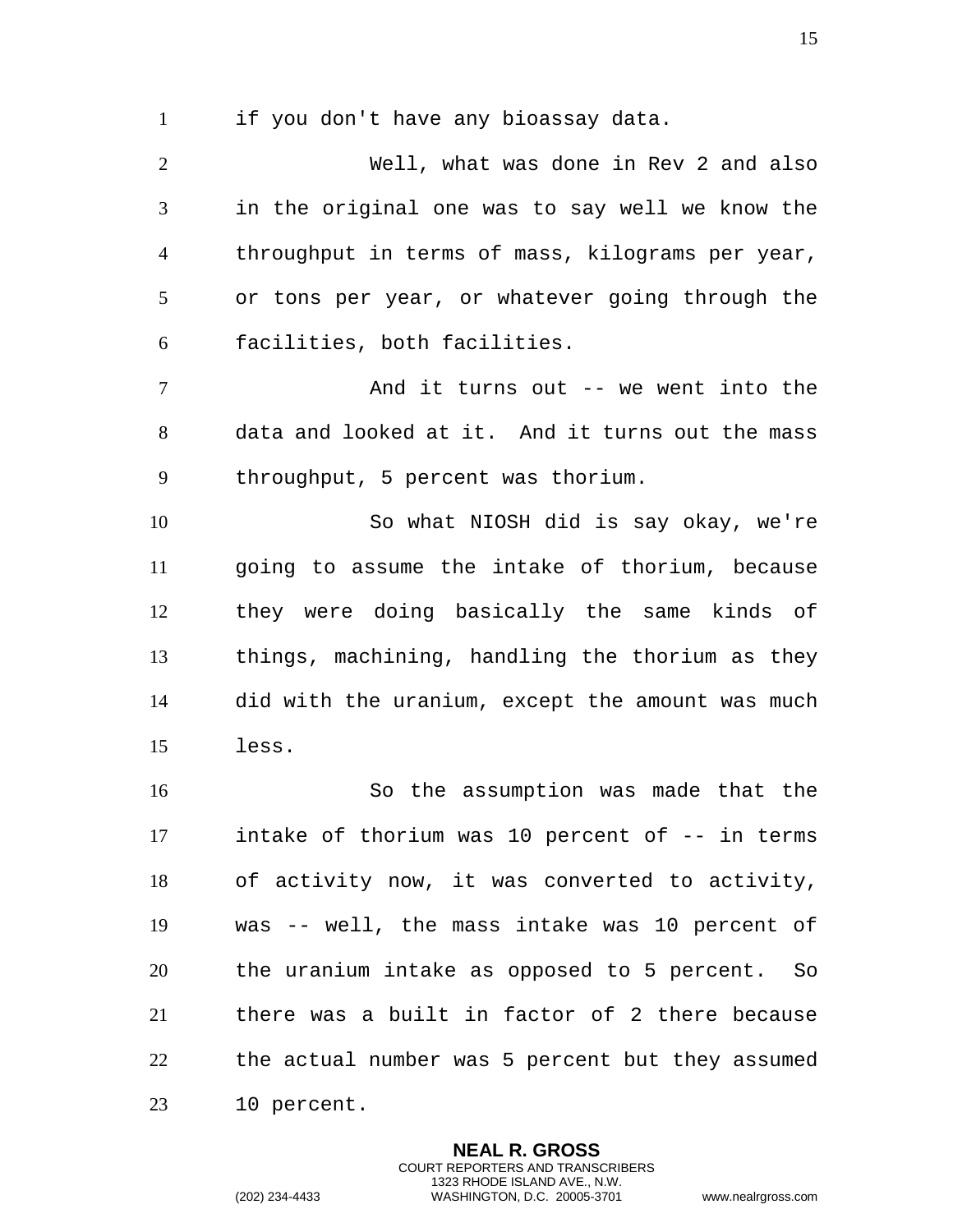1 And of course they needed to convert it to picocuries as opposed to mass which they did and they did it in a way that was claimant- favorable. That is, the conversion, you could have either assumed a slightly enriched uranium or unenriched uranium.

 It turns out when you make that conversion -- it's a little bit of a brain teaser, but it turns out that assuming that the uranium is natural uranium it ends up with higher thorium intakes, and we went through that and convinced ourselves that that was reasonable.

 So the bottom line with regard to internal dose is our review of Rev 2, everything from internal dose reconstruction, all bases are covered and we find it's scientifically sound and claimant-favorable.

18 I could stop at this point before we move on to external dose, but maybe I could give you folks a chance to -- any comments or thoughts regarding that little summary.

**I'd like to hear whether NIOSH agrees** that I correctly characterized it and whether or

> **NEAL R. GROSS** COURT REPORTERS AND TRANSCRIBERS 1323 RHODE ISLAND AVE., N.W.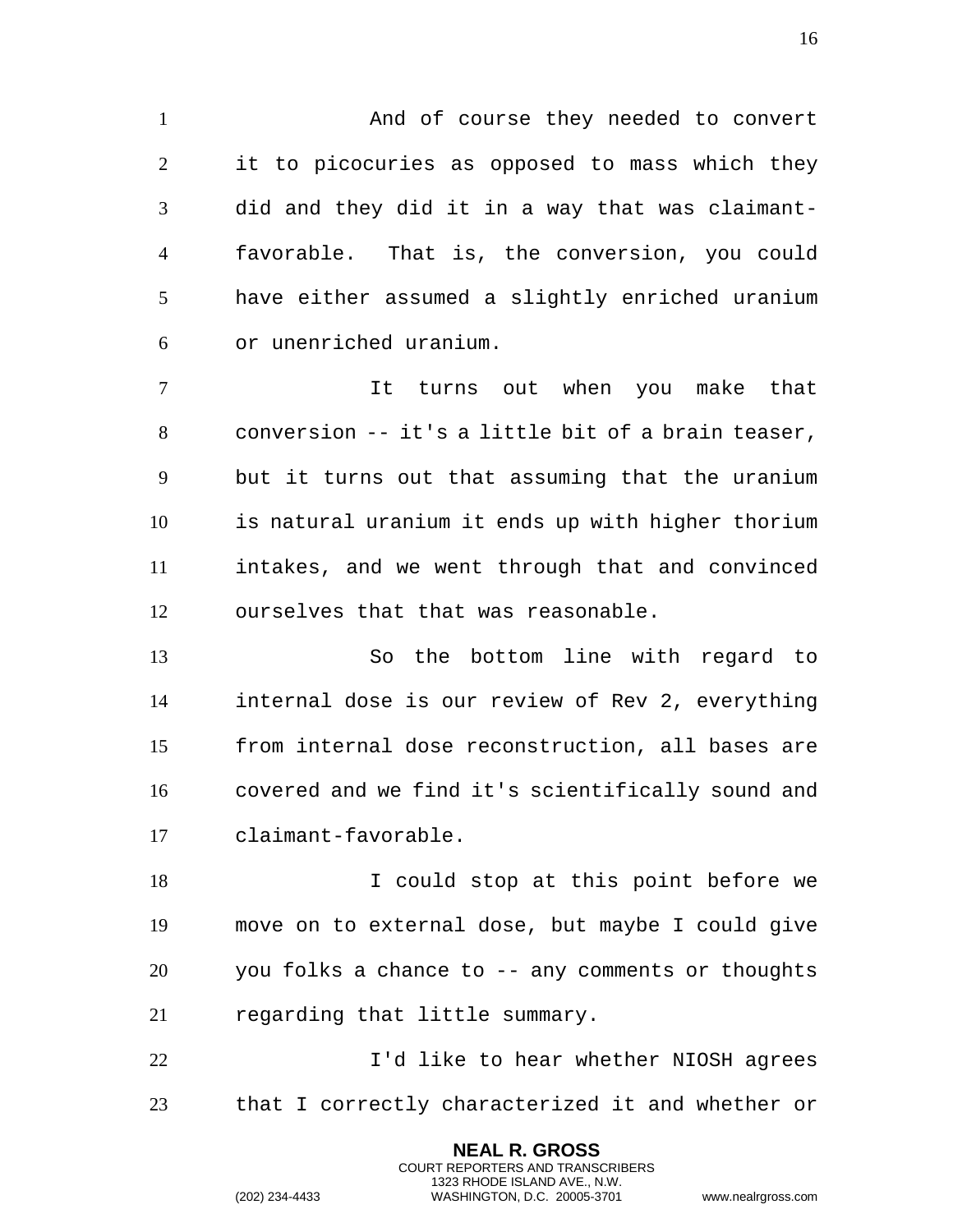not there are any questions.

 CHAIR KOTELCHUCK: Okay, first NIOSH folks is that -- did he properly characterize it? MR. ALLEN: Yes, this is Dave Allen. I believe it has been. CHAIR KOTELCHUCK: Okay. And are there any comments, and in particular the decision -- I'm trying to see where you said this is the 2 percent enriched plus the 95th percentile of the data was a judgment and appropriate for the committee to discuss. Does anybody have comments about whether that -- does anybody on the Subcommittee have comments on that? They certainly left it open for us to discuss and I guess that's on page 12. I have none. 17 MEMBER MUNN: This is Wanda. I have always thought that the assumptions that were made and the calculations that were made are extremely claimant-favorable. And I have seen no reason in this report to change my personal position on that. 23 CHAIR KOTELCHUCK: Okay.

> **NEAL R. GROSS** COURT REPORTERS AND TRANSCRIBERS 1323 RHODE ISLAND AVE., N.W.

(202) 234-4433 WASHINGTON, D.C. 20005-3701 www.nealrgross.com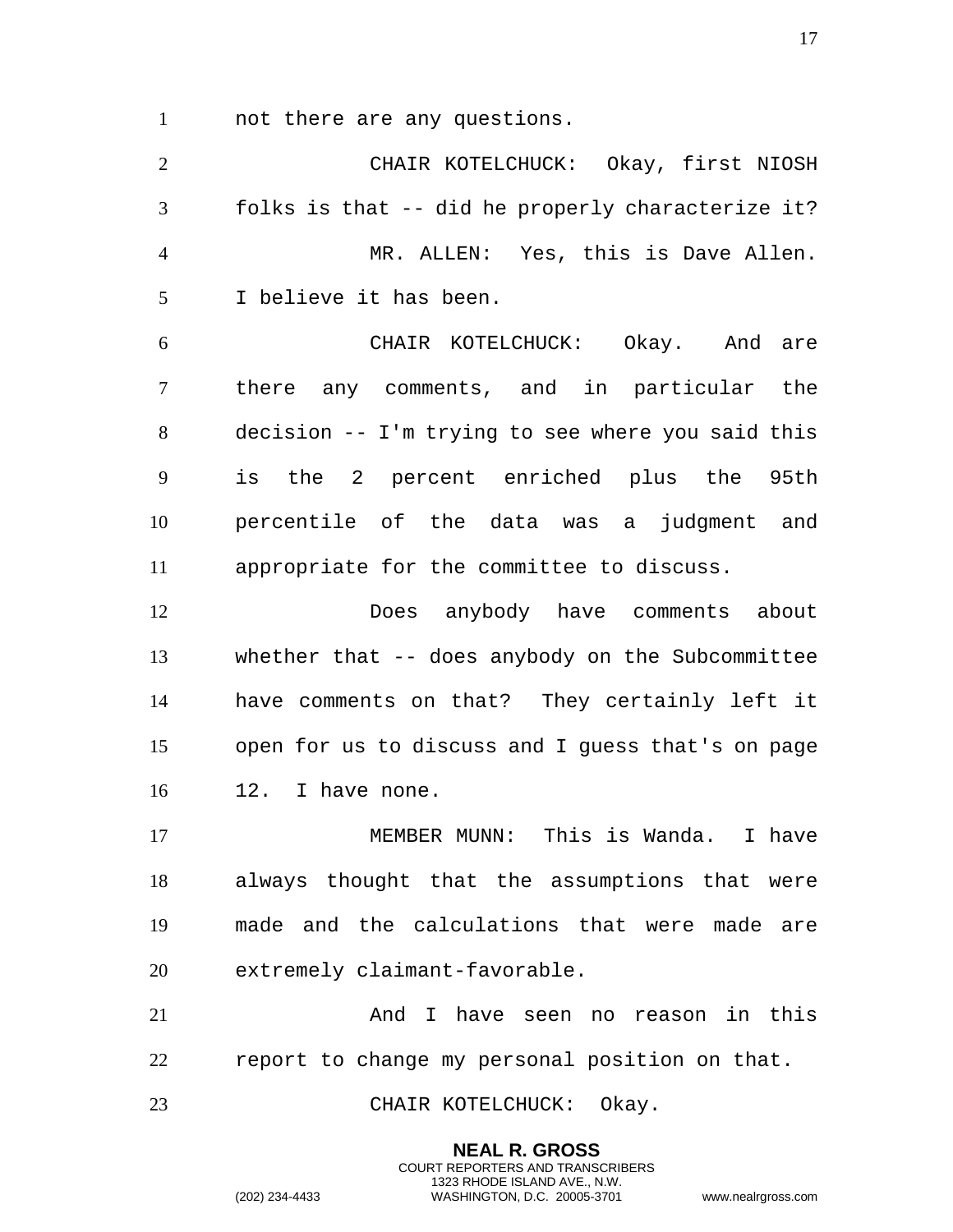MEMBER MUNN: It's certainly been well 2 thought through. CHAIR KOTELCHUCK: Yes. Any further comments? Josie? MEMBER BEACH: Go ahead, Brad. MEMBER CLAWSON: No, I was just going to say I didn't have any problems with it. MEMBER BEACH: Yes, and I didn't either. I thought they did a good job with it. MEMBER POSTON: This is John. I'm okay with it. CHAIR KOTELCHUCK: Good. And I also am. So we're really in agreement with that approach and that's important. So any other comments about what we've done so far? So, we should continue then. DR. MAURO: Very good. I will move onto the external dose protocol. In our original review --- in the original TBD Rev 0 we reviewed that and I'll give you a little rundown of what we found and where some of our concerns were. And then we'll talk a little bit about Rev 2, the latest revision and

> **NEAL R. GROSS** COURT REPORTERS AND TRANSCRIBERS 1323 RHODE ISLAND AVE., N.W.

(202) 234-4433 WASHINGTON, D.C. 20005-3701 www.nealrgross.com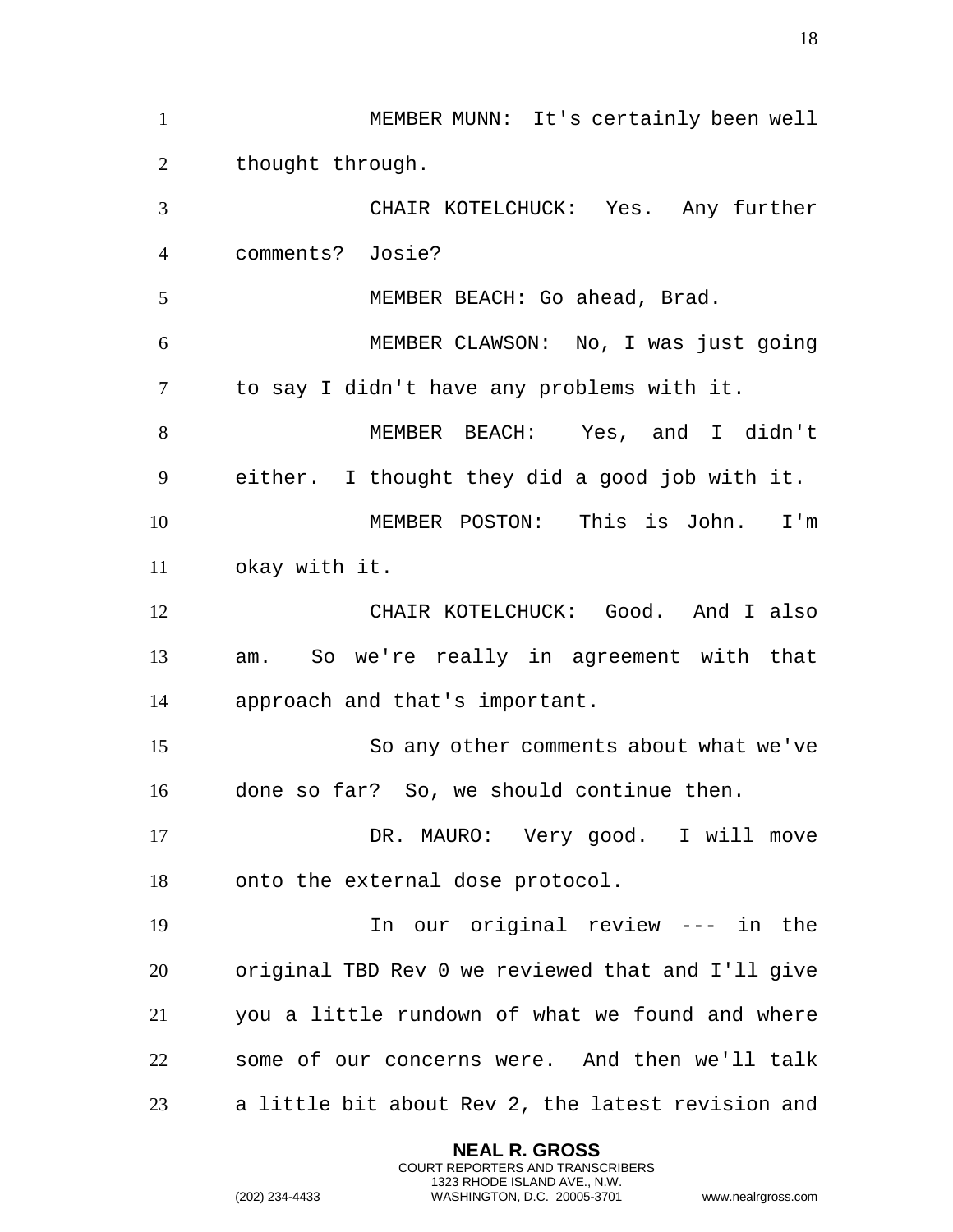how those concerns have been resolved and the degree to which they were resolved though maybe there may still be some concerns.

 What was done is there was lots of external dosimetry film badge data for both beta and gamma.

 And the turnaround was a two-week period so they have all this two-week film badge data for many workers.

 And they pooled the data and they plucked off the upper 95th percentile doses, annual doses associated with the pooled data.

13 13 I have to say I'm not quite sure now that we're talking about it whether what was done is you take these hundreds or maybe more two measurements expressed in millirem, open window and closed window, and you have individual numbers, maybe even hundreds of them.

 The way I understood it is you ranked- order those and you take the upper 95th percentile value in millirem per two weeks and use that as the annual dose.

That was my understanding at the time

**NEAL R. GROSS** COURT REPORTERS AND TRANSCRIBERS 1323 RHODE ISLAND AVE., N.W.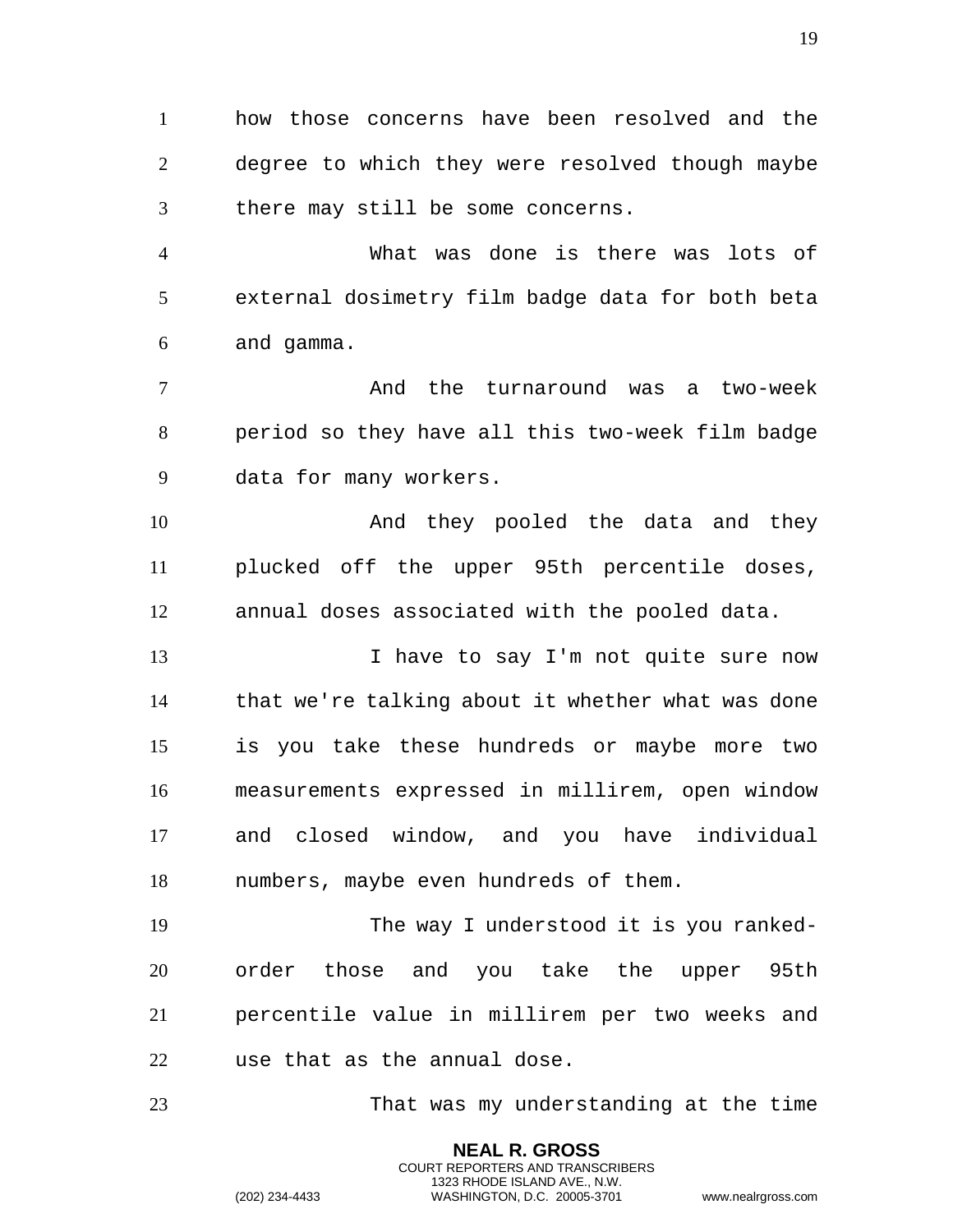of the review. And I just put that on the table as food for thought. If that was done that's certainly way up there in terms of being conservative. Or some other method used that may have been closer, still conservative but perhaps a little bit more realistic.

 Think of it like this. You've got all these two-week readings, right. And you list them in order. You take the upper 95th percentile which is going to be a big number, and then you assume that everybody got that dose not only for 2 weeks but all 50 weeks in the work year.

 So I'm not sure the degree of conservatism, and I have to say I didn't go back and do enough homework in preparing for this meeting to go check exactly how the mechanics worked on that.

 If Dave or folks there at NIOSH have some information. Or maybe not. We'll hear a little bit more about that.

 But either way the fundamental approach was lots of data and claimant-favorable. And the fact that they went with the 95th

> **NEAL R. GROSS** COURT REPORTERS AND TRANSCRIBERS 1323 RHODE ISLAND AVE., N.W.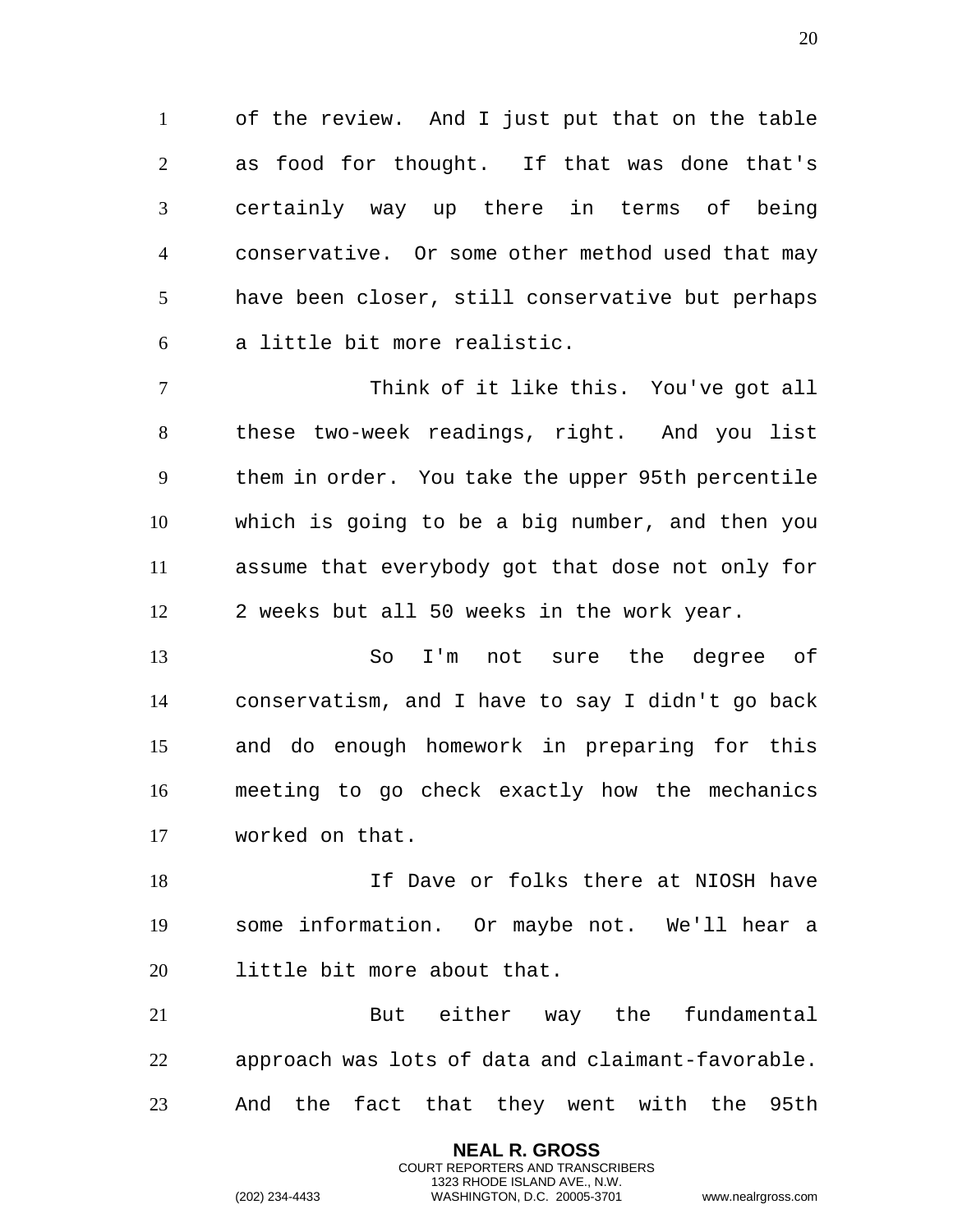percentile sort of captures any limitations that might have been in the data where there was a degree of certainty that you certainly are being bounding.

 One of the issues though that's sort of related to this question has to do with what's called correlation and non-correlation.

8 at the time we reviewed this, think of it like this. The reality is, the way you really should look at it is people. And one worker may have had a 26 two-week film badge change-outs. And you add them all up for that worker and you get an annual dose.

 And then you get another worker, and another worker, and another worker.

 In my mind the way to look at it is really the data, each two-week measurement is not independent of every other two-week measurement but they're correlated.

 You have one worker who as an individual worked in a higher level exposure area and therefore he over the course of the year would have successively higher doses than let's say

> **NEAL R. GROSS** COURT REPORTERS AND TRANSCRIBERS 1323 RHODE ISLAND AVE., N.W.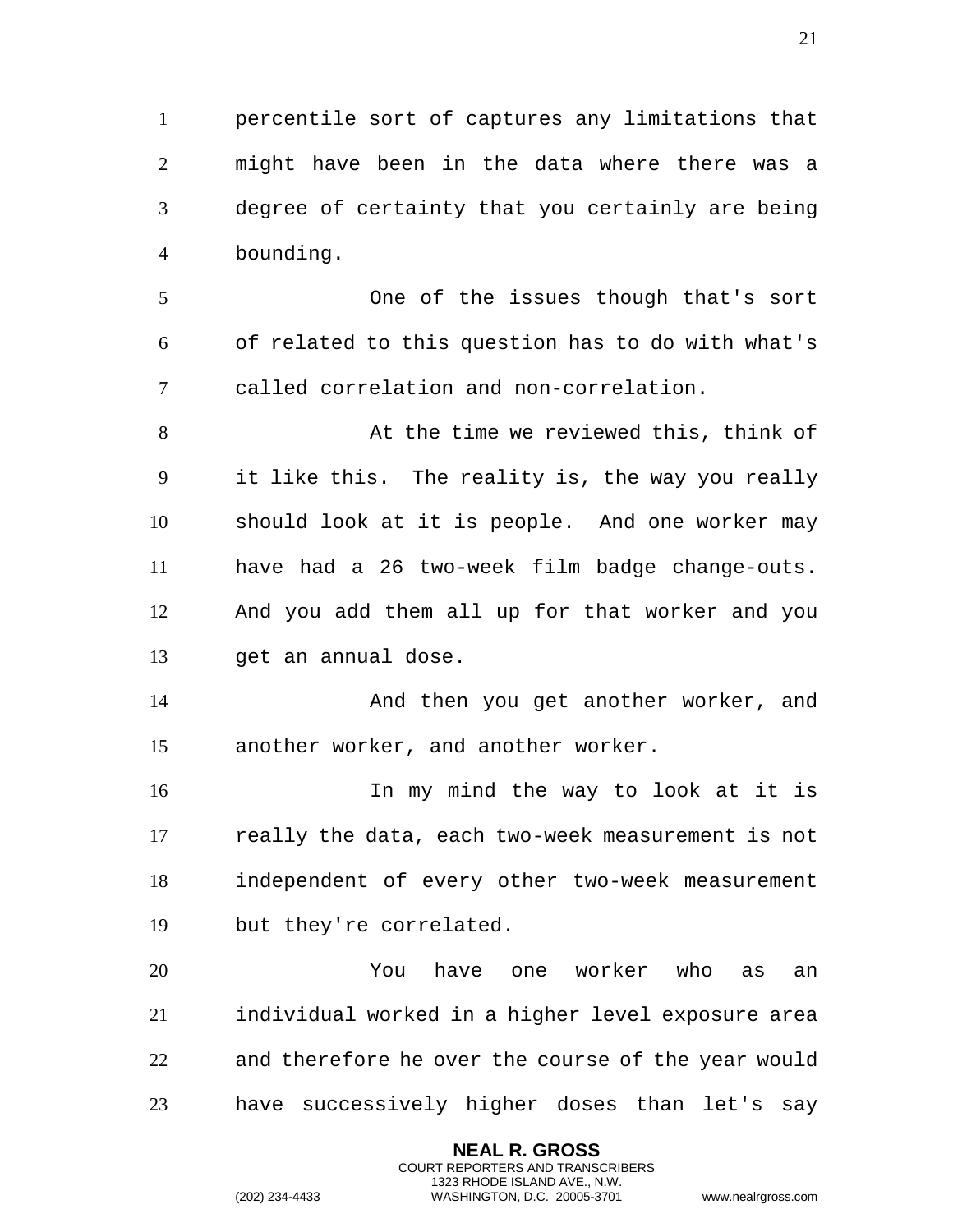some other workers.

2 And so what we did is we said well -- and [identifying information redacted] did this, it goes way back. And he looked at the question of correlated versus uncorrelated. Now in the writeup in Rev 0 it was stated that no, they did it correctly, they correlated the data. So we checked that. We said okay, let's see. Well, when we did it ourselves using the original data we -- the results that came out at the time was it looked like they didn't correlate it, and as a result the 95th percentile dose that had been assigned to all the workers might be low by a factor of 2. 16 And that was a comment we had. This applied to their protocol for doing the exposures. And that was like one issue that we raised at the time. And the other issue we raised at the time had to do with data exposures. And John Poston may remember this. This goes way back to maybe 2005 and I was up there one of the first

> **NEAL R. GROSS** COURT REPORTERS AND TRANSCRIBERS 1323 RHODE ISLAND AVE., N.W.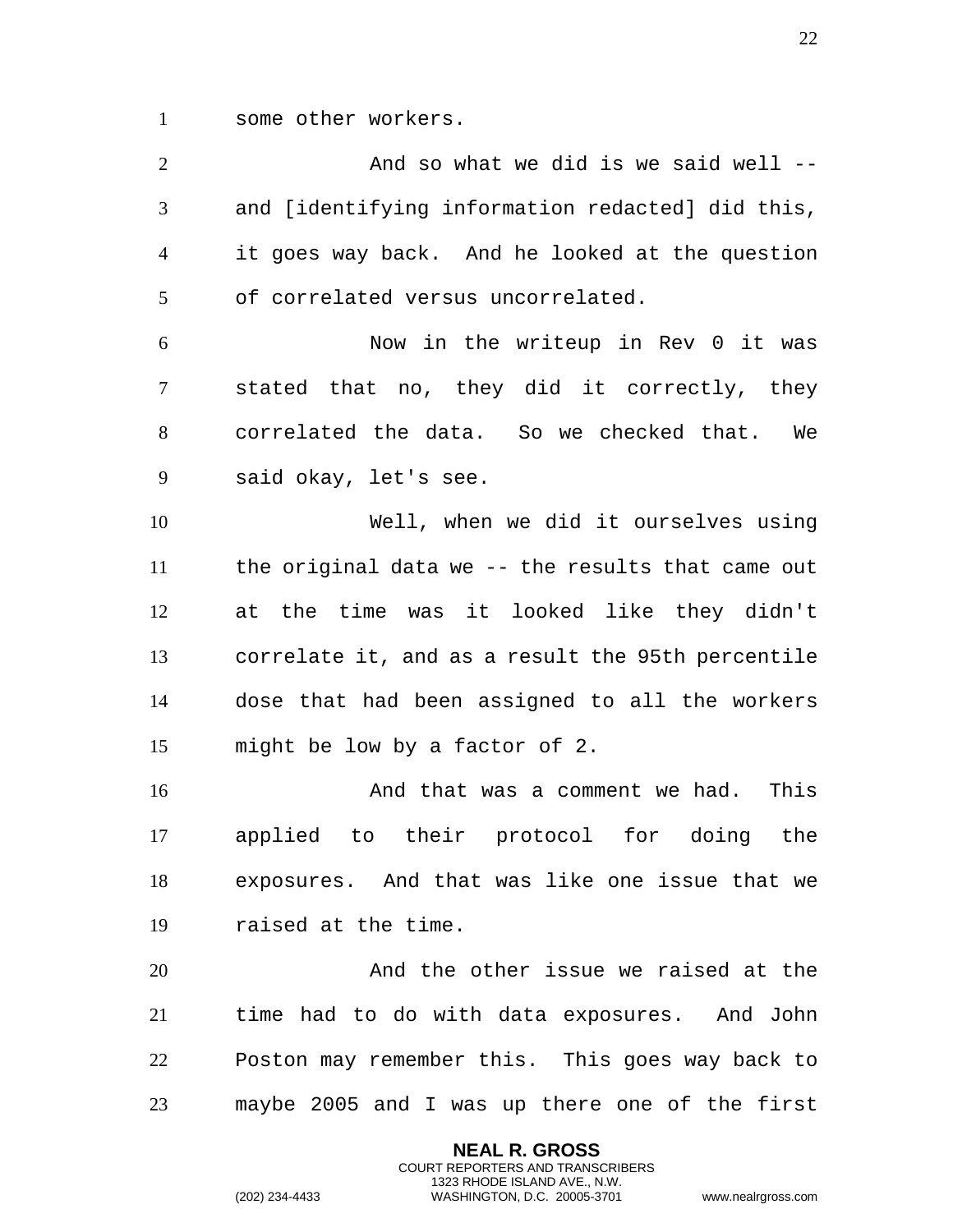times before the Board and I raised this issue and John mentioned -- I said listen, we're a little nervous about the beta dose. You're reading a film badge and the beta dose could very well be localized and the person could receive an exposure sort of anywhere on his body, skin dose. And the film badge that you're reading may be indicative certainly of where the film badge is sitting, but is it really indicative of the rest of the body. So that was an issue that we raised and we discussed, and I remember John weighing in on this during that meeting. Goes way back. Anyway, that was our review of Rev 0 and some of the things that we expressed concern with. Subsequently Rev 2 was issued and

 there was a substantial revision of the way in which these doses were derived.

 And it turns out the outcome was the exposures were now approximately exactly the values that we came up with originally when we did our review very close to -- in a factor of 2

> **NEAL R. GROSS** COURT REPORTERS AND TRANSCRIBERS 1323 RHODE ISLAND AVE., N.W.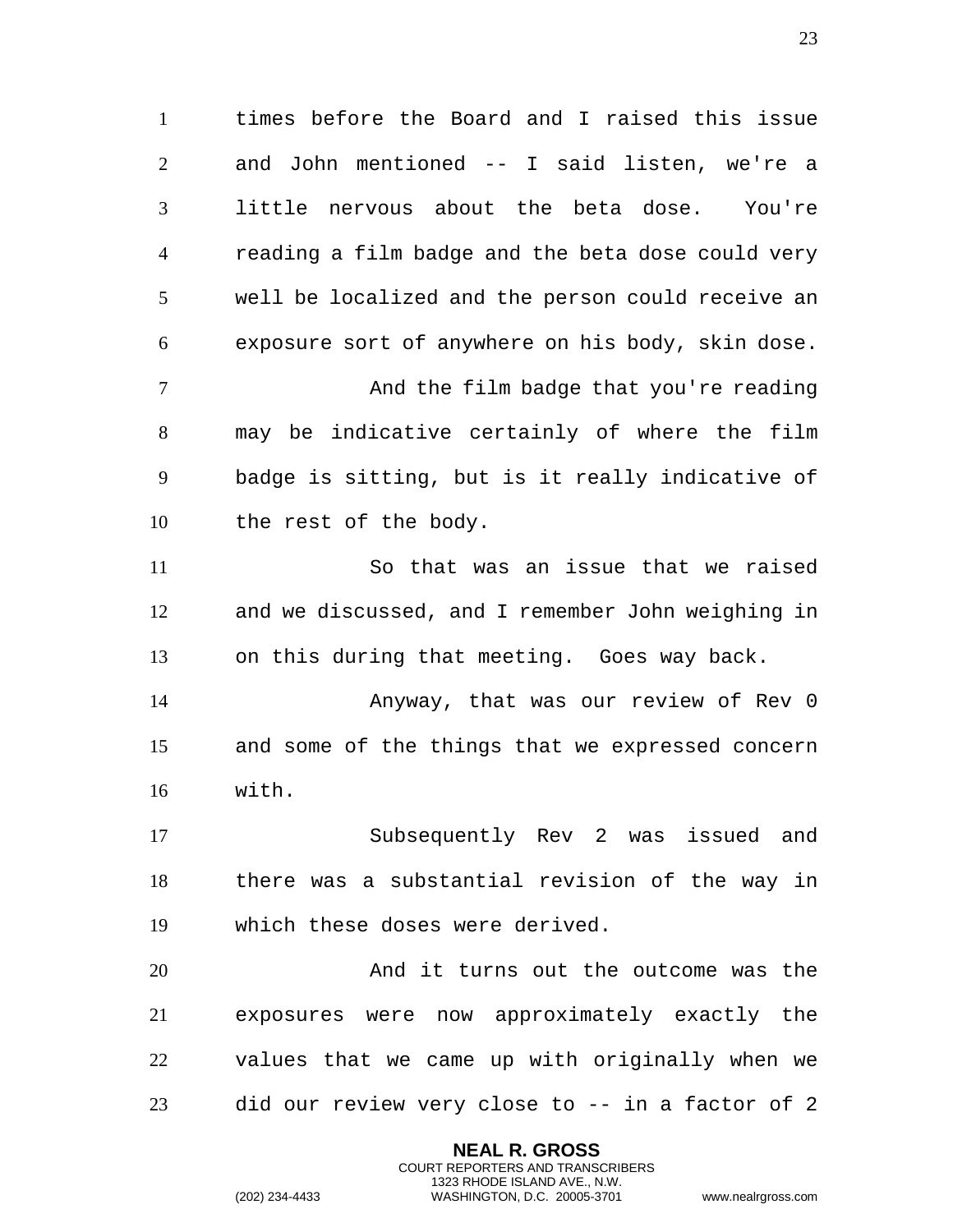that I mentioned earlier where we felt there might be a problem there. Well, that factor of 2 went away and the numbers were right on.

 So our takeaway is that the current method in Rev 2 is scientifically sound and claimant-favorable.

 But we did have one observation related to this and that is there was -- as part of this external dose that was being derived from photons I believe NIOSH defaulted to 30 to 250 keV.

 And in looking over the exposure data and where it's coming from, the radiation field coming off let's say uranium metal, the field -- - the flux of photons is hardened because it's coming through this dense uranium metal and it hardens the spectrum. What comes out is different than what actually is emitted by each individual uranium atom.

 And so one of the things we came away with is that well, it's possible that a substantial portion of the spectrum was above 250 keV. And this was one of our observations that

> **NEAL R. GROSS** COURT REPORTERS AND TRANSCRIBERS 1323 RHODE ISLAND AVE., N.W.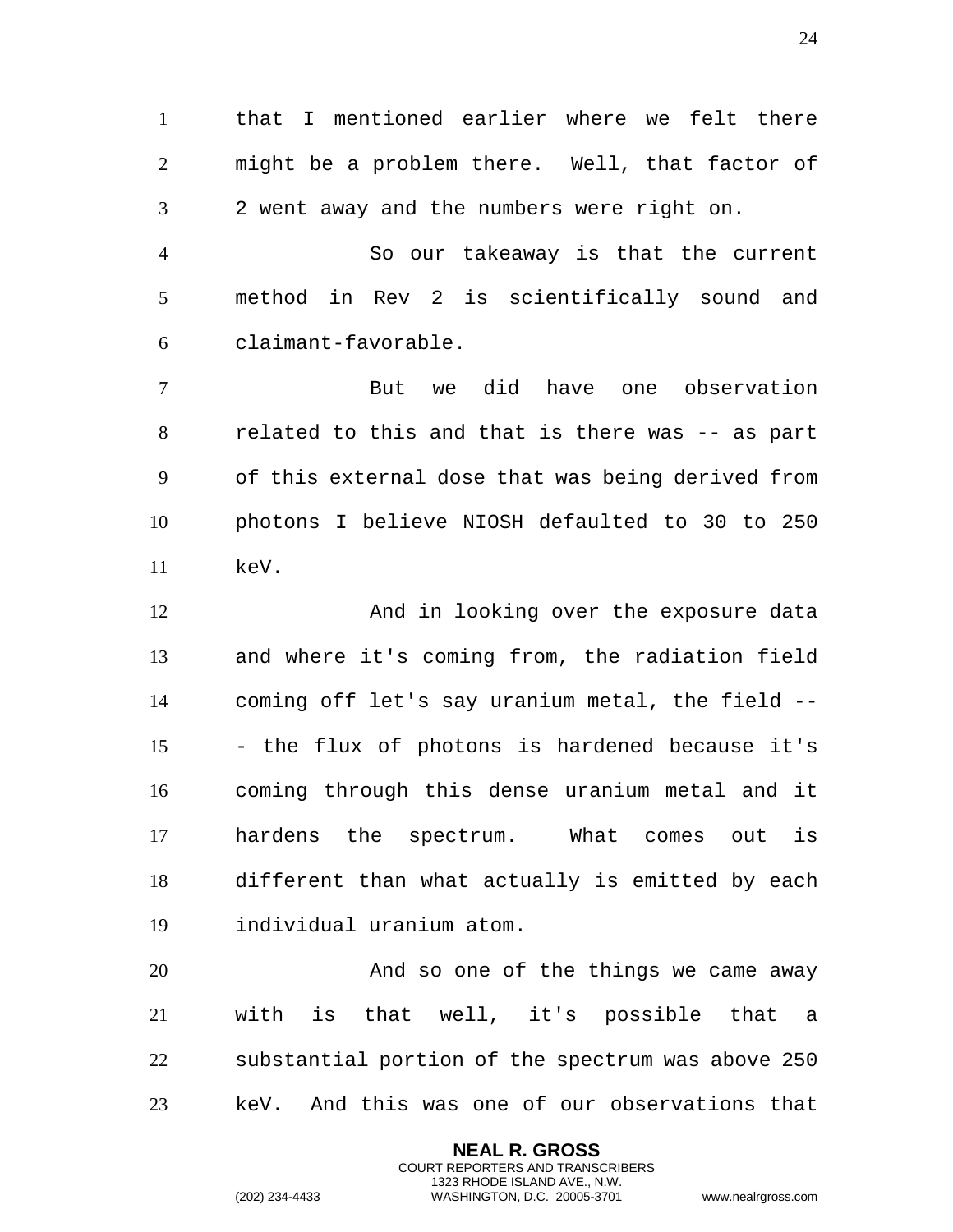we certainly could talk about a little bit right now.

 DR. ANIGSTEIN: John, this is Bob. I'd like to make a clarification.

 There were two different quantities involved. One is the photon fluence, number of photons per square centimeter, and the other is total energy deposited.

 So NIOSH made the observation, made the assumption that most of the photons by number are in the 30 to 250 keV range.

12 But if you look at the photon energy most of the photon energy is the above 250 keV.

 So since it's a dose that's being converted to organ dose, it's more claimant- favorable to assume over 250 than 30 to 250 for most organs.

 There are a few exceptions where the other conversion will be more claimant-favorable. DR. MAURO: Bob, thank you so much for helping me out there.

 So that was an observation as part of our PER review. And that was on the table as

> **NEAL R. GROSS** COURT REPORTERS AND TRANSCRIBERS 1323 RHODE ISLAND AVE., N.W.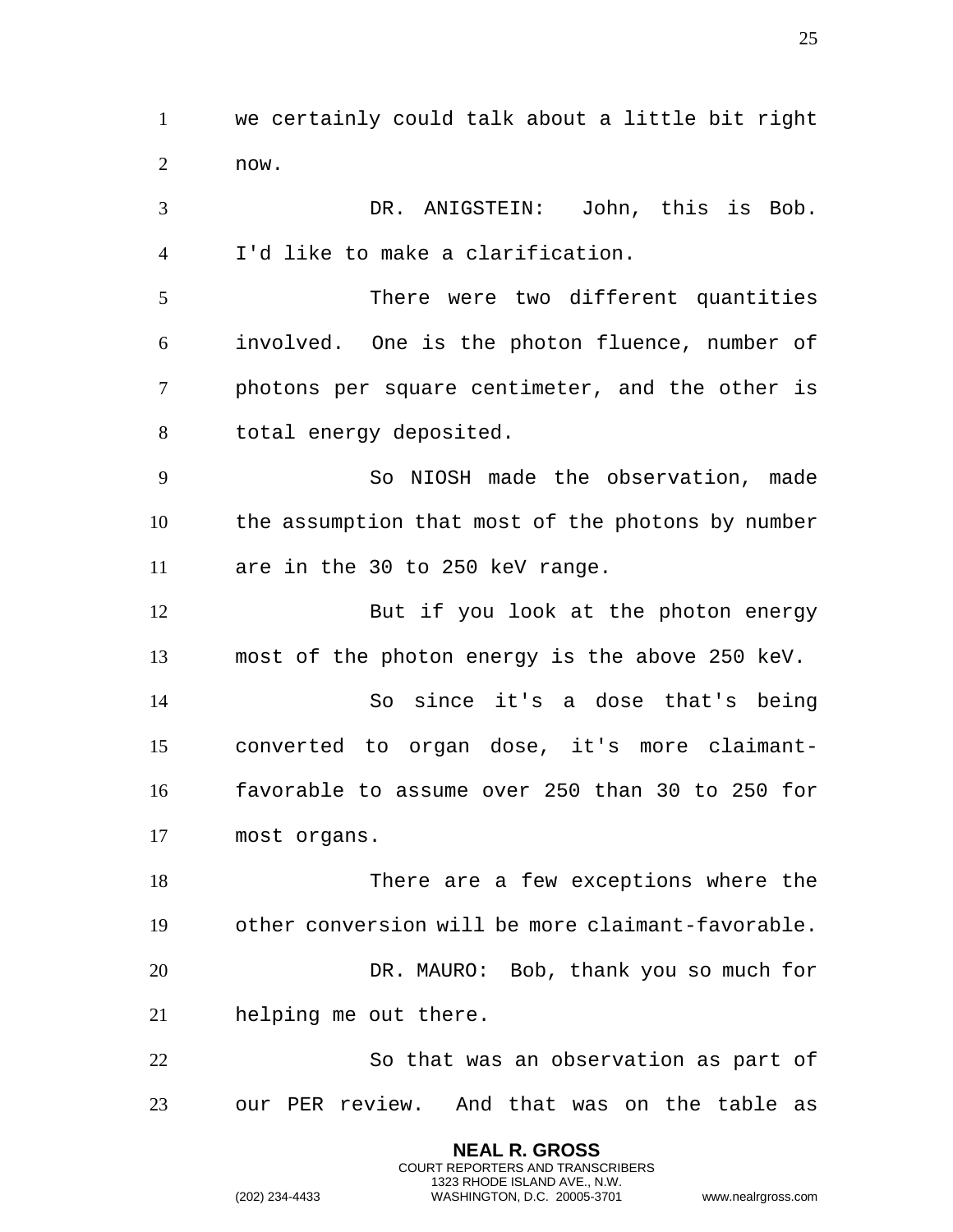whether or not that's something that needs to be dealt with or not. So we could put that on. We could talk about that now or I could finish up my external discussion. I don't know if NIOSH has any thoughts regarding that concern. MR. ALLEN: This is Dave Allen. Yes, I'd like to respond to that if I could right now. 9 DR. MAURO: Sure. MR. ALLEN: The idea that the 30 to 250 keV photons are favorable doesn't have much to do with the dose conversion factor, it has to do with the radiation effectiveness factor in IREP. The radiation effectiveness factor which is our distribution that replaces the quality factor is exactly one for greater than 250 keV photons meaning there is no real distribution, it's just multiplied by one. The 30 to 250 has a distribution that ranges -- the 95th percent confidence interval ranges from 1.1 to 4.7. The median is 2.4. So the median is actually 2.4 times -- the

> **NEAL R. GROSS** COURT REPORTERS AND TRANSCRIBERS 1323 RHODE ISLAND AVE., N.W.

(202) 234-4433 WASHINGTON, D.C. 20005-3701 www.nealrgross.com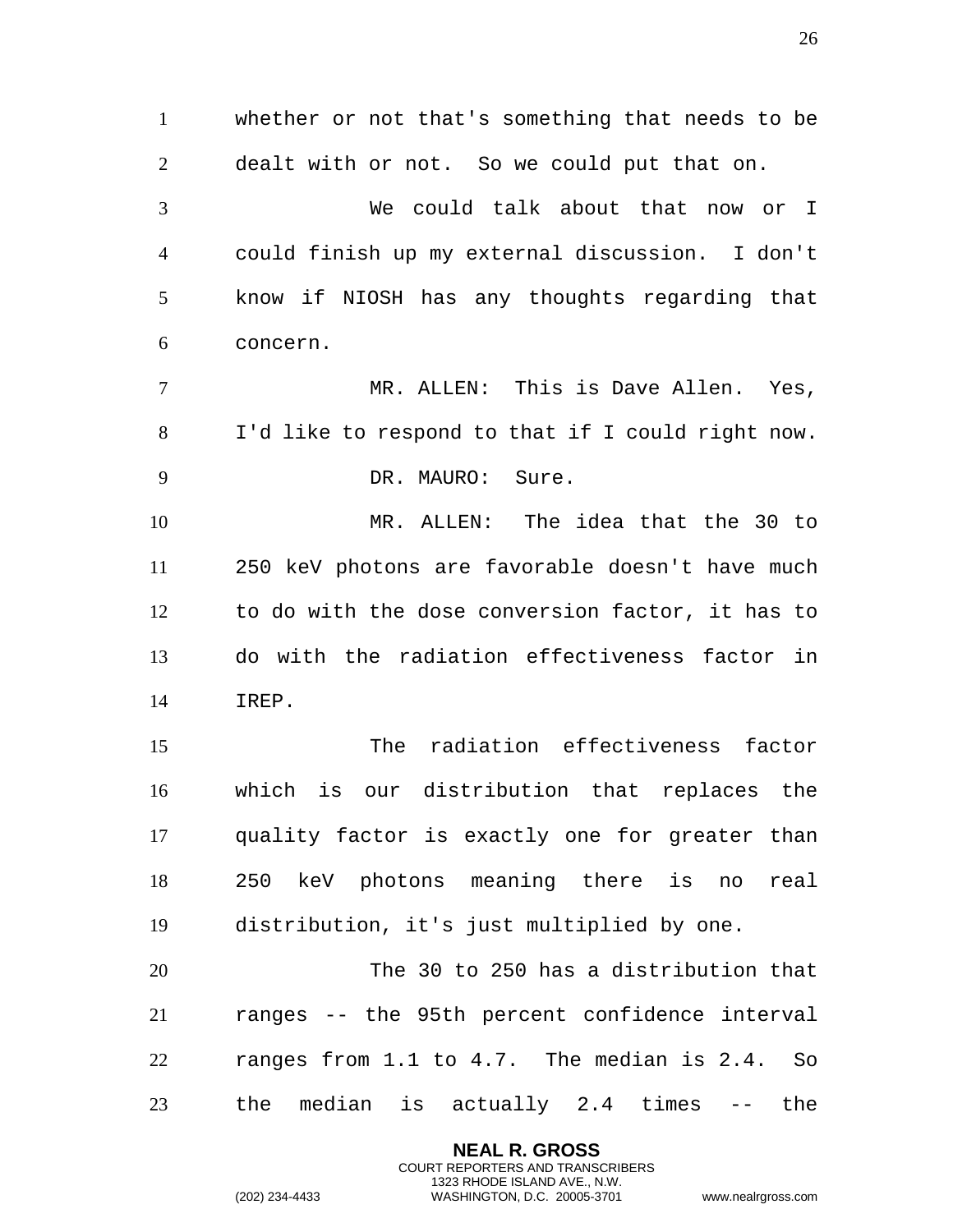Probability of Causation will end up being 2.4 times higher dose per dose if you assign it to that middle category.

 So in the end if you have picked a same dose or same exposure you assign the DCF to it and then put it in the IREP as these two different things the 30 to 250 will be favorable. DR. MAURO: You know what, I didn't know that. And so you're effectively saying notwithstanding the dose conversion factor question that Bob just pointed out, you're saying that's more than accounted for by the IREP conversion where it goes to risk or Probability of Causation. MR. ALLEN: Right. It'll be at least 2.4 times higher PoC. DR. MAURO: I have to say I don't

 recall us -- have we talked about that before? I'd like to think that I remember all these things, but is this something that has come up before or is this the first time we're talking about this?

MR. ALLEN: It seems like it has but

**NEAL R. GROSS** COURT REPORTERS AND TRANSCRIBERS 1323 RHODE ISLAND AVE., N.W.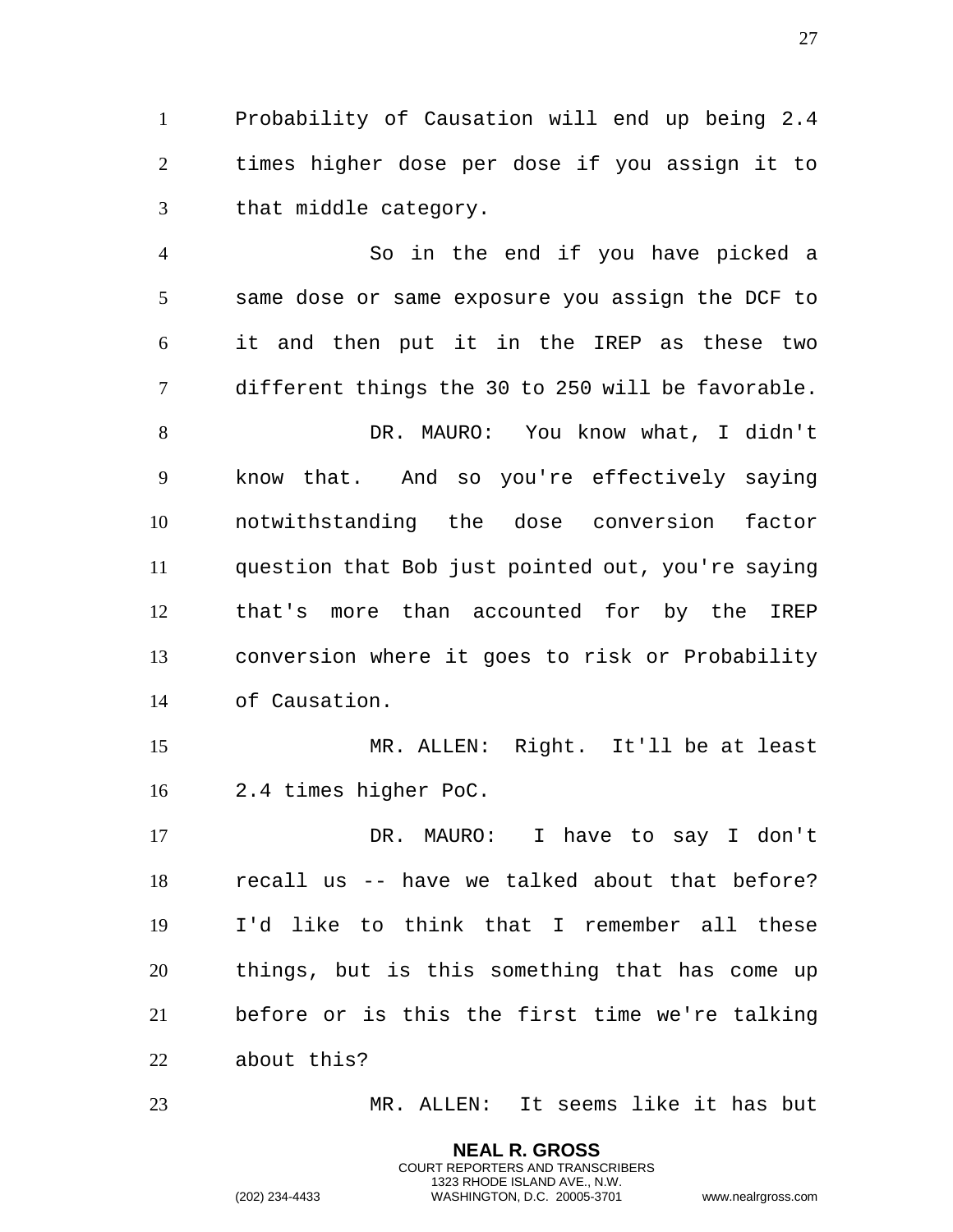I couldn't swear to it.

 DR. MAURO: Yes, okay. Well, I mean, I certainly accept that argument. In other words I didn't think of it and I wasn't aware of it, but I understand what you're saying. Bob, what do you -- DR. ANIGSTEIN: No, no, I'm not in a position to check it right this moment obviously but assuming, accepting what Dave is saying that's certainly acceptable. We only talked about DRF with regard to neutron exposures once in connection with GSI. But yes, that's a very -- I accept that explanation. DR. MAURO: Thank you. Very helpful. I don't know if the Board wants to weigh in at all on that? CHAIR KOTELCHUCK: Well, let's see. Board folks? 20 MEMBER MUNN: Nope. CHAIR KOTELCHUCK: Make sense folks? MEMBER BEACH: Makes sense to me. MEMBER CLAWSON: This is Brad. It's

> **NEAL R. GROSS** COURT REPORTERS AND TRANSCRIBERS 1323 RHODE ISLAND AVE., N.W.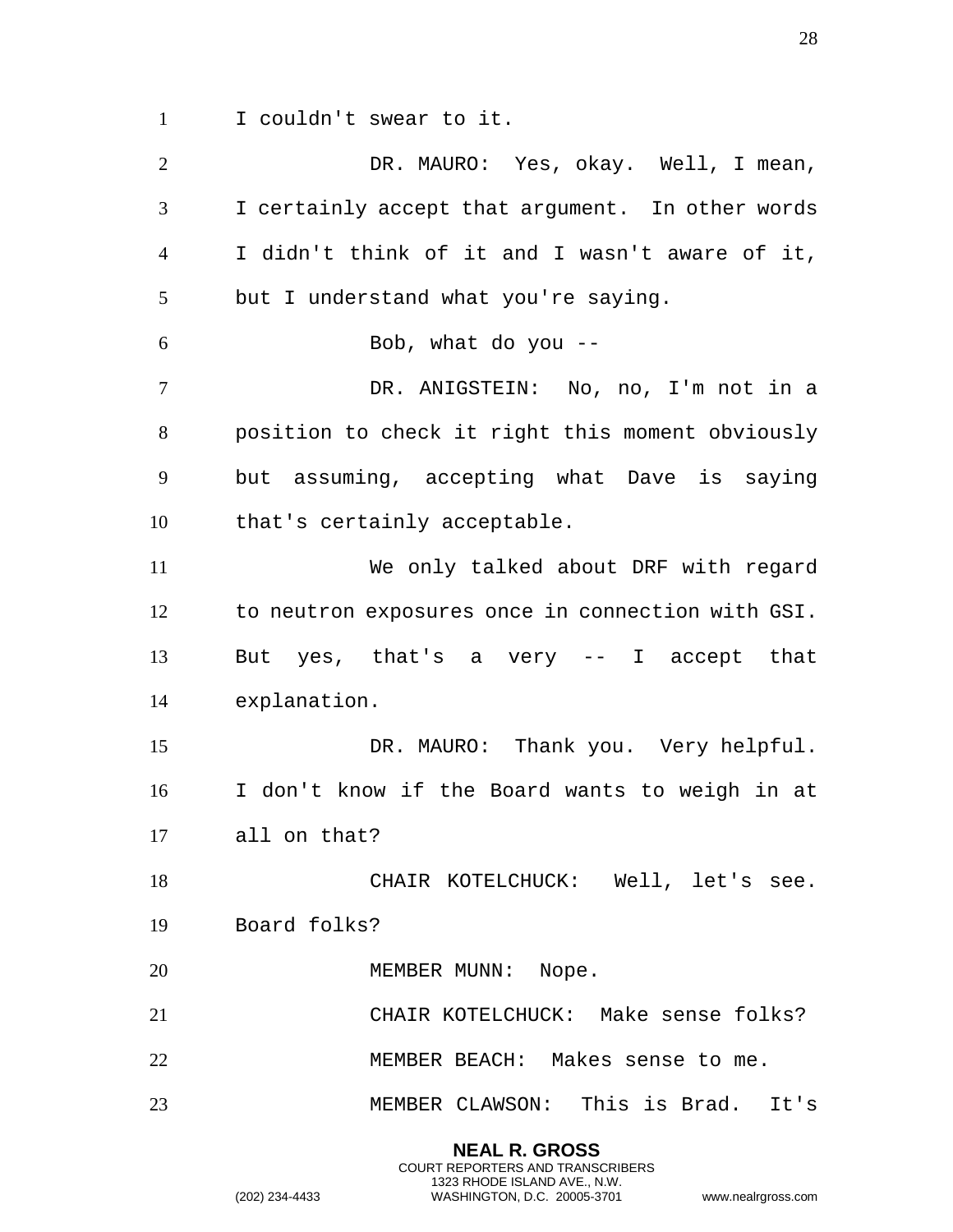been such a riveting conversation, I -- as long as we feel good about it that's fine. CHAIR KOTELCHUCK: Okay. That would involve a slight revision of the PER, right? I mean, it makes sense what you're saying. And so that observation or this discussion needs to be embodied in the text form in these pages. 8 MR. KATZ: Well, Dave, what they're saying is the PER is fine as is. What they're saying is the PER is fine as is. CHAIR KOTELCHUCK: Right, but something has to embody the discussion that we just had. MR. KATZ: I think the transcript will embody that. But I mean --- CHAIR KOTELCHUCK: That's true, that's true. We do have a written transcript. MR. KATZ: The Board reviews --- so observations, gets responses to them, and the response will be put in with the observation, and then everybody's fine with it, we'll indicate it in the Board Review System.

> **NEAL R. GROSS** COURT REPORTERS AND TRANSCRIBERS 1323 RHODE ISLAND AVE., N.W.

(202) 234-4433 WASHINGTON, D.C. 20005-3701 www.nealrgross.com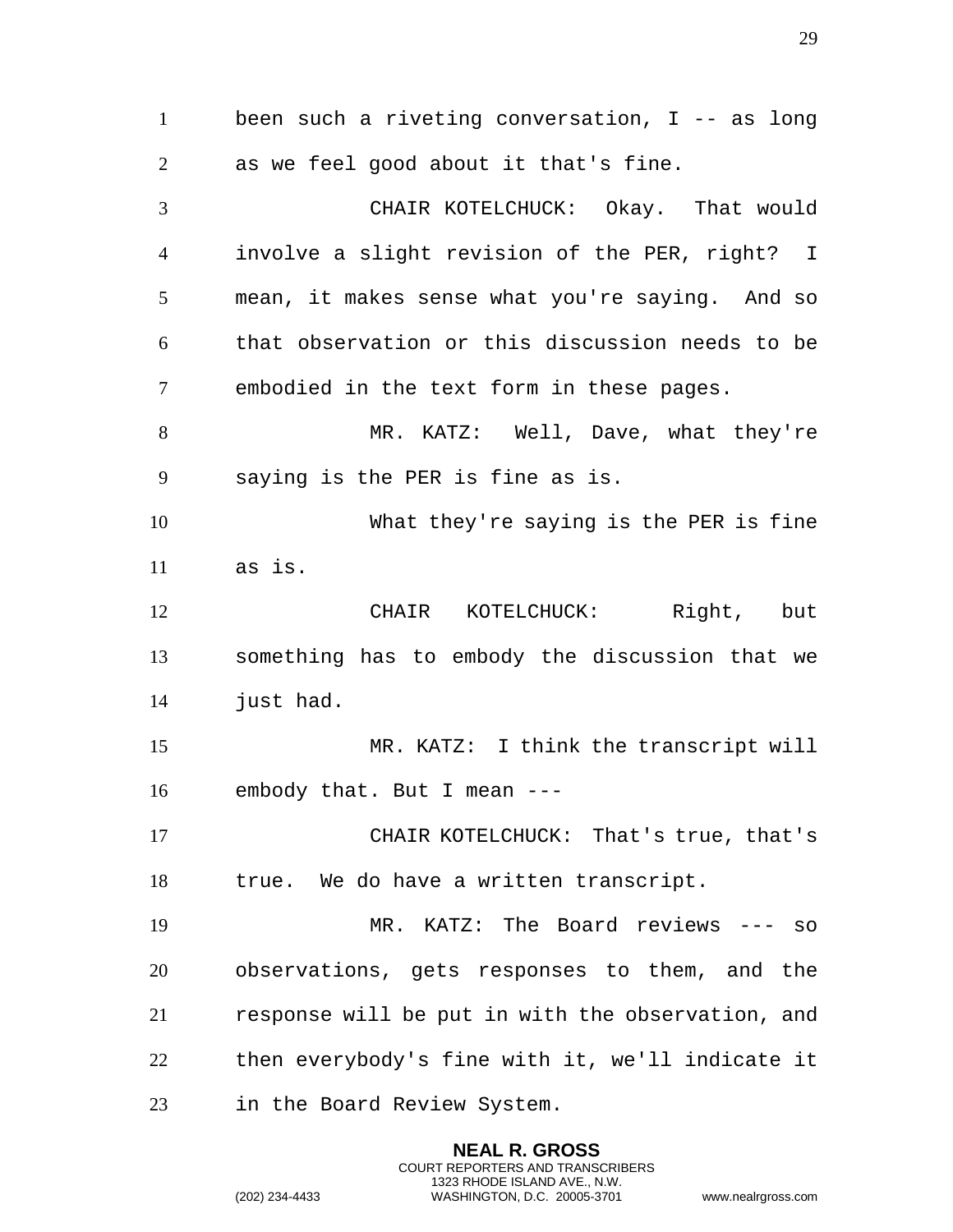CHAIR KOTELCHUCK: Okay, so that's how we handle it administratively. All right, I just want to make sure that it's -- okay. Good, good. MS. BEHLING: This is Kathy Behling. I could also add that we will introduce this into the BRS and we will -- at least I planned on incorporating this observation and also add a comment as to why this observation is not appropriate because of Dave Allen's explanation. So that will be incorporated into the BRS. CHAIR KOTELCHUCK: Excellent. Excellent. Okay. Good, good. So we're in agreement and we have --- administratively it's handled properly. Good, so I think we can go on. DR. MAURO: Okay, I'll pick it up. The next external dose issue point, it has to do with X-ray crystallography. This was going on at the Havens Lab. And interestingly enough this was a topic of considerable discussion with Bob Anigstein on Carborundum relatively recently. 23 And the only commentary we have here

> **NEAL R. GROSS** COURT REPORTERS AND TRANSCRIBERS 1323 RHODE ISLAND AVE., N.W.

(202) 234-4433 WASHINGTON, D.C. 20005-3701 www.nealrgross.com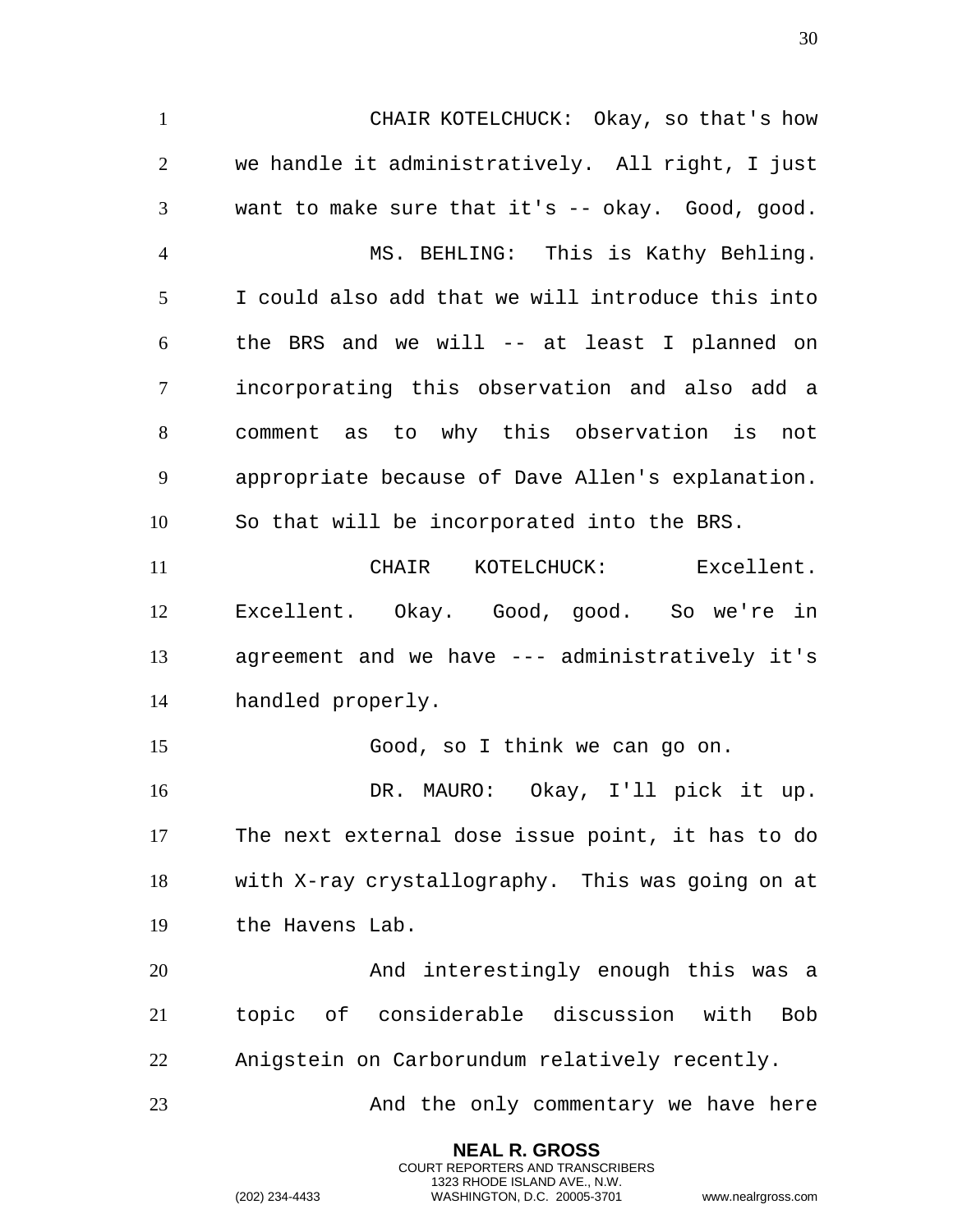is in the Rev 2 of the TBD that's the basis for the PER I believe that the assumption was made that X-ray crystallography delivered -- you may want to help me out a little bit on this, Dave - 5 - an assigned dose.

 The estimate is that we're talking about doses that are less than 2 millirem -- I'm sorry, 10 millirem per every two-week period would be the kinds of doses that would be experienced and that in theory all that's covered because there was the external dosimetry TLDs or film badges.

13 And we have data, and they were from the upper 95th percentile. So in theory the actual measurements accounted for that.

 Now, the only thing I could bring up that might still be something that's worth discussing is a matter that Bob Anigstein brought up on Carborundum regarding X-ray crystallography and the nature of its localized dose.

 That is, the film badge readings certainly would be indicative of exposures. Perhaps we'd say generally to the whole body.

> **NEAL R. GROSS** COURT REPORTERS AND TRANSCRIBERS 1323 RHODE ISLAND AVE., N.W.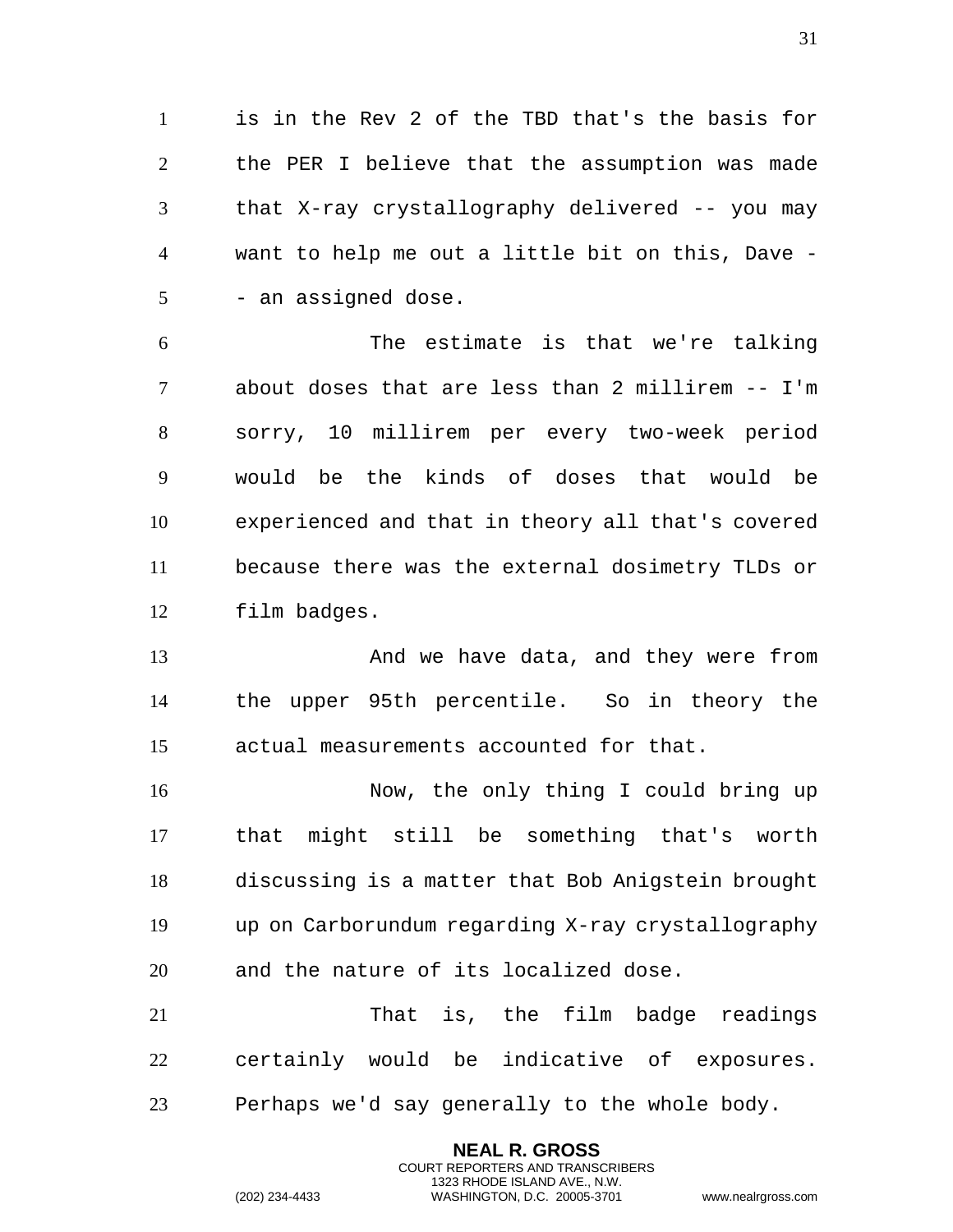1 But it may not be indicative of some localized doses that might be associated uniquely with X-ray crystallography.

 Bob, did I -- is that a fair characterization of the special challenges associated with reconstructing X-ray crystallography dose?

 DR. ANIGSTEIN: Well, the problem is it's very difficult to do because unless you have local data like for Carborundum we happened to find --- I happened to uncover a worker who had actually done the X-ray crystallography. We interviewed him and then ORAU Team interviewed him. And we got a lot of detailed information for that particular apparatus, for that particular setup.

 So we were able to -- and NIOSH came up with a methodology of assigning doses which has been accepted with some modification. Modified exposure time and also modified the energy.

 However, here there's no information. And so each site is different. And it's

> **NEAL R. GROSS** COURT REPORTERS AND TRANSCRIBERS 1323 RHODE ISLAND AVE., N.W.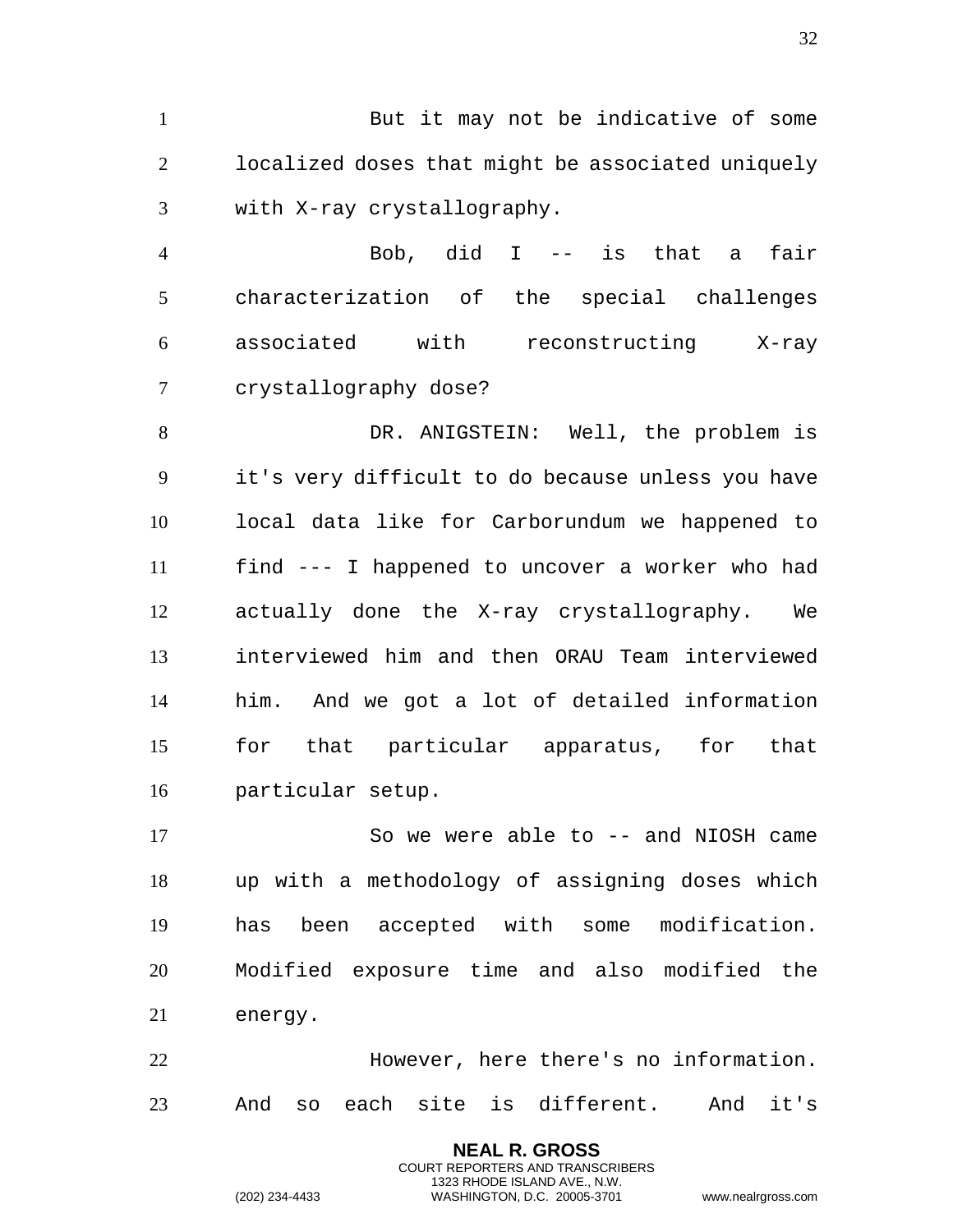generally, particularly in those days it was generally recognized as a hazard.

 What was then the Bureau of Electronic Products I believe, handled X-rays in the sixties. And they had a conference in Philadelphia, a day-long symposium addressing the hazards.

 And it was generally recognized that the equipment was --- had potential hazards. The safety devices had not yet -- the ones that were just being built had interlock and safety devices, but the earlier ones didn't.

 And there were cases of severe burns and I think maybe even finger amputations as a result of those exposures.

 So we don't really have an answer of how to handle it.

18 DR. MAURO: You know, I only bring it up because we did look at it at Carborundum. As Bob just summarized it was an interesting and unique circumstance.

 And I think I just wanted to bring it up to the attention of the Work Group and NIOSH

> **NEAL R. GROSS** COURT REPORTERS AND TRANSCRIBERS 1323 RHODE ISLAND AVE., N.W.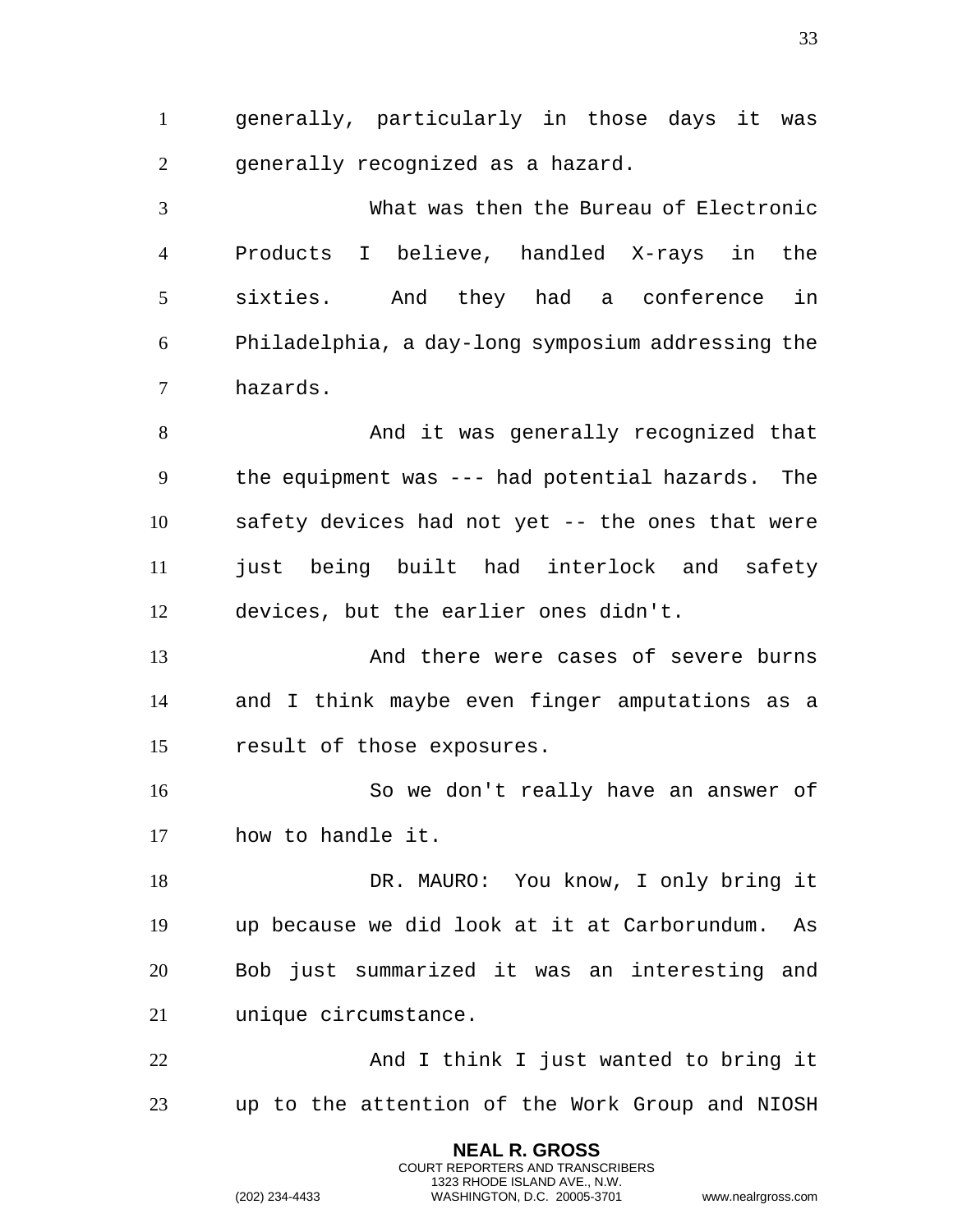that this work has been done on Carborundum.

 The degree to which it needs to be addressed explicitly as a special circumstance here at Bridgeport Brass I'm not sure. But I just wanted to alert everyone to that issue. I think we could leave it at that.

 CHAIR KOTELCHUCK: Could I ask -- it's Dave. Is there any way that we can identify the workers or the department where this was done and exclude the other persons?

11 11 I mean, it was presumably done by a small number of people, the X-ray crystallography. It was I believe in the early years at that time of work.

 MR. ALLEN: Were you asking me? This is Dave Allen.

 CHAIR KOTELCHUCK: I'm not quite sure who I'm asking, so anybody who responds is most welcome.

 MR. ALLEN: Well, this is Dave and I'd just have to apologize. I didn't look very closely at this issue. Somehow I essentially missed this issue when I was reading through the

> **NEAL R. GROSS** COURT REPORTERS AND TRANSCRIBERS 1323 RHODE ISLAND AVE., N.W.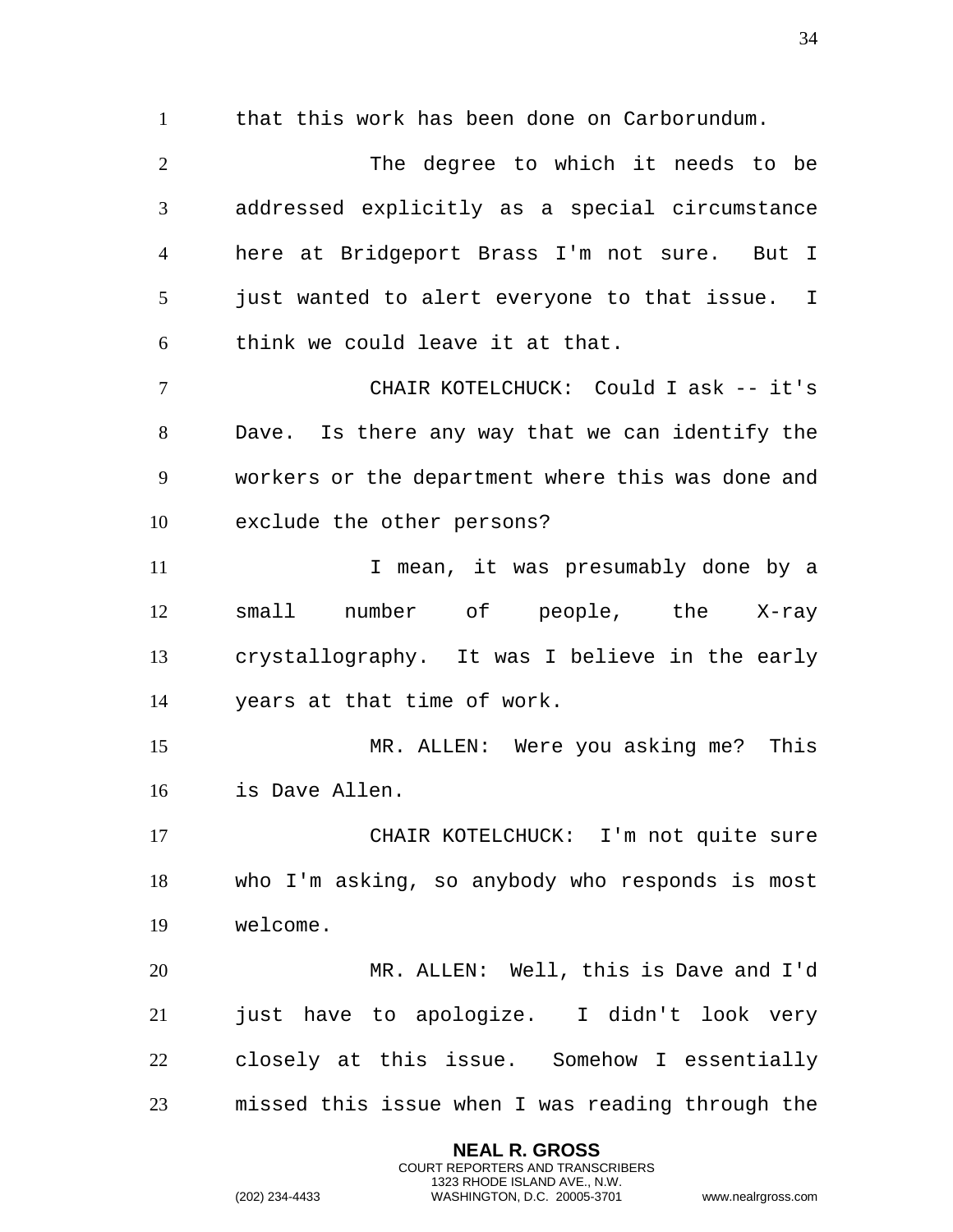report as a matter of fact. So I don't really have any kind of response right now for this. CHAIR KOTELCHUCK: Yes. When I read through this and reviewed it it did seem to me that that was essentially an observation even though it was just written in the text as another line of text. But they should attempt to identify - 9 - NIOSH should attempt to identify former workers which admittedly is going to be very difficult. We're talking about something that happened so many years ago. Whether those workers are alive, or identifiable. I'm not quite sure what to do with it either. DR. ANIGSTEIN: If I could -- this is Bob Anigstein. I mean, I can think of several circumstances. I don't know if it's my place to make a suggestion, part of the Work Group. One is if the case is for -- first of all, it's only significant to skin cancers. Skin dose is about the only thing you get very much

> **NEAL R. GROSS** COURT REPORTERS AND TRANSCRIBERS 1323 RHODE ISLAND AVE., N.W.

```
(202) 234-4433 WASHINGTON, D.C. 20005-3701 www.nealrgross.com
```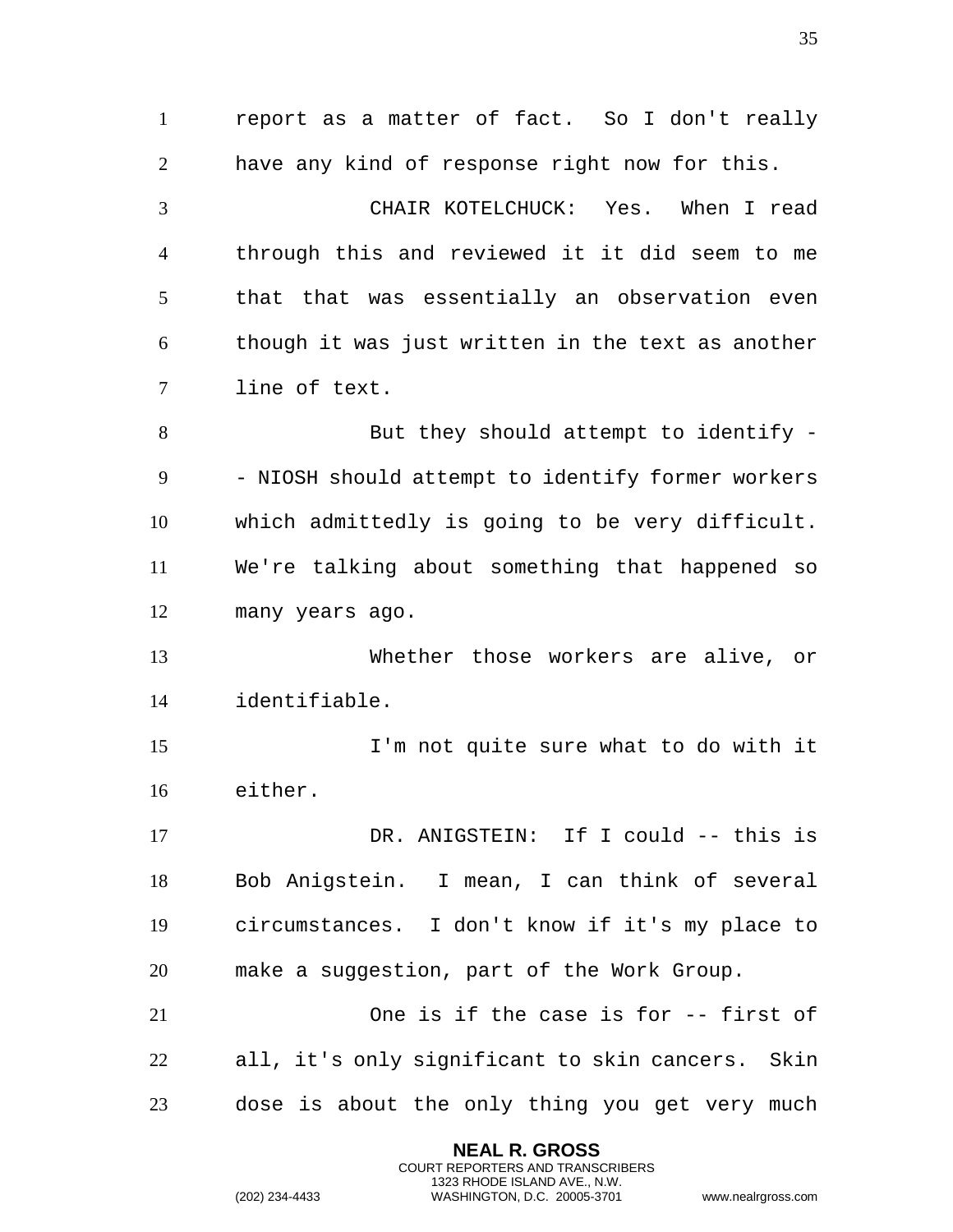of.

 So if there is a skin cancer, and if the site of the cancer makes it plausible that he could have been exposed to an XRD on the hands, on the front of the body. And then finally, if the worker is still alive and can be -- is in a position to be interviewed then he could certainly be asked. But if the worker is deceased and we're talking to survivors they may not know 30, 40 years ago what did my father do, what did my grandfather do. I know he worked in that place but it would be very difficult to say. So there may -- NIOSH could take a position that in plausible cases where it could have been due to X-ray exposure to the skin to grant -- there may not be very many, to grant those cases. This is just sort of an idea. CHAIR KOTELCHUCK: Yes. Well, the fact that you would say that from the X-ray crystallography it would really only be skin cancers that we would be dealing with. DR. MAURO: And probably extremities.

> **NEAL R. GROSS** COURT REPORTERS AND TRANSCRIBERS 1323 RHODE ISLAND AVE., N.W.

(202) 234-4433 WASHINGTON, D.C. 20005-3701 www.nealrgross.com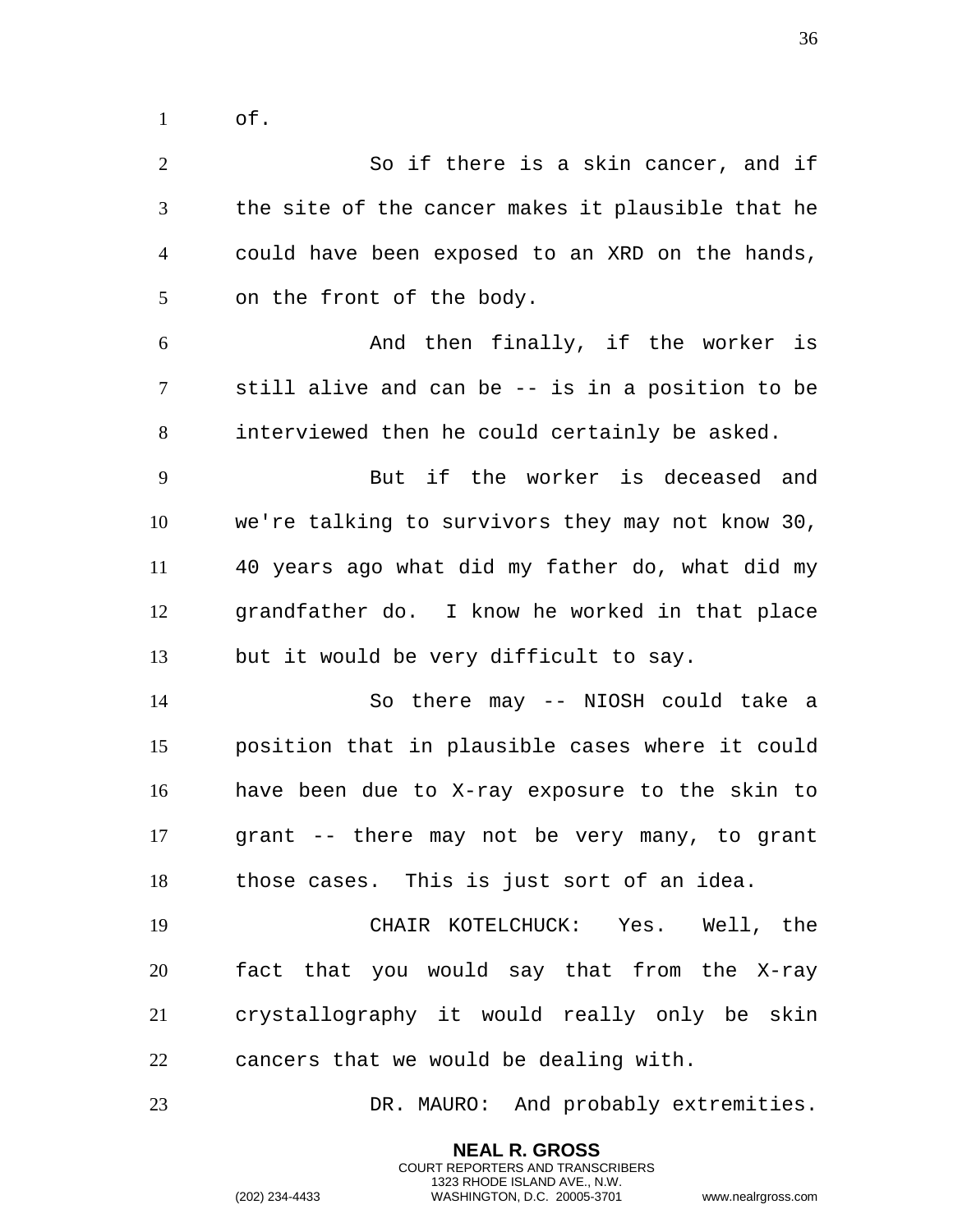Hands also I believe.

| $\overline{2}$ | CHAIR KOTELCHUCK: Yes.                           |
|----------------|--------------------------------------------------|
| 3              | DR. MAURO: It's a very focused issue.            |
| $\overline{4}$ | CHAIR KOTELCHUCK: Right.                         |
| 5              | DR. MAURO: And of course then on that            |
| 6              | basis I know, Bob, is there a way to say okay,   |
| 7              | when reconstructing the doses to the hands on a  |
| 8              | person who may have had skin cancer on their     |
| 9              | forearms or their hands that you could assign    |
| 10             | some X-ray crystallography dose? Or is that --   |
| 11             | DR. ANIGSTEIN: Well, if there                    |
| 12             | happened to be a shuttle left open by mistake he |
| 13             | could be getting a direct beam. I can't come up  |
| 14             | with a number but it would be significant.       |
| 15             | I mean, it has been enough to cause              |
| 16             | non-stochastic effect, deterministic effects. It |
| 17             | has been enough to cause severe burns.           |
| 18             | We're talking about -- John Mauro                |
| 19             | would probably have a better sense of it than I  |
| 20             | do, we're talking in the hundreds of rads.       |
| 21             | DR. MAURO: Sure. And that would be               |
| 22             | probably something that would go into a medical  |
| 23             | record.                                          |
|                |                                                  |

**NEAL R. GROSS** COURT REPORTERS AND TRANSCRIBERS 1323 RHODE ISLAND AVE., N.W.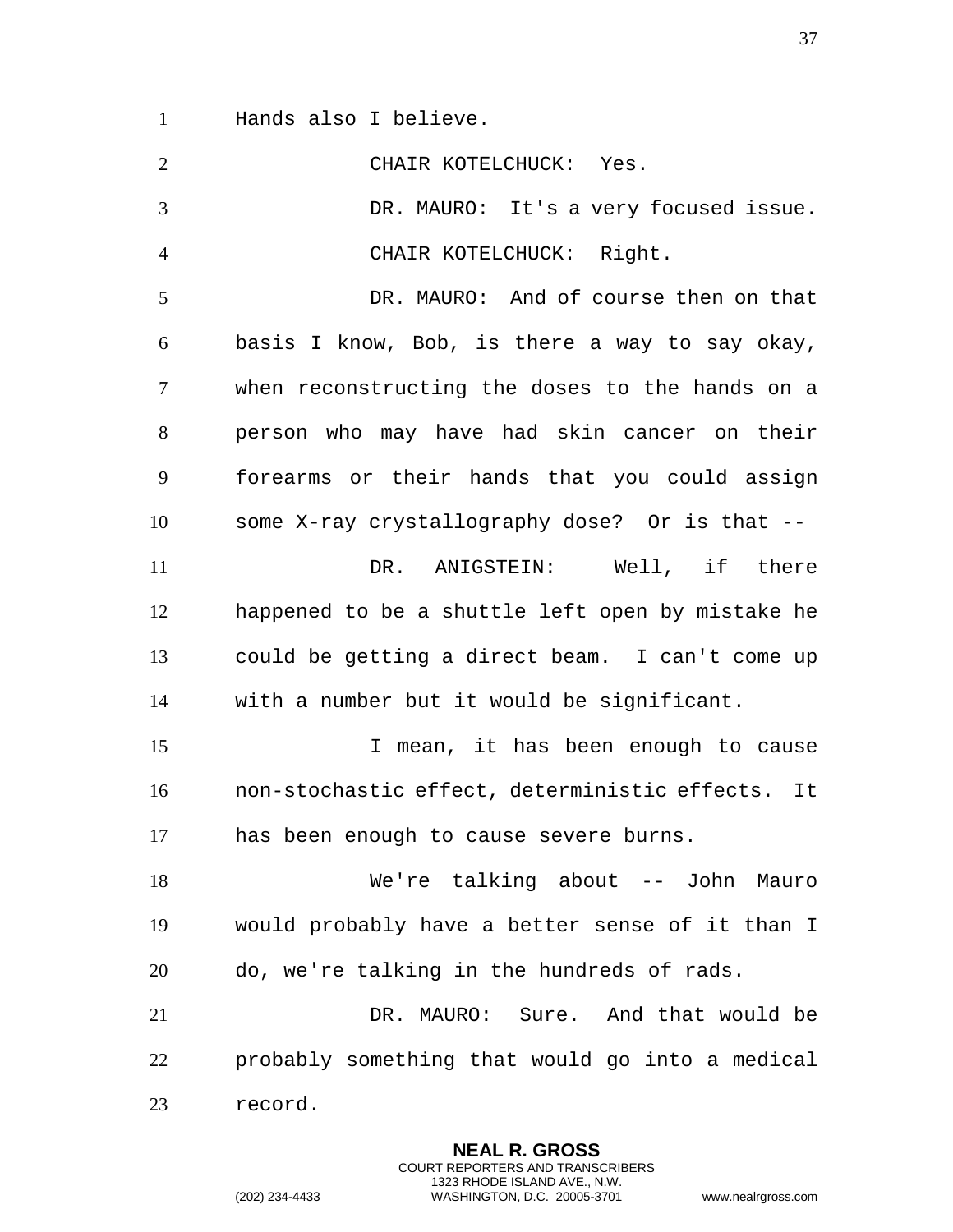So I think we're chipping away at this thing a little bit and we're making progress. DR. ANIGSTEIN: I'm saying if it's that bad. But others could have smaller doses that don't have any visible symptoms, any deterministic symptoms, and yet have a cancer causation. So the doses could be anything from, I'll just pick a number, anything from zero to 100 rads. CHAIR KOTELCHUCK: Dave, I'm concerned that this is a very difficult assignment to task NIOSH to do. MEMBER BEACH: This is Josie. 15 CHAIR KOTELCHUCK: Sure. MEMBER BEACH: Wouldn't it be as simple as just pulling skin cancers and seeing what was there and going from there? CHAIR KOTELCHUCK: Well, I would think that -- and skin cancers on the extremities if we can identify that would give us perhaps the population that might have been affected by this. I'm not sure what we could do afterward.

> **NEAL R. GROSS** COURT REPORTERS AND TRANSCRIBERS 1323 RHODE ISLAND AVE., N.W.

(202) 234-4433 WASHINGTON, D.C. 20005-3701 www.nealrgross.com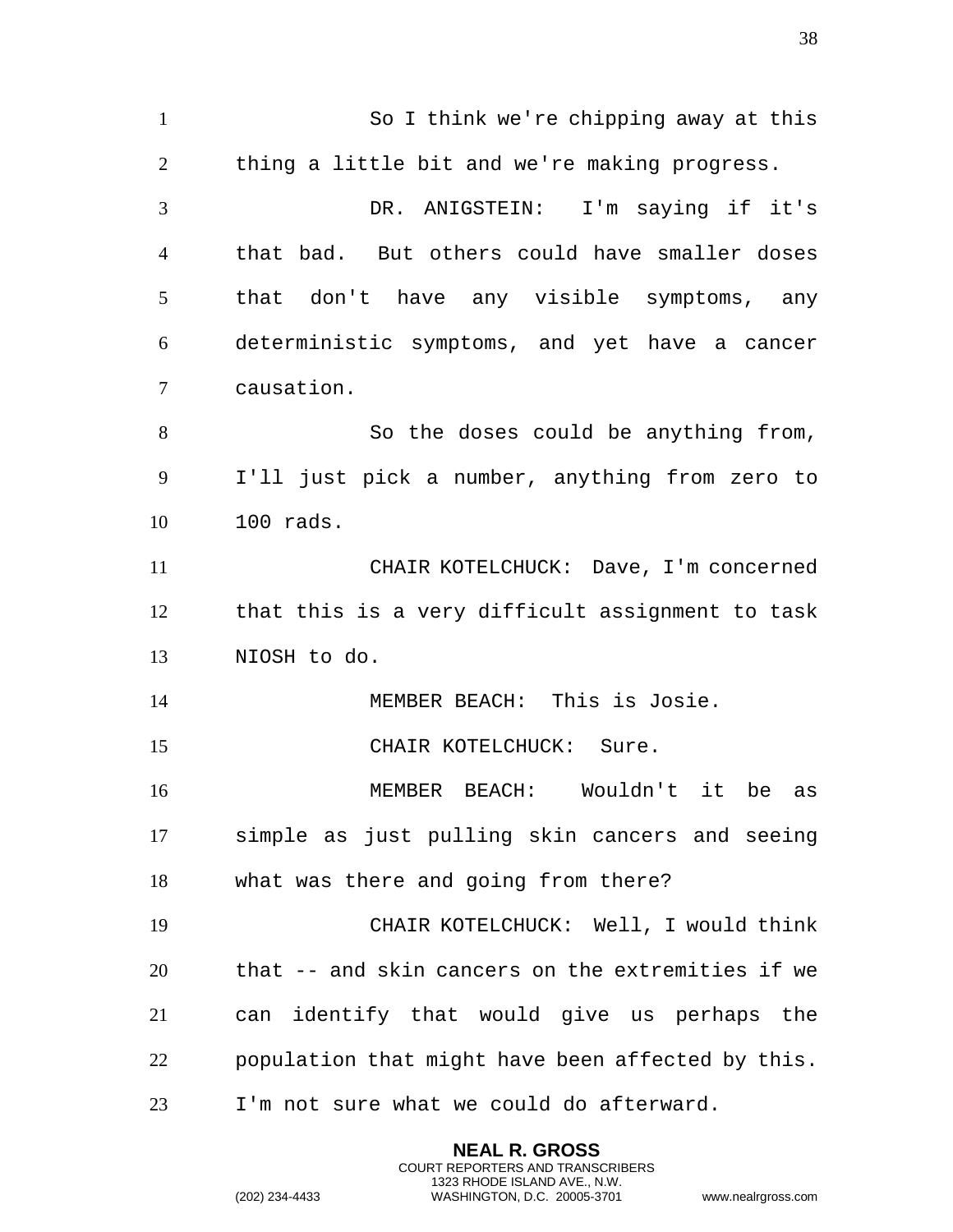1 I would certainly be interested in folks checking on that. That could be done fairly easily, right, folks? NIOSH folks? MR. ALLEN: This is Dave Allen. Yes, I think I can come up with that, but I'm not sure what that's going to do for us. CHAIR KOTELCHUCK: Right, I agree. MR. ALLEN: Even if there is no cases but that doesn't mean it'll never be. CHAIR KOTELCHUCK: That's true. Well, if they're not doing the crystallography anymore. That's all finished, right? 13 So if people were going to get cancer, I mean whatever the period is that it would take for the cancer to develop that's long gone. DR. MAURO: Yes, the period of AWE operations ended in '62. CHAIR KOTELCHUCK: Right. It would be interesting to find out but I would agree with you that I don't see what we could then do with it other than to say it could not affect -- or this would be the population that might be affected.

> **NEAL R. GROSS** COURT REPORTERS AND TRANSCRIBERS 1323 RHODE ISLAND AVE., N.W.

(202) 234-4433 WASHINGTON, D.C. 20005-3701 www.nealrgross.com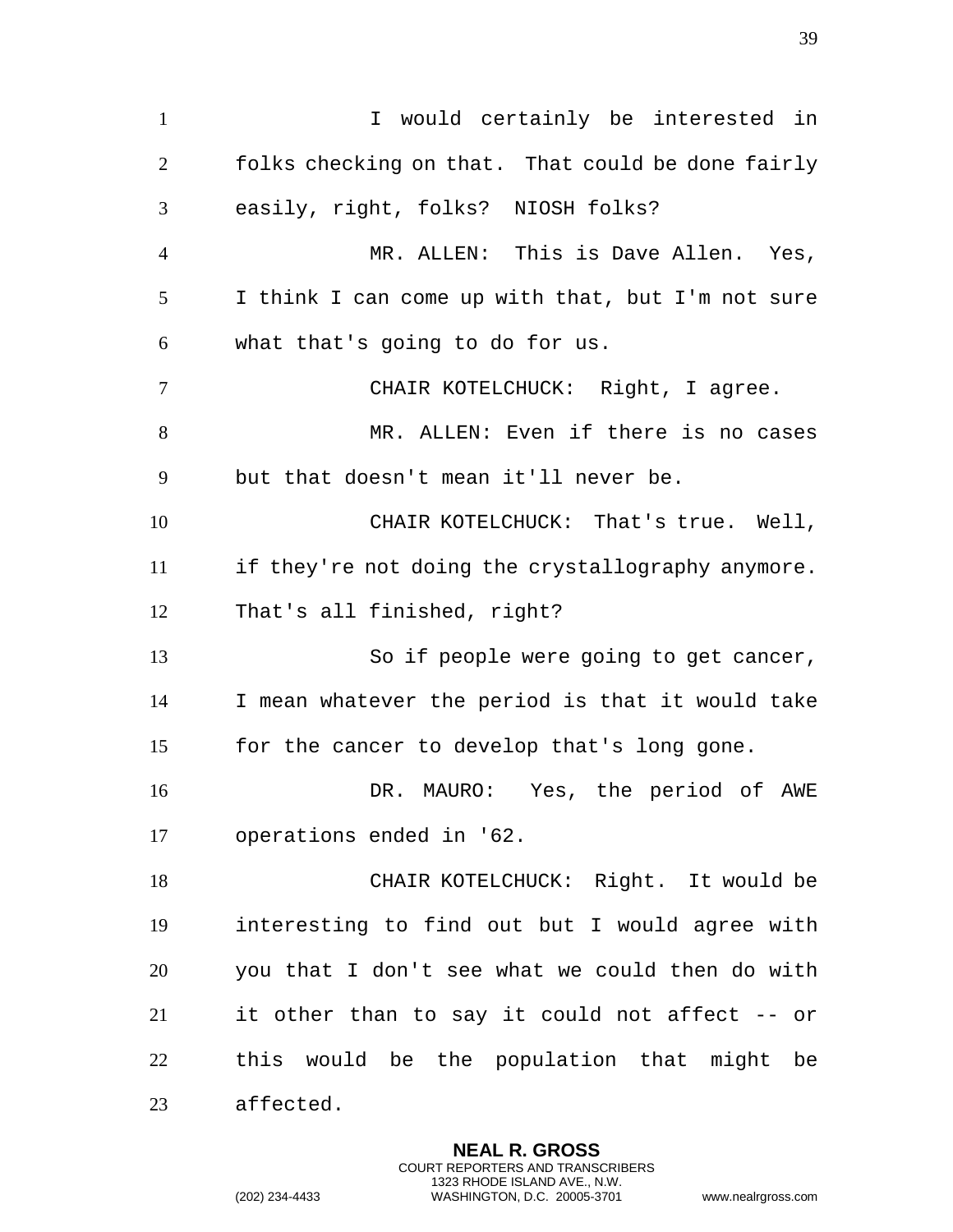But going forward to new folks coming in there should be, well, we can certainly take a look at people who are filing claims and see whether the claims cover a period before '62. I mean there may be some older employees who will do something. But then again I don't know how to do it. It just defines for me the upper limits of

 how far -- what group could be affected. And hopefully that would be a small group.

 Nevertheless could we handle claims from that group. And I don't see how.

 Other folks, anybody have further thoughts? I mean, we are understanding a little bit more about what we could do to move in, but I'm not sure if we could end up with a scientifically based dose reconstruction for this concern.

 MR. CALHOUN: This is Grady and I kind of agree with you, Dave. I don't know what the end game here is with this.

 It's a really big what if something might have sort of happened. I don't know. I

> **NEAL R. GROSS** COURT REPORTERS AND TRANSCRIBERS 1323 RHODE ISLAND AVE., N.W.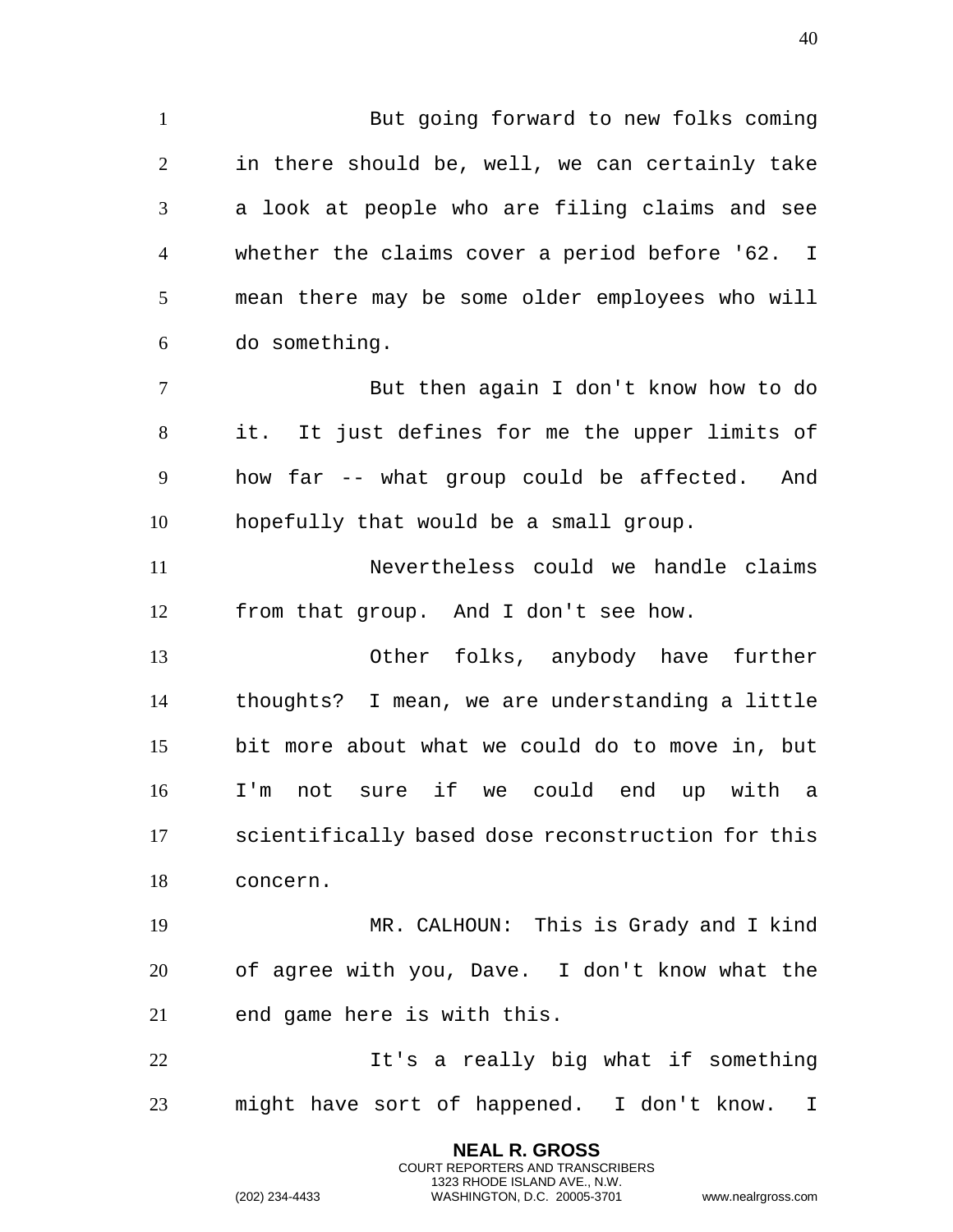mean, we can take a look but unless something drastic comes up I don't know what we get from even coming up with a group of people that may have been involved with this. I don't quite understand what the goal is. CHAIR KOTELCHUCK: Well, it would be -- however, we could get the population of -- that were exposed among people who have already been claimants. 11 11 It is possible that that group will be zero. I think there's a possibility. MR. CALHOUN: But then what do we do? CHAIR KOTELCHUCK: Going forward we don't -- I don't see any way to handle this. 16 MR. CALHOUN: Exactly. CHAIR KOTELCHUCK: But on the other hand I would be -- frankly, it's a fair -- not frankly, I'm not telling you, but I think it's a fairly small task to find out about skin cancers that occurred on the extremities. And it would make me more secure to know that it can't be very large.

> **NEAL R. GROSS** COURT REPORTERS AND TRANSCRIBERS 1323 RHODE ISLAND AVE., N.W.

(202) 234-4433 WASHINGTON, D.C. 20005-3701 www.nealrgross.com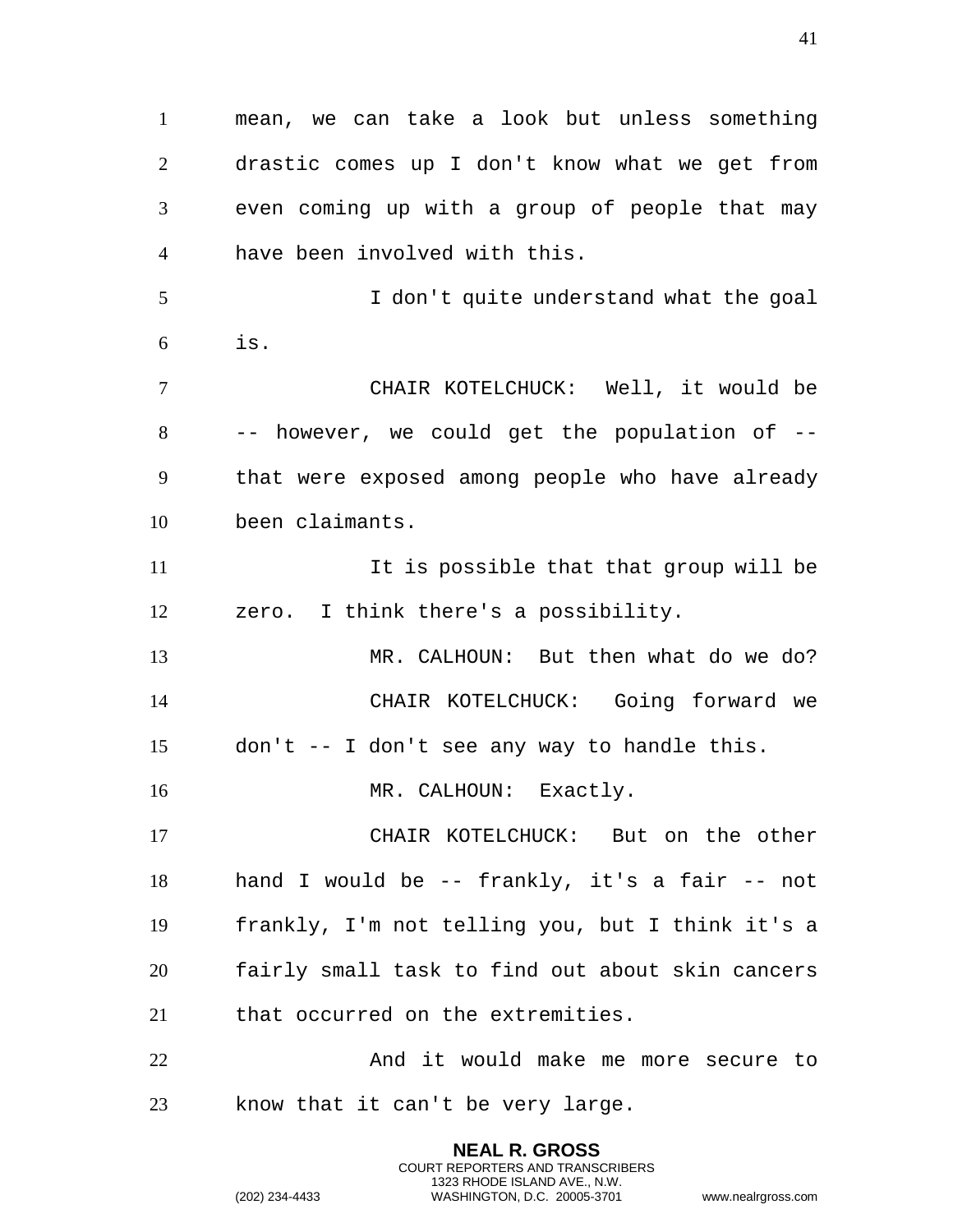1 But I'm not able to see how we can deal with it. Again, let me open up the discussion and other -- either to Subcommittee members or staff persons on the phone.

 MEMBER MUNN: This is Wanda. This question has been discussed as you might guess, on more than one occasion.

 And the comment that was made earlier seems to be rock solid to me. That is to say if there had been any kind of off-normal incidents where there was one or more individuals who might have been exposed, over exposed to any significant extent it would be most assuredly in their record, if not their work record certainly their medical record.

 Even -- let's not assume that everyone who was working in 1950 was an idiot, we did know a little bit about the effects of X-rays of all types. Crystallography was such a tiny, tiny subset. And the number of people who even knew how to operate the machinery was such a tiny, tiny subset of the individuals who had been involved and the area where they were working

> **NEAL R. GROSS** COURT REPORTERS AND TRANSCRIBERS 1323 RHODE ISLAND AVE., N.W.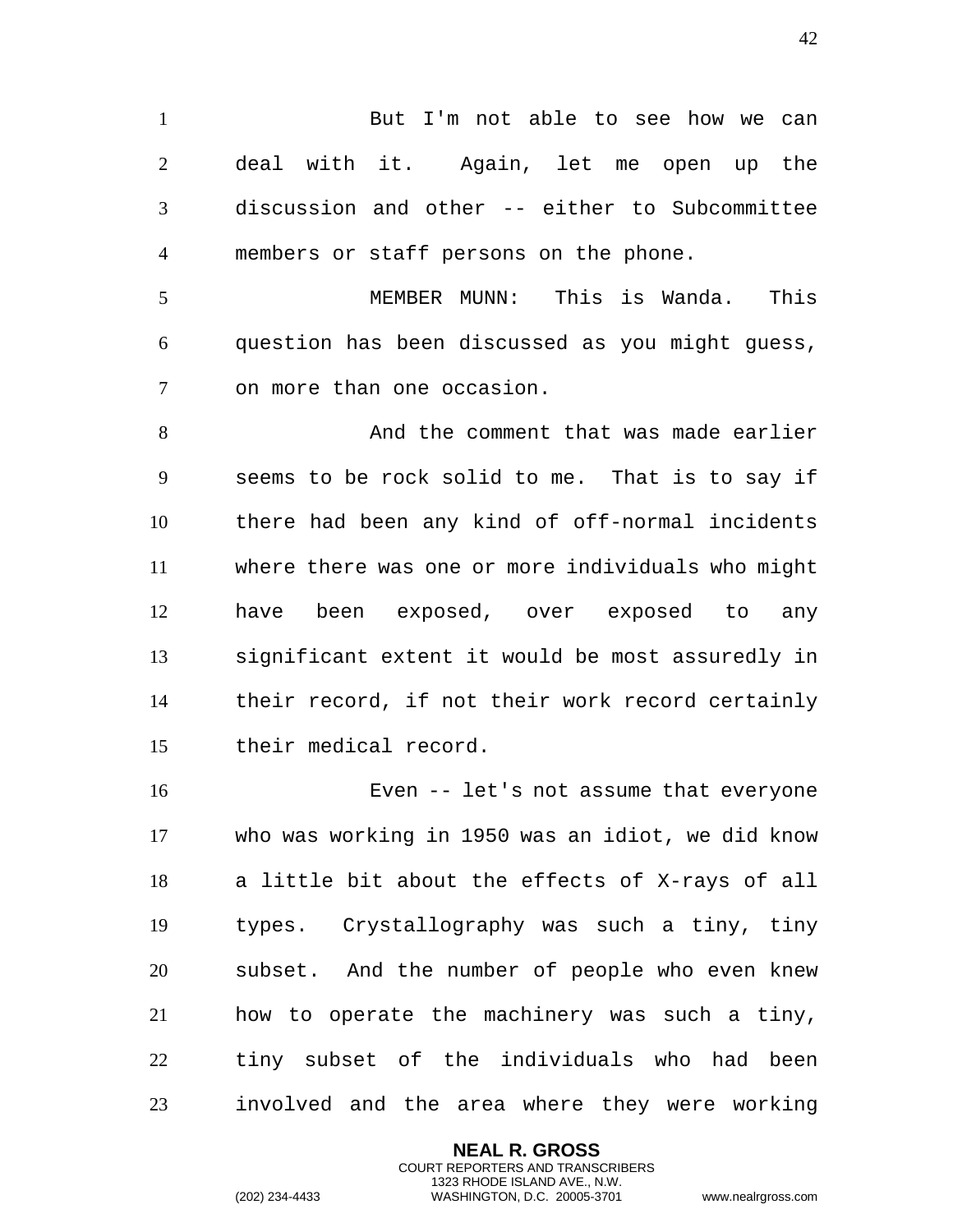would have been quite small.

2 And certainly we certainly knew, a great deal was known about the effects of over exposure.

 So, yes, I can't help but believe if there had been any significant amount of over exposure to any individual or any group of individuals there would be some record that would have been obvious given the amount of dose records and the amount of scrutiny that this particular groups received.

12 12 I'm comfortable with the scrutiny it has received which has been significant and I don't feel that there's any reason to pursue it further personally.

16 CHAIR KOTELCHUCK: Okay.

17 MEMBER CLAWSON: Dave, this is Brad. I like hearing this because this all comes back to one thing. How good is the data, how good are the records that we actually get. Because there could have been a lot of records in there, there could have been exposures put in there, but there could be blanks throughout there.

> **NEAL R. GROSS** COURT REPORTERS AND TRANSCRIBERS 1323 RHODE ISLAND AVE., N.W.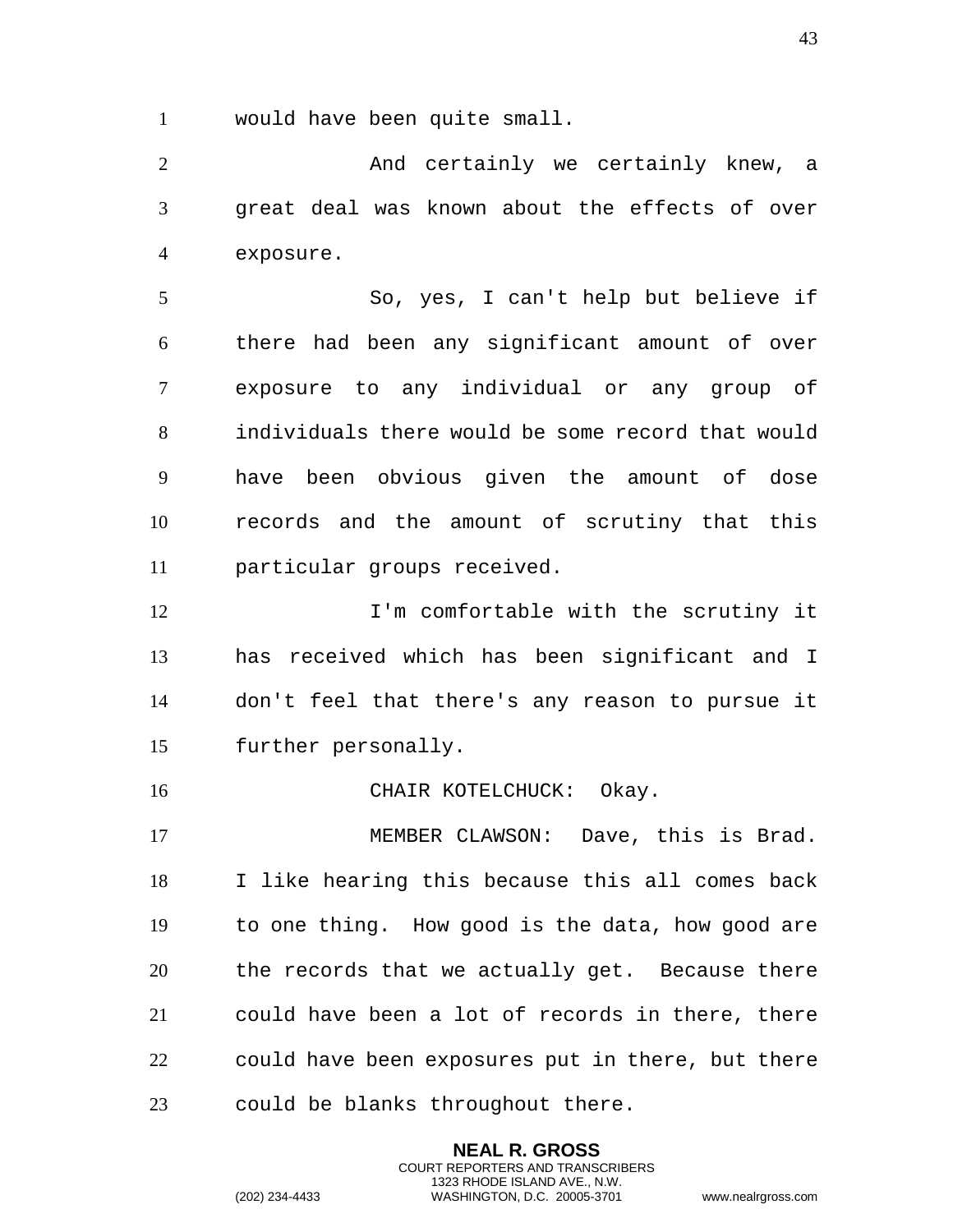It's what we have found in every site that we have visited. I don't think that we can just cast off that way. Myself, I still believe that -- I agree wholeheartedly that this is a small group, but we're also tasked that we evaluate this as best that we can.

 If there's nothing like Grady said, if there's nothing that we can really do with this.

 I've looked at other sites when we're coming in here and they can take out a small section and regulate them out from all of the other people and tell us that only these people would have got this kind of X-ray, or this kind of exposure because it was such a small, minute people that would have come in and done this kind of stuff.

 Now it's exactly opposite and now they're saying well, we can't.

 So my thing is basically what it comes down to with me, I do not know what we're going to come out with in the end.

 But we've also got the obligation to be able to look at it. If there's nothing that

> **NEAL R. GROSS** COURT REPORTERS AND TRANSCRIBERS 1323 RHODE ISLAND AVE., N.W.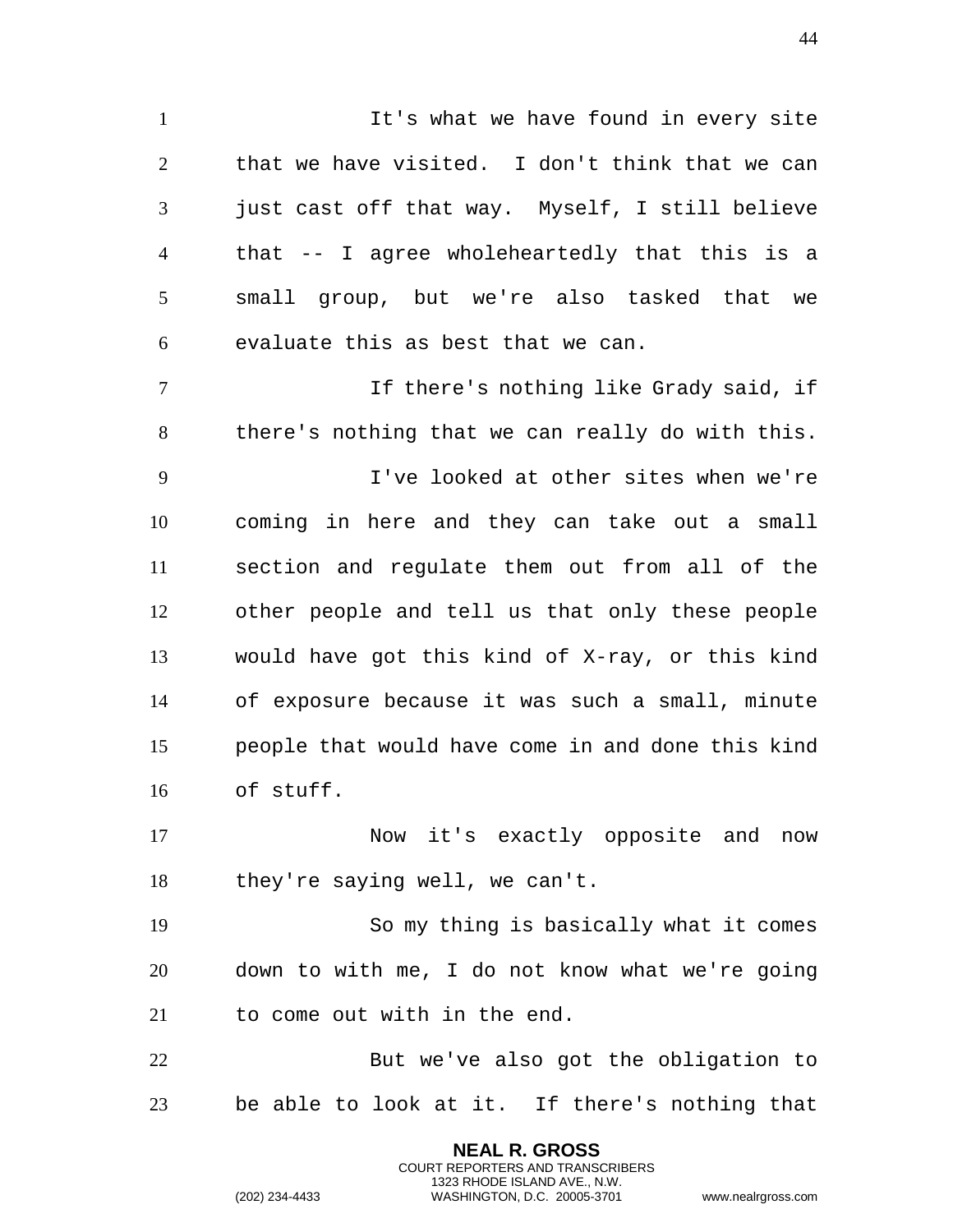we can do with it and that we can't really come to grips with where it's at that's all you can do.

 But I just don't want to also cast it off either.

 CHAIR KOTELCHUCK: Okay. It comes down to if we ask NIOSH to look further at the cancers it will be informative but not really instructive as to how to move further.

 But certainly we would not be tasking NIOSH with a major task to take a look at the folks who have submitted claims.

 MEMBER CLAWSON: Let me ask this part of it because Grady and John, this radiography, how much was really done at the site with it?

 Was this just the lab part of it that was using this, or who -- do we even know which section was using this?

 DR. MAURO: I think it was the Adrian plant. I'm looking at my notes right now to see if it was excluded to only one of the plants.

 Right now I'm looking at my notes and I believe it was just one. It might have been

> **NEAL R. GROSS** COURT REPORTERS AND TRANSCRIBERS 1323 RHODE ISLAND AVE., N.W.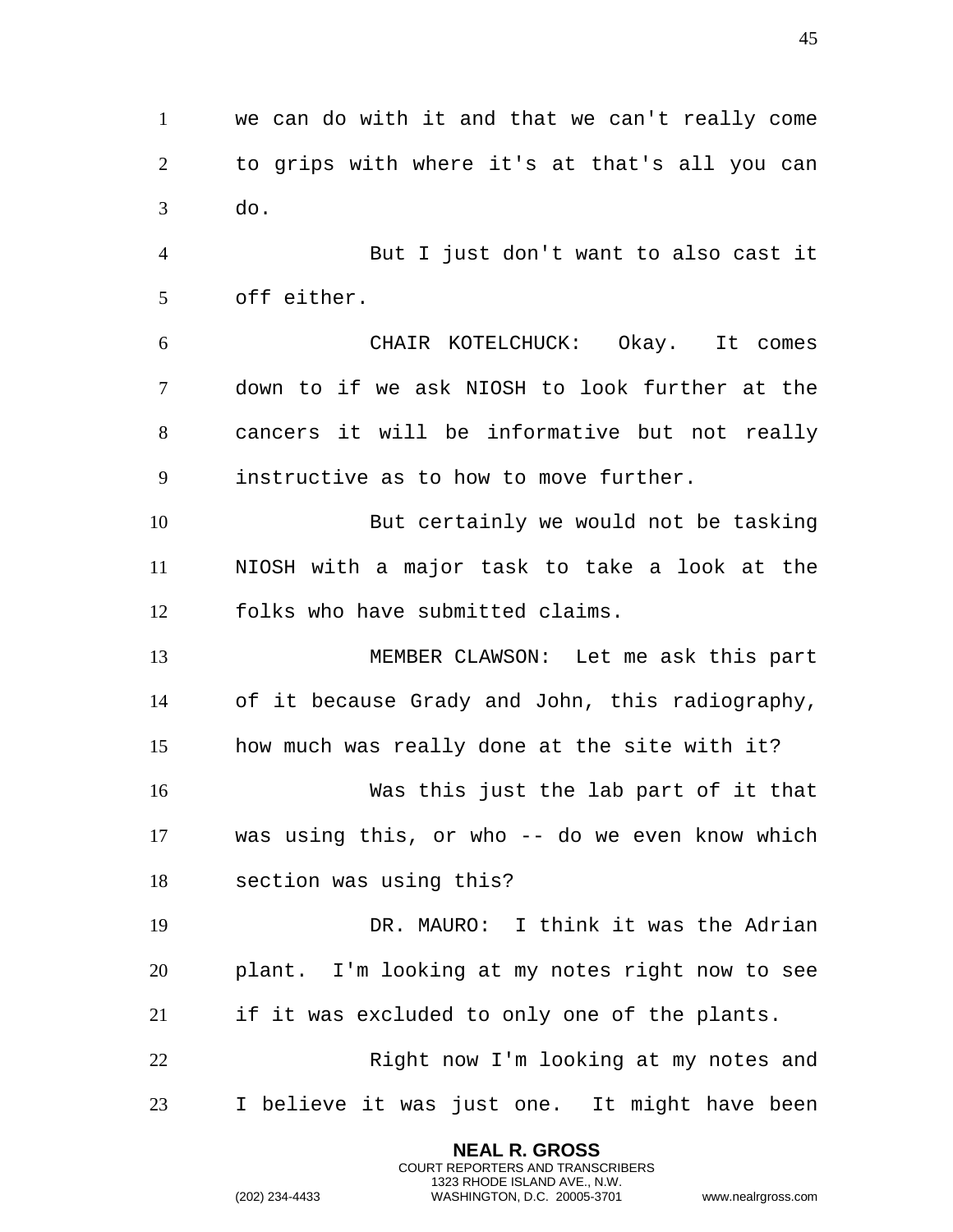the Adrian plant.

2 MS. GOGLIOTTI: It was Havens. DR. MAURO: Oh, Havens? Thank you, Rose.

 MEMBER CLAWSON: Because one of my things is this is kind of a unique type of X-ray system. And for some reason they were using this preferably over the other. So there's got to be a reason why they were doing it. And maybe we may be able to send this group down.

 MEMBER BEACH: It seems to me -- this is Josie -- there would be a way to identify individuals who worked on that piece of equipment, but I'm not sure at this time. It's been quite awhile ago.

 MR. ALLEN: This is Dave Allen. To answer Josie and Dave I did a quick search in NOCTS there and for Havens Lab we have one case with skin cancer on the hands and another one that simply says melanoma, no identification. I don't have time to dig through the record at the meeting here.

But that particular job title for that

**NEAL R. GROSS** COURT REPORTERS AND TRANSCRIBERS 1323 RHODE ISLAND AVE., N.W.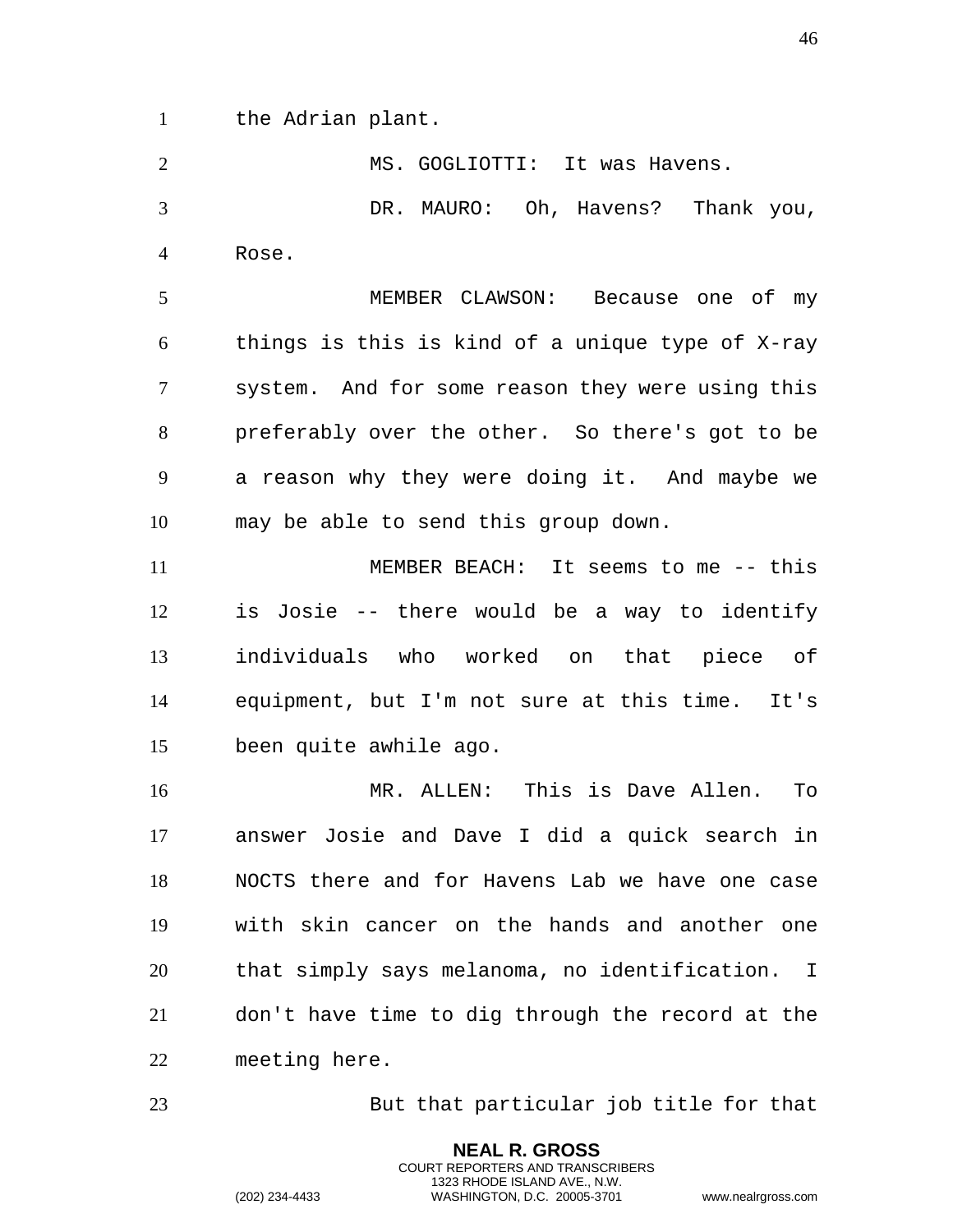was maintenance ---

| $\overline{2}$ | MS. GOGLIOTTI: Dave Allen?                        |
|----------------|---------------------------------------------------|
| 3              | MR. ALLEN: Yes?                                   |
| $\overline{4}$ | MS. GOGLIOTTI: Just be careful with               |
| 5              | the amount of information we're sharing.          |
| 6              | MR. ALLEN: I understand that. I'm                 |
| 7              | trying to answer the question. That one, by       |
| 8              | reading the job title you wouldn't think it would |
| 9              | be a laboratory analysis like an XRF.             |
| 10             | Whereas the other one very well could             |
| 11             | have. So essentially we have one skin cancer on   |
| 12             | the back of the hand that this conversation may   |
| 13             | be applicable to.                                 |
| 14             | MR. CALHOUN: Out of how many?<br>Out              |
| 15             | of how many claimants?                            |
| 16             | MR. ALLEN: Well --                                |
| 17             | MR. CALHOUN: Roughly.                             |
| 18             | CHAIR KOTELCHUCK: I don't know the                |
| 19             | Bridgeport Brass, the dimensions.                 |
| 20             | MR. ALLEN: It's certainly not a huge              |
| 21             | set. Give me just a minute and I think I can.     |
| 22             | CHAIR KOTELCHUCK: Sure.                           |
| 23             | MR. ALLEN: This is just Havens Lab                |

**NEAL R. GROSS** COURT REPORTERS AND TRANSCRIBERS 1323 RHODE ISLAND AVE., N.W.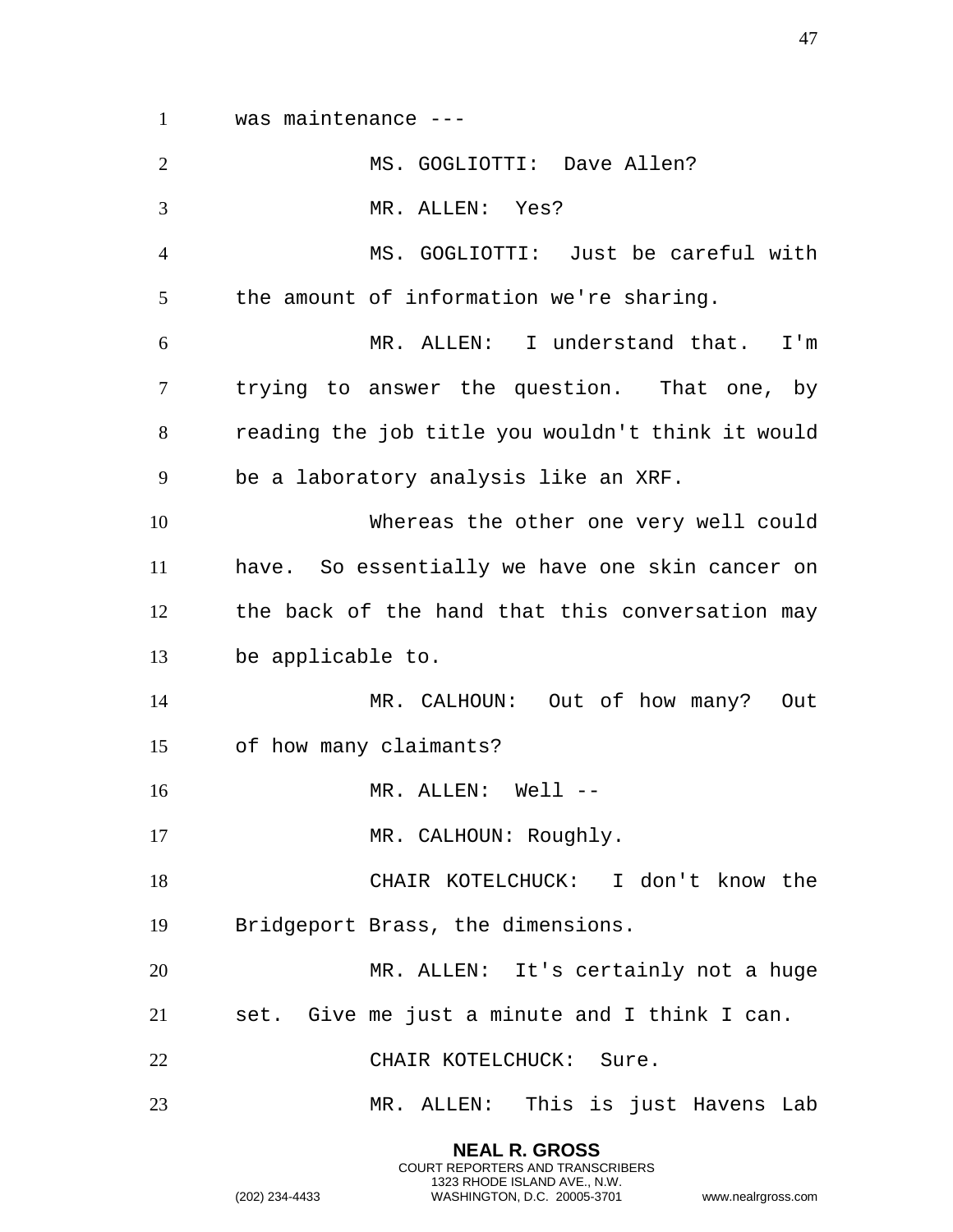that I looked at.

| $\overline{2}$ | CHAIR KOTELCHUCK: Okay.                           |
|----------------|---------------------------------------------------|
| 3              | MR. CALHOUN: Sixty-five total cases.              |
| $\overline{4}$ | CHAIR KOTELCHUCK: Okay.                           |
| 5              | DR. ANIGSTEIN: According to the TBD,              |
| 6              | the X-ray crystallography was only at the Havens  |
| 7              | Lab.                                              |
| 8              | CHAIR KOTELCHUCK: Okay. So, that                  |
| 9              | information is useful and frankly that will go    |
| 10             | into the record. That will go into the transcript |
| 11             | of this meeting so that it will provide at least  |
| 12             | some vision for future claims about the claims    |
| 13             | that have come in so far.                         |
| 14             | And we're talking about less than 2               |
| 15             | percent of the claims coming in would have the    |
| 16             | possibility of perhaps being caused by some sort  |
| 17             | of exposure to the X-rays.                        |
| 18             | think that's helpful and maybe<br>I.              |
| 19             | that's all we can do. That will come as a result  |
| 20             | of this discussion and will be on the record.     |
| 21             | And maybe that's appropriate for this discussion. |
| 22             | MEMBER CLAWSON: This is Brad again.               |
| 23             | Maybe this is all that we can do with it, but I   |
|                |                                                   |

**NEAL R. GROSS** COURT REPORTERS AND TRANSCRIBERS 1323 RHODE ISLAND AVE., N.W.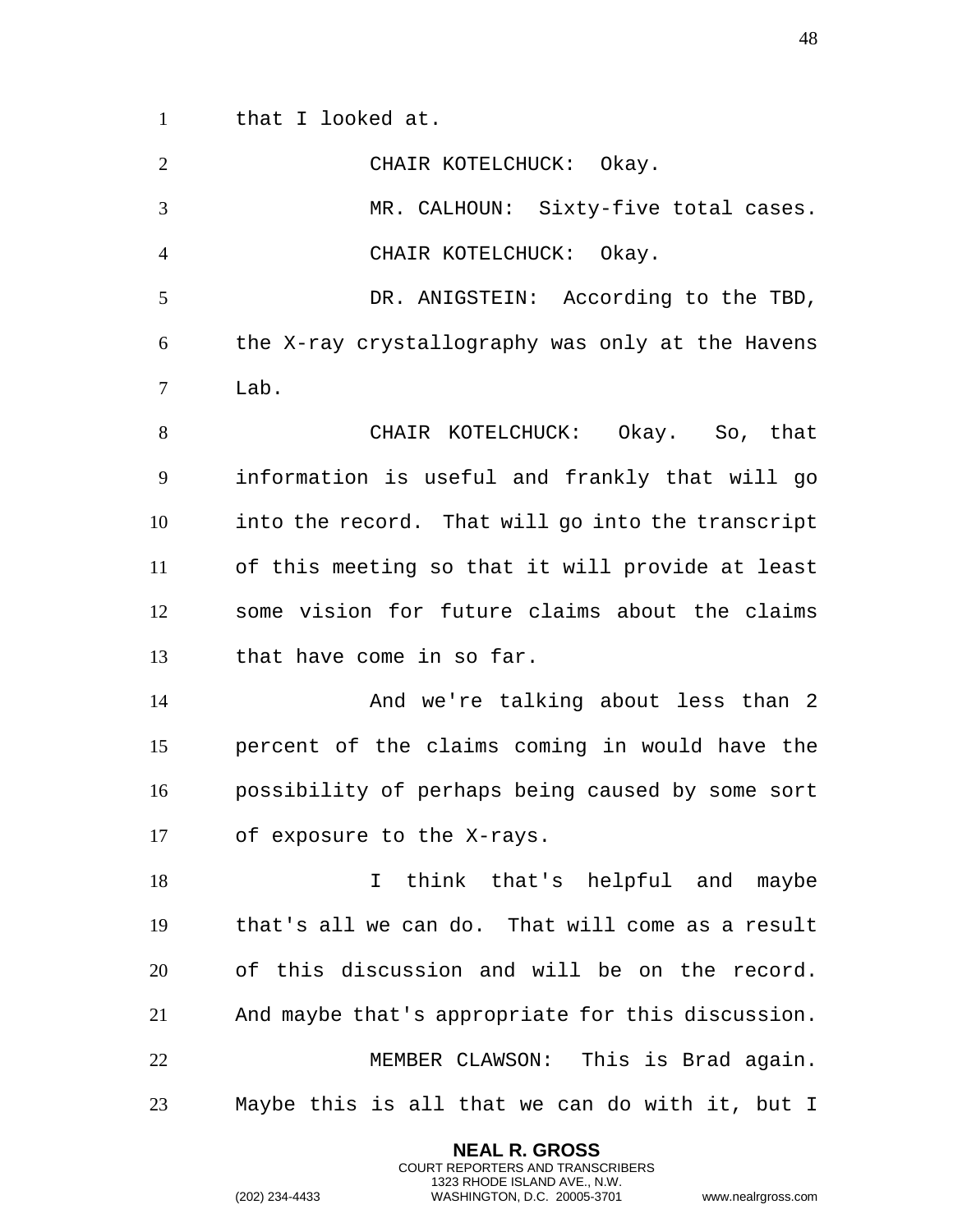also want to make sure that we've done due diligence on this.

 You know, I agree and we're going back a lot of years and I understand that, but a lot of these things that come up we need to just run them to ground. And there's going to be a lot of them that that's all we can do.

 I just want to feel comfortable with myself that we did everything that we could. And that's all we can do.

 CHAIR KOTELCHUCK: Right. Let me ask you or anyone else to --- specifically what more can we do at this point.

 I mean, we have done -- from this discussion we have gotten a measure of the population that possibly could have been affected by this. An upper bound, perhaps.

18 I can't think of more. Or put it this 19 way, I can't  $-$ 

 MEMBER CLAWSON: Let me ask this of John or any of the people. This crystal radiography. We know the site that it was used at. Do we know the area or for what it was

> **NEAL R. GROSS** COURT REPORTERS AND TRANSCRIBERS 1323 RHODE ISLAND AVE., N.W.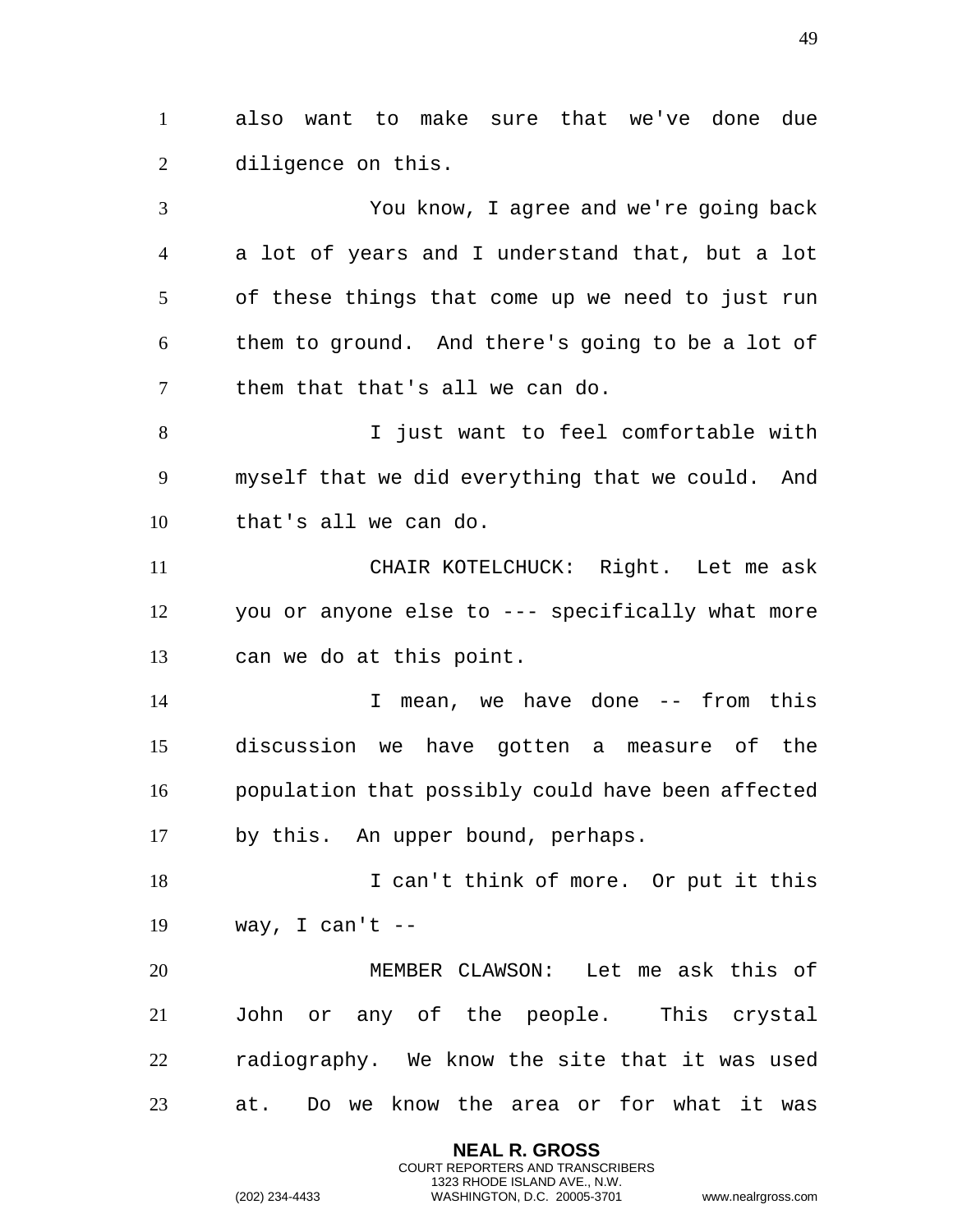specifically used for?

 DR. MAURO: Just to kick off, my only knowledge is that you use this to understand the molecular structure of the metal. And how --- the type of crystal that's formed so that you can have a better understanding. And I guess it has some relevance to the fuel. This is the extent of my knowledge of the subject. And why you would do it, and the extent to which it might be done. Just to get us started that's about all I could offer here. MEMBER CLAWSON: So this was for the cladding of the fuel. DR. MAURO: It may have been the cladding or it may have been the fuel itself, I'm not sure. See after you extrude the fuel and put it under these high temperatures. Unfortunately Bill Thurber's not on the line. He probably is the one person at SC&A that might be able to add a little more value as a metallurgist. He has a wealth of knowledge understanding the crystal

> **NEAL R. GROSS** COURT REPORTERS AND TRANSCRIBERS 1323 RHODE ISLAND AVE., N.W.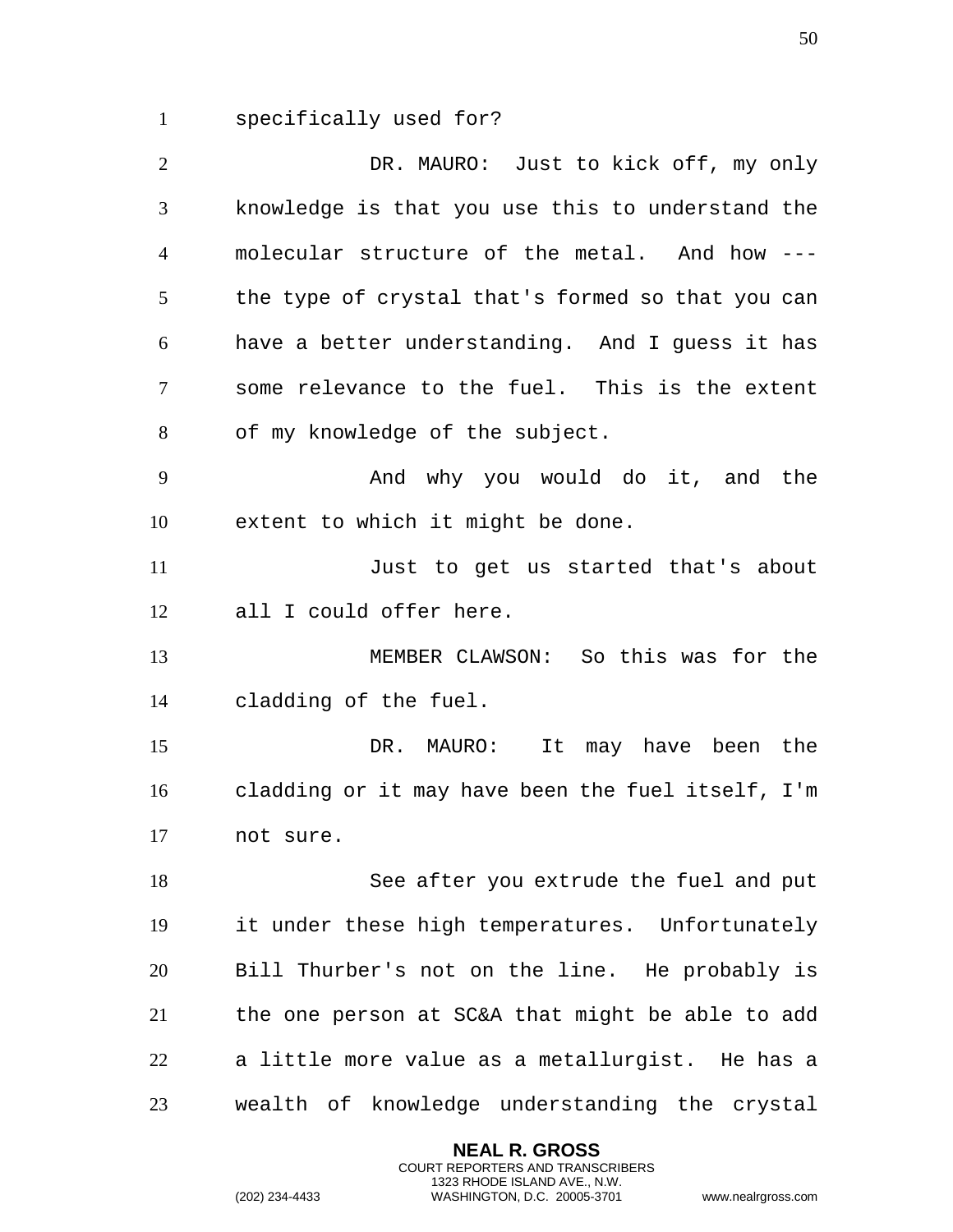structure. Whether it's the cladding or the fuel itself I don't know.

 MEMBER CLAWSON: Okay. This would have been used in a laboratory type setting, correct? This is getting down to the brass tacks of where we've got it all pulled apart and we're looking at what type of --- after the temperatures, the high temperatures that we've had, and what type of crystallization we've got in the metal.

 So I think the only thing, what I'm looking at is thinking back through my personal knowledge of the processes, of the fuel processes I've dealt with.

 And to me it looks like this would only be a small lab section. And we already brought this up. One of the people that have this don't fall into that laboratory type position and the other one does.

 Just if this would be able to be used in that type of a situation to be able to help that person out a little bit more on this skin cancer. I think that's all that we can do. I

> **NEAL R. GROSS** COURT REPORTERS AND TRANSCRIBERS 1323 RHODE ISLAND AVE., N.W.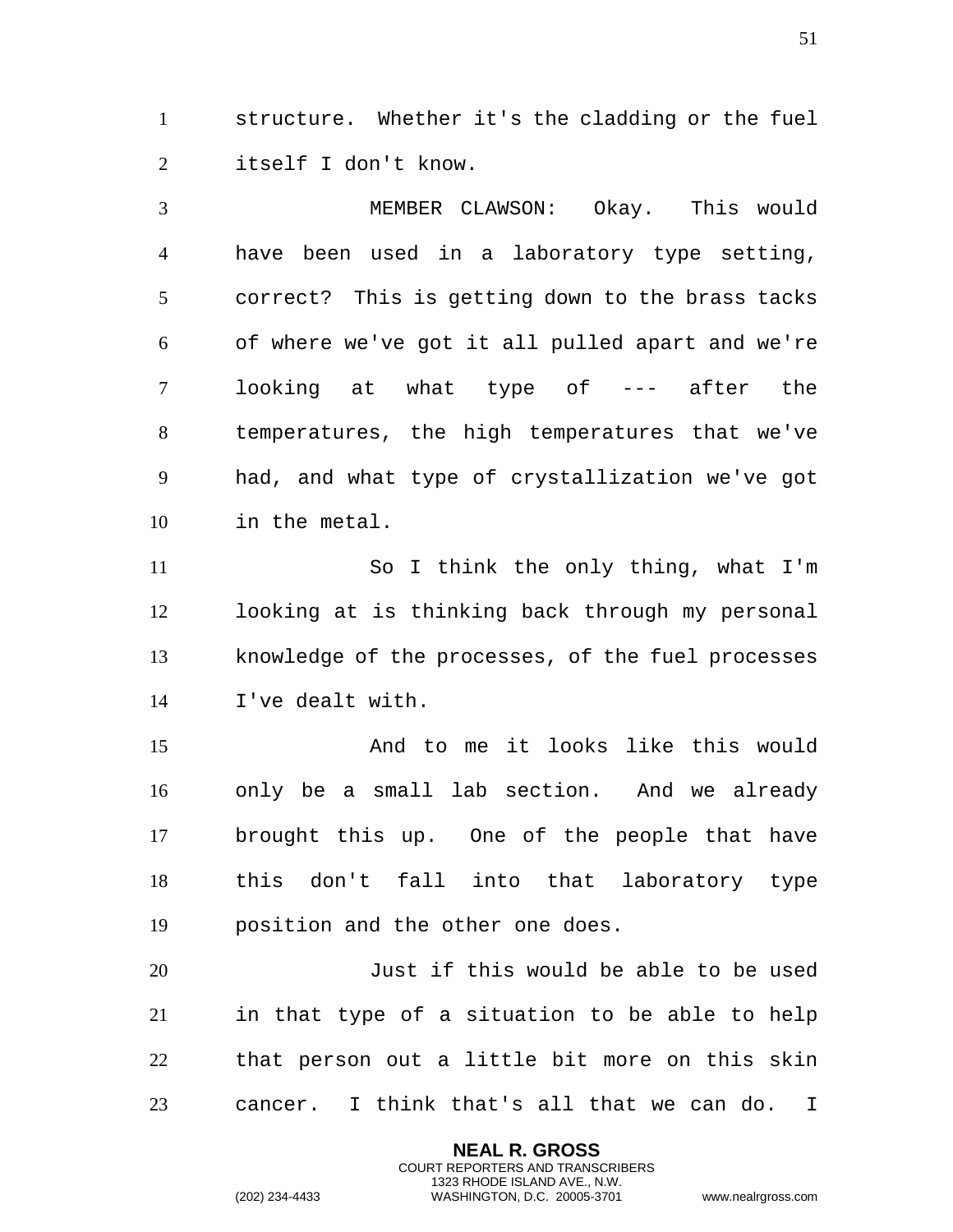really do.

| $\overline{2}$ | MEMBER MUNN: As far as I know, X-ray               |
|----------------|----------------------------------------------------|
| 3              | crystallography is used as an analysis tool, pre-  |
| $\overline{4}$ | exposure, post exposure for metals and<br>non-     |
| 5              | organic systems. In organic systems there's an     |
| 6              | entirely different thing and I can see no reason   |
| $\tau$         | in our context that it would ever be used.         |
| 8              | So far as I know X-ray crystallography             |
| 9              | in itself is a very small segment of the entire    |
| 10             | profession. And there are very few people who      |
| 11             | are even qualified to do it, and very few machines |
| 12             | that are capable of doing it. It's pretty          |
| 13             | esoteric.                                          |
| 14             | MEMBER CLAWSON: Well, being an ex-X-               |
| 15             | ray person I kind of dug into this a little bit    |
| 16             | because it was interesting to me, the process of   |
| 17             | it.                                                |
| 18             | And actually we've got a few people                |
| 19             | out here at the INL that actually have performed   |
| 20             | this. And they've got some new processes now.      |
| 21             | That's why it was just kind of                     |
| 22             | interesting with me to see because I could not     |
| 23             | from the content understand at what point that     |
|                |                                                    |

**NEAL R. GROSS** COURT REPORTERS AND TRANSCRIBERS 1323 RHODE ISLAND AVE., N.W.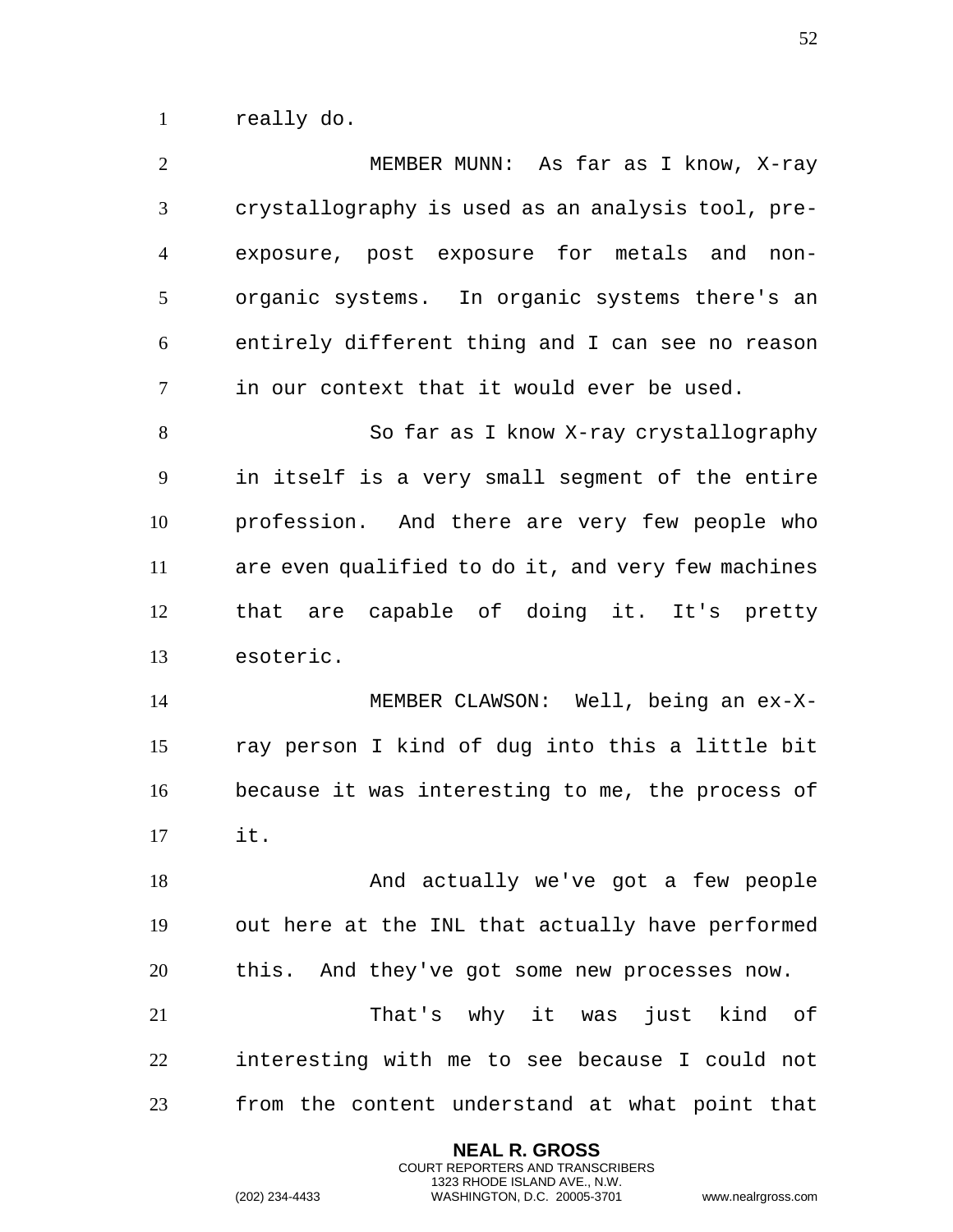they were using this. And that's just where I wanted to be able to -- because it's also a very, very unique process.

 Through the years this has changed, the process has changed quite a bit. So have the machines.

 CHAIR KOTELCHUCK: Right. Although whatever process was used at Bridgeport Brass was used in the sixties, forties, fifties. And ended in the sixties.

 MEMBER CLAWSON: And they were pretty crude, to tell you the truth.

 CHAIR KOTELCHUCK: Yes, I could believe that.

 But I would like to bring this part of the discussion to an end. And I'm looking for someone to decide or suggest what we should task NIOSH to do if anything beyond what we're --- beyond this discussion.

 MEMBER MUNN: This is Wanda. I'll be glad to suggest a one word answer -- nothing.

22 CHAIR KOTELCHUCK: Okay.

MEMBER CLAWSON: This is Brad. I'll

**NEAL R. GROSS** COURT REPORTERS AND TRANSCRIBERS 1323 RHODE ISLAND AVE., N.W.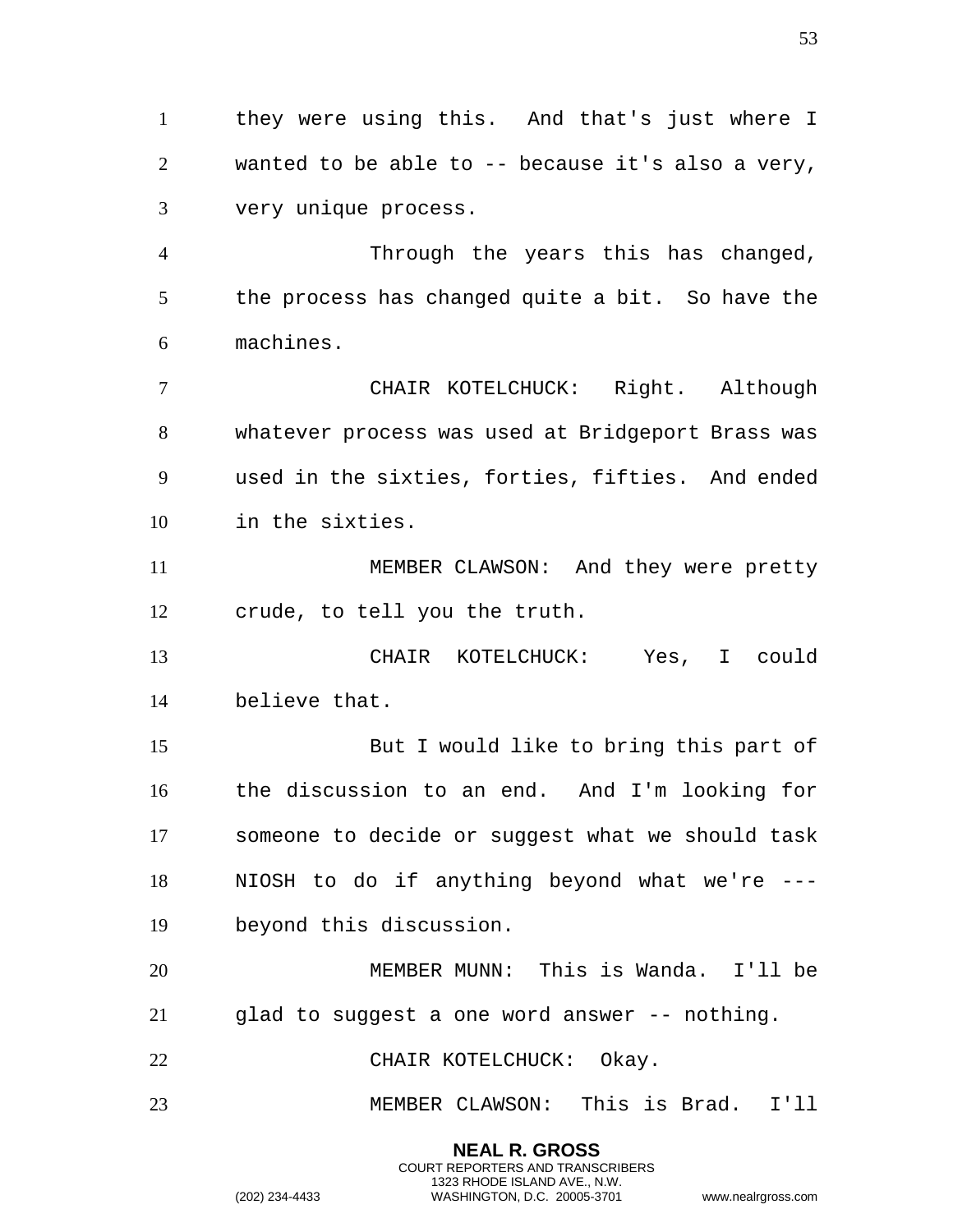give a couple of comments. I think we ought to be able to look at the facility that this was used in and just keep --- you know, I don't think there's any way that we can task NIOSH to be able to do a massive amount on this, but to be able to look at the people that are suffering and would have been possibly in this situation to be able to use the crystal radiography.

 And have the contents, because it'll mostly come down to skin cancer, just be able to play in -- just be able to allow in the added dose that they probably would have had from that. CHAIR KOTELCHUCK: Could this be done reasonably either by NIOSH or by SC&A? Could, what Brad said. Does anyone from either of the groups think that that could be done?

 MR. CALHOUN: This is Grady. What I believe would have to happen is we'd have to go through 65 cases and look at the actual record of the CATI to see what the individual said their exposure was.

 If it wasn't an extremity dose or cancer it's not going to matter.

> **NEAL R. GROSS** COURT REPORTERS AND TRANSCRIBERS 1323 RHODE ISLAND AVE., N.W.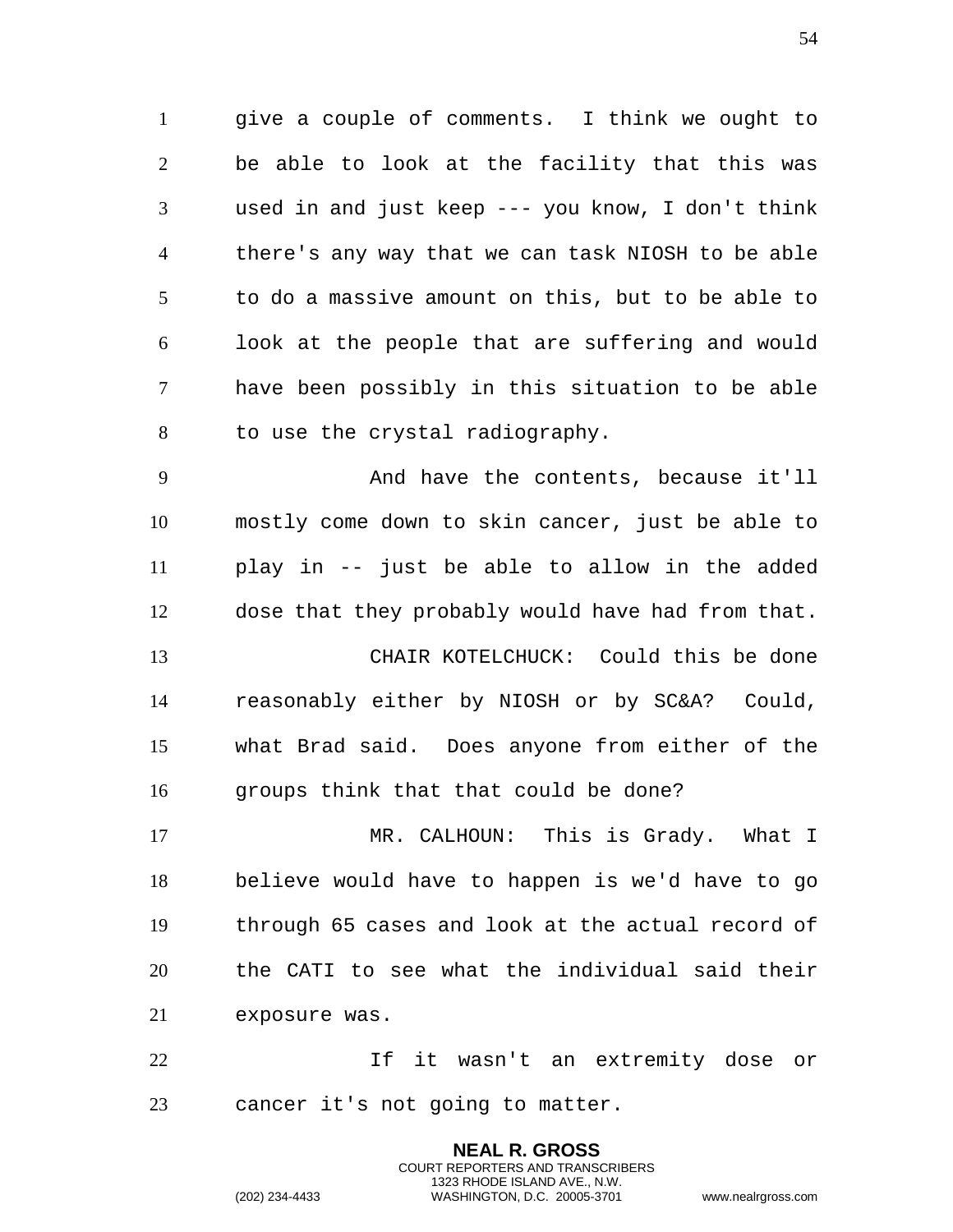CHAIR KOTELCHUCK: That's correct. MR. CALHOUN: We've only got one extremity dose. I may have missed the beginning of this discussion, but I don't know if we even have any indication that there was a problem with this unit if it was not operating as supposed or why we're here looking at it. I also believe that these types of instruments are somewhat contained. They're not like an open radiography kind of operation. So the answer is yes, we could do it. We could look through every single case and look to see if anybody said yes, I worked with this. 14 But again, if it wasn't skin cancer - -- or extremity cancer, I'm sorry, we're not going to do anything. 17 CHAIR KOTELCHUCK: That's correct. 18 MR. CALHOUN: Really, the best thing to do I think is maybe we could keep it in the back of our head and go forward with this. But we'd have to know that it's really an issue too. It's a whole lot of time into identifying these people and changing the

> **NEAL R. GROSS** COURT REPORTERS AND TRANSCRIBERS 1323 RHODE ISLAND AVE., N.W.

(202) 234-4433 WASHINGTON, D.C. 20005-3701 www.nealrgross.com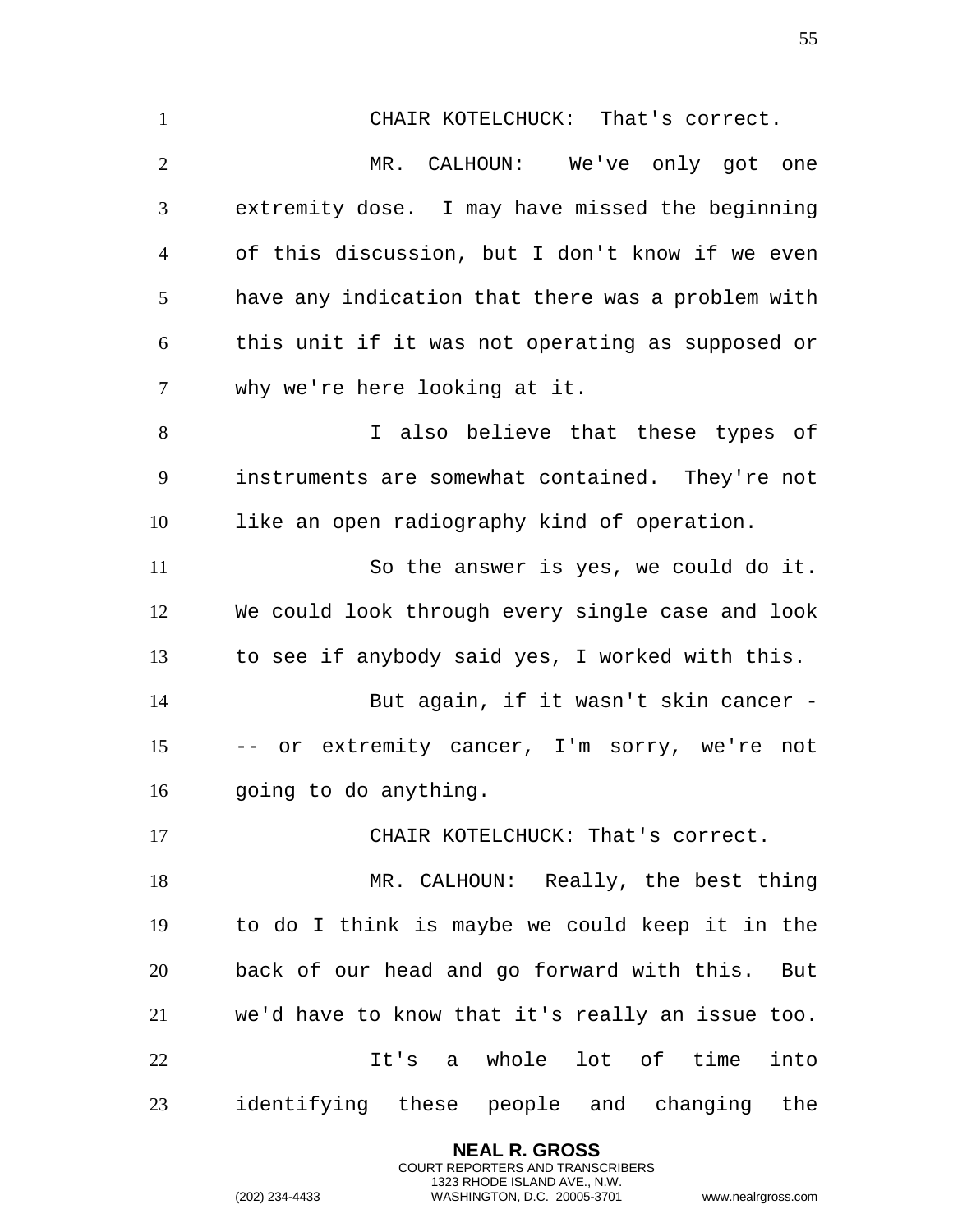approach.

 CHAIR KOTELCHUCK: Well, in fact if you're going to look at it it's really only the single person who has the extremity cancer. We don't know and it's not something for us to discuss here what department or division that person worked in. However, you folks could take a look at it and see if it's in fact a division or department that might have been involved with the X-ray crystallography. 12 And then we would have on the record, and we have on the record now that you folks will keep an eye on that for the future. So if we say nothing more than take a look at that one case. If you will send the Subcommittee a brief report, just an email about the department or division or occupation the person was in, whether that would seem to have any possible relationship to the X-ray crystallography. And then I think that would do it. MR. CALHOUN: Okay. One more question

**NEAL R. GROSS**

COURT REPORTERS AND TRANSCRIBERS 1323 RHODE ISLAND AVE., N.W.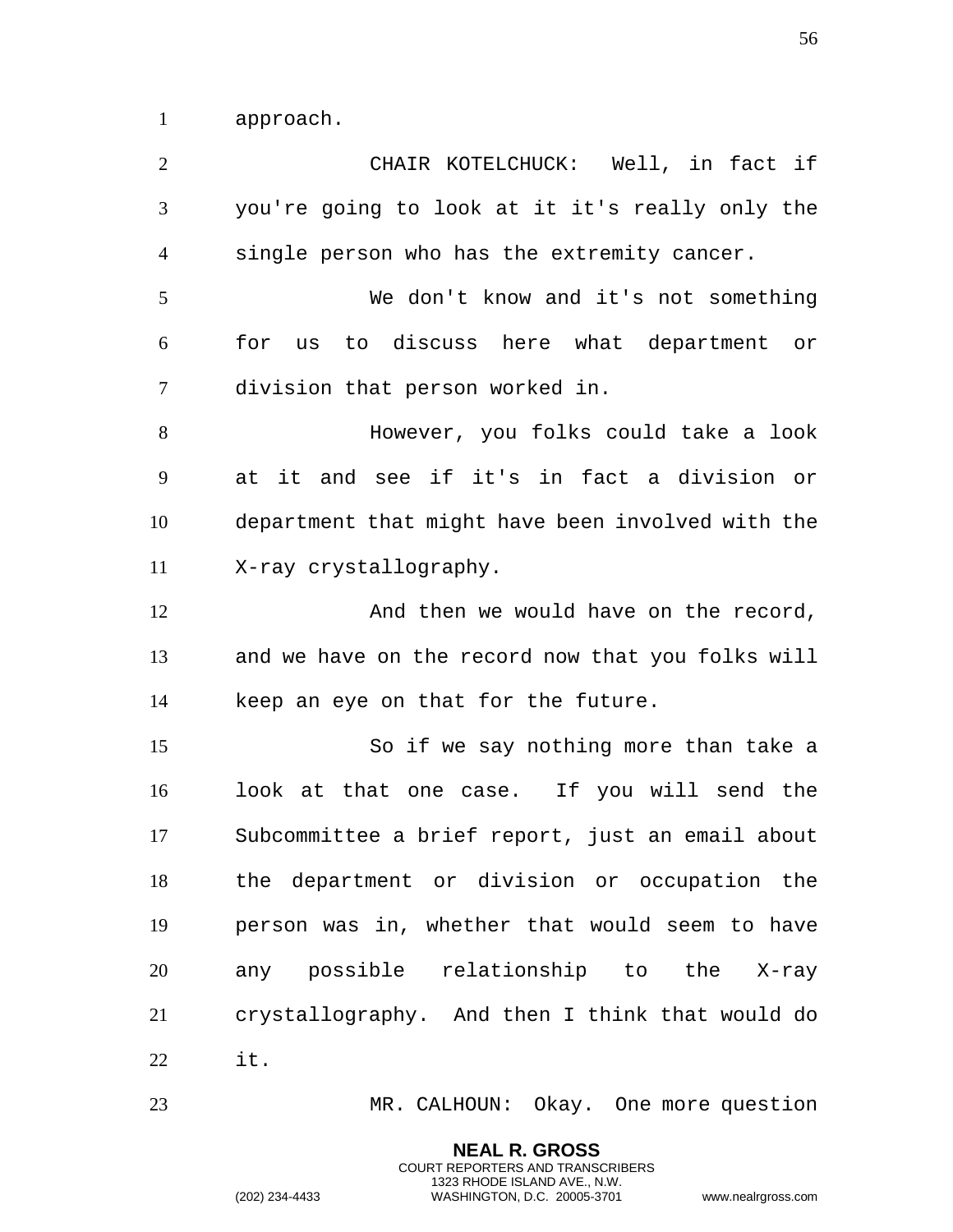though. And again, I apologize. I've had a crazy morning. If I missed something in the beginning of this discussion.

 Is --- was there a triggering event here that made us think that there was excessive exposures coming from this, or is this a well maybe it could have happened?

 CHAIR KOTELCHUCK: I believe it's the latter.

 DR. MAURO: This is John. Nothing that we saw except that it was used, and also except that this issue had recently come up on Carborundum and that sort of triggered why I brought it up.

 MR. CALHOUN: Okay. But just for the record we have no indication that this machine was acting inappropriately and people were over-exposed. It's just maybe.

 CHAIR KOTELCHUCK: But let me say at the beginning of the discussion which you indicated you missed there was from a number of different folks a feeling that this was early days of X-ray crystallography of this kind and

> **NEAL R. GROSS** COURT REPORTERS AND TRANSCRIBERS 1323 RHODE ISLAND AVE., N.W.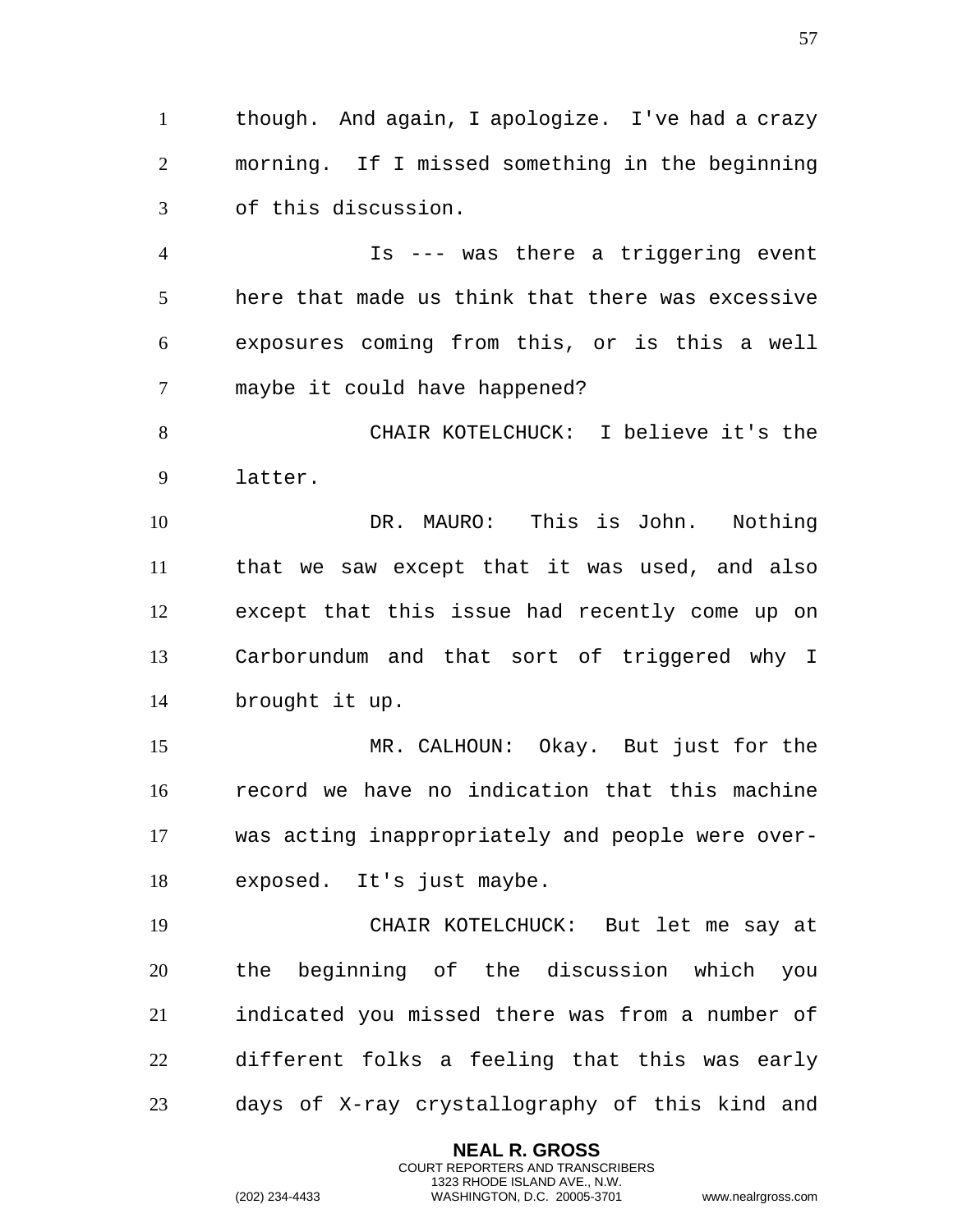that in fact there may well have not been the kind of safety protections, the kind of bounding of the instrument that you would find I hope today.

 MR. CALHOUN: And would we just assume that it was operating inappropriately to try to come up with a dose approach?

8 CHAIR KOTELCHUCK: Yes. Or --

 CHAIR KOTELCHUCK: No, no, not inappropriately, just that there were -- the instrumentation back in that period might have allowed stray exposure.

MR. CALHOUN: No, you can't do that.

 MR. CALHOUN: We can't assume that there were incidents with no indication that there were incidents. We can't do that. It doesn't make sense.

18 DR. ANIGSTEIN: Bob Anigstein. If I can quote from an excerpt from a report from 1971 symposium, "a number of manufacturers have recently, in the last five years, marketed special shutter assemblies that include various fail-safe features. However, there are still

> **NEAL R. GROSS** COURT REPORTERS AND TRANSCRIBERS 1323 RHODE ISLAND AVE., N.W.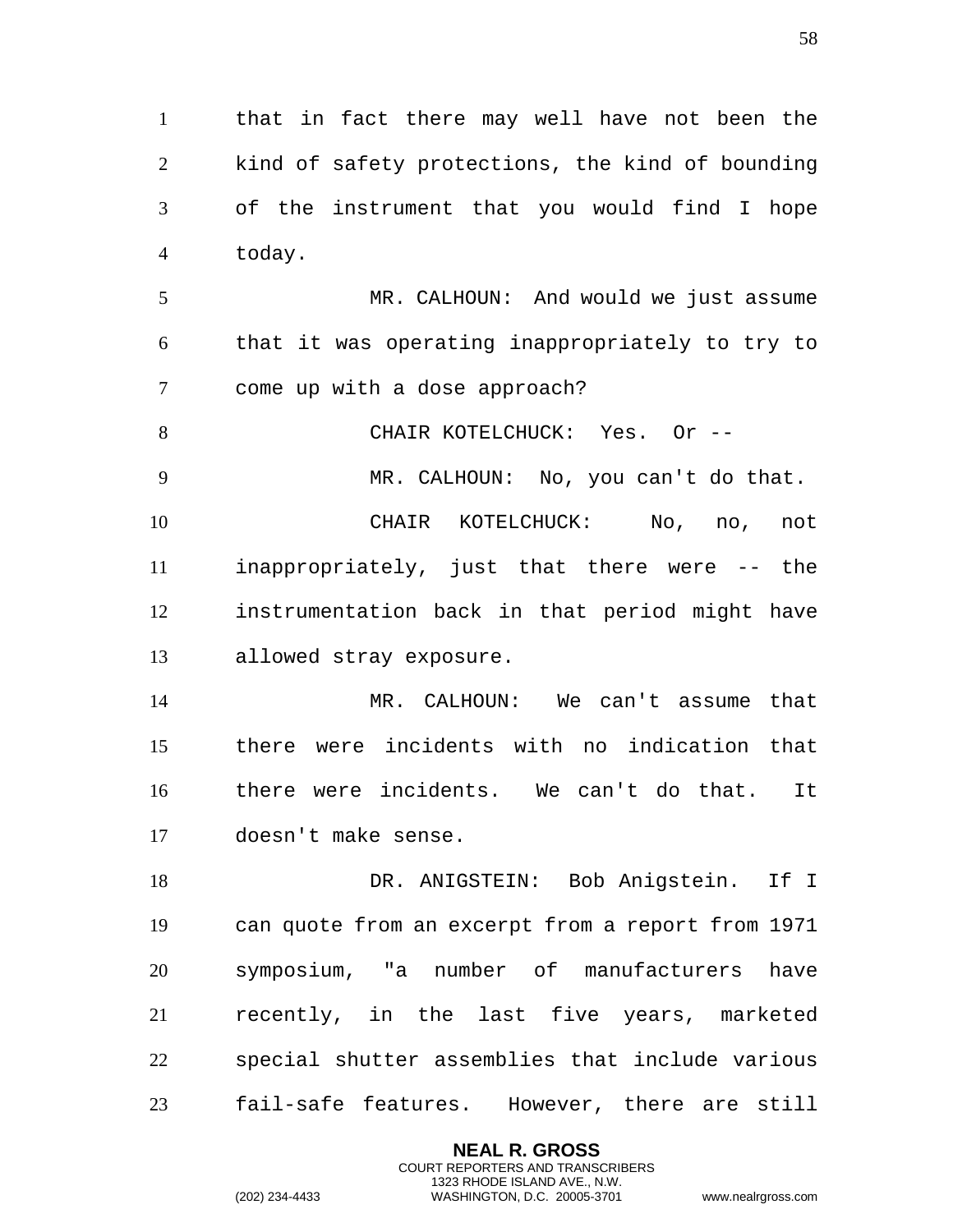very many older X-ray units in operation and these must be checked very carefully." This was in the 1970s, about 10 years after that period. CHAIR KOTELCHUCK: Right. But Grady, I think we are looking at something that we do not have an incident that occurred that's on the record. That is correct. And there's indication that there could be. 10 And I would say we're certainly not - -- we're certainly trying to be careful not to identify, and Wanda has suggested that we just simply go on with what we have on the record. I'm trying to think of a way of doing something that's modest that might be helpful in giving us an idea as to what the upper bound is on folks that might have been affected. 18 And then -- MR. CALHOUN: We'll give you that, I'll commit to giving you the information on that individual and where they worked. That's really all I can do. CHAIR KOTELCHUCK: And that's fine.

> **NEAL R. GROSS** COURT REPORTERS AND TRANSCRIBERS 1323 RHODE ISLAND AVE., N.W.

(202) 234-4433 WASHINGTON, D.C. 20005-3701 www.nealrgross.com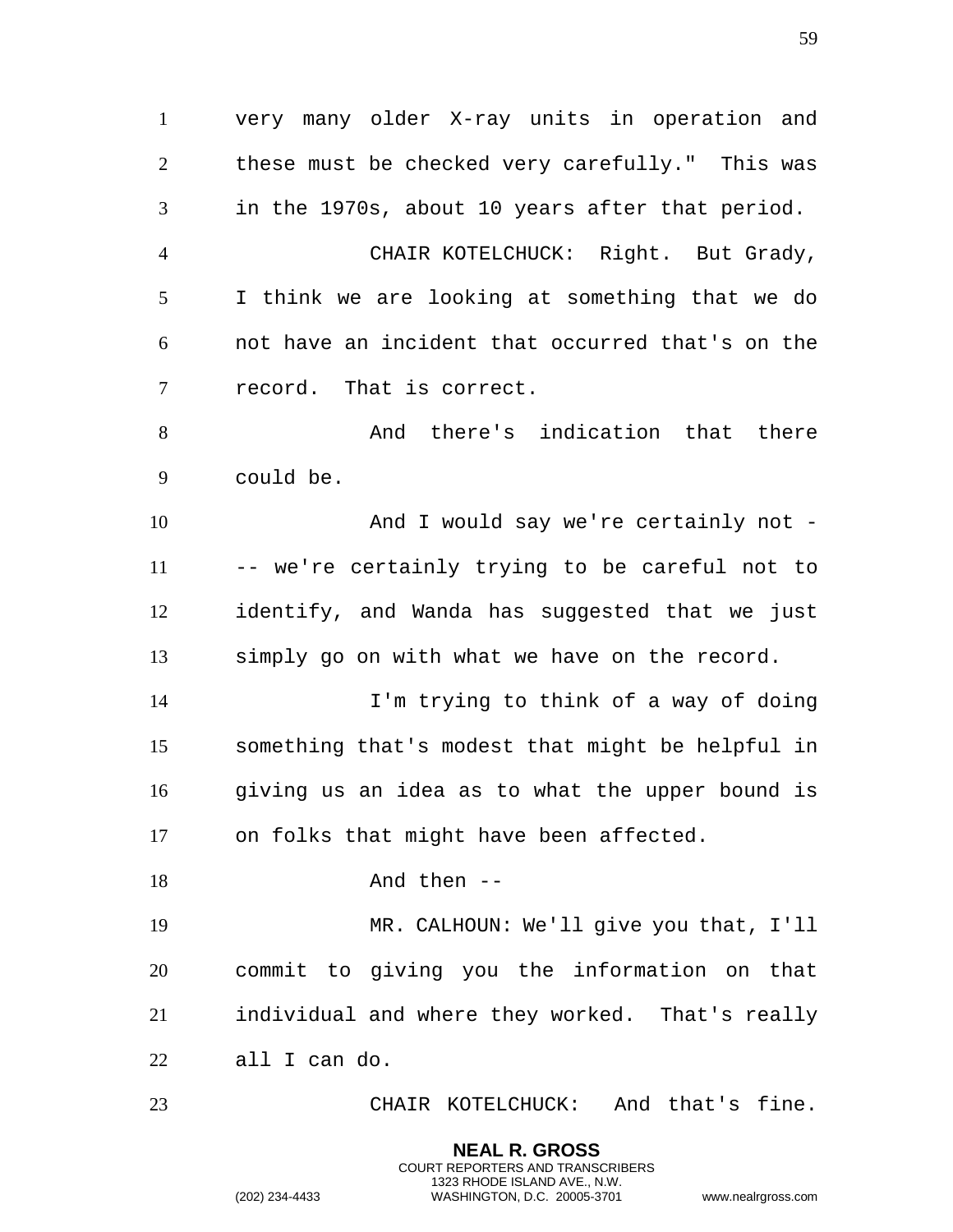And I don't think we can do more than that either. So if you would agree to that then my feeling is that I for myself would say we should close it, close this part of the discussion at this point. We have a lot of work to do. 6 MEMBER MUNN: Agreed. CHAIR KOTELCHUCK: So, is that okay, folks? MEMBER CLAWSON: That's fine. As long as it's being addressed. I really don't like to just yes, we've got a problem, we don't know what do with it and go on. 13 I think that's all you can do, Grady, and I have no problem with it. CHAIR KOTELCHUCK: Good. Okay. Then I think we're ready to move on. Grady, thank you for doing that and let's go on. Neutron exposure. DR. MAURO: Yes, we're in the home stretch. We're going to talk a little bit about neutrons and then a very little about the residual period. Neutrons. The neutron -- NIOSH's position in their latest TBD is that we do have

> **NEAL R. GROSS** COURT REPORTERS AND TRANSCRIBERS 1323 RHODE ISLAND AVE., N.W.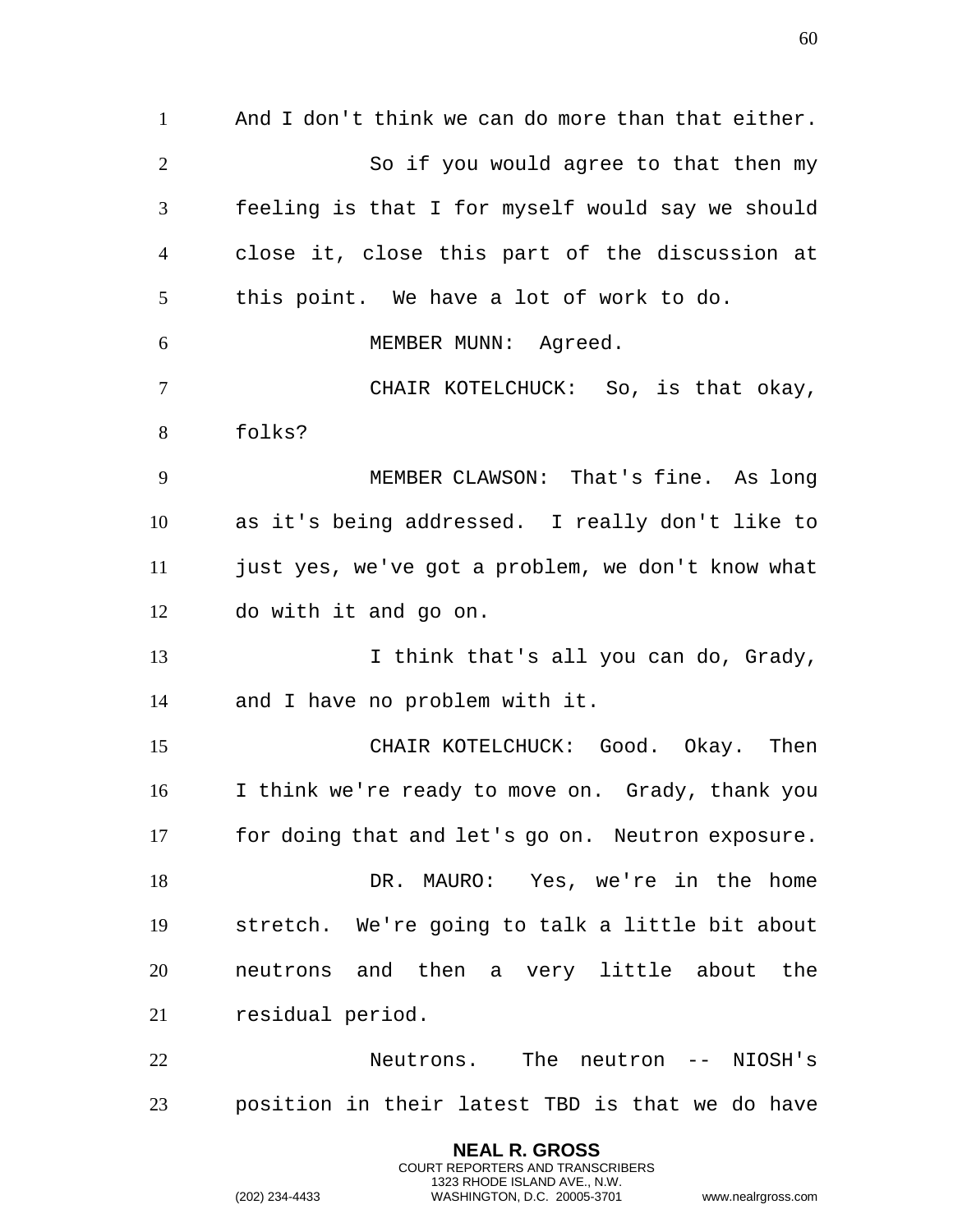the potential for some neutron exposures. And there was neutron film badge dosimetry all of which came up with less than the lower limit of detection.

 And under circumstances like that very often a dose would be assigned as one-half the MDL but that would not be appropriate because the only kind of neutron exposure you might have experienced --- and that would be unrealistically high.

 The only type of neutron exposure that might have occurred is spontaneous fission from the slightly enriched uranium, 2 percent enriched uranium which NIOSH -- the potential for that kind of exposure is extremely small, and it's my understanding that -- so no neutron dose is assigned.

 Bob Anigstein did a little homework on that and he said okay, well what kind of spontaneous fission neutron exposures might be experienced from 2 percent enriched uranium. And he can certainly give us more detail.

But the bottom line is that it would

**NEAL R. GROSS** COURT REPORTERS AND TRANSCRIBERS 1323 RHODE ISLAND AVE., N.W.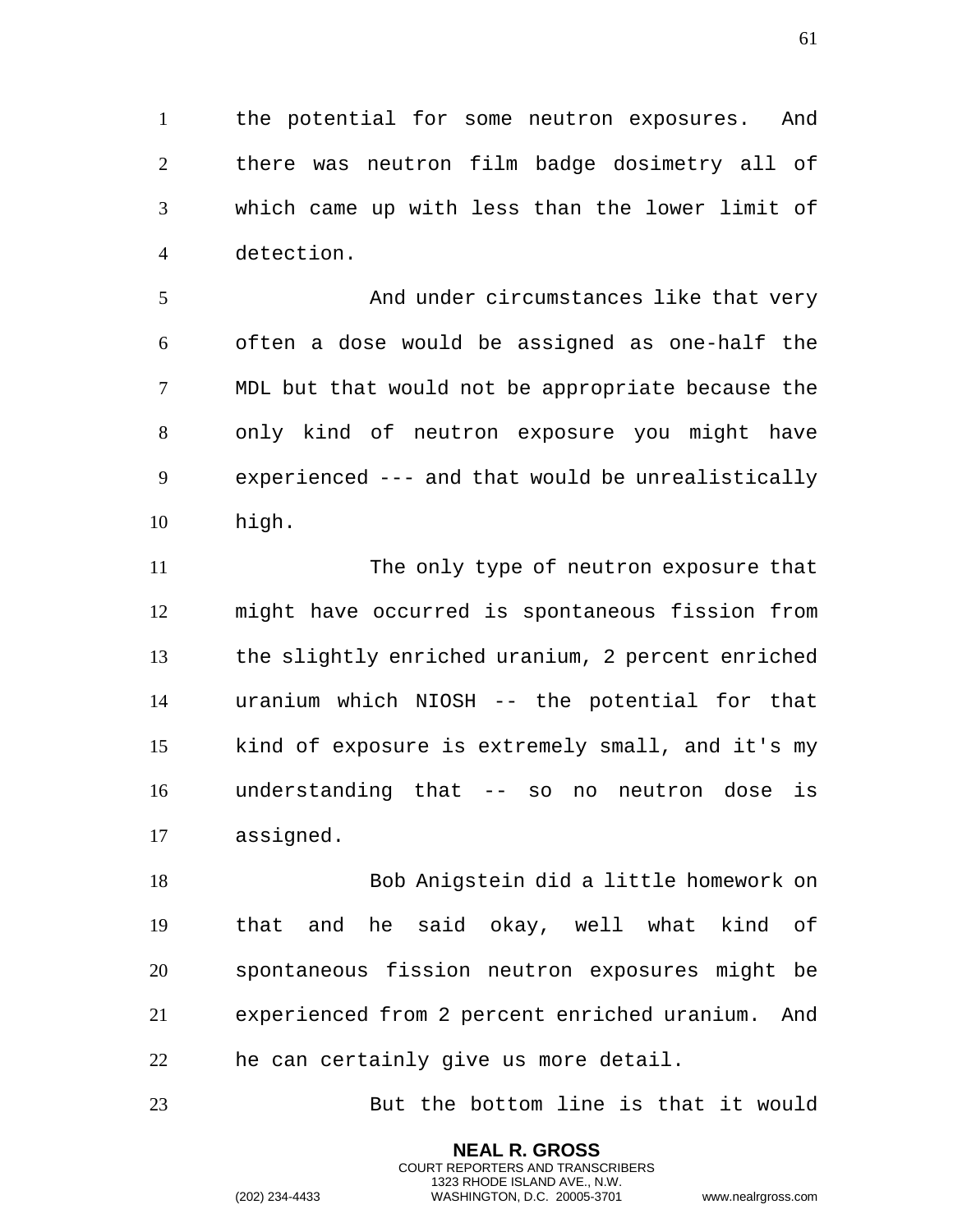be about 1 percent of the dose from photon exposures which translates to about 12 millirem per year.

 So that would be -- and that of course, that would be at a level that would not be detected.

 So the fact that the dose is small. They're not less than 1 though. So I just want to bring the Work Group's attention that typically doses that are less than 1 millirem per year are just, you know, neglected and appropriately so when you run these PoCs.

 In this case our calculations, Bob's calculations show that well, you might get as much as 12 millirem per year from spontaneous fission and we're just bringing this to the attention of the Work Group and NIOSH on that. So there might be something here. Nothing much, but something.

 DR. ANIGSTEIN: I'd like to make one observation. Talking about the 2 percent enriched uranium.

Spontaneous fission is from U-238. U-

**NEAL R. GROSS** COURT REPORTERS AND TRANSCRIBERS 1323 RHODE ISLAND AVE., N.W.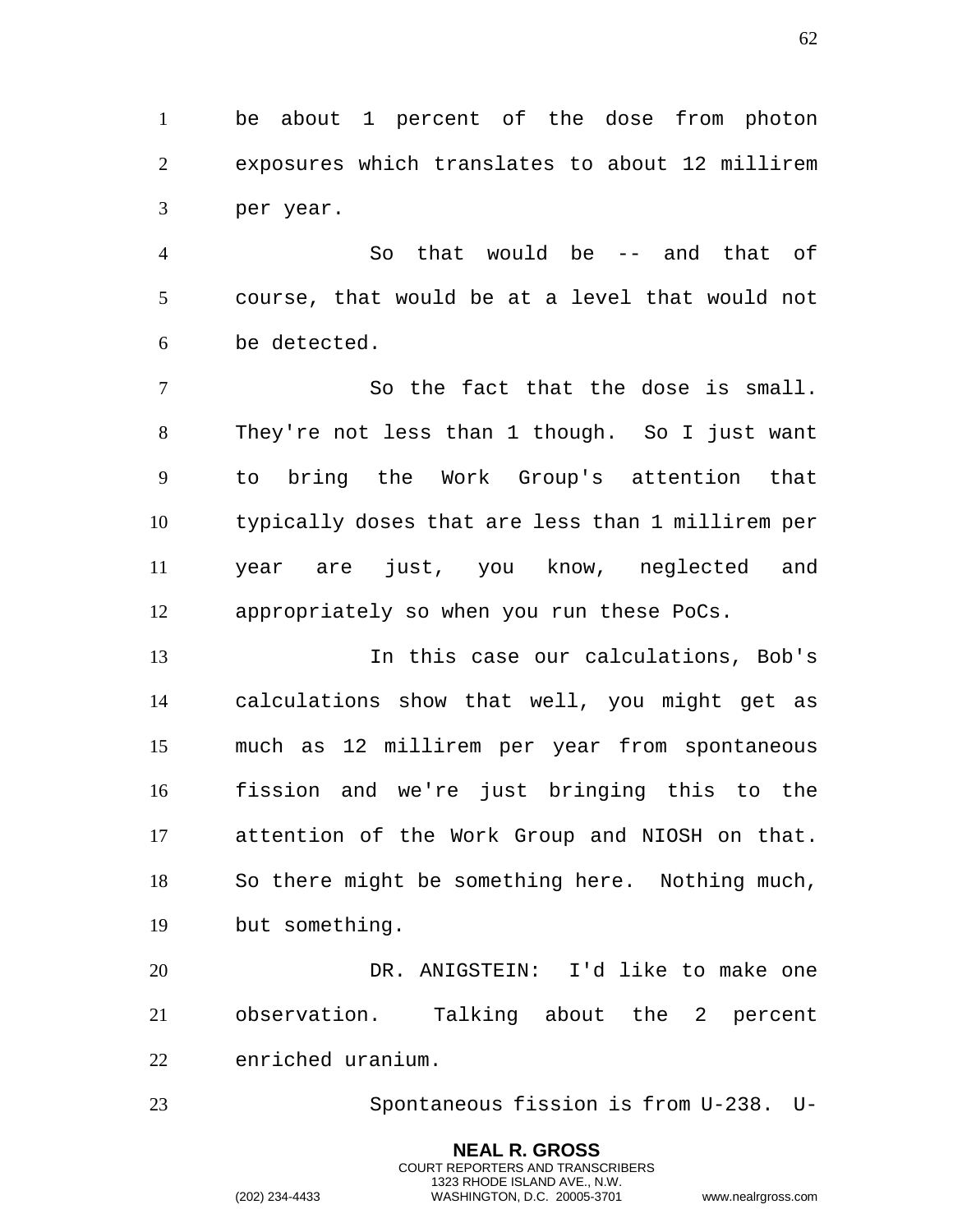238 is four orders of magnitude higher rate than U-235. So it's less with this one and more spontaneous fission. DR. MAURO: Well, how do you like that. Okay, thanks Bob. CHAIR KOTELCHUCK: Well, we've been seeing 2 percent enrichment throughout and that's what's consistent with our assumption. NIOSH folks and other folks and Subcommittee members, this is a finding they propose, SC&A proposes. What do folks think? MR. ALLEN: This is Dave Allen. Can I say something on that real quick? CHAIR KOTELCHUCK: Yes, certainly. MR. ALLEN: Honestly from some of the numbers I ran that percentage, that seems a little high to me but it could be right. 18 18 I think depending on some of the assumptions you put in there you could get a variety of numbers that would be a small percentage of the photon dose. But regardless of that from the actual observation we discussed earlier where that same

> **NEAL R. GROSS** COURT REPORTERS AND TRANSCRIBERS 1323 RHODE ISLAND AVE., N.W.

(202) 234-4433 WASHINGTON, D.C. 20005-3701 www.nealrgross.com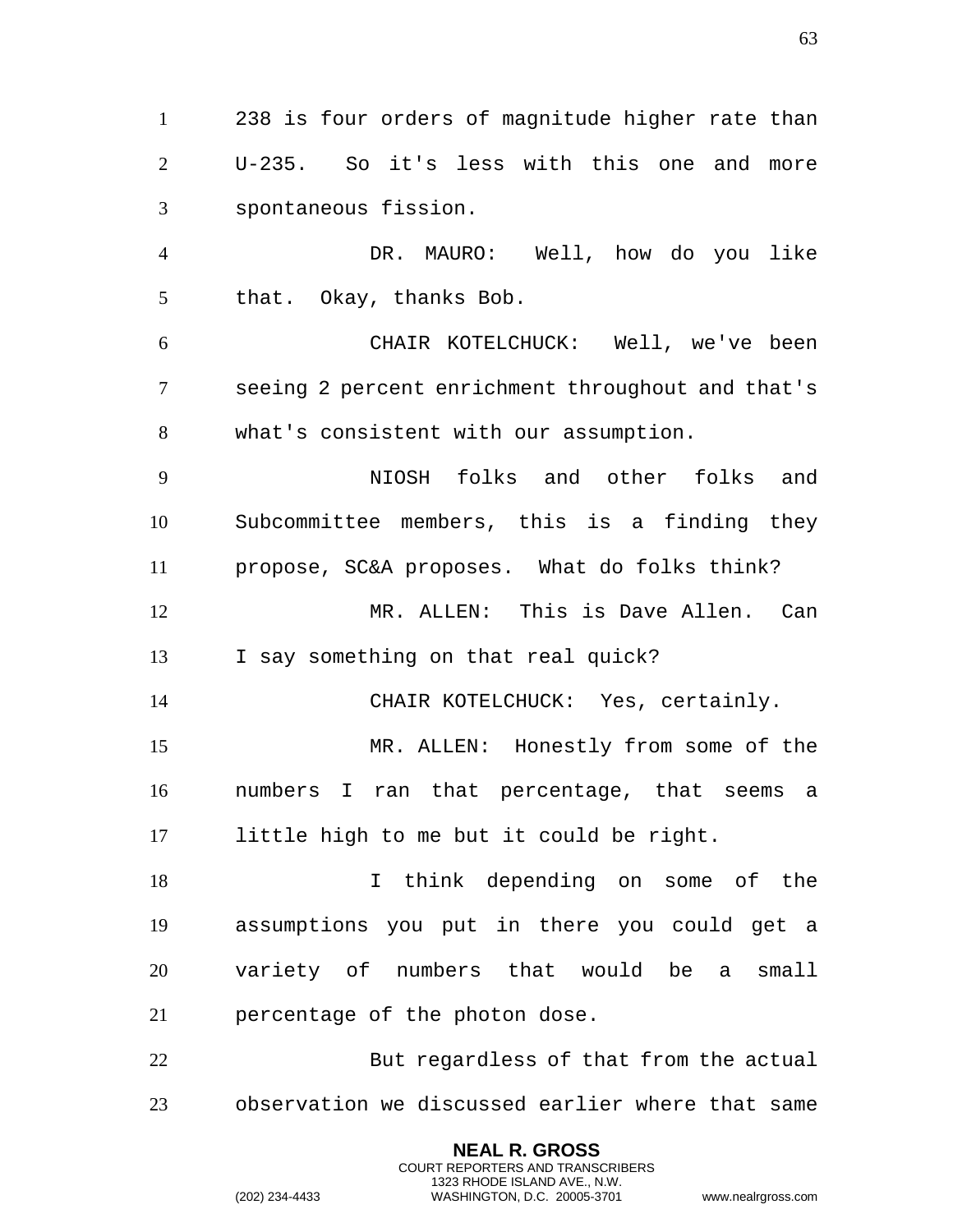model showed 90 percent of the photon dose being greater than 250, meanwhile we're assigning it the mid-range, 30 to 250 which actually overestimates the Probability of Causation because of the radiation effectiveness factor by at least a factor of 2 it seems like this 1 percent dose is covered.

 It's pretty insignificant and pretty much irrelevant because if we use this model and then start using the 90 percent greater than 250 on photons overall everything's going to go down quite a bit.

 DR. MAURO: Dave, I agree. I think you're right. I agree with that as being a reasonable perspective. When you step out of the box a little bit that's a good way to look at it. Yes.

18 CHAIR KOTELCHUCK: Which would suqqest that you're removing this as a finding.

 DR. MAURO: You know, it's a legitimate finding. However, I think that Dave gave a legitimate reason why it could be overlooked.

> **NEAL R. GROSS** COURT REPORTERS AND TRANSCRIBERS 1323 RHODE ISLAND AVE., N.W.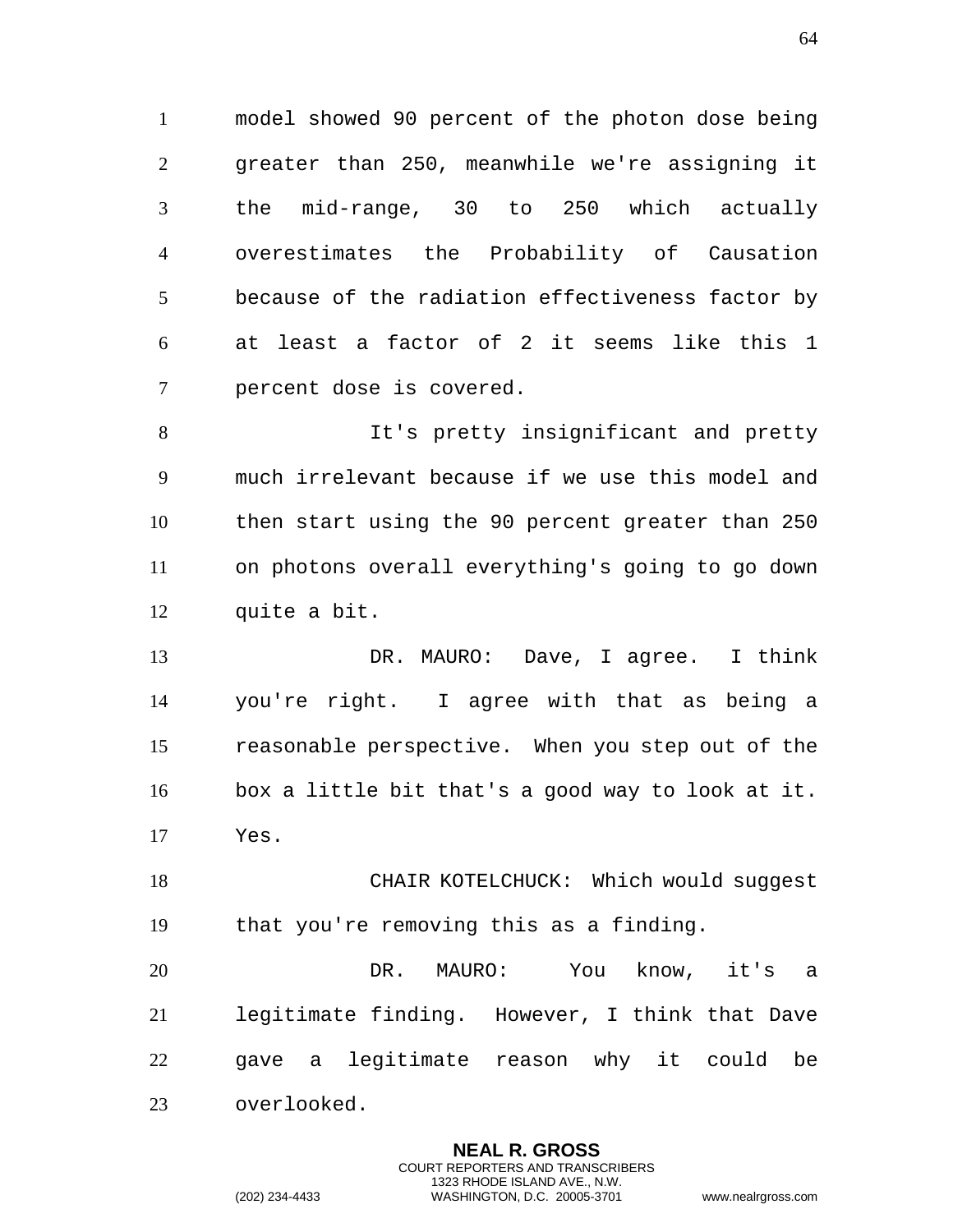CHAIR KOTELCHUCK: Right. Based on the assumptions and calculations we've agreed to before. DR. MAURO: Yes. CHAIR KOTELCHUCK: Right. Okay. So, it's subsumed in other calculations for other aspects of the dose reconstruction. 8 DR. MAURO: Yes. 9 MEMBER MUNN: Okay. CHAIR KOTELCHUCK: Good. Any other comments from Subcommittee members? Anything you want? I accept that. MEMBER CLAWSON: This is Brad. That's fine. MEMBER BEACH: This is Josie. I am also fine. CHAIR KOTELCHUCK: Okay, good, good. All right. Well, now let's talk about the residual theory. 20 DR. MAURO: That's going to be easy. There was cleanup in 1962 and measurements made, and more measurements made after that, right up to the time of the FUSRAP cleanup which was much

> **NEAL R. GROSS** COURT REPORTERS AND TRANSCRIBERS 1323 RHODE ISLAND AVE., N.W.

(202) 234-4433 WASHINGTON, D.C. 20005-3701 www.nealrgross.com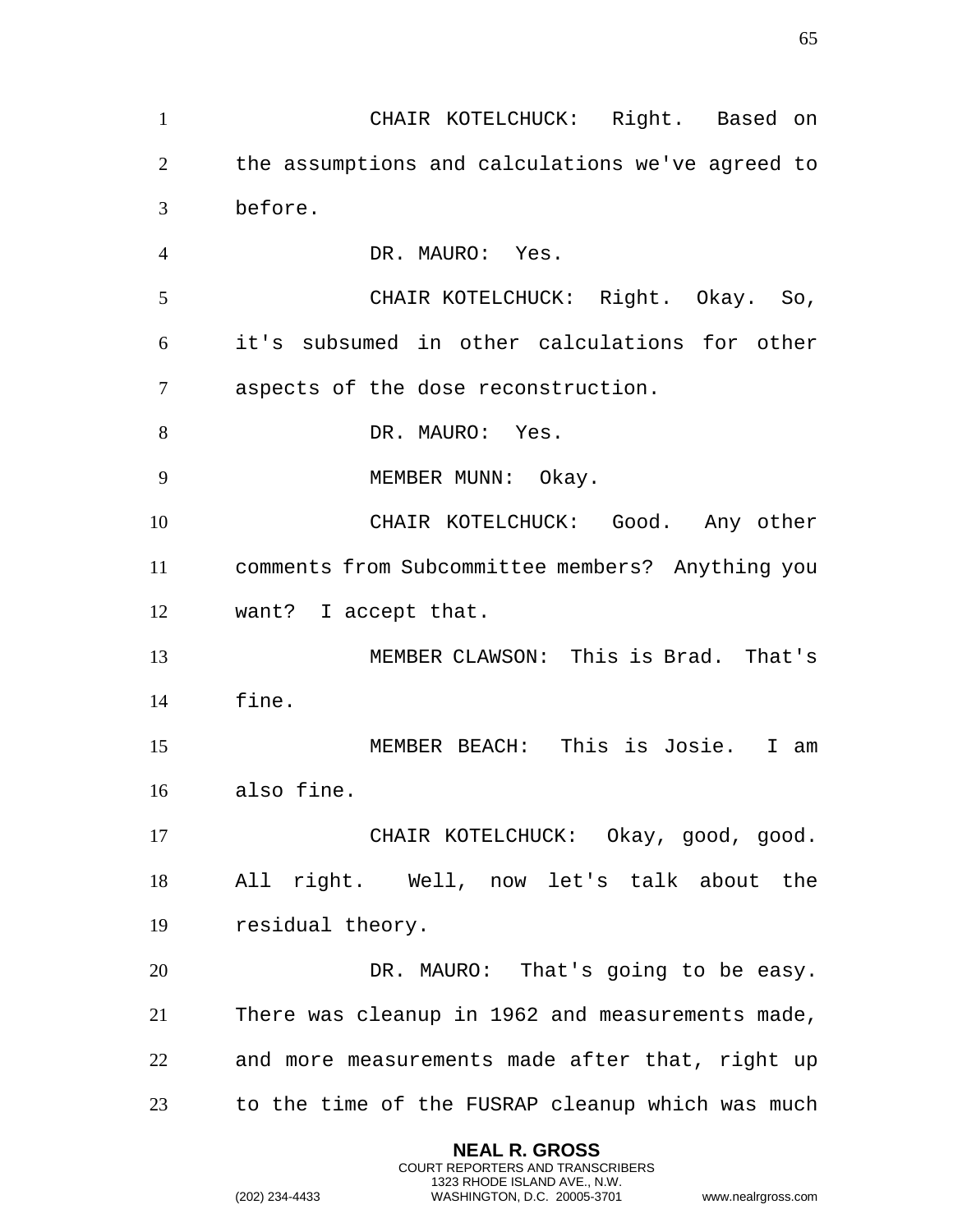later.

| $\overline{2}$ | And there was some data available on              |
|----------------|---------------------------------------------------|
| 3              | what the level of residue was. A little spotty.   |
| $\overline{4}$ | Some places were a little bit elevated in '62.    |
| 5              | And some places had elevated photon. It was       |
| 6              | generally -- it was more due to the fact that the |
| $\overline{7}$ | walls were made of brick, hence naturally-        |
| 8              | occurring radioactivity, so it actually got a     |
| 9              | little higher as you got closer to the walls.     |
| 10             | So the bottom line is that there was              |
| 11             | very little potential for exposure during the     |
| 12             | residual period.                                  |
| 13             | And NIOSH concluded that the doses                |
|                |                                                   |
| 14             | during the residual period were negligible which  |
| 15             | means less than 1 millirem per year and we agree  |
| 16             | with that.                                        |
| 17             | So as far as we're concerned the fact             |
| 18             | that no doses were assigned for the residual      |
| 19             | period seemed to be justified based on the data.  |
| 20             | CHAIR KOTELCHUCK: Okay, good.                     |
| 21             | DR. MAURO: If you want to talk a                  |
| 22             | little bit about that I could quickly go through. |

**NEAL R. GROSS** COURT REPORTERS AND TRANSCRIBERS 1323 RHODE ISLAND AVE., N.W.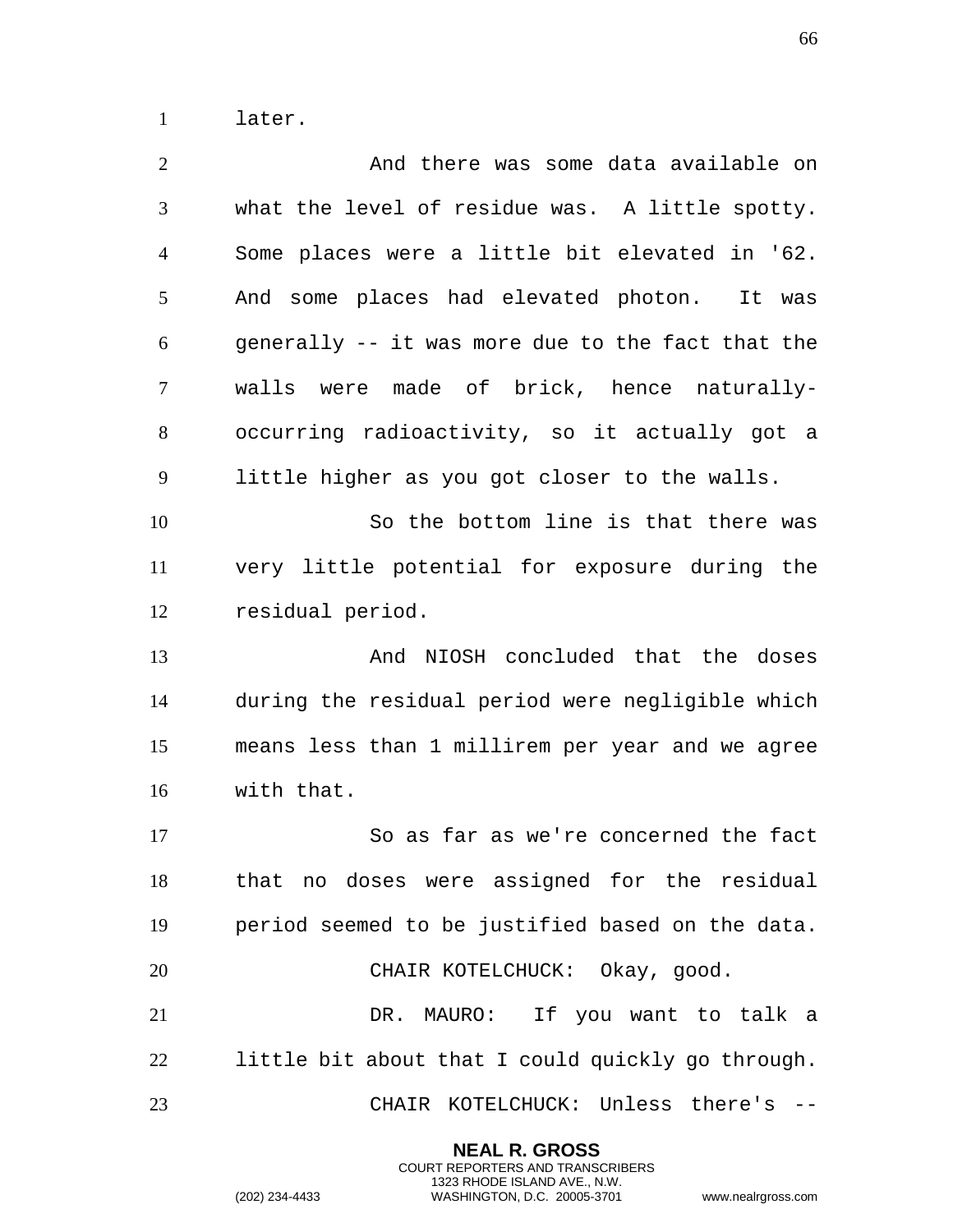I'll hold for a moment in case there's a comment. Otherwise we'll go on. Any comments? MEMBER MUNN: No comments here. MEMBER CLAWSON: This is Brad, I don't have any. CHAIR KOTELCHUCK: Okay. Let's go on. DR. MAURO: Medical dose. Classic OTIB-6 and everything is fine. That's how they did it in the revision and we concur. And then finally the claims that were reviewed, their approach was anything that was less than 50 percent PoC was revisited. Out of all of those cases I think there were a total -- we heard the number before, I think it was about 60. There was one that looked like reversed. It went from non-compensable to compensable. CHAIR KOTELCHUCK: Right. DR. MAURO: And we are totally in support of the fact that they looked at all of the cases that were denied as being their criteria for what they're going to review. So

> **NEAL R. GROSS** COURT REPORTERS AND TRANSCRIBERS 1323 RHODE ISLAND AVE., N.W.

```
(202) 234-4433 WASHINGTON, D.C. 20005-3701 www.nealrgross.com
```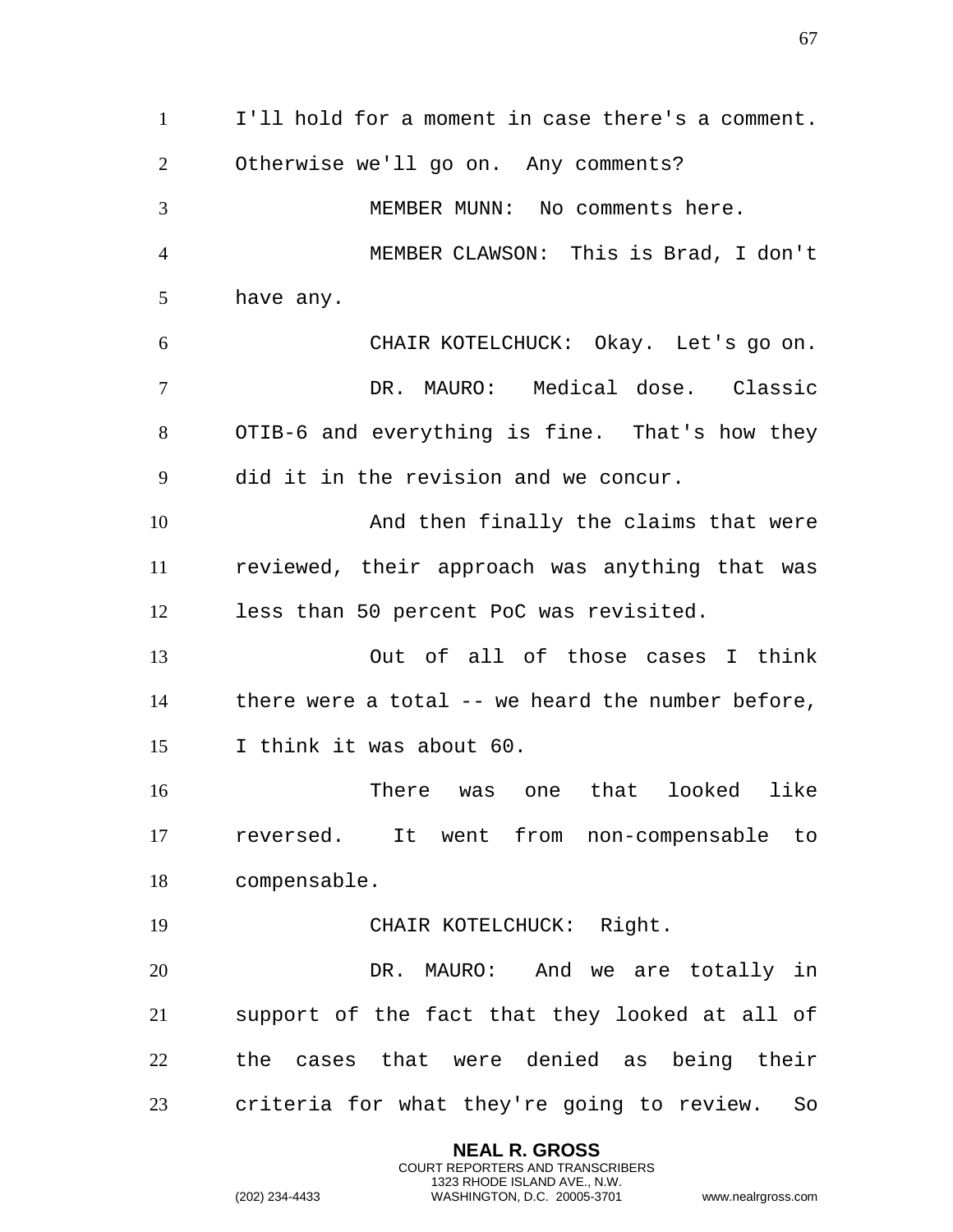that's perfectly fine.

2 And finally we usually conclude here with SC&A's recommended criteria for looking at some claims. I had written at the time as I've done before perhaps inappropriately so, I usually recommend a minimum of three. But that's not necessarily --- it could certainly be one. The criteria is that you certainly want to look at --- confirm that the external, internal and medical doses were performed in accordance with the protocol as outlined in TBD. And the only other --- so that could be one case that could do all that. But also I like the idea of looking at a skin cancer. And so therefore by doing external and internal medical as a case that could be for a person with an internal dose. Usually the lung is a good one to pick when you're dealing with uranium and thorium. But also it's probably a good idea to look at skin dose. And finally, the one reversal is

> **NEAL R. GROSS** COURT REPORTERS AND TRANSCRIBERS 1323 RHODE ISLAND AVE., N.W.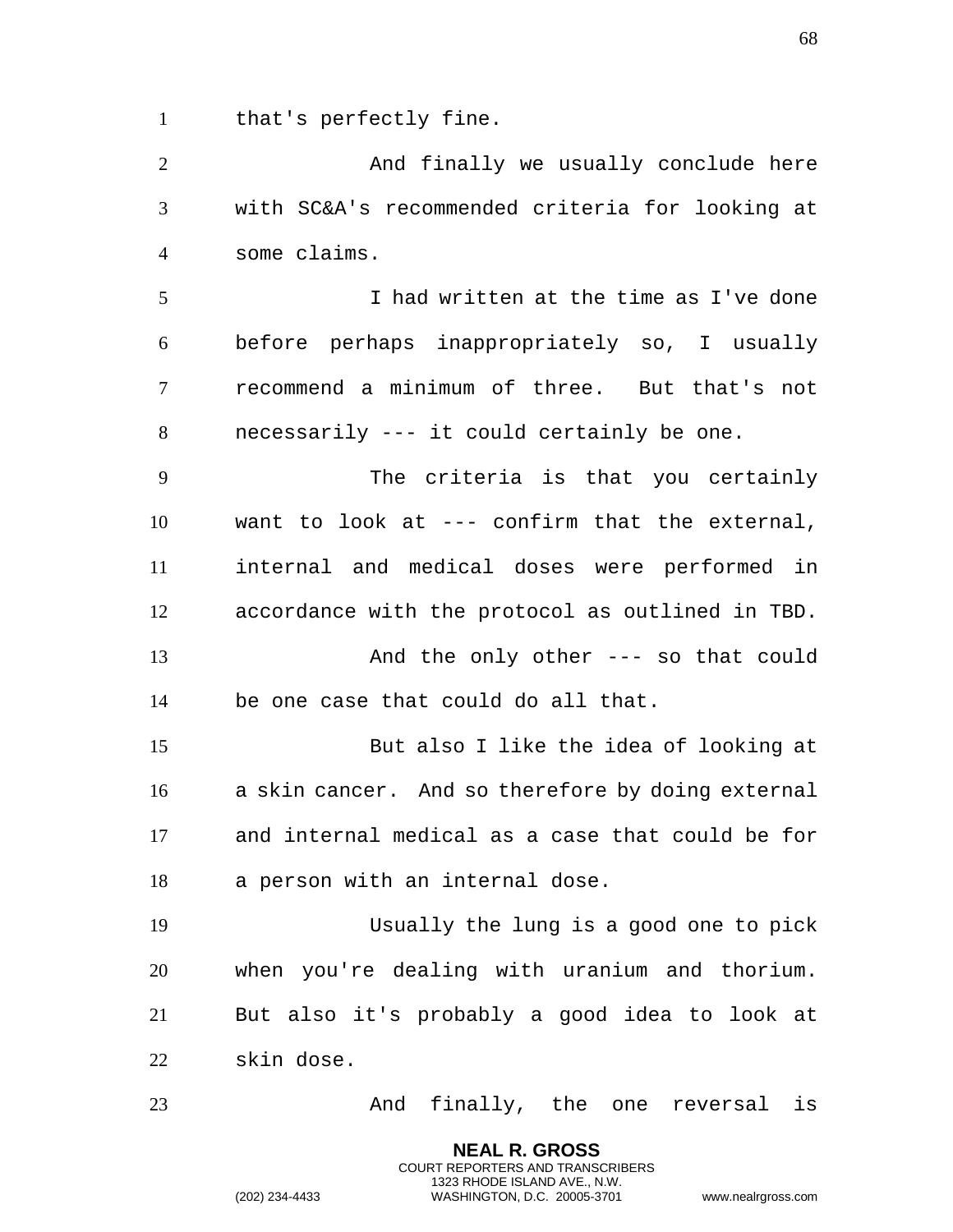always an interesting one to look at when you actually have a reversal and see what was the reason that happened. That's always insightful. So that's our perspective on a general way of how to go about selecting one, two, maybe three cases that would give insight into how this was actually implemented. CHAIR KOTELCHUCK: You're talking about -- because I was a little -- I mean based on this PER all 50 claims were looked at. It makes sense to me to look at the one that was flipped. You're suggesting that two of the remaining 49 be looked at in detail with a report perhaps? MR. KATZ: Let me just explain how this works with PERs. After SC&A reviews and the Subcommittee or Work Group whichever it is reviews all the methodology along with SC&A that was used for the PER. And so when all that's been done, reviewed, then the last step in a PER review is to pick one or more cases that will illustrate - - that everything that was discussed in terms of

> **NEAL R. GROSS** COURT REPORTERS AND TRANSCRIBERS 1323 RHODE ISLAND AVE., N.W.

(202) 234-4433 WASHINGTON, D.C. 20005-3701 www.nealrgross.com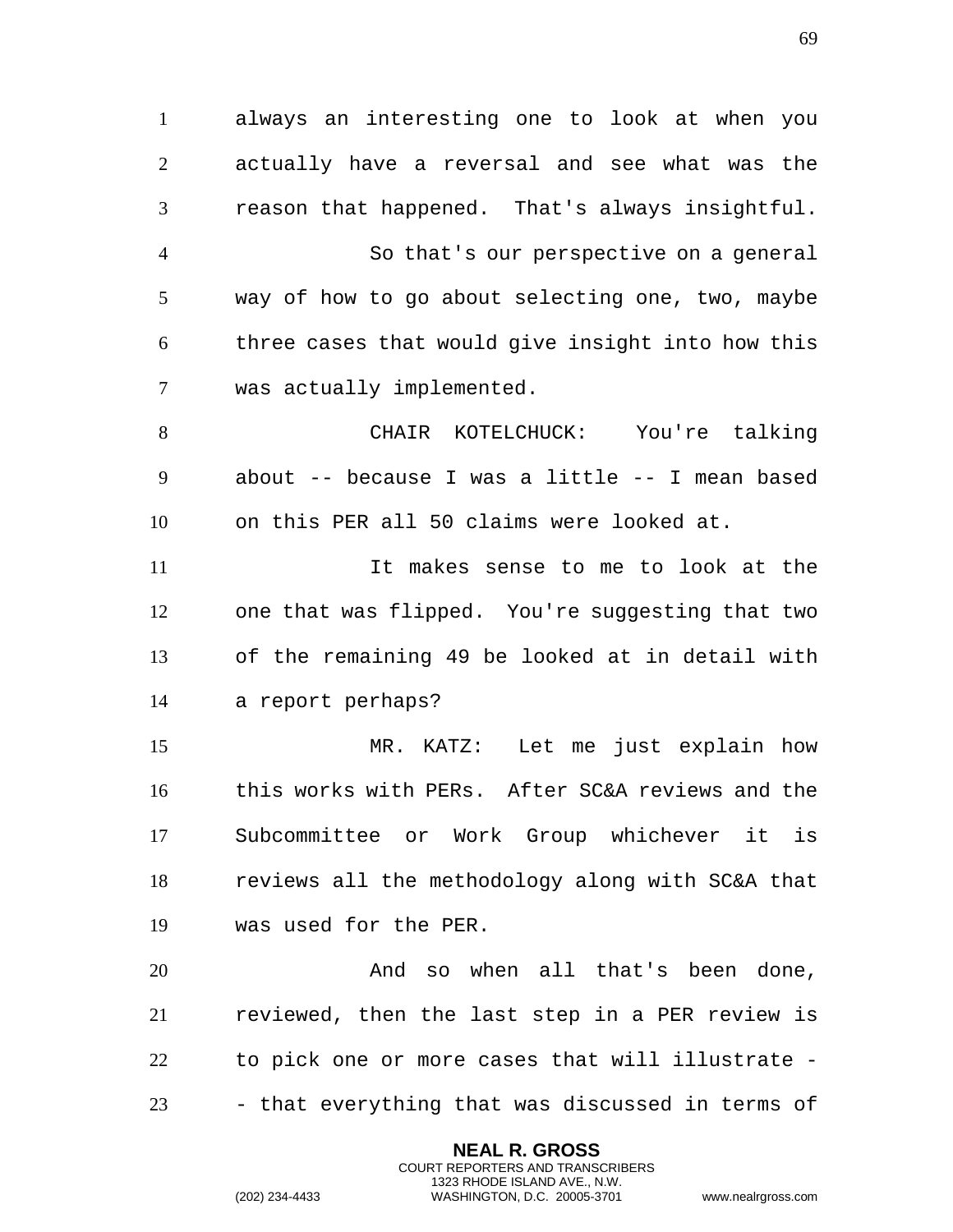methodology in the PER was applied as specified in the PER, or any changes.

 So at this point that's all we're doing is we asked DCAS to come up with cases, one or more, that will address all the different facets that the methodology shows that the methodology applies as indicated.

8 And so the committee or Work Group's job is just to be very clear about what those criteria are that the one or more cases should illustrate.

12 And then NIOSH pulls those cases, potential cases, and SC&A reviews them and reports back on the cases. And that closes out the PER review.

 CHAIR KOTELCHUCK: Very good. Okay, that's helpful. Thank you.

18 MR. KATZ: Sure.

 CHAIR KOTELCHUCK: So is there any discussion about whether there should be one or three? Three are recommended.

 MR. KATZ: So it's really, it's not the number, it's the criteria. In other words

> **NEAL R. GROSS** COURT REPORTERS AND TRANSCRIBERS 1323 RHODE ISLAND AVE., N.W.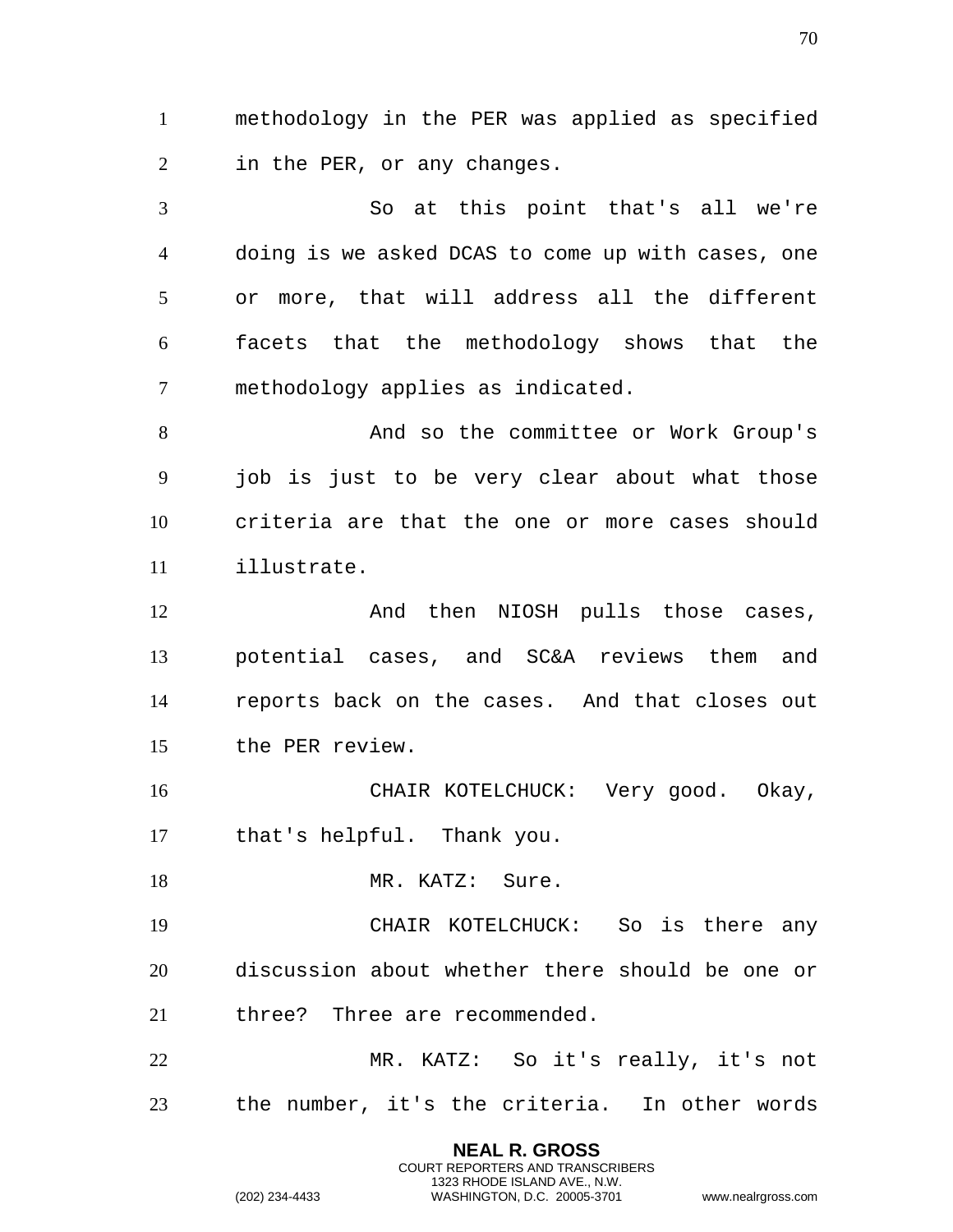what aspects of the methodology do you want to see illustrated by cases. CHAIR KOTELCHUCK: Right. They're recommending three cases, any combination of three. Which he's outlined. DR. MAURO: Let me apologize to the group. We had this discussion just the other day. Going back in the early days I used to say well you know, if we're going to do a check to all the protocols you probably need about three. And Ted corrected me then at the previous meeting we just had and I believe that's worth saying again. That was, the number three is really not the right way to think about this. 18 I think the right way to look at it is that we want to make sure we pick enough cases that we think of and make sure that they followed their protocol, implemented it for external, for internal, I always like to have skin separate because it's unique, and finally the other

> **NEAL R. GROSS** COURT REPORTERS AND TRANSCRIBERS 1323 RHODE ISLAND AVE., N.W.

(202) 234-4433 WASHINGTON, D.C. 20005-3701 www.nealrgross.com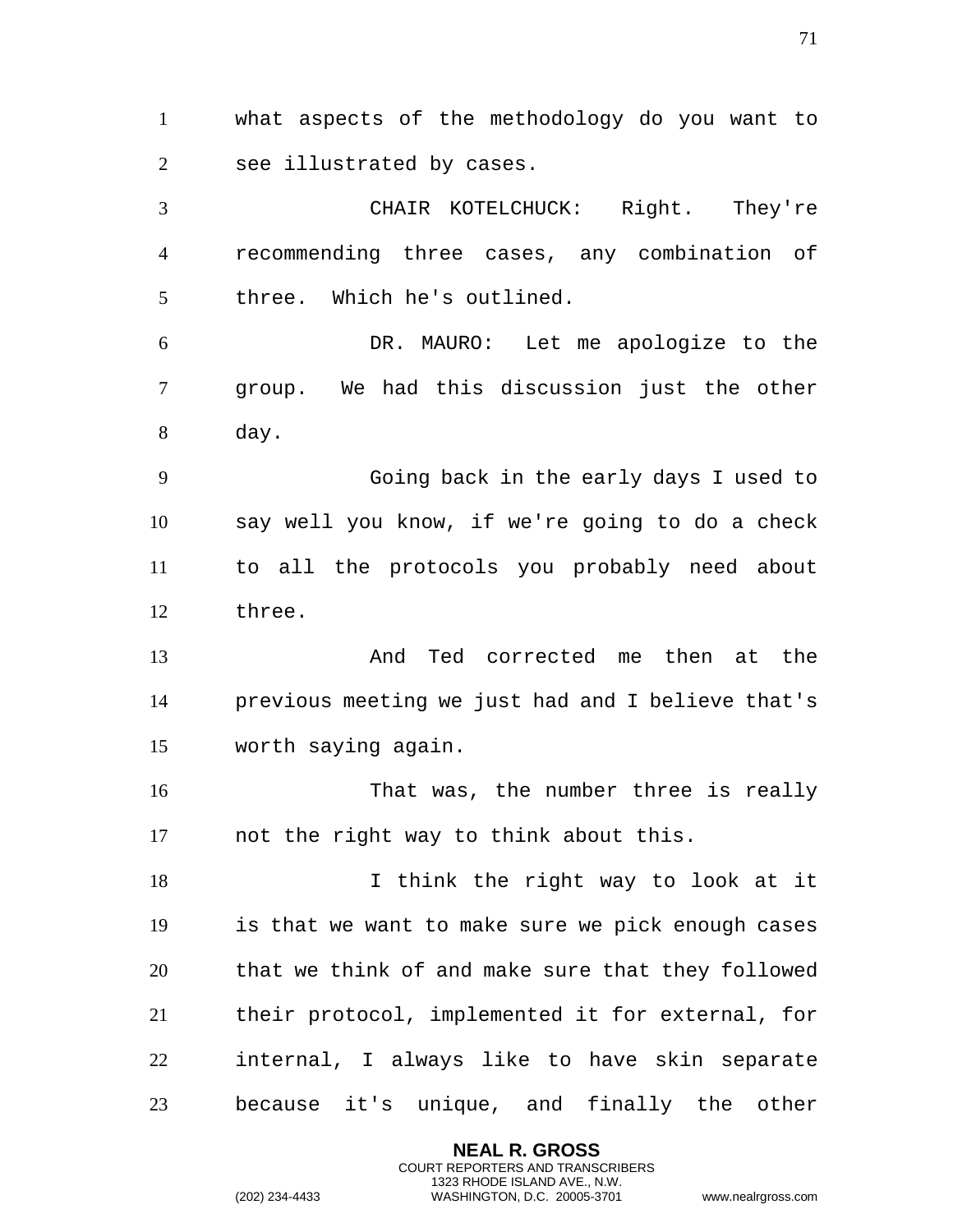category that is also of interest is you'd like to be able to look at the one that was reversed. And that really is the criteria. Now that could turn out to be only two cases. CHAIR KOTELCHUCK: That sounds like it. DR. MAURO: Right. And so you'll see it in a lot of my work. You'll see me recommending three. And I think that in retrospect that way of thinking about it is not the right way to think about it. The right way to think about it is the way Ted just explained it. 14 CHAIR KOTELCHUCK: Okay. MEMBER MUNN: And as a matter of fact that was precisely what I was going to say, John. I thank you very much. 18 I don't see any reason at all why, especially in a cohort of this size more than two are necessary. Certainly we can cover the aspects that are requesting in two if we select them carefully.

> **NEAL R. GROSS** COURT REPORTERS AND TRANSCRIBERS 1323 RHODE ISLAND AVE., N.W.

(202) 234-4433 WASHINGTON, D.C. 20005-3701 www.nealrgross.com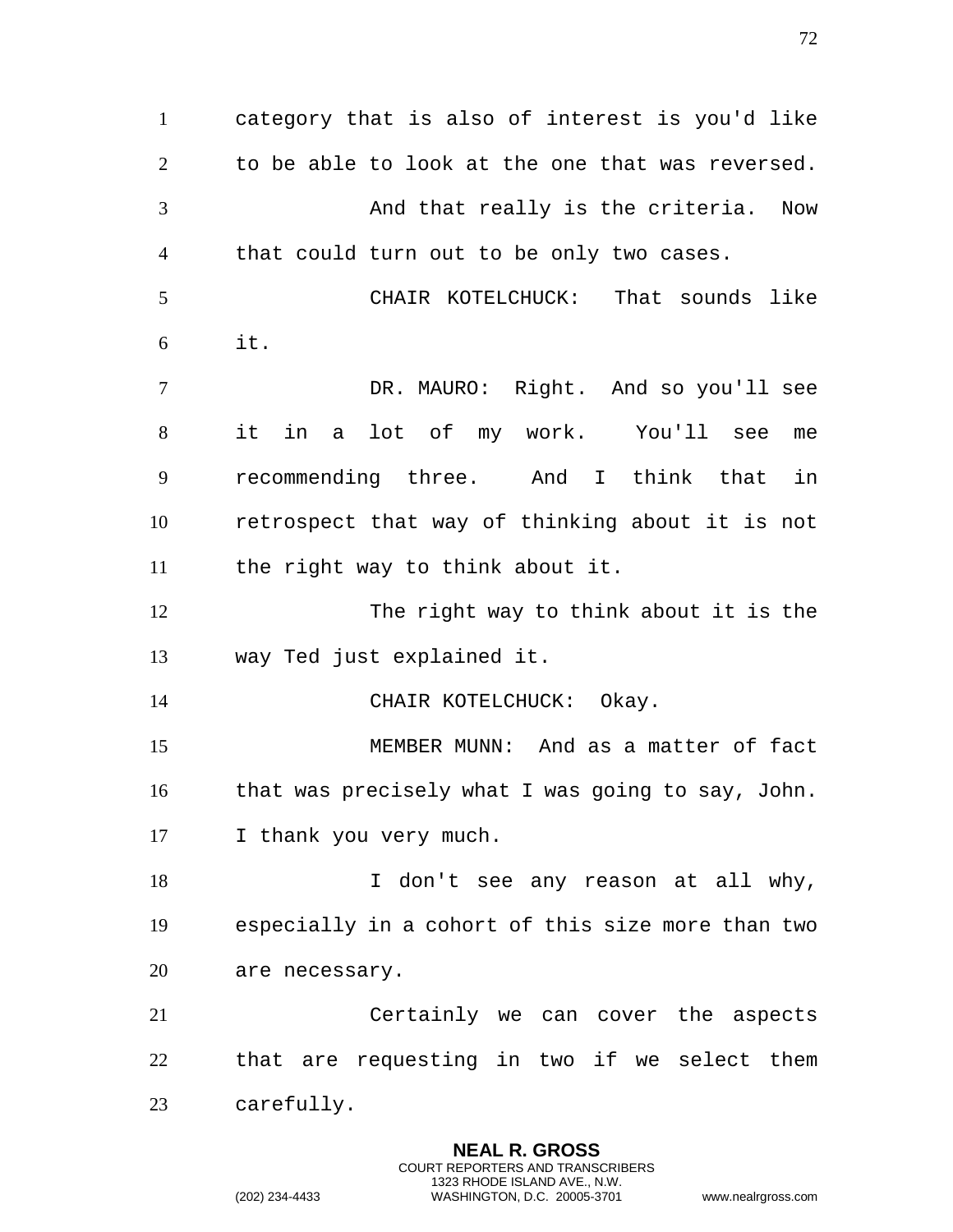| $\mathbf{1}$   | CHAIR KOTELCHUCK: That makes sense to             |
|----------------|---------------------------------------------------|
| $\overline{2}$ | me. So I agree with that.                         |
| 3              | MEMBER BEACH: Well, maybe two with                |
| $\overline{4}$ | the addition of the skin, or however many skin -  |
| 5              |                                                   |
| 6              | CHAIR KOTELCHUCK: Well, the skin will             |
| 7              | be one of the cases. I mean one of the cases      |
| 8              | will be one with skin exposure. And we had I      |
| 9              | think -- I'm sure there are a number.             |
| 10             | So skin and examination of the one                |
| 11             | that flipped. Okay.                               |
| 12             | So are we settled on two, folks? Is               |
| 13             | that agreed?                                      |
| 14             | MEMBER MUNN: That would be my                     |
| 15             | recommendation.                                   |
| 16             | CHAIR KOTELCHUCK: I support that.                 |
| 17             | Okay. Hearing no further we'll suggest then the   |
| 18             | two.                                              |
| 19             | And we therefore will await that                  |
| 20             | result at the next meeting I hope, so that we can |
| 21             | close this. Is that correct, that there's no      |
| 22             | action that we are supposed to take?              |
| 23             | We will have one brief report about               |

**NEAL R. GROSS** COURT REPORTERS AND TRANSCRIBERS 1323 RHODE ISLAND AVE., N.W.

(202) 234-4433 WASHINGTON, D.C. 20005-3701 www.nealrgross.com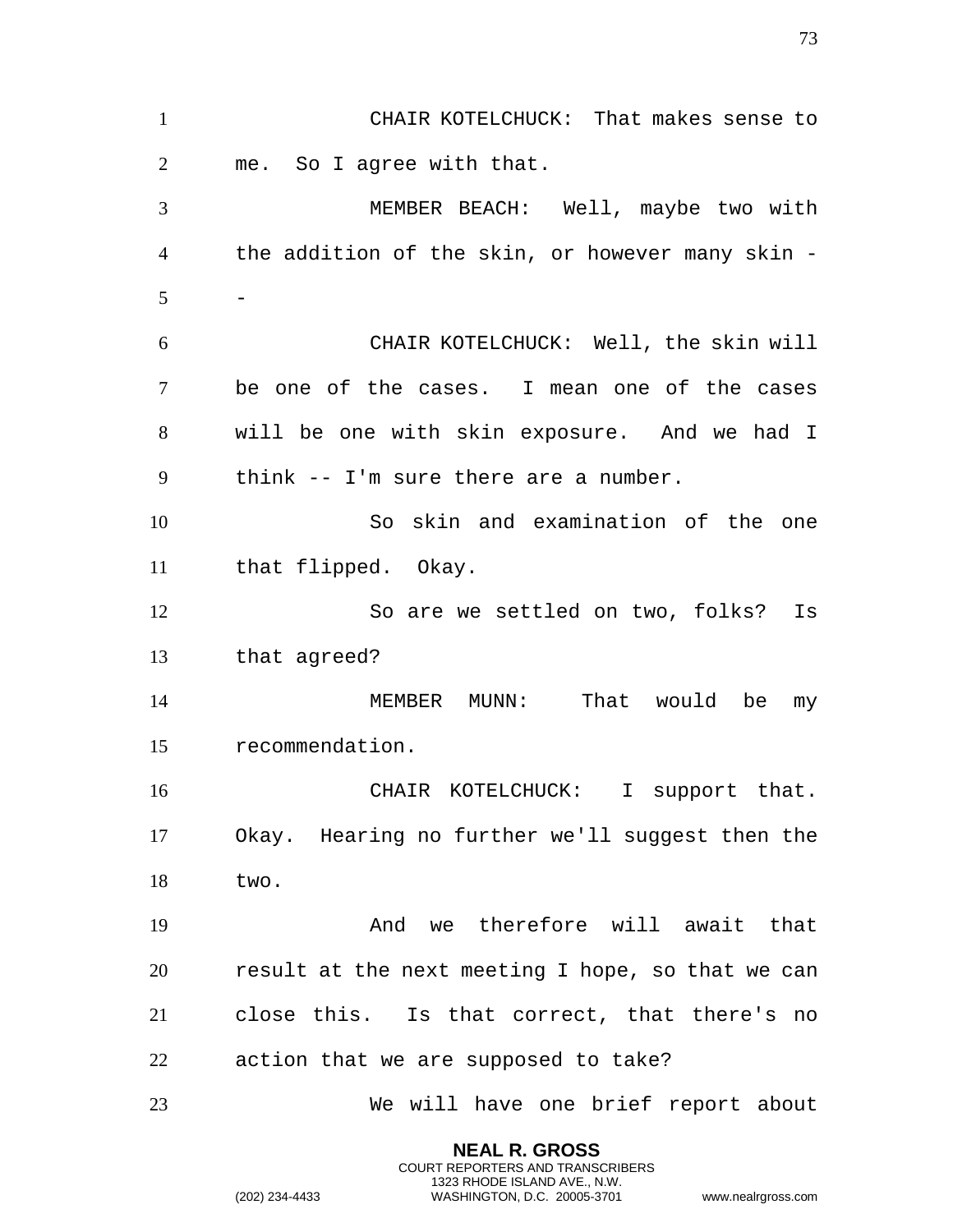the person with skin cancer on the extremity, a note from Grady. Okay? So that seems to me to close it for the moment. Is that correct? (Simultaneous speaking) DR. MAURO: I have nothing to add. This is John. MEMBER BEACH: So close the discussion until we come back to it. CHAIR KOTELCHUCK: Exactly, when we get the report. And then the next time we will, if things are as we -- if the review of the claims makes sense to us and we think things are going right then we will approve the PER and that will be it. Right. Okay. Now, this is -- I've been looking at the clock. It's noontime on the east coast. We often stop. On the other hand, we have three Set 23 blind dose cases that we want to look at today. 21 11 I'll listen to a suggestion about whether we should start on one of them now, go until perhaps 12:30, whatever, and then take a

> **NEAL R. GROSS** COURT REPORTERS AND TRANSCRIBERS 1323 RHODE ISLAND AVE., N.W.

(202) 234-4433 WASHINGTON, D.C. 20005-3701 www.nealrgross.com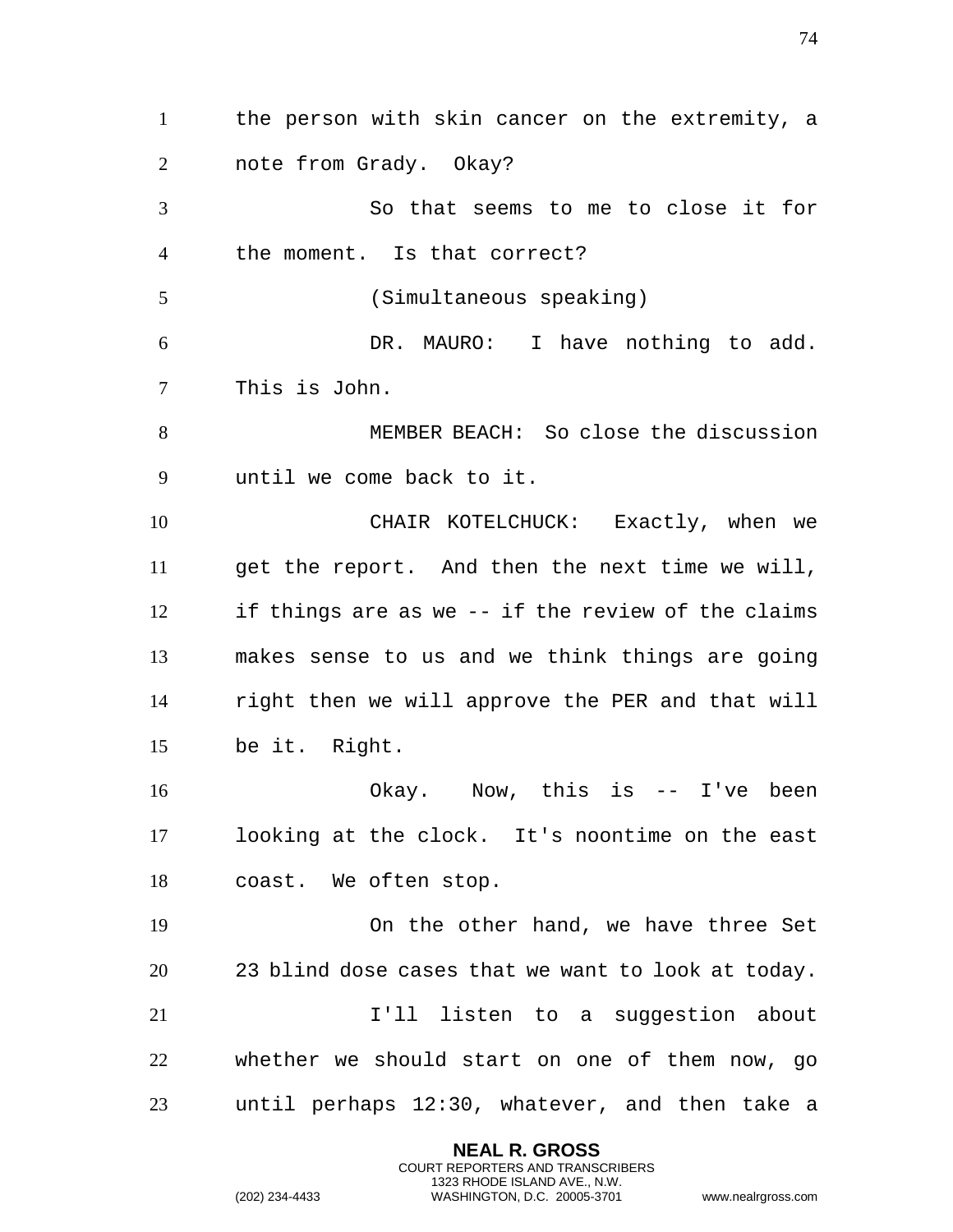break. Or would people like to take a break now and just start the three blind dose reconstruction cases after break? Do I hear a recommendation? **Review Set 23 Blind Dose Reconstruction Cases** MEMBER CLAWSON: Let's go for it. It's still early out here. MEMBER BEACH: I'm okay to go for it too. CHAIR KOTELCHUCK: I'd like to go for it because it seems to me we've accomplished one important thing today but I'd like to feel like we did more than one thing before lunch. Or lunch for me. Okay, Rose, do you -- which one would you like to take of the three? You know which one your judgment would be, that it would be --- MS. GOGLIOTTI: We can go in order but if you want a quicker case the Nevada Test Site case might be the shortest one, I would imagine. CHAIR KOTELCHUCK: Okay. That sounds like a good suggestion. Then Nevada Test Site it is.

> **NEAL R. GROSS** COURT REPORTERS AND TRANSCRIBERS 1323 RHODE ISLAND AVE., N.W.

(202) 234-4433 WASHINGTON, D.C. 20005-3701 www.nealrgross.com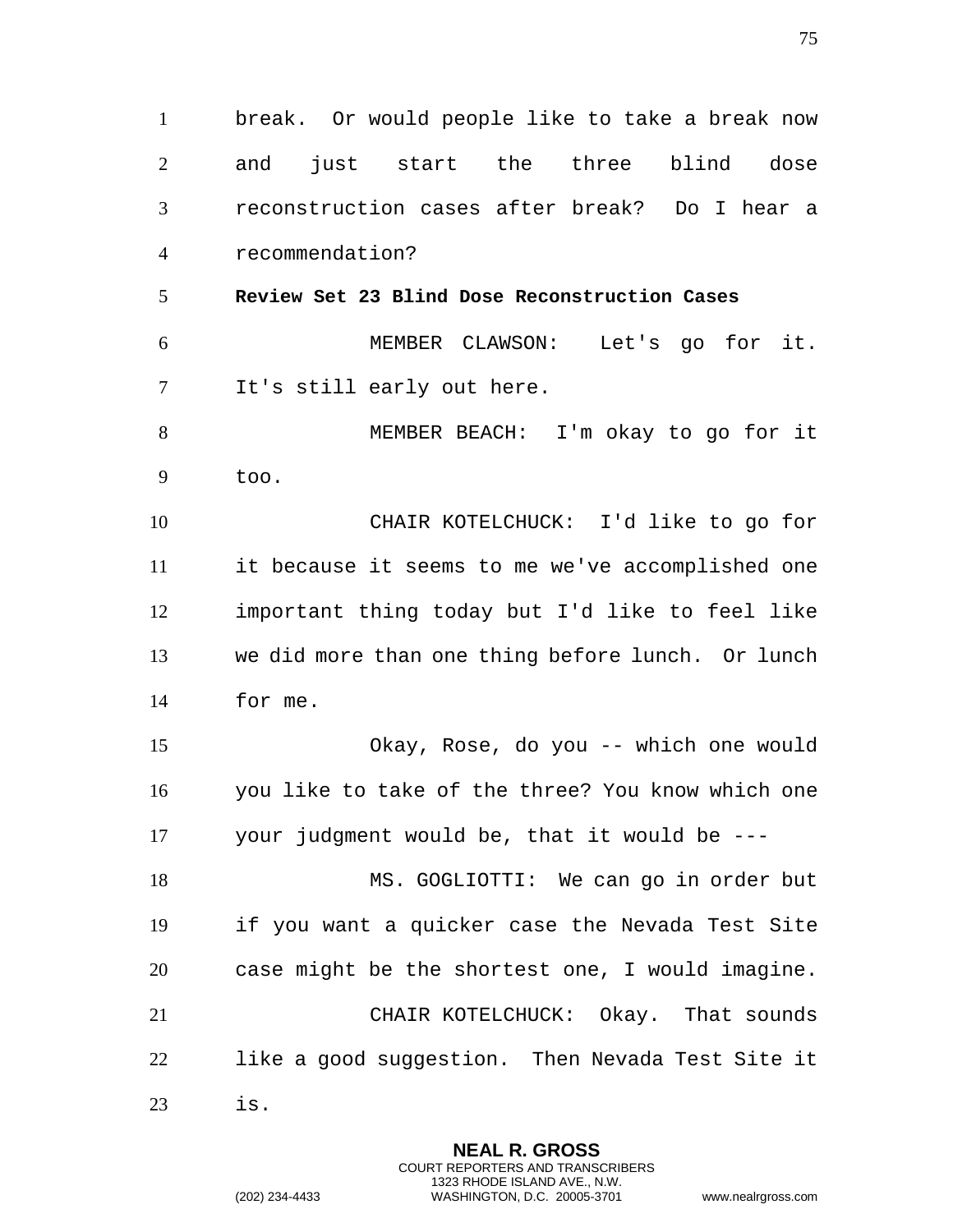1 MS. BEHLING: Excuse me one second. Since I'm going to be taking two of them I was actually hoping I could go through maybe just Sandia. I think I can get through that. MS. GOGLIOTTI: If you want to do the Sandia, as long as the Board's fine with that,  $7 \qquad \qquad \text{I}' \text{m} \text{ ----}$  CHAIR KOTELCHUCK: We will happily listen to your recommendation. MS. BEHLING: Okay. It just gives me a break in between the two. And I'll try to be --- not brief, but explain as thoroughly as I can. So if that's okay with everyone, Rose? That means that you don't have two. MS. GOGLIOTTI: Yes, that's fine. 16 CHAIR KOTELCHUCK: Sure. MS. BEHLING: Okay. And actually the agenda says that there are two Sandia cases and Nevada Test Site, and there's actually a Hanford, a Sandia National Lab, and Nevada Test Site. So I'll do the Hanford after lunch then. But I will start with the Sandia National Lab. And Rose can bring that up because I'm

> **NEAL R. GROSS** COURT REPORTERS AND TRANSCRIBERS 1323 RHODE ISLAND AVE., N.W.

(202) 234-4433 WASHINGTON, D.C. 20005-3701 www.nealrgross.com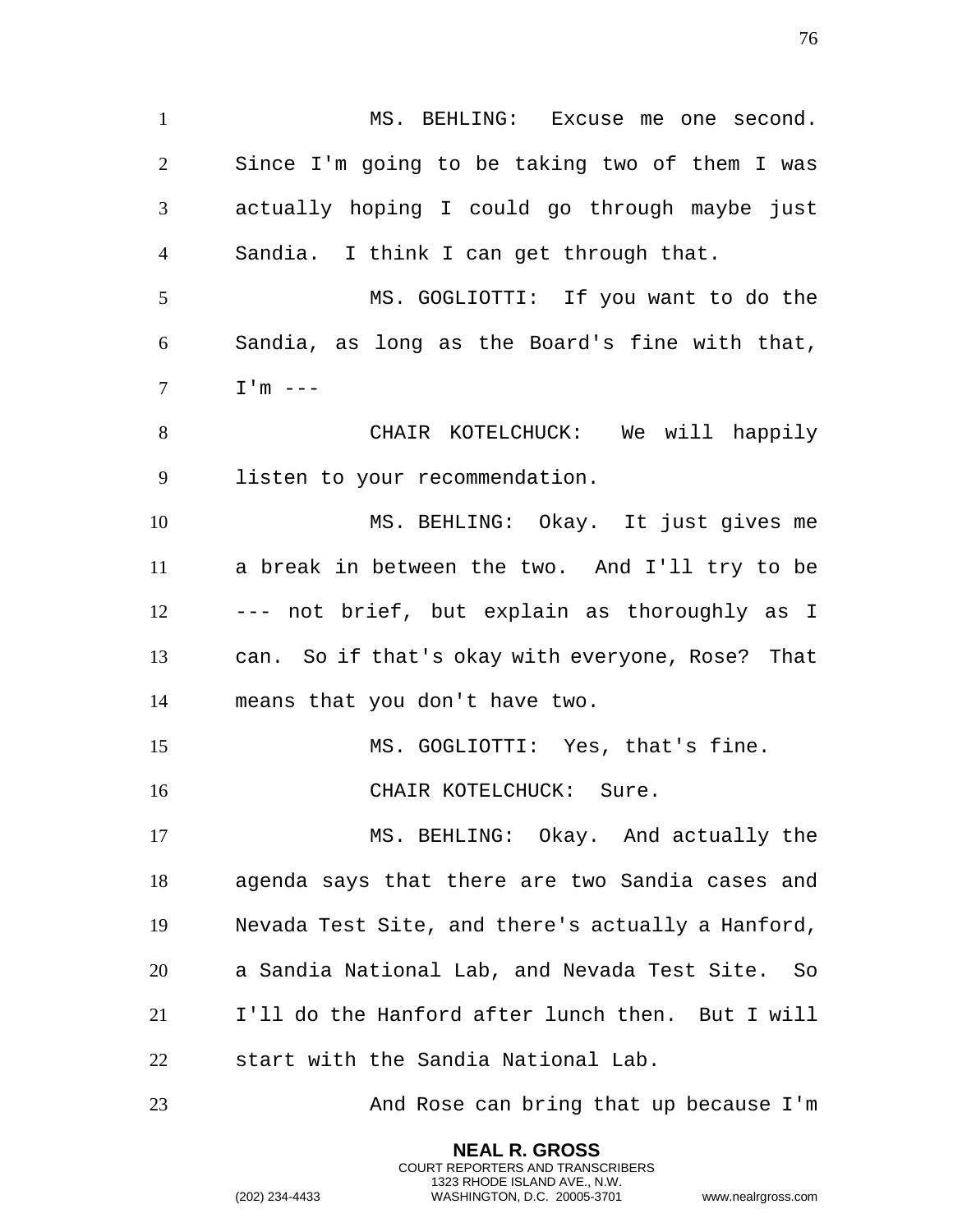going to try to be very cautious here in my discussion.

 This individual did work at Sandia National Lab in Albuquerque, New Mexico for most of his employment period. He was also transferred to the Sandia National Lab in Livermore, California. And he visited the Nevada Test Site, Lawrence Livermore National Lab, and the Kansas City Plant. So we will be talking about all of those facilities.

 There were -- as shown in Table 1-1 there were 11 skin cancers and one I'll say non-skin cancer.

 The employment period for this individual was over 30 years combined at all of these different facilities and sites that he visited.

 Both NIOSH and SC&A's internal and external doses are shown in Table 1-2. That shows the comparison for all of the cancers.

 And if you scroll down you can see that in most cases both NIOSH and SC&A calculated similar doses.

> **NEAL R. GROSS** COURT REPORTERS AND TRANSCRIBERS 1323 RHODE ISLAND AVE., N.W.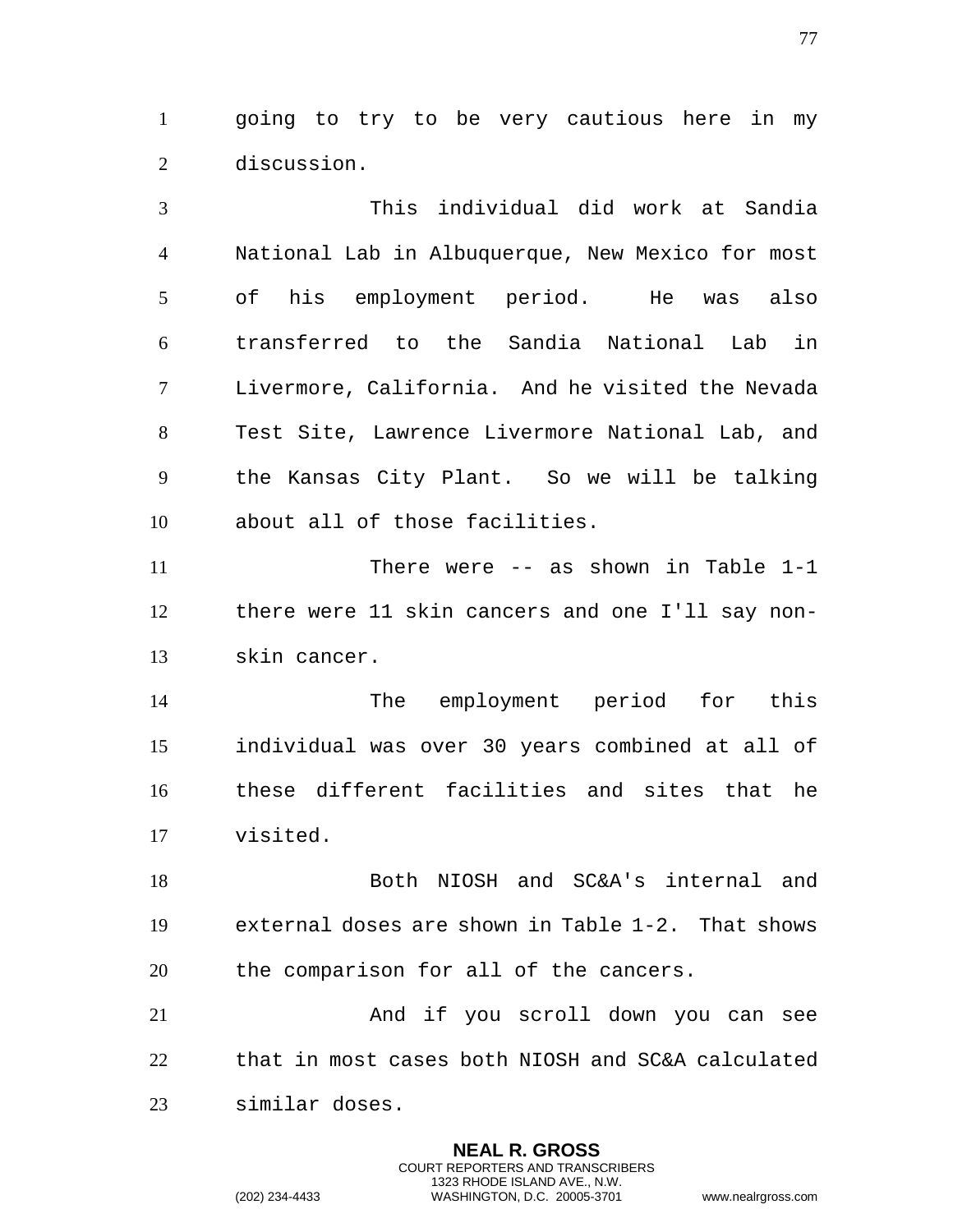And in both cases the PoCs were less 2 than 50 percent and the PoCs were very close. So we'll go into the details in section 2. We do a comparison of the parameters that were used and the various documents that were used to determine what the doses were going to be. Here again this is a multi-page comparison report. And if you scroll down through there's really few differences. I will point out those differences as we go through this case. As you can see because of the various places that the individual was monitored that made this comparison table quite lengthy. So if we move onto page 14 we'll start with the occupational external doses. And the individual was monitored at the SNL Albuquerque site for various years of employment. However, there were only positive, or greater than LOD over 2 results for two years. Both NIOSH and SC&A assumed 100 percent AP geometry and energy fraction of 30 to

> **NEAL R. GROSS** COURT REPORTERS AND TRANSCRIBERS 1323 RHODE ISLAND AVE., N.W.

(202) 234-4433 WASHINGTON, D.C. 20005-3701 www.nealrgross.com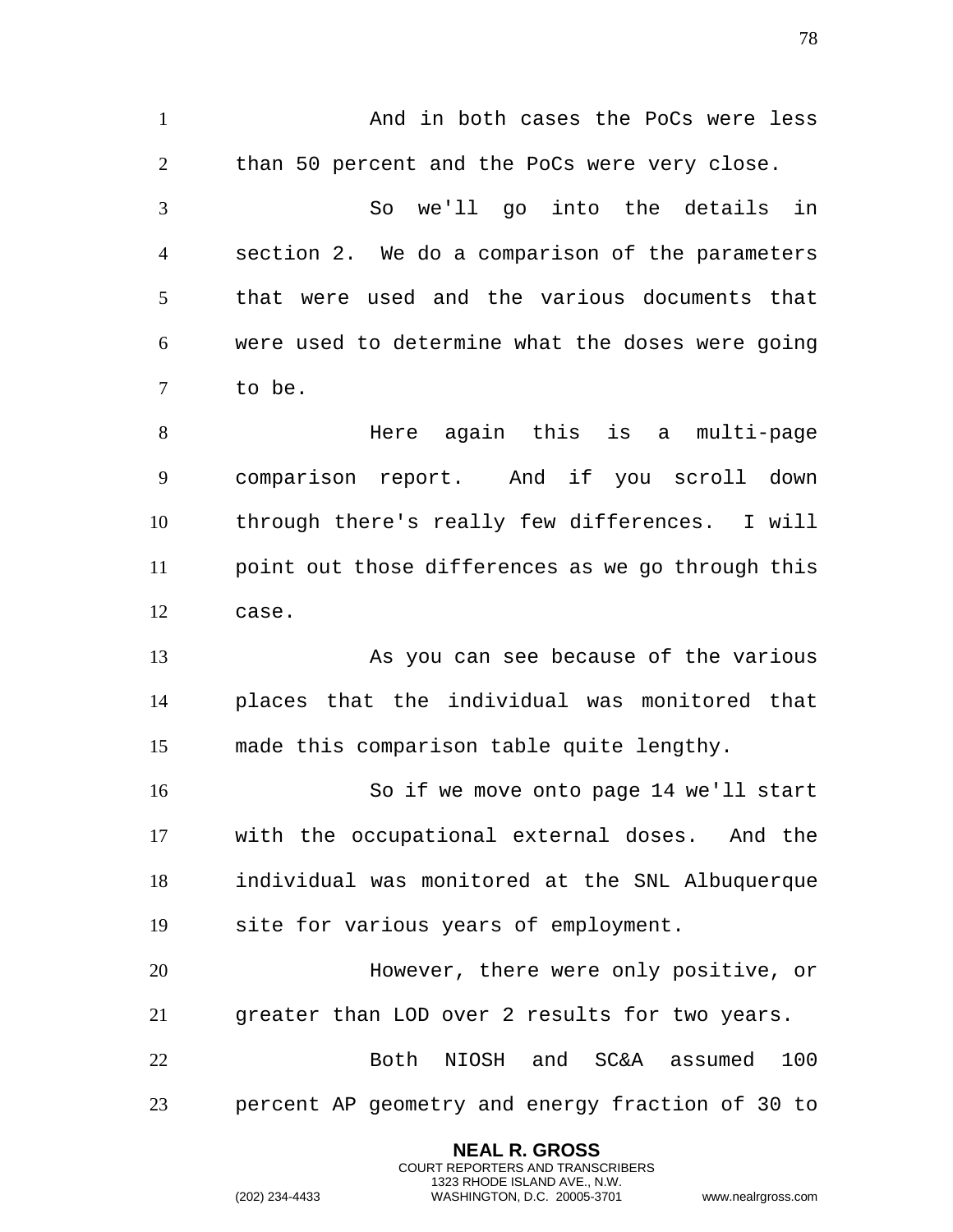250. And applied the appropriate DCFs from the Implementation Guide, the External Implementation Guide.

 One of the things you'll hear me state throughout is for all of the external doses or most of the external doses NIOSH applies, and we talk about this routinely and I'll just remind everyone they apply for these assessment cases a Monte Carlo approach to applying those DCF values.

 In other words when you go into the Implementation Guide there is a minimum and a maximum DCF value and a mean DCF value. They use a Monte Carlo program, I think BOSS is what they were using, to sample, randomly sample those DCF values and apply that to the dose.

 Where SC&A, when we go through these, we just use that mean value consistently. And so that's often what -- where you're going to see some minor differences in dose. And I'll be mentioning that throughout.

 So, let's go onto page 15. As I said there were similar assumptions made except for

> **NEAL R. GROSS** COURT REPORTERS AND TRANSCRIBERS 1323 RHODE ISLAND AVE., N.W.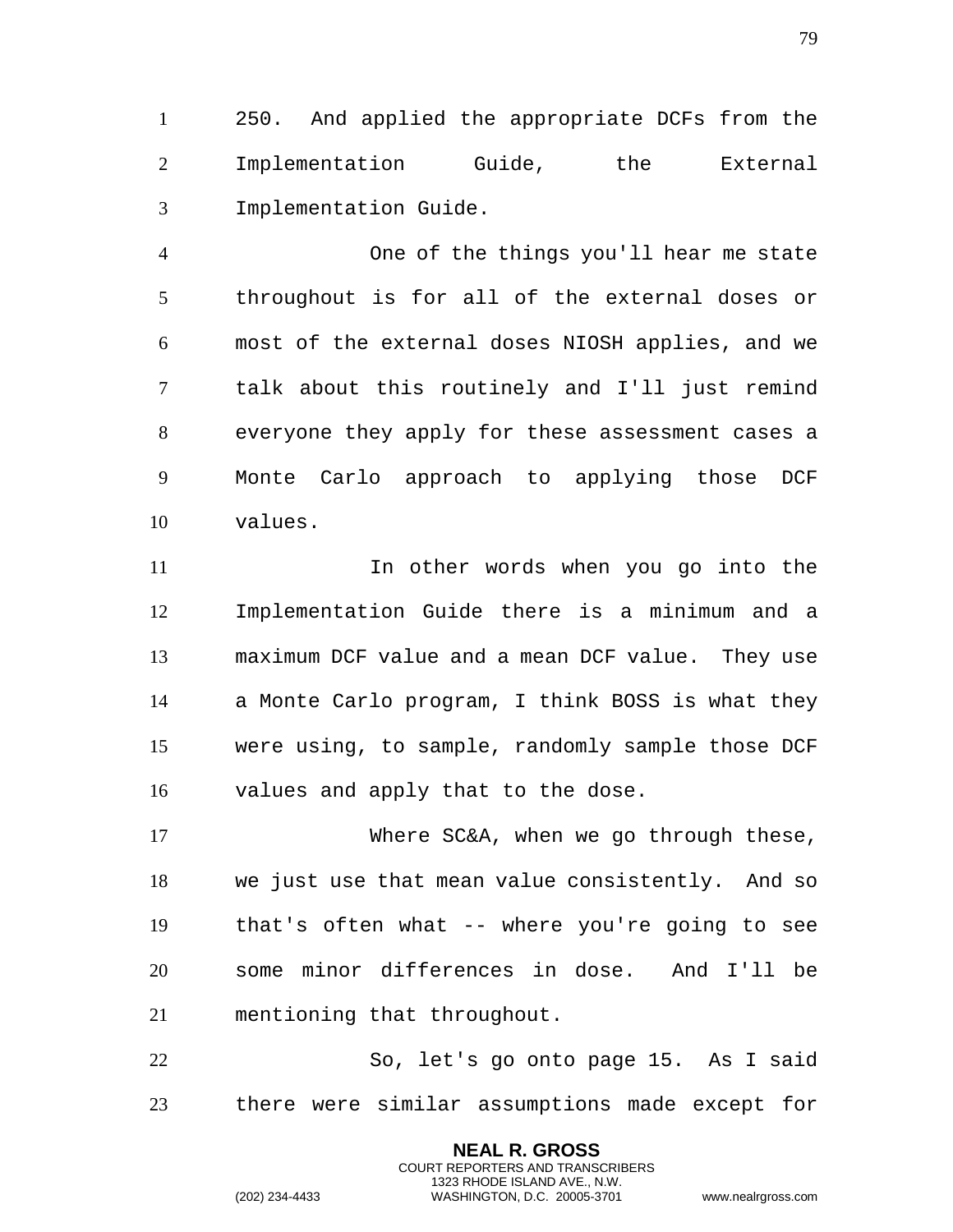NIOSH using the Monte Carlo for applying the DCF values. And so there is where there was some slight difference in the doses that were calculated.

 Now the individual also visited the Sandia National Labs in Livermore. There was only one year of monitoring, external monitoring that showed positive readings of greater than LOD over 2.

 NIOSH used 100 percent 30 to 250. And in this particular case SC&A assumed that the individual worked in a building that did not specify that we use 100 percent 30 to 250 but instead used 5 percent less than 30 keV, 45 percent of 30 to 250 keV energy --- photon energy, and 50 percent of greater than 250 keV energy.

 Again, similar doses were calculated by both methods. The only difference again is that NIOSH used the Monte Carlo and that resulted in the doses being entered into IREP as a Weibull distribution versus SC&A entering the dose as a constant.

Also, the visits to the Nevada Test

**NEAL R. GROSS** COURT REPORTERS AND TRANSCRIBERS 1323 RHODE ISLAND AVE., N.W.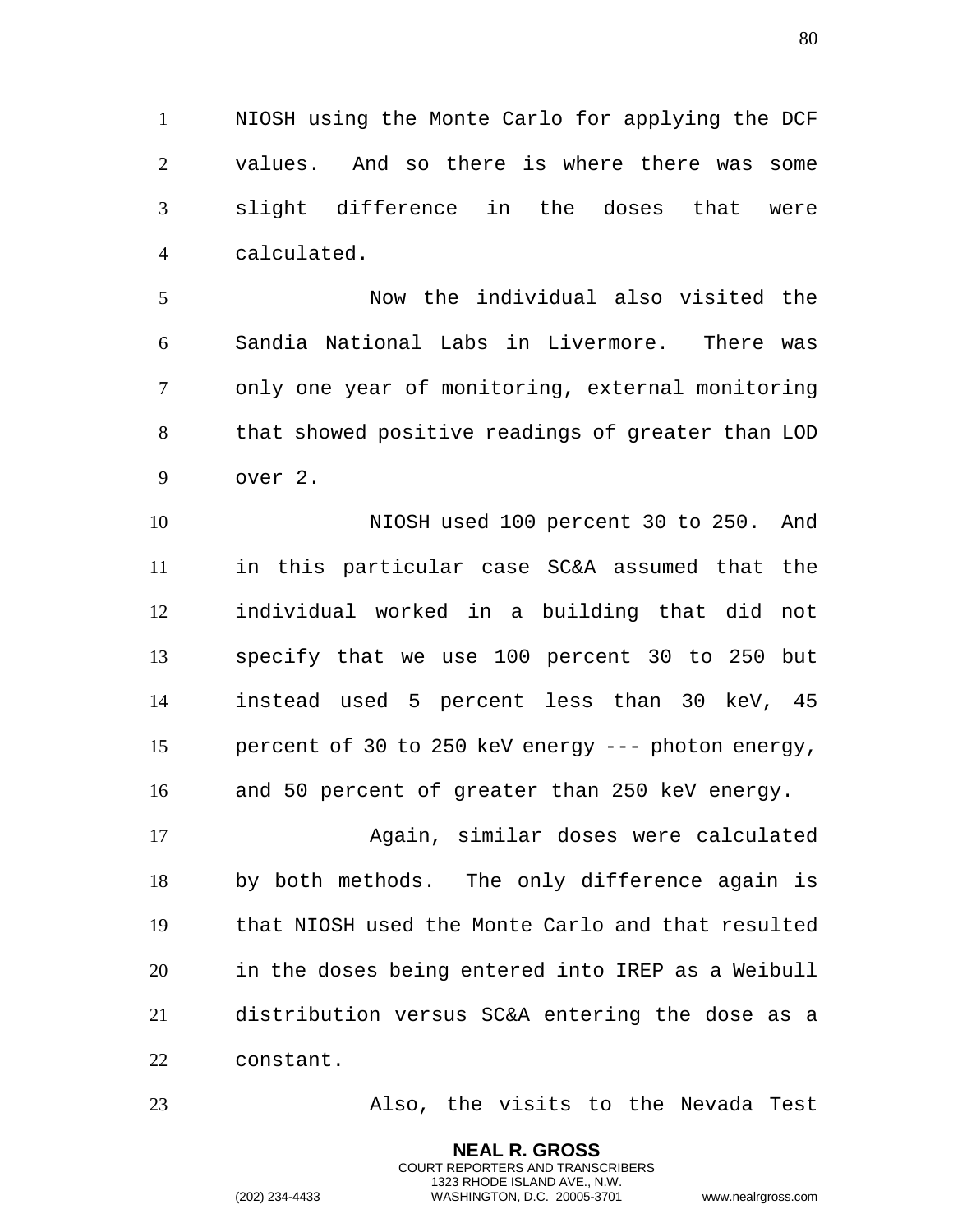Site. The individual was monitored. However, all of the monitoring indicated that the doses were less than the LOD over 2 and so these doses were treated as missed dose which we'll talk about next.

 Under section 2.1.2 is the missed photon doses. And at the SNL site in Albuquerque NIOSH looked at the records and counted 53 badge exchanges that represented less than one-half the LOD value.

 And they applied that LOD over 2 value as appropriate for the various time facilities - -- or the various time intervals.

 They also applied appropriate DCF values and again they applied those using the Monte Carlo methodology.

 SC&A counted 52 zeroes, used the same LOD and DCFs and applied these consistently using the mean value.

 And even though SC&A counted one less zero, just the fact that we applied the DCFs differently our doses were slightly higher for the non-skin cancer. The skin cancer doses were

> **NEAL R. GROSS** COURT REPORTERS AND TRANSCRIBERS 1323 RHODE ISLAND AVE., N.W.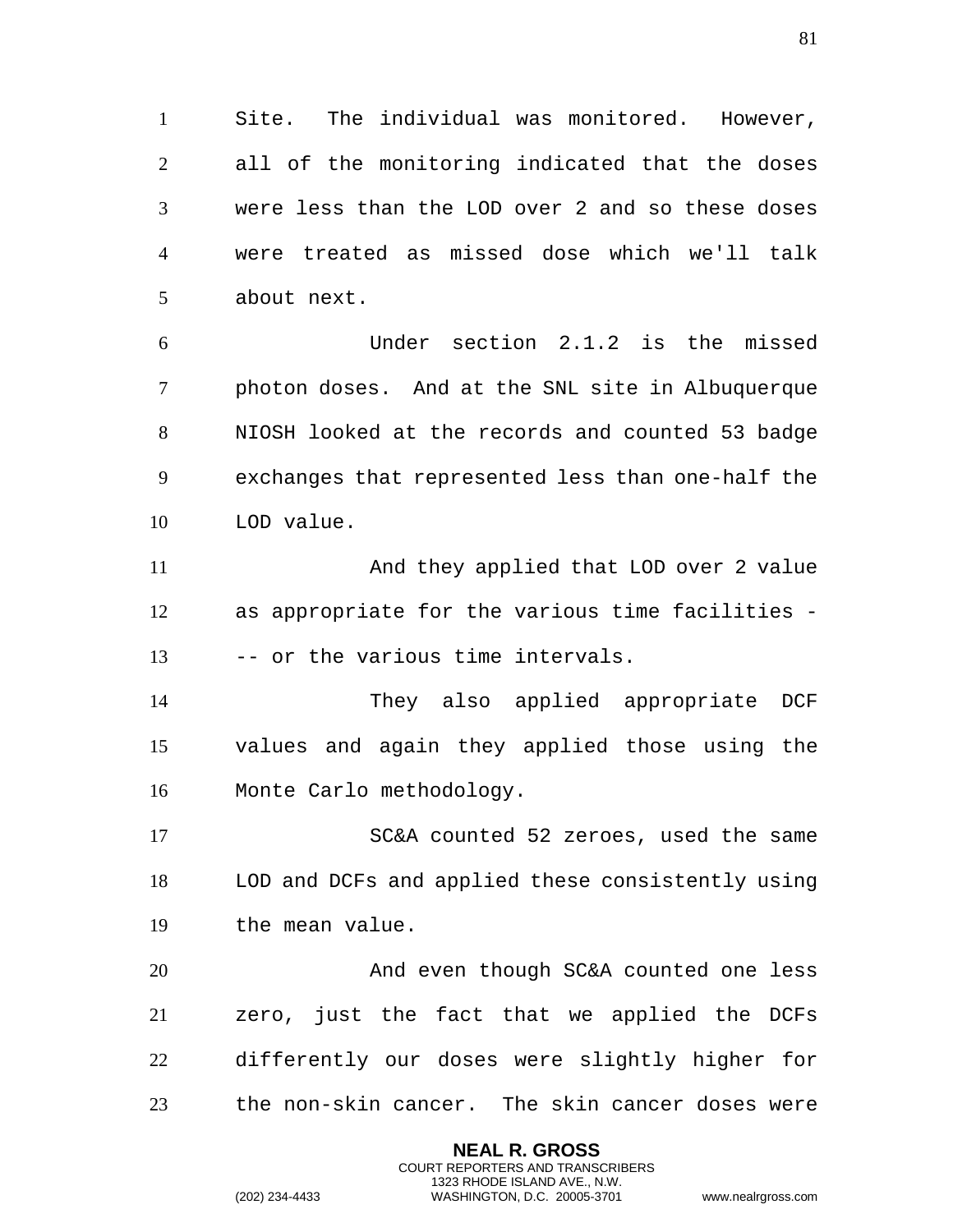all calculated the same. Or very close, I should say.

 If we move on then to the Sandia National Lab Livermore period of time for employment NIOSH -- now in this case NIOSH indicated that they combined the missed doses from the three sites that the individual visited. However, when we went into the records we actually realized that in the workbook they used eight zeroes, they calculated eight zeroes for calculating a missed dose. And they assigned those doses for a two-year period and they again assumed 100 percent of the 30 to 250 keV. And consistent with what SC&A did with the recorded photon doses they used the energy fractions again of less than 30, 30 to 250, and greater than 250 as they did with the recorded. And they counted -- SC&A counted nine zeroes and assigned dose for three years. And again if you look at the doses that were calculated by both, very consistent. We will move on then to NTS on page

> **NEAL R. GROSS** COURT REPORTERS AND TRANSCRIBERS 1323 RHODE ISLAND AVE., N.W.

(202) 234-4433 WASHINGTON, D.C. 20005-3701 www.nealrgross.com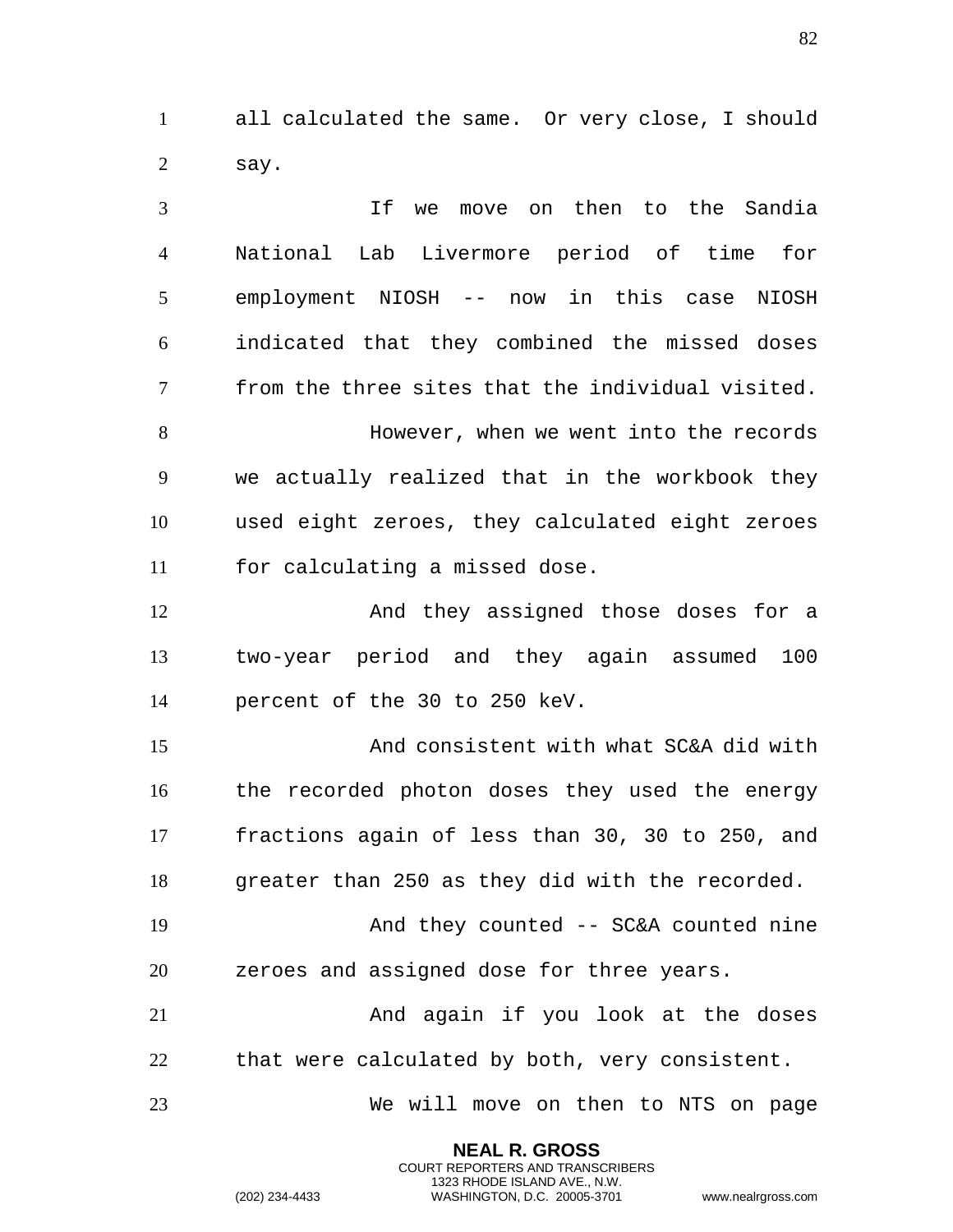17. Here again for the missed dose both SC&A and NIOSH counted 17 zero or less than LOD over 2 badge exchanges.

 They applied -- they both also applied a dosimeter correction factor of 1.25 to these values.

 NIOSH used 100 percent 30 to 250 for all of cancers and the only difference was that SC&A again applied -- they assumed a 25 percent 30 to 250 and 75 percent greater than 250 for the non-skin cancer.

12 And dose to skin were very similar. Only difference is because of the difference in assessing the CCF values in the Monte Carlo is really what created minor differences.

 Going on to section 2.1.3 is unmonitored shallow dose or electron dose. For the employment at the Sandia National Lab Albuquerque, NIOSH assigned unmonitored electron dose to the skin for one year. And NIOSH --- I'm sorry, SC&A did not assign any unmonitored shallow dose. That resulted in one year 22 millirem.

> **NEAL R. GROSS** COURT REPORTERS AND TRANSCRIBERS 1323 RHODE ISLAND AVE., N.W.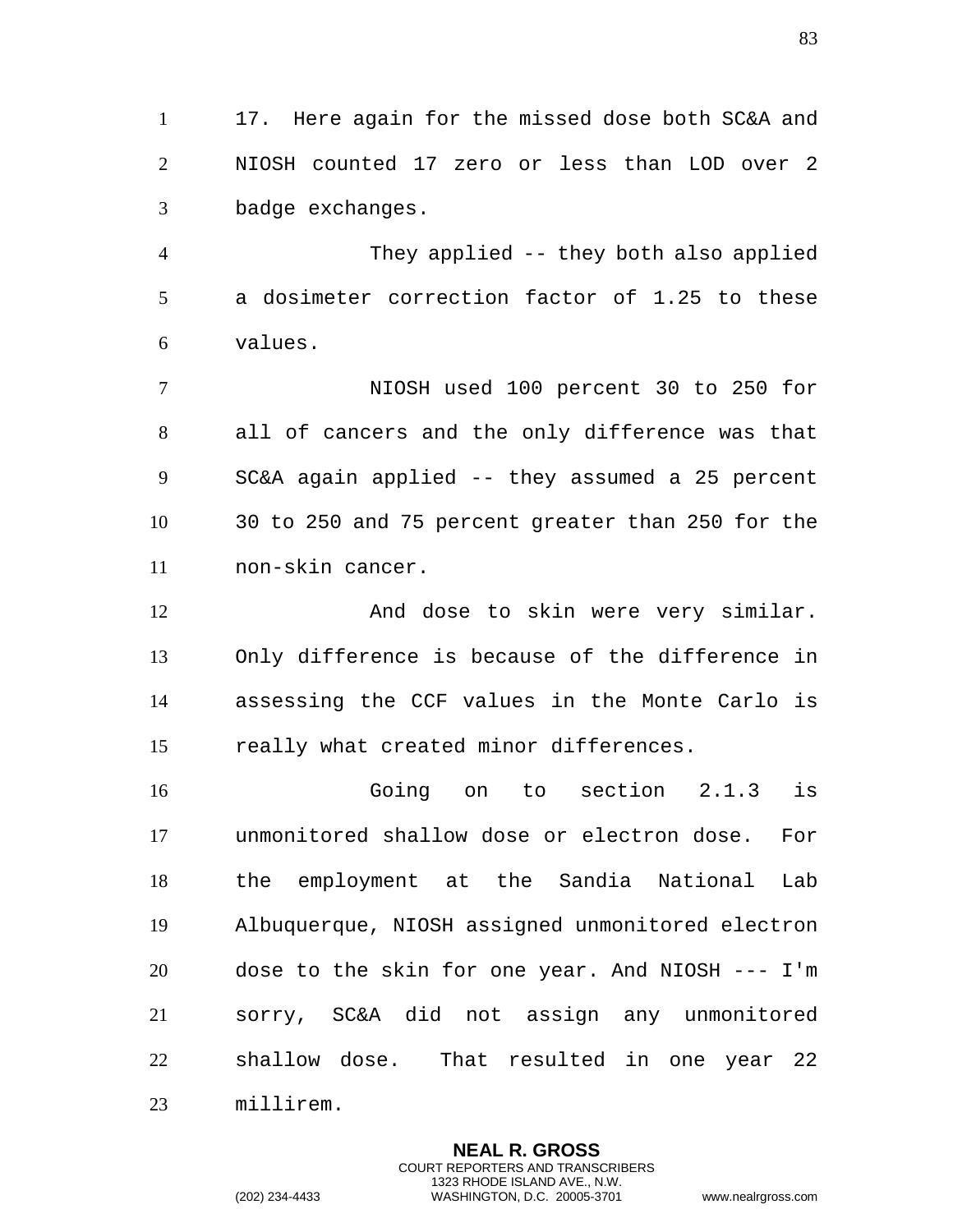For the Sandia National Labs Livermore employment and NTS visits neither SC&A nor NIOSH assigned any unmonitored shallow doses.

 If we move on to missed shallow dose on page 18 for the Sandia National Labs Albuquerque site employment both NIOSH and SC&A assigned missed shallow dose based on guidance in OTIB-17 and used one-half of the LOD values and assigned that dose as greater than 15 keV energy. Both entered those doses as a lognormal distribution with a GSD of 1.5 and they came up with identical dose.

 There was no assignment of missed shallow doses for the Sandia National Labs Livermore or NTS.

 Now if we move on to recorded neutron doses the EE was monitored for neutron exposure while employed at the SNL Albuquerque site.

 There was only one year that showed a positive result. Both NIOSH and SC&A used the neutron to photon ratio for calculating that dose, applied the ICRP-60 correction factors and assigned that dose as 100 percent 0.1 to 2 MeV

> **NEAL R. GROSS** COURT REPORTERS AND TRANSCRIBERS 1323 RHODE ISLAND AVE., N.W.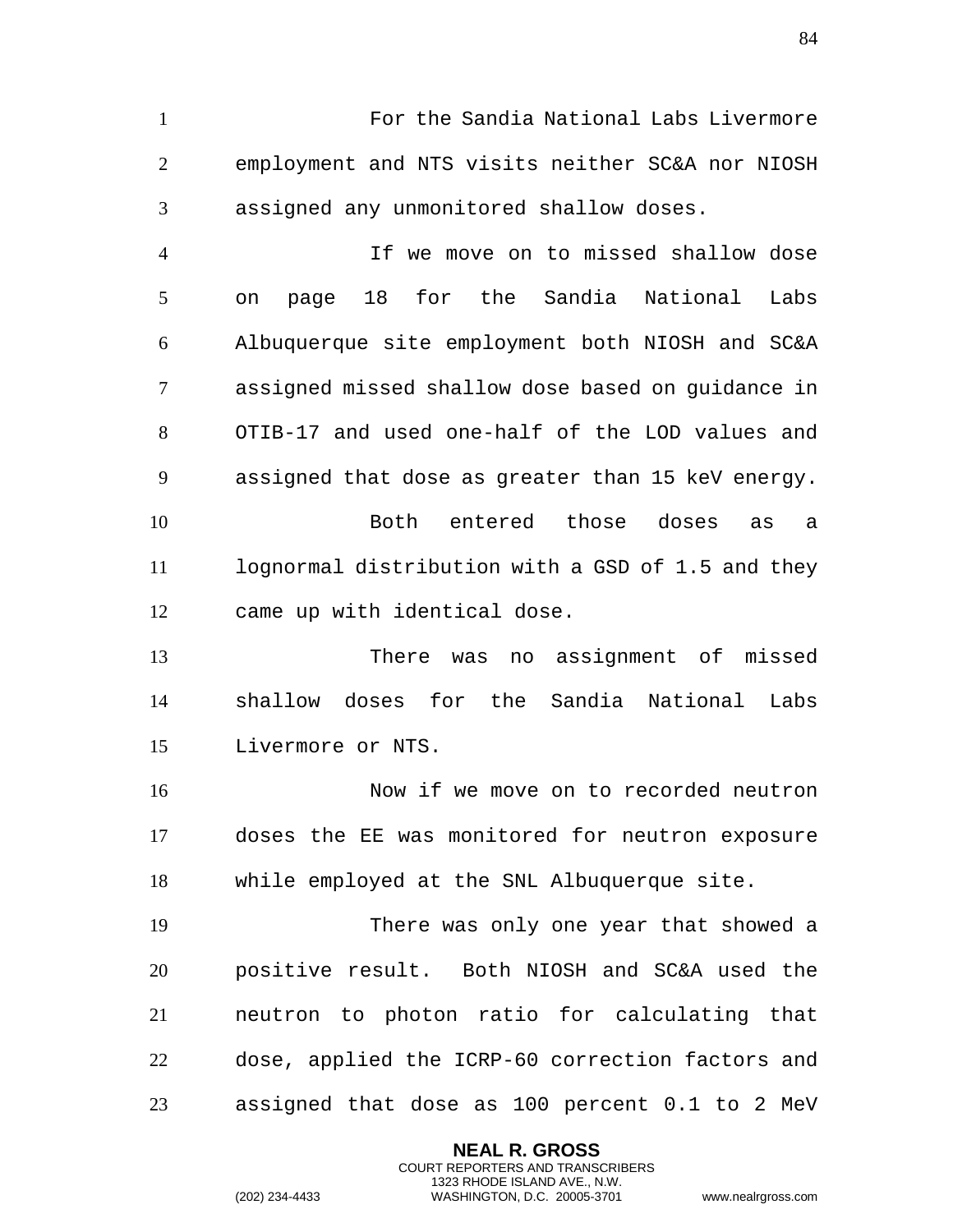energy range.

2 A slight difference again in doses, but you can see there is just again due to applying the Monte Carlo technique. At SNL Livermore, NTS and the Lawrence Livermore National Lab the individual was not monitored for neutrons at Sandia National Labs Livermore and NTS, and there was one record indicating that neutron monitoring was done at Lawrence Livermore. 11 But that was less than the LOD over 2 so it was treated again as missed dose. And if we go on to section 2.1.6 the missed neutron dose, again missed neutron was calculated for employment at Sandia National Labs Albuquerque. 17 Prior to 1972 neutron to photon ratio was used and thereafter the appropriate one-half NDA value was used. The difference was NIOSH assumed 25 zeroes, or 25 missed neutron doses, and SC&A assumed 24. I believe NIOSH included -- the

> **NEAL R. GROSS** COURT REPORTERS AND TRANSCRIBERS 1323 RHODE ISLAND AVE., N.W.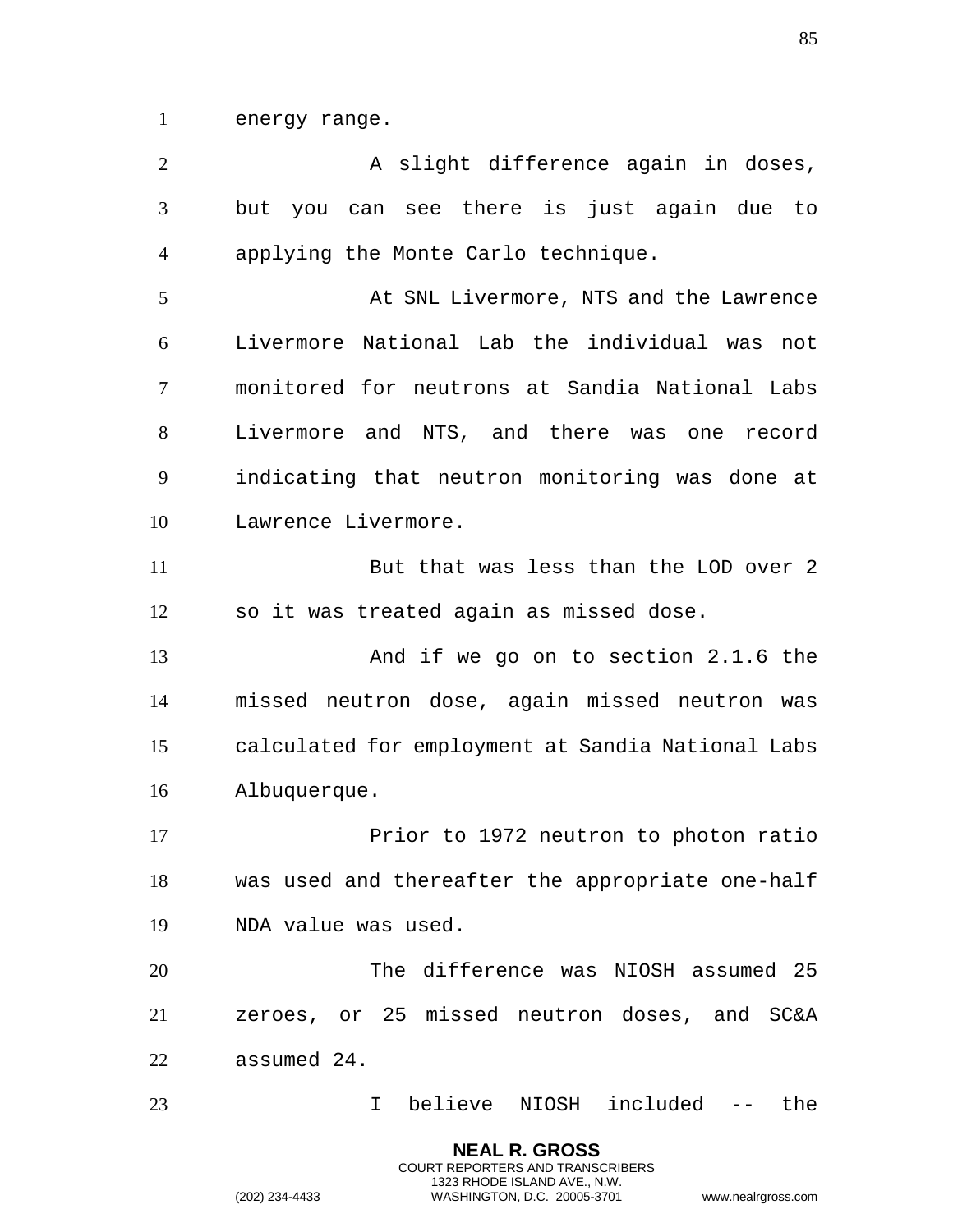difference in the one extra zero was that NIOSH included the missed dose from the Lawrence Livermore facility.

 Both assumed 100 percent of 0.1 to 2 MeV. But again NIOSH applied the Monte Carlo techniques.

 If you look down at the second paragraph there you can see doses were similar. The difference is due to the difference in Monte Carlo and also that NIOSH included that one year of missed neutron from Lawrence Livermore.

 Going down then to what is marked as Sandia National Labs Livermore when SC&A reviewed the records they -- they misinterpreted the Lawrence Livermore report, or they looked at the Lawrence Livermore report and actually assigned that one missed neutron dose to Sandia National Labs Livermore.

 And so therefore they calculated the doses based on the Sandia National Lab Livermore TBD which specified 5 percent of 10 to 100 keV, 70 percent of 0.1 to 2 MeV, and 25 percent from 2 to 20 MeV.

> **NEAL R. GROSS** COURT REPORTERS AND TRANSCRIBERS 1323 RHODE ISLAND AVE., N.W.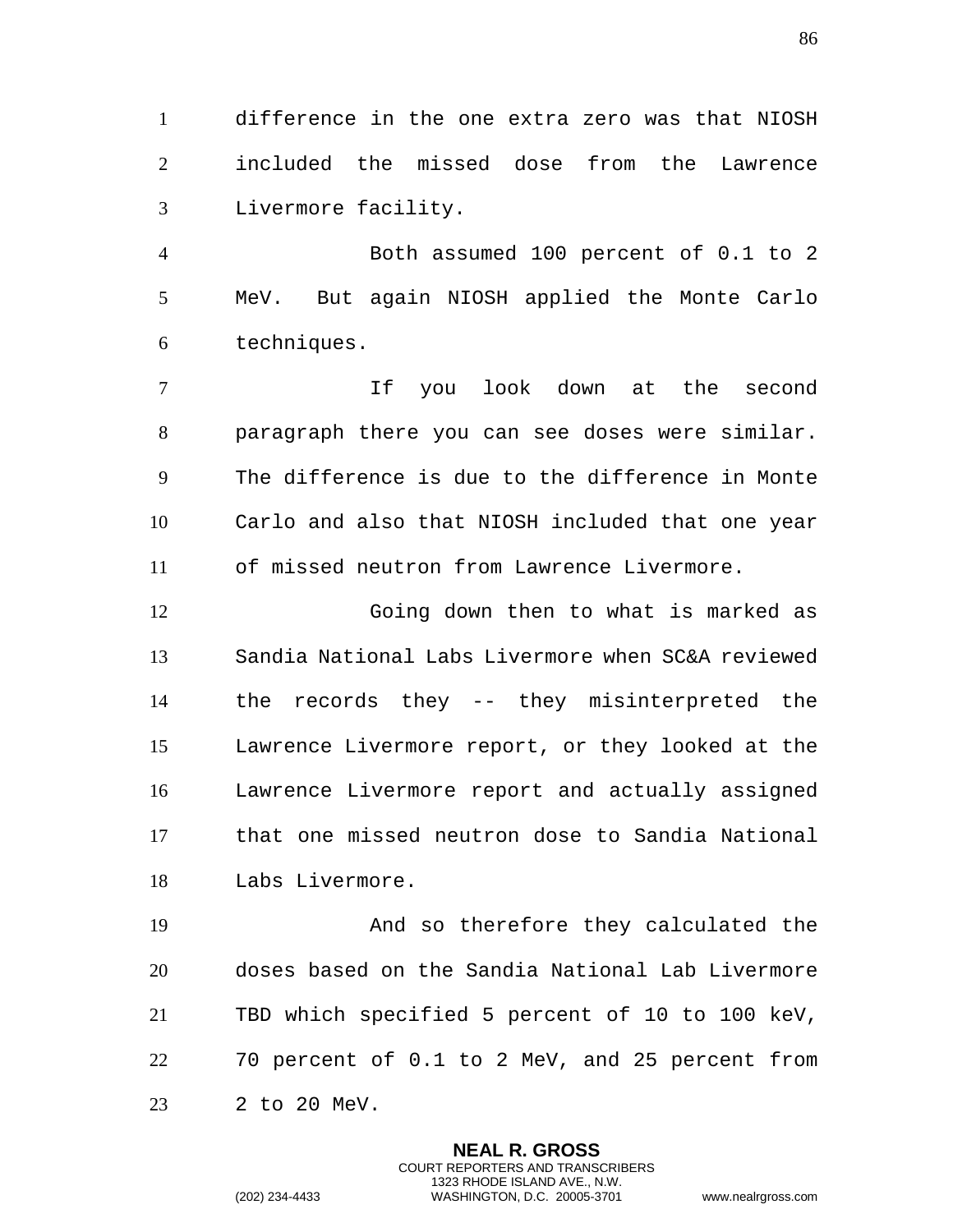They also applied the ICRP-60 correction factor which resulted in the modest dose of 4 millirem.

 That was entered into IREP as a lognormal distribution with a GSD of 1.2.

 If we go onto the onsite ambient dose both NIOSH and SC&A assigned onsite ambient dose for periods when the individual was not routinely monitored.

 NIOSH assigned that dose for most -- what am I --- let me see here -- for some years, assuming that the individual was at the Sandia National Labs Albuquerque in technical area 1.

 They also adjusted the dose for partial years of employment and adjusted for 2,500 hours per work year rather than the -- assuming that he worked overtime, than the 2,000. They applied an isotropic DSF value

and the doses were modest.

 There was a three-year period where they assumed that the individual worked -- or they assigned the onsite ambient using the Sandia National Labs Albuquerque TBD which included

> **NEAL R. GROSS** COURT REPORTERS AND TRANSCRIBERS 1323 RHODE ISLAND AVE., N.W.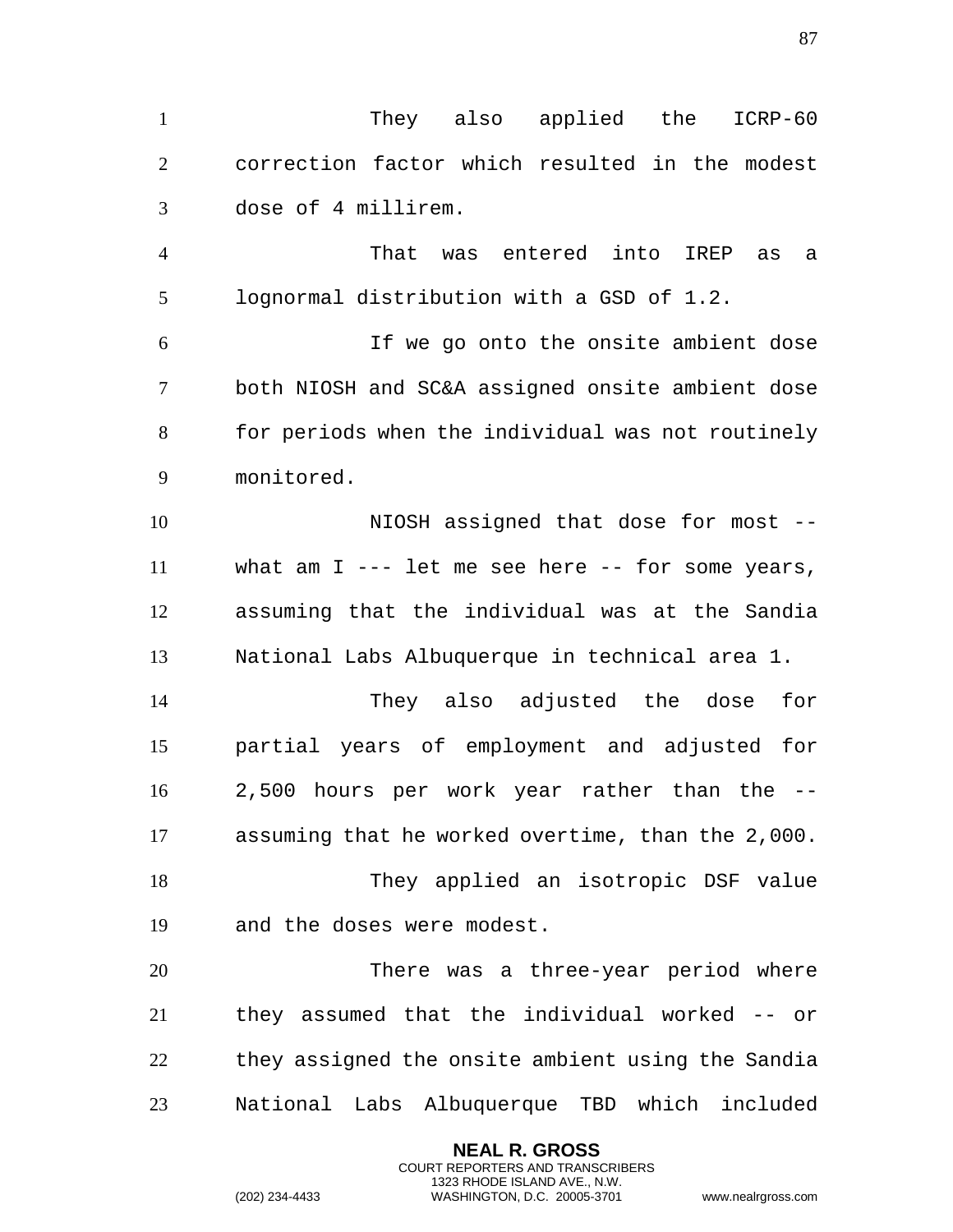doses from photons and neutrons.

 And so as you can see on page 20 about halfway down, okay, you have it up there. Again the doses were relatively modest but higher than what SC&A calculated.

 SC&A assumed that the individual was in the technical area 1 and technical area 4 throughout the employment and assigned that dose based on the TBD associated with Sandia National Labs Albuquerque.

 SC&A did not adjust for partial year dose and our doses were -- SC&A's doses were somewhat lower just due to the fact that they based the entire onsite ambient dose on the Albuquerque TBD.

 And going onto occupational medical doses. Both NIOSH and SC&A reviewed the records that indicated that the individual was given eight PA exams and two lumbar-spine exams.

 NIOSH assigned dose -- the medical exposure for two years using Sandia National Labs Livermore TBD because it was more claimant-favorable.

> **NEAL R. GROSS** COURT REPORTERS AND TRANSCRIBERS 1323 RHODE ISLAND AVE., N.W.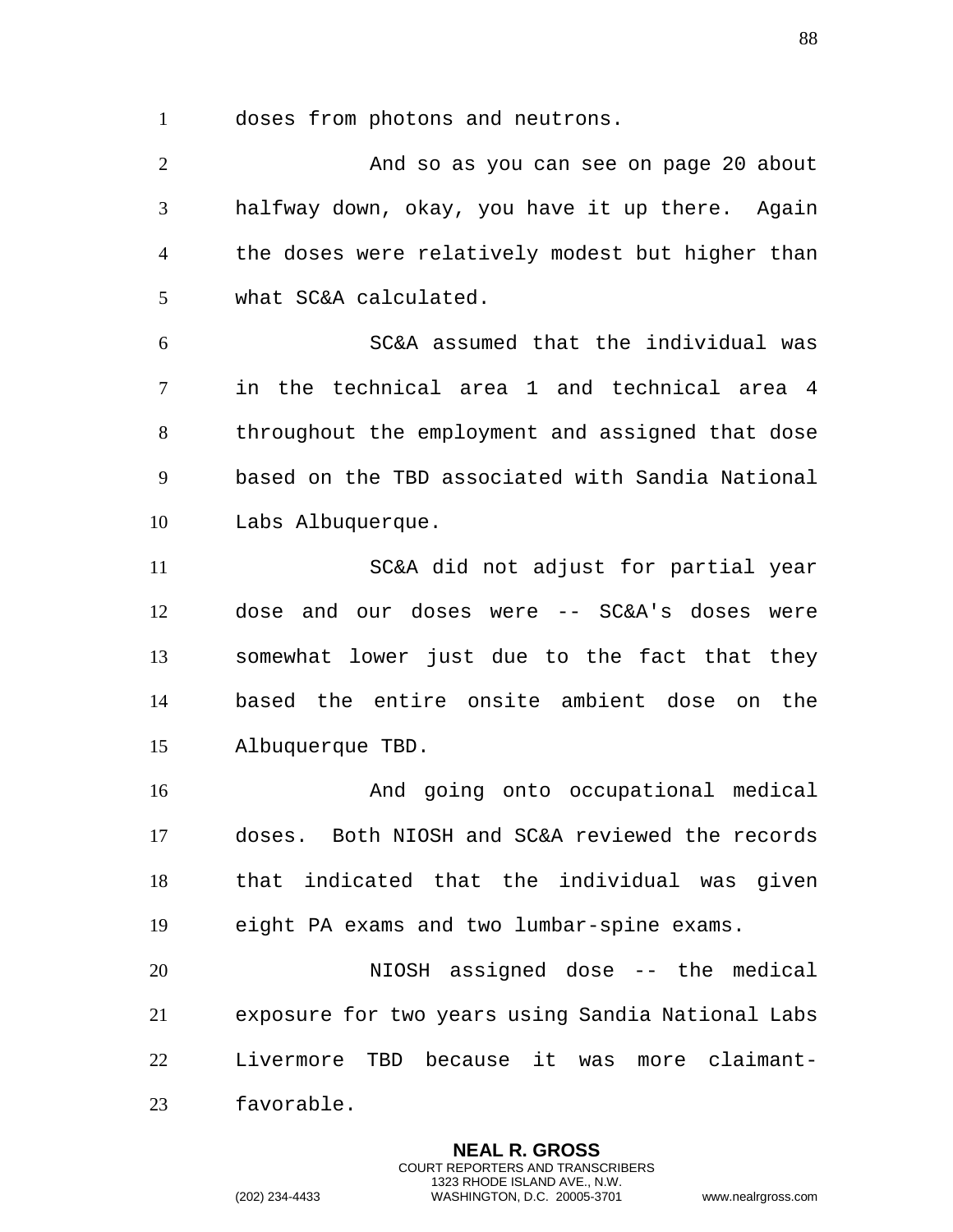1 And then for the remainder of the medical doses they assigned it using the information and guidance from the Sandia National Labs Albuquerque TBD. SC&A used the Albuquerque data TBD 37 for all of the doses. And Table 2.2 a little further down on page 21 shows you the difference in the medical doses that were calculated by NIOSH and SC&A. Both methodologies entered those doses into IREP as normal distribution with a 30 percent uncertainty. 13 And NIOSH's higher dose to the non- skin cancer is due to using the Sandia National Labs Livermore more claimant-favorable medical doses for two of the years. Internal doses. If we move on to page 22 NIOSH assigned dose based on just an occupational environmental dose I should say, an environmental dose. The individual wasn't monitored, didn't have any bioassay monitoring so the dose was based on environmental.

> **NEAL R. GROSS** COURT REPORTERS AND TRANSCRIBERS 1323 RHODE ISLAND AVE., N.W.

(202) 234-4433 WASHINGTON, D.C. 20005-3701 www.nealrgross.com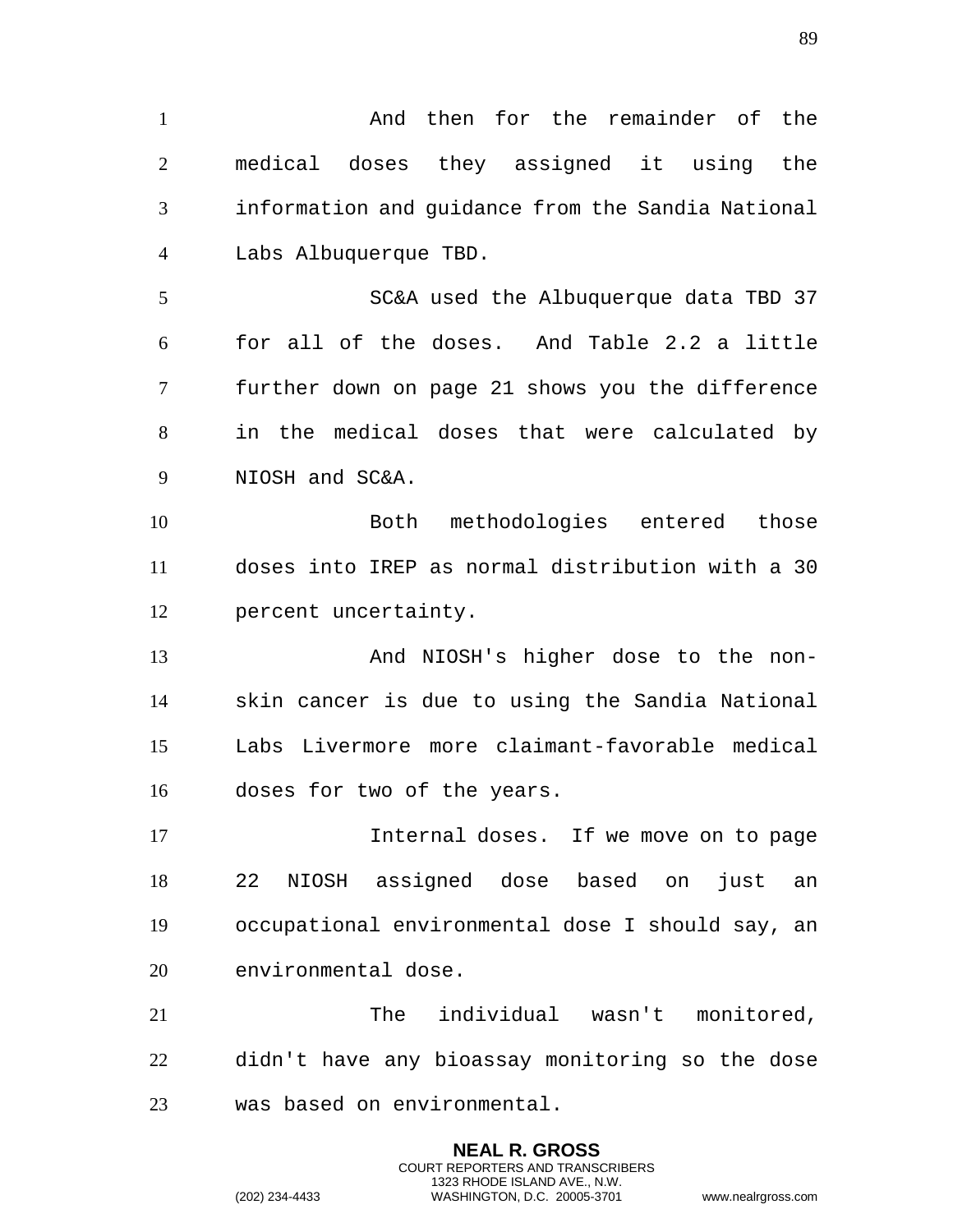NIOSH methodically went through each of the locations and assigned dose based on location of the individual being employed at the Albuquerque site, NTS for the appropriate years, Sandia National Labs Livermore, and the Lawrence Livermore facility.

 And at Table 2.3 you can see the doses that they calculated for each of the 11 skin cancers and the 1 non-skin cancer.

 SC&A, they restricted their environmental internal doses and assumed that the individual was at the Sandia National Labs Albuquerque site and also -- throughout most of the employment and also included the NTS visits in calculating their doses.

 And that resulted in less than 1 millirem and so values were not even included in IREP.

 That is the summary. I won't necessarily go back through the differences in doses because they were fairly modest.

 All of the total doses were relatively close. PoCs were close. But if anyone has any

> **NEAL R. GROSS** COURT REPORTERS AND TRANSCRIBERS 1323 RHODE ISLAND AVE., N.W.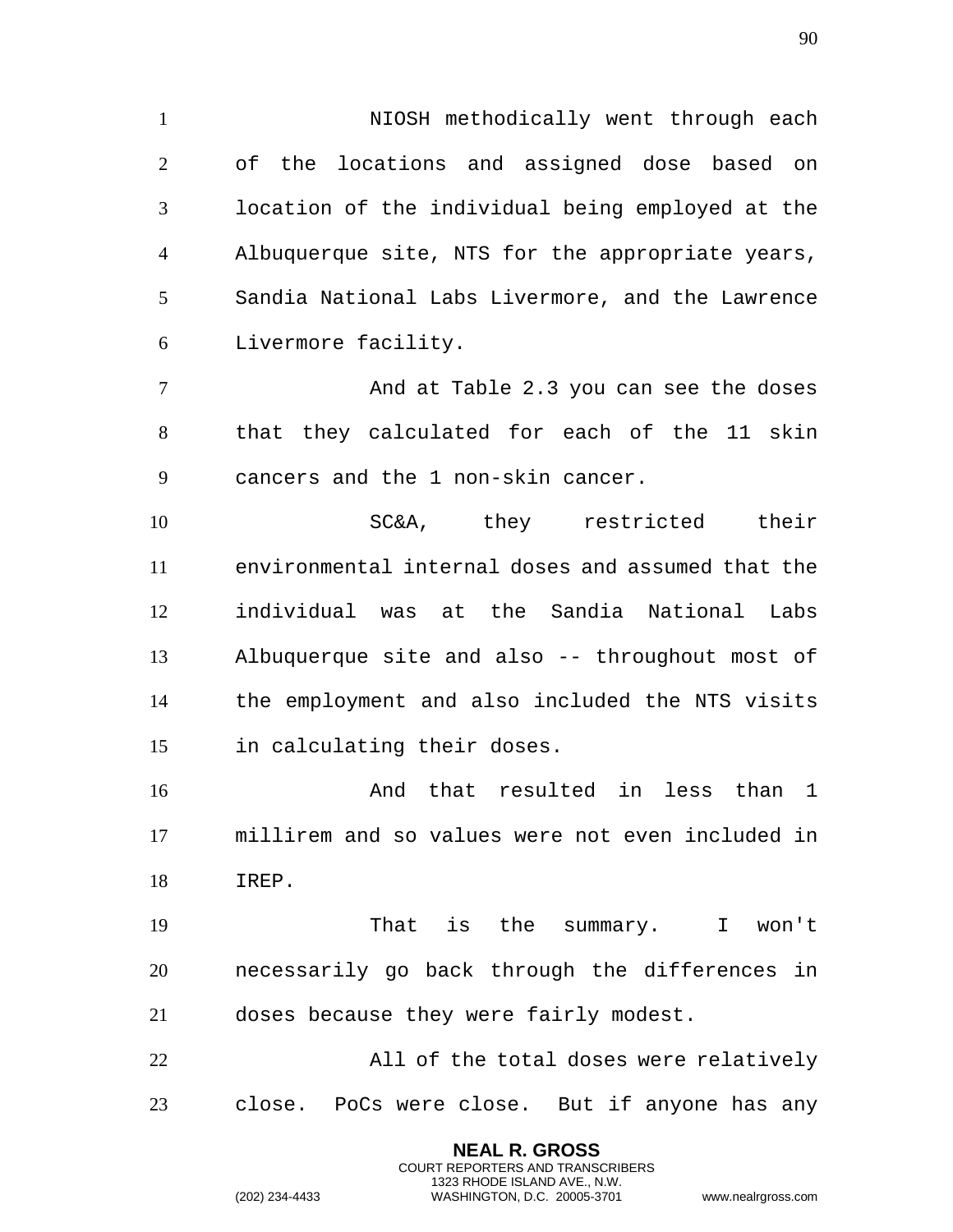questions or needs further explanation on any of the calculated doses I'm willing to answer them if I can.

 CHAIR KOTELCHUCK: Any questions? Comments?

 MEMBER MUNN: This is Wanda. I don't have any questions, but I do have a comment.

 Whenever we go through a complicated case like this one where the individual has multiple sites involved and therefore multiple environments that must be taken into consideration, this process that we go through right here is the most revealing I think that we encountered in this entire program.

 I'm continually amazed at how well both our NIOSH folks and our contractor people address things that are just one step beyond the common thinking of things like energy fractions.

 I'm always a little puzzled about how I would go about approaching that.

 Missed dose and unmonitored dose and methodologies that -- the decisions that are involved there. The type of distribution that's

> **NEAL R. GROSS** COURT REPORTERS AND TRANSCRIBERS 1323 RHODE ISLAND AVE., N.W.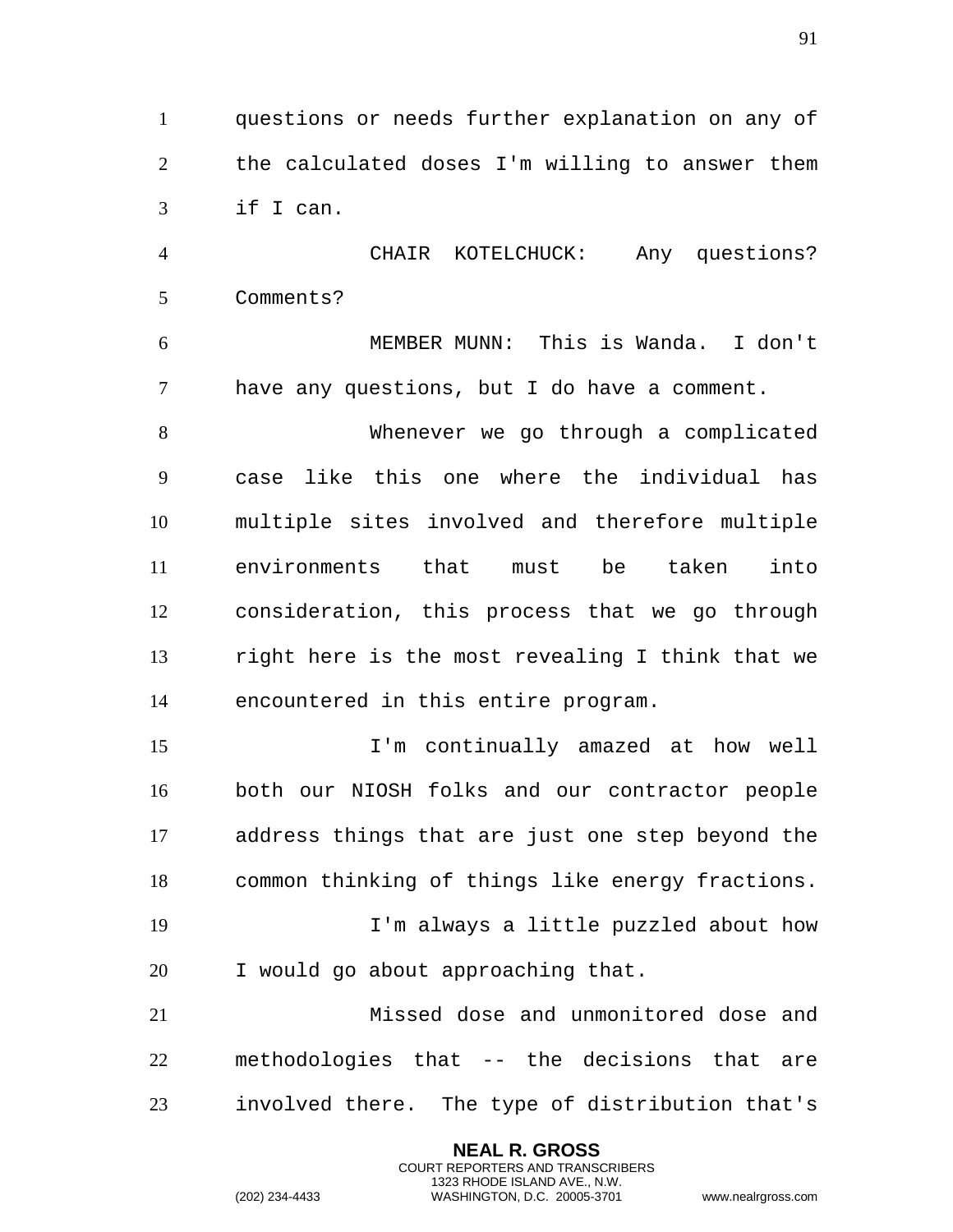chosen to analyze the data, it's just so well done by both groups that when we go through this it is an astonishment to me that within the range of scientific knowledge, the types of approaches that are taken are close enough but variable enough to give me an enormously large sense of satisfaction that every rock has been turned.

 So I thank both the NIOSH folks and the SC&A folks who do this work because I personally think it's astonishing. And we on the Board don't really see it until we have cases of this type.

 So I think the report was very well done as was the original case. And thank you all.

 CHAIR KOTELCHUCK: And I second that. For multiple cancers at multiple sites over decades and you're able to come out with results that are really extraordinarily close on independent review.

21 12 It is impressive and it gives one much faith certainly in the precision with which the dose reconstruction process is carried out.

> **NEAL R. GROSS** COURT REPORTERS AND TRANSCRIBERS 1323 RHODE ISLAND AVE., N.W.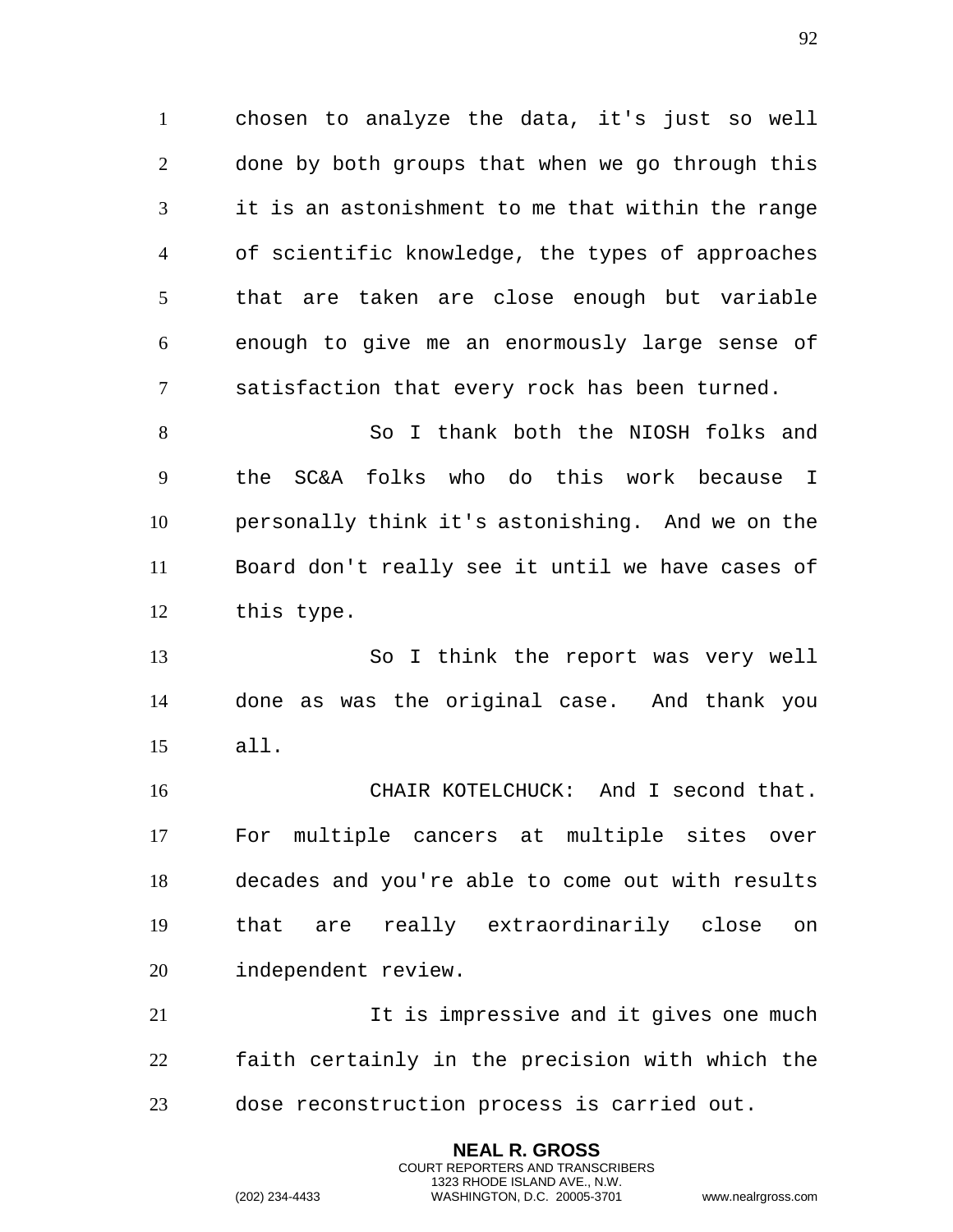1 A fine job and good result. I think the results speak for themselves. Further? Do we wish to  $-$  MEMBER CLAWSON: This is Brad. No comment. I echo what both of you just said. It's a great job. No comments. CHAIR KOTELCHUCK: Yes. Good, good. So can we move that we accept this? 9 MEMBER MUNN: So moved. 10 CHAIR KOTELCHUCK: Okay. 11 MEMBER BEACH: I agree. CHAIR KOTELCHUCK: Very good. So all in favor, aye. (Chorus of ayes) CHAIR KOTELCHUCK: Negative or abstain? (No response) CHAIR KOTELCHUCK: No, okay. Folks, wonderful job and we end before lunch on a high note. 21 11 It is now 12:35 Eastern Standard Time. So let's take a break and get back together at 1:35. Okay?

> **NEAL R. GROSS** COURT REPORTERS AND TRANSCRIBERS 1323 RHODE ISLAND AVE., N.W.

(202) 234-4433 WASHINGTON, D.C. 20005-3701 www.nealrgross.com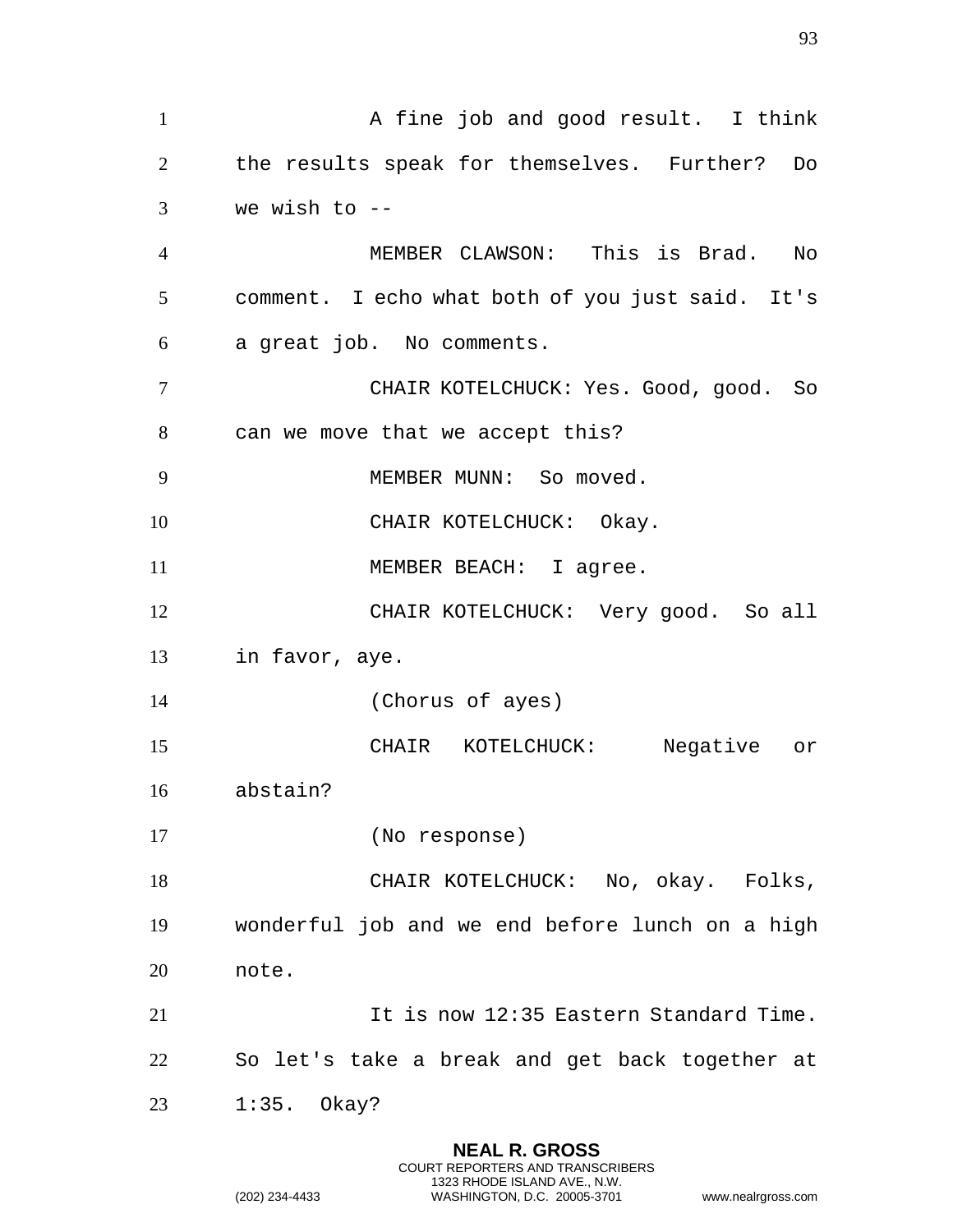1 MEMBER MUNN: Okay. CHAIR KOTELCHUCK: Good. Thank you all. (Whereupon, the above-entitled matter went off the record at 12:34 p.m. and resumed at 1:37 p.m.) CHAIR KOTELCHUCK: All right, very good. We have a quorum so now let's see. Which one are we going to start --- which one of the two remaining lines are we starting with? MS. GOGLIOTTI: I have NTS up on the screen so if you don't mind we'll start there. 13 CHAIR KOTELCHUCK: Okay. MS. GOGLIOTTI: Is everyone ready to get started? CHAIR KOTELCHUCK: Okay. Sure. MS. GOGLIOTTI: Okay. This is an NTS employment case. You can see here from the screen the EE had a number of cancers, all fairly localized in one area of the body. And they were all diagnosed within the last 10 years or so. NIOSH and SC&A both did their dose reconstructions and we both had a PoC of less

> **NEAL R. GROSS** COURT REPORTERS AND TRANSCRIBERS 1323 RHODE ISLAND AVE., N.W.

(202) 234-4433 WASHINGTON, D.C. 20005-3701 www.nealrgross.com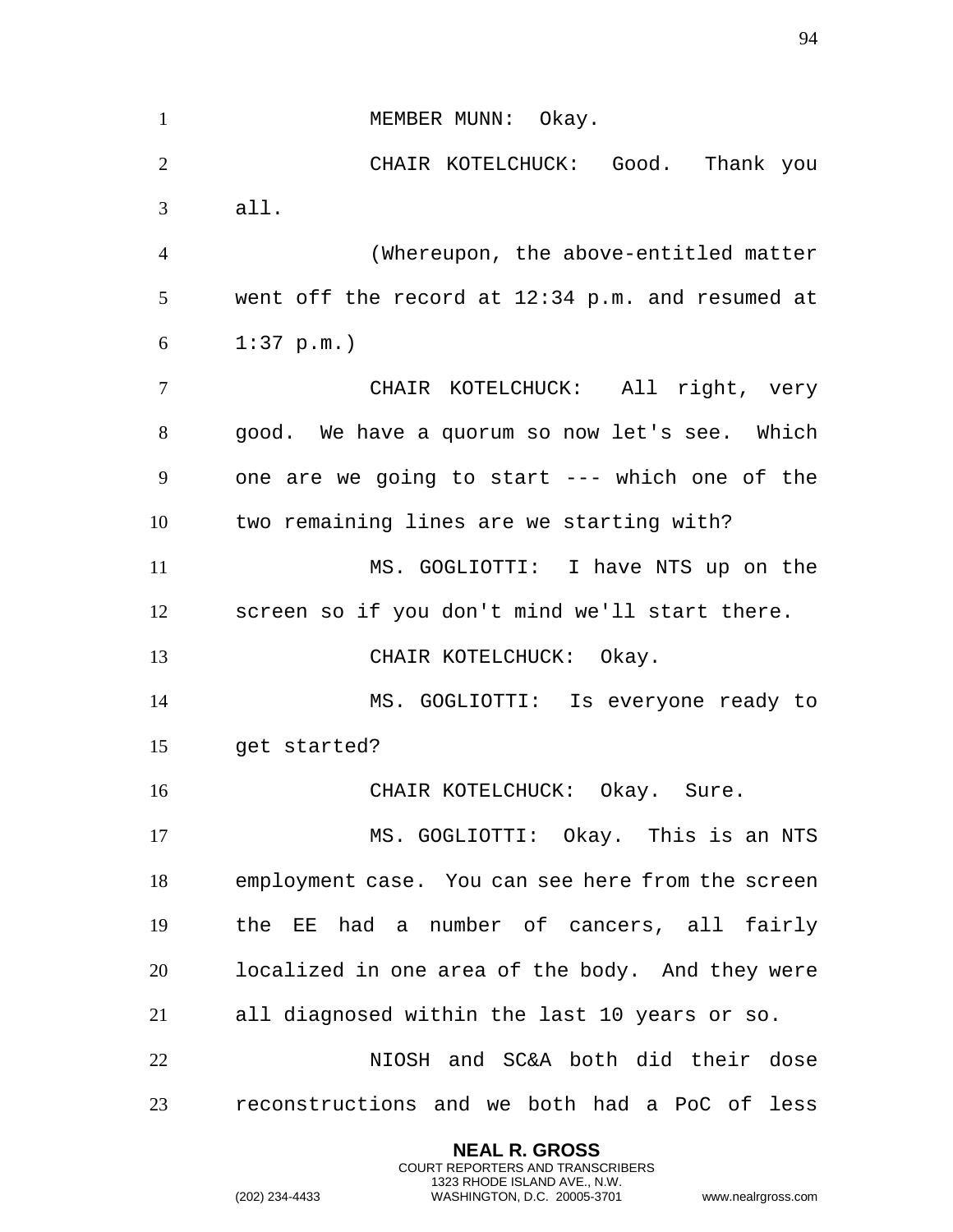than 50 percent. And so the case was not compensated.

 From Table 1-2 here you'll see that for the most part our doses were very, very close. The only differences really are in missed photon dose, 3 millirem in medical dose and 13 to 14 millirem in environmental dose.

 Our PoCs are very close together. You see that there were several employment periods that lasted over 27 years but the EE worked on and off.

 Their job title could be said to be non-rad worker.

 They were monitored for external dose but only a single monitoring of the whole body count for internal dose. And that was a termination scan.

 Table 2-1 shows what NIOSH did versus what SC&A did. Ultimately they're very, very close. There's a little bit of difference in the PoC values but nothing substantial.

22 For reported photon dose NIOSH and SC&A defined exactly the same dose, we both used

> **NEAL R. GROSS** COURT REPORTERS AND TRANSCRIBERS 1323 RHODE ISLAND AVE., N.W.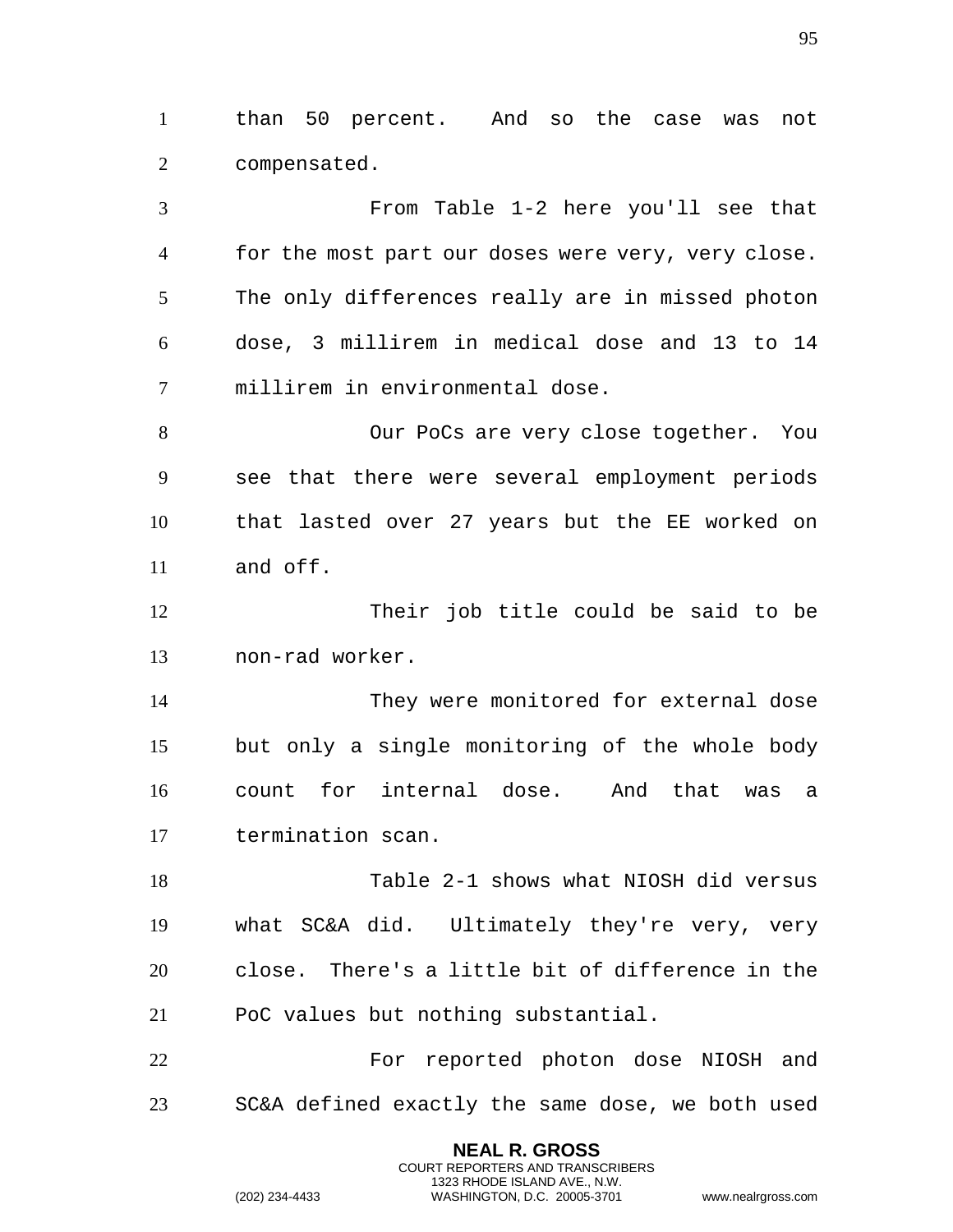25 percent 30 to 250 keV photon and 75 percent greater than 250 keV photon.

 We both used the same dosimeter correction factor of 1.25 and the same organ dose correction factor of 1.

 And because we used the same values we came up with the same results. For missed photon dose there was a slight difference. We both came up with 291 exchanges for zero dose, which is pretty good.

 The difference really comes in the year 1971 which was the year that the dosimeters changed and we just have a slight change in LOD from 40 millirem per year to 30 millirem per year. NIOSH assumed nine zeroes at the 40 millirem and four zeroes at the 30. And SC&A assumed 2 at the 40 and 11 at the 30.

 MR. SIEBERT: Kathy, I'm sorry. This is Scott.

 I just want to point out that's a misprint. We actually assigned 4 at the 40 millirem and 9 at the 30.

MS. GOGLIOTTI: Oh, okay. Thank you.

**NEAL R. GROSS** COURT REPORTERS AND TRANSCRIBERS 1323 RHODE ISLAND AVE., N.W.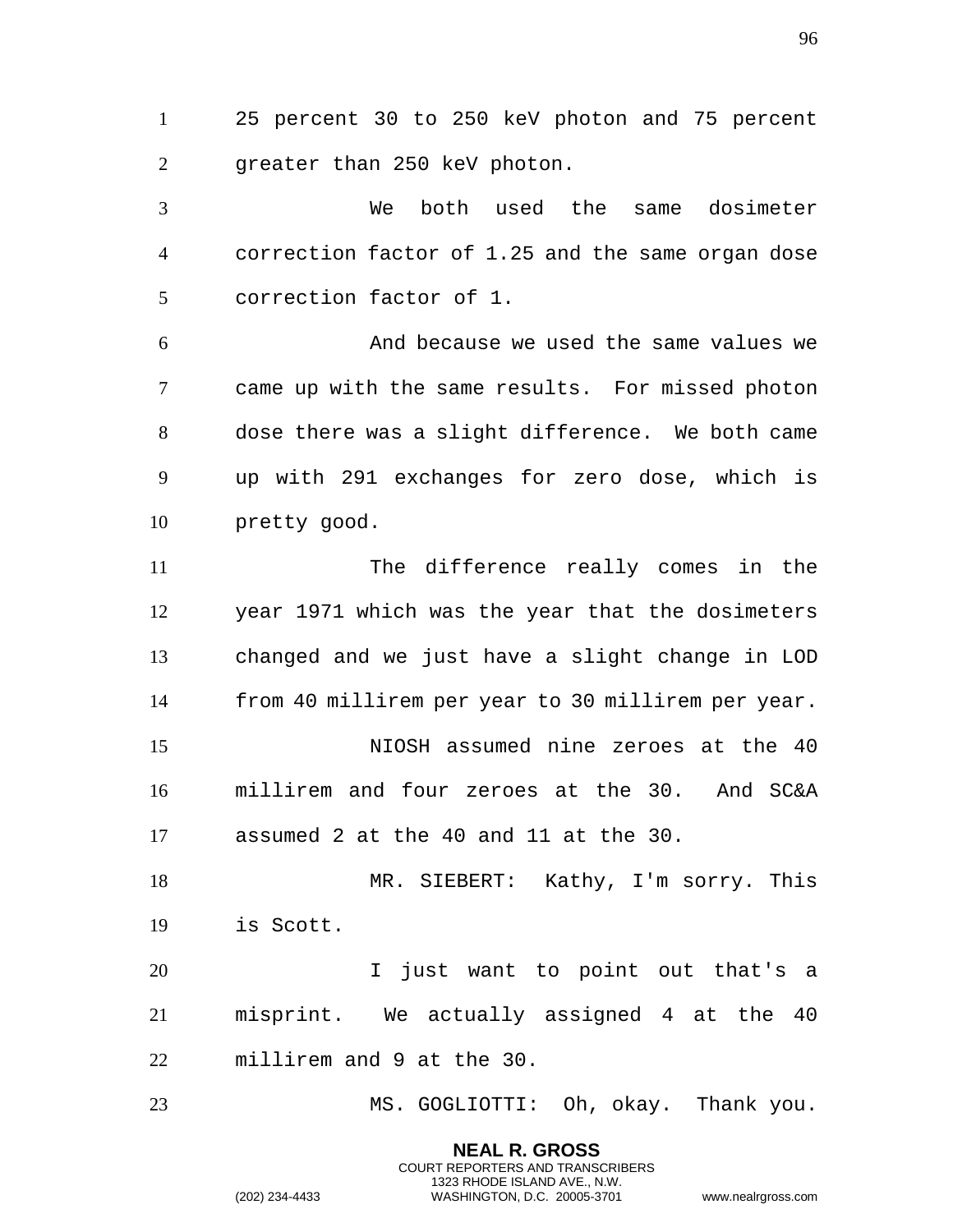MR. SIEBERT: That's okay. No problem. MS. GOGLIOTTI: And then we also -- SC&A did not assigned a TLD correction factor of 1.1 for the years 1987 and 1988. They basically cancel each other out, resulted in a difference of about 22 millirem between the two dose reconstructions. For unmonitored shallow dose SC&A and NIOSH assigned basically the same dose again. Onsite ambient dose, neither one of us assigned the ambient dose. For medical dose really the 3 millirem difference on two of the cancers comes from the choice of which location on the body to assume that the X-ray occurred at. With these particular cancers the slight difference in where you choose can be a slight difference in dose. Nothing substantial. You see it's a 3 millirem here. For occupational internal dose we both assigned dose. The EE only had the one termination whole body count.

> **NEAL R. GROSS** COURT REPORTERS AND TRANSCRIBERS 1323 RHODE ISLAND AVE., N.W.

(202) 234-4433 WASHINGTON, D.C. 20005-3701 www.nealrgross.com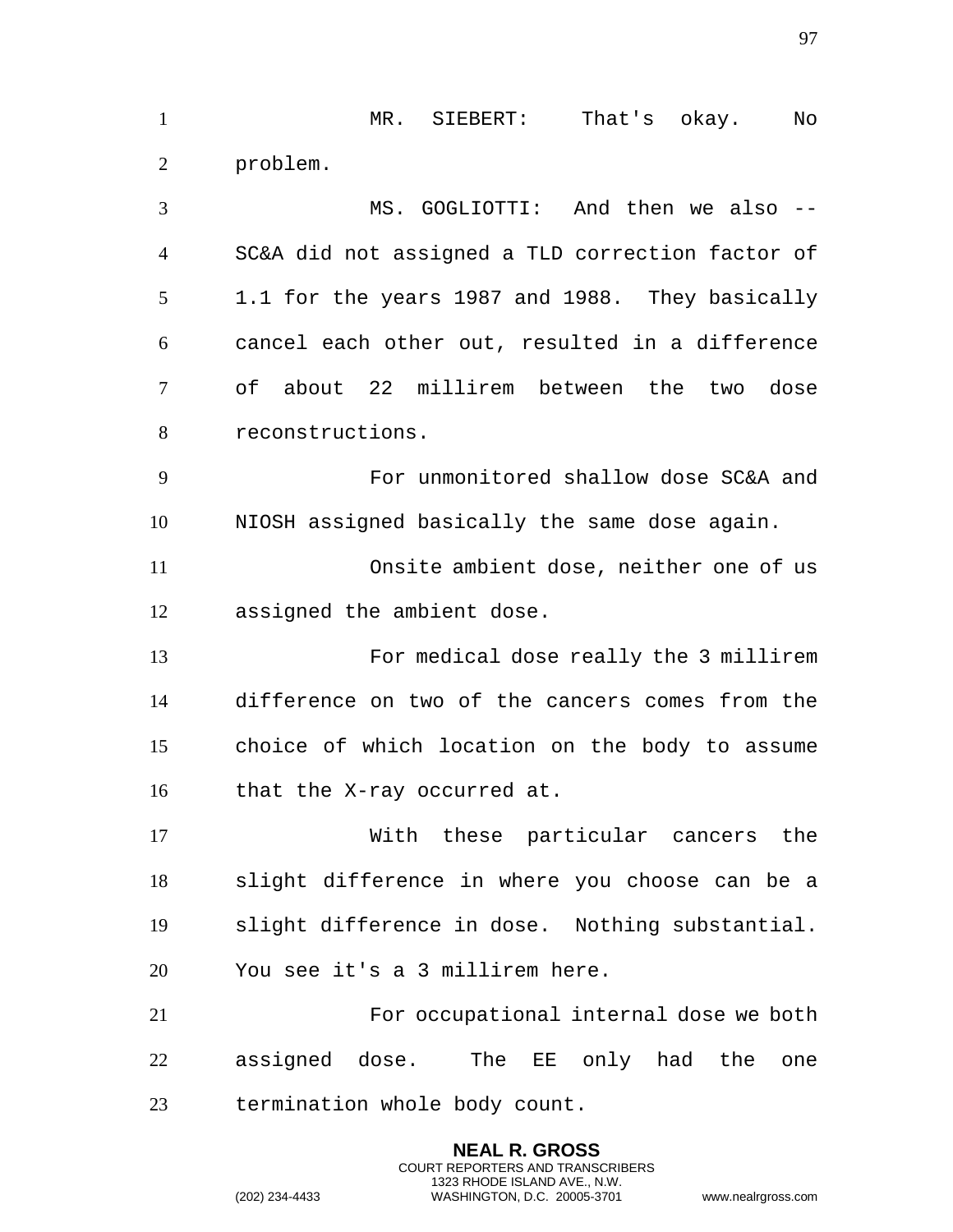NIOSH chose to use I believe the best estimate approach for assigning internal dose and SC&A used the maximizing approach that resulted in NIOSH assigning less than 1 millirem dose per year and SC&A assigning between 13 and 14 millirem per year.

 Overall we were very, very close in dose reconstruction. You'll see here again on summary Table 3-1 just a little bit of difference in external and internal dose, but overall nothing substantial.

Were there any questions?

13 MEMBER MUNN: None here.

CHAIR KOTELCHUCK: Questions?

MEMBER BEACH: I don't have any.

MEMBER CLAWSON: Me neither.

 CHAIR KOTELCHUCK: Again, very fine, very good agreement. Any other? So folks, if there's no further questions. This seems fairly straightforward. Should we accept?

21 MEMBER MUNN: So moved.

MEMBER CLAWSON: Second.

CHAIR KOTELCHUCK: Okay. Good.

**NEAL R. GROSS** COURT REPORTERS AND TRANSCRIBERS 1323 RHODE ISLAND AVE., N.W.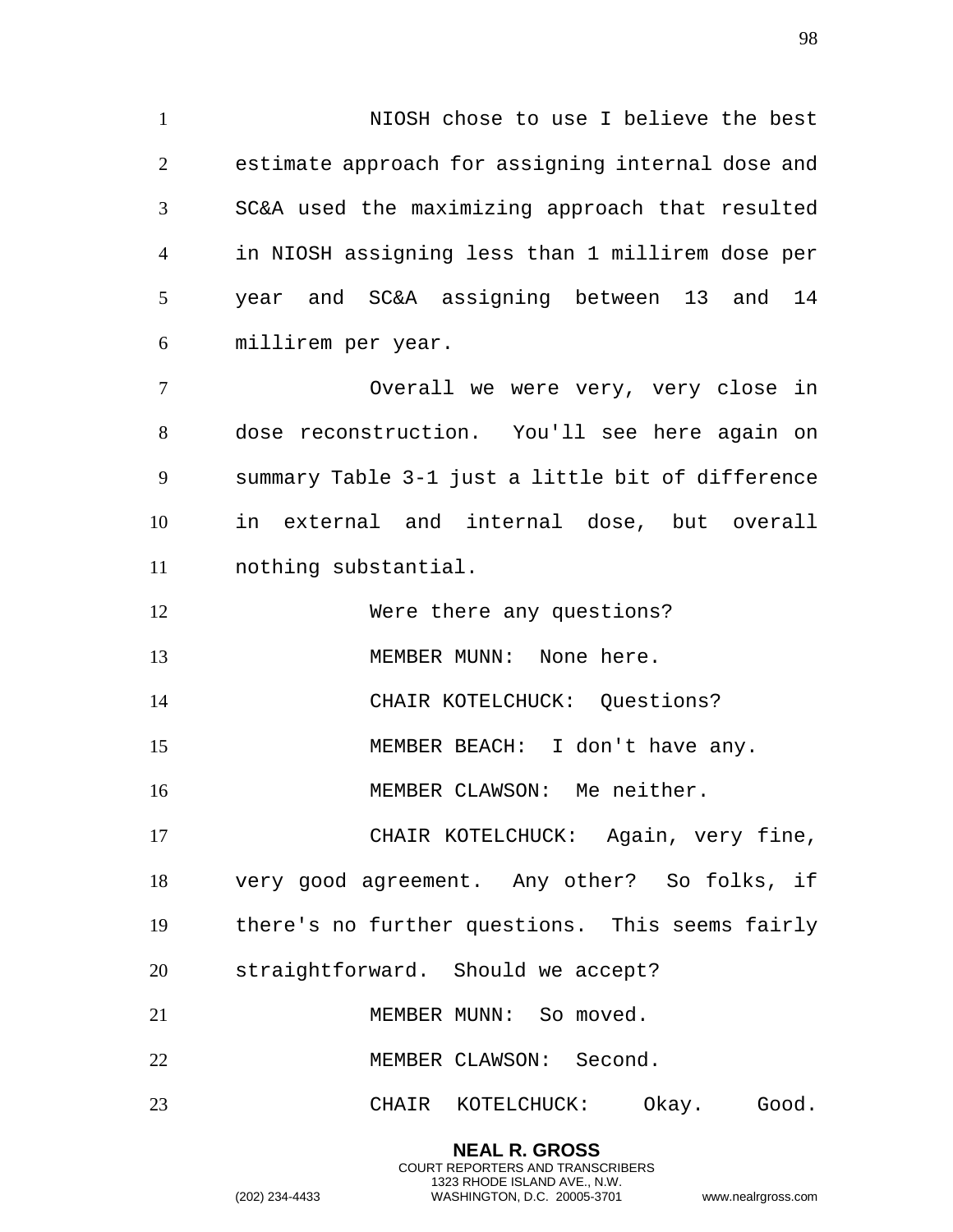Agreed. All right. So, all those in favor, aye. (Chorus of ayes) CHAIR KOTELCHUCK: Any opposed? (No audible response) CHAIR KOTELCHUCK: Abstain? (No audible response) CHAIR KOTELCHUCK: All right. So, that's approved. My goodness, fairly quickly. And we have our last one now. MS. BEHLING: Yes, this is Kathy and the last one is the Hanford site. And while Rose was bringing this up I wanted to just make a comment that adds onto something that Wanda had said earlier. I hope you don't mind me adding this, but I have to say I also find the lines very revealing. And I enjoy doing them and really teasing out the differences. And I think that one of the things that we find when we have a case like this line that Rose was just showing when you have a closeness like that it shows -- it really reflects to me the descriptiveness and the

> **NEAL R. GROSS** COURT REPORTERS AND TRANSCRIBERS 1323 RHODE ISLAND AVE., N.W.

(202) 234-4433 WASHINGTON, D.C. 20005-3701 www.nealrgross.com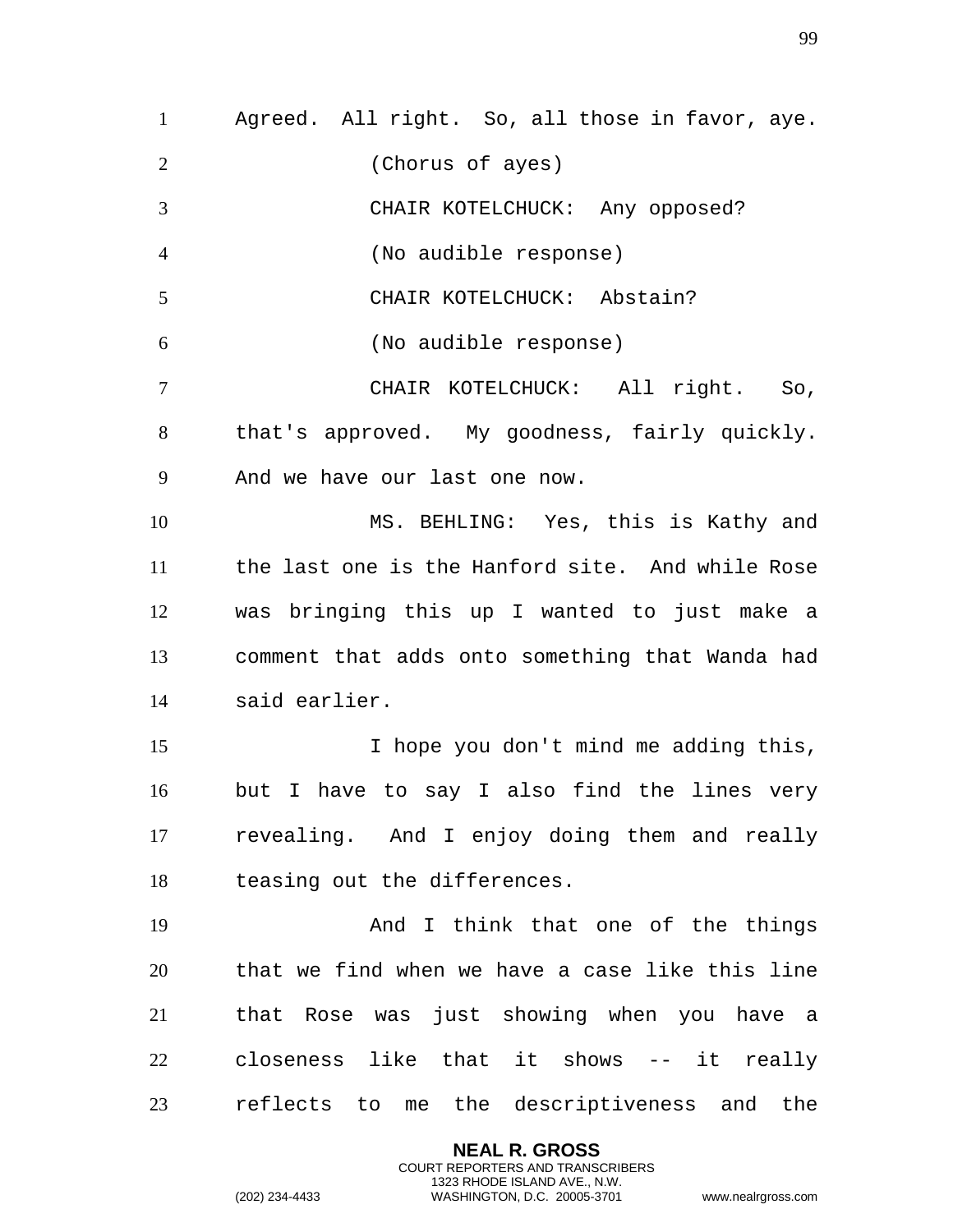thoroughness that was put into the TBD itself. 2 And I hope I'm not opening up a can of worms here by asking this question, but when we do these slides, when we work with lines, sometimes it seems like some of the AWE sites, it might be appropriate to do those because we've found in the past that the guidance sometimes for some of these sites was not quite as descriptive. Are we still assigning a blind circuit with AWEs or not? MR. KATZ: We are. Actually I think in set 24 there are. 13 MS. BEHLING: There were one or two. Okay. Okay, I was just curious. I just thought I would throw that out there. CHAIR KOTELCHUCK: And we're also looking, are we not, at these today. We have partial -- these are partial dose reconstructions. MS. BEHLING: They are considered partial in some cases because of SEC issues.

22 CHAIR KOTELCHUCK: Right.

MS. BEHLING: I'll be talking about

**NEAL R. GROSS** COURT REPORTERS AND TRANSCRIBERS 1323 RHODE ISLAND AVE., N.W.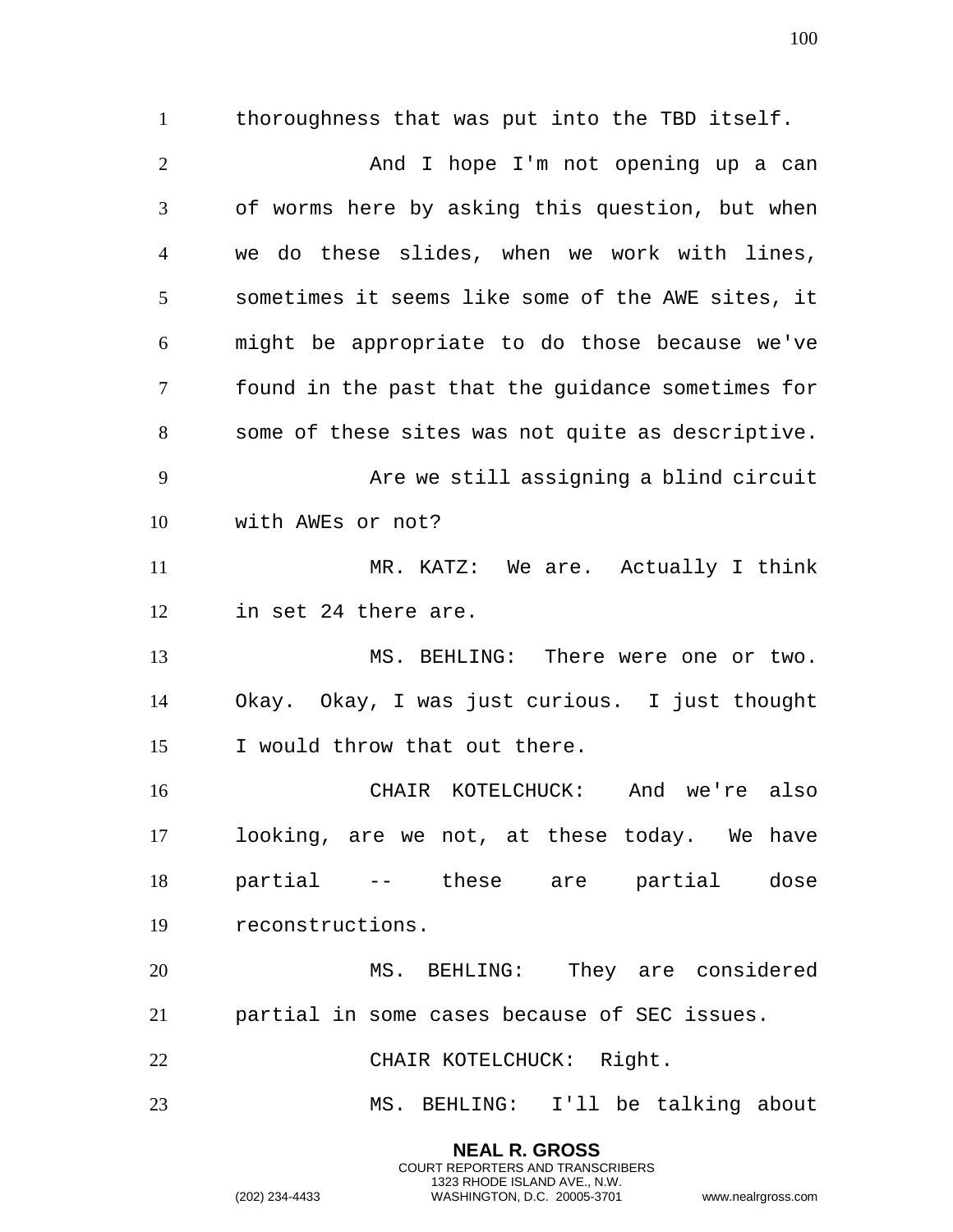that in this particular case.

 CHAIR KOTELCHUCK: Right. So that also seems to me a step forward because we started out -- initially we started out with ones that we had done the full dose reconstruction. And then we're slowly broadening out. And this is all good. MS. BEHLING: Okay. Thank you for letting me share. CHAIR KOTELCHUCK: Sure, absolutely. MS. BEHLING: Okay. If you're ready we'll move onto this last one from the 23rd set. This individual worked at the Hanford site in Pacific Northwest National Laboratory and also the Iowa Ordnance Plant. As you see in Table 1-1 there were a total of five cancers, four of which were skin and one a non-skin. And if we move on to Table 1-2 you'll see the employment history for the various sites. And this individual worked for a total of about 40 years. So NIOSH and SC&A doses are shown in

> **NEAL R. GROSS** COURT REPORTERS AND TRANSCRIBERS 1323 RHODE ISLAND AVE., N.W.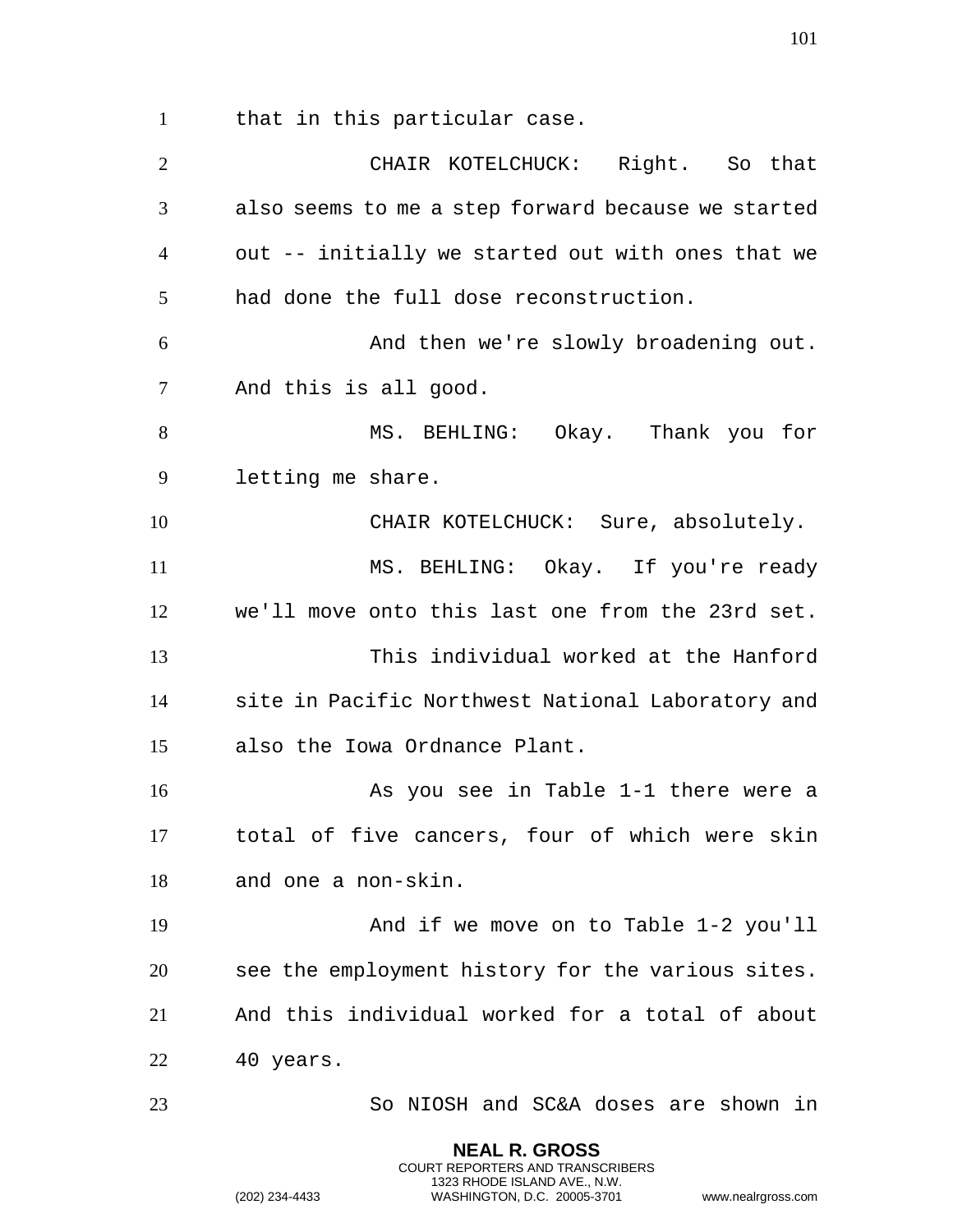the comparison table on page 9, Table 1-3. And again as you look down through the doses it shows that most doses are very similar. The largest difference is reflected in the first non-skin cancer under the internal dose. And we'll go into why that difference occurred.

 Both NIOSH and SC&A calculated PoCs that were less than 50 percent.

 So if we move on to section 2, Table 2.1 shows comparison again of the data and the assumptions used by NIOSH and SC&A.

 And once again I won't go into details but this table goes on and on for several pages because of all of the doses that were calculated and the fact that there were the Hanford, PNNL sites and also the IOP, the Iowa Ordnance Plant. So we'll move ahead to section 2.1 and talk about the occupational external exposures. And the reported photon dose at the

 Iowa plant due to the SEC only those doses that were actually recorded in the individual's file are able to be used for reconstructing the doses. In this particular case the EE was

> **NEAL R. GROSS** COURT REPORTERS AND TRANSCRIBERS 1323 RHODE ISLAND AVE., N.W.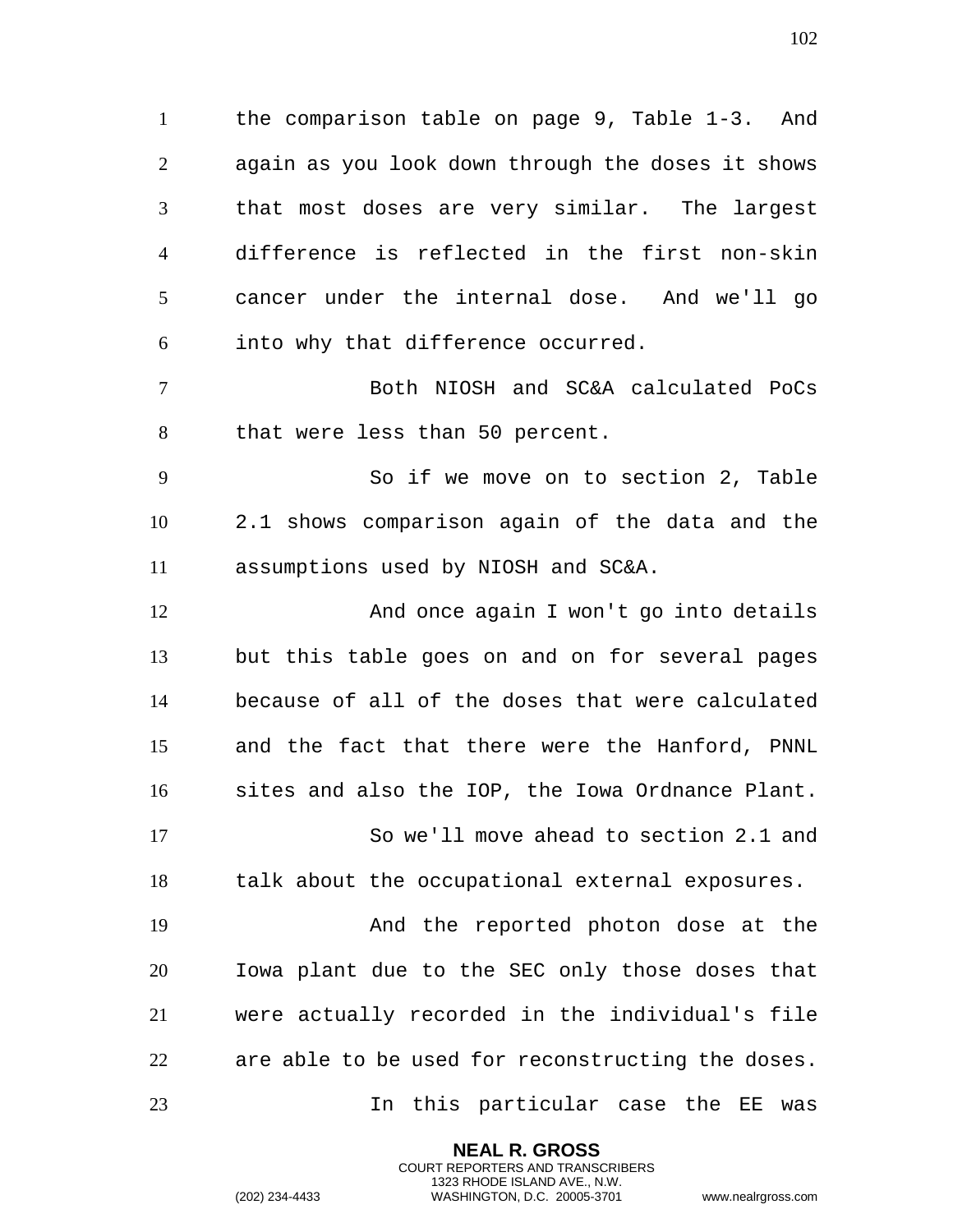monitored and had positive dosimetry readings 2 throughout several years.

 So NIOSH and SC&A assumed 100 percent 30 to 250 energy range and applied applicable DCFs.

 Again, NIOSH used Monte Carlo technique for applying those DCFs which resulted in the doses being entered into IREP using a Weibull dose distribution as opposed to SC&A entering those doses as a constant distribution. We move on to the Hanford PNNL facility. At Hanford the individual worked primarily in the 200 and 300 areas and Table 2-2 shows the time periods that both NIOSH and SC&A assumed that the individual worked in those areas and the dose distribution that was used and also the DCF values for the skin and non-skin cancers. NIOSH assumed for a period of time that you can see on the table that the EE worked in a known neutron area. And that resulted in them using 100 percent 30 to 250 keV for that time period where SC&A assumed that the

individual did work in an area with potential

**NEAL R. GROSS** COURT REPORTERS AND TRANSCRIBERS 1323 RHODE ISLAND AVE., N.W.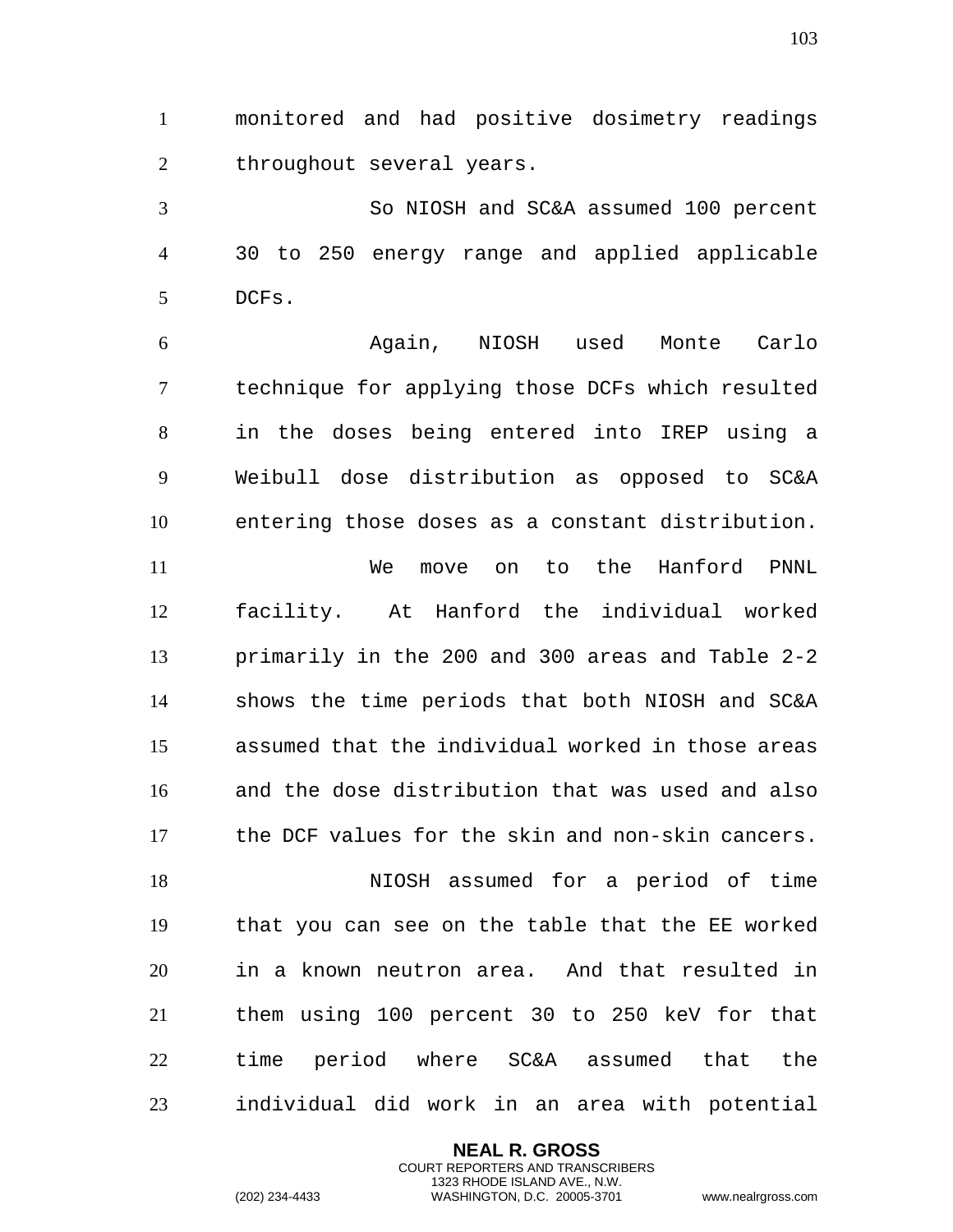neutron, and so therefore their dose distribution was 25 percent below 250 and 75 percent greater than 250.

 Then if we move down to Table 2.3 you see the doses that were assigned by NIOSH and SC&A for each of the cancers.

 The recorded doses. NIOSH's about 133 millirem less than SC&A for the non-cancer is primarily because of the Monte Carlo issues of assigned DCFs.

 And if you move on then to missed photon doses for the work at the Iowa plant both NIOSH and SC&A counted 61 missed badge exchanges and both assigned 100 percent 30 to 250 keV and applied DCFs differently as they did with the recorded doses.

17 At Hanford the missed photon dose, here again at least based on what I could understand -- what I could determine from the workbooks NIOSH indicated in the dose reconstruction report that they counted 59 zeroes total. When I went into the workbook it looked like they actually used 31 and I think that was

> **NEAL R. GROSS** COURT REPORTERS AND TRANSCRIBERS 1323 RHODE ISLAND AVE., N.W.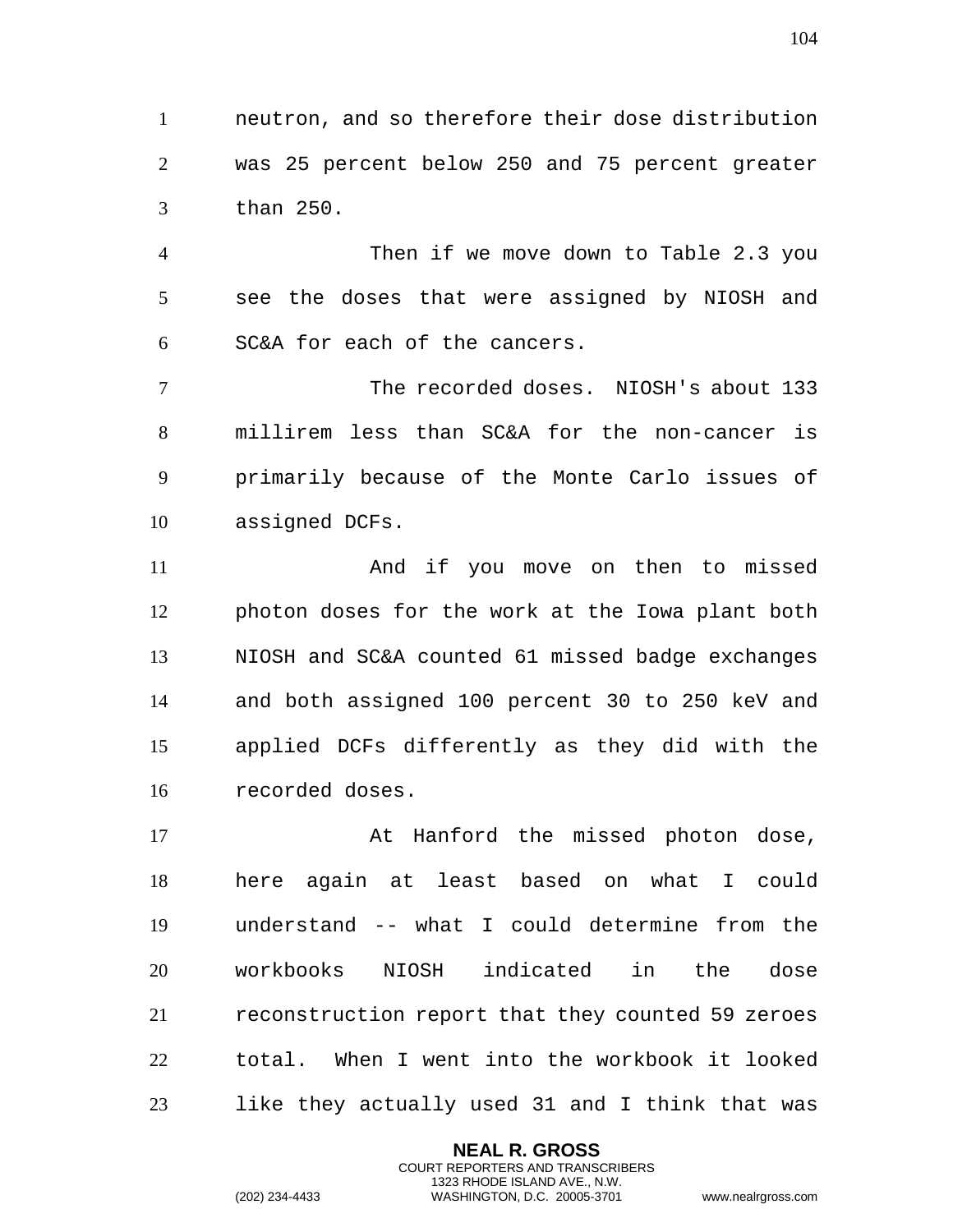just a typo.

| 2              | SC&A also counted 31 missed badge                |
|----------------|--------------------------------------------------|
| 3              | exchanges. Both assumed LOD over 2 based on TBD  |
| $\overline{A}$ | data. And again NIOSH applied the Monte Carlo    |
| 5              | approach for the DCFs and therefore there was a  |
| 6              | slight difference in the dose to the cancer that |
| 7              | was not the skin cancer.                         |
| 8              | If we go onto recorded shallow dose              |
| 9              | the EE was not monitored for shallow dose at the |

 Iowa site and therefore none was calculated based on the SEC.

 At Hanford the shallow dose for the first cancer was based on the Implementation Guide 1 and assumed less than 30 keV for work in plutonium areas.

 And in this particular case they also selected the DCFs from a table in the Implementation Guide associated with special dose conversion factors for plutonium.

 Both assigned shallow dose to the skin using OTIB-17 and a greater than 15 keV assignment was for when the individual worked in non-plutonium areas and less than 30 keV for when

> **NEAL R. GROSS** COURT REPORTERS AND TRANSCRIBERS 1323 RHODE ISLAND AVE., N.W.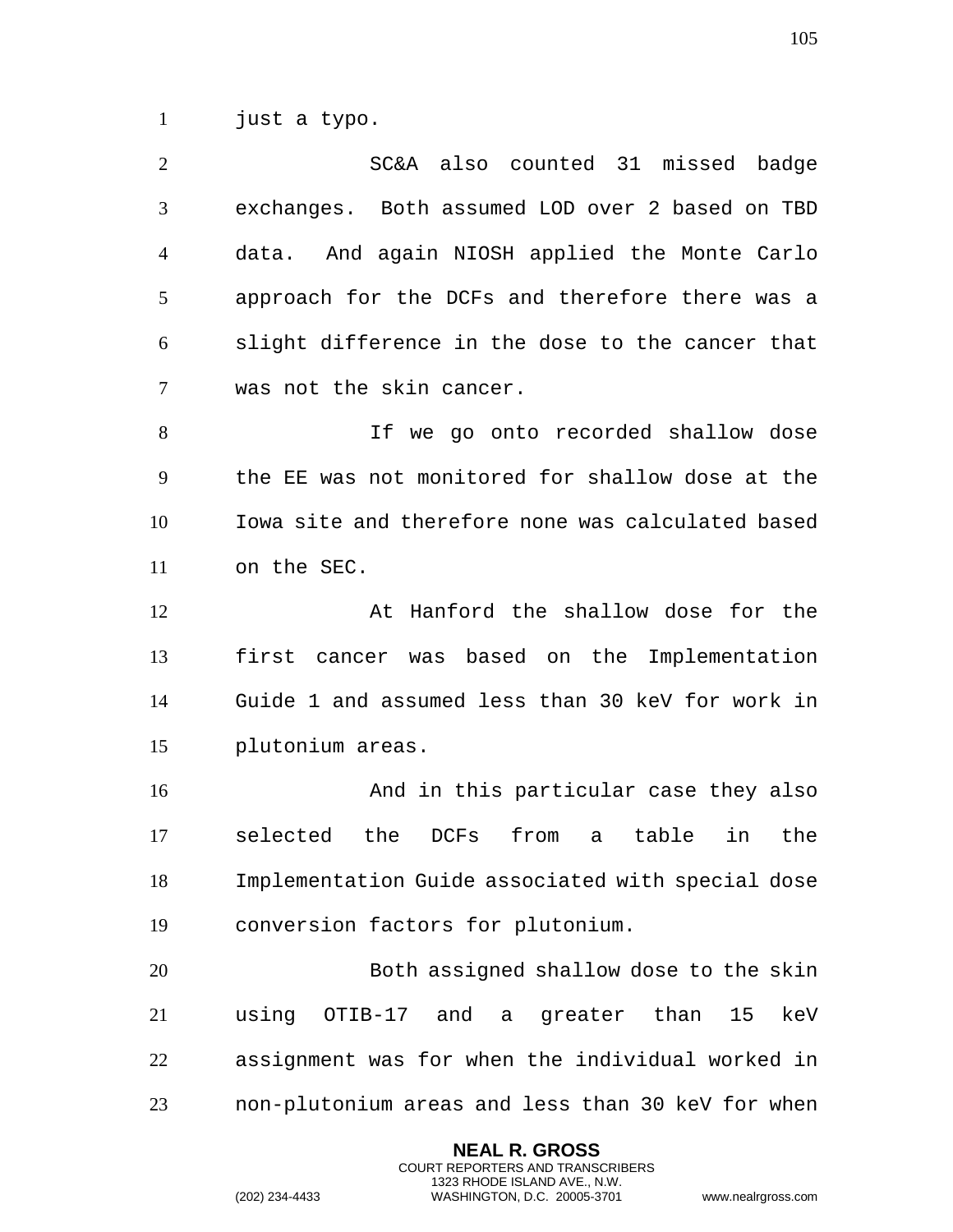the individual worked in what were considered plutonium areas.

 In addition, for one of the skin cancers NIOSH assumed that that area would be covered with clothing and applied a 60 percent clothing attenuation factor.

 SC&A did not apply that clothing attenuation factor and also assigned the dose as greater than 15 keV for the skin cancers and less than 30 keV for the additional cancer. Okay. Again doses were very similar.

 If we go on to missed shallow dose for the Hanford facility both NIOSH and SC&A assumed -- counted 34 zeroes or less than LOD over 2. Again, the differences were just NIOSH assuming --- or applying the Monte Carlo versus

SC&A using a median DCF value.

 And again, NIOSH did apply a clothing attenuation factor for one of the skin cancers and SC&A did not do that. Again, doses were very similar.

 We move on to recorded neutron doses. The individual was not monitored for neutron

> **NEAL R. GROSS** COURT REPORTERS AND TRANSCRIBERS 1323 RHODE ISLAND AVE., N.W.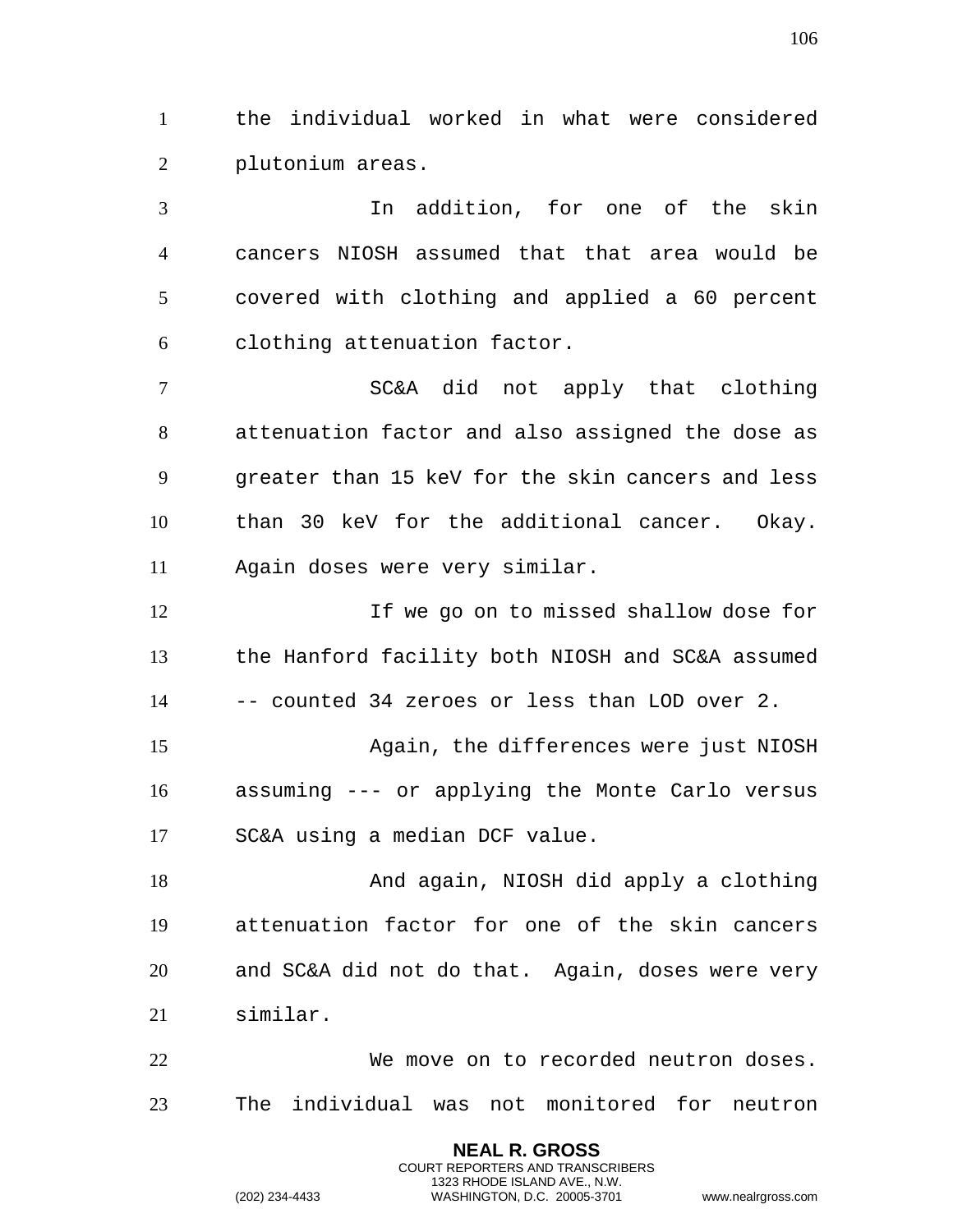exposure at the Iowa site. For Hanford there was one positive neutron reading and NIOSH assumed that the EE worked in the 200 area and therefore divided the energy by 90 percent 0.1 to 2 MeV neutrons and 10 percent 2 to 20 MeV.

 Once again NIOSH applied Monte Carlo with the DCFs. Also used an ICRP-60 correction factor and ended up with doses again that were similar to SC&A but they were entered into IREP as a Weibull distribution for the non-skin cancer.

 SC&A assumed that the EE worked at the PNNL site in a specific building that would allow them to assume that the neutrons were 100 percent 100 to 2 MeV -- 100 keV to 2 MeV, I'm sorry.

 SC&A also applied the ICRP-60 correction factor and again the doses were similar to those calculated by NIOSH.

 If we go on to missed neutron doses in this particular case NIOSH counted 43 missed doses for neutron and SC&A counted 47.

 The same energy fractions, DCFs and ICRP-60 correction factors were used. And both

> **NEAL R. GROSS** COURT REPORTERS AND TRANSCRIBERS 1323 RHODE ISLAND AVE., N.W.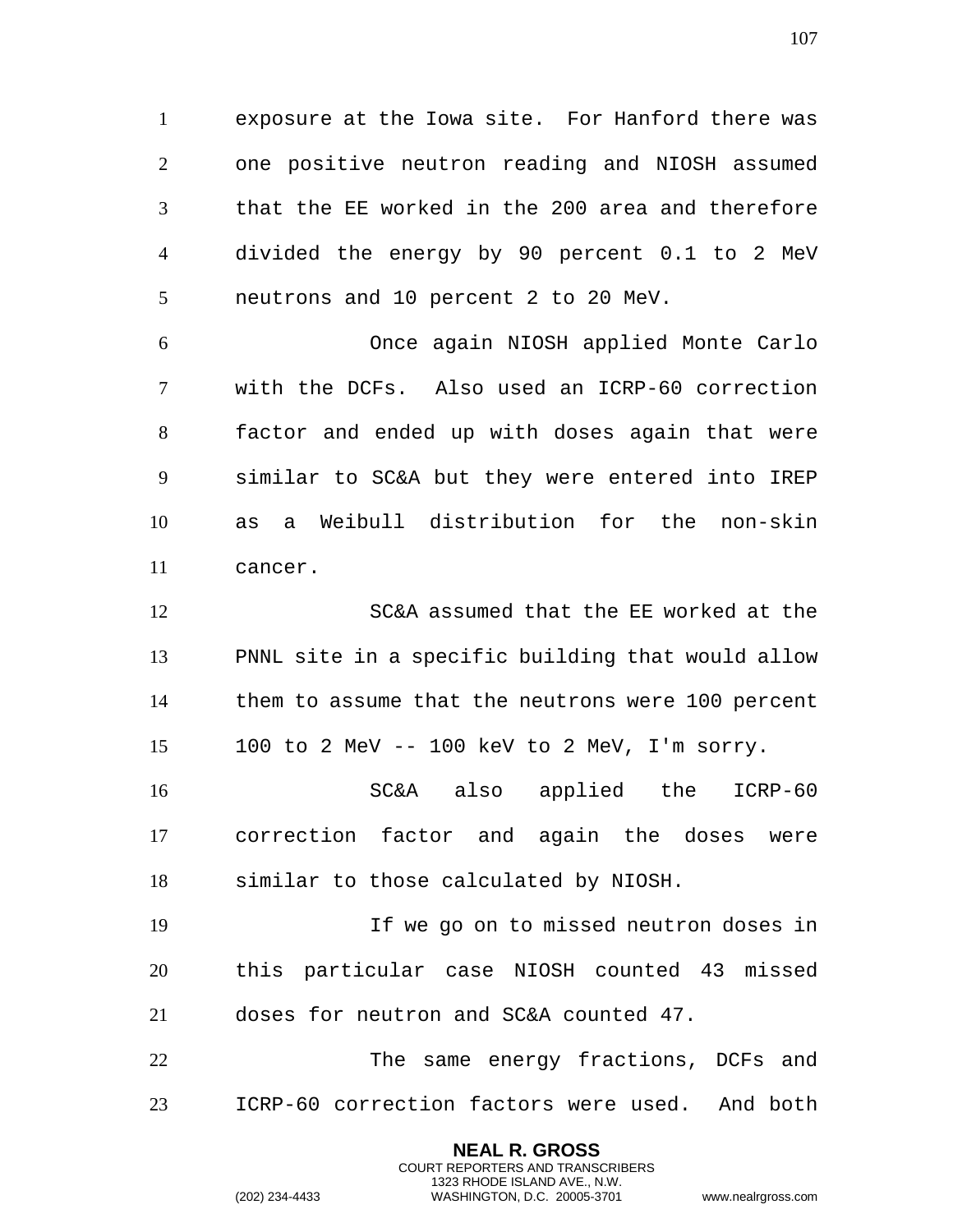applied dose correction factor of 1.35 for the years specified in the Technical Basis Document. Doses were similar. SC&A's slightly higher dose was due to counting 47 versus 43 zeroes.

 If we go on to onsite ambient dose, onsite ambient is not available at the Iowa Ordnance Plant and therefore it was not calculated.

 For Hanford both NIOSH and SC&A assumed that the individual was in the 200 area and used dose data from Table 4-8 of the Technical Basis Document.

 NIOSH also used an isotropic DCF value and assumed a 2,600 hour work year.

 They also adjusted the employment for partial years of employment. SC&A did not do that adjustment, but again there were similar doses and the difference in doses was primarily due to the partial years of employment not being assumed by SC&A.

 If we move on to the medical doses there were no medical records for the Iowa, but

> **NEAL R. GROSS** COURT REPORTERS AND TRANSCRIBERS 1323 RHODE ISLAND AVE., N.W.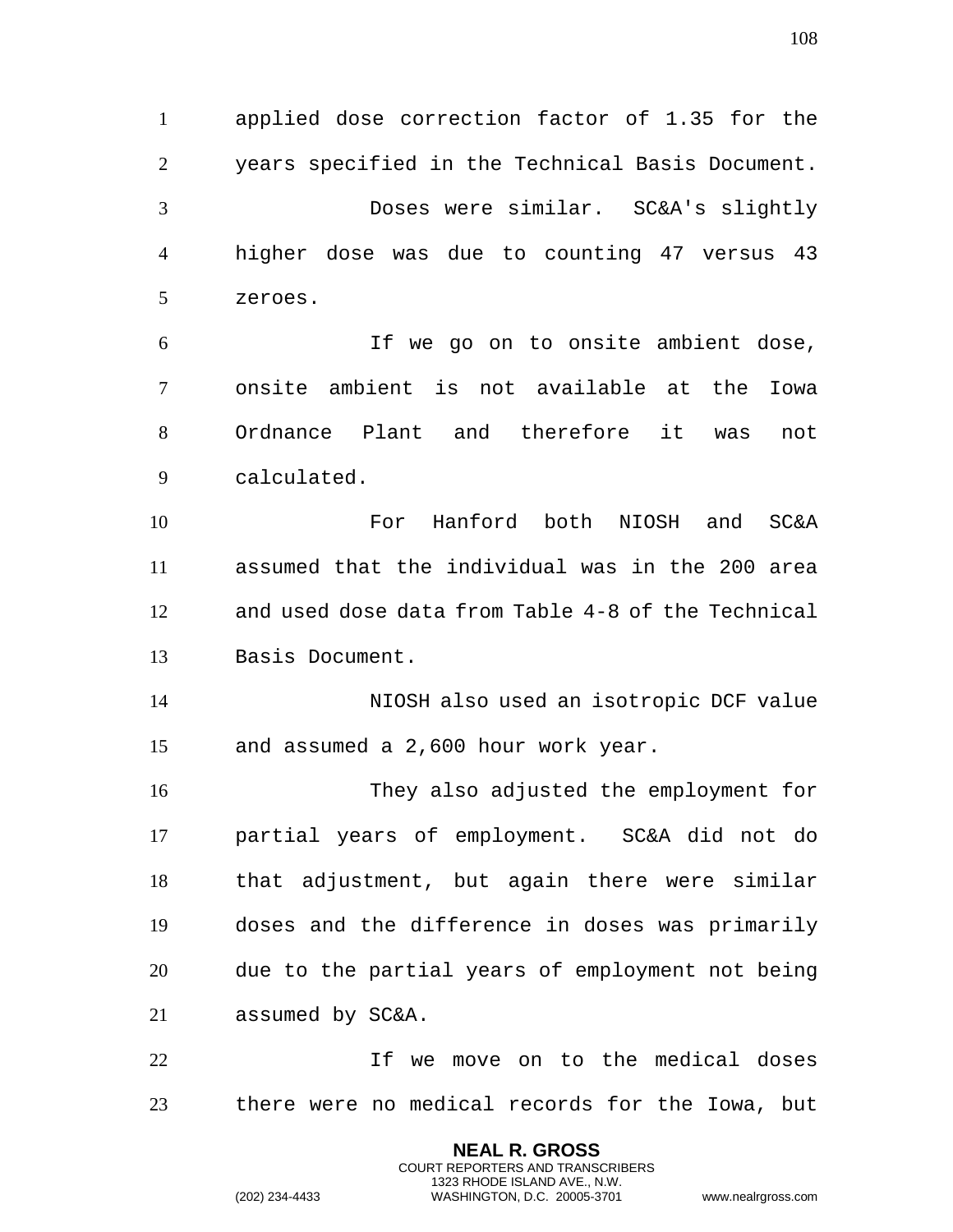both NIOSH and SC&A based the medical dose on guidance in the TBD and doses from OTIB-6. The individual was assigned an annual PA chest and lumbar spine for various years as specified in the TBD.

 And Table 2-4 compares the medical doses calculated by NIOSH and SC&A. And as you can see they are very similar.

 Going on to Hanford-PNNL medical records in this case both NIOSH and SC&A used the records to find medical doses.

 The individual did receive X-ray exams for nine years. And both used the applicable tables from the TBD and calculated similar or nearly identical doses as you can see.

 Okay. Now we're going to move into the internal which is where it gets a little bit more interesting.

 For the occupational internal doses the individual was not monitored at Iowa and so there was no dose calculated based on the SEC.

22 For the Hanford the individual was monitored for plutonium and uranium by urinalyses

> **NEAL R. GROSS** COURT REPORTERS AND TRANSCRIBERS 1323 RHODE ISLAND AVE., N.W.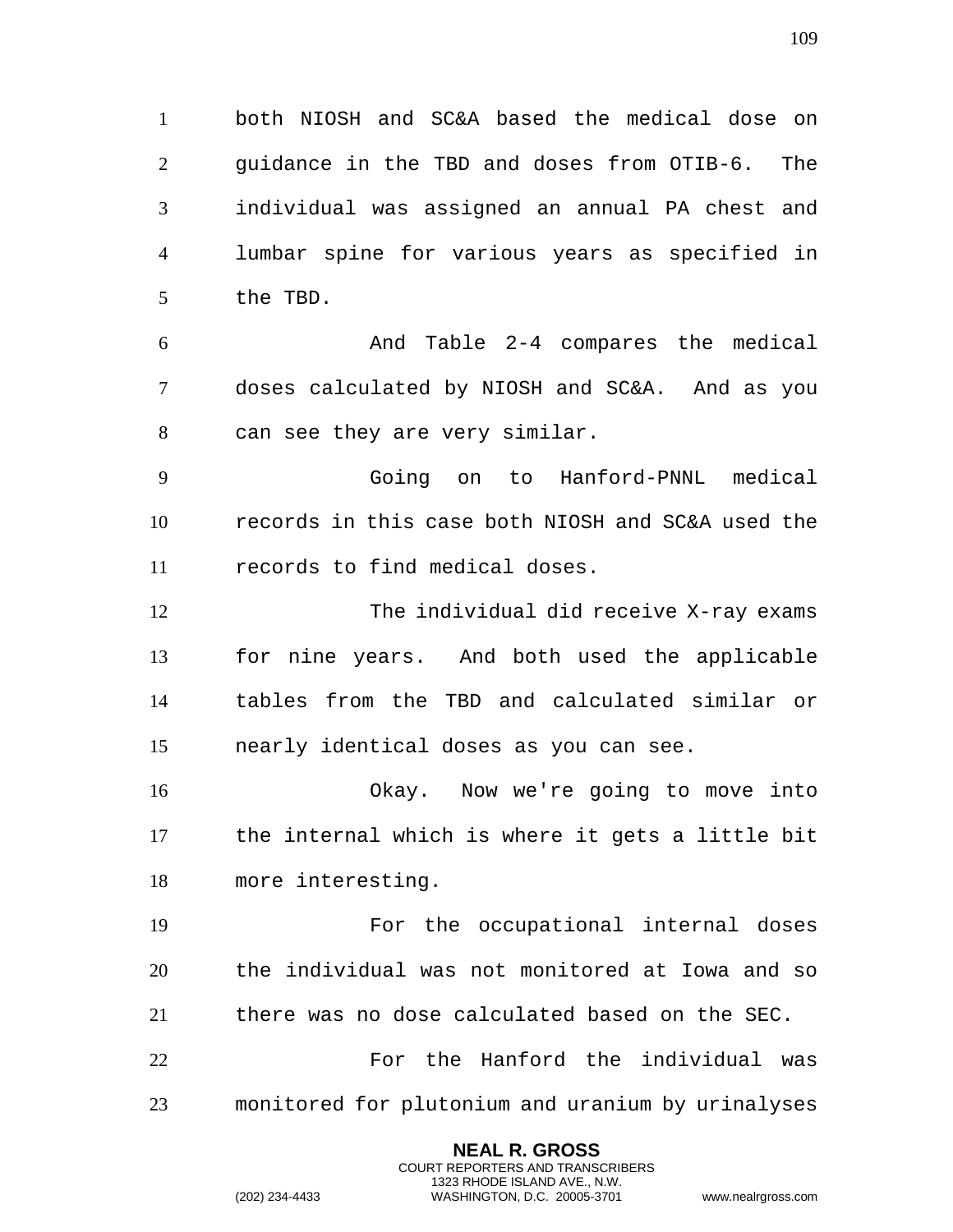and also fission products by whole body counts. All of the plutonium bioassays were less than MDA. Now, NIOSH assumed -- in this particular case NIOSH's methodology used IMBA and one-half of the MDA value to calculate intakes. They assumed 100 percent plutonium- 239. They compared solubility types M and S with type S being the most claimant-favorable. They started employment at the beginning -- the beginning of employment -- they calculated the intakes using the start of employment through 1978 which does not represent the termination data. The termination urinalysis. They decided that that was -- I assume was a low intake and they did not include that in their calculation, in their fitting calculation for determining the internal dose for

plutonium.

 Because type S was the highest intake they also considered type super S and all the doses were multiplied by a factor of 4.

 With SC&A they also used IMBA. However, they ignored the first bioassay at the

> **NEAL R. GROSS** COURT REPORTERS AND TRANSCRIBERS 1323 RHODE ISLAND AVE., N.W.

(202) 234-4433 WASHINGTON, D.C. 20005-3701 www.nealrgross.com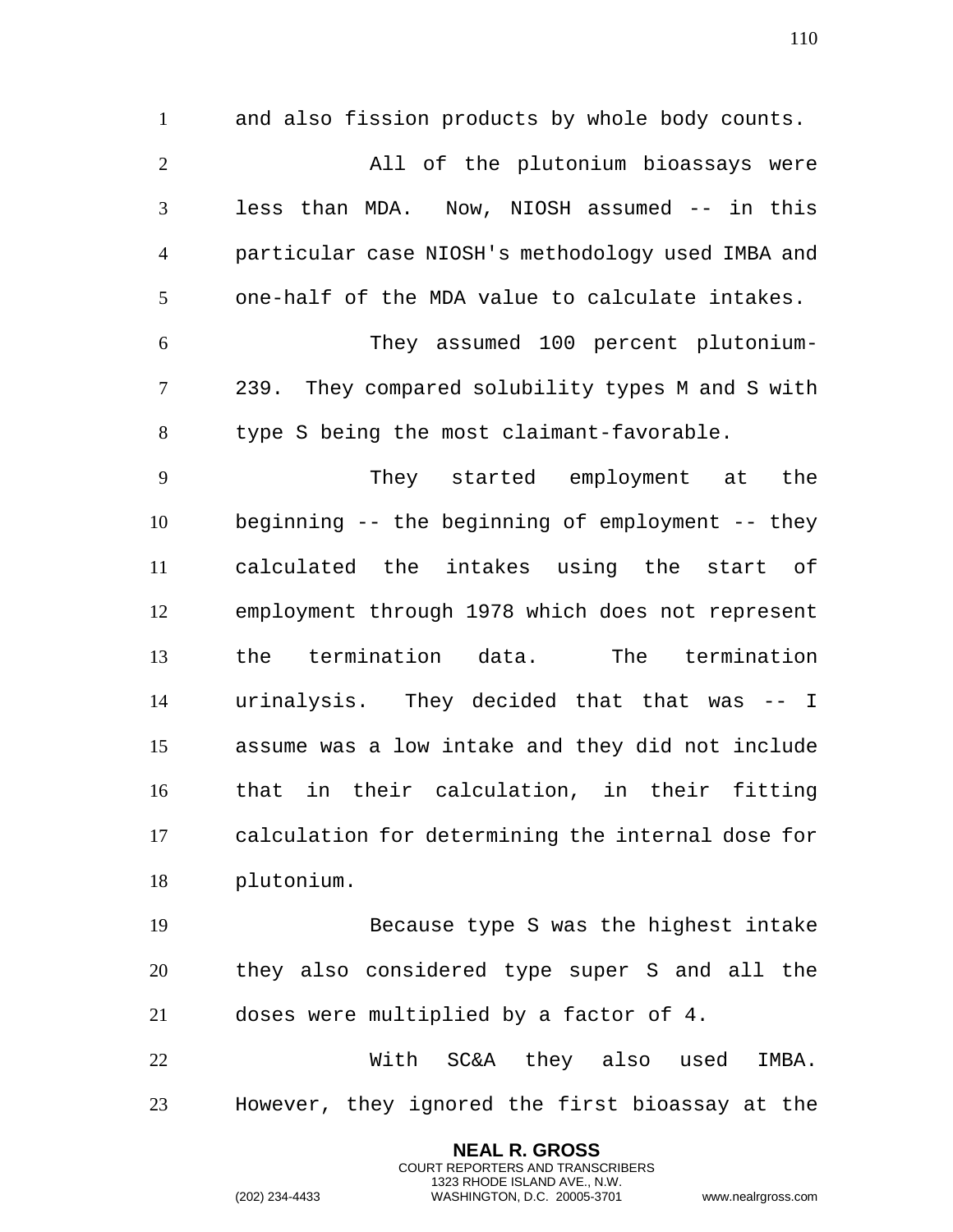beginning of employment and their fitting calculation started with the following bioassay, but they did include the urinalysis for the termination urinalysis results.

 So, even though they used similar assumptions such as the 10-year aged fuel grade plutonium because of using different date ranges in their fitting calculation their alpha intake was a lot higher than what was calculated by NIOSH.

 And Table 2.5 shows a comparison of the doses that were calculated using these two different fitting approaches.

 And if we go on to the internal dose from uranium, section 2.2.2, all of the uranium bioassays were less than MDA.

 Both NIOSH and SC&A compared chronic and acute intakes. And NIOSH compared types M and S solubility where SC&A compared intake rates for all three solubility types, F, M and S. Everyone concluded that type S was the

 largest intake and they also considered recycled uranium in the calculation but that -- this

> **NEAL R. GROSS** COURT REPORTERS AND TRANSCRIBERS 1323 RHODE ISLAND AVE., N.W.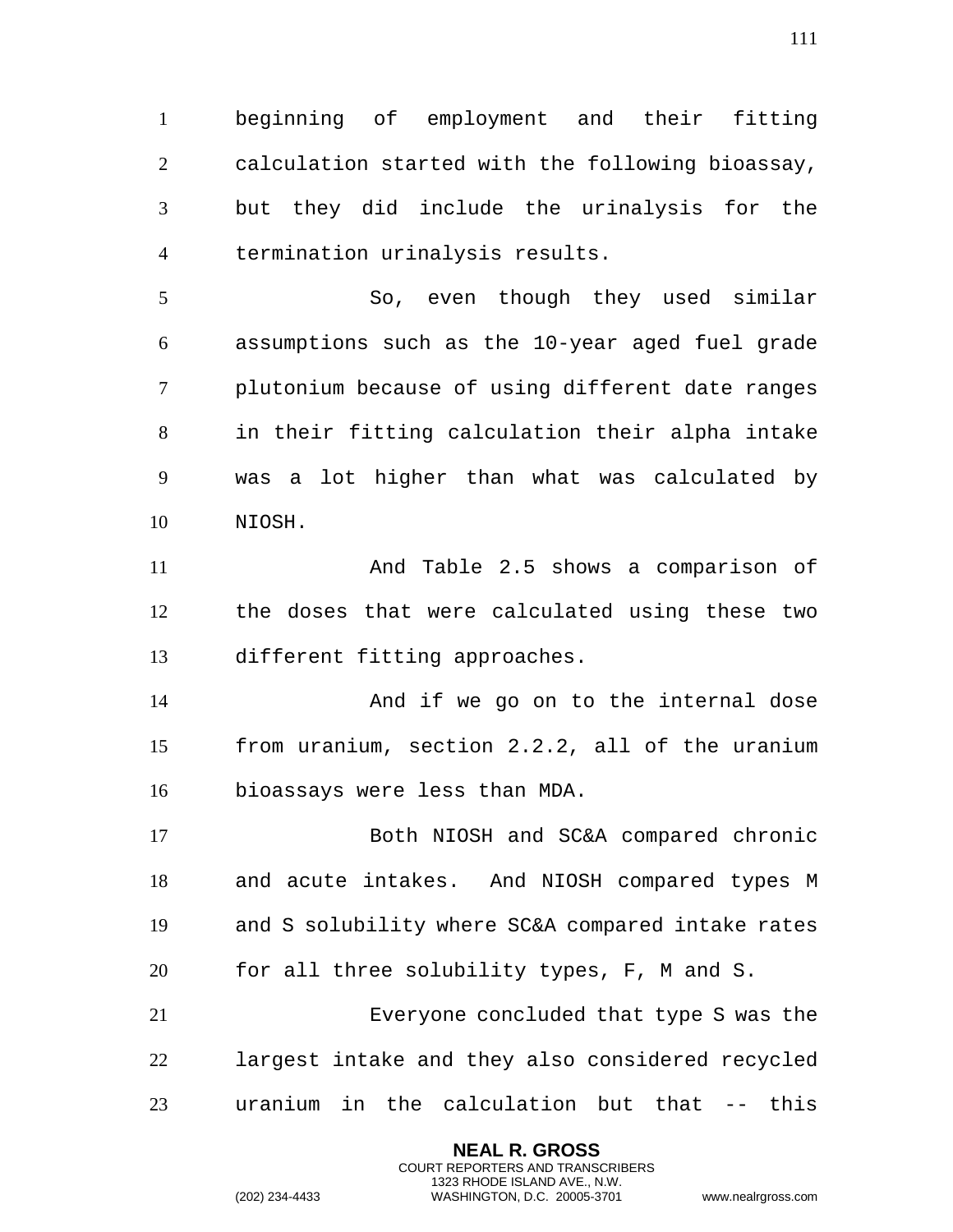calculation resulted in doses of less than 1 millirem. Because the non-skin cancers actually came out to 1 millirem so NIOSH did assign 1 millirem for that non-skin cancer. Now, with regard to the fission products there were whole body counts that showed greater than limits of detection for cesium-137, zinc-65, and sodium-25. NIOSH followed guidance in accordance with the Hanford TBD which states that intakes should be -- mixed fission intakes should be based on guidance in OTIB-54 which is fission and activation product assignment for internal doses. And their calculation based on that came up with a total fission product dose which is shown on page 24 of 180 millirem to the non- skin cancer and 20 millirem to the four skin cancers. I'm sorry, I'm jumping ahead here. That was coworker dose. Let me see here. Okay, let me go back. I got ahead of myself. For the other mixed fission doses NIOSH used the strontium-90 as the indicator

> **NEAL R. GROSS** COURT REPORTERS AND TRANSCRIBERS 1323 RHODE ISLAND AVE., N.W.

(202) 234-4433 WASHINGTON, D.C. 20005-3701 www.nealrgross.com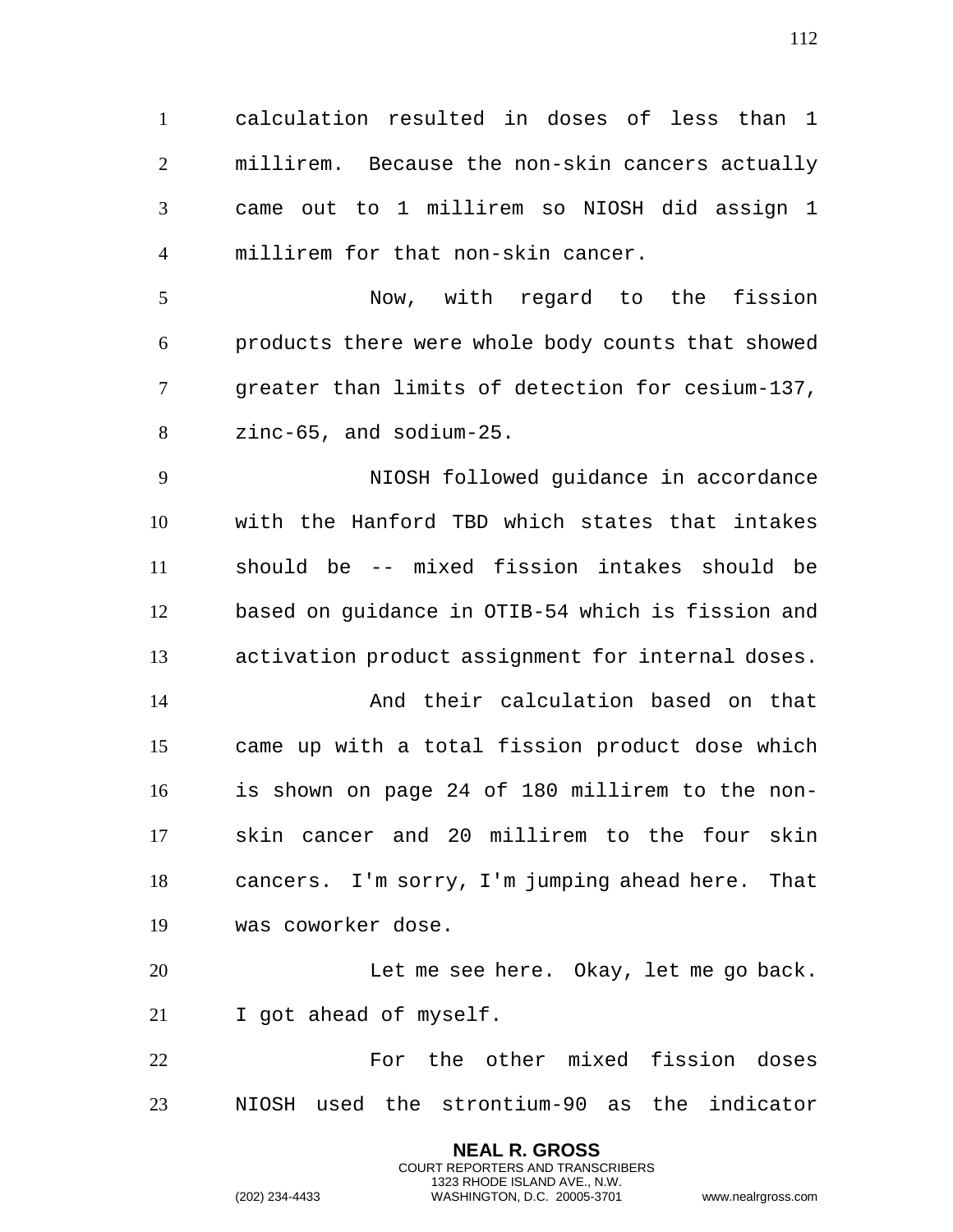radionuclide and data from Table 7.3 of OTIB-54 and calculated -- I'm trying to see where I entered their dose. They assumed type S, strontium-90 and levels below LOD. And in addition they added the coworker dose for a period of '75 through '77 and that total dose then came to 180 for the total fission and activation product dose for the non-skin cancer and 20 for the four skin cancers.

 When SC&A looked at the guidance in OTIB-54 they concluded that -- and if we scroll down to the bottom of page 24 they concluded that for other mixed fission products OTIB-54 did not apply.

 And they base that on the statement that is shown at the bottom of page 24 which indicates that when assigning the radionuclide specific intakes for the mixed fission and activation products it's assigned when air sampling or urinalysis data associated with reactors or reactor fields are available only as gross or total beta activity, or gross or total gamma activity.

> **NEAL R. GROSS** COURT REPORTERS AND TRANSCRIBERS 1323 RHODE ISLAND AVE., N.W.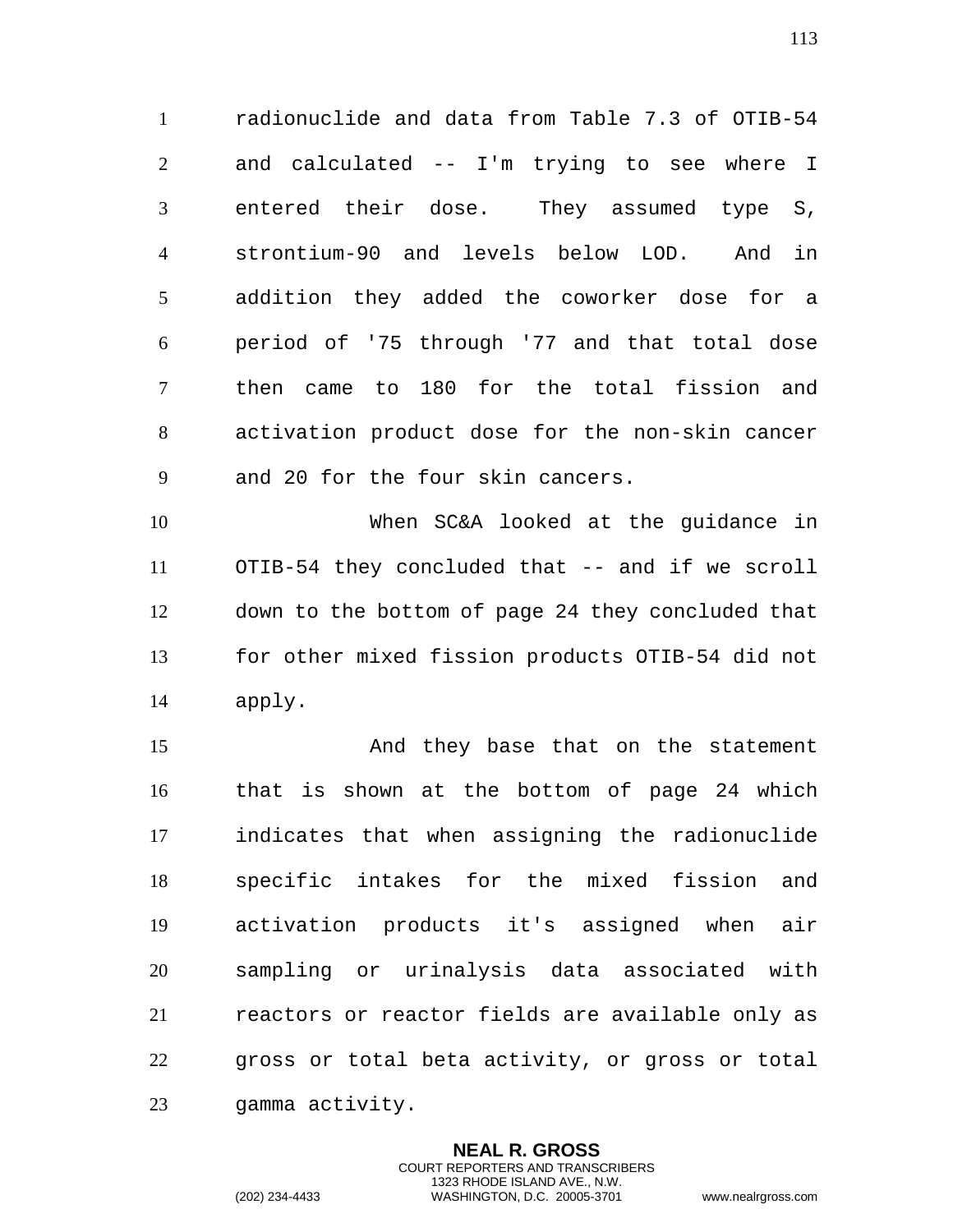And therefore since this fission product dose was based on whole body count SC&A concluded that it wasn't appropriate to use OTIB- 54. They instead used, and this is on page 25, they instead used the Hanford Radionuclide Chooser Workbook and assumed cerium-144 as the most claimant radionuclide type S. CHAIR KOTELCHUCK: Hi, could you speak just a little louder, please? MS. BEHLING: Okay, I'm sorry. To go back SC&A decided that if they weren't able to use the OTIB-54 document they used the Hanford Radionuclide Chooser Workbook and that -- they then decided to use the cerium-144 type S for their default radionuclide. And that resulted at least for the non-skin cancer in a very much higher dose, 33- fold higher dose from NIOSH of 6.54 rem. So, we included in this particular blind comparison an observation which we usually don't do, but because of SC&A's inability to

determine how to interpret OTIB-54 we felt we

**NEAL R. GROSS** COURT REPORTERS AND TRANSCRIBERS 1323 RHODE ISLAND AVE., N.W.

(202) 234-4433 WASHINGTON, D.C. 20005-3701 www.nealrgross.com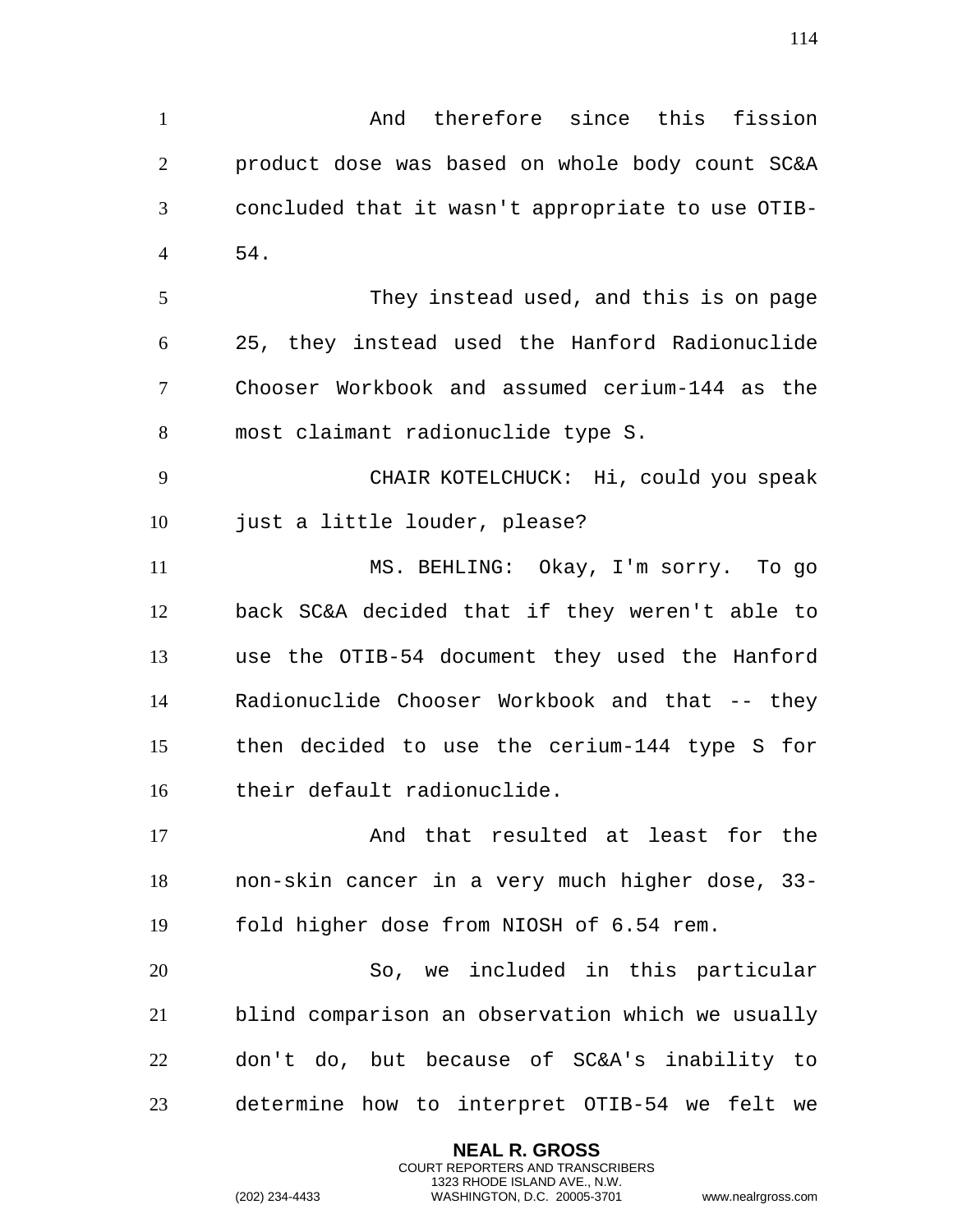should make mention that perhaps the guidance in OTIB-54 could be somewhat more definitive, or there could be some priority put in there so that we could understand how OTIB-54 could be used in this particular case.

 And we can get back to this issue. I'll just finish this out.

 Both NIOSH and SC&A also calculated environmental internal dose based on the Hanford Technical Basis Document Table A-12 and both resulted in doses of less than 1 millirem.

 So, that -- section 3 then sums again all of the doses, external and internal. And really the primary difference obviously is the assignment of the mixed fission product dose where SC&A used a completely different approach than the OTIB-54 because they didn't think it was appropriate.

 So I guess we need to have a discussion.

 MR. SIEBERT: This is Scott. I can address that.

## 23 MS. BEHLING: Okay.

**NEAL R. GROSS** COURT REPORTERS AND TRANSCRIBERS 1323 RHODE ISLAND AVE., N.W. (202) 234-4433 WASHINGTON, D.C. 20005-3701 www.nealrgross.com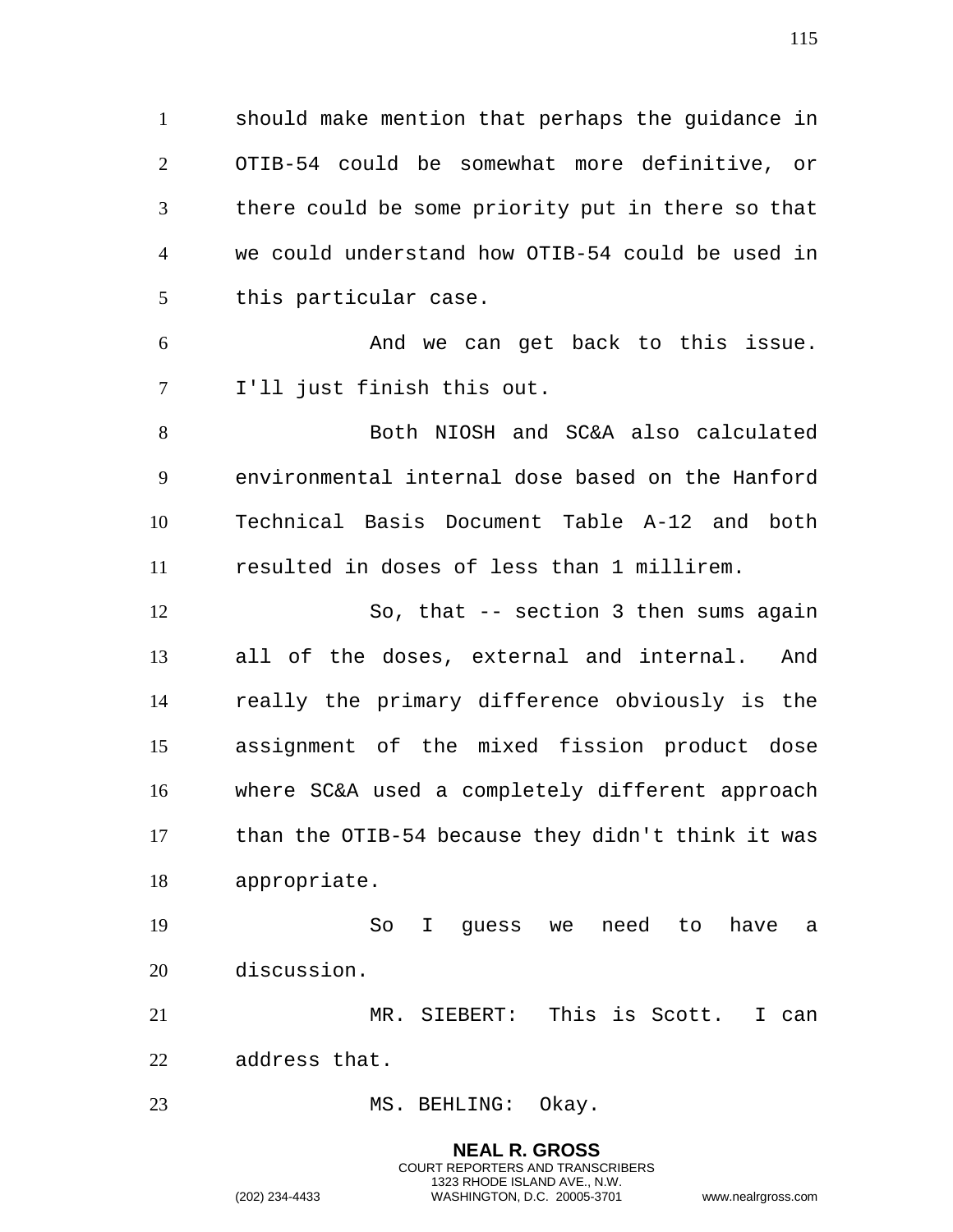MR. SIEBERT: There's actually two pieces to that.

 Number one, if you review OTIB-54, not just section 2.0, but section 3.0 and section 8.0 it does specifically state that it can be applicable to in vivo results as well as long as it's discussed how they are appropriate. That's kind of a side point because the main point is that in this case we did not apply OTIB-54 to whole body counts. We actually applied it to urine sampling results. And let me kind of explain the process that went through that may have been missed while looking at the case. The individual did have whole body counting during a significant time frame which we use as an indication that there is exposure potential through fission products. As you all know we used the chooser for a long time but you remember the many

 discussions we had on that, that the cerium-144 MDA is much, much larger than anything else and it always drives the chooser dose, and usually

> **NEAL R. GROSS** COURT REPORTERS AND TRANSCRIBERS 1323 RHODE ISLAND AVE., N.W.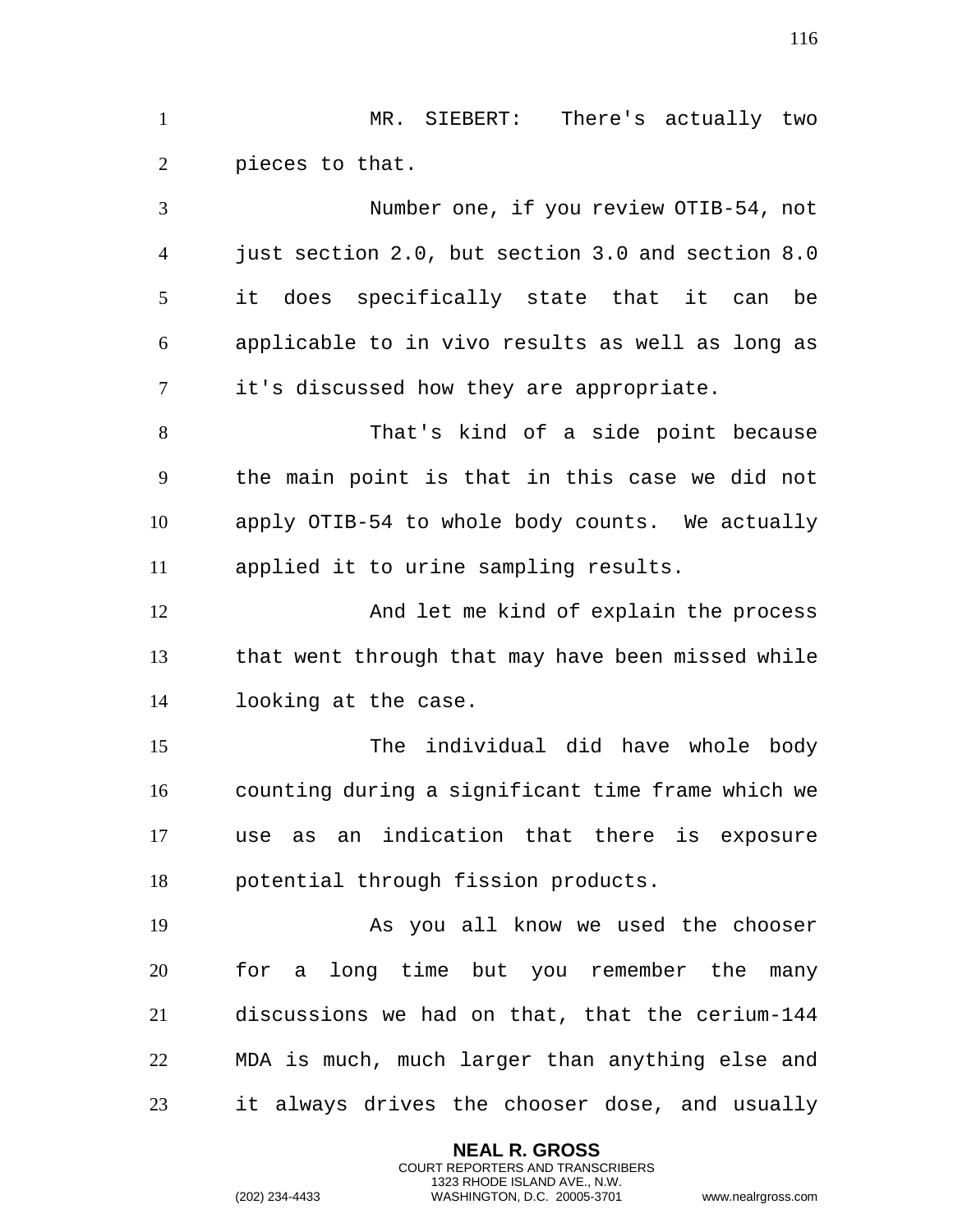assigning very large intakes that seemed unreasonable.

 Once we started having coworker for Hanford we realized what we could do was instead of using the whole body count samples as an indicator radionuclide for intake, rather than use it as an indicator for exposure and realize that for strontium-90 an individual who is unmonitored during that time frame we can use the coworker unmonitored values which are based on urine.

 And we use the coworker intakes for strontium-90 and then we apply the OTIB-54 mixed fission products suite on top of the strontium-90 results rather than the whole body counts.

 MS. BEHLING: And what section of the OTIB-54 were you referring to that was not included in this comparison? Can you just tell me that? Was that section 5?

 MR. SIEBERT: 3.0 and section 8.0 discuss in vivo.

 MR. STIVER: This is John. If you look at the bottom of page 24 of OTIB-54 it's

> **NEAL R. GROSS** COURT REPORTERS AND TRANSCRIBERS 1323 RHODE ISLAND AVE., N.W.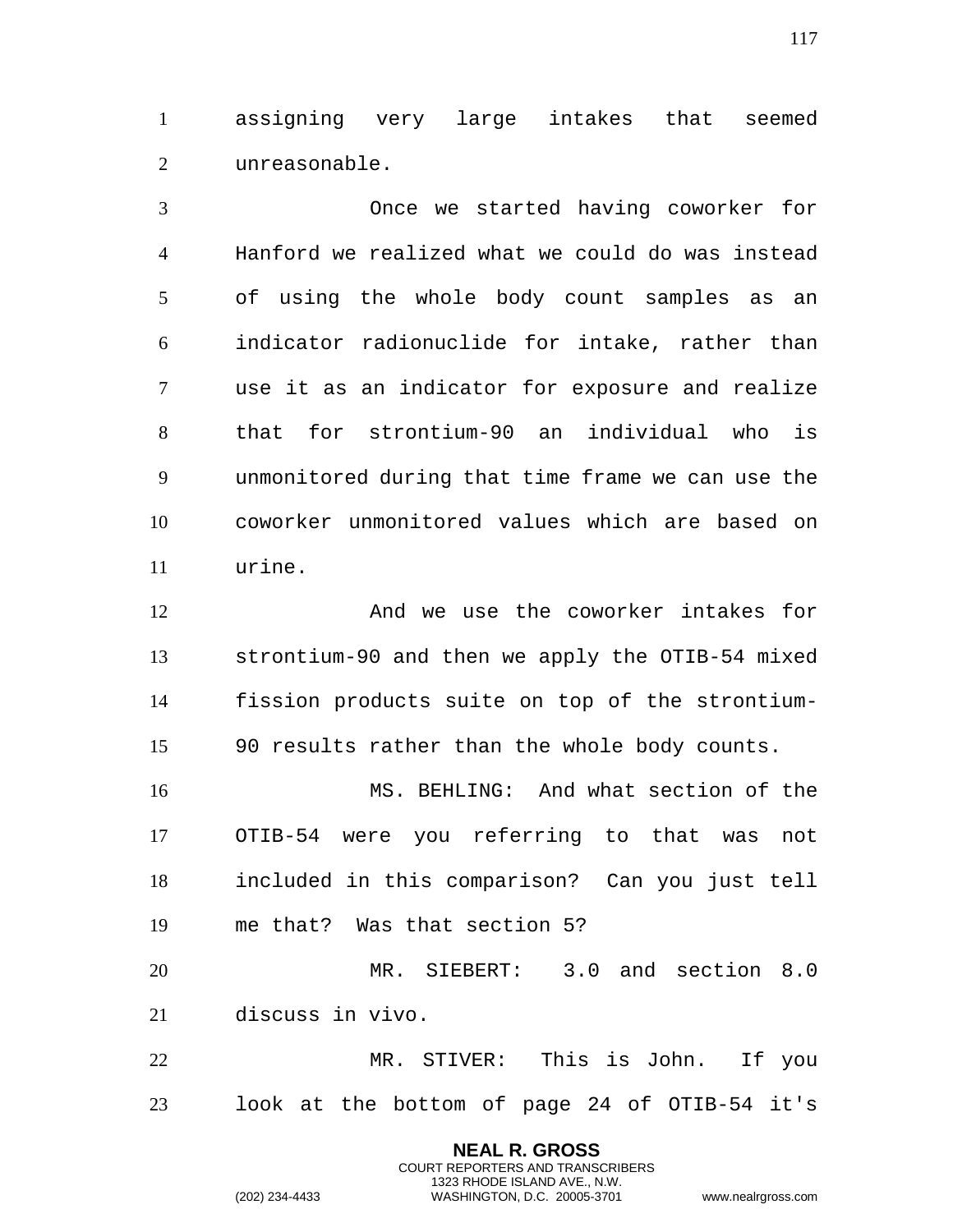section 8 Scott's referring to. They don't provide any guidance for how to interpret whole body count.

 As far as I remember the employee had whole body counts and not urinalyses.

 MR. SIEBERT: Exactly, which is why he's unmonitored for strontium and we assign the strontium coworker unmonitored intakes and apply OTIB-54 to those intakes, strontium intakes that are based on urinalysis.

 So the whole idea that OTIB-54 doesn't apply to in vivo kind of is an off to the side discussion in this because we didn't do that in this case to start with.

 But I just point out that there is discussion in OTIB-54 that it can be applicable to in vivo.

 Now, we agree that there have to be further discussions as to whether it's applicable, where it's applicable and things like that. But that's outside of the scope of this review because we didn't use it in this case for whole body counts.

> **NEAL R. GROSS** COURT REPORTERS AND TRANSCRIBERS 1323 RHODE ISLAND AVE., N.W.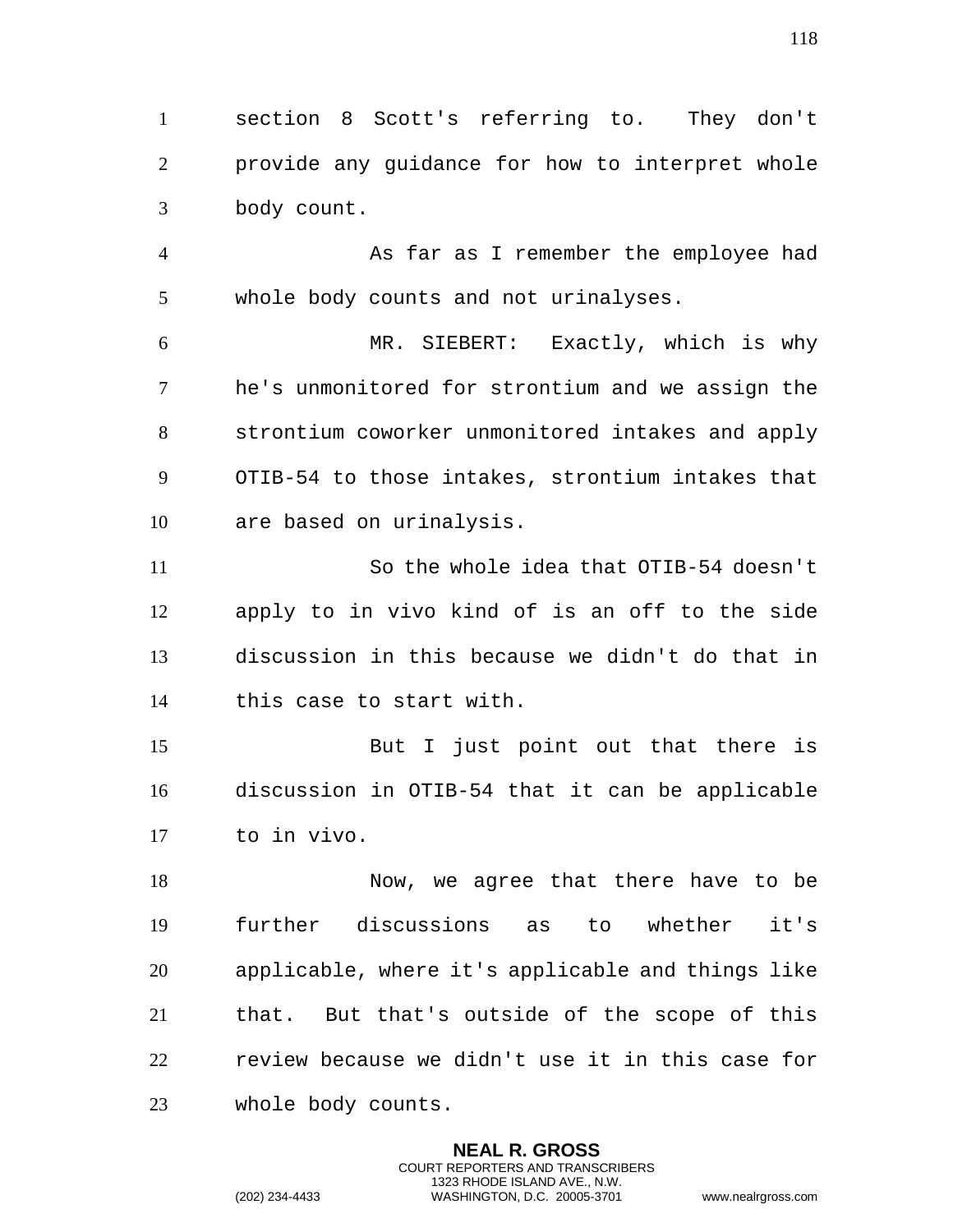MS. BEHLING: John, do you have any more to add? Because it's confusing to me. MR. STIVER: I guess it's confusing because the employee actually had whole body counts and not urinalysis. MR. SIEBERT: Correct. The whole body -- of exposure. However we don't have strontium- 90 urinalysis from the employee. So we're in a situation where they're unmonitored for strontium-90. So what we do is we apply the strontium-90 unmonitored coworker doses to the employee. If you look at the OTIB-54 files that are in the case those are the strontium-90 intakes that are applied during that whole time frame. It's not based on the whole body count in applying OTIB-54 to it. MS. BEHLING: This is Kathy. Scott, so you used OTIB-54 just Table 7-3 for the indicator radionuclide and activity fractions. Is that what you're saying? For the other mixed fission dose.

> **NEAL R. GROSS** COURT REPORTERS AND TRANSCRIBERS 1323 RHODE ISLAND AVE., N.W.

(202) 234-4433 WASHINGTON, D.C. 20005-3701 www.nealrgross.com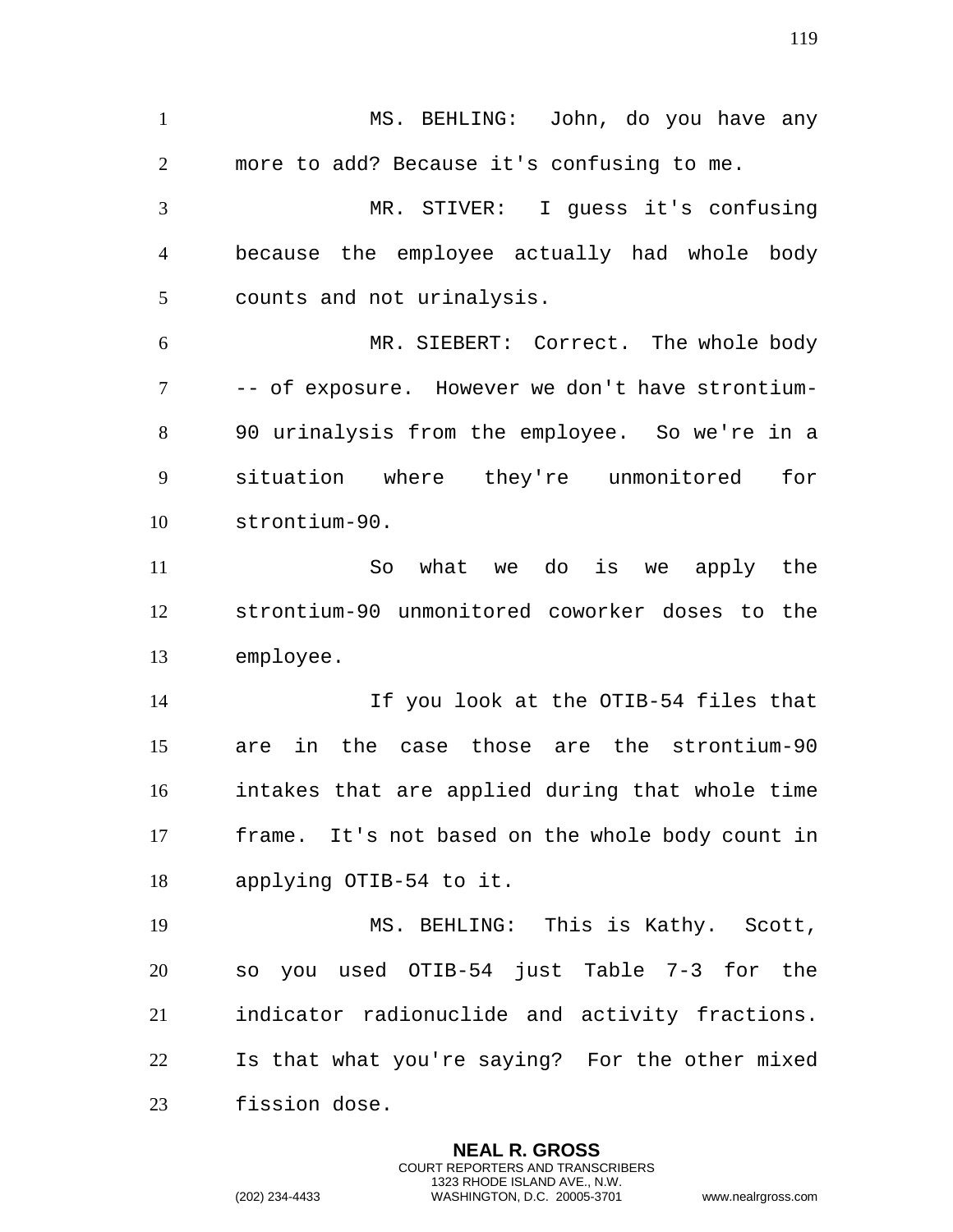MR. SIEBERT: I don't know, I'm not looking at the specific tables at the moment but that sounds correct. Go ahead.

 MS. BEHLING: I'm sorry. So that's how you selected your indicator radionuclide from the guidance in OTIB-54. But then when you calculated the doses you actually used coworker dose for that time frame and assuming strontium-90. Is that what I'm understanding?

 MR. SIEBERT: I'm sorry, I didn't understand what you were asking.

 MS. BEHLING: Okay. I believe what you were saying is that you didn't actually use OTIB-54, but I thought what I was hearing is that you selected strontium-90 as your indicator radionuclide based on OTIB-54 but then to calculate the dose you used coworker dose, 50 percent coworker dose for strontium-90.

 MR. SIEBERT: Well, the individual is not monitored for strontium.

21 MS. BEHLING: Right.

 MR. SIEBERT: So we assigned coworker strontium based on the fact that they are

> **NEAL R. GROSS** COURT REPORTERS AND TRANSCRIBERS 1323 RHODE ISLAND AVE., N.W.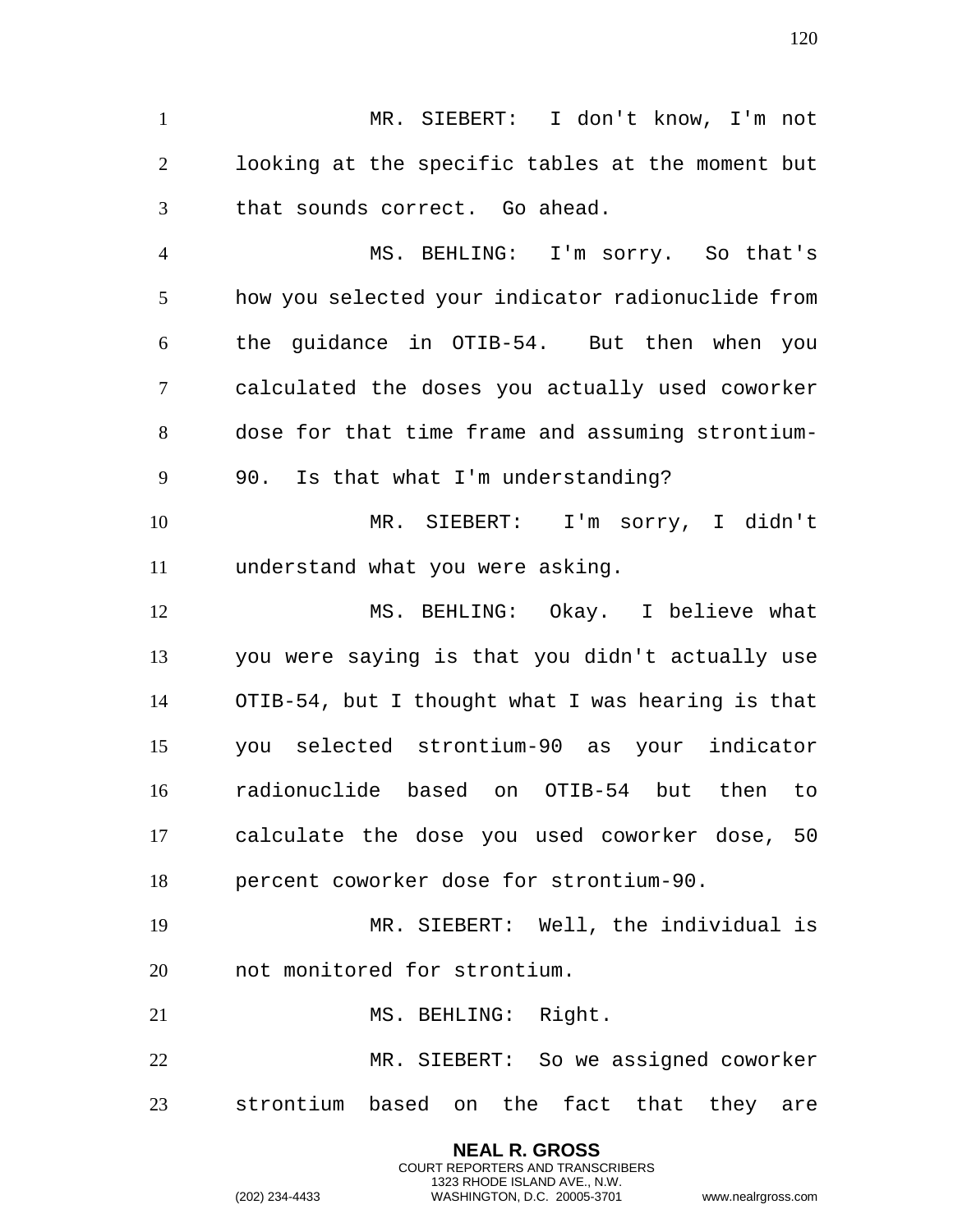unmonitored at that time frame.

 Because we're assigning coworker strontium we also used that as the indicator for OTIB-54, all the rest of the mixed fission products that would come along with it. MS. BEHLING: Okay. And correct me if I'm wrong, but our thought was fission products were -- the individual was monitored for fission products using the whole body count data. And therefore when we read the section of the OTIB-54, we assumed it didn't apply. That was your thinking? MR. SIEBERT: I could see how you could read it that way, yes. MR. STIVER: Yes, because all the employee had was whole body counts for fission products. 18 MS. BEHLING: For fission products, exactly. And I guess this points out that perhaps there should be some clarity added to OTIB-54. Maybe that's outside this discussion, but it just seemed to us that if we didn't feel it applied perhaps that OTIB needs to be clarified or more

> **NEAL R. GROSS** COURT REPORTERS AND TRANSCRIBERS 1323 RHODE ISLAND AVE., N.W.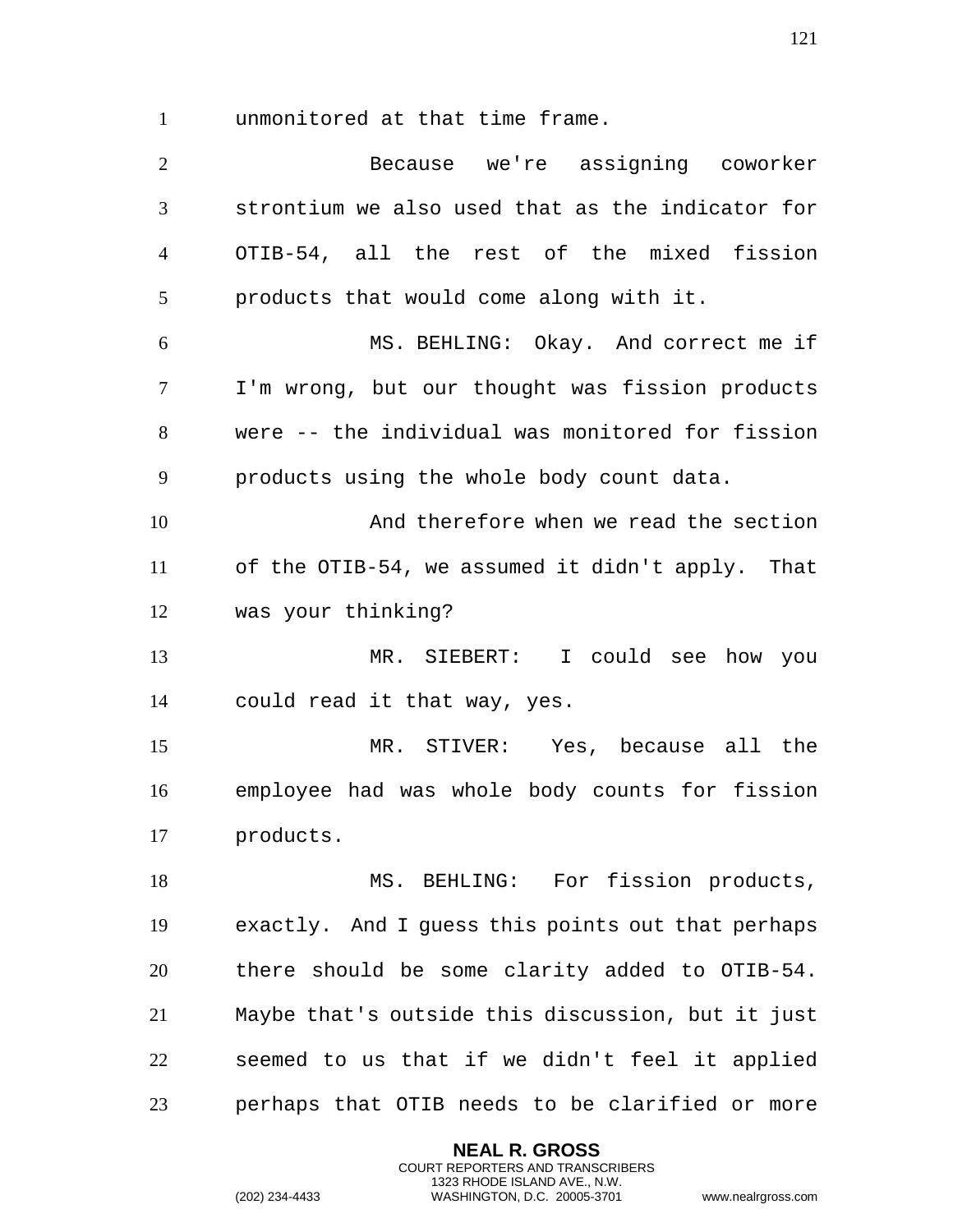details added to the guidance.

 MR. SIEBERT: We're looking at it on our side and we agree that I could see how it is not necessarily crystal clear, since it's a very confusing issue. So we're looking at perhaps making the guidance a little more clear. I think that's a reasonable assumption, yes. CHAIR KOTELCHUCK: That's good. That makes sense to do. 11 MS. BEHLING: Well, the good thing I guess is that even though we used -- we did use a conservative assumption by using -- and I agree with Scott, the Hanford radionuclide chooser and selecting cerium-144 is an overestimate. But it did result in doses that were quite a bit higher. But those PoCs were still below the 50 percent. CHAIR KOTELCHUCK: Those PoCs were still similar. We have had PoCs that differ by a couple of percent in the past. But there has been clarity now about why SC&A's is larger. And presumably that NIOSH

> **NEAL R. GROSS** COURT REPORTERS AND TRANSCRIBERS 1323 RHODE ISLAND AVE., N.W.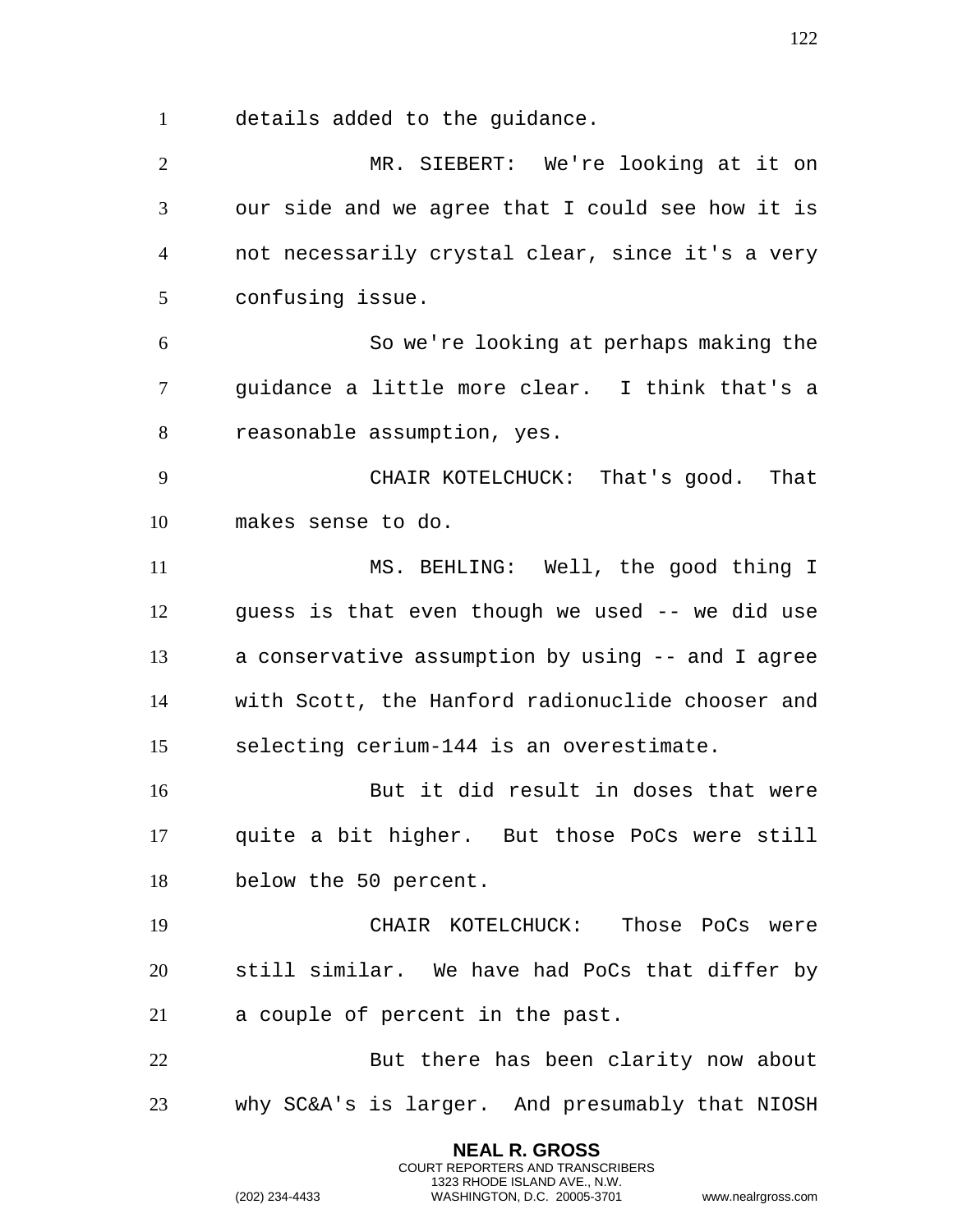will continue using its procedures as it has. And perhaps write them up a little more, in a little more detail. That particular issue. Yes? MS. BEHLING: That's what I'm hearing from Scott. And John, did I miss anything that you want to add? CHAIR KOTELCHUCK: Do folks want to ask, do other members of the Subcommittee have questions or comments? MEMBER CLAWSON: I'm just, I was struggling to follow the chain of thought that they were going through on this. 14 And I understand what we came down to, but I'm with Kathy, something has got to be a little bit more clear. CHAIR KOTELCHUCK: And the NIOSH people are committed to clarifying it a bit. Still, in my opinion there's basic agreement. And even with the difference as large as the one that we're looking at there isn't a change in decision. Although of course if this were to

> **NEAL R. GROSS** COURT REPORTERS AND TRANSCRIBERS 1323 RHODE ISLAND AVE., N.W.

(202) 234-4433 WASHINGTON, D.C. 20005-3701 www.nealrgross.com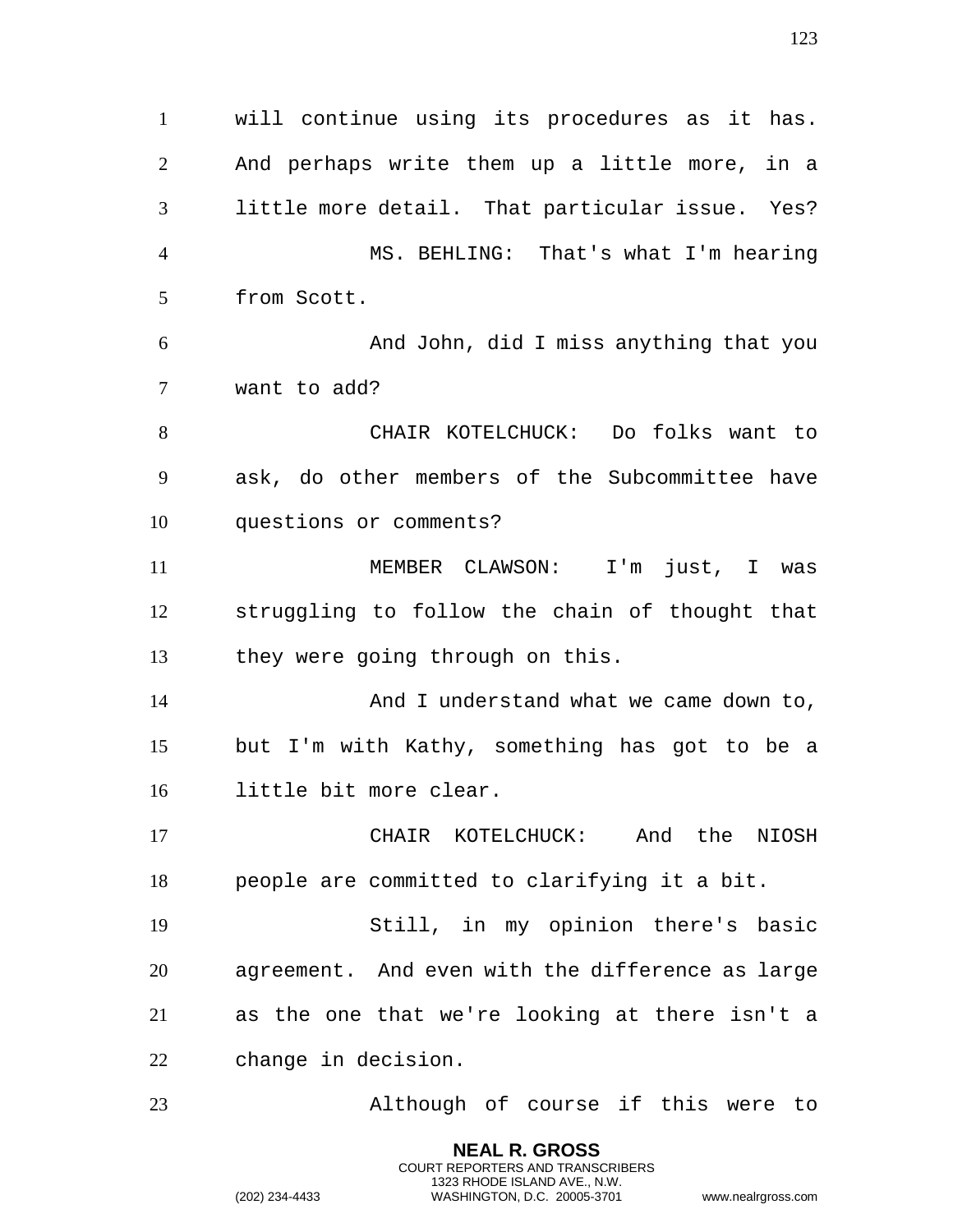occur with a PoC closer to 50 percent in the first place then it could result in a flip. But it did not in this case. Folks, should we accept this? MR. KATZ: It's just you and Brad. CHAIR KOTELCHUCK: Yes, indeed. You are right. 8 MEMBER CLAWSON: Just you and me. CHAIR KOTELCHUCK: Okay. Well, I think we are in agreement. So if you'll move that we accept I will second. 12 MEMBER CLAWSON: Okay, I move. CHAIR KOTELCHUCK: Okay, and I will second. And so we agree -- MEMBER POSTON: Don't forget me. 16 CHAIR KOTELCHUCK: Pardon? MEMBER POSTON: Don't forget me. 18 CHAIR KOTELCHUCK: Thank you. Yes, indeed. Yes, indeed. All right. Do you have further comment? 21 MEMBER POSTON: No. CHAIR KOTELCHUCK: Okay. Then thank you very much.

> **NEAL R. GROSS** COURT REPORTERS AND TRANSCRIBERS 1323 RHODE ISLAND AVE., N.W.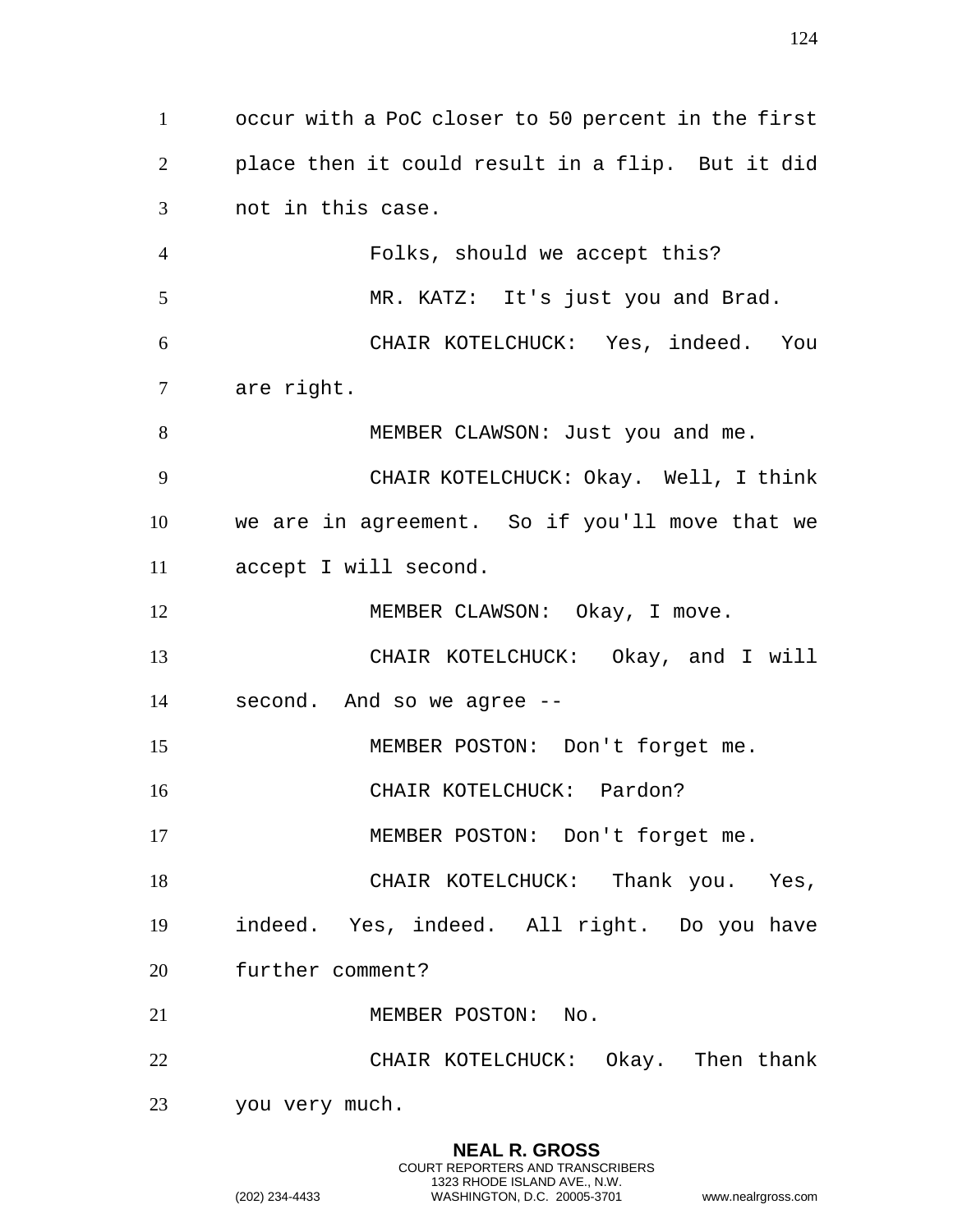MEMBER CLAWSON: He just wants to be a part of the conversation. CHAIR KOTELCHUCK: Right. You were quiet enough as you sometimes are but you're 5 there and we are very happy you are. MEMBER POSTON: It's an unusual role for me so I thought I'd be quiet. 8 CHAIR KOTELCHUCK: Right. All right. Anyhow. So those in favor of accepting the report, aye? (Chorus of ayes) CHAIR KOTELCHUCK: Opposed? (No audible response) CHAIR KOTELCHUCK: And abstain? (No audible response) CHAIR KOTELCHUCK: So this is accepted and with that we have now completed the line for the 23rd. And it may be worth just going back for a moment and taking a look at the table that was provided to us by folks. Let's see. The comparison. Do we have that table up? Yes. MS. GOGLIOTTI: I have it up on my

> **NEAL R. GROSS** COURT REPORTERS AND TRANSCRIBERS 1323 RHODE ISLAND AVE., N.W.

(202) 234-4433 WASHINGTON, D.C. 20005-3701 www.nealrgross.com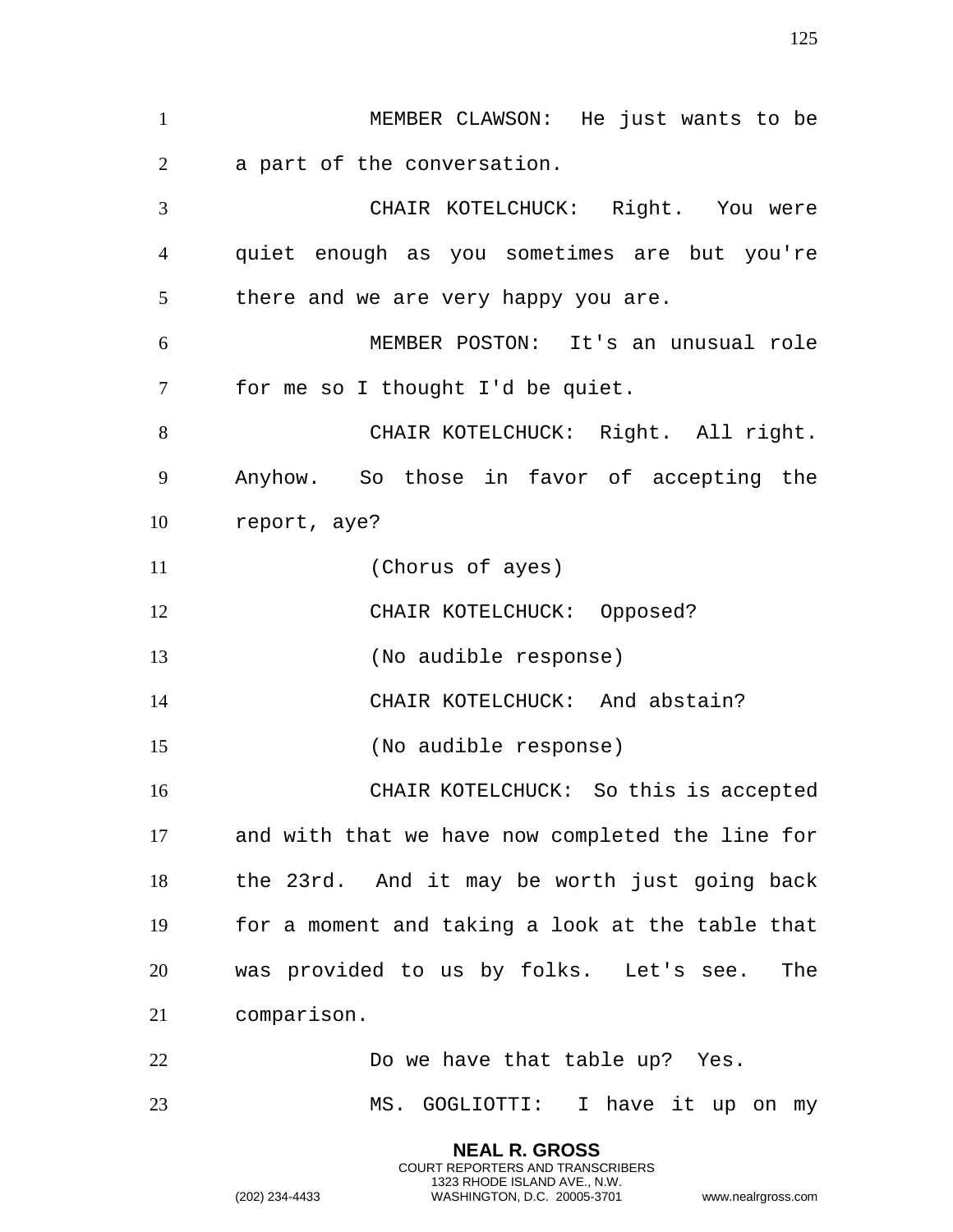screen. Can you see it?

MR. KATZ: Yes.

 CHAIR KOTELCHUCK: Yes, we're fine. In general, in most cases, the NIOSH result is slightly higher than the SC&A result, which I find comforting because NIOSH is the one that is doing the dose reconstructions, of which we're only looking at a small percentage.

 And it's good to see that NIOSH is consistently claimant-friendly. SC&A also tries to do it claimant-friendly, but SC&A is also trying to make sure it's scientifically valid and perhaps adheres somewhat more to scientific correctness, combining their original A and B perspectives. So I'm satisfied now that our results continue to be good.

 Can I ask you Ted or folks, this is the 24th or --

 MR. KATZ: The 23rd set. So there's a 24th set that was just delivered.

 CHAIR KOTELCHUCK: Right. No, I'm thinking about the previous sets that we've looked at, from the very first sets. We had a

> **NEAL R. GROSS** COURT REPORTERS AND TRANSCRIBERS 1323 RHODE ISLAND AVE., N.W.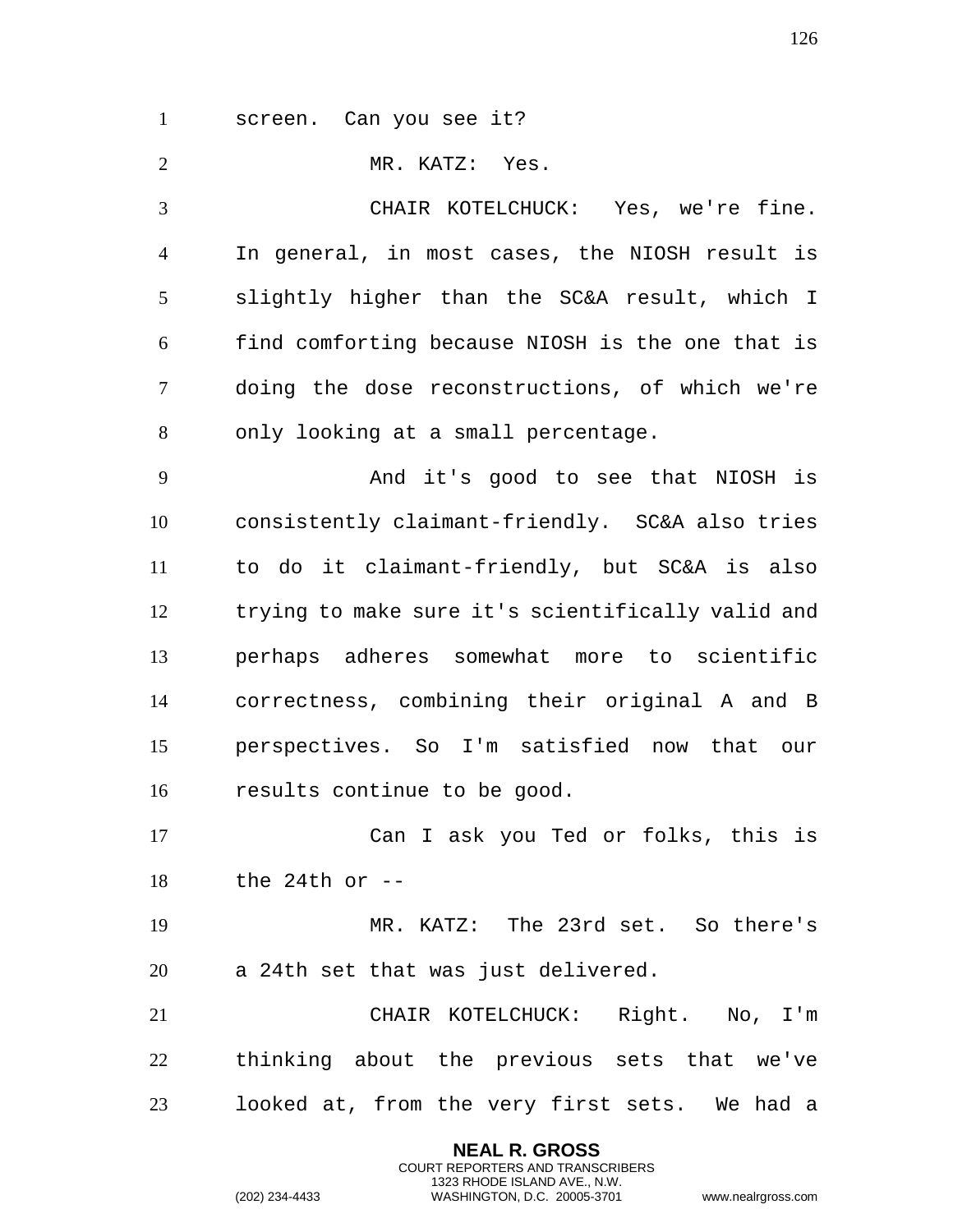few, what, three from the very first set and then sets of six? How many total have we gone over since we started doing the blind reconstructions? MS. GOGLIOTTI: I believe there are 32 in total. CHAIR KOTELCHUCK: Very good. MS. GOGLIOTTI: Six of those would have been from this blind. CHAIR KOTELCHUCK: Correct, correct. Okay, fine. So it is four different sets of six and then -- MR. KATZ: Rose, does that 32 include Set 24 or not? MS. GOGLIOTTI: I believe so. Yes. MR. KATZ: It does include that 24. So it includes six that you haven't gone through yet, Dave. 18 CHAIR KOTELCHUCK: That's right. Good, that's good. So this is good. And, Ted, I don't know, maybe it's reasonable to ask you at this time, the only one that has not been resolved is the Allied Chemical & Dye blind case from an earlier set.

> **NEAL R. GROSS** COURT REPORTERS AND TRANSCRIBERS 1323 RHODE ISLAND AVE., N.W.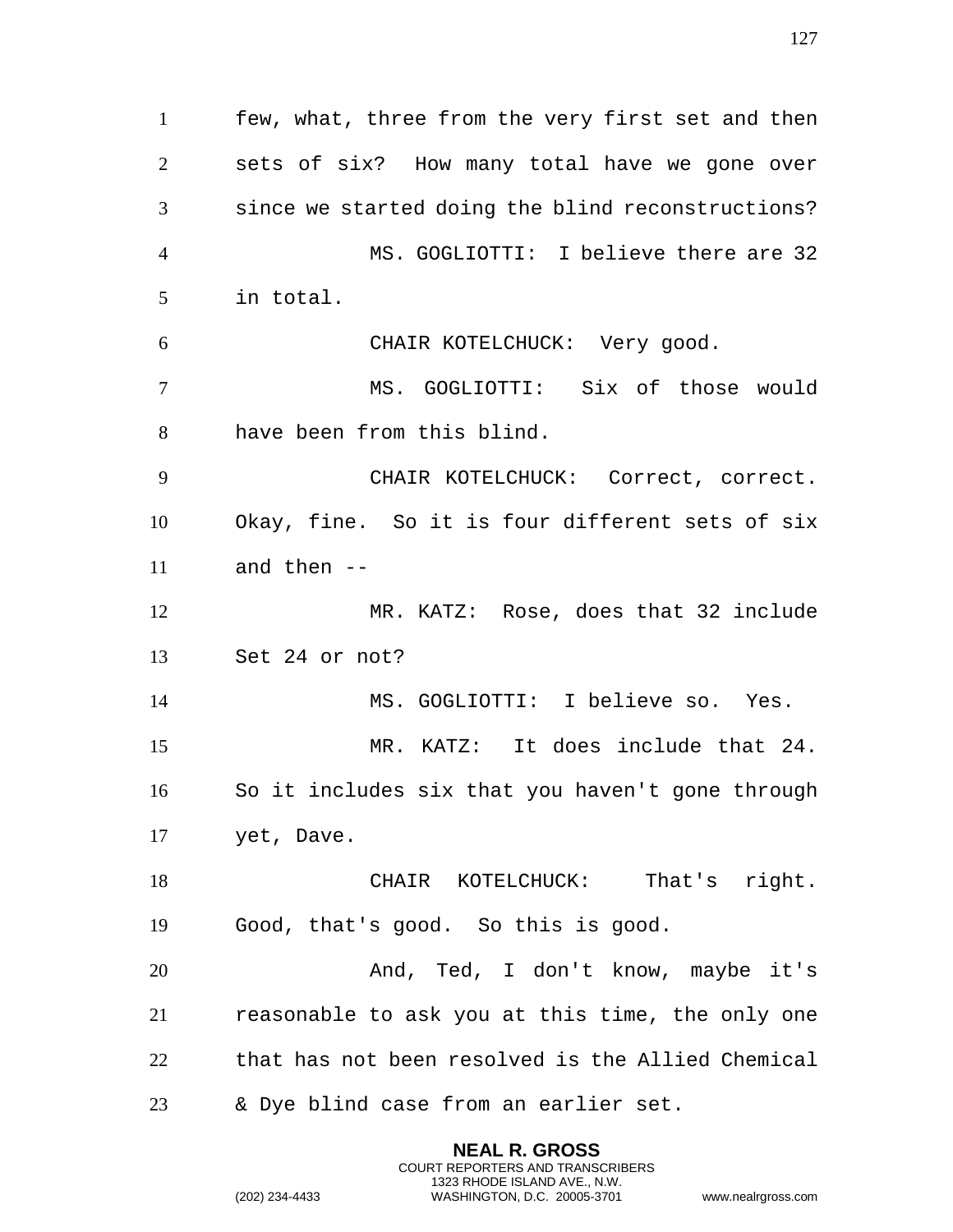MR. KATZ: Yeah, and that one, the only thing that hasn't been resolved is the surrogate data issue. And I know the SEC Issues Work Group was intending to address that at some point. I think they have been more wrapped up with the SRS coworker model issue and so they still have that on their place. They know it's there and I occasionally remind them that it's there.

 CHAIR KOTELCHUCK: That's what I want to hear. That's what I want to hear.

 MR. KATZ: Certainly by the time you wrap up the other six, the last six, I think we should make sure that they've wrapped that one up because that would be a good time to report out on each set.

 CHAIR KOTELCHUCK: Very good. Okay. And, folks, in terms of the pace of going over the different cases versus -- and the blinds, I do find it useful that what we've done this year is every other meeting we go over three blinds. And that, by the end of the year, completes a set.

> **NEAL R. GROSS** COURT REPORTERS AND TRANSCRIBERS 1323 RHODE ISLAND AVE., N.W.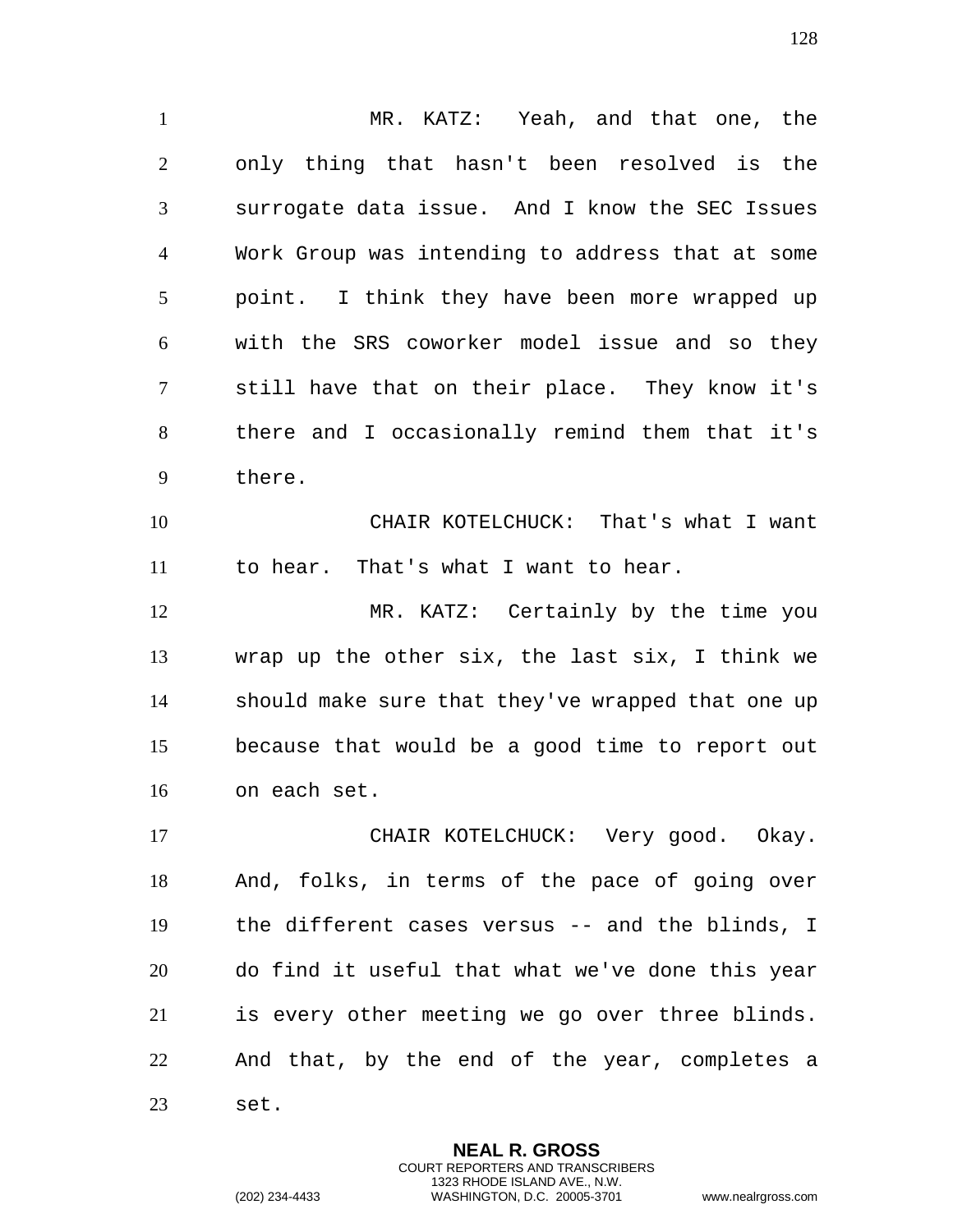**NEAL R. GROSS** So, I would propose that we do cases, case resolution, the next time, completely, and possibly there are other things that we'll see. And then two meetings from now, the meeting after next, we'll come back to the next three blinds. How does that sound? MEMBER BEACH: Sounds good, Dave. MS. GOGLIOTTI: In all honesty, I don't know that we have enough issue resolution to get through another full meeting. We only have today's matrix that we're going to cover and one more, and that's the entirety of the work that we have. CHAIR KOTELCHUCK: Wow. You mean we're up-to-date almost? 16 MS. GOGLIOTTI: Almost. CHAIR KOTELCHUCK: I'm pleasantly surprised. MS. GOGLIOTTI: Well, we haven't done new dose reconstruction cases, non-blind cases in over three years, so. CHAIR KOTELCHUCK: Wow. Okay. Because I'm just -- ever since I started chairing

> COURT REPORTERS AND TRANSCRIBERS 1323 RHODE ISLAND AVE., N.W.

(202) 234-4433 WASHINGTON, D.C. 20005-3701 www.nealrgross.com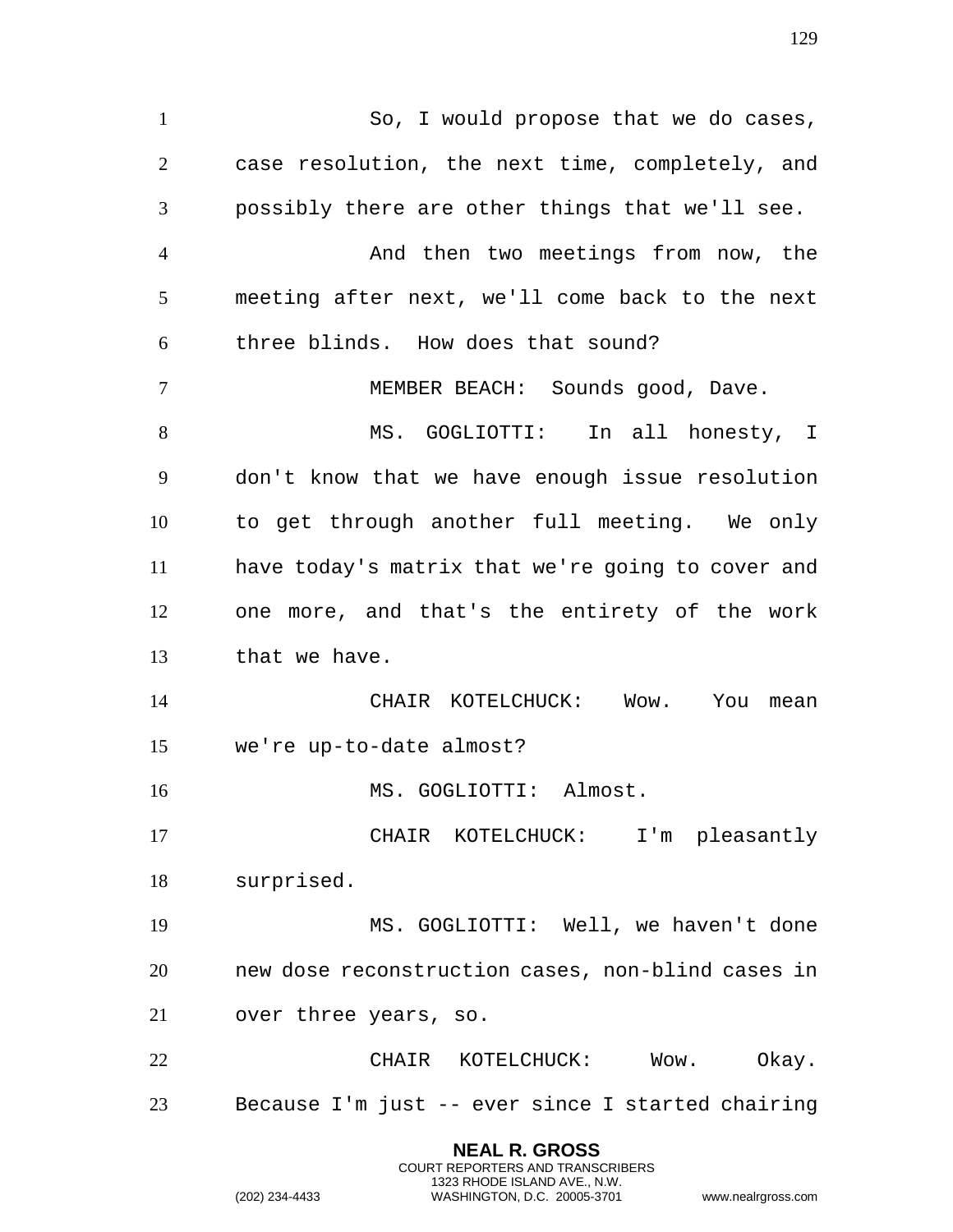the Committee I've just felt that we've got this load of cases, this backload that we just have to get through. But I'm glad to hear that. And so we'll see, as folks prepare for the next meeting, whether we will in fact go over a few blinds. Thank you for updating me on that.

 MS. BEHLING: Dr. Kotelchuck, this is Kathy Behling. One last question on the blind comparison table that we're looking at.

 Is there any benefit to the Subcommittee to add a row to each of the blinds that have been done, as we've done in the past, 13 just summarizing what the major differences were with each of those? I don't know. We've done that in the past and I didn't know if you wanted to continue that.

 CHAIR KOTELCHUCK: I don't recall right off that we've had that in the past.

 MS. BEHLING: I know we did it on the 17th set and I believe we had talked about doing it on the other set. And I'm not sure we've got to that yet, but --

CHAIR KOTELCHUCK: Right, right. What

**NEAL R. GROSS** COURT REPORTERS AND TRANSCRIBERS 1323 RHODE ISLAND AVE., N.W.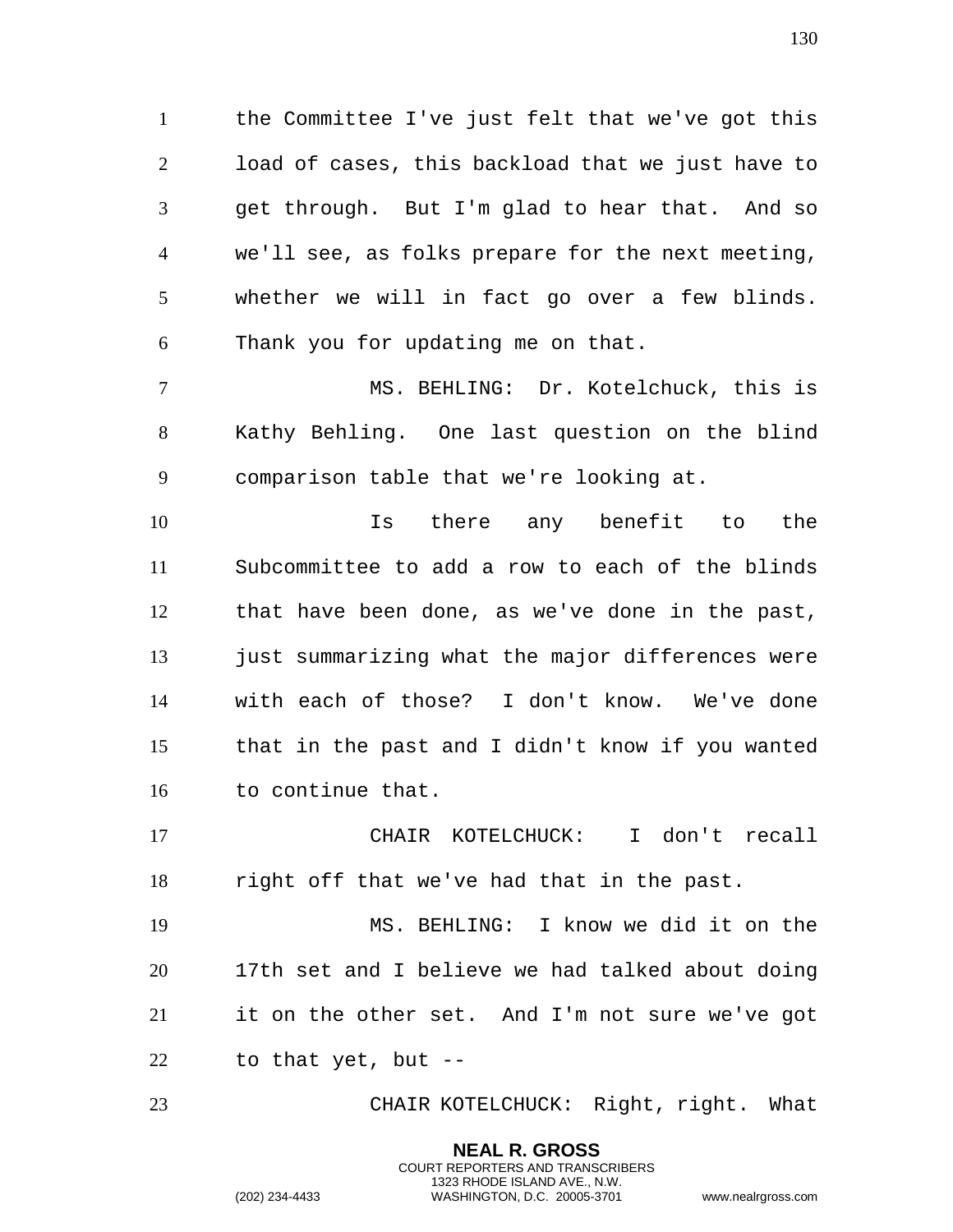do other people think? I don't recall.

 MEMBER CLAWSON: Yes, it does, because it really helps that you look at this and then just at a glance be able to understand what the difference is and why. It makes it a lot clearer for somebody to just pick it up and be able to understand.

 CHAIR KOTELCHUCK: Well, that's a good, strong case for it and since I don't recall I'll go back and take a look at the old tables to see that. So we have a strong affirmation that that is worthwhile to do. Unless somebody from the Subcommittee opposes or wants to reconsider, let's just ask that you do add that column onto the table.

 MS. BEHLING: Okay. And I will ensure that that also happens with the previous blind set, the 22nd set, I believe, if we haven't already done that.

 CHAIR KOTELCHUCK: Sure. Good. MS. BEHLING: Okay, thank you. 22 CHAIR KOTELCHUCK: Thank you.

> **NEAL R. GROSS** COURT REPORTERS AND TRANSCRIBERS 1323 RHODE ISLAND AVE., N.W.

Alright.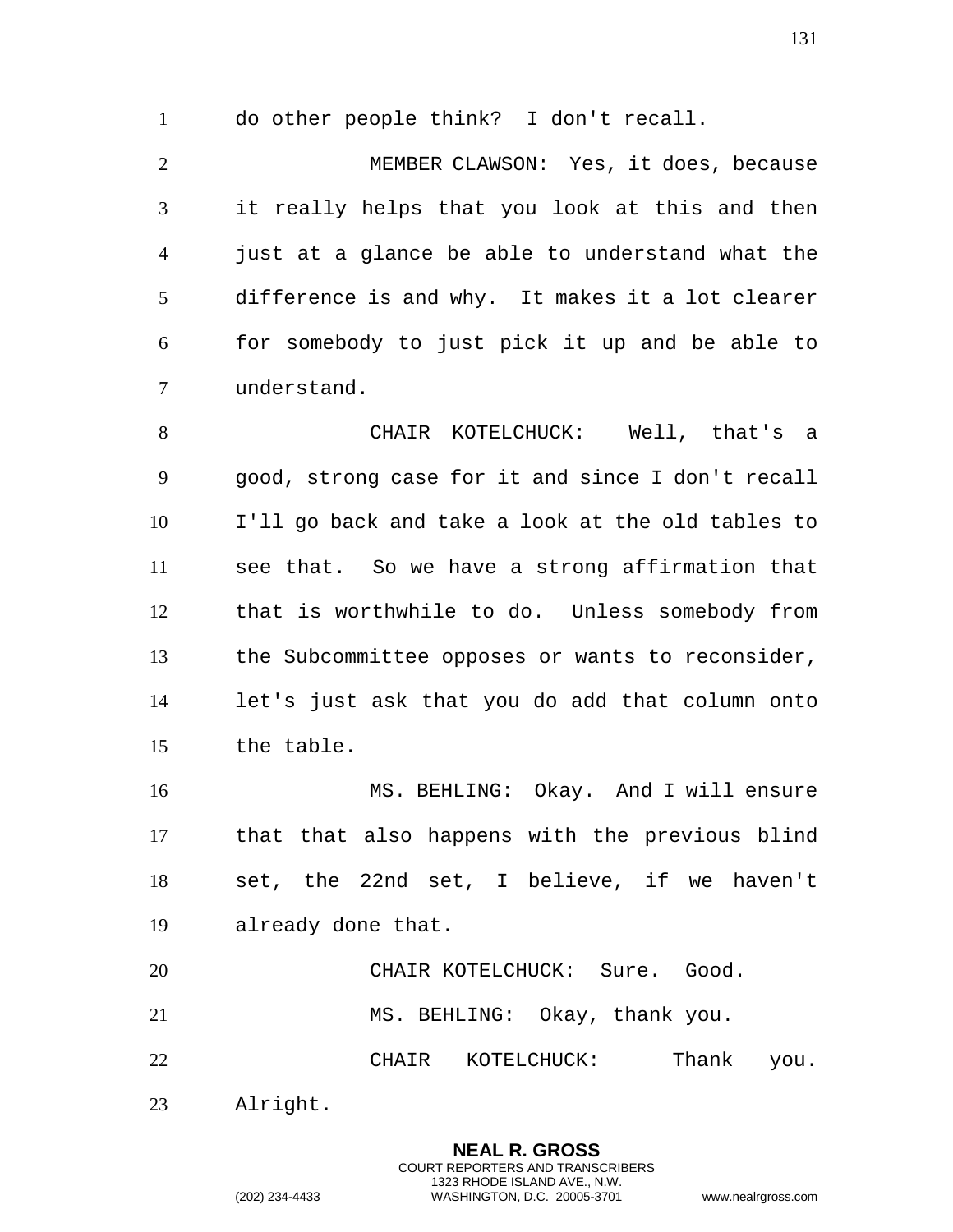**NEAL R. GROSS** MEMBER MUNN: Probably a wonderful simplification and it was nice to have. MEMBER CLAWSON: Somebody's got to mark that down that me and Wanda agree on something. CHAIR KOTELCHUCK: Right, very good. Well, I actually have a marker and you agreed once last time, last meeting. So it's getting to be a very long string at this point. (Laughter) **Review outstanding Type 2 cases from Sets 14-18 DOE Sites matrix**  CHAIR KOTELCHUCK: Right, right. All right. Now we go to some toughies, some of our outstanding type 2 cases. And apparently from Sets 14-18, item 3 on the agenda. 17 and I note that there's some discussion ahead for Brookhaven National Lab. So let's make the changes on the screen. MS. GOGLIOTTI: Bob, are you on the phone? MR. BARTON: Yes, I'm here, Rose. MS. GOGLIOTTI: Okay. I've got your

COURT REPORTERS AND TRANSCRIBERS 1323 RHODE ISLAND AVE., N.W.

(202) 234-4433 WASHINGTON, D.C. 20005-3701 www.nealrgross.com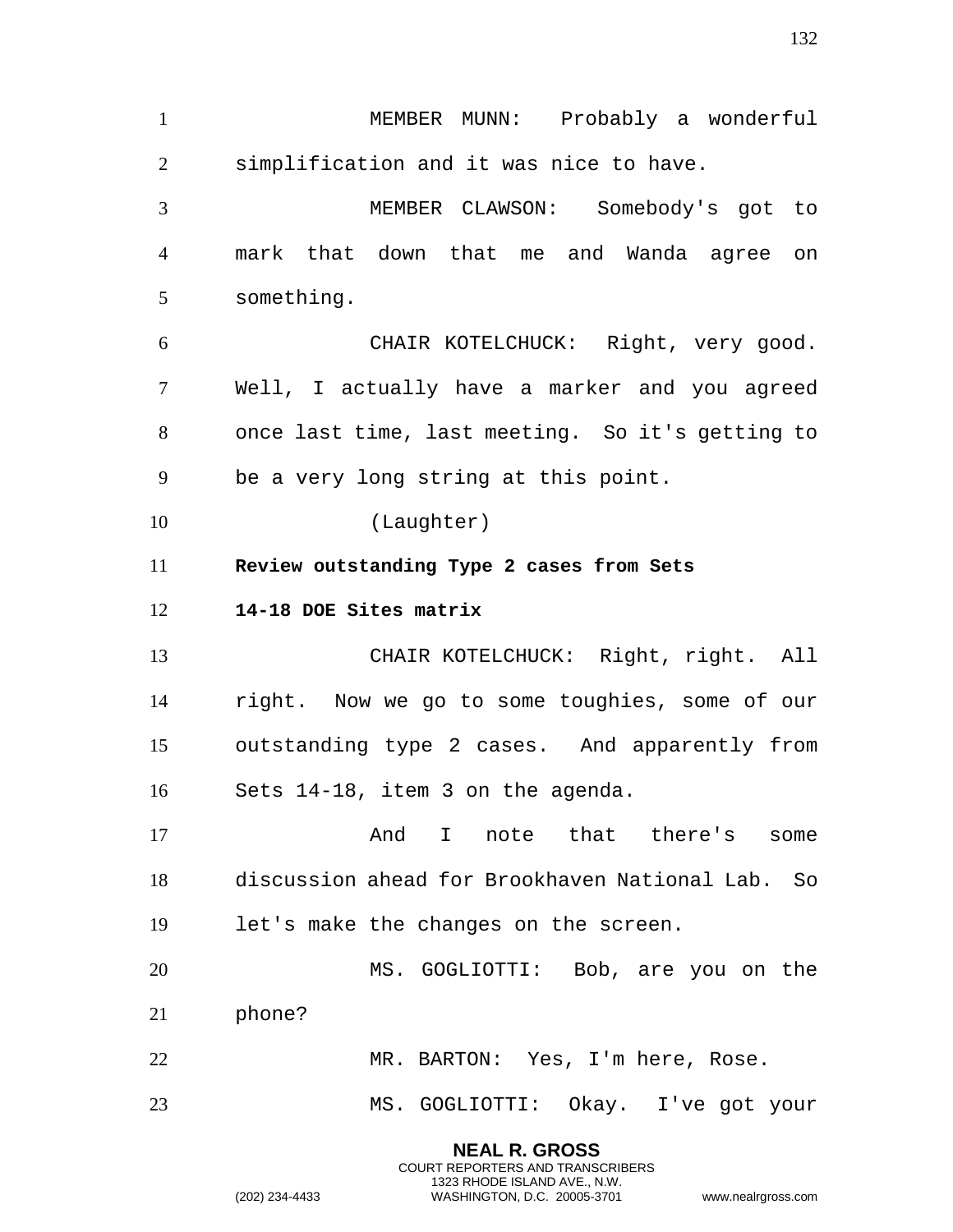response pulled up, the extended response, from 2 the BRS.

 MR. BARTON: Okay, great. I can see that and I can pick it up from here. If the proper folks at NIOSH are present and ready to go, I'll begin.

CHAIR KOTELCHUCK: Okay.

 MR. SIEBERT: This is Scott. I'm going to tell you right now, I mean, we can go over it. However, this is a complicated issue and we will need to issue a written response. So there's really not going to be much discussion today, as far as I know.

 CHAIR KOTELCHUCK: Good. That is -- (Simultaneous speaking)

 MR. KATZ: Bob, can you introduce the case properly though so that people on the front end know what we're talking about?

 MR. BARTON: Sure. Without obviously trying to get into too much detail, this is a BNL case and the worker was employed there for a little under two years, and was in a position and has a particular illness in which non-penetrating

> **NEAL R. GROSS** COURT REPORTERS AND TRANSCRIBERS 1323 RHODE ISLAND AVE., N.W.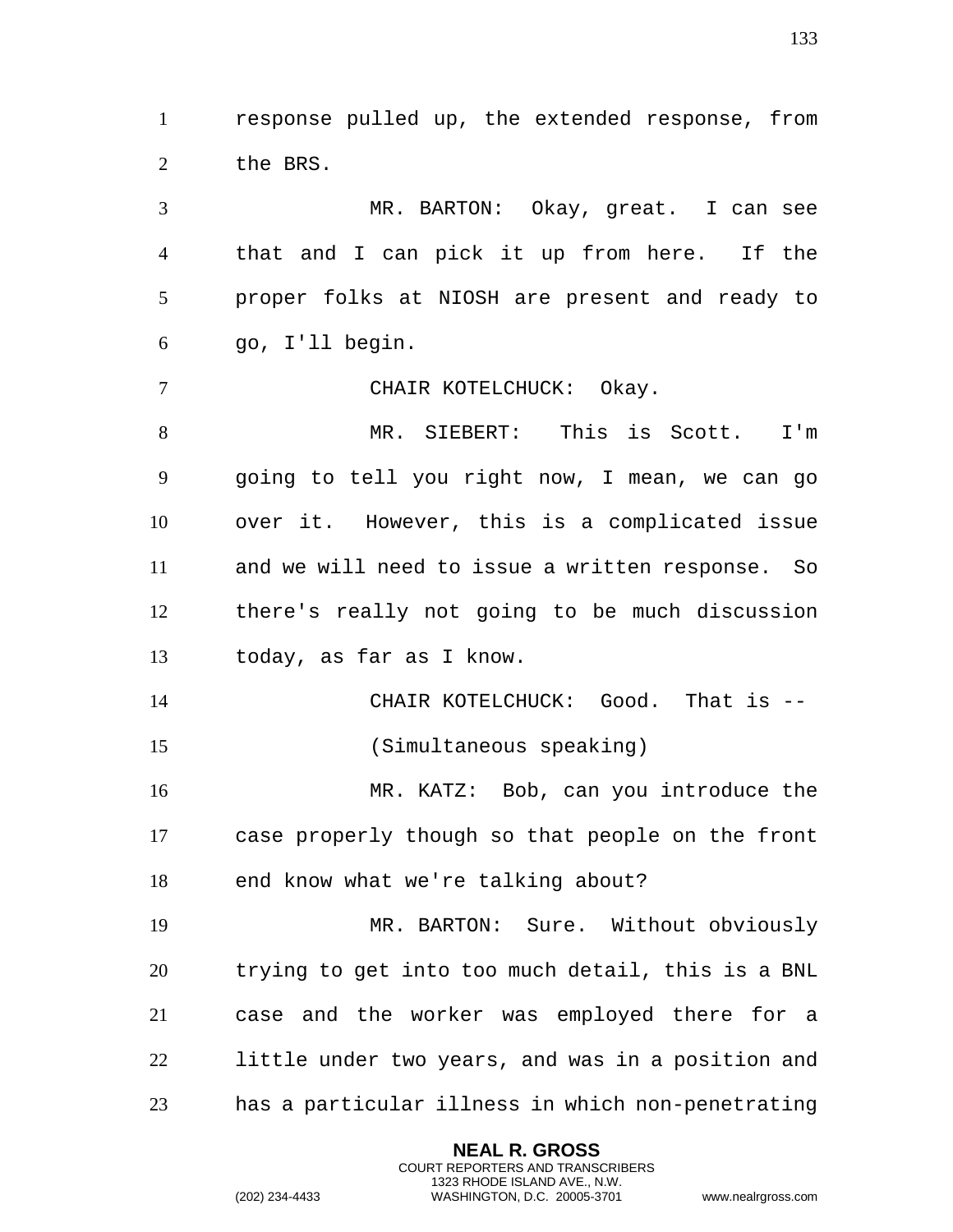or beta dose is of concern.

2 And unique to BNL, when we looked at this case, we looked at the dose record for this individual and we saw information about the gamma dose and about the neutron dose. And we saw nothing about non-penetrating or beta. So, we're kind of scratching our head. We didn't initially know even if the claimant was monitored for non- penetrating radiation. When we looked at the actual dose reconstruction, we did see that there was some limited missed shallow doses applied. When I say limited, it was actually assumed to be one-half of one dosimetry badge cycle. So, essentially, that's one quarter of the MDA being assigned as beta. And so that got us, obviously, scratching our heads a little bit. In one of its earliest responses, NIOSH clarified that at BNL it's kind of unique in that beta doses aren't listed in the record unless they are essentially positive. And, Scott, please stop me if I'm getting any of these technical details wrong.

> **NEAL R. GROSS** COURT REPORTERS AND TRANSCRIBERS 1323 RHODE ISLAND AVE., N.W.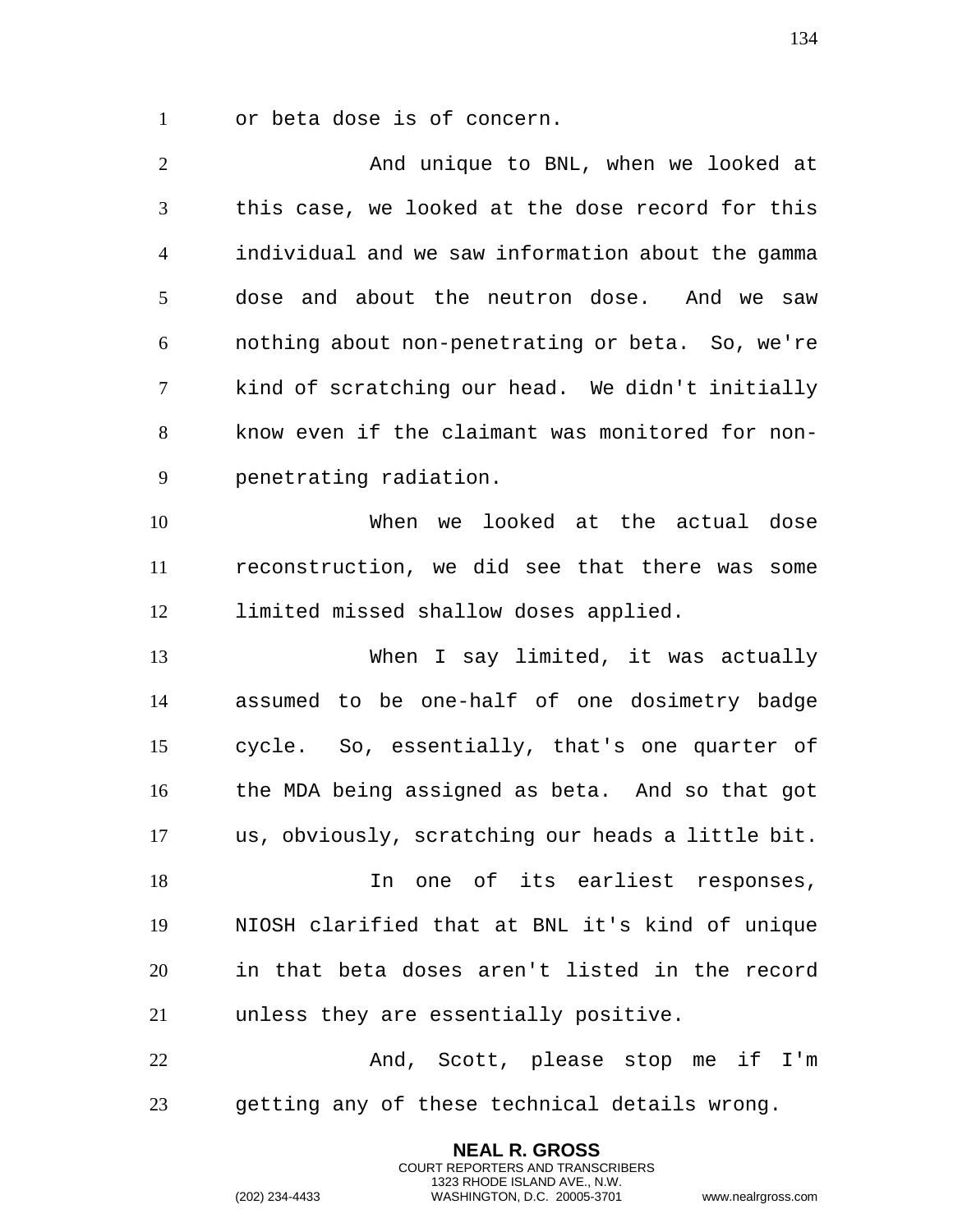So, essentially what that means is, and as you can see for those of you who are on Skype, this individual has a table with their external doses and there are columns for gamma and the neutron, and then there's nothing after the table to indicate that a positive beta dose was accrued.

 Now, this person, there's no reason to believe they weren't actually monitored via the standard beta gamma dosimeter. So what that leaves us with is they were monitored but there was no positive dose for beta recorded.

 So, really, the only appropriate thing to do is then evaluate your missed dose, missed shallow dose. So we looked into that. And again, as I said, the original dose reconstruction had assigned one-half of one badging cycle for this individual. And we got into that calculation, and NIOSH provided Excel files and additional clarification via written response, which is in the BRS.

 And what we found, or what we think we found, is that when they went in to calculate the

> **NEAL R. GROSS** COURT REPORTERS AND TRANSCRIBERS 1323 RHODE ISLAND AVE., N.W.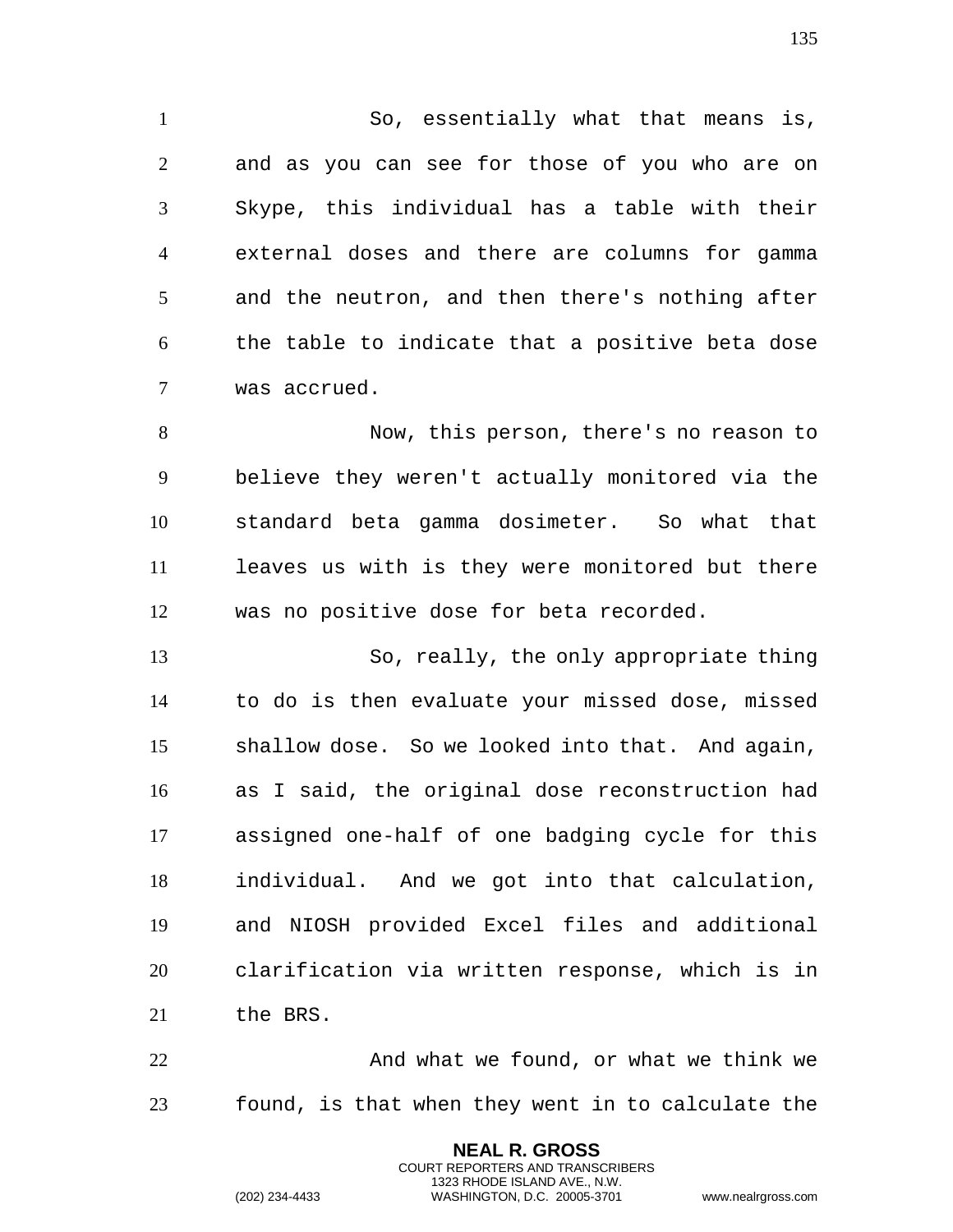missed dose -- because, again, there was nothing measured so the only appropriate thing to do was assign missed dose -- it appeared when they were calculating the number of missed zeroes they were assuming that there actually was a positively accrued beta dose.

 So, on one hand, we're not assigning any measured beta dose because it doesn't appear in the record, which we feel is appropriate. But then it appears that, when calculating the missed dose, the assumption is made that there was positively accrued dose.

 So that's it in a nutshell. What we did in our most recent response is we provided dose records just so you can see what we're talking about. And also we provided what we feel is a sample calculation on how that missed shallow dose should be calculated for this individual, assuming that there were no measured positive doses.

 And, again, no positive measured doses were assigned, so if you're going to calculate the missed zeroes, the assumption that there was

> **NEAL R. GROSS** COURT REPORTERS AND TRANSCRIBERS 1323 RHODE ISLAND AVE., N.W.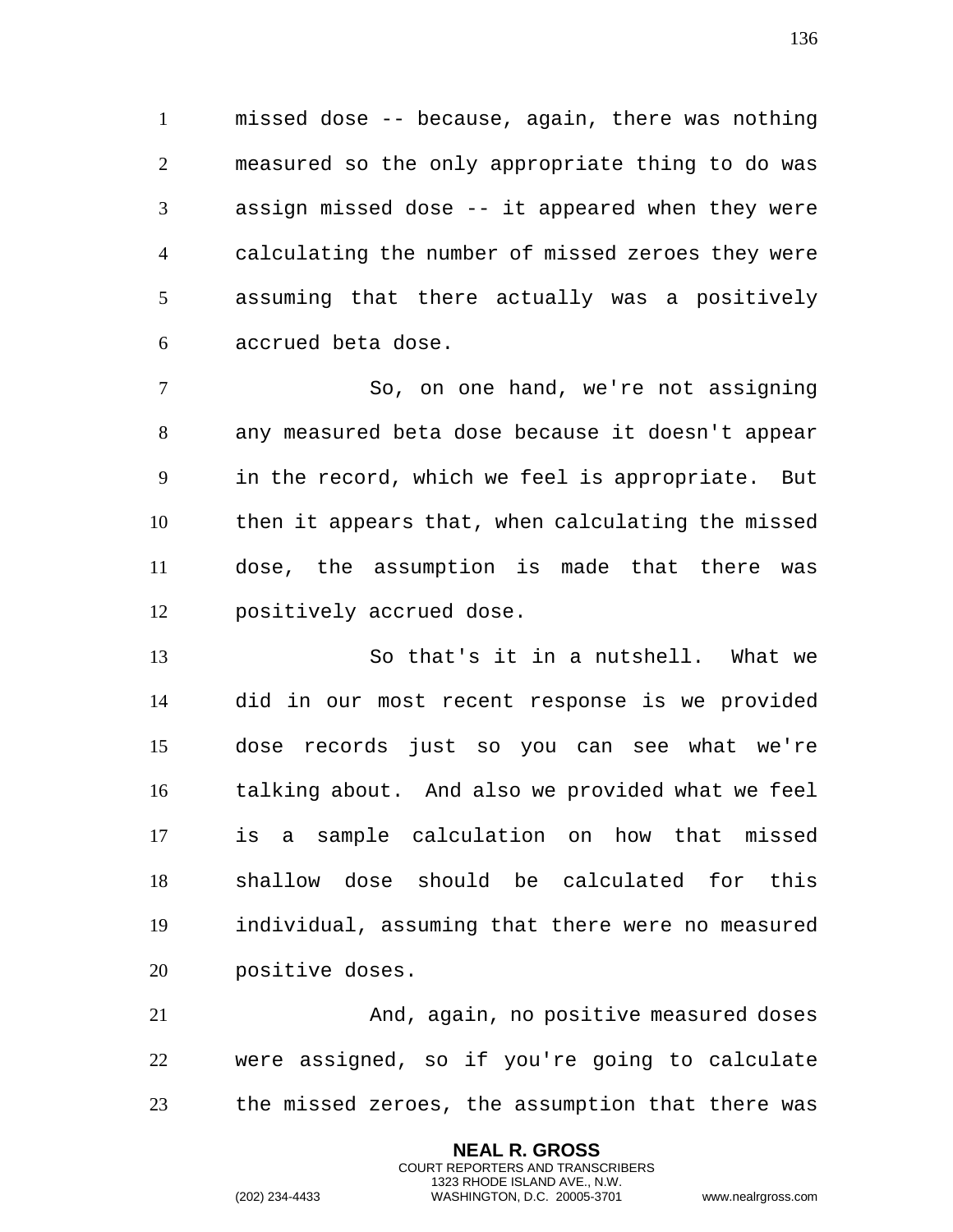no measured dose has to be consistent.

 That's where we're at, and it sounds like NIOSH is still working on that.

CHAIR KOTELCHUCK: Right.

 MR. SIEBERT: I can tell you it appears that the issue is going to be in definitions rather than a "positive" shallow dose. It has more to do with a detectable and non-detectable open window dose. And missed dose is when you can't detect something, not when there's not something positive.

 So, like I said, we'll write up what we've got and we'll get it over to you guys and we can continue the exciting discussion on this. CHAIR KOTELCHUCK: Okay, very good. Very good. So that's BNL 436.2, for those who are looking at the BRS. Good.

 Now, do we have other ones of the toughies from 14 to 18 that SC&A and NIOSH would like to discuss or are ready to discuss?

 MS. GOGLIOTTI: Dave, we left those off of the agenda because we thought that we wouldn't have time. We can certainly go back if

> **NEAL R. GROSS** COURT REPORTERS AND TRANSCRIBERS 1323 RHODE ISLAND AVE., N.W.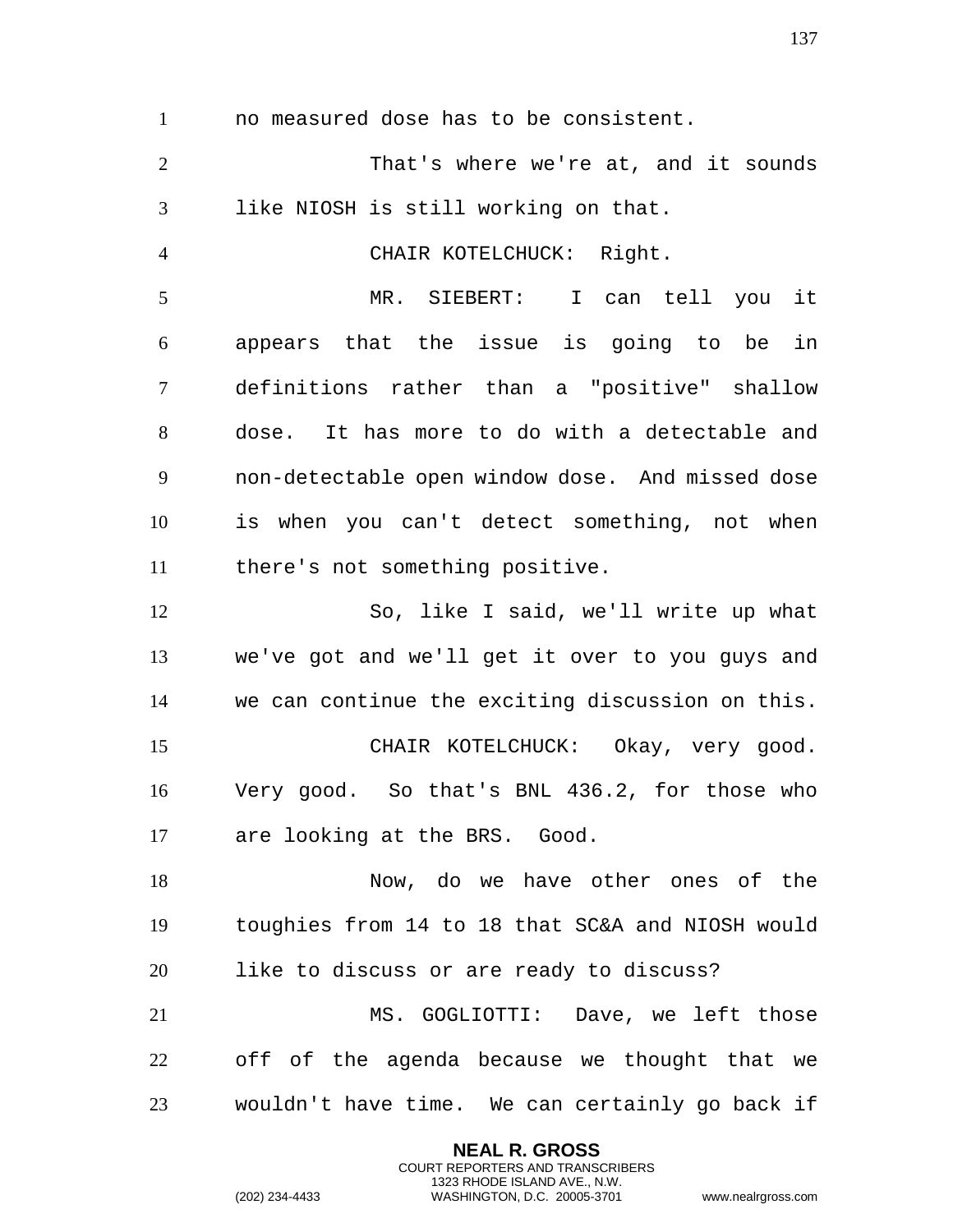that's what you'd like to do, but I'm not sure that all the responses are --

 CHAIR KOTELCHUCK: No, they're all category 2 cases and difficult ones. So I don't want to -- I didn't realize you left -- you mentioned -- and we talked about the Brookhaven National Lab case. So, I'm not surprised, then. I don't want to rush things by going back.

9 So, we should -- that's the single one that we thought we might be able to deal with this time and we're just not ready to complete the discussion. So let's just go onto item 4.

 MR. CALHOUN: This is Grady. Can I interject something here real quick in between? CHAIR KOTELCHUCK: Of course.

 MR. CALHOUN: I should have done this a few minutes ago. But it would really be helpful for us, for the next set of blinds, that we get the supporting files, like the IREP sheets. That really helps us. So, the next time you submit those blinds, your next set, just make sure that we get those.

MS. GOGLIOTTI: I believe they were

**NEAL R. GROSS** COURT REPORTERS AND TRANSCRIBERS 1323 RHODE ISLAND AVE., N.W.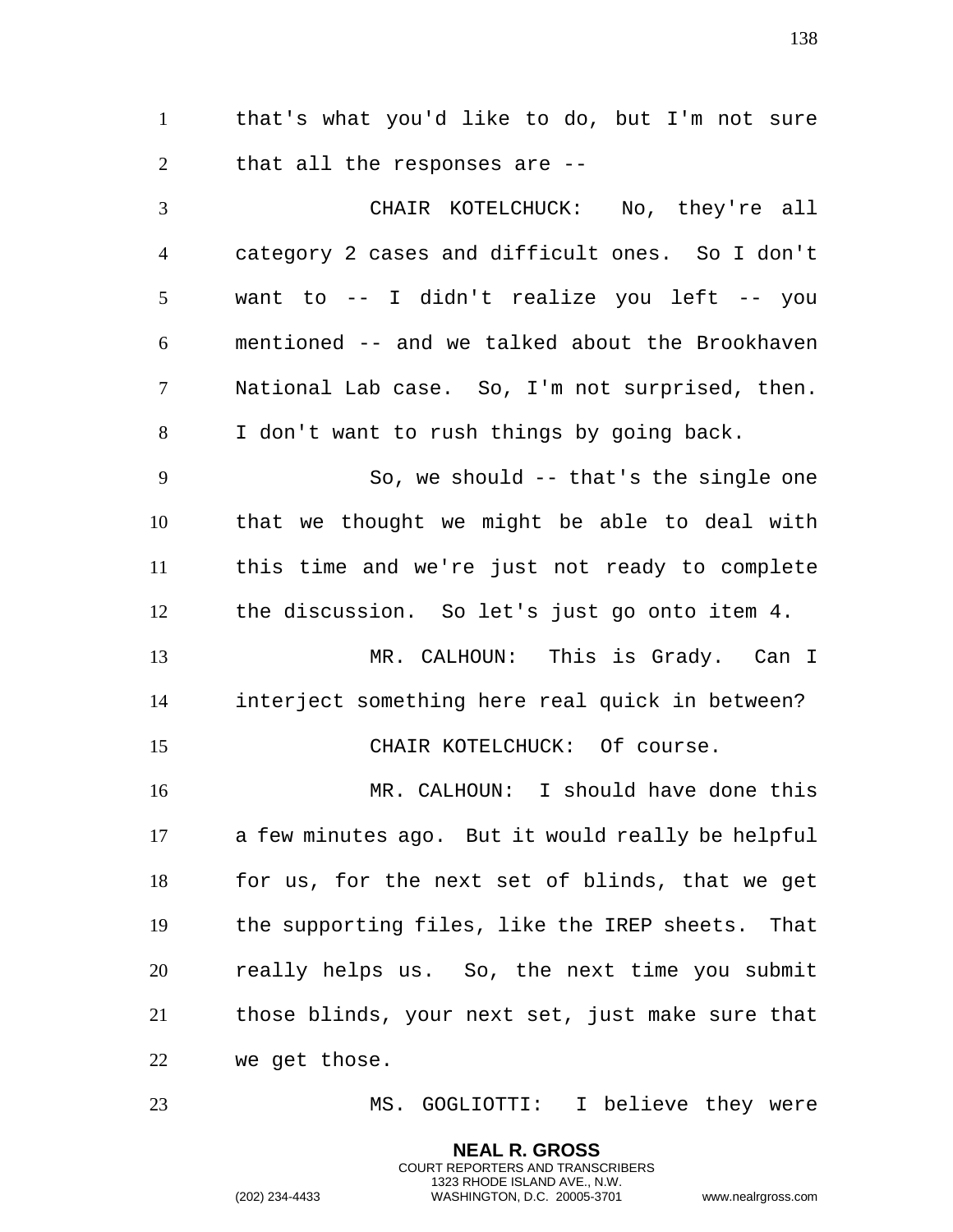**NEAL R. GROSS** provided. I think maybe Beth requested them. MR. CALHOUN: Yeah, I don't know if we got them or not. If we did I didn't get them, but we'll check. MS. GOGLIOTTI: We definitely provided them. They're on the O: drive. MR. CALHOUN: Okay, great. Thank you. 8 CHAIR KOTELCHUCK: Good. 9 MR. KATZ: Before we move on, Dave, can I just get clarification. I'm not sure if I'm getting it from Grady or Rose, but for these difficult cases that we're just passing on now, most of them there's not a response ready so they're not ready to be discussed. But will all of those be ready to discuss, that aren't in a Work Group outside of the Subcommittee, will they all be ready for the next meeting, say, a couple of months from now? Is that a good assumption? MS. GOGLIOTTI: I don't see any reason why not. 22 MR. KATZ: Okay. MS. GOGLIOTTI: There are responses

> COURT REPORTERS AND TRANSCRIBERS 1323 RHODE ISLAND AVE., N.W.

(202) 234-4433 WASHINGTON, D.C. 20005-3701 www.nealrgross.com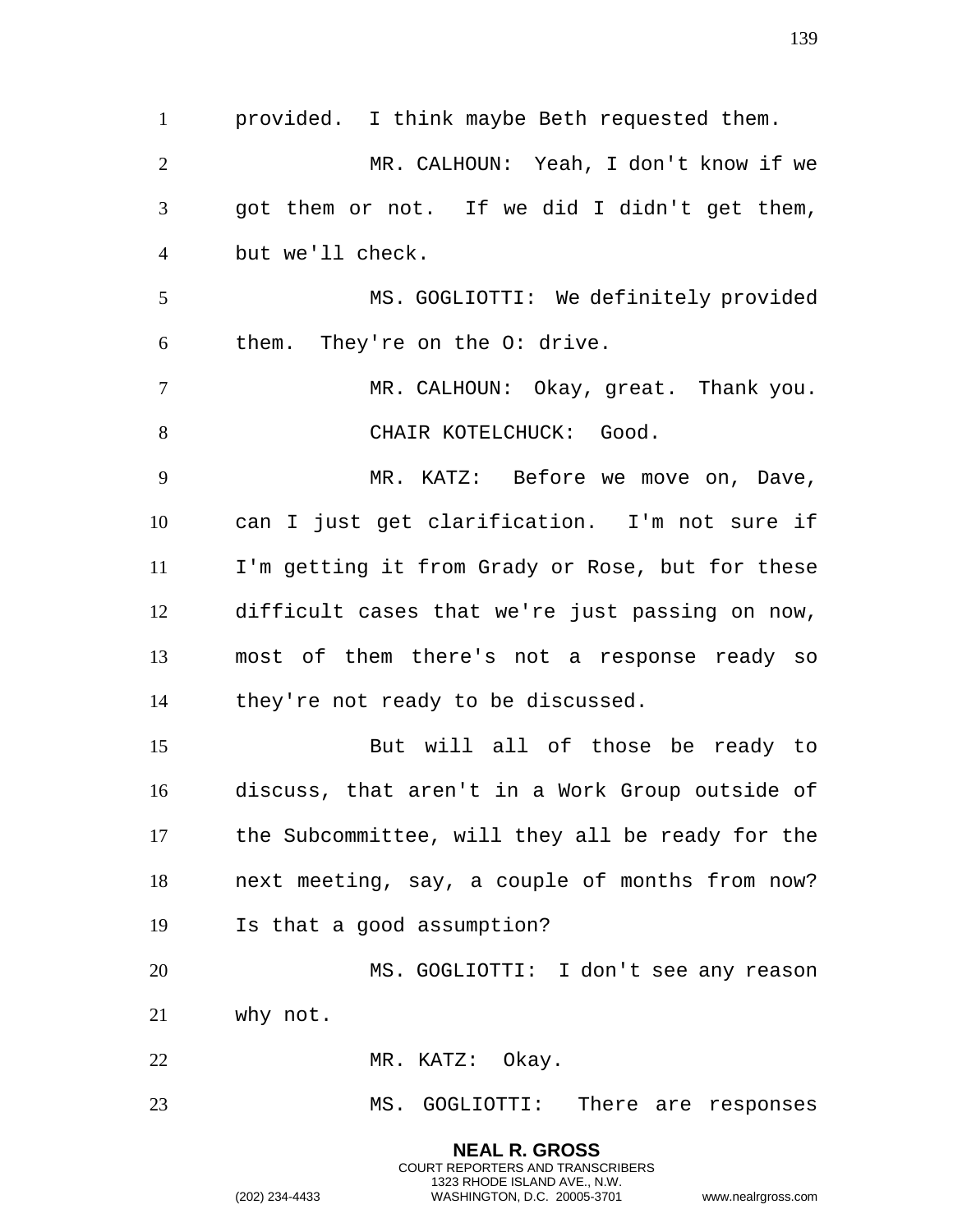for some of them, but not all of them. And because it's not on the agenda I did not focus on them.

 CHAIR KOTELCHUCK: Okay. And I must say, as the Subcommittee Chair and Member, I'm always happy to do the Type 1 cases. The type 2 cases are tough, but that's what we're here for as well.

 MS. GOGLIOTTI: I actually did have a single one that I did want to go over if there was time.

 CHAIR KOTELCHUCK: Among the 14 through 18 sets?

 MS. GOGLIOTTI: It was in the 19 to 21st set, I believe.

 CHAIR KOTELCHUCK: And it was one we discussed last time? If folks are ready, I'm not sure which one that is.

 MS. GOGLIOTTI: I believe that was 480. The response came in yesterday night and we were a little confused by it. And so I was hoping we could go back and discuss it briefly.

CHAIR KOTELCHUCK: Okay. Although are

**NEAL R. GROSS** COURT REPORTERS AND TRANSCRIBERS 1323 RHODE ISLAND AVE., N.W.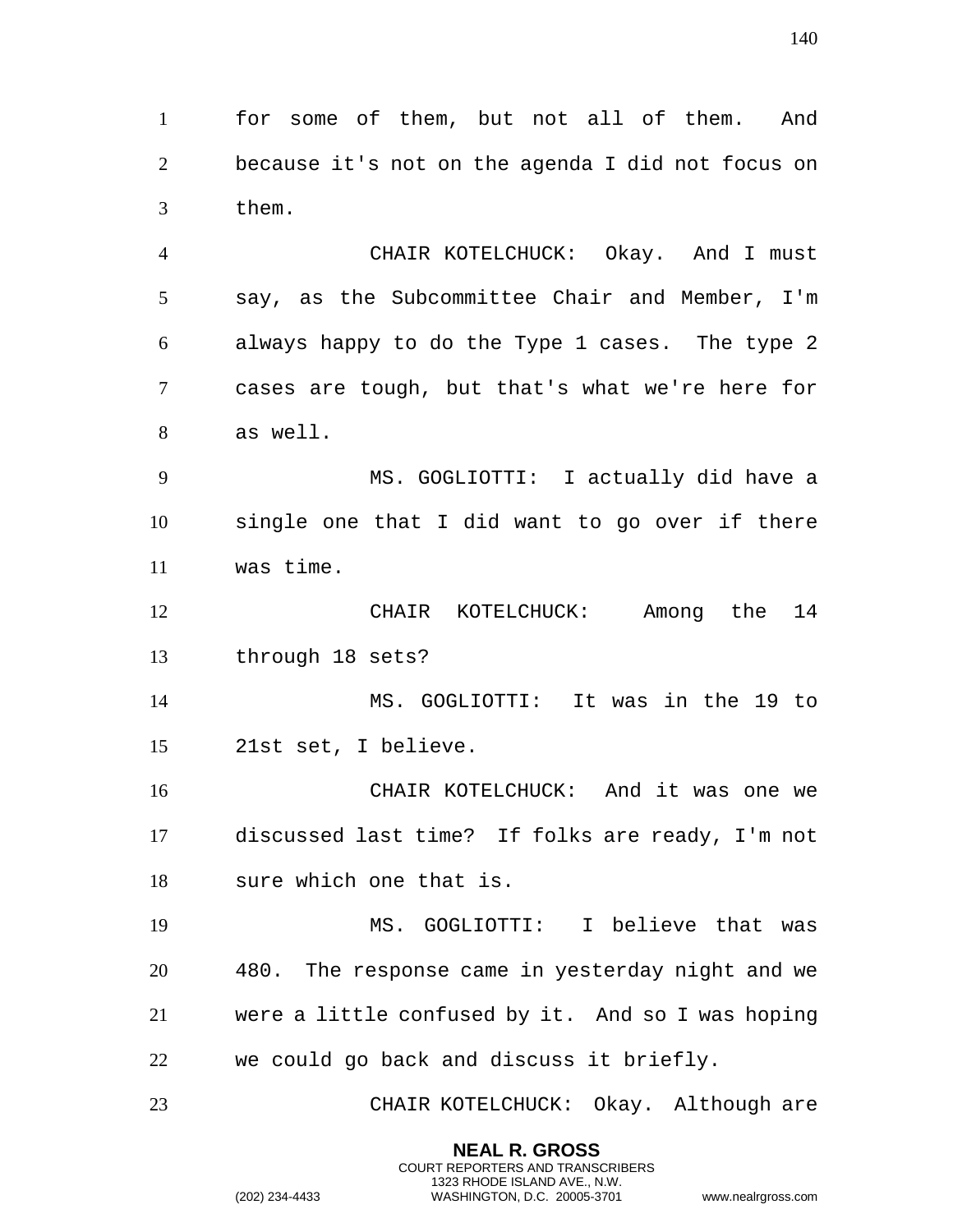you sure it is not a discussion that you just want to have with the NIOSH people? A clarification.

 MS. GOGLIOTTI: We can certainly hold it off. We were just a little confused. We got a response back and it didn't seem to line up with our expectations.

 CHAIR KOTELCHUCK: Subcommittee Members, should we go ahead with it?

 MR. KATZ: Dave, I would just let them handle that offline and get that ready, because we have to address a whole bunch of other cases at the next meeting anyway.

 CHAIR KOTELCHUCK: That would be my thought as well. That's why I was thinking we wouldn't.

17 MS. GOGLIOTTI: Okay, absolutely.

 CHAIR KOTELCHUCK: Okay. So you'll talk offline.

20 By the way, in thinking about the blind cases, I'm going to take the liberty of the Chair to just go back for a comment about the blind cases that I meant to make.

> **NEAL R. GROSS** COURT REPORTERS AND TRANSCRIBERS 1323 RHODE ISLAND AVE., N.W.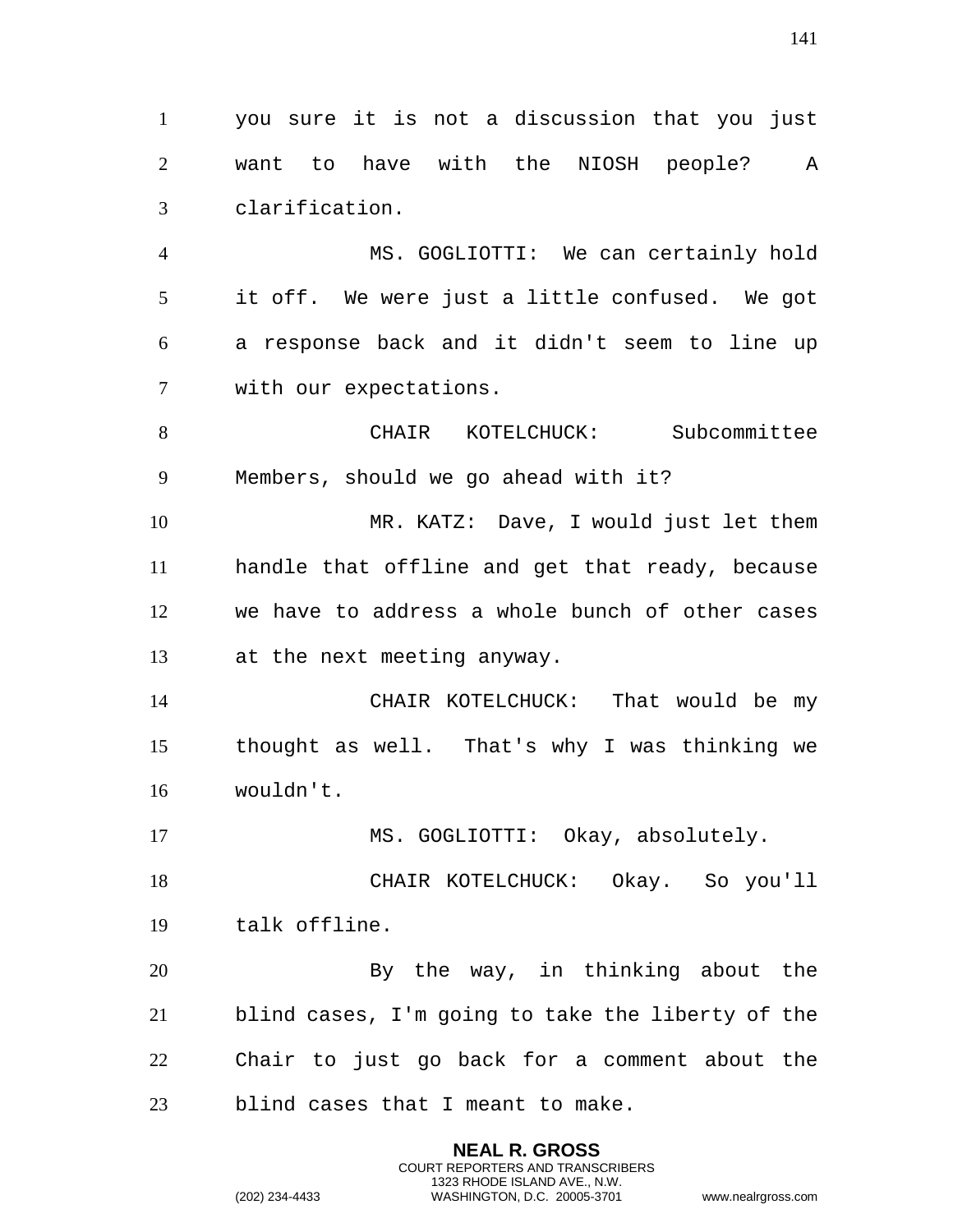Generally, in the past, as we've gone through blinds, sometimes persons in the cases that we're looking at have most unusual cancers. And usually we try to avoid mentioning them because we don't violate a person's privacy. And if it's a rare cancer, by talking about the type of cancer, we in fact may reveal personal information, which we do not want to do.

 My comment is, as we've gone through this set, we also are coming across cases where people work at many different sites. And when a person has worked at several sites, at a certain point, it seems to me, by mentioning the sites we implicitly may be revealing personal information that people can realize who that might be.

 And I know we don't want to do it, nor am I criticizing. In fact, I didn't think about that until today's discussion. But if I may just put a word in for the future that as we discuss blinds we also look at not just the type of cancer but the work at different sites, different facilities. And if we have some that are unusual that may reveal personal things that we try to

> **NEAL R. GROSS** COURT REPORTERS AND TRANSCRIBERS 1323 RHODE ISLAND AVE., N.W.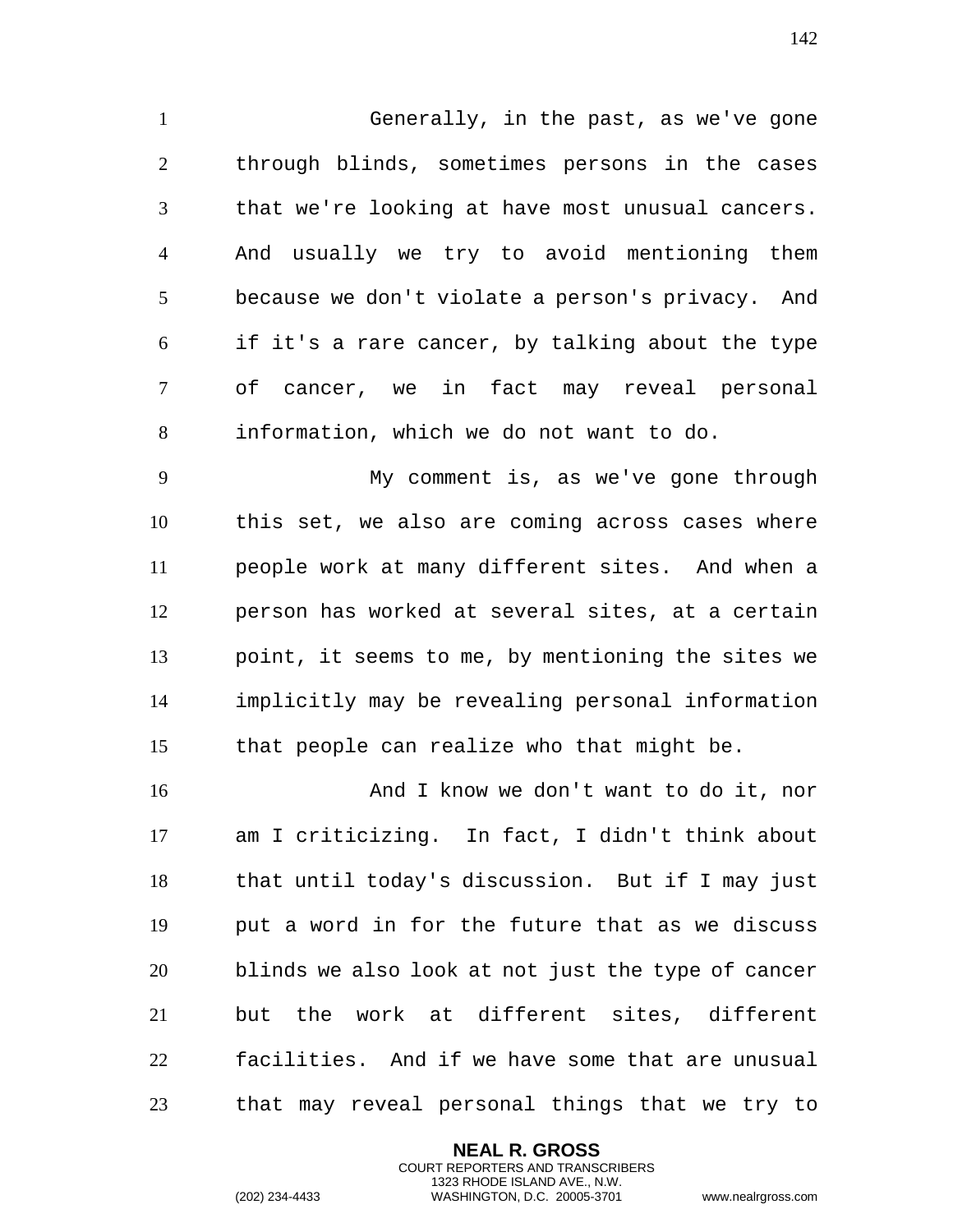just say "this is a facility," or "the person worked at one facility for a short time here" and not mention the facility.

 We can't be perfect and there's no absolute protection for privacy, but I just thought I'd mention it. It did come up as I was looking at some of the cases in this last set.

 MR. KATZ: That's a good mention, Dave, because I had that exact same thought and it was too late, it already had been done. And it's nothing -- I don't think we have any public even on the line today. But it is a good idea to 13 just, when we have a complex work history, let's not lay it all out in exact detail.

 CHAIR KOTELCHUCK: Right. Okay. Fine. Yeah, I did not think about that until today's discussion. But it's just a word of advice and caution and no criticism of anybody. We work collectively in trying to do the right thing.

 MEMBER MUNN: There is another aspect to that, though, that is one has to not forget. And the other aspect is in an attempt to try to

> **NEAL R. GROSS** COURT REPORTERS AND TRANSCRIBERS 1323 RHODE ISLAND AVE., N.W.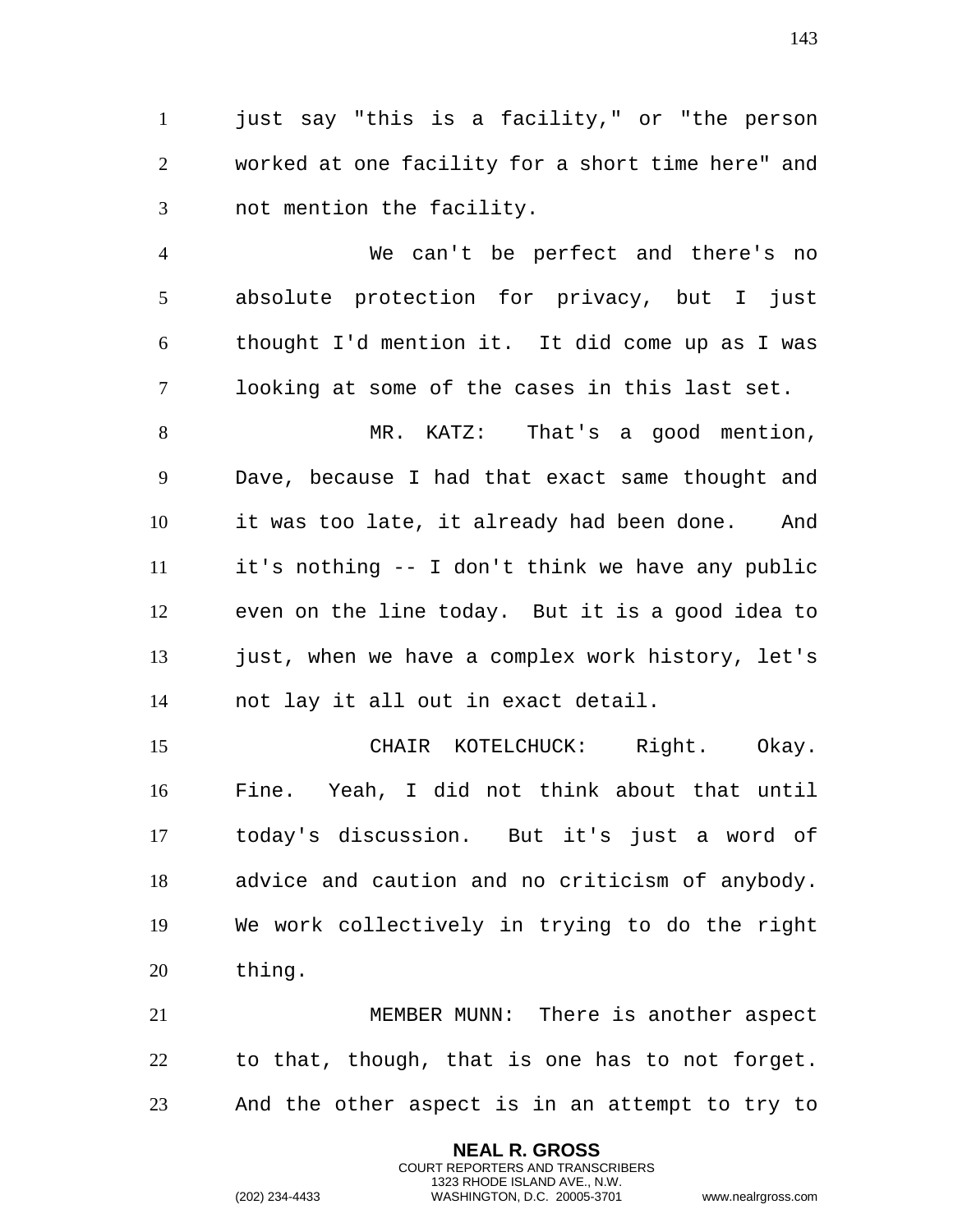do the right thing we can do so many right things that we can't really and truly do the larger right thing.

 That's a kind of situation that one runs into in safety considerations of all kinds, especially in the nuclear world. You can attempt to be so safe that you cannot operate anything.

8 CHAIR KOTELCHUCK: Yes.

 MEMBER MUNN: And if we are going to be completely clear in our understanding of the exposures that people have, we need to have more than a passing understanding of the fact that they were just in a facility.

 MR. KATZ: Right. But, Wanda, I totally agree, but, I mean, you're getting this material in writing and so the person leading the presentation can say "the first facility, the second facility," instead of saying Hanford and Iowa or whatever it is.

 And that then still shields the public and you have all the information you need in the precise detail.

> **NEAL R. GROSS** COURT REPORTERS AND TRANSCRIBERS 1323 RHODE ISLAND AVE., N.W.

But, really, violating the Privacy Act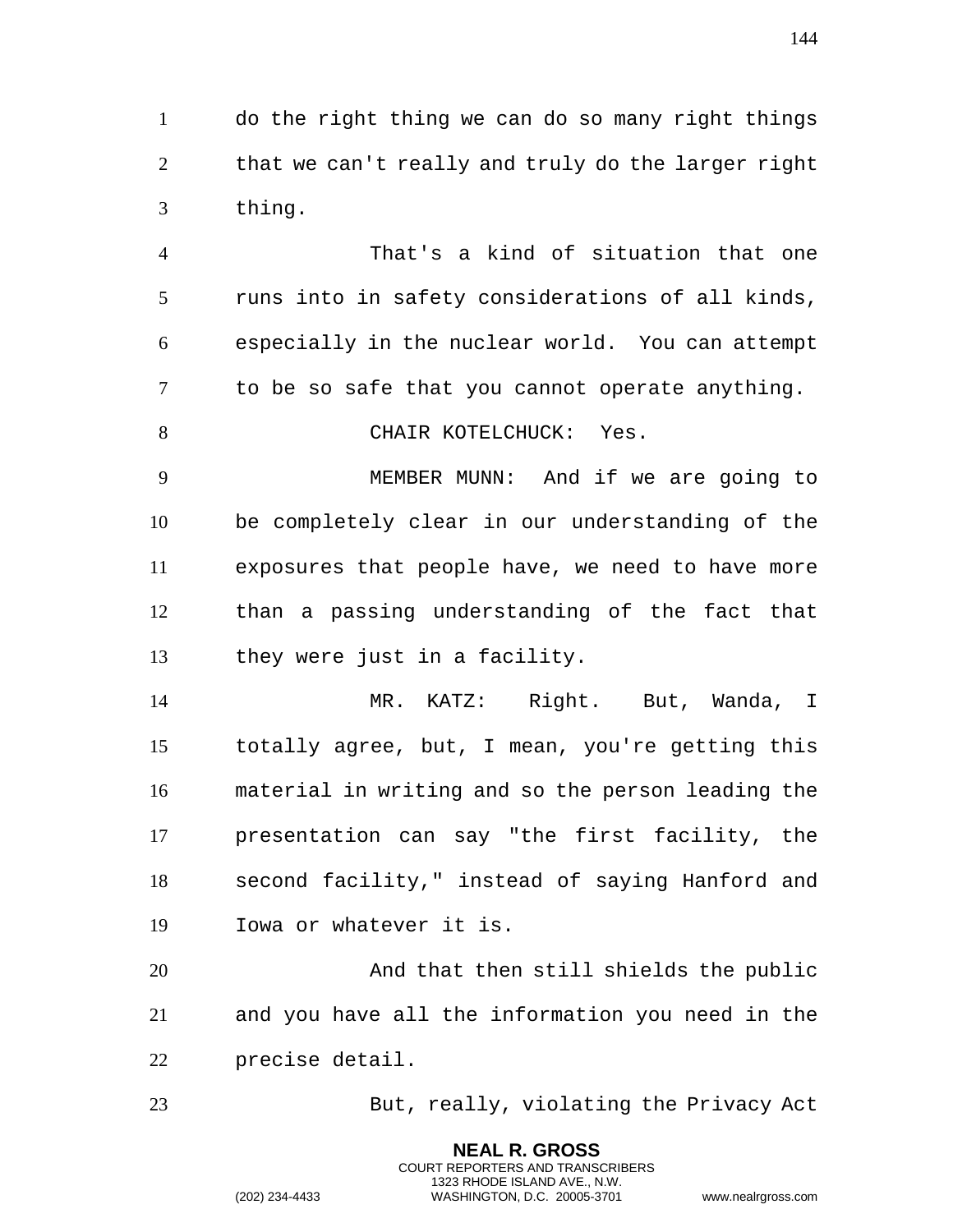is a most serious problem, and so that really takes precedence over the clarity of conversation, I would say, if you had to choose between the two.

 CHAIR KOTELCHUCK: Well, there's a balance to be had because complete personal protection is not available, but we'll do our best.

 MS. GOGLIOTTI: How about whenever the person worked at two or more sites we'll say the main site and then the other site we'll just -- MR. KATZ: Yeah, yes, that's what I was saying. That works fine. You don't have to specify the rest of the sites, right.

**Review Type 1 cases from Sets 19-21**

 CHAIR KOTELCHUCK: Okay. Good. Now let's go on. It's 2:45. We could take a 15- minute break now. Although, frankly, we've only been going for about an hour, so I would hold off. I'd start with the Type 1 cases and we'll go on until 3 o'clock, let's say, or a little after 3, and we'll take a short break.

23 MEMBER MUNN: Fine.

**NEAL R. GROSS** COURT REPORTERS AND TRANSCRIBERS 1323 RHODE ISLAND AVE., N.W.

(202) 234-4433 WASHINGTON, D.C. 20005-3701 www.nealrgross.com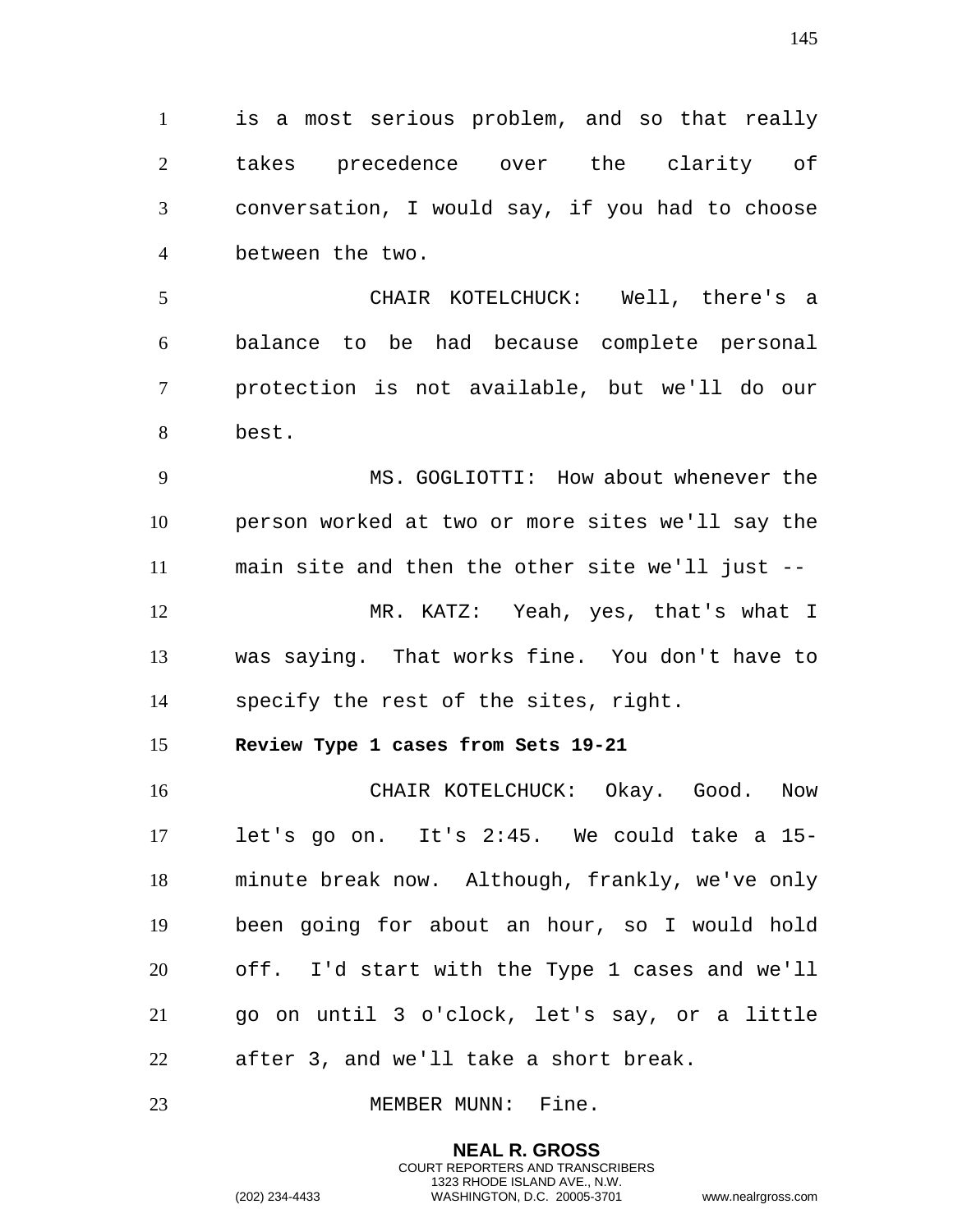CHAIR KOTELCHUCK: Okay. Alright. So, let's go to item 4, sets 19 through 21. MS. GOGLIOTTI: These are just the Type 1s. CHAIR KOTELCHUCK: Yes. MS. GOGLIOTTI: And I have here pulled up our Type 1 spreadsheet, and I'll just go through it, if that's okay with everyone. 9 CHAIR KOTELCHUCK: Very good. MS. GOGLIOTTI: Alright. The first observation is 453, Observation 1. And this is an Iowa Ordnance Plant, Sandia, Albuquerque, Pacific Proving Grounds, and NTS case. And our observation was simply that we thought the wrong revision of the TBD was cited. It appeared to us that they had used the correct version of the TBD because some of the things that were included in the dose reconstruction, but the wrong revision was cited. And NIOSH does agree that the wrong revision was cited, but they used the correct revision when actually completing the dose reconstruction.

> **NEAL R. GROSS** COURT REPORTERS AND TRANSCRIBERS 1323 RHODE ISLAND AVE., N.W.

(202) 234-4433 WASHINGTON, D.C. 20005-3701 www.nealrgross.com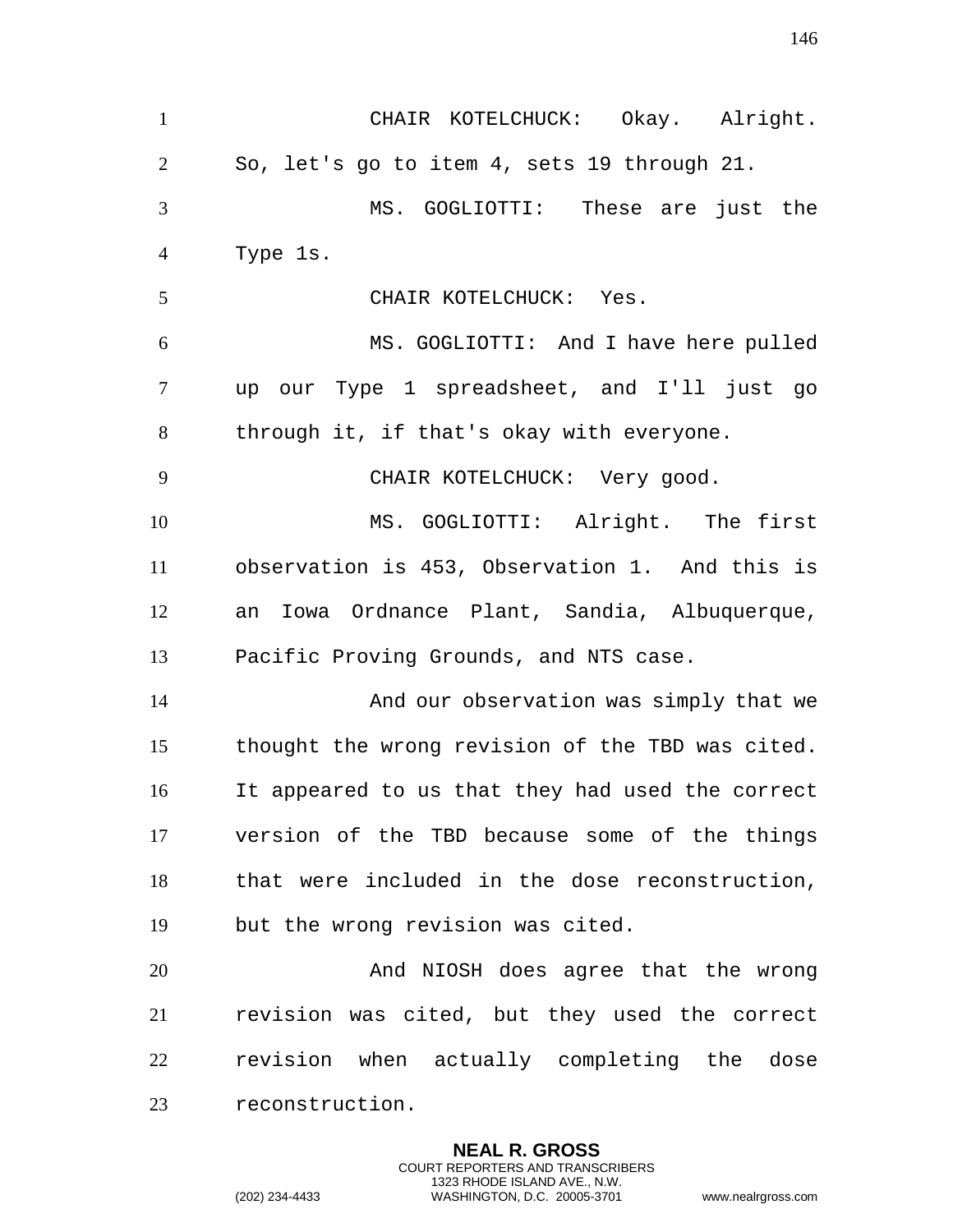CHAIR KOTELCHUCK: Okay. So, any comments? MEMBER MUNN: I like those. CHAIR KOTELCHUCK: Yes, I do too. Alright. Then that sounds good. Closed. MS. GOGLIOTTI: Alright, next is from the same case, Finding 1. And the finding states that NIOSH failed to properly account for the recorded dose to the prostate. And this, I believe, was more of a misunderstanding. The dose reconstruction text said that they used a dose correction factor of greater than 1 for the prostate, which using a dose correction factor of 1 would be incorrect because the dose correction factor for the prostate is 1.244, I believe. And NIOSH just provided us with additional clarification that maybe we were misinterpreting the text and the dose reconstruction. So I believe we can close that. CHAIR KOTELCHUCK: Okay. Alright. MR. CALHOUN: Is that still a finding? CHAIR KOTELCHUCK: That's a good

> **NEAL R. GROSS** COURT REPORTERS AND TRANSCRIBERS 1323 RHODE ISLAND AVE., N.W.

(202) 234-4433 WASHINGTON, D.C. 20005-3701 www.nealrgross.com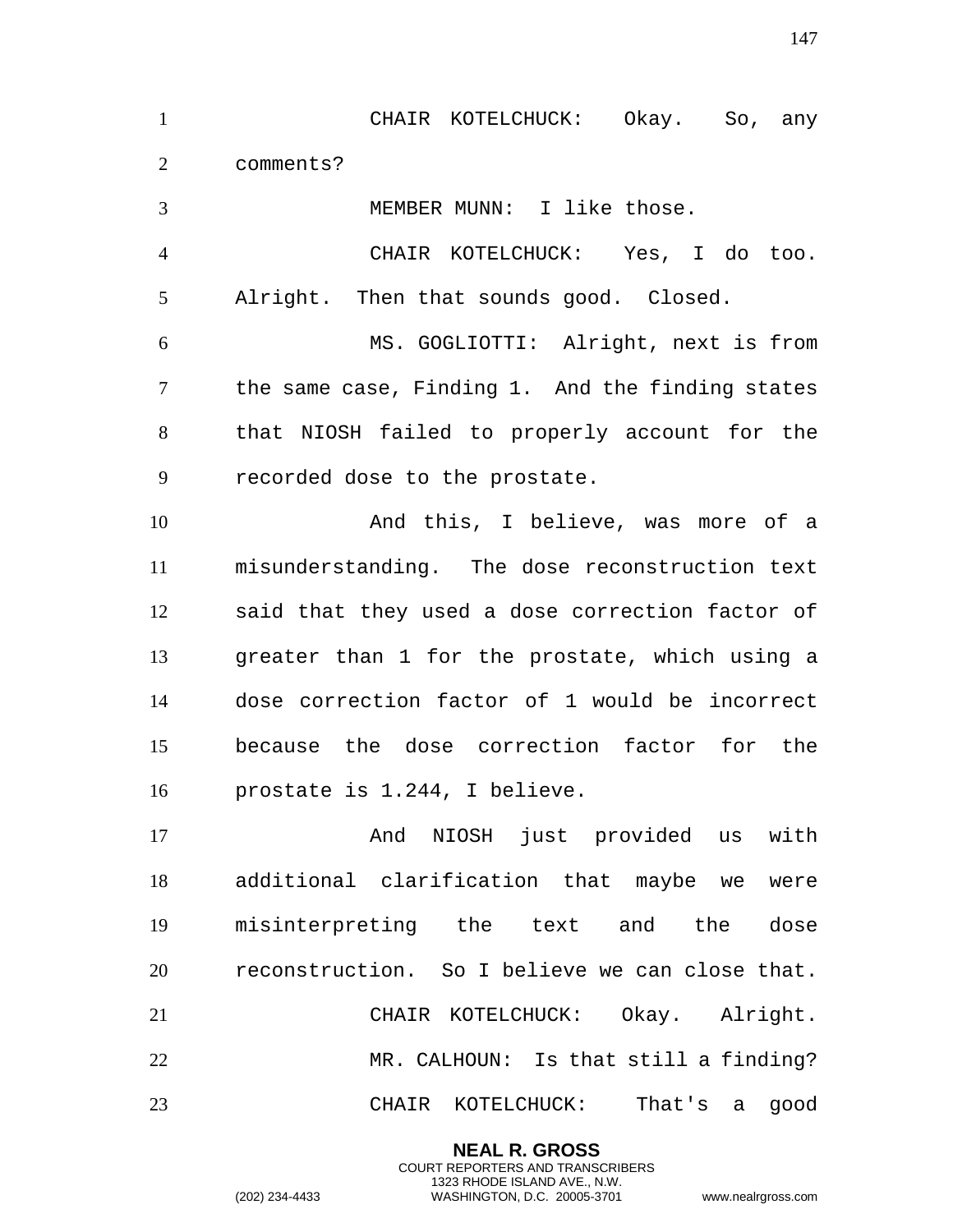point.

 MS. GOGLIOTTI: Based on the clarification, and since I don't believe you actually did anything wrong other than the incorrect text, I would say that it's an observation.

 CHAIR KOTELCHUCK: I think you're right. Okay. So, change that to an observation. 453.2.

 MS. GOGLIOTTI: Yes. This one stated that NIOSH failed to apply a dosimeter uncertainty factor. And NIOSH did agree with this finding. When they applied the factor it did decrease the PoC from around 40 to about 37 percent, and so that didn't impact compensation. So, based on that, I recommend closure.

 CHAIR KOTELCHUCK: Well, that does sound like a finding. It happens to reduce the PoC but that's not of consequence. The consequence is that it changes the PoC. And NIOSH agrees. So I think we should move to close it. Again, if any Subcommittee Member has concerns or comments or objections, of course.

> **NEAL R. GROSS** COURT REPORTERS AND TRANSCRIBERS 1323 RHODE ISLAND AVE., N.W.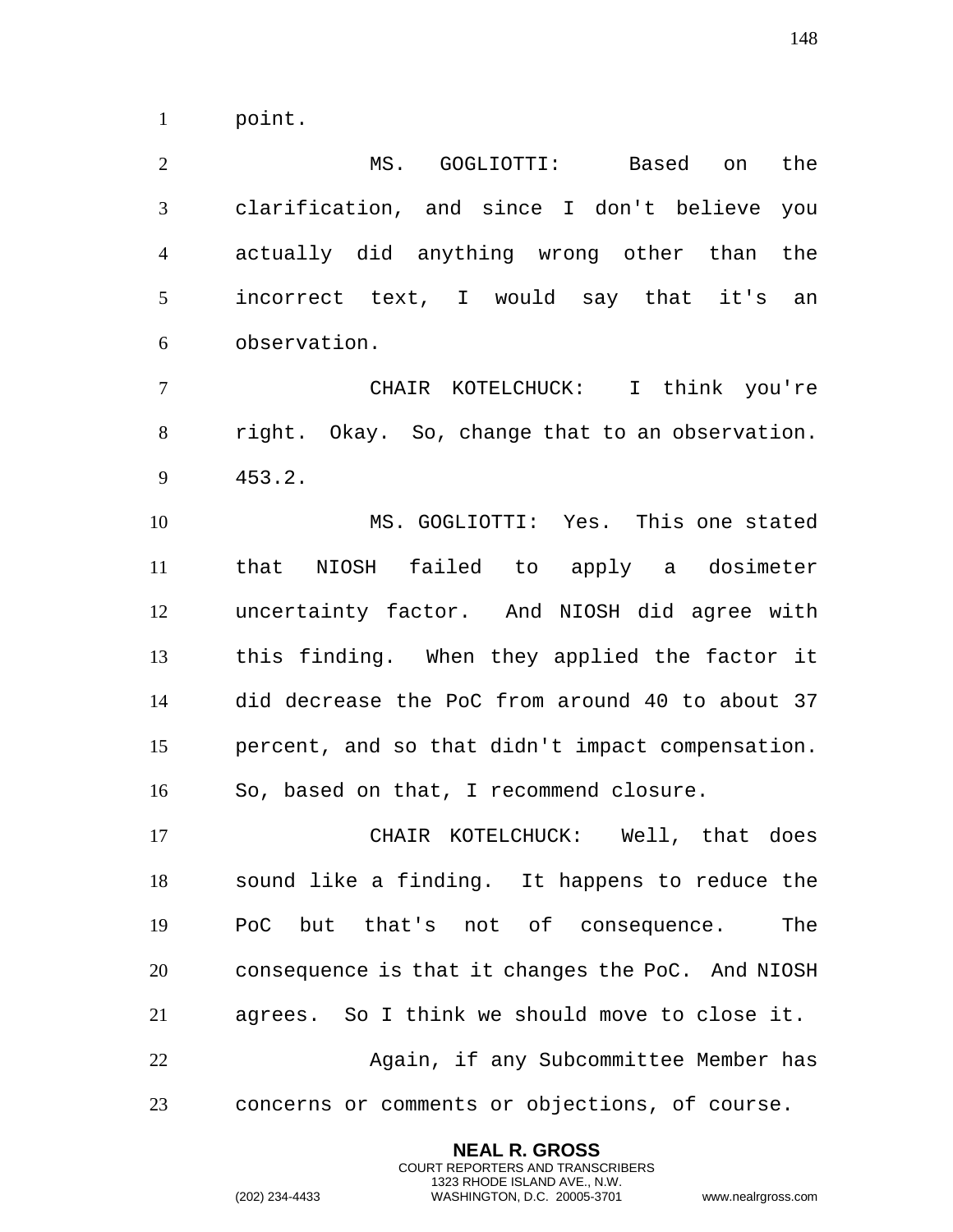1 MEMBER BEACH: Agreed. CHAIR KOTELCHUCK: Okay. Done. Closed. MS. GOGLIOTTI: Okay. The next one is a Pantex plant case, and that is 461.2. And the finding states that NIOSH did not apply a clothing electron attenuation factor for the forearm and elbow. I believe there were two skin cancers in this particular case. Generally, when the skin is covered by clothing we would apply a correction factor for an electron dose. NIOSH agrees that they probably should have assigned long sleeves for those particular cancers. In this case it actually did reduce the PoC and it would reduce it from just over 50 percent to 49.8. CHAIR KOTELCHUCK: Right. Was this compensated? 19 MS. GOGLIOTTI: Yes. CHAIR KOTELCHUCK: Yeah, as I thought. Alright. MS. GOGLIOTTI: And we're not going to go back and take away compensation from --

> **NEAL R. GROSS** COURT REPORTERS AND TRANSCRIBERS 1323 RHODE ISLAND AVE., N.W.

(202) 234-4433 WASHINGTON, D.C. 20005-3701 www.nealrgross.com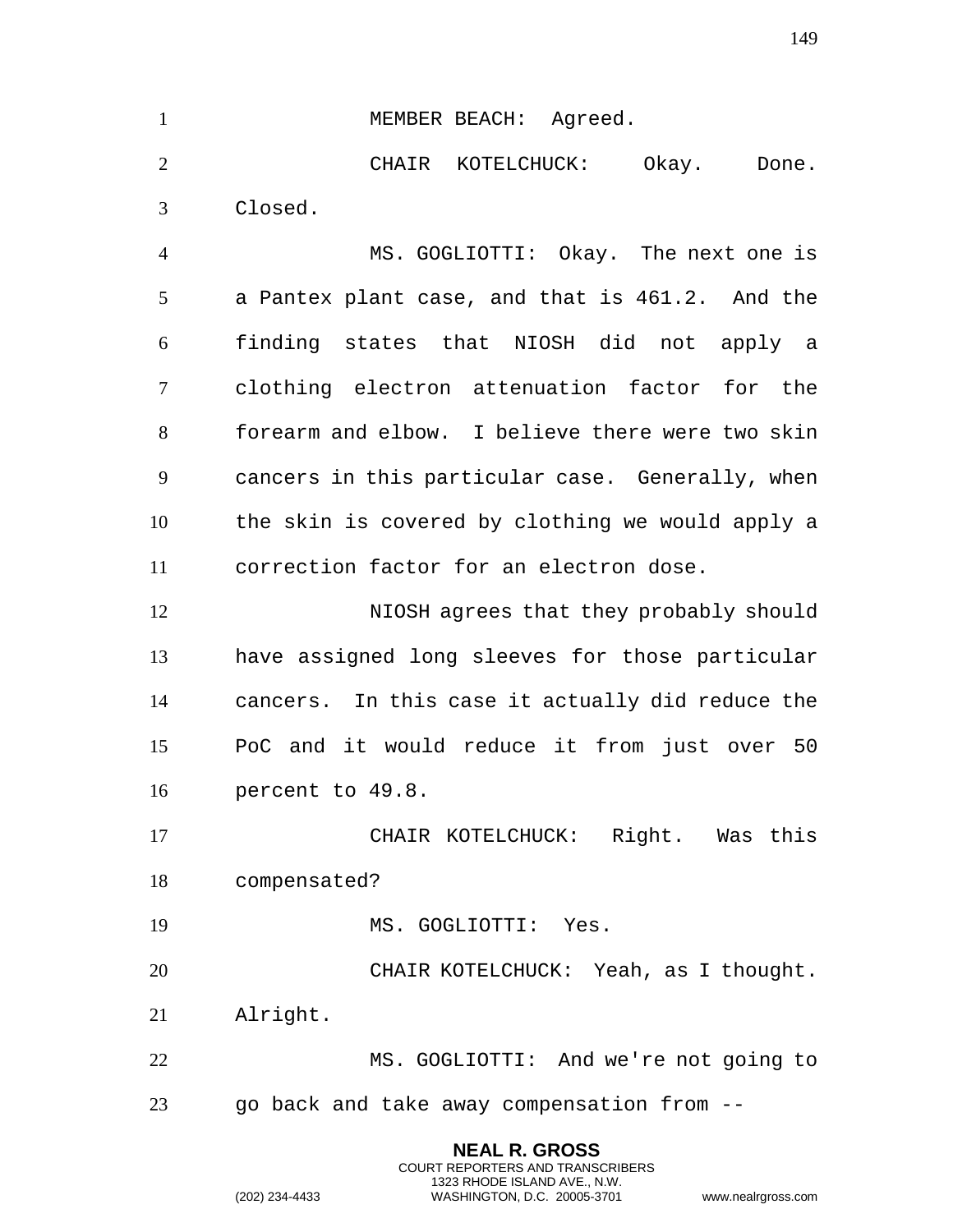CHAIR KOTELCHUCK: Oh, no, absolutely, that's a standing rule. But nor is it obvious whether the person in a plant, in the American South, and I don't know which times of year, whether the person in fact wore clothing. MS. GOGLIOTTI: I believe this person wore coveralls as a part of their job, which in general would cover your arms. CHAIR KOTELCHUCK: Yes. True. Well, that's good, then, that we know that. So probably it would have been 49.8. But, again, I think we should close it because this is a finding and we agree and the issue about whether it flips it or not is not, again, of consequence in this aspect of the examination. So, move that we close. Any comments or disagreements? 19 MEMBER BEACH: Agreed. 20 CHAIR KOTELCHUCK: Okay. MS. GOGLIOTTI: Okay. I cannot explain why that one was just randomly thrown in here, but the next one we're actually going to go

> **NEAL R. GROSS** COURT REPORTERS AND TRANSCRIBERS 1323 RHODE ISLAND AVE., N.W.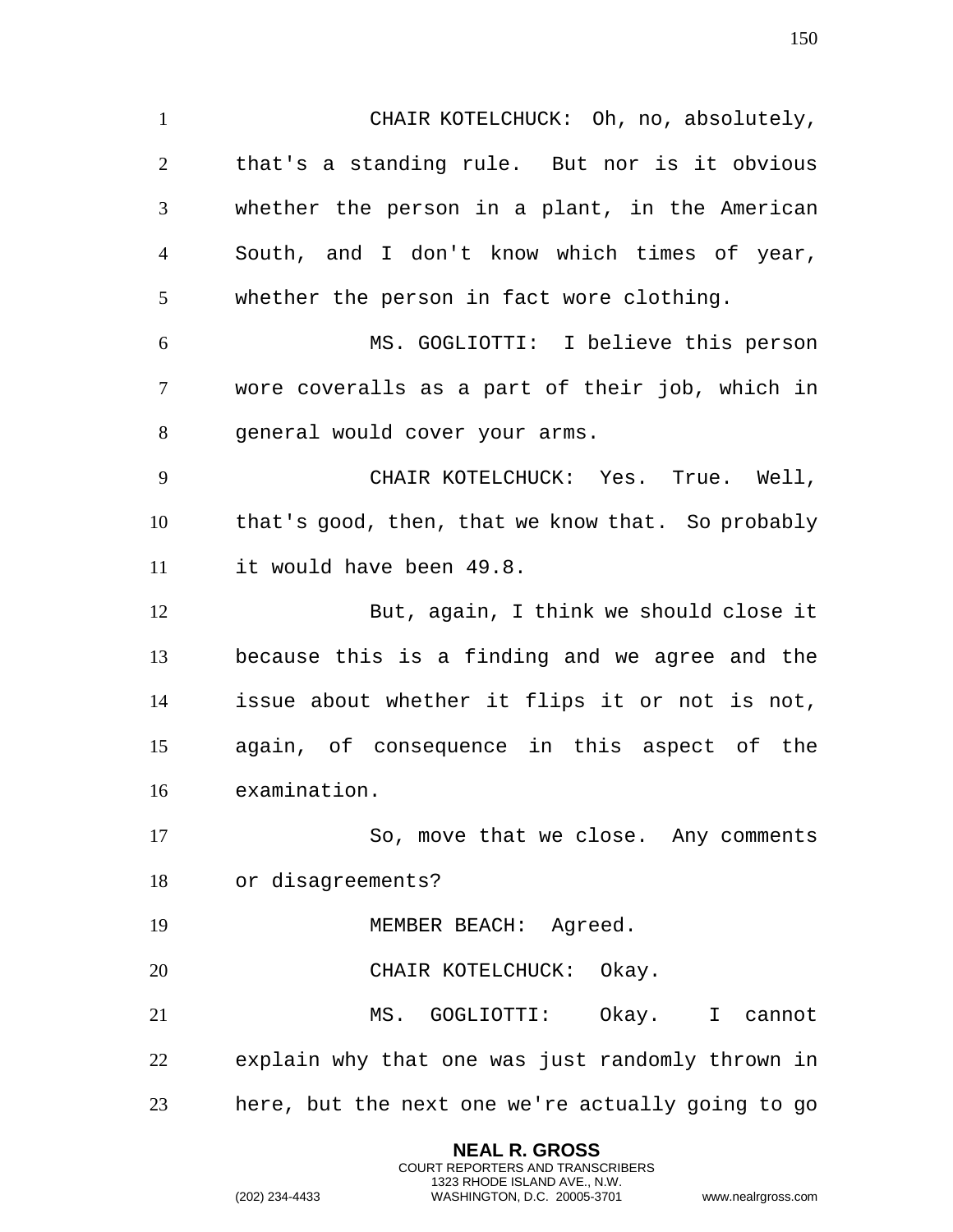back to the previous case.

 CHAIR KOTELCHUCK: Okay. MS. GOGLIOTTI: I apologize. I don't know how that happened here. Which is Iowa Ordnance, Sandia, PPG, and NTS. And it's Finding 3. And the finding states that there was potential improper accounting of recorded photon dose for the year 1972. And what happened here, it was kind of unusual. In the dose reconstruction report there were several different computer-generated values reporting this EE's dose. One reported the higher dose than the other. And so our initial thought was always to go with the higher dose. But this is actually an electronic reporting system and what they were doing is they were rounding the values prematurely before they were adding them together, which results in an inflated dose. And so NIOSH actually did use the correct value, it's just this reporting system, for whatever reason, rounded too early in the process.

CHAIR KOTELCHUCK: Yeah. Well, it

**NEAL R. GROSS** COURT REPORTERS AND TRANSCRIBERS 1323 RHODE ISLAND AVE., N.W.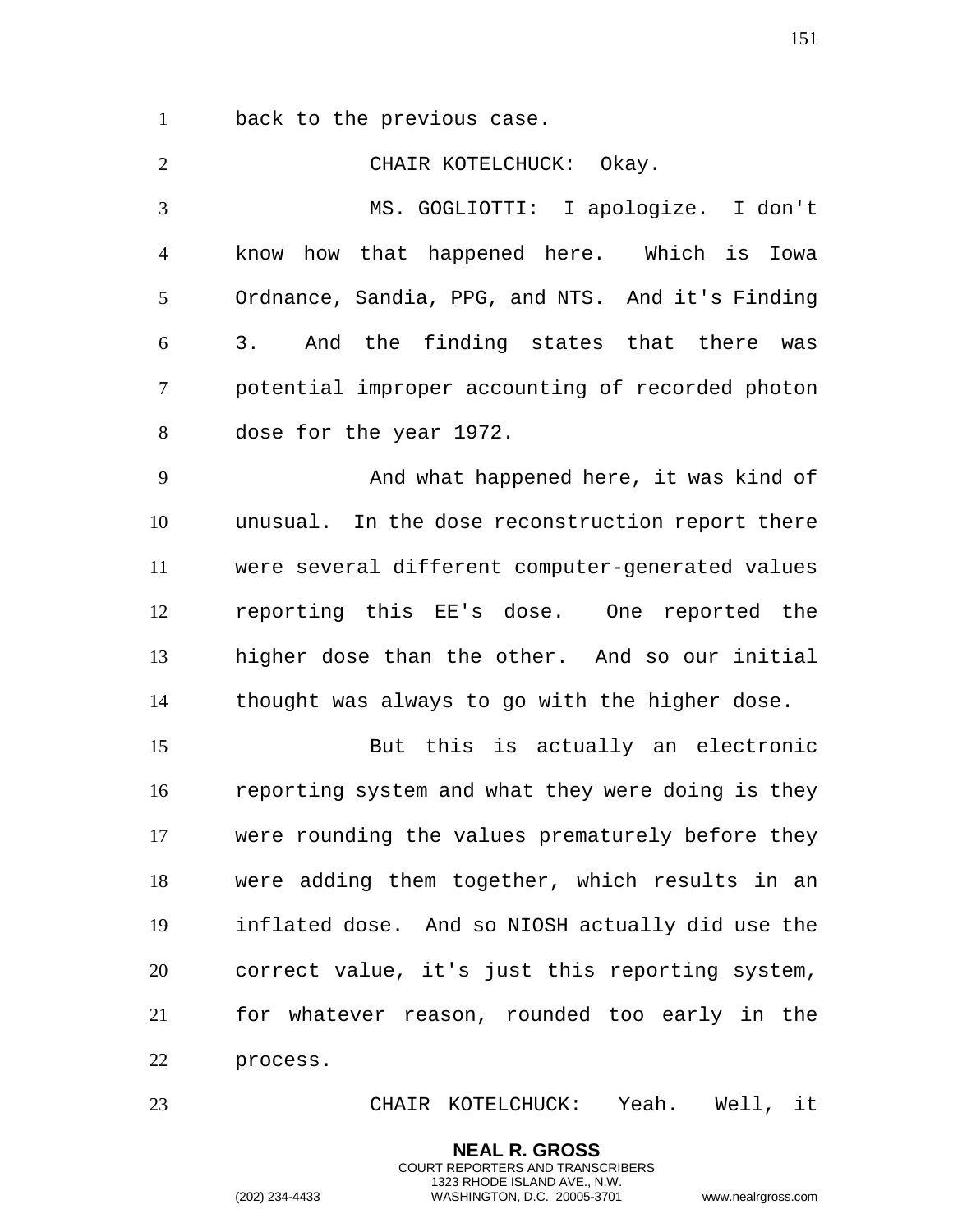certainly is incorrect in procedure but how do you know that the result was higher rather than lower?

 MS. GOGLIOTTI: Well, in this particular case, because we had multiple results. And the lower results, when we went back and looked at them, we could see why they rounded up and how that --

 CHAIR KOTELCHUCK: Okay. So you saw the exact as well --

 MS. GOGLIOTTI: Yes. That wasn't immediately apparent to us when we were doing our dose reconstruction. I'm not sure why they would have done that, but that's what happened.

 CHAIR KOTELCHUCK: Right. In a sense it's a kind of a QA, although it was not for an individual doing the dose -- it wasn't a reconstructor, it was some sort of electronic system. Nevertheless, it wasn't a question of NIOSH doing anything wrong.

 MS. GOGLIOTTI: No, I don't believe that they did anything wrong. And they did follow the correct -- we had just simply never seen this.

> **NEAL R. GROSS** COURT REPORTERS AND TRANSCRIBERS 1323 RHODE ISLAND AVE., N.W.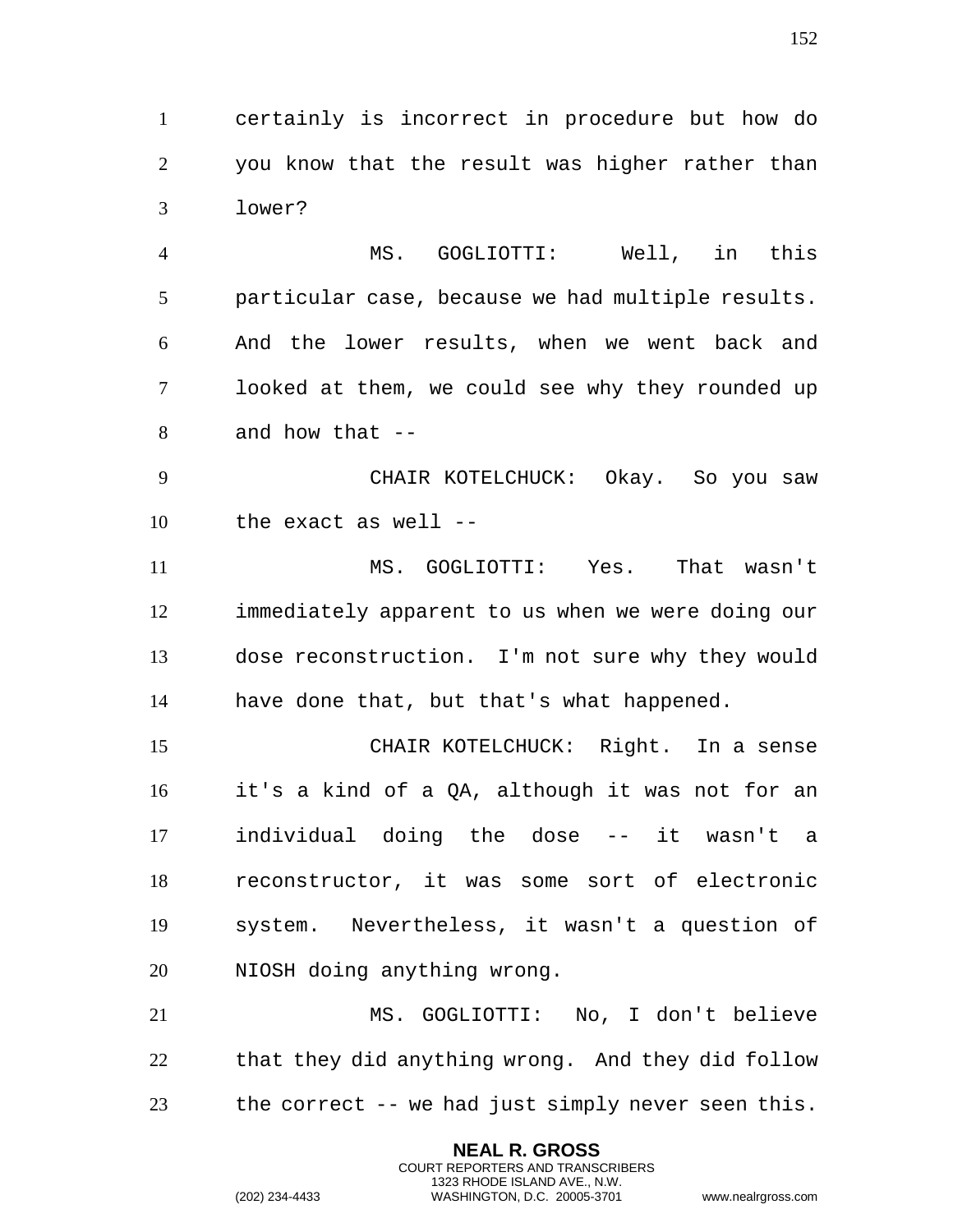And I believe there was another finding that's identical to this one further down that we'll run into, for the same reason. CHAIR KOTELCHUCK: Okay. To my mind, this is an observation with a QA. Wouldn't that be -- MR. KATZ: Yes, it's an observation. The QA doesn't relate to the program. It's not QA in our context because it's not our folks making a QA error. CHAIR KOTELCHUCK: Right. So, from our point of view, it's just simply -- there was no error made by NIOSH. Therefore it's an observation. Okay, let's close this as an observation. Again, awaiting comments or concerns from our other Subcommittee Members. Okay. Let's go on. MS. GOGLIOTTI: Okay. From the same case, Finding No. 4. And the finding states that uncertainty factor was not applied as stated in the dose reconstruction report. And here NIOSH agreed with us. It wasn't as stated. The DR

> **NEAL R. GROSS** COURT REPORTERS AND TRANSCRIBERS 1323 RHODE ISLAND AVE., N.W.

(202) 234-4433 WASHINGTON, D.C. 20005-3701 www.nealrgross.com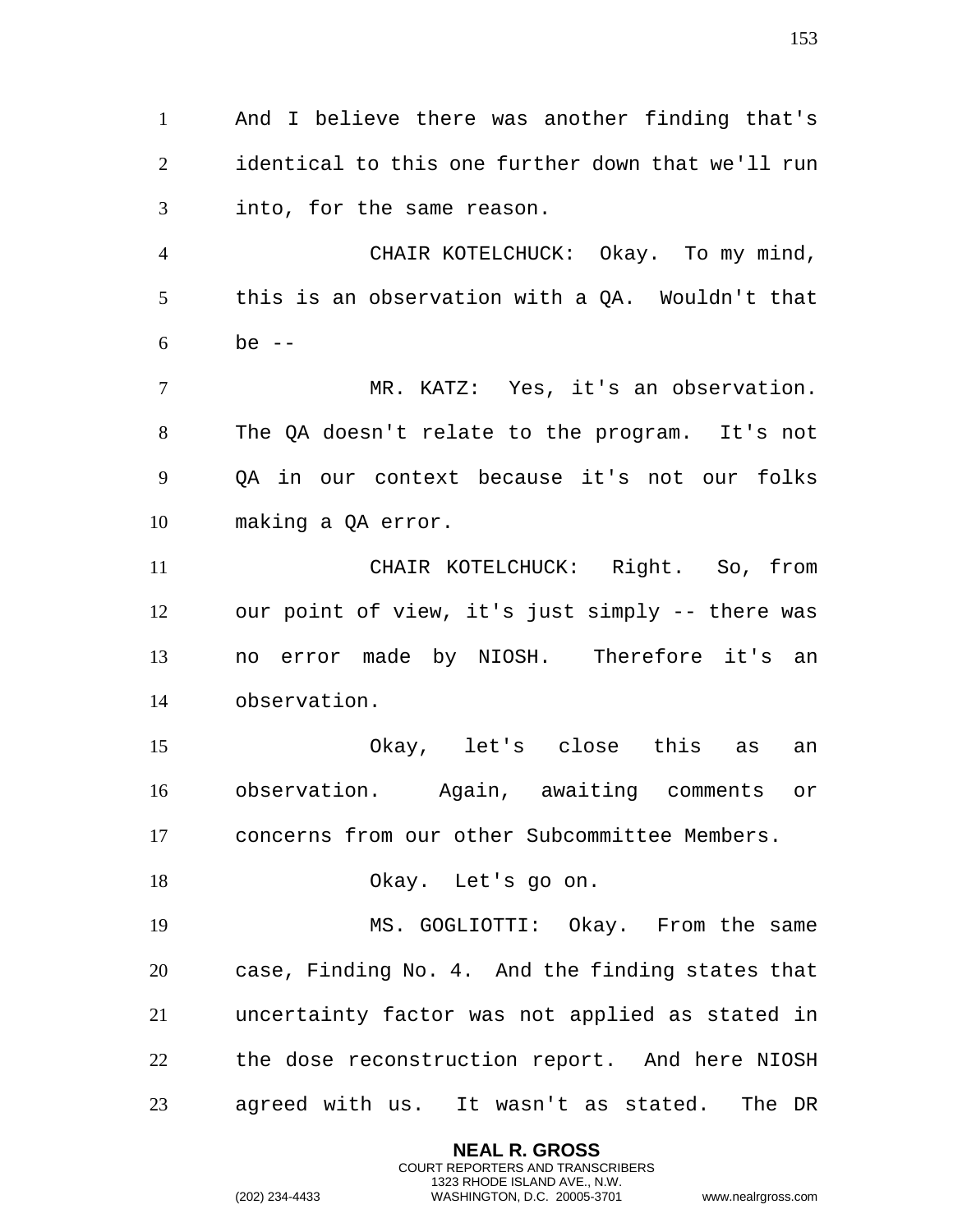report is correct. And 1.3 should have been applied.

 However, in this case uncertainty was inadvertently not selected in the workbook and so it was not actually included in the dose reconstruction report.

 CHAIR KOTELCHUCK: I'm reading it again a little bit. I'm not quite sure.

 MS. GOGLIOTTI: So in the report they stated that they used the dose reconstruction uncertainty factor of 1.3 and it should have been applied.

 However, when they went to actually apply it the checkbox didn't get selected in the workbook that calculates this.

16 CHAIR KOTELCHUCK: Aha.

17 MR. KATZ: So that's a QA.

18 CHAIR KOTELCHUCK: Yes. Okay. Right, right. And that's an observation again.

 MR. KATZ: Why is that an observation? That's a mistake. That's a finding.

 It's a finding because the factor wasn't applied and it should have been. Right?

> **NEAL R. GROSS** COURT REPORTERS AND TRANSCRIBERS 1323 RHODE ISLAND AVE., N.W.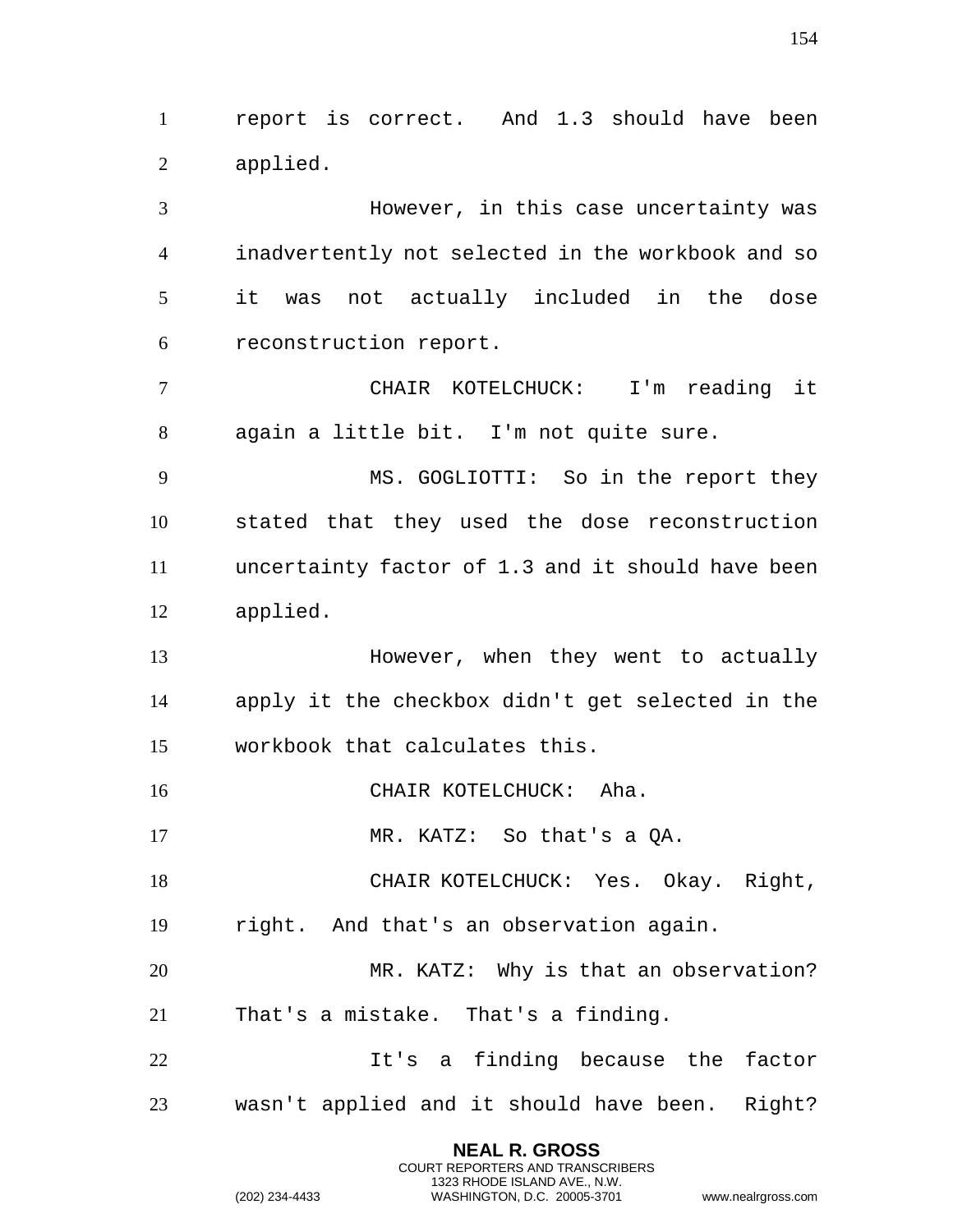Did I misunderstand? MS. GOGLIOTTI: That's correct. MR. KATZ: Yes. CHAIR KOTELCHUCK: Okay. All right. I see. All right. Let's go on. MS. GOGLIOTTI: Okay. Same case, finding number 5. And the finding states that NIOSH assigned a duplicate record for the year 1976. This was kind of one of those cases where the EE worked at a lot of different sites. And here the same results appeared in two site's records. They had the same dates. And so when SC&A saw that we interpreted that to mean that they were the same record and the main site that the EE worked in was simply reporting the site from the off site that they had visited. NIOSH in all likelihood agrees with us but they weren't 100 percent sure so they assigned it anyway which would be an additional approximately 30 millirem assigned to each of the doses.

> **NEAL R. GROSS** COURT REPORTERS AND TRANSCRIBERS 1323 RHODE ISLAND AVE., N.W.

(202) 234-4433 WASHINGTON, D.C. 20005-3701 www.nealrgross.com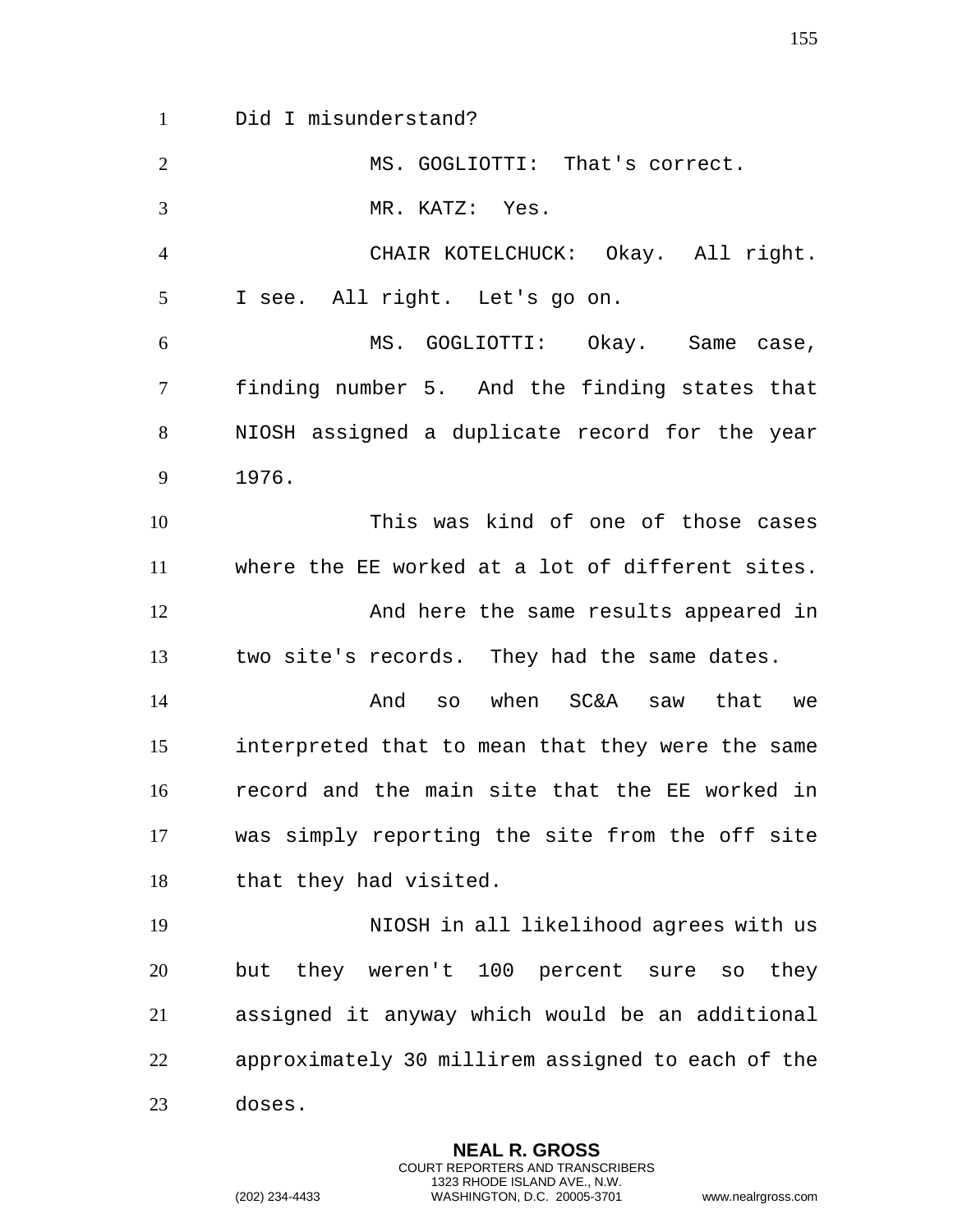Not a big difference. Doesn't affect the PoC at all. It's a different interpretation of the duplicate record. CHAIR KOTELCHUCK: Just reading. I'm not sure what -- MS. GOGLIOTTI: This is a difference in judgment. 8 CHAIR KOTELCHUCK: Pardon? MS. GOGLIOTTI: I guess you would say this is a difference in judgment. MR. CALHOUN: Here it is Dave. Let me try to help. Okay, yes, we've got two sets of dosimetry reports, one from Sandia and one from NTS. Both of them had this dose recorded for this year, two separate dosimetry reports. Because the EE was probably sent to one facility from the other. But there was no delineation as to where the dose came from. And it was on two separate reports. So per our standard claimant-

> **NEAL R. GROSS** COURT REPORTERS AND TRANSCRIBERS 1323 RHODE ISLAND AVE., N.W.

(202) 234-4433 WASHINGTON, D.C. 20005-3701 www.nealrgross.com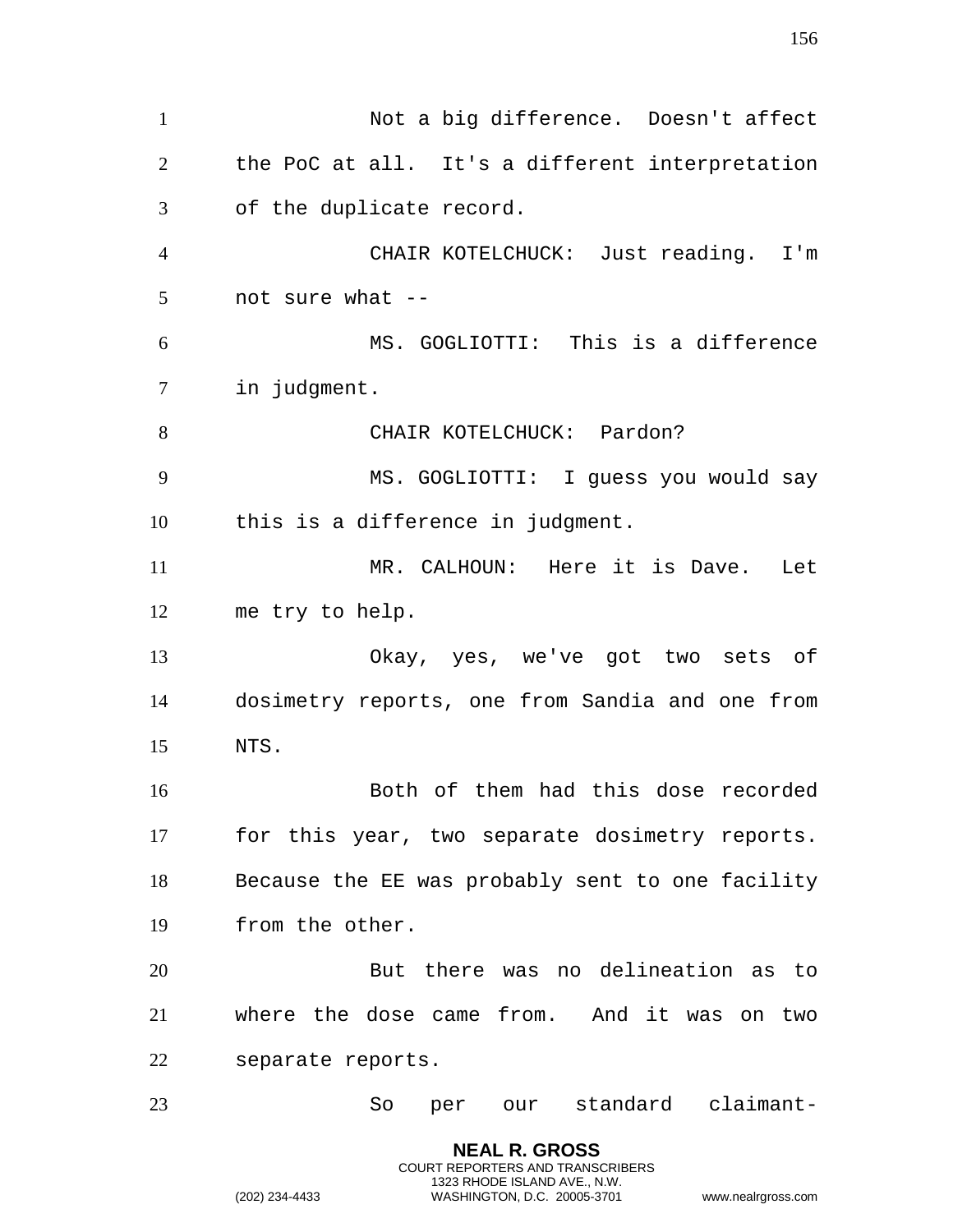favorable approach when we don't know we have to choose the approach that's claimant-favorable. Therefore we assumed it happened at both sites and not just one. CHAIR KOTELCHUCK: Very good. Okay. MR. CALHOUN: I would also say that this probably goes down to an observation too. CHAIR KOTELCHUCK: Yes, sounds like it. And thank you for that. That is clarifying. Yes, makes sense. Okay, that being the case we should close it as an observation. Unless, do hear any concerns? No? Okay, so it is closed. Let's go on. MS. GOGLIOTTI: Okay. The next one is 453.7. Same case. The finding states that there was a potential improper accounting of recorded electron dose for the year 1972. And this is going back to the same thing that we identified earlier with the electronic records that rounded prematurely. CHAIR KOTELCHUCK: Right. Okay. So again that's now again an observation.

> **NEAL R. GROSS** COURT REPORTERS AND TRANSCRIBERS 1323 RHODE ISLAND AVE., N.W.

(202) 234-4433 WASHINGTON, D.C. 20005-3701 www.nealrgross.com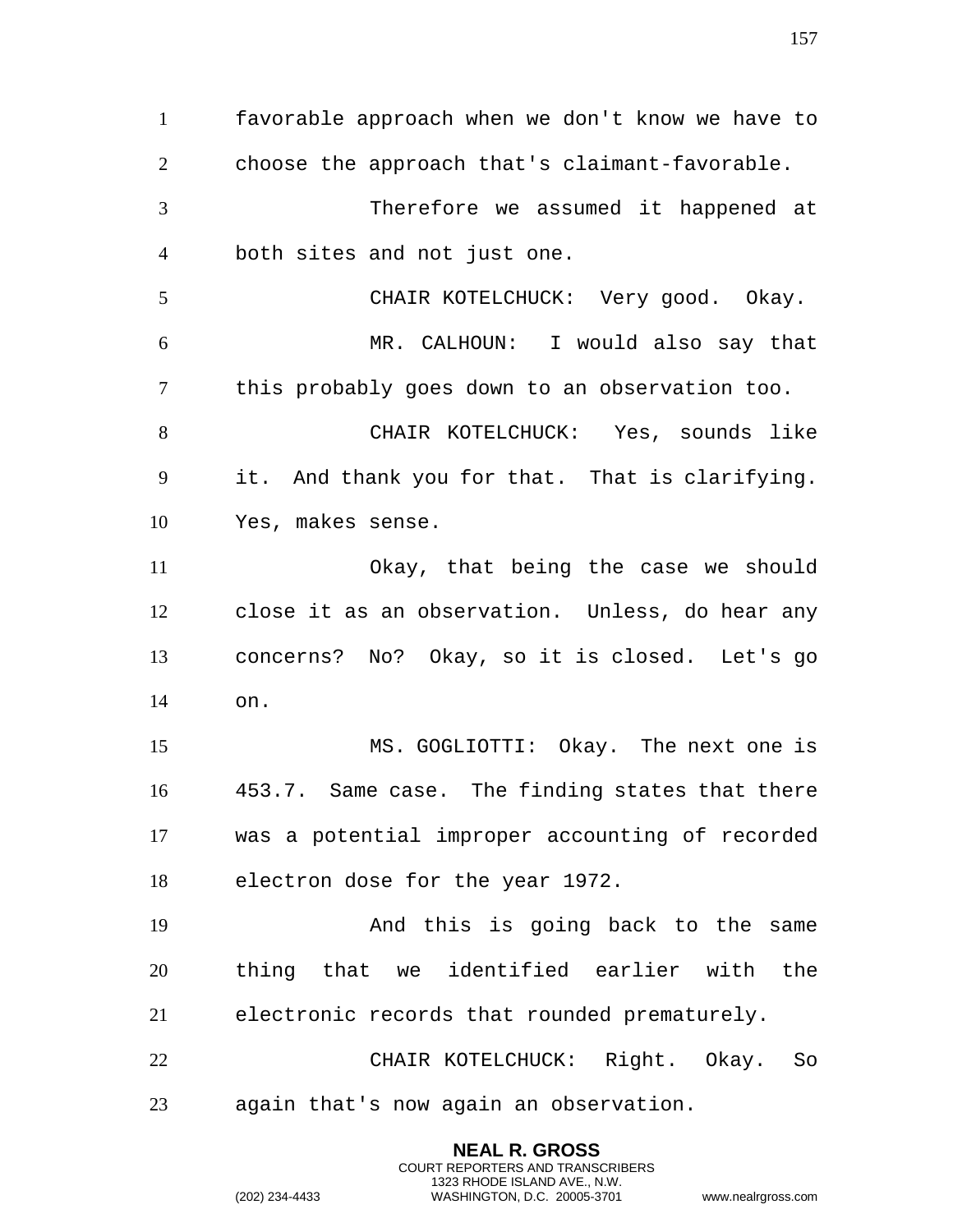1 And we accept? Sounds like it. Okay. So we'll close it. 3 MS. GOGLIOTTI: Okay. Same case, finding number 8 states that there was a failure to account for missed -- I'm sorry, did someone say something? Okay. There was a failure to account for all missed photon dose cycles while employed at Sandia. And NIOSH agrees here. The 1965 and '66 were not included in the IREP evaluations. They said it was just inadvertently left out by the dose reconstructor. CHAIR KOTELCHUCK: Right. Okay. So that would be a finding. And we should close it. You're in agreement? Okay, closed. Next. MS. GOGLIOTTI: The next one, same case again. It states that SC&A was unable to reproduce the assigned occupational medical doses. And NIOSH agrees. They were also unable to account for the assigned dose of 5 millirem X-ray dose.

> **NEAL R. GROSS** COURT REPORTERS AND TRANSCRIBERS 1323 RHODE ISLAND AVE., N.W.

(202) 234-4433 WASHINGTON, D.C. 20005-3701 www.nealrgross.com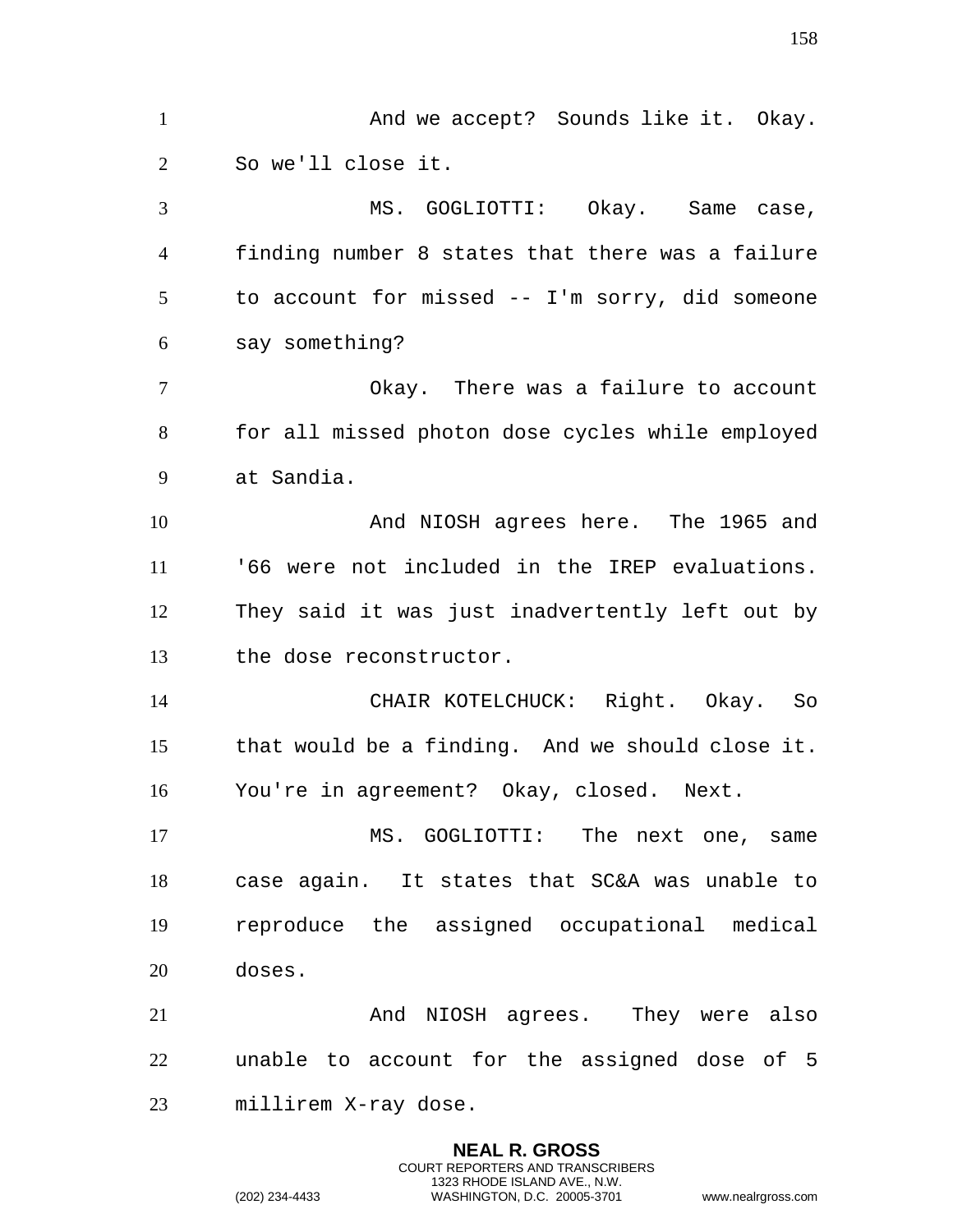1 At the time I guess there was no site- specific tool for SNL. It was likely a transcription error. CHAIR KOTELCHUCK: All right. Another finding. And there is agreement with the two groups. So, shall we close it folks? 7 MEMBER MUNN: Yes. CHAIR KOTELCHUCK: Right. If we don't -- I'm trying to remember. We don't have too many more at this point, do we? MS. GOGLIOTTI: There might be 15 to 20 more. CHAIR KOTELCHUCK: Pardon? MS. GOGLIOTTI: I would guess maybe 15 to 20 more to go through. CHAIR KOTELCHUCK: Fine, okay. Well, in this case maybe we should take a break. It is 3 o'clock. I suggest we take a rest break. It's 3, 3:02, so let's get back together at 3:15, 3:17 if you want to be precise, 3:17. And we'll go on and finish up and then we'll be finished for the day I believe. MR. KATZ: Sounds good.

> **NEAL R. GROSS** COURT REPORTERS AND TRANSCRIBERS 1323 RHODE ISLAND AVE., N.W.

(202) 234-4433 WASHINGTON, D.C. 20005-3701 www.nealrgross.com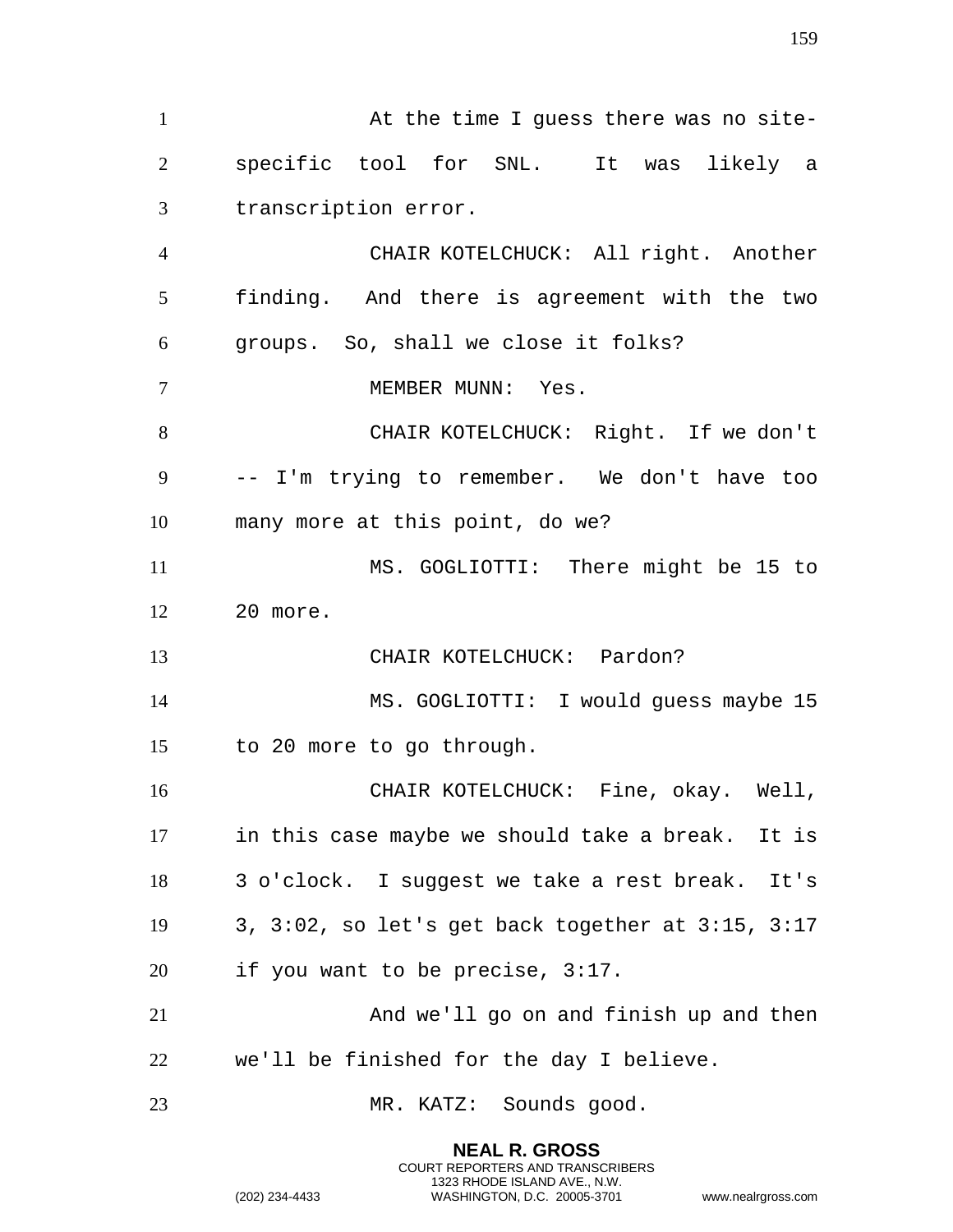**NEAL R. GROSS** CHAIR KOTELCHUCK: Okay. See you all in 15 minutes. Bye bye. (Whereupon, the above-entitled matter went off the record at 3:03 p.m. and resumed at 3:19 p.m.) MR. KATZ: You have a quorum. CHAIR KOTELCHUCK: Very good. Let us proceed. MS. GOGLIOTTI: Okay. Where we left off here, this is a Los Alamos case, tab 454, finding number 1. And the finding states that NIOSH did not assign unmonitored LANL neutron dose for the year 1946. And NIOSH agrees that that should have been assigned. When they did go through and assign it the combined PoC went up approximately 4 percent. But not enough to affect compensation. CHAIR KOTELCHUCK: Okay. All right. That's a clear finding. And we will close that unless I hear objections. MEMBER CLAWSON: I'd say go ahead. CHAIR KOTELCHUCK: Is that Brad?

> COURT REPORTERS AND TRANSCRIBERS 1323 RHODE ISLAND AVE., N.W.

(202) 234-4433 WASHINGTON, D.C. 20005-3701 www.nealrgross.com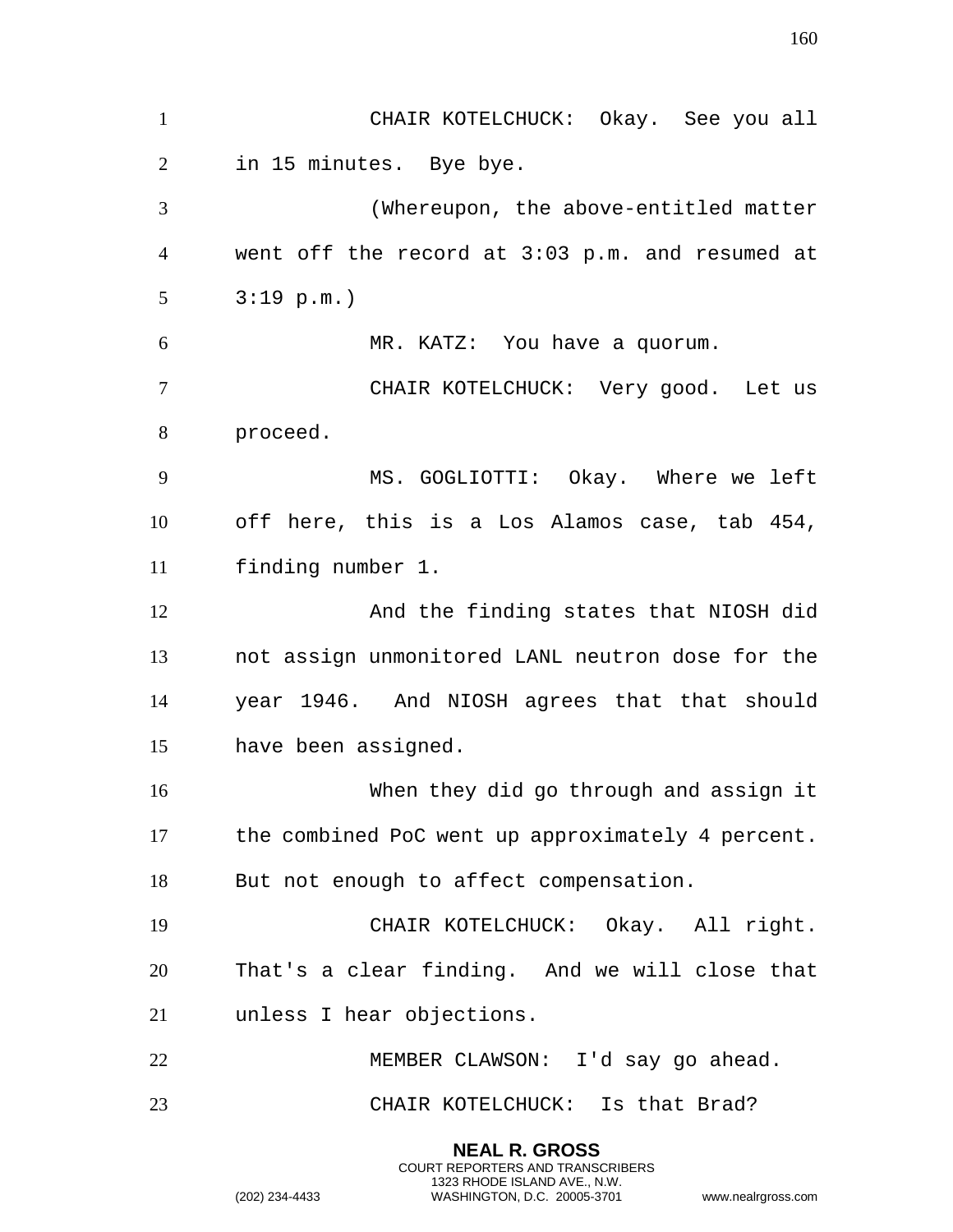**NEAL R. GROSS** 1 MEMBER CLAWSON: Yes, I'm here. CHAIR KOTELCHUCK: Good, okay. MEMBER CLAWSON: I was talking on mute for a little while. CHAIR KOTELCHUCK: You sound funny. I can't hear quite why, but others can. Anyhow let's go on to the next observation. MS. GOGLIOTTI: Okay. This is also a LANL case. This is 486, observation 1. And this observation stated that the IMBA file was missing from the DR report. SC&A was still able to go through and confirm the dose reconstruction on this file. We decided to recreate it but typically it would be a file included with the DR files. NIOSH agreed with us. The file was missing. We did confirm that. 18 CHAIR KOTELCHUCK: Okay. That's right, observation, okay. All right. We step back. We don't close it. We accept and let's go on. 22 MS. GOGLIOTTI: Okay. Same case, 486.1. The finding states that three additional

COURT REPORTERS AND TRANSCRIBERS 1323 RHODE ISLAND AVE., N.W.

(202) 234-4433 WASHINGTON, D.C. 20005-3701 www.nealrgross.com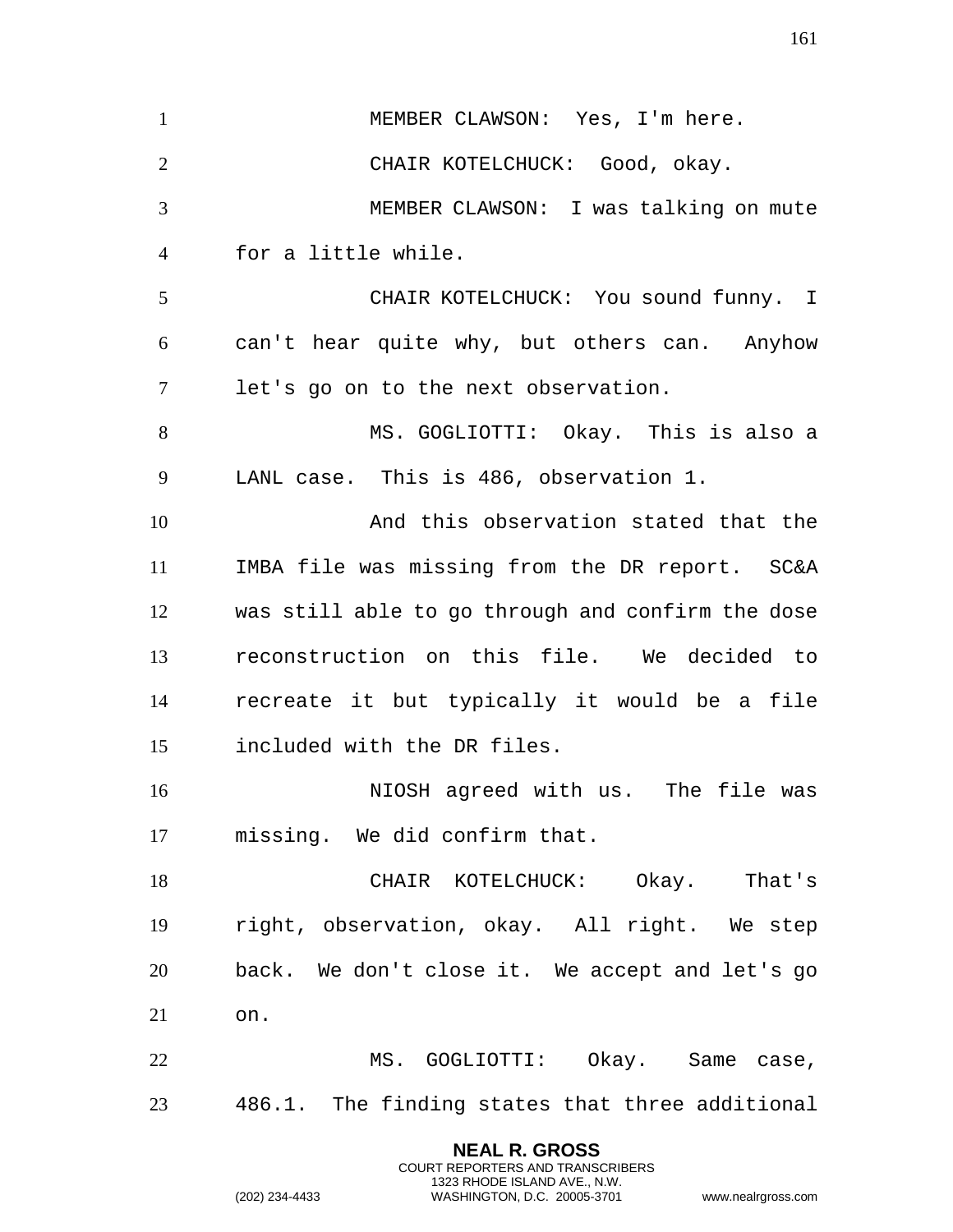scans were not assigned in the medical dose. NIOSH agreed with this finding. There was a PSG scan that should have been included for 54, 55 and 56 based on X-ray records. CHAIR KOTELCHUCK: Okay, fine. Clear finding. Okay, so that should be closed. MS. GOGLIOTTI: Yes. It didn't have a strong impact on PoC. 9 CHAIR KOTELCHUCK: No. MS. GOGLIOTTI: Okay. The next one is CHAIR KOTELCHUCK: Sandia. MS. GOGLIOTTI: Sandia, Albuquerque and also LANL. This is tab 464, observation 1. And the observation states that the DR report incorrectly states that each X-ray examination was assigned a PA and a lat view when in reality only a PA was assigned. Only a PA would be the correct thing to do but the text was not in the actual DR report. CHAIR KOTELCHUCK: Okay, absolutely. Clear observation. Accepted. Again always pending concerns which I hear none. Let's go on.

> **NEAL R. GROSS** COURT REPORTERS AND TRANSCRIBERS 1323 RHODE ISLAND AVE., N.W.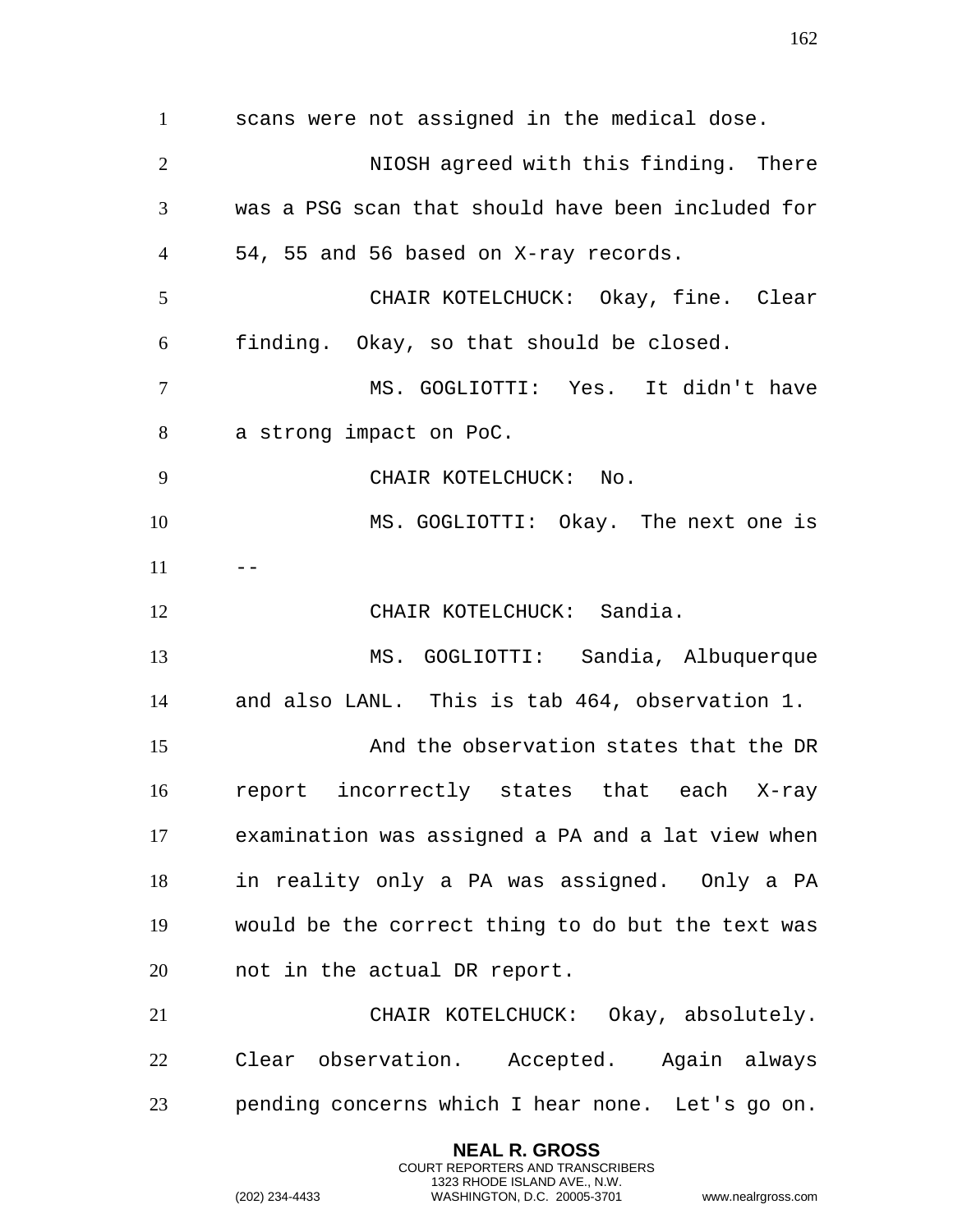MS. GOGLIOTTI: Okay. The next one is an NTS, Amchitka Island, Rocky Flats and Pantex. And this is tab 489, observation 1.

 And this observation had to do with the reported site visits in the EE's CATI. They were very, very adamant that they had visited a number of sites that were not included in the DR report.

 They said that they worked for a different contractor that wasn't included. But NIOSH didn't really have enough evidence or the files weren't available at the time. And so those were not included in the report.

 But we thought that a mention of them would have been the appropriate thing, that the EE said that in the CATI report and they couldn't include them for documentation reasons.

18 And NIOSH agreed with that.

 CHAIR KOTELCHUCK: Yes. And I guess that would be an observation. Right. NIOSH did not get a report that would have allowed them to put it in, right? Okay. Accepted.

MS. GOGLIOTTI: Okay. The next one is

**NEAL R. GROSS** COURT REPORTERS AND TRANSCRIBERS 1323 RHODE ISLAND AVE., N.W.

(202) 234-4433 WASHINGTON, D.C. 20005-3701 www.nealrgross.com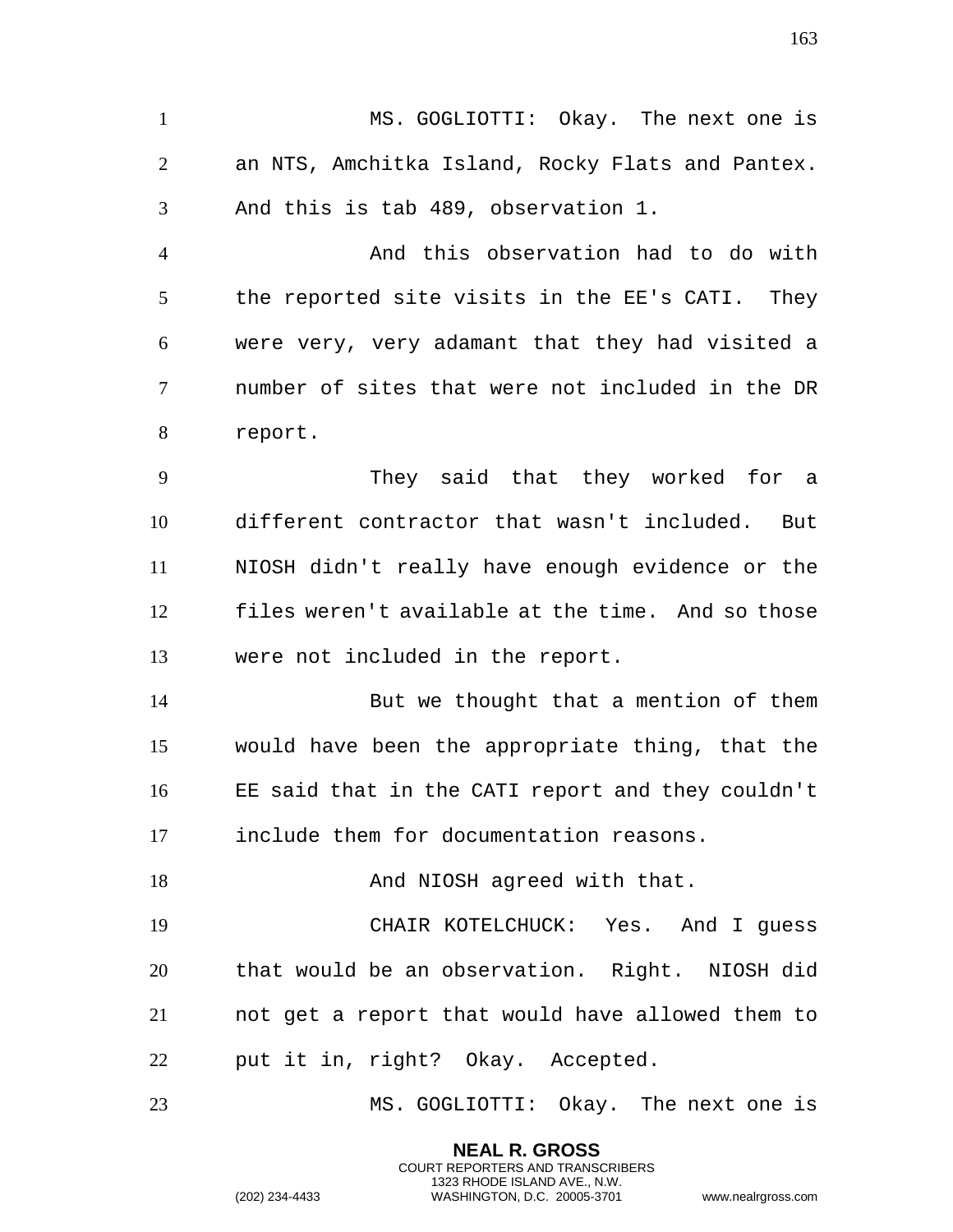from the same case, finding number 1. Failure to assign missed dose. And NIOSH agreed with this finding also. When we reevaluated the dose the PoC actually went down from 40 to 38. And they attributed the decrease to fluctuations in Monte Carlo. 8 CHAIR KOTELCHUCK: Right, okay. Okay. That sounds okay. So, that's an observation. MS. GOGLIOTTI: No, that's a finding. CHAIR KOTELCHUCK: I mean a finding. I meant a finding and I said observation. MS. GOGLIOTTI: It's all right. CHAIR KOTELCHUCK: Thank you. This is a finding and we accept. MS. GOGLIOTTI: Okay. The next one is from Pantex and it is tab 461, observation 1. 18 And the observation states that there may have been additional X-ray exams performed during the second employment period. With this particular individual there was a termination scan and then they started employment again and there were no X-rays

> **NEAL R. GROSS** COURT REPORTERS AND TRANSCRIBERS 1323 RHODE ISLAND AVE., N.W.

(202) 234-4433 WASHINGTON, D.C. 20005-3701 www.nealrgross.com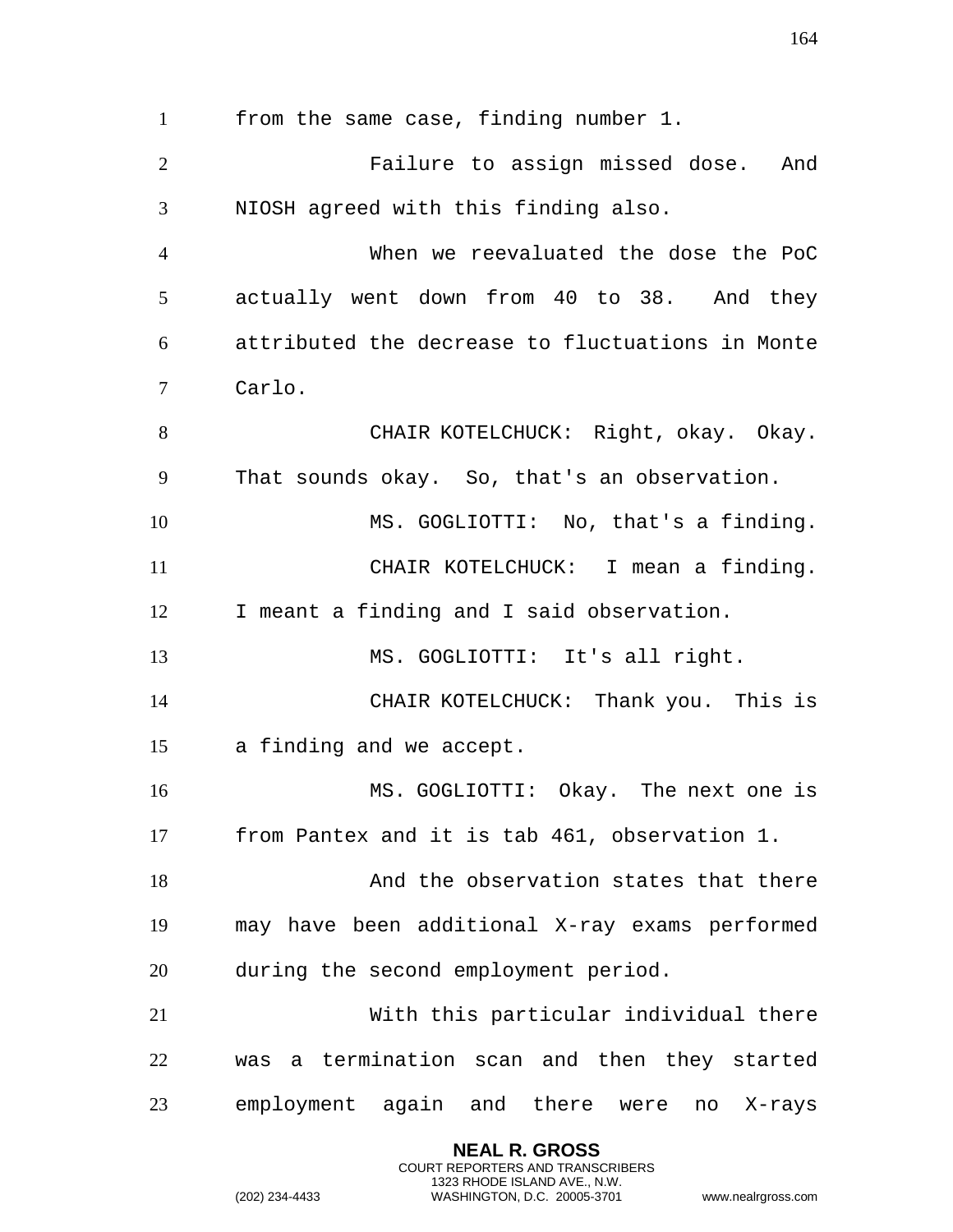included in that record for the second employment period.

 NIOSH states in looking back and said that they did have several results that were not eligible to be included. Injury-related X-rays are not included in dose reconstructions. CHAIR KOTELCHUCK: Correct. 8 MS. GOGLIOTTI: And they believed that they had all the records.

 We weren't entirely convinced with that argument because after the dose reconstruction was completed at least five more records of X-rays were added to the EE's files.

 And so we don't really agree with the argument that they were all available in the EE files and we think that the default frequency would have been appropriate for this particular individual.

 MR. SIEBERT: This is Scott. Let me address that one.

 The five additional records are film and TLD badge information. They don't have anything to do with medical records if I recall

> **NEAL R. GROSS** COURT REPORTERS AND TRANSCRIBERS 1323 RHODE ISLAND AVE., N.W.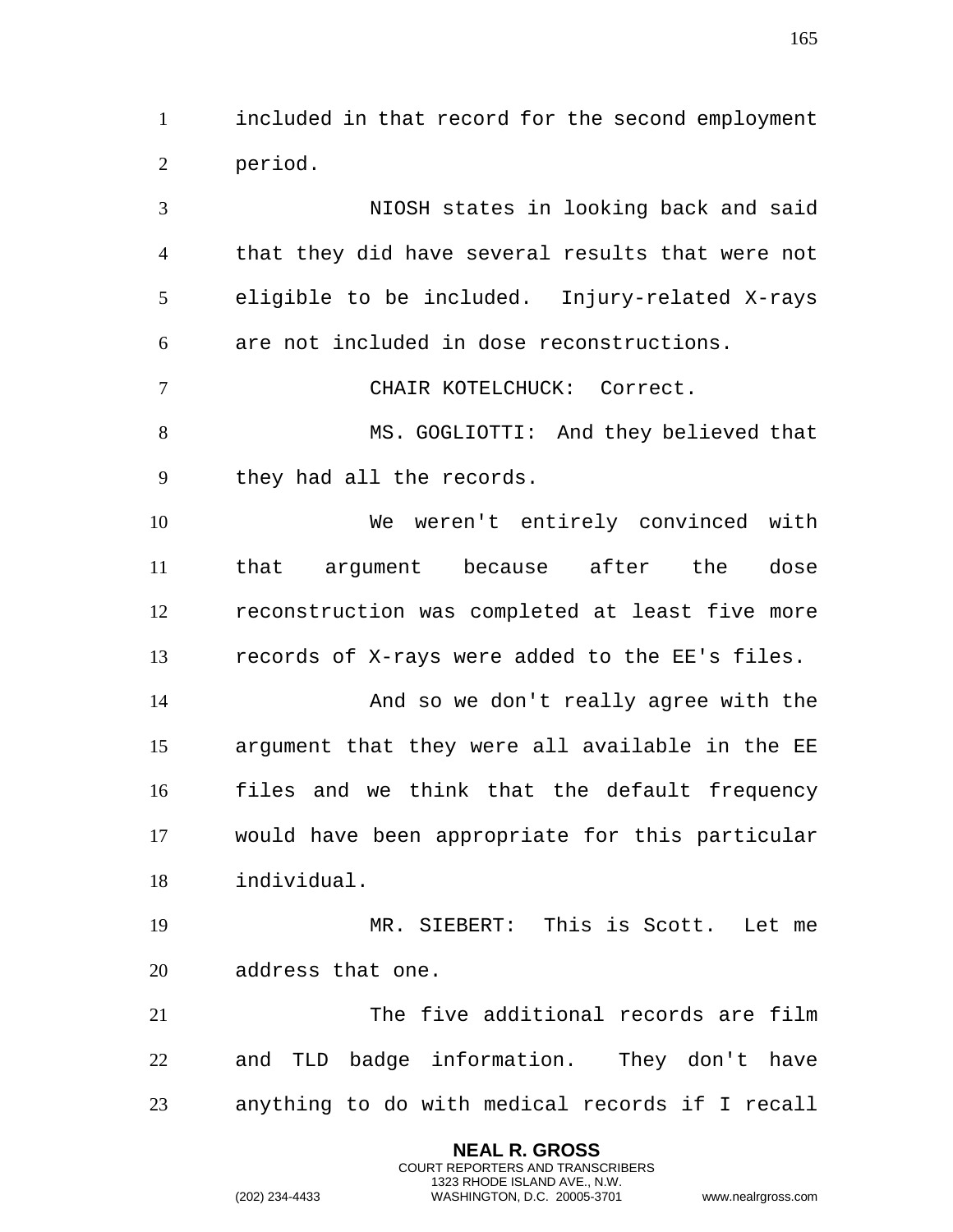correctly.

 MS. GOGLIOTTI: I don't remember the exact -- what records were added. However, I think that it speaks to the fact that the EE's files were not complete. But in this case it was compensated so it's not really an issue. MR. CALHOUN: This is Grady and I just wanted to throw in it should be noted that anytime we get any documents that are associated with a claimant file from any source after the DR is done we review those files and we determine if they were present before the dose reconstruction or after the dose reconstruction was completed. If they are important and are new documents we will revise the dose reconstruction. We'll actually redo the calculations and if a compensation decision changes we'll actually recall and reopen the case from the Department of Labor and revise the dose reconstruction and send it on. 22 Just so you know there is a system in place to deal with additional data that's found

> **NEAL R. GROSS** COURT REPORTERS AND TRANSCRIBERS 1323 RHODE ISLAND AVE., N.W.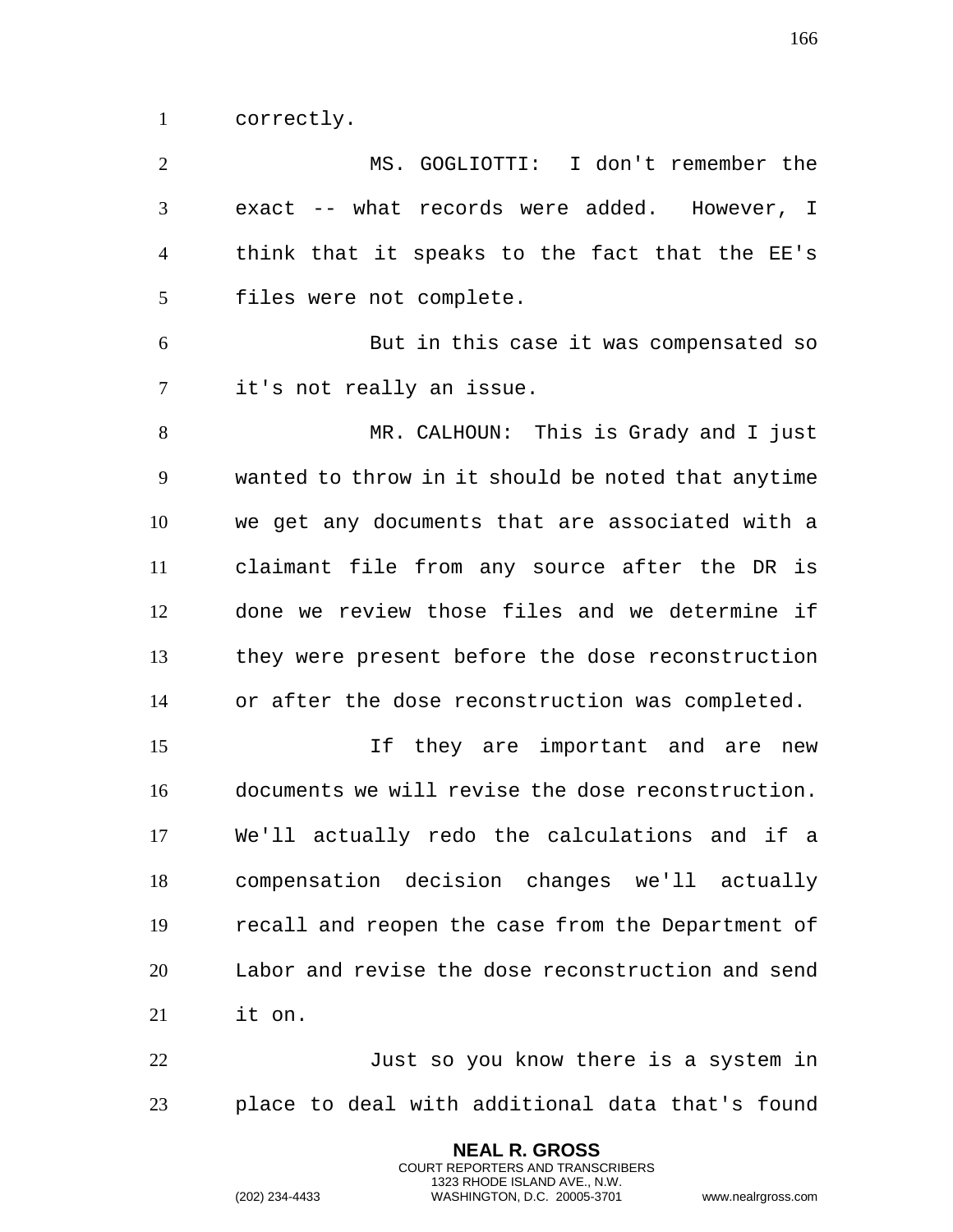after a dose reconstruction is completed.

 MS. GOGLIOTTI: Absolutely, and I know that that has happened.

 CHAIR KOTELCHUCK: Right. MS. GOGLIOTTI: In this case just the EE reported having annual scans. They were employed for a very long period of time. I feel like you would remember getting an annual scan but that was not taken into account for the second employment period.

 It didn't impact anything in this particular case, but it's an observation. We brought it up.

 CHAIR KOTELCHUCK: It was an observation because it was something incorrect that was done. New records came in later.

 Okay. Move to close this one. We don't have to close it. We recognize it, right? You don't close an observation. Or do we? MS. GOGLIOTTI: Typically we close

observations.

 CHAIR KOTELCHUCK: Okay. Then we so close it. All right. And the next observation?

> **NEAL R. GROSS** COURT REPORTERS AND TRANSCRIBERS 1323 RHODE ISLAND AVE., N.W.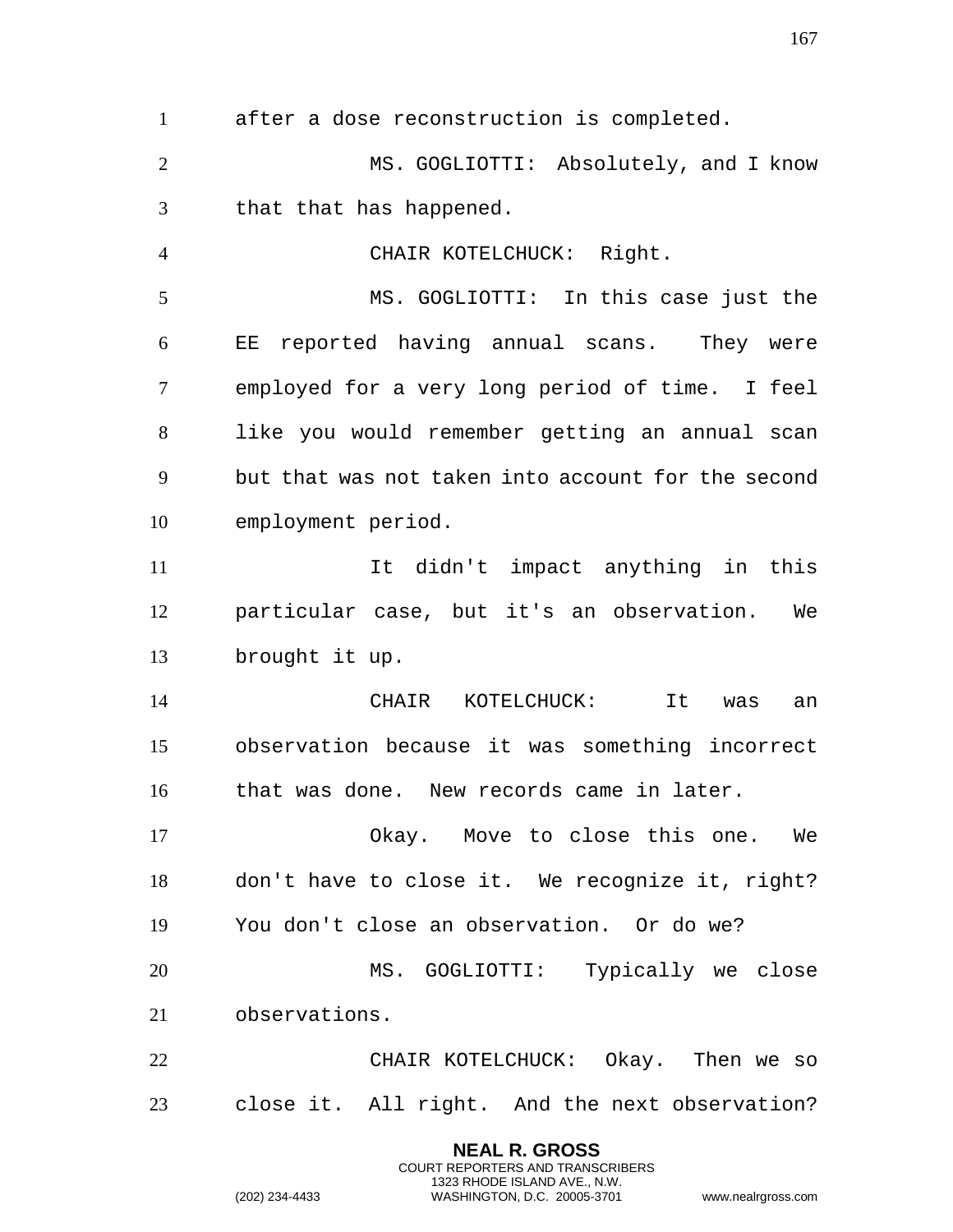MS. GOGLIOTTI: Okay. This is a Pantex from the same case, observation 2. It states that Table 5-6 of the TBD-6 does not state the units of intake. SC&A assumed one and we picked the correct one. The setting was wrong. It's being updated in the new revision. 8 CHAIR KOTELCHUCK: Good, good. Okay. And we should accept this and close it. All right. Let's go on now to the first finding. Pantex. 13 MS. GOGLIOTTI: Okay. CHAIR KOTELCHUCK: 469 number 1, right? MS. GOGLIOTTI: Yes. States that NIOSH incorrectly interpreted the application as skin dose from TBD-6. NIOSH said that basically they updated the TBD since OTIB-6 and the DR guidance to clarify how a monitored electron dose should have been assigned. And the dose that was assigned in this case was claimant-favorable.

> **NEAL R. GROSS** COURT REPORTERS AND TRANSCRIBERS 1323 RHODE ISLAND AVE., N.W.

(202) 234-4433 WASHINGTON, D.C. 20005-3701 www.nealrgross.com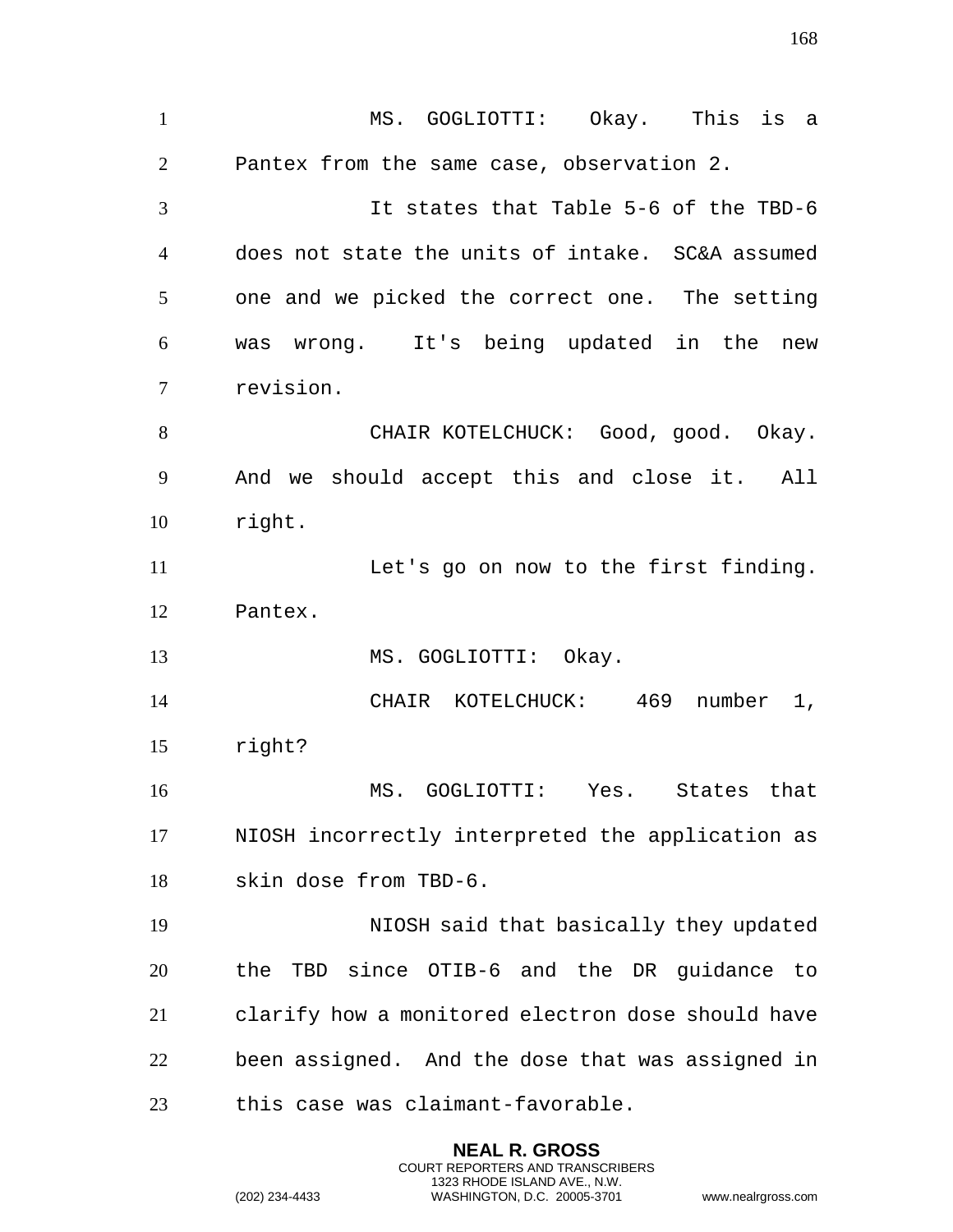1 CHAIR KOTELCHUCK: Right. MS. GOGLIOTTI: The guidance has been updated. What they did was claimant-favorable. CHAIR KOTELCHUCK: But they updated it to correct -- to make a corrected assessment. So it would be an observation. Excuse me, a finding. It was a finding. Since I haven't called upon the other Subcommittee Members you're all there and in agreement I hope that we close this? 11 MEMBER BEACH: Yes, Dave. CHAIR KOTELCHUCK: Okay. All right. Didn't want you to think this was a one-person show, that's all. Okay. MEMBER POSTON: Like the little boy said that never spoke till he was seven years old he said up till now everything has been okay. 18 (Laughter) CHAIR KOTELCHUCK: Okay, very good. All right. Let's go on to finding 3. MS. GOGLIOTTI: And this states that NIOSH used the incorrect MDL value for the years 1973 and '74.

> **NEAL R. GROSS** COURT REPORTERS AND TRANSCRIBERS 1323 RHODE ISLAND AVE., N.W.

(202) 234-4433 WASHINGTON, D.C. 20005-3701 www.nealrgross.com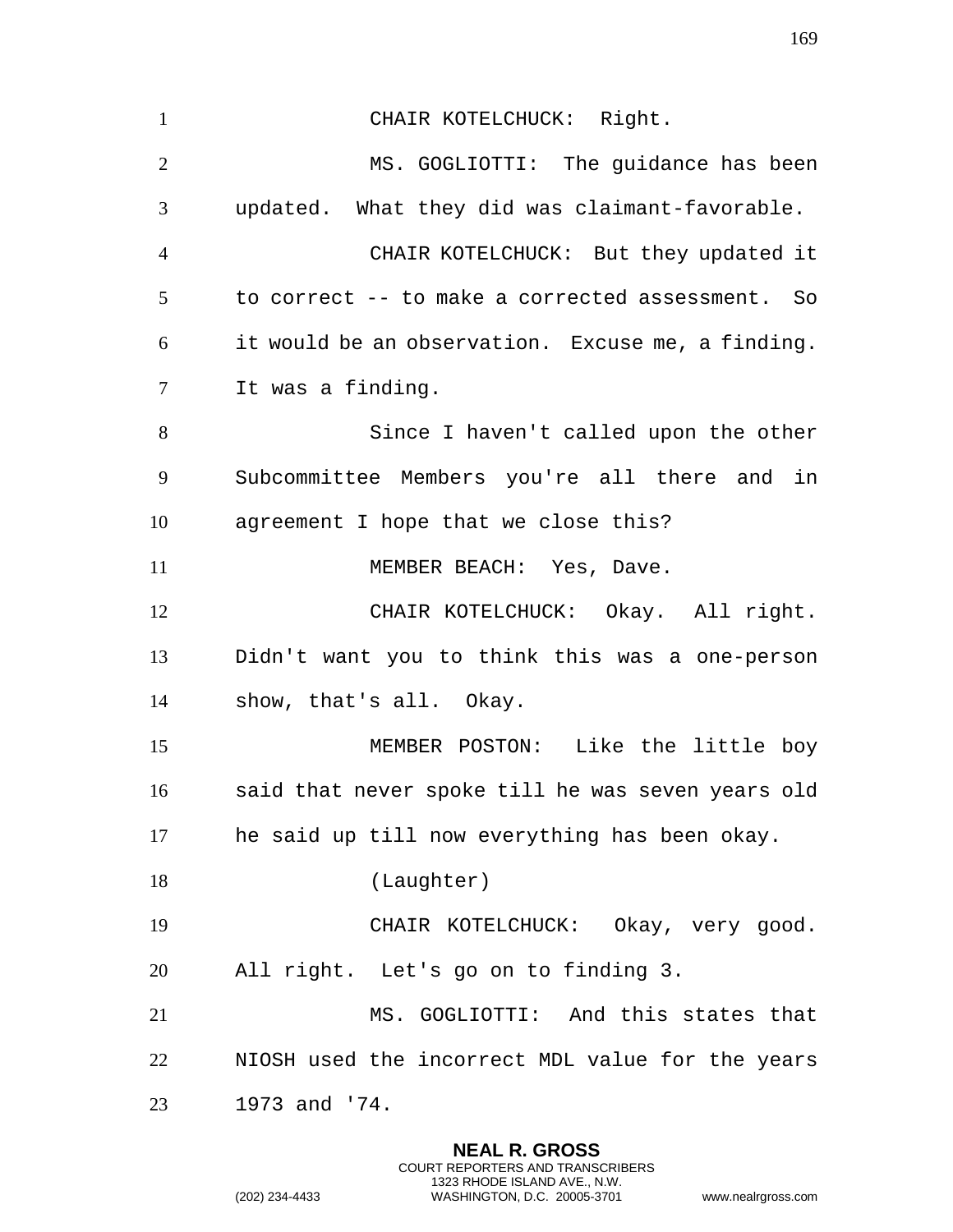**NEAL R. GROSS** 1 1 I believe this is a TBD table issue. The TBD has since been revised and then modified the guidance so this issue kind of went away. If they followed the current guidance it would reduce missed dose substantially. Therefore we recommend this issue. CHAIR KOTELCHUCK: But was anything done incorrectly initially? It doesn't seem that way. MS. GOGLIOTTI: I think that there was a discrepancy in the TBD as to what should have been done. And one table said one thing, and another table said something different. I could go back to the actual BRS if you wanted the more complete answer. CHAIR KOTELCHUCK: No, the question is what do the NIOSH colleagues say. MR. SIEBERT: We do maintain that we did it correctly. CHAIR KOTELCHUCK: Yes, I thought you might. MR. SIEBERT: But I agree there was an inconsistency in the TBD and we did rectify that.

> COURT REPORTERS AND TRANSCRIBERS 1323 RHODE ISLAND AVE., N.W.

(202) 234-4433 WASHINGTON, D.C. 20005-3701 www.nealrgross.com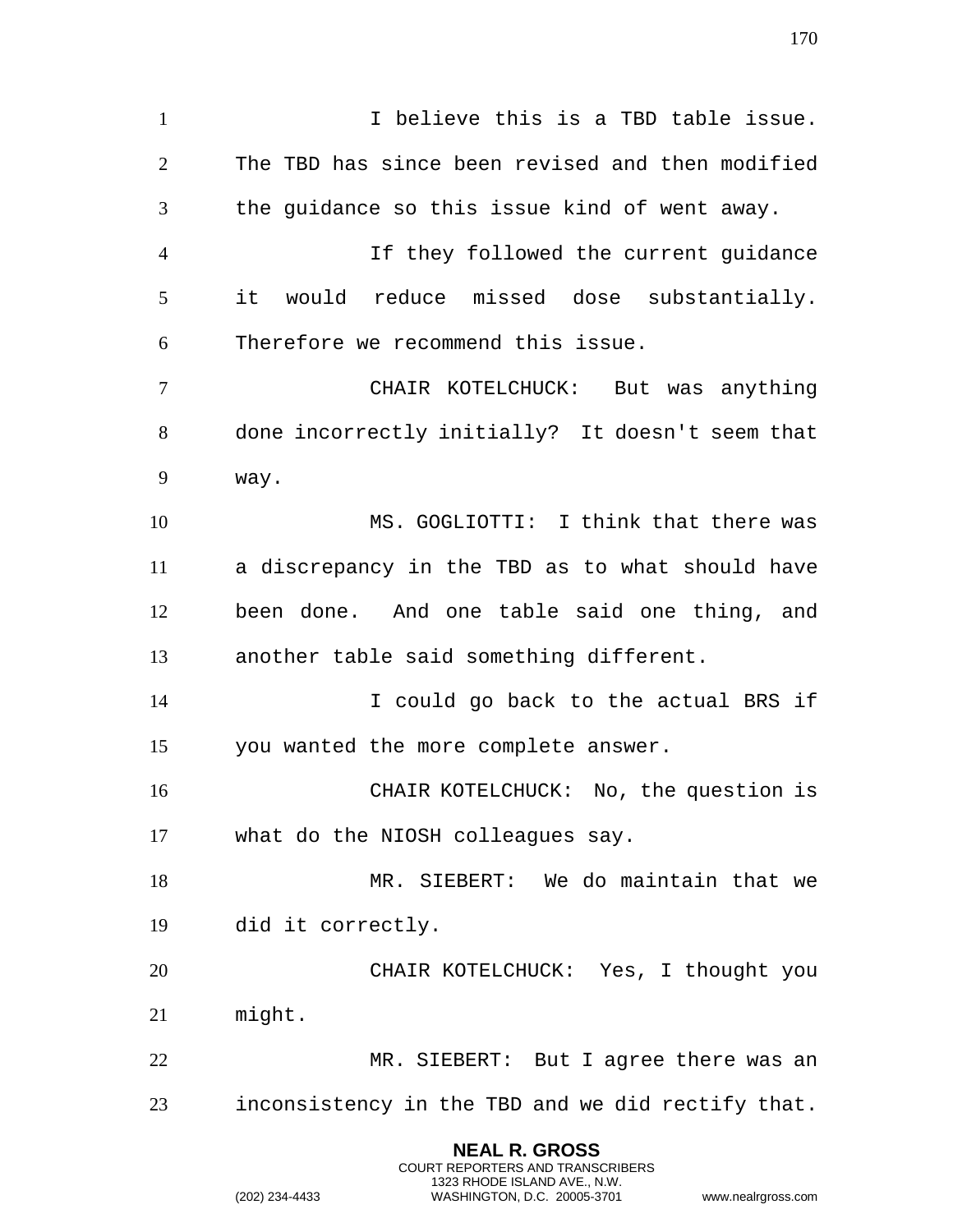But we did the claim correctly.

| $\overline{2}$ | So I would have the tendency to say               |
|----------------|---------------------------------------------------|
| 3              | it's an observation, but that's just me.          |
| $\overline{4}$ | CHAIR KOTELCHUCK: Right. And that                 |
| 5              | partially is why I'm asking because in fact there |
| 6              | were different interpretations available to you   |
| $\tau$         | from the TBDs that existed, from the tables that  |
| 8              | existed, right?                                   |
| 9              | I don't know quite what to say. Other             |
| 10             | folks? Here's a case where it was interpreted -   |
| 11             | - there were contradictions within the materials  |
| 12             | from which they were drawing. And they drew one   |
| 13             | and it curved on the other. And it's been taken   |
| 14             | care of.                                          |
| 15             | MR. SIEBERT: Let me just clarify one              |
| 16             | thing. Part of our response is yes, the two       |
| 17             | tables were in disagreement, but there's<br>a     |
| 18             | section of the TBD that very clearly states which |
| 19             | table to use for the calculation of missed dose   |
| 20             | and that is what we followed.                     |
| 21             | CHAIR KOTELCHUCK: Aha.<br>SC&A that               |
| 22             | makes a case.                                     |
| 23             | MS. BEHLING: This is Kathy. There                 |

**NEAL R. GROSS** COURT REPORTERS AND TRANSCRIBERS 1323 RHODE ISLAND AVE., N.W.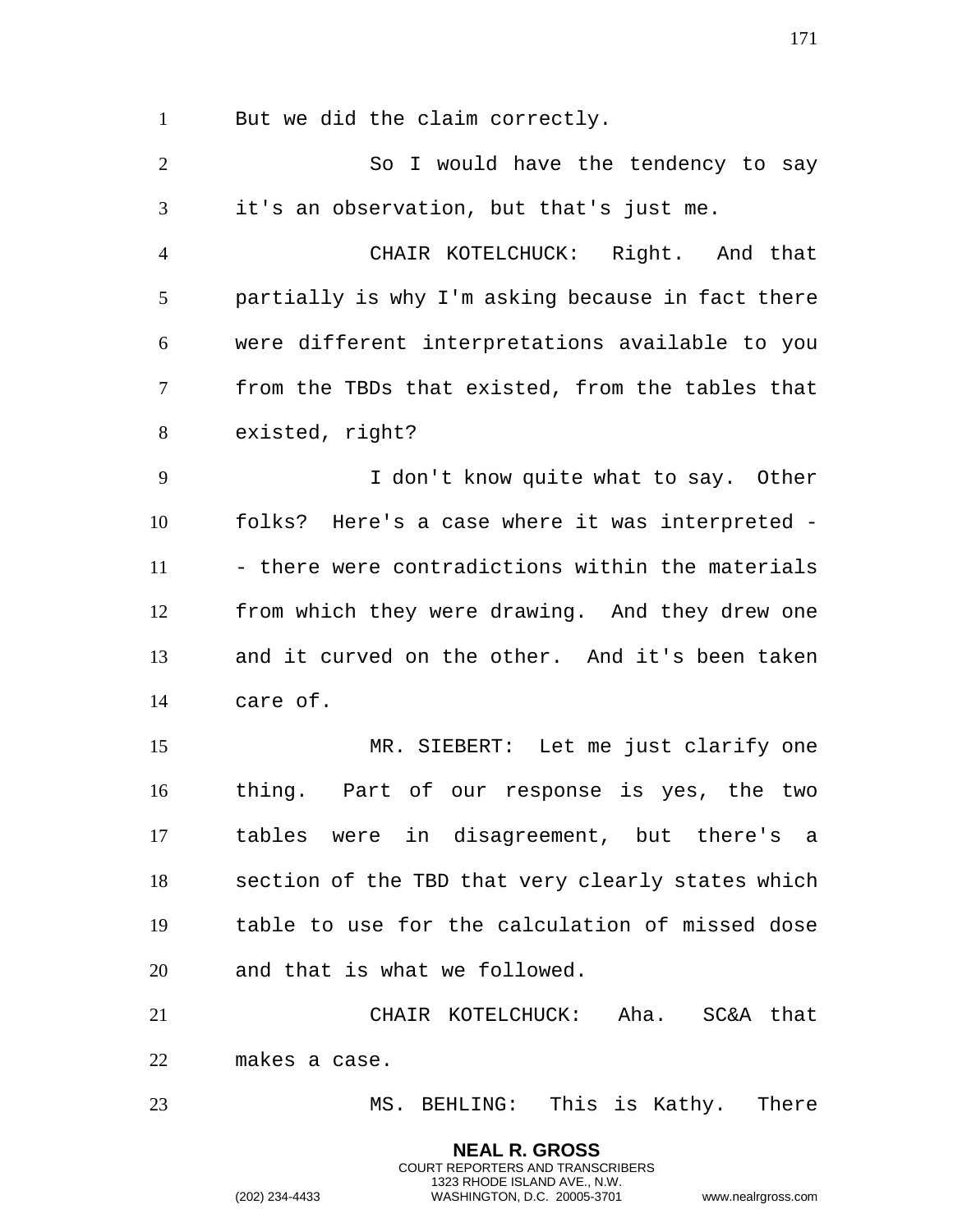was still a discrepancy and an error in the TBD. So shouldn't that have been pointed out. MR. KATZ: Well, it should be pointed out, Kathy, it's just a question of whether this is an observation. If the case is done correctly then it's an observation. And it is a useful correction or finding in terms of the document, that we record the observations when they don't affect the case. MEMBER MUNN: This is a case where the fault is in the stars and not in the individual. CHAIR KOTELCHUCK: Nice. Right. MEMBER MUNN: If that's the case then this should be an observation. CHAIR KOTELCHUCK: I think that's -- the stars would be an observation. And I would agree. So let's close this as an observation. MS. GOGLIOTTI: Okay, but just to clarify, this is something that you were happy that we made this -- CHAIR KOTELCHUCK: Yes. Let me say this. Let it be clear that when you folks observe and something is accepted as an observation it is

> **NEAL R. GROSS** COURT REPORTERS AND TRANSCRIBERS 1323 RHODE ISLAND AVE., N.W.

(202) 234-4433 WASHINGTON, D.C. 20005-3701 www.nealrgross.com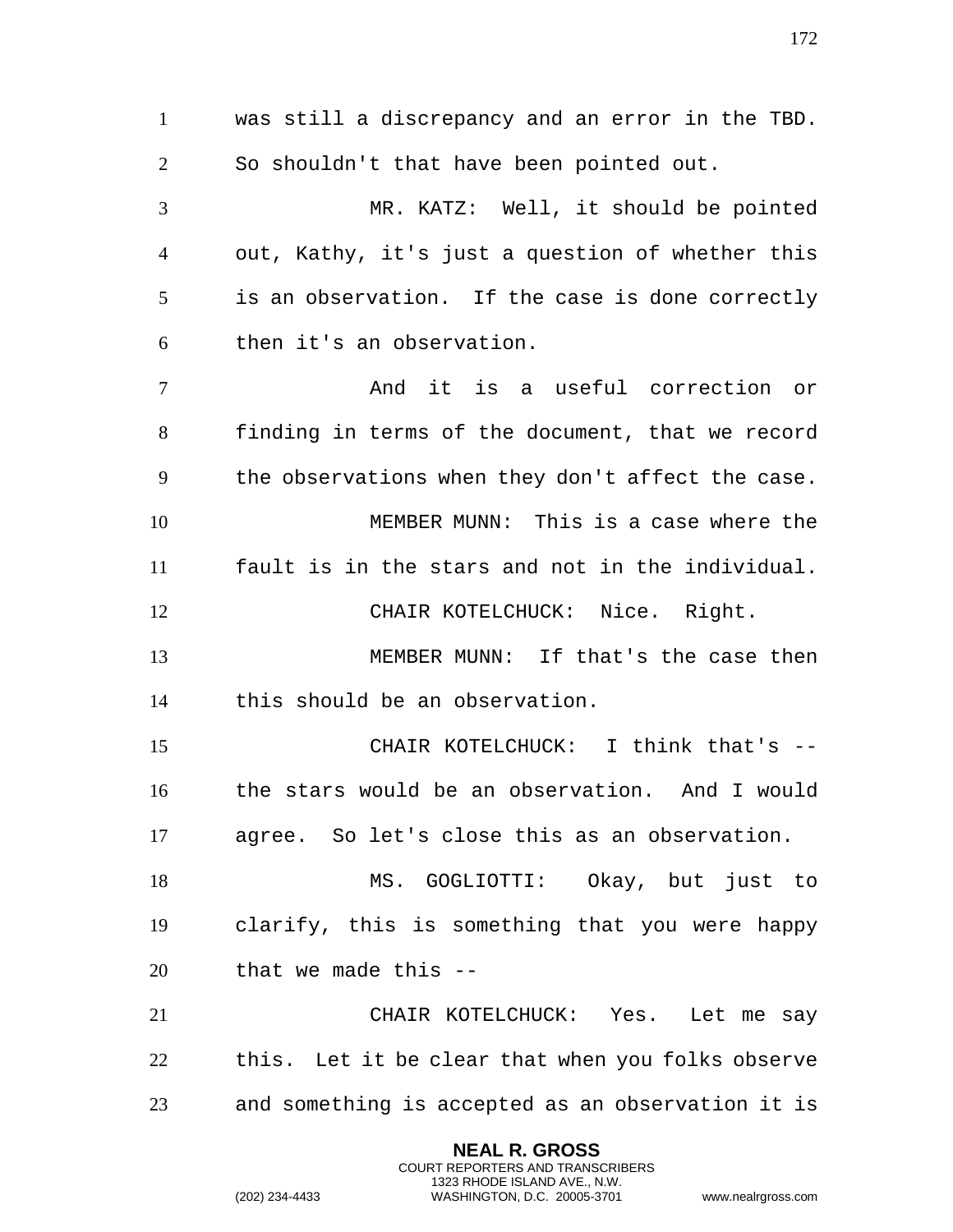appreciated at least by this Subcommittee member and I suspect by others as well.

 Just because it's an observation and not a finding, all of them are welcome and all of them play a role, seriously. I mean, I'm not trying to be nice. It is useful as an observation and it is appreciated that you found it.

 MEMBER MUNN: It's also especially useful because it pointed out an error, not an error the way that the calculation was made. That's the whole point. We got to the error through this observation and that's helpful.

 CHAIR KOTELCHUCK: Yes, that's right. Our procedures were improved as a result of this observation.

 MEMBER CLAWSON: That's the bottom line is it's correcting our process. Beyond popular belief we don't like findings and observations, are wonderful because bottom line they're just to make the process better and more clear.

 CHAIR KOTELCHUCK: Agreed. All right. Closed and we move on.

> **NEAL R. GROSS** COURT REPORTERS AND TRANSCRIBERS 1323 RHODE ISLAND AVE., N.W.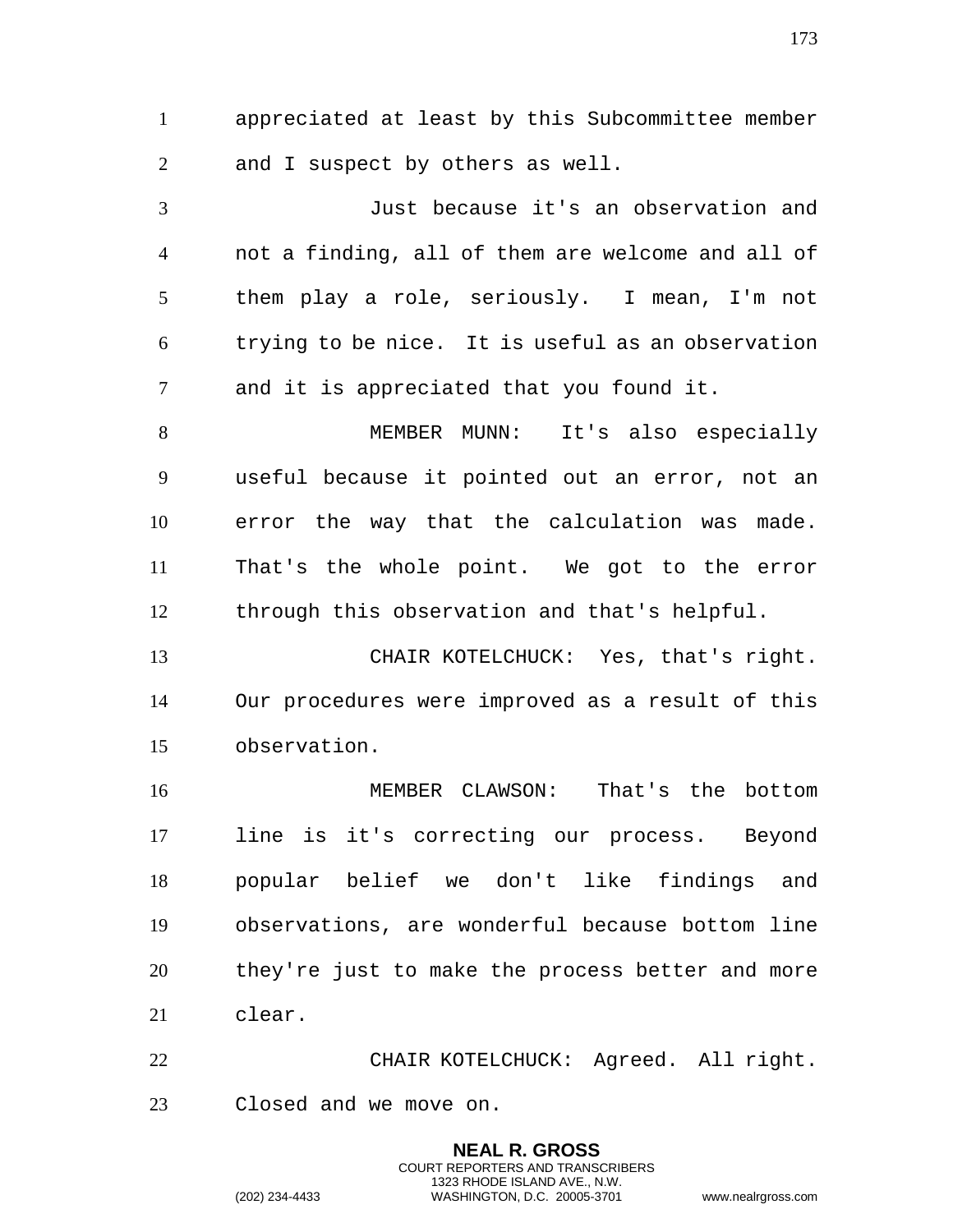MS. GOGLIOTTI: Okay, great. And the next one here is going to be from the same case. CHAIR KOTELCHUCK: Right. Finding 4. MS. GOGLIOTTI: And this one states that NIOSH assigned neutron dose for the years 1962 to '64. NIOSH agrees with us that the TBD was unclear and that the neutron dose has been favorable in this particular case. The latest revision is revised to include neutron dose starting in 1960 for unmonitored workers. So apparently the older revision did not allow that. In this case the PoC is also over 50 percent. CHAIR KOTELCHUCK: But that I think identifies an observation. It was unclear, revisions were made as a result to clarify, but it was not -- MS. GOGLIOTTI: What was done was claimant-favorable. In the current sense this case probably would not have been compensated based on where the PoC is if it was done today.

> **NEAL R. GROSS** COURT REPORTERS AND TRANSCRIBERS 1323 RHODE ISLAND AVE., N.W.

(202) 234-4433 WASHINGTON, D.C. 20005-3701 www.nealrgross.com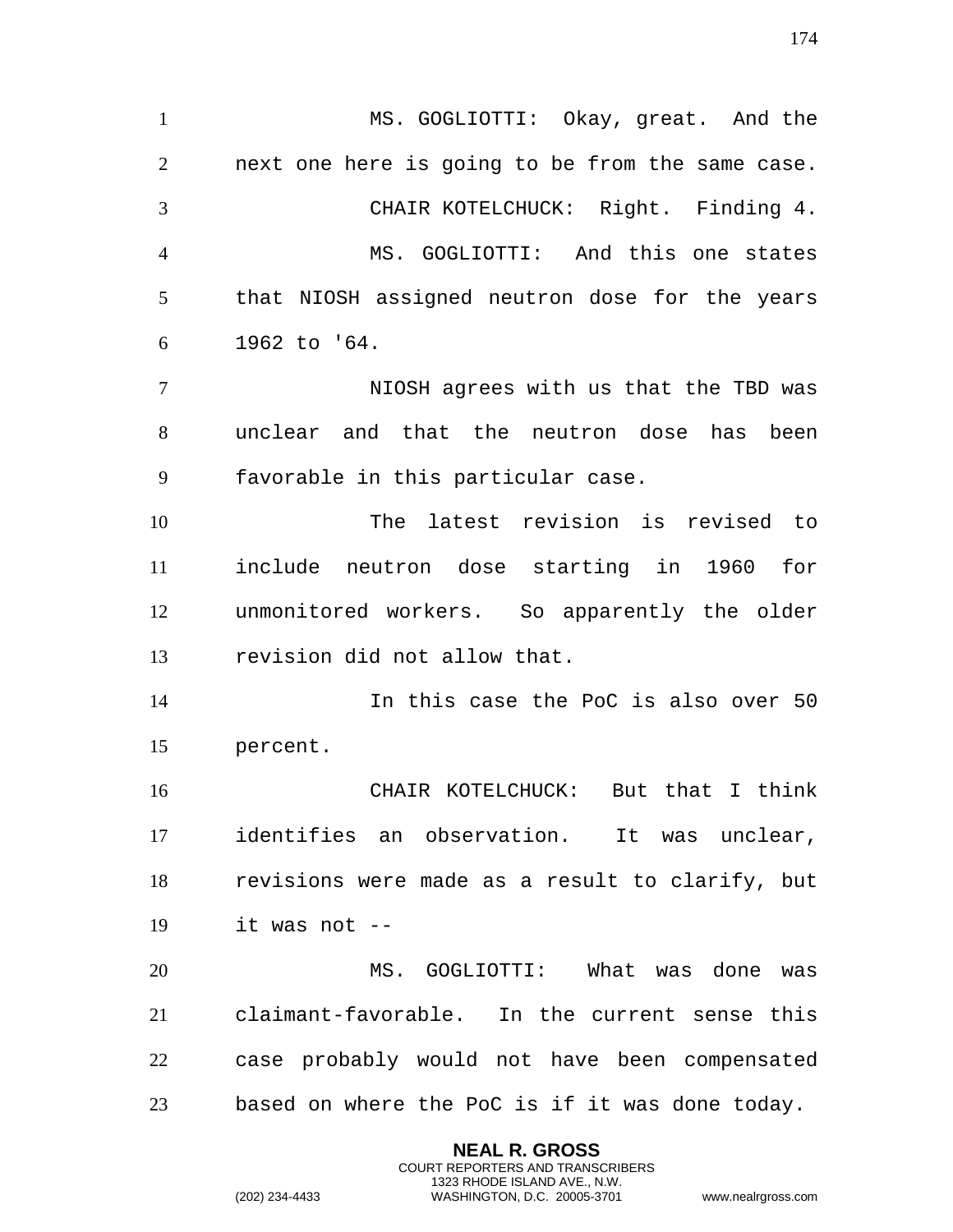CHAIR KOTELCHUCK: Yes. So anyway, let's close it as an observation. MEMBER CLAWSON: Well, while we're

 speaking about observations, Dave, I'd like to make the comment that I've never heard so many fire engines or ambulances in my life than when you're on the phone.

8 CHAIR KOTELCHUCK: By the way, I -- this was terrible. You folks don't know, but I had some persons going out with a jackhammer in the middle of the afternoon. I closed the window. I'm hot. Not bothered. But that is the way of 13 life and I always wonder how much you folks hear through our windows.

15 MEMBER CLAWSON: Everything.

 CHAIR KOTELCHUCK: Okay, very good, very good. Did you notice that my wife walked in in the middle of this? No.

(Laughter)

 CHAIR KOTELCHUCK: Okay. I can't do much about that.

 MEMBER CLAWSON: I'm just teasing you. CHAIR KOTELCHUCK: I know, I know.

> **NEAL R. GROSS** COURT REPORTERS AND TRANSCRIBERS 1323 RHODE ISLAND AVE., N.W.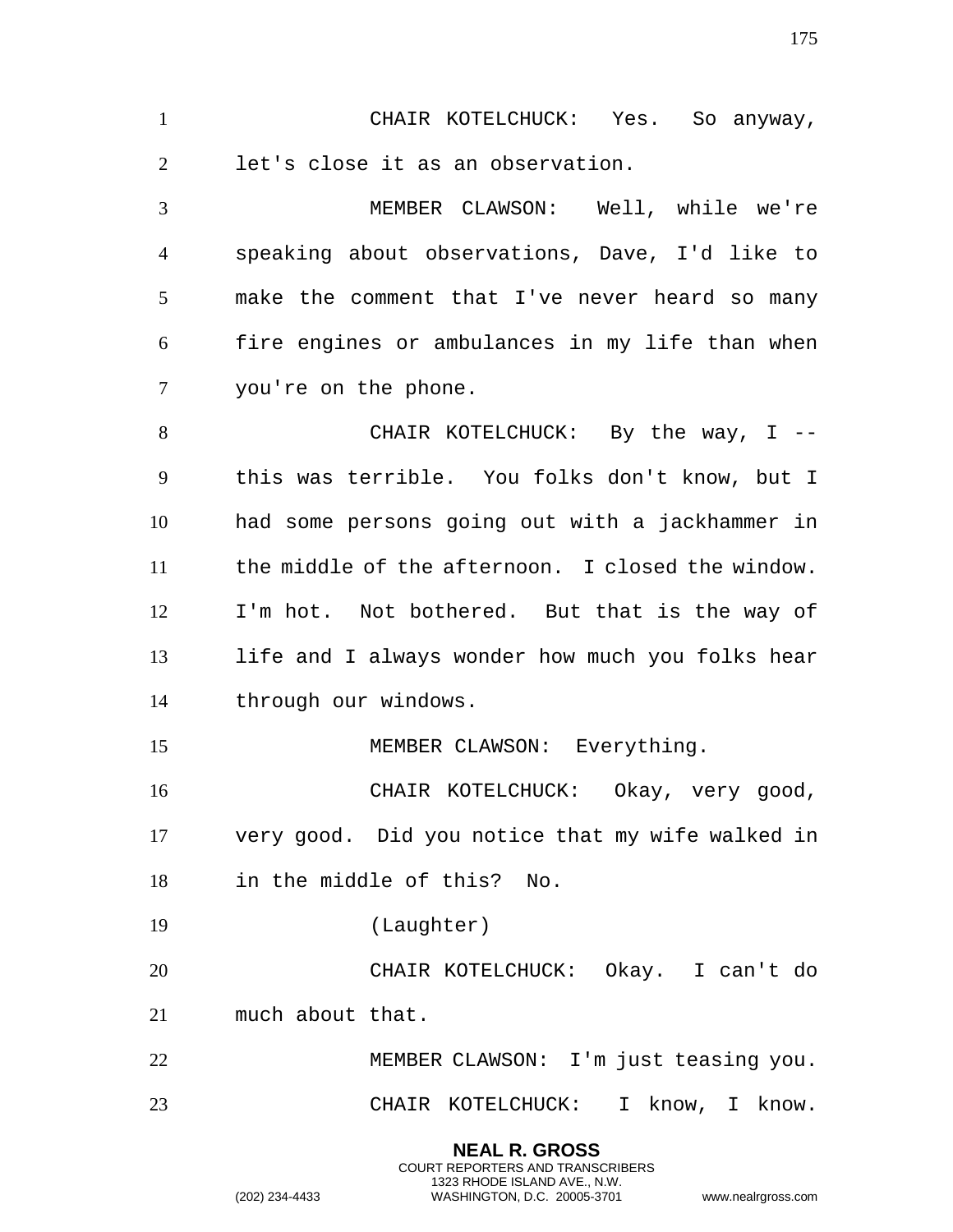Anyhow, let's go on. MS. GOGLIOTTI: Okay. CHAIR KOTELCHUCK: Pardon? MEMBER MUNN: I said you live in Manhattan and that's why Brad doesn't. CHAIR KOTELCHUCK: That's right, that's right. MEMBER CLAWSON: Yes, that's a good point. 10 CHAIR KOTELCHUCK: All right. MS. GOGLIOTTI: Okay, the next one is also a Pantex case, tab 462, observation 1. CHAIR KOTELCHUCK: My goodness, Weibull again. MS. GOGLIOTTI: The Weibull distribution. With this particular case we assigned it for every single one based on Dr. Melius's recommendation. So here's Weibull again. CHAIR KOTELCHUCK: Very good. And agreed that it's an observation. 22 MS. GOGLIOTTI: Okay. CHAIR KOTELCHUCK: Very good. We

> **NEAL R. GROSS** COURT REPORTERS AND TRANSCRIBERS 1323 RHODE ISLAND AVE., N.W.

(202) 234-4433 WASHINGTON, D.C. 20005-3701 www.nealrgross.com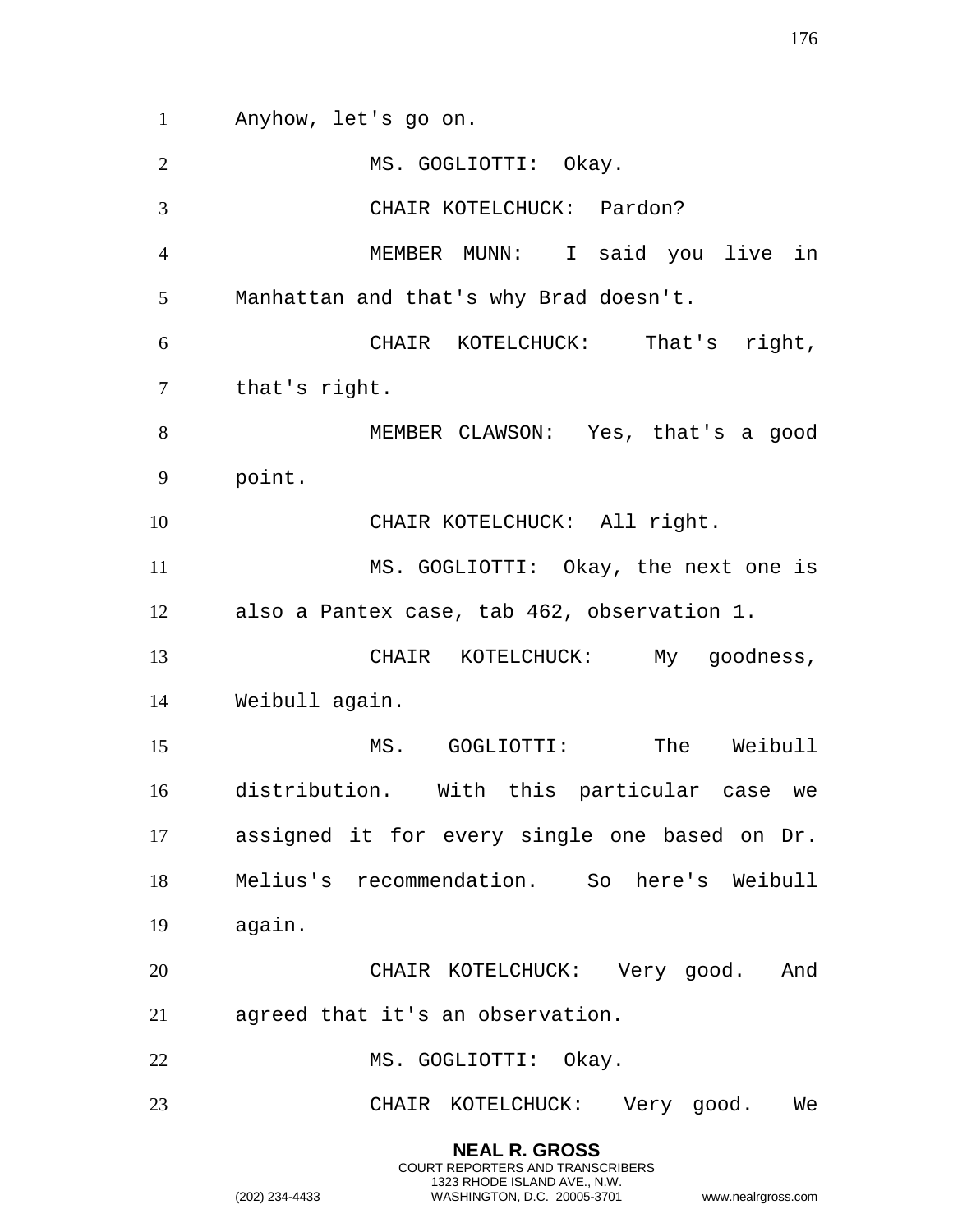close.

 MS. GOGLIOTTI: And the next one here, 462.1 from the same case. It states that NIOSH did not factor in the fraction of the year that was unmonitored during 1982.

 NIOSH agrees. For the year '82 unmonitored external dose was applied for the full year for skin even though the claimant was monitored only for eight months out of the year. The unmonitored dose was prorated in the year '82. All other years the partial monitoring was properly prorated for both organs. So in this case one organ was not prorated and the other one was. It resulted in slightly excess dose to both cancers. It didn't

 CHAIR KOTELCHUCK: Right. Okay. Well, that's a clear case of an error. So that's finding 462.1 and we should close that unless I hear objections. And what seems to be the last one on our last. Weldon Spring.

 MS. GOGLIOTTI: Weldon Spring. Tab 469.1. And this shows that there was

> **NEAL R. GROSS** COURT REPORTERS AND TRANSCRIBERS 1323 RHODE ISLAND AVE., N.W.

affect compensation.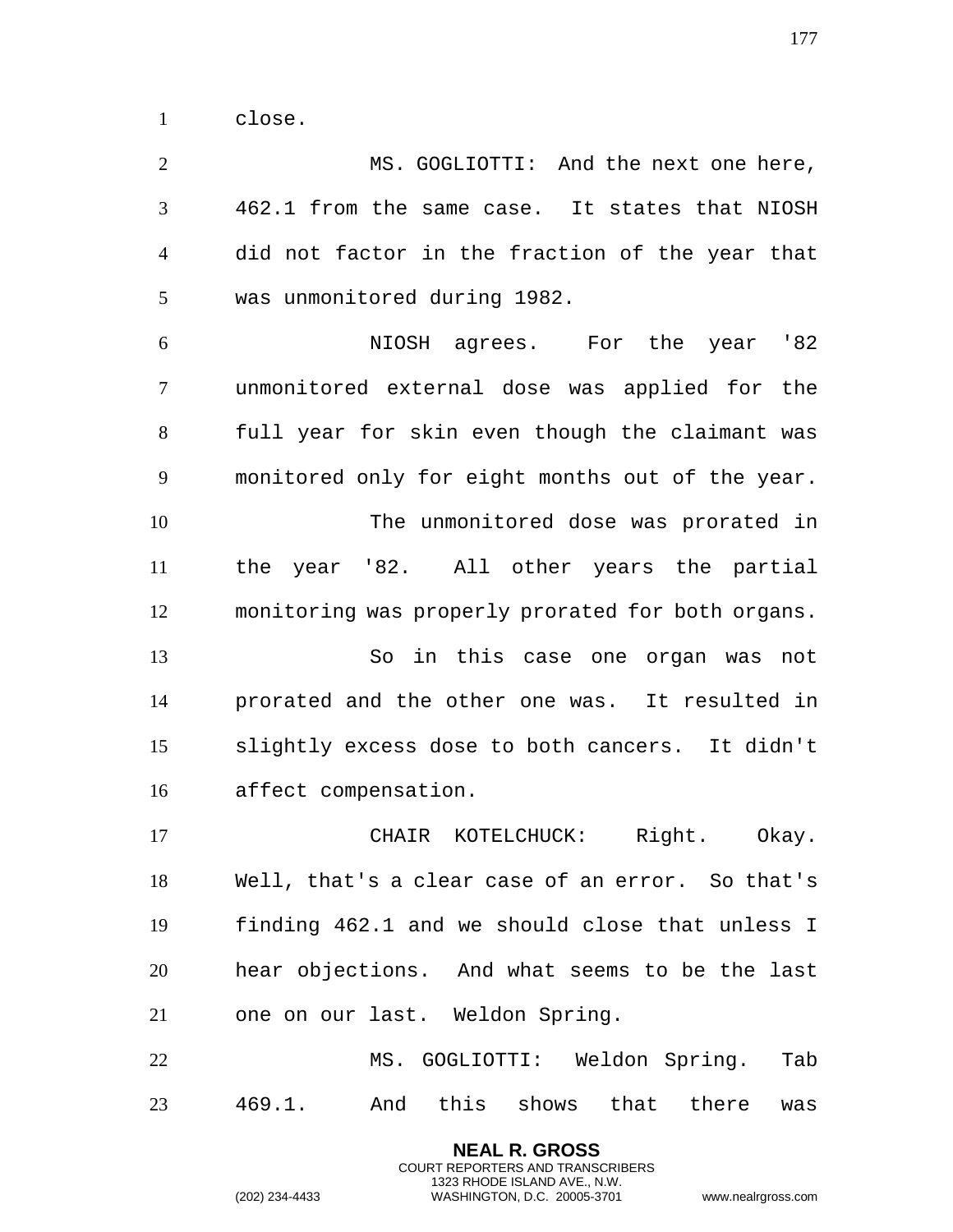inconsistency in missed and unmonitored dose assignments.

 And NIOSH did provide us with an explanation for how they assigned dose for the three years in question.

 We agree that a finding of full year of ambient dose was claimant-favorable. However, we question it because it was assigned during the start of employment which was 1959 and you're not technically supposed to apply dose prior to employment. And finding a year of ambient dose would do that.

 But ultimately it doesn't impact compensation.

 CHAIR KOTELCHUCK: Well, but it went in with the spirit of claimant favorability. In that sense it was not -- it was not missed. It's simply for a case that we were looking for -- we're looking at the maximum PoC that might be assigned.

 So I would tend to feel that this was an observation. I don't know how others feel. MR. CALHOUN: This is Grady. I agree

> **NEAL R. GROSS** COURT REPORTERS AND TRANSCRIBERS 1323 RHODE ISLAND AVE., N.W.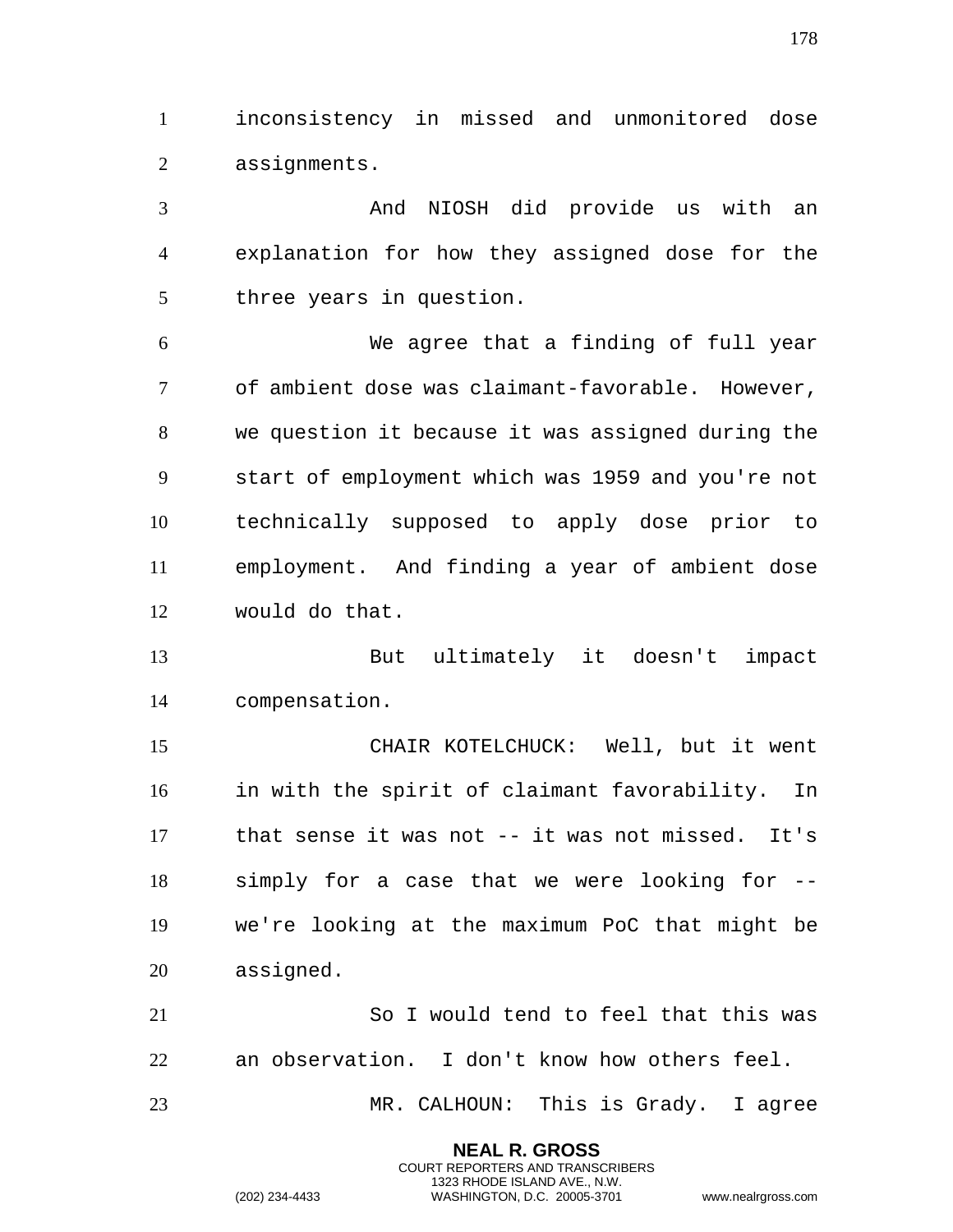with that because if it was a comp case we wouldn't have done that. CHAIR KOTELCHUCK: Yes. MR. CALHOUN: This must be an older case. It's probably not a best estimate at only 40 percent. CHAIR KOTELCHUCK: Yes, yes, I agree. So I'd like to close this as an observation. 9 MS. GOGLIOTTI: Okay. CHAIR KOTELCHUCK: And there we are. **Review Type 2 Cases** MS. GOGLIOTTI: So that was all the type 1 findings in this matrix. There are a handful of type 2 findings that we could go through if you wanted to. CHAIR KOTELCHUCK: Pardon? MS. GOGLIOTTI: There are a handful of type 2 findings. I'm not sure that we'll get any resolution on those today though. CHAIR KOTELCHUCK: Well, I would say at 3:40 I would be open to discussing a couple of these type 2 cases and get the discussion going and getting us thinking about it.

> **NEAL R. GROSS** COURT REPORTERS AND TRANSCRIBERS 1323 RHODE ISLAND AVE., N.W.

(202) 234-4433 WASHINGTON, D.C. 20005-3701 www.nealrgross.com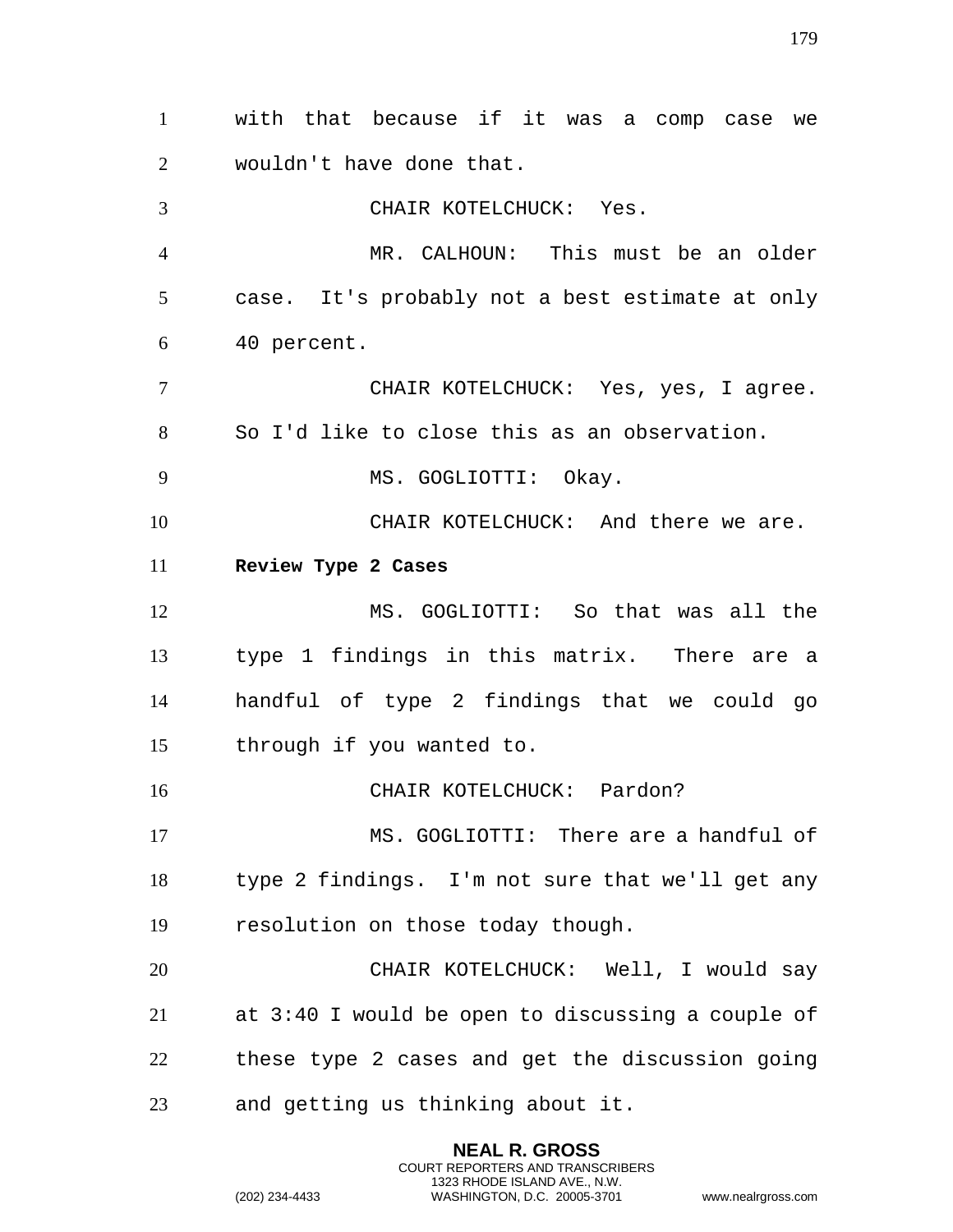No more than half an hour to an hour. What do my colleagues, particularly my Subcommittee colleagues think? Although in this case staff as well. Would folks be willing to go ahead with a couple of type 2? MEMBER CLAWSON: Yes. 8 MEMBER POSTON: Yes. CHAIR KOTELCHUCK: Then let's do it. All right, excellent. MS. GOGLIOTTI: Okay, we're going to go back to 453.6 which was the Iowa Ordnance Plant, Sandia, PPG, and NTS. And this finding had to do with improper method used for calculating shallow dose. And here there appears to be some kind of disagreement. Actually I should switch to the BRS. I'm sorry. One second. Let me just get that pulled up. I summarized them in there. NIOSH probably wants to use their real text. MEMBER BEACH: -- are you going to go

> **NEAL R. GROSS** COURT REPORTERS AND TRANSCRIBERS 1323 RHODE ISLAND AVE., N.W.

(202) 234-4433 WASHINGTON, D.C. 20005-3701 www.nealrgross.com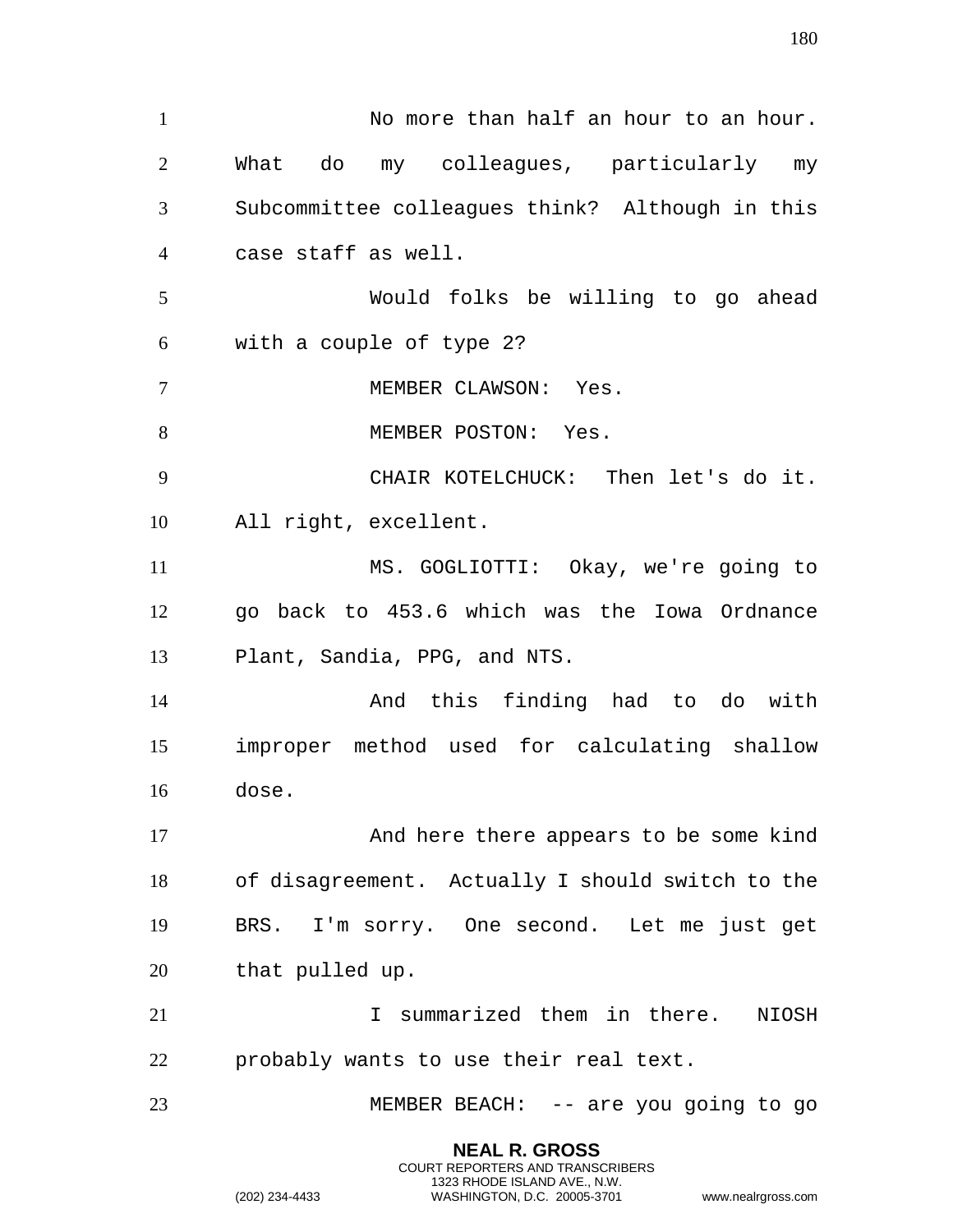CHAIR KOTELCHUCK: Pardon? MEMBER BEACH: I was asking what number that we're going to. In the BRS. 5 MS. GOGLIOTTI: 453.6. MEMBER BEACH: Thank you. CHAIR KOTELCHUCK: All right. MS. GOGLIOTTI: And the next one will be 462.2. Okay, so again the finding stated that there was an improper method used for calculating shallow dose. 12 And here Scott responded back that NIOSH followed the guidance in the TBD and the approved NTS document states that the beta to gamma ratio 1.04 was applied. This ratio was based on empirical measurements. But NIOSH is going to review the 18 guidance as it applies to this particular dose. I'm sorry, not this particular one. And they're going to review the guidance while they're going to the next revision of the TBD. So we recommend that we hold off on resolving this finding until that has occurred.

> **NEAL R. GROSS** COURT REPORTERS AND TRANSCRIBERS 1323 RHODE ISLAND AVE., N.W.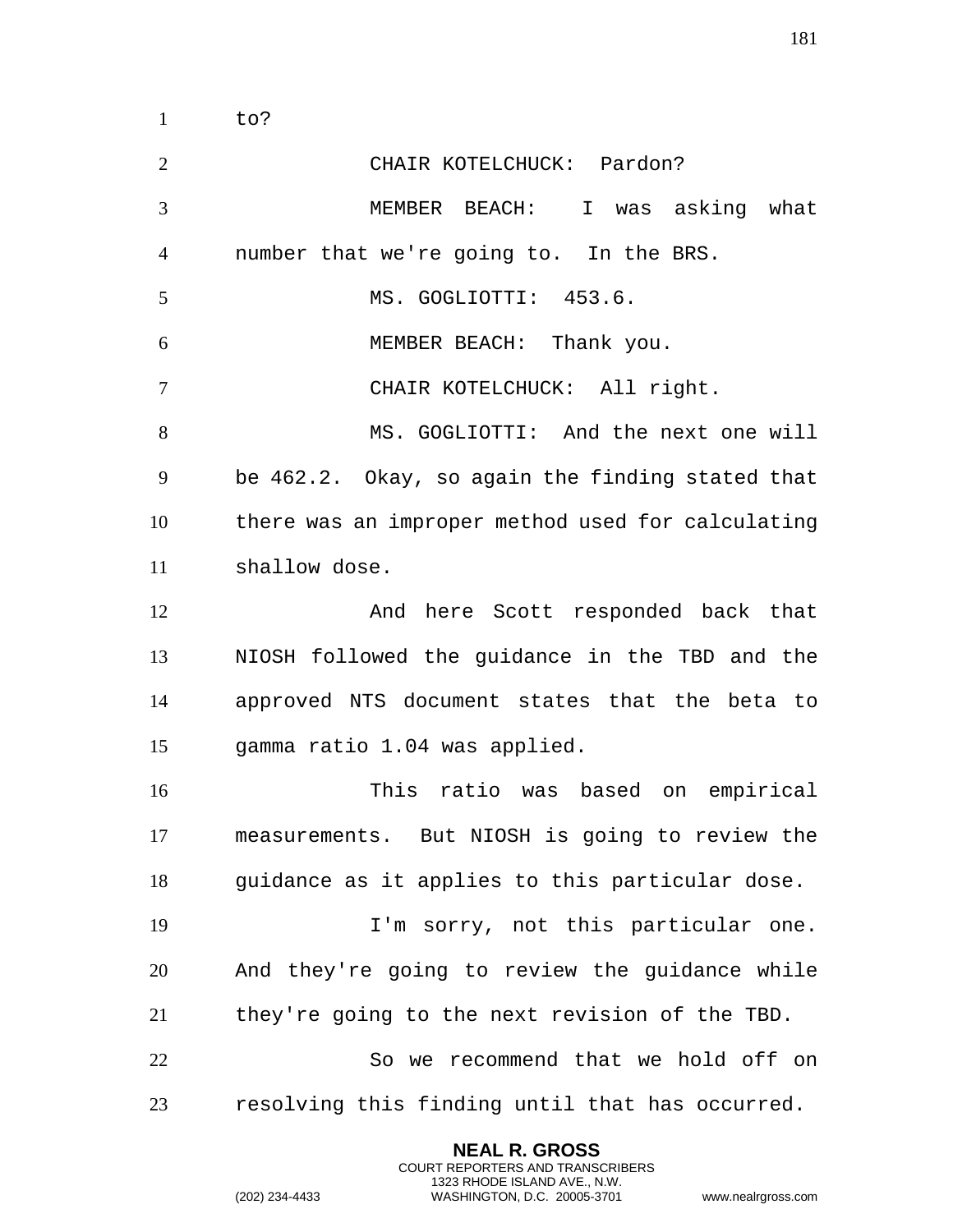CHAIR KOTELCHUCK: Right. So this actually would be referred. Well, would it be referred to the PPG Working Group? MS. GOGLIOTTI: I'm not sure they're going to need to refer to them. MR. KATZ: There's no Working Group here. 8 CHAIR KOTELCHUCK: Pardon? MR. KATZ: There's no Work Group here for this one. CHAIR KOTELCHUCK: We don't have a Pacific Proving Grounds Work Group? MR. KATZ: Oh, I thought you said IOP. CHAIR KOTELCHUCK: No, no, Pacific Proving Grounds. 16 MEMBER MUNN: Yes, we do now. CHAIR KOTELCHUCK: So it's in progress awaiting their response but since the person, the case involves several different facilities can we -- we can't -- well, we have to wait for PPG to come back. So it has to be in progress and referred, right? MR. KATZ: Wait, what's going on with

> **NEAL R. GROSS** COURT REPORTERS AND TRANSCRIBERS 1323 RHODE ISLAND AVE., N.W.

(202) 234-4433 WASHINGTON, D.C. 20005-3701 www.nealrgross.com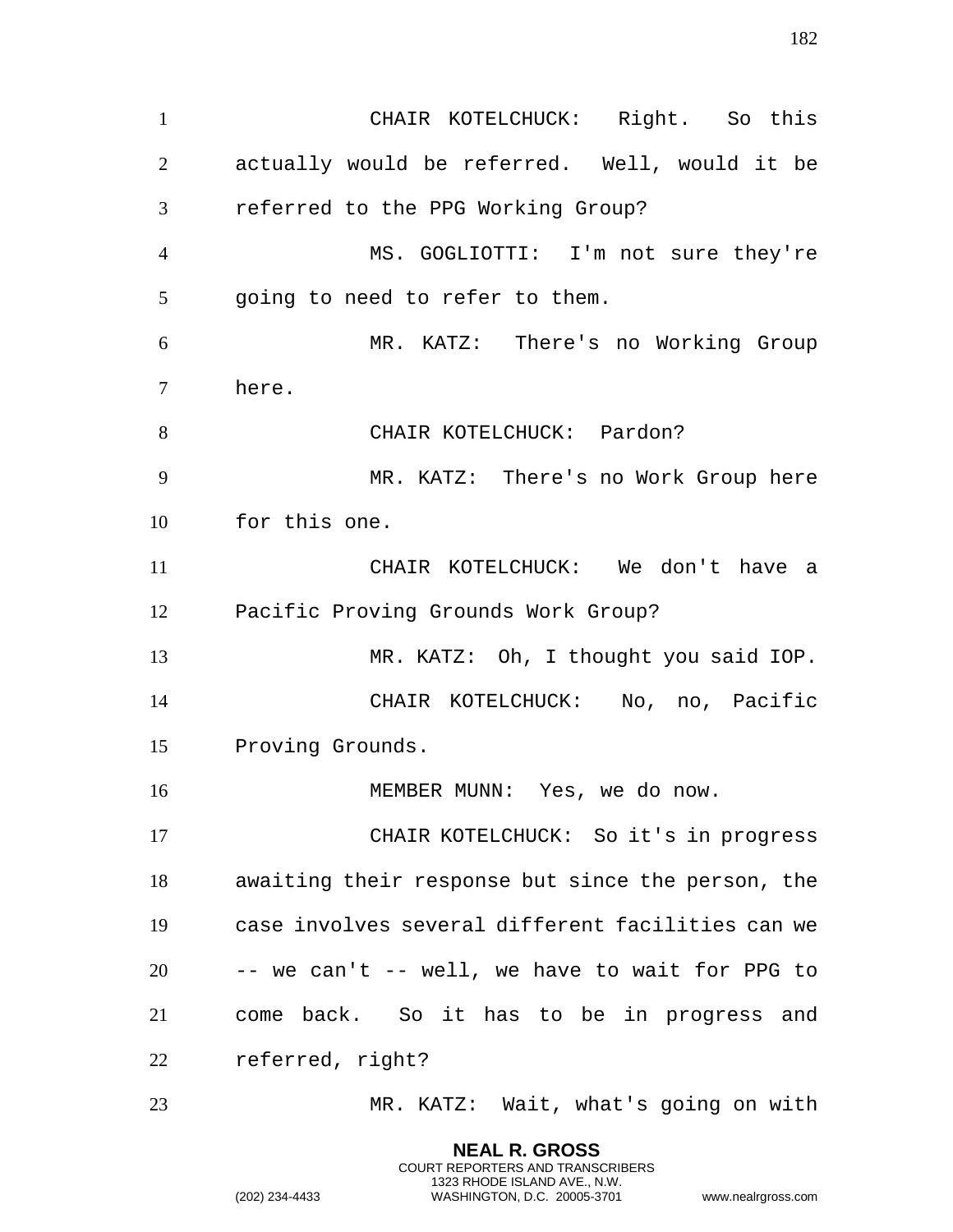PPG? You said they're changing their guidance? It doesn't necessarily need to go to the Work Group at all if this is something NIOSH is changing the guidance and then it'll be able to be resolved.

 I'm unclear on what the Work Group would be doing.

 MR. CALHOUN: I think once the Work Group has a discussion and the outcome of that discussion, if it affects what we've done here we'll change the TBD based on that.

12 12 I think what we're saying is we're not going to change the TBD until the discussion in that Work Group is completed.

 But I kind of agree with Ted. I don't think there's a reason to refer it to the Work Group.

 MR. KATZ: Moreover I think the Work Group, I mean unless I'm mistaken the Work Group reported out on the Site Profile review at the last Board meeting.

 And there's one little nitty matter to resolve, but I'm sure it's not this matter. So

> **NEAL R. GROSS** COURT REPORTERS AND TRANSCRIBERS 1323 RHODE ISLAND AVE., N.W.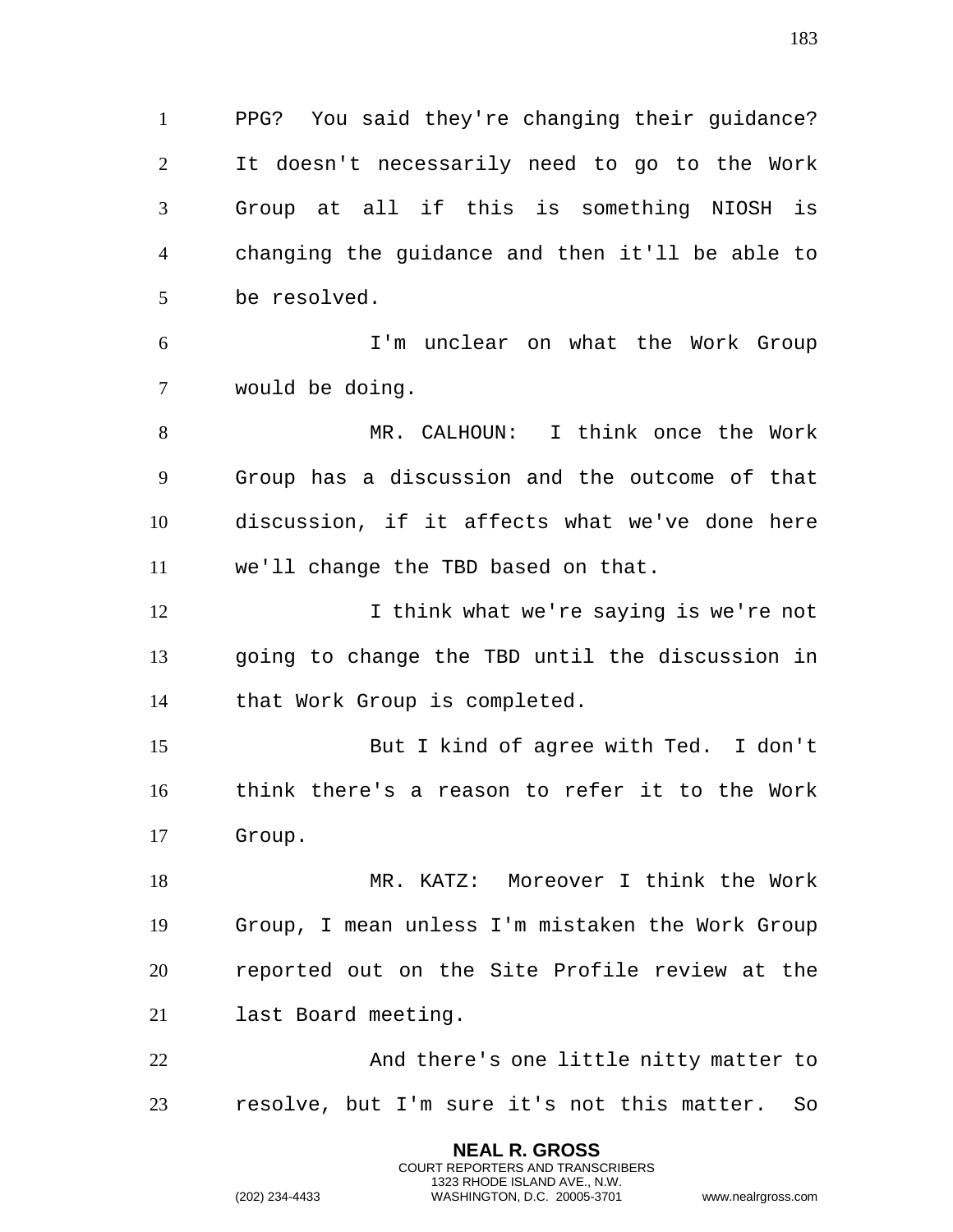I don't think the Work Group has more work to do on the Site Profile. I think this is in NIOSH's hands, DCAS hands to say when they're ready to respond to this. MS. BEHLING: Ted, you're correct. And that beta to gamma ratio did change. And the new TBD is out for PPG and we like you said closed out all items but one I think NIOSH has to report back. MR. KATZ: Yes. Okay. So this can go to the next meeting. 13 CHAIR KOTELCHUCK: Good. MS. GOGLIOTTI: Okay. Then the next one is 462.2. And this is the Pantex case. NIOSH used the NT value for unmonitored workers instead of monitored workers for assigned neutron dose. And Scott, if you just want to respond. Otherwise I could read your response. MR. SIEBERT: Sorry, I'm looking at it here. You're skipping around so I have to jump around. 462.2, right?

> **NEAL R. GROSS** COURT REPORTERS AND TRANSCRIBERS 1323 RHODE ISLAND AVE., N.W.

(202) 234-4433 WASHINGTON, D.C. 20005-3701 www.nealrgross.com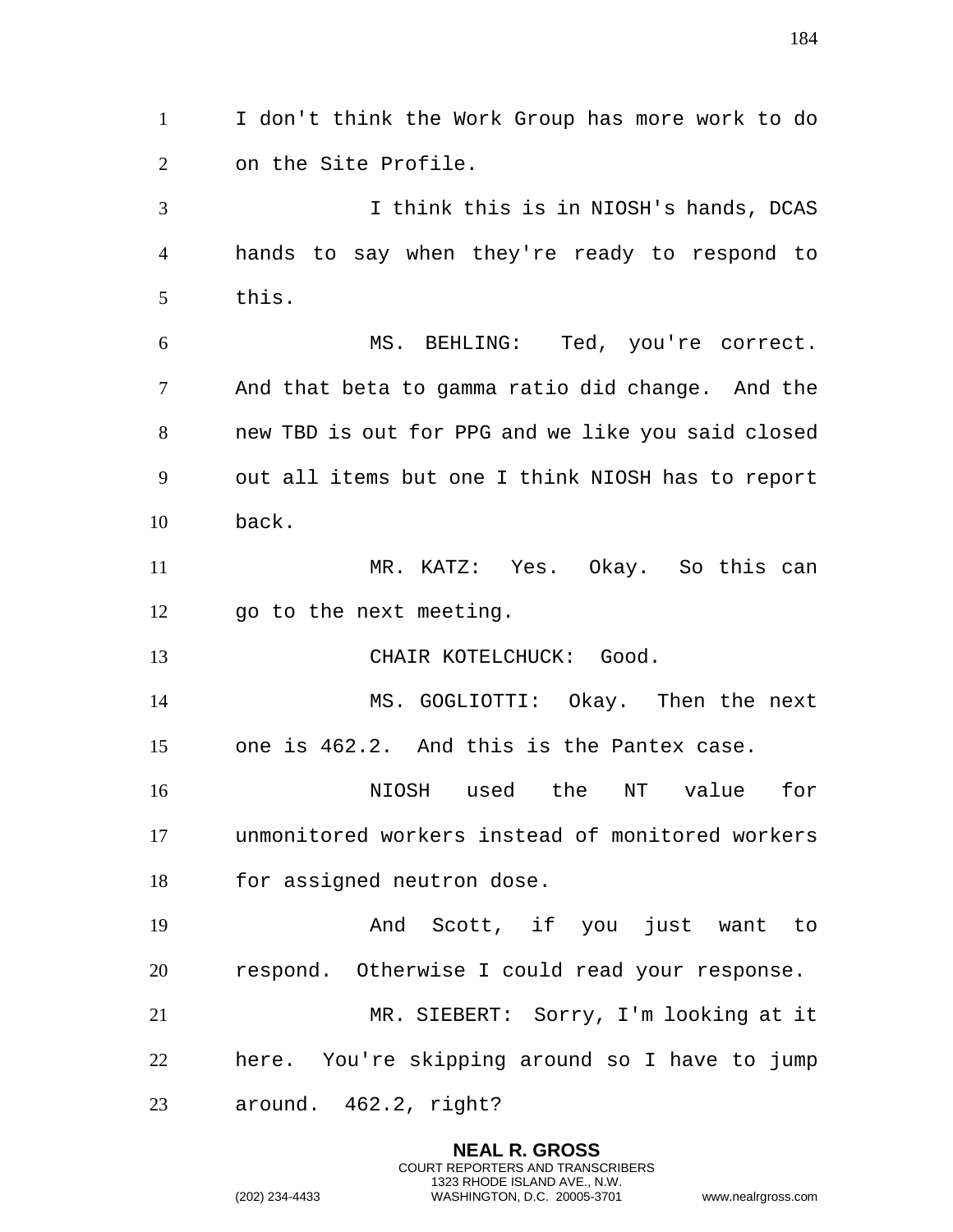CHAIR KOTELCHUCK: Yes. What is the issue because it's now no longer on the screen. MR. SIEBERT: This is the discussion of whether a clothing electron attenuation factor to the forearm and the elbow is appropriate or not. MS. GOGLIOTTI: No, no, this is unmonitored worker. MR. SIEBERT: Okay, let me flip again. As I said I have to jump around here. 11 CHAIR KOTELCHUCK: Yes, sure. MR. SIEBERT: 462.2. Okay, I'm sorry. CHAIR KOTELCHUCK: The NT value. MR. SIEBERT: Well, are you going to cover the first part of it? MS. GOGLIOTTI: I can certainly read the rest of the finding. We don't normally include the full finding text in the heading just because it interferes with printing and whatnot. CHAIR KOTELCHUCK: Sure. MS. GOGLIOTTI: The TBD recommends that use of an NT value of 1.7 for monitored workers and an NT value of 0.8 for unmonitored

> **NEAL R. GROSS** COURT REPORTERS AND TRANSCRIBERS 1323 RHODE ISLAND AVE., N.W.

(202) 234-4433 WASHINGTON, D.C. 20005-3701 www.nealrgross.com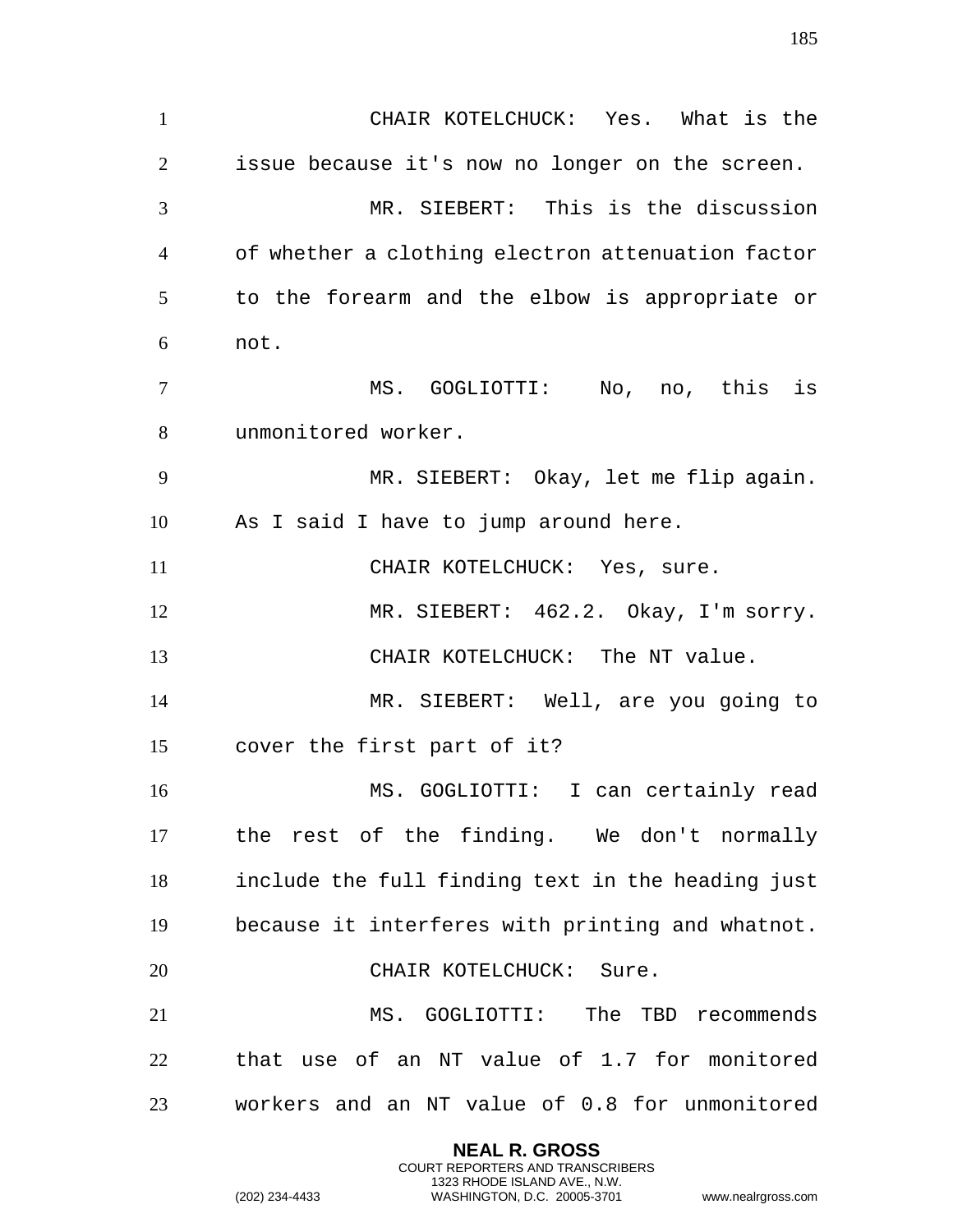workers.

| $\overline{2}$ | In this case the EE was monitored                   |
|----------------|-----------------------------------------------------|
| 3              | during this period of dose assessment. Therefore    |
| $\overline{4}$ | we interpret the TBD to recommend a 1.7 should      |
| 5              | used. This would result<br>have<br>been<br>in<br>an |
| 6              | additional 0.291 rem of dose for one organ and      |
| $\overline{7}$ | 0.567 for the skin cancers.                         |
| 8              | It would also have a small impact on                |
| 9              | the PoC value.                                      |
| 10             | MR. SIEBERT: This is an extensive                   |
| 11             | result. I have to read over it because we were      |
| 12             | doing the type 1s today and I didn't prep this      |
| 13             | one.                                                |
| 14             | Okay. What it basically comes down to               |
| 15             | is about halfway down in the response that we put   |
| 16             | in on I believe 6/26. Table 6-19 does give          |
| 17             | clearer guidance. It shows that a factor of 1.7     |
| 18             | is to be used in maximizing cases only.             |
| 19             | that table says when a<br>And<br>best               |
| 20             | estimate was required as it was in this claim the   |
| 21             | table directs the DR to use Monte Carlo analysis.   |
| 22             | When you're doing Monte Carlo analysis              |
| 23             | you use the full distribution which is the mean     |

**NEAL R. GROSS** COURT REPORTERS AND TRANSCRIBERS 1323 RHODE ISLAND AVE., N.W.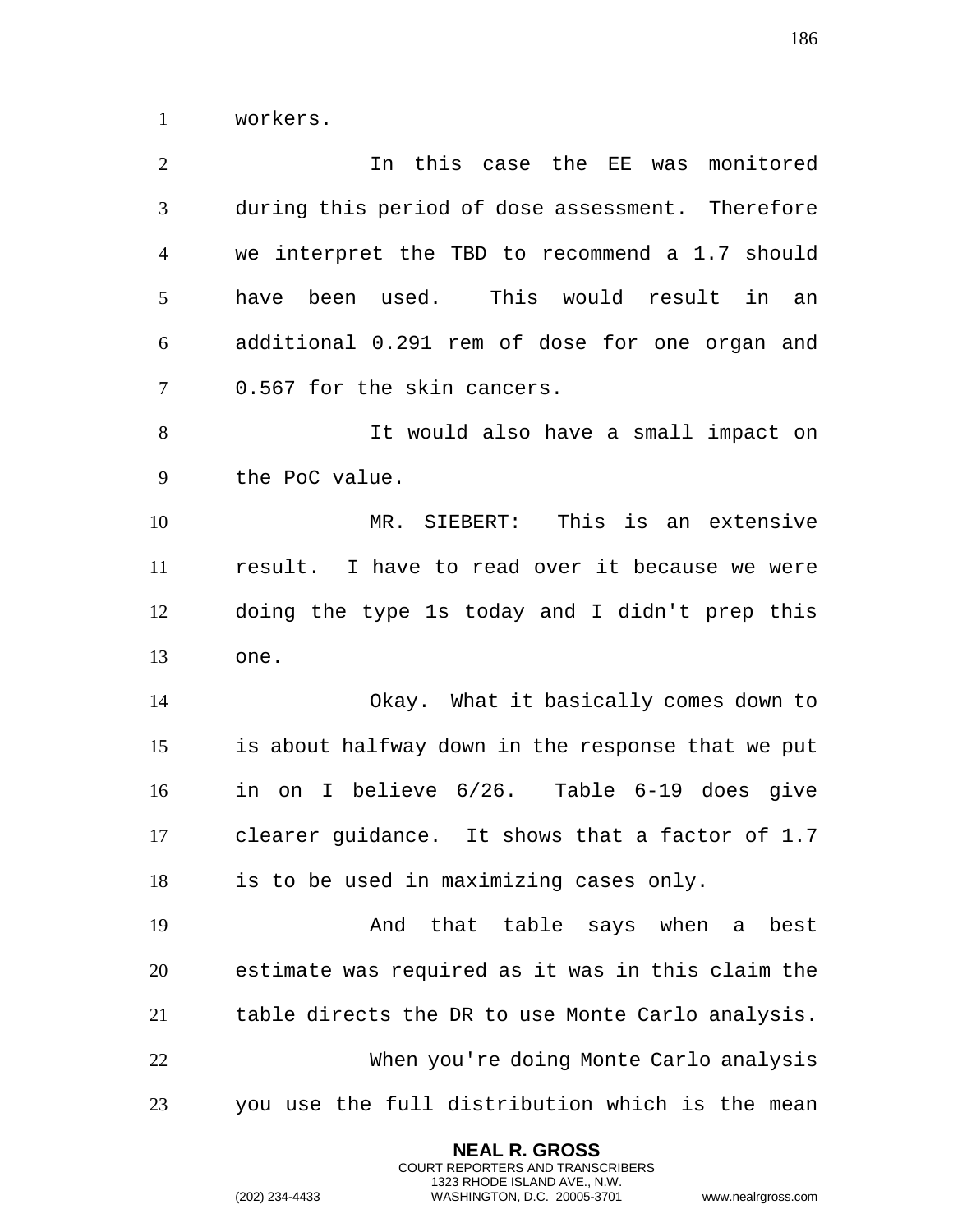value plus the distribution. So we were following the Table 6-19. I agree there's some inconsistency in the TBD as to what it says and how that's applied. However, in best estimate cases this is the norm that we use the actual GM with the full actual distribution in Monte Carlo calculations. MS. GOGLIOTTI: Okay. I think that I'm going to have to review this offline. I didn't see this one posted. MR. KATZ: That's fine, Rose. We can get this at the next meeting. CHAIR KOTELCHUCK: Where are we in the discussion? MR. KATZ: So, Rose is going to review this for the next meeting, the response. Because NIOSH has a response but it's recent. CHAIR KOTELCHUCK: Okay. So that'll be in the next meeting. Okay. Well then we have two reports that we'll have next meeting for type 2. MS. GOGLIOTTI: Oh, we have lots more

> **NEAL R. GROSS** COURT REPORTERS AND TRANSCRIBERS 1323 RHODE ISLAND AVE., N.W.

(202) 234-4433 WASHINGTON, D.C. 20005-3701 www.nealrgross.com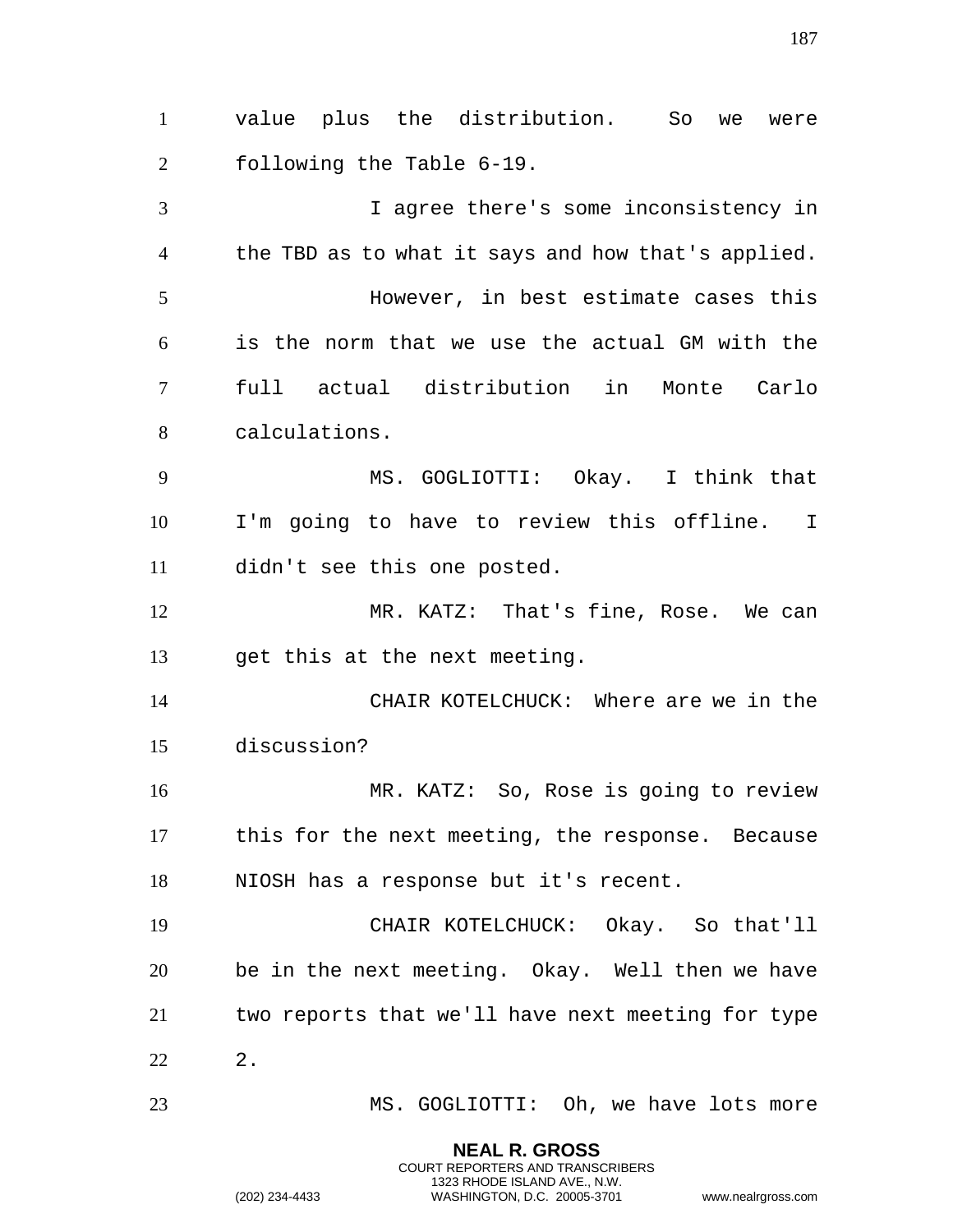type 2.

 CHAIR KOTELCHUCK: Okay. MS. GOGLIOTTI: It looks like altogether here there's maybe about 20 type 2s that are remaining from past sets. And then we'll have all of the AWE cases next time. CHAIR KOTELCHUCK: We are talking about in sets 19-21 are we not? MS. GOGLIOTTI: We have been up until CHAIR KOTELCHUCK: Yes, sure. We had type 1 and then we're going through type 2 in those. Okay, just want to clarify. MS. GOGLIOTTI: Yes, we have done some of those type 2s but we haven't finished those up yet. CHAIR KOTELCHUCK: No, no, I'm fine, I'm fine. I just want to make sure that I'm understanding. The next one we want to discuss in sets 19-21 the type 2s in which file? MS. GOGLIOTTI: For sets 19-21 we'll have to do the type 2s that are remaining from the SRS and the Oak Ridge site.

> **NEAL R. GROSS** COURT REPORTERS AND TRANSCRIBERS 1323 RHODE ISLAND AVE., N.W.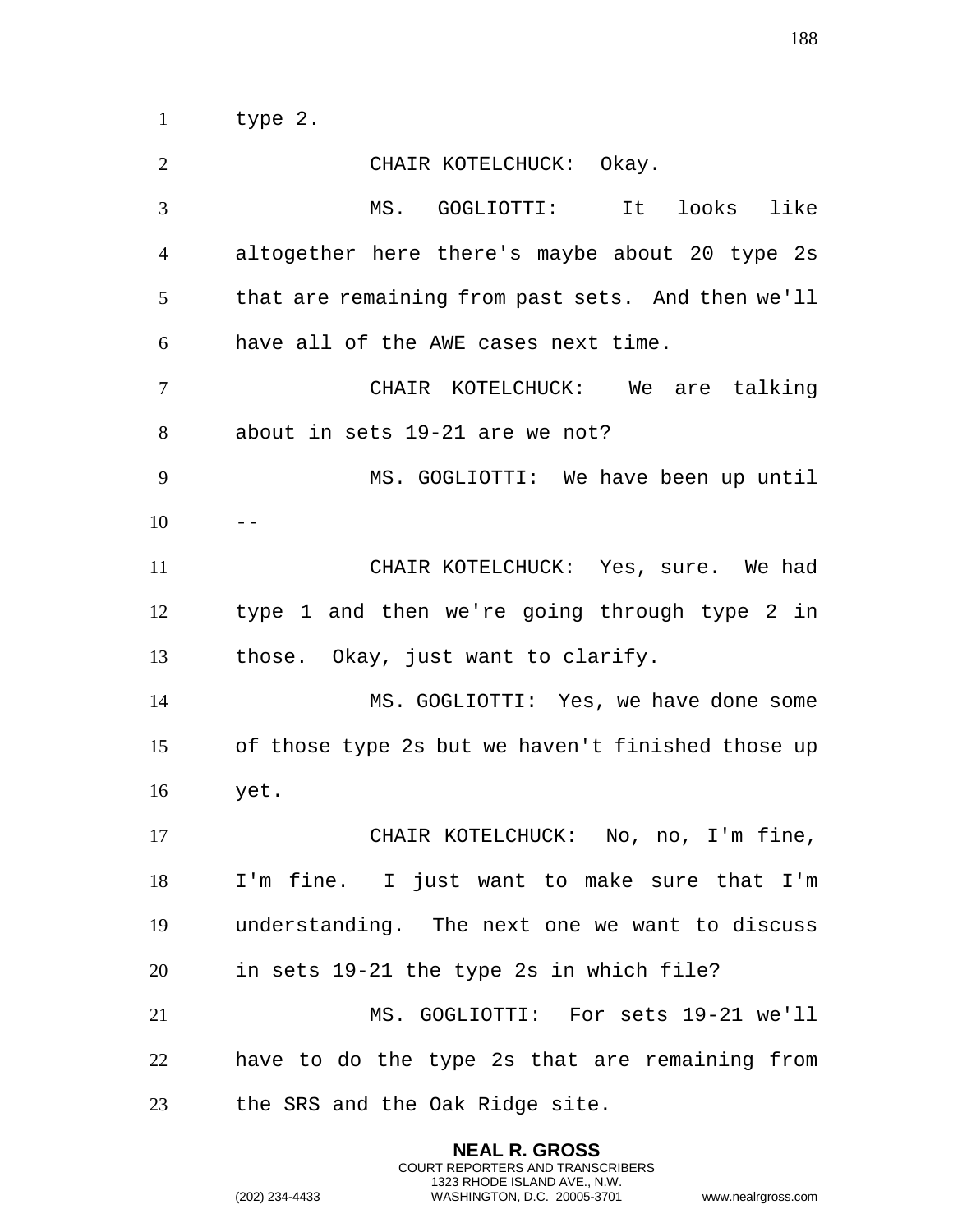1 And then we also have the AWE matrix that we haven't started yet. So we need type 1s and type 2s from that matrix. CHAIR KOTELCHUCK: All right. Good. So should we continue on? MS. GOGLIOTTI: Those were all of the type 2 findings in that matrix, but I did pull up here 482 observation 1 which we got a response back from yesterday afternoon. But I just want to ask NIOSH, we're going to need some more guidance on this one. This is the Hanford case. It has to do with the glove boxes adjustment factor. And they used a factor of 2.19 as the determining and whether or not to assign glove box dose. 17 And we were trying to track down where this number came from. It just kind of popped up in one of the guidance documents. We've never seen it before. It didn't make sense to us. NIOSH provided us with several templates and we're still trying to track down where this number came

> **NEAL R. GROSS** COURT REPORTERS AND TRANSCRIBERS 1323 RHODE ISLAND AVE., N.W.

(202) 234-4433 WASHINGTON, D.C. 20005-3701 www.nealrgross.com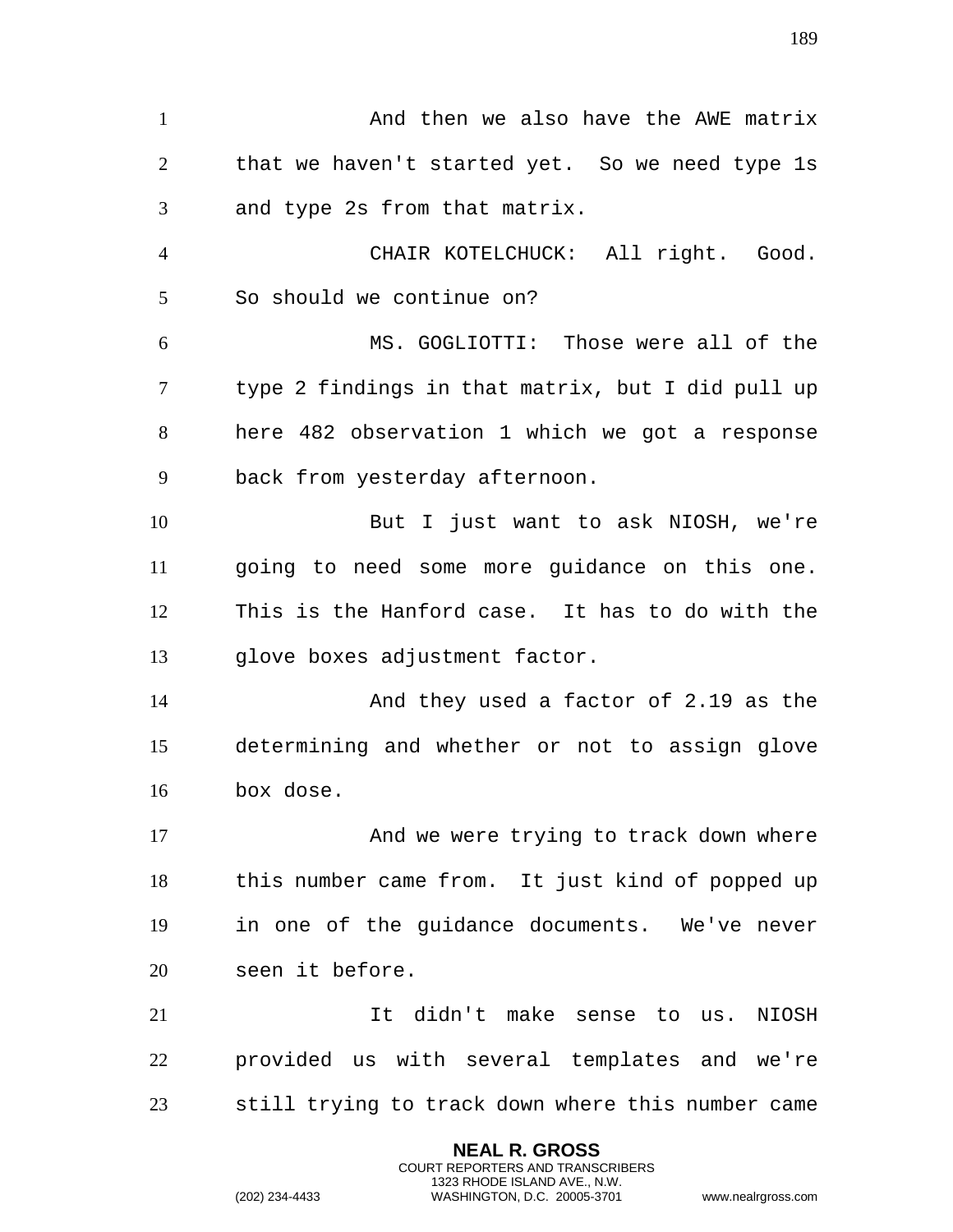from.

 And we got a response yesterday that basically says that it came from a Savannah River neutron exposure. And again this is a Hanford case. The text says essentially someone worked on the SC or AC lines at SRS. The shallow to deep dose ratio was greater than 2. And it seems like you guys are hanging your hat on that. MR. SMITH: This is Matthew Smith with ORAU team. As mentioned at the previous meetings that particular OCAS at the time was early on in the project. 15 And certainly the guidance there, although the TIB is aimed at neutron exposure, that guidance was in the document as helpful for identifying when people are working in a glove box environment. So yes, I mean that very early guidance is in something that's been used ever since. In Savannah River and it's written --

> **NEAL R. GROSS** COURT REPORTERS AND TRANSCRIBERS 1323 RHODE ISLAND AVE., N.W.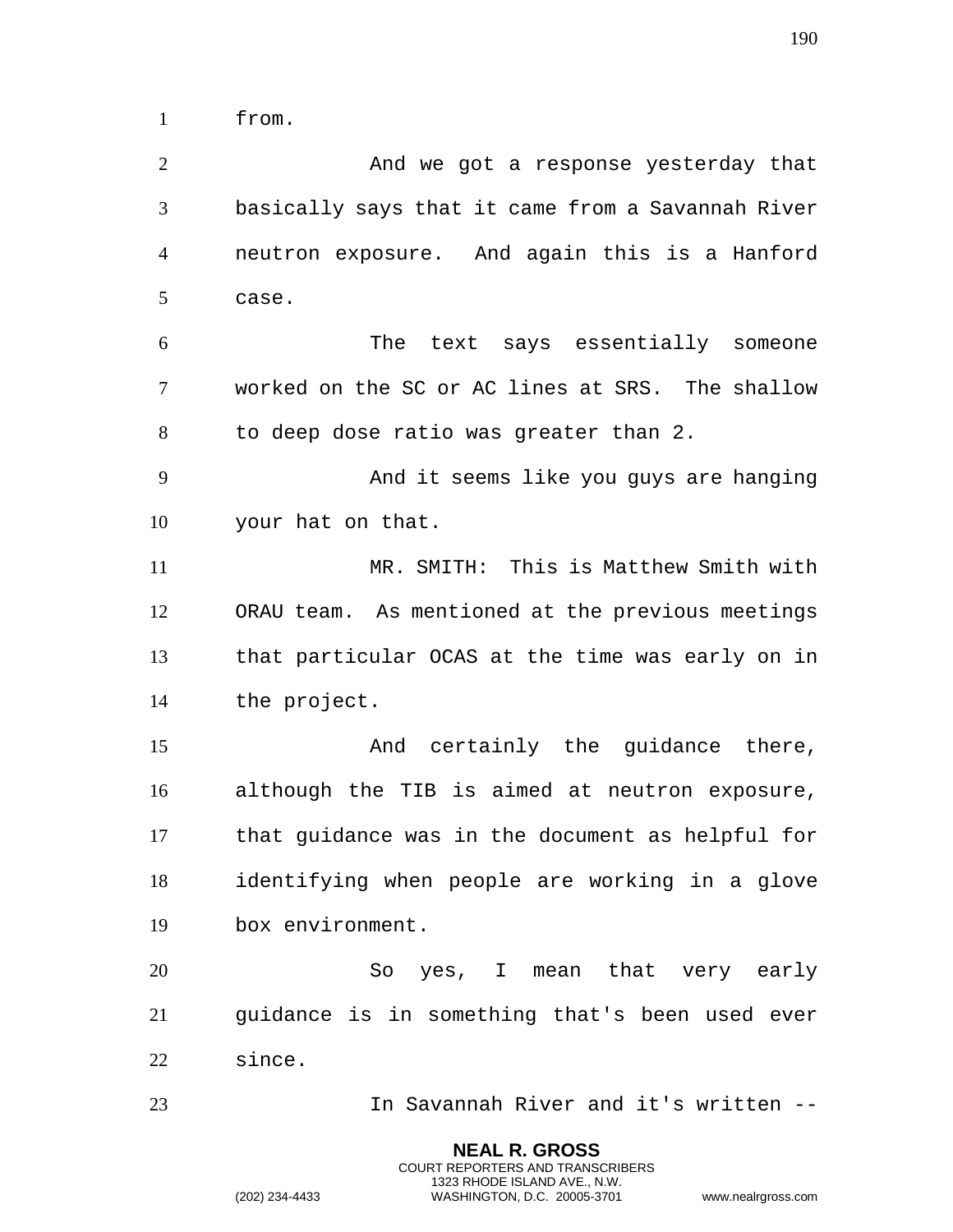the topic of the TIB is neutron exposure. But the subtopic in there that's called out is a portion of SRS.

 And certainly other things other than the shallow to deep dose are discussed even in that TIB such as taking a look at what the bioassay situation is for the energy employee.

 Obviously the DR is going to take a look at what the CATI discussion entails.

 MS. GOGLIOTTI: I think the big question is where did 2.19 come from. Because that document only says greater than two.

 CHAIR KOTELCHUCK: Is this an internal discussion between you?

 MR. SMITH: Not necessarily. I discussed that in the last meeting. It's in the transcript.

18 MS. GOGLIOTTI: The 2.19?

 MR. SMITH: Yes. It's discussed. I mentioned in the transcript in the last meeting. Well, I talked about it. It is captured in the transcript of the last.

The 2.19 factor is something that

**NEAL R. GROSS** COURT REPORTERS AND TRANSCRIBERS 1323 RHODE ISLAND AVE., N.W.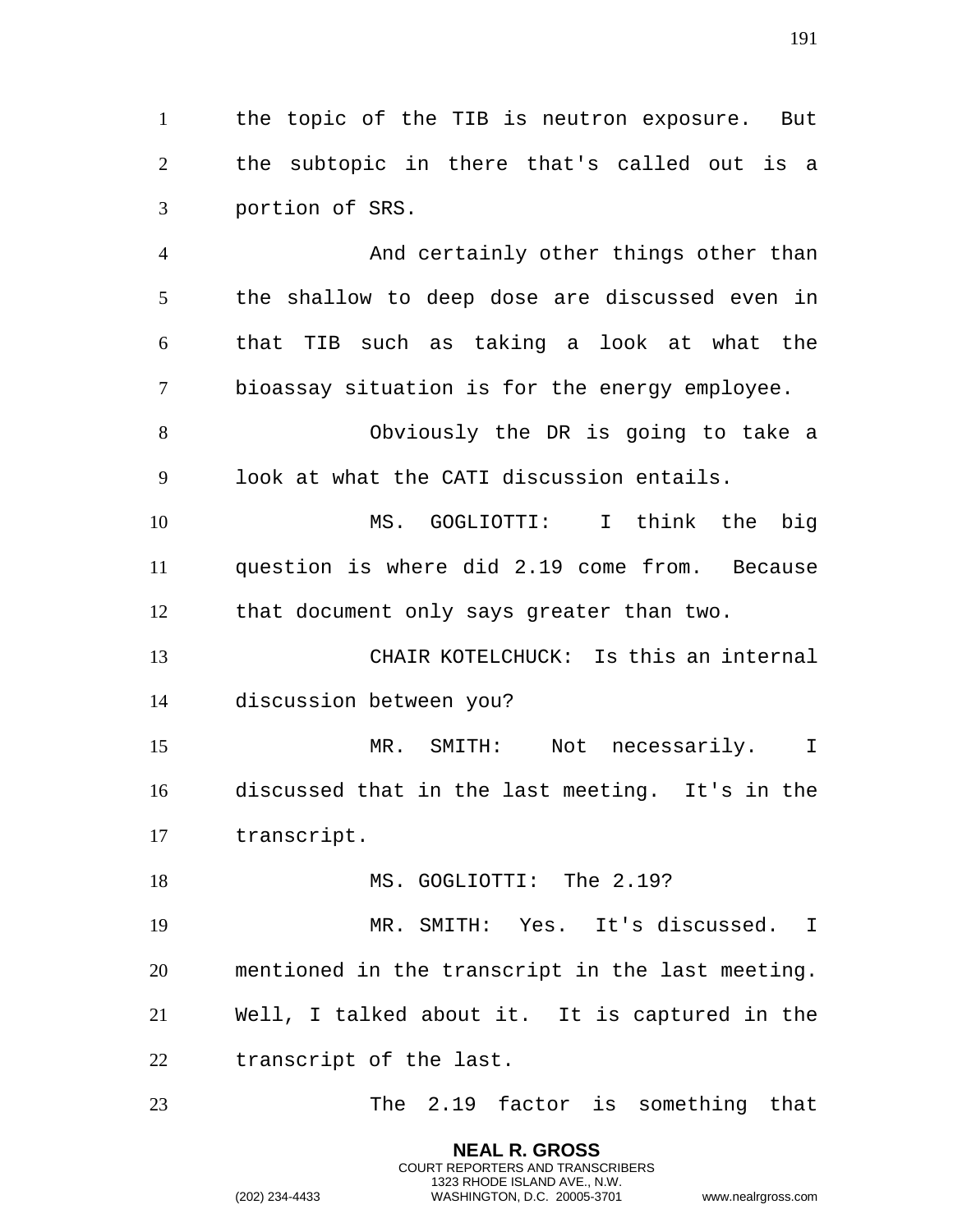to a degree, but my guess is that a factor was put in there with the glove box factor TIB in mind. MS. GOGLIOTTI: I think I'm going to have to review the transcript again and we'll post a follow-up response here. You directed us here to TIB-7. MR. SMITH: Right, and I did so last time as well. That's also in the transcript. I'm basically saying the same thing I said last time. 13 CHAIR KOTELCHUCK: Okay. DR. ANIGSTEIN: This is Bob Anigstein. I just rejoined the call. This is for part of the discussion if I can shed a little light on this issue. 18 The 2.19 factor comes from the fact that the dosimeter which is likely worn in the upper part of the body, typically on the lapel, is further away from the source than some of the

comes out of DCAS-TIB-10. In a sense speculating

 lower organs and usually the prostate in this instance that was in question.

> **NEAL R. GROSS** COURT REPORTERS AND TRANSCRIBERS 1323 RHODE ISLAND AVE., N.W.

(202) 234-4433 WASHINGTON, D.C. 20005-3701 www.nealrgross.com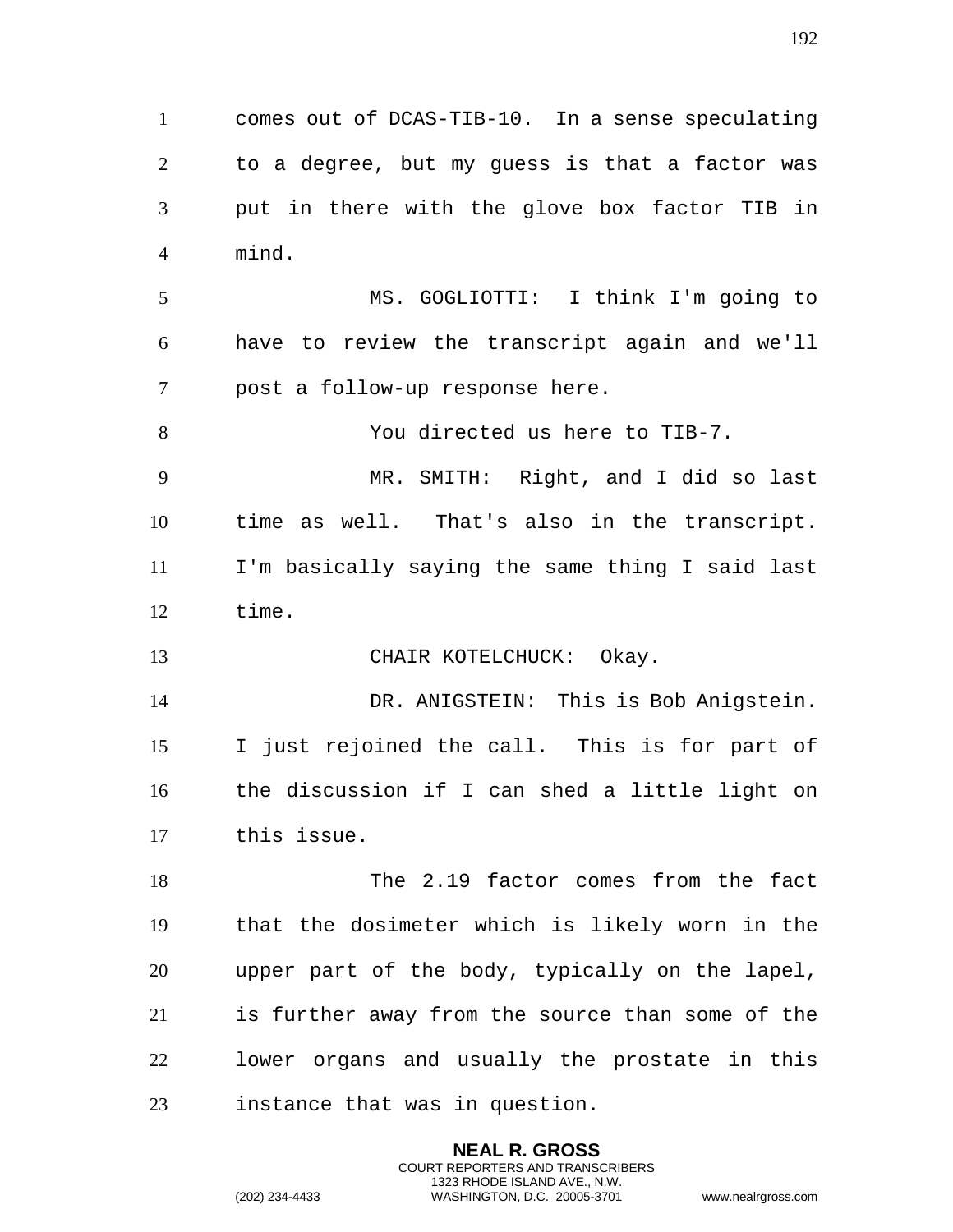It has nothing to do with the shallow to deep dose ratio. It's primarily a result from geometry, from the distance. MR. SMITH: That's correct and I acknowledged that in the discussion on the last meeting. It's in the transcript. DR. ANIGSTEIN: Okay. I wasn't part of the last meeting. MR. KATZ: This is Ted. It just sounds like this is something that would be helpful once Rose has a chance to read the transcript from the last meeting and she can confer with Bob and get clarification before we try to hammer this out. 14 MS. GOGLIOTTI: Okay, great. CHAIR KOTELCHUCK: I think we've come to a time to set a date for the next meeting. MR. KATZ: Let me pull up the calendar so I can see where we are. CHAIR KOTELCHUCK: The question is whether we might be able to meet in early December or we'll have to postpone it until early January, till January. MR. KATZ: Well, it cannot happen

> **NEAL R. GROSS** COURT REPORTERS AND TRANSCRIBERS 1323 RHODE ISLAND AVE., N.W.

(202) 234-4433 WASHINGTON, D.C. 20005-3701 www.nealrgross.com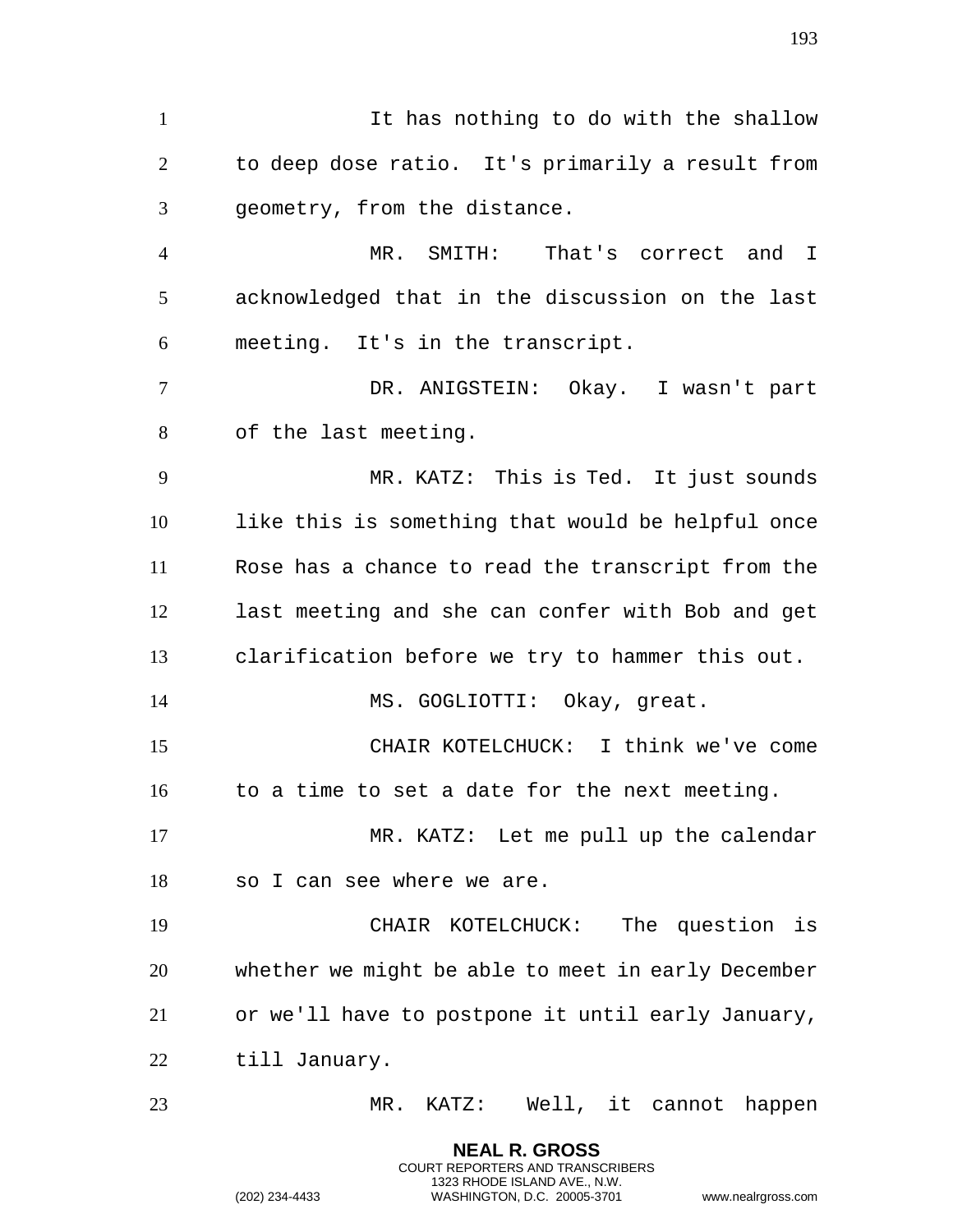before early December.

| $\overline{2}$ | CHAIR KOTELCHUCK: That's correct.                |
|----------------|--------------------------------------------------|
| $\overline{3}$ | MR. KATZ: Because of the way things              |
| $\overline{4}$ | work now in the department.                      |
| 5              | CHAIR KOTELCHUCK: Right. Understood.             |
| 6              | MR. KATZ: So December is in the                  |
| $\tau$         | scheme right now, we have a Board meeting on the |
| 8              | 13th and the 14th. It may only be the 13th but   |
| 9              | that's the Board meeting.                        |
| 10             | And if this meeting is typical we                |
| 11             | usually have a lot of Work Group meetings swing  |
| 12             | in in the couple of weeks before the Board       |
| 13             | meeting.                                         |
| 14             | CHAIR KOTELCHUCK: That's right.                  |
| 15             | MR. KATZ: It's not the best time to              |
| 16             | have a dose reconstruction meeting for that      |
| 17             | reason because you want to leave it as flexible  |
| 18             | as possible for necessary meetings until the     |
| 19             | Board meeting.                                   |
| 20             | It really probably is better to                  |
| 21             | actually wait till January for the next meeting  |
| 22             |                                                  |
|                | if that's okay with the Board Members.           |

**NEAL R. GROSS** COURT REPORTERS AND TRANSCRIBERS 1323 RHODE ISLAND AVE., N.W.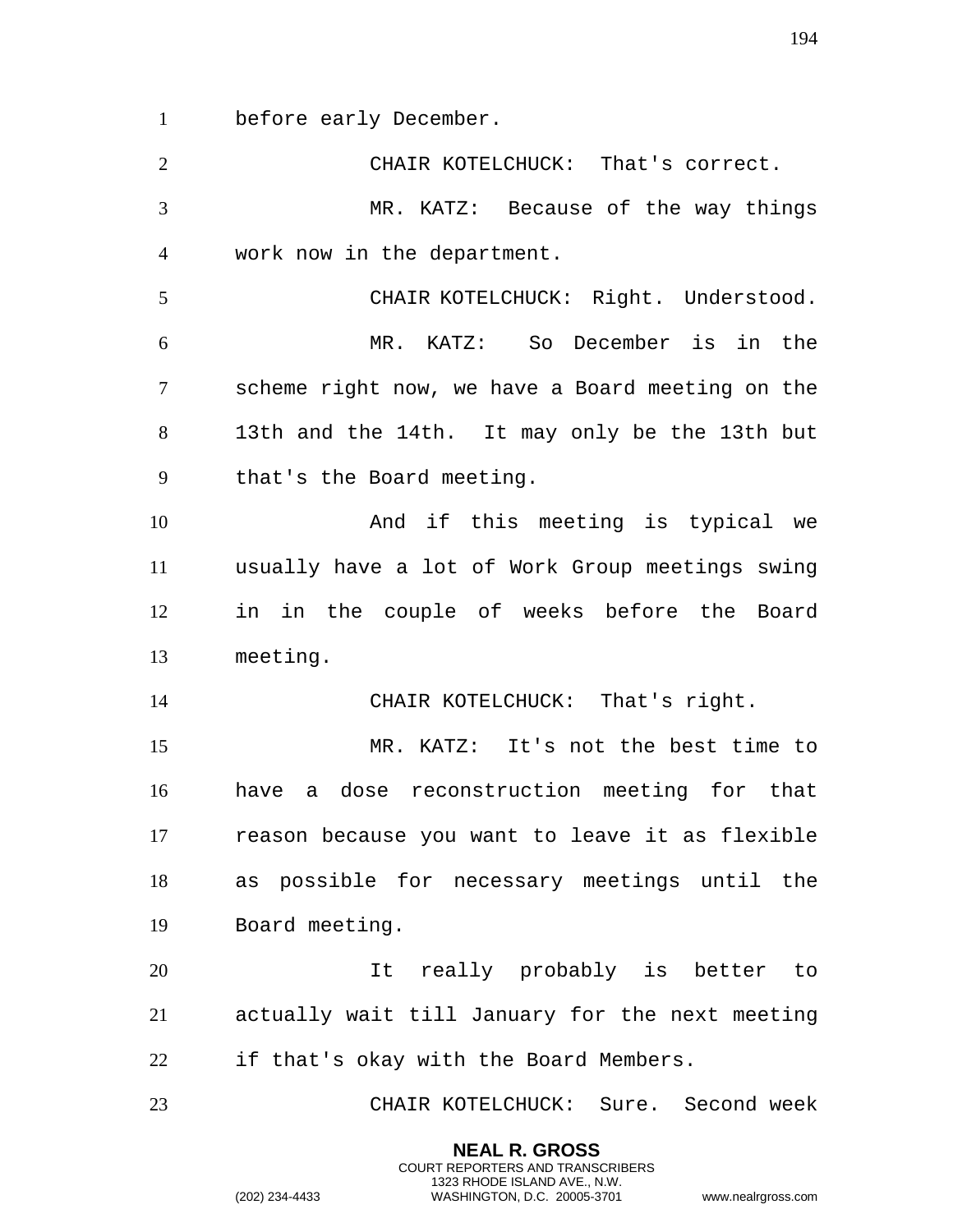**NEAL R. GROSS** in January? Often a slightly quieter week. MR. KATZ: So, January, the week of the eighth. That -- I don't know when the holidays are but I don't think there's any that week. CHAIR KOTELCHUCK: No. The 15th is Martin Luther King's birthday. MR. KATZ: I think that week's probably good. 10 CHAIR KOTELCHUCK: Yes. 11 MR. KATZ: Yes, the 10th is not good, but 8th, 9th, 11th. MEMBER BEACH: The 11th doesn't work for me. CHAIR KOTELCHUCK: You say 11th does or does not work? 17 MEMBER BEACH: Does not. 18 MR. KATZ: So how about the 9th? That's a Tuesday. 20 MEMBER BEACH: That's good. CHAIR KOTELCHUCK: Good for me. Pardon? MR. KATZ: I'm sorry, Wanda, we

COURT REPORTERS AND TRANSCRIBERS 1323 RHODE ISLAND AVE., N.W.

(202) 234-4433 WASHINGTON, D.C. 20005-3701 www.nealrgross.com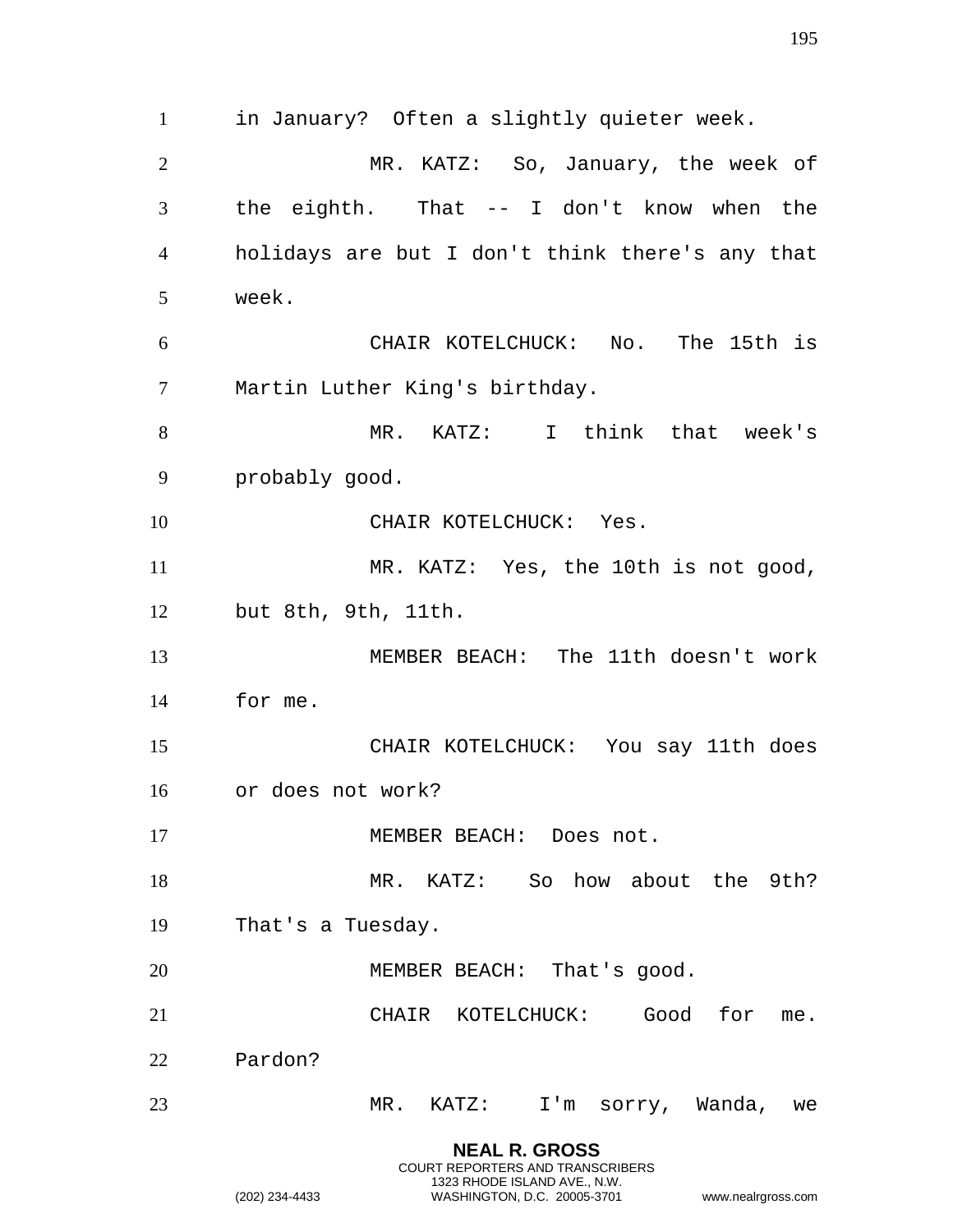couldn't hear you.

 MEMBER MUNN: That entire week is problematic for me.

 MR. KATZ: Okay, then let's do -- MEMBER BEACH: The next week I'm not available.

 MEMBER MUNN: Okay, so in a case like that I'll probably be in a spot -- I'll be traveling, but I'll probably be in a spot for example on the 9th I could probably do that even though I'll be away.

 CHAIR KOTELCHUCK: Well, if you could, could the 9th work for most of the rest of us?

 MR. KATZ: It just needs to be fairly reliable, Wanda, because these days we're cutting close with our quorum.

 MEMBER MUNN: I realize that and that's why one never knows in these vacation situations whether the facility where you are is going to truly have reliable wifi or not. That's what it really comes down to.

22 I will have my cell phone with me and if worse comes to worst I can do that, but it's

> **NEAL R. GROSS** COURT REPORTERS AND TRANSCRIBERS 1323 RHODE ISLAND AVE., N.W.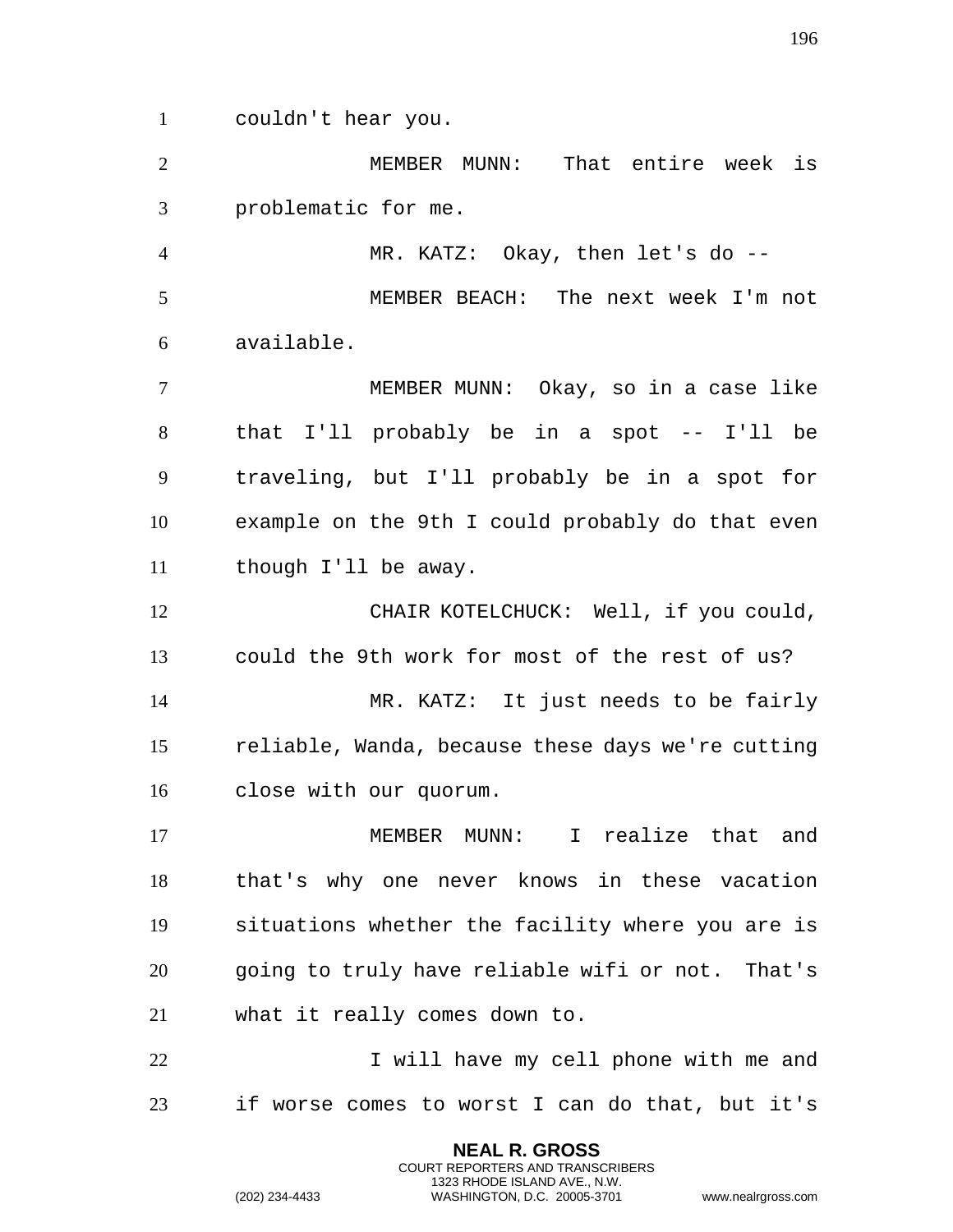really bad if I don't have the screen. Let's go ahead and do it if that's what fits for everybody else. Because the next week is not going to work and the week after that is getting two months away from where we are today. CHAIR KOTELCHUCK: That's right. I agree. Let's try to find, however, one backup date. MR. KATZ: Yes, I need a backup date anyway. CHAIR KOTELCHUCK: In case David Richardson -- 14 MR. KATZ: Right. CHAIR KOTELCHUCK: John, by the way, is the 9th okay for you? John Poston? 17 MEMBER POSTON: Yes. Can you hear me? 18 CHAIR KOTELCHUCK: Yes, there we are. 19 MEMBER MUNN: Now we can. MEMBER POSTON: Dave and I were talking at the same time. So I think that's okay with me. CHAIR KOTELCHUCK: Good. MR. KATZ: So the 9th is first choice

> **NEAL R. GROSS** COURT REPORTERS AND TRANSCRIBERS 1323 RHODE ISLAND AVE., N.W.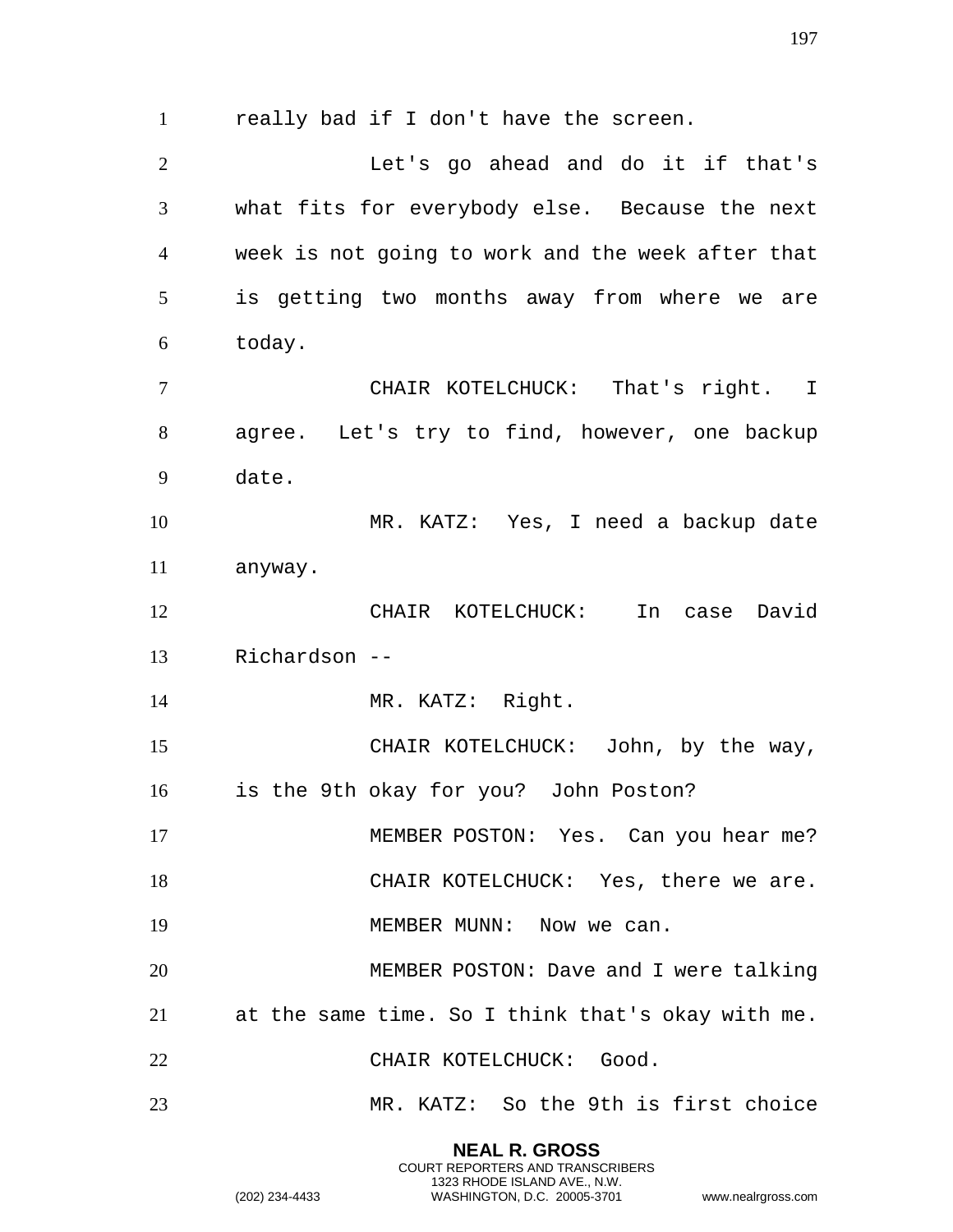and then let's just choose a date on the week of the 22nd as a backup. CHAIR KOTELCHUCK: Correct. I'm free. MEMBER BEACH: I'm clear on all of them. CHAIR KOTELCHUCK: And I am as well. 7 MR. KATZ: How about -- well, they're all fine. How about Wednesday the 24th? 9 MEMBER BEACH: Okay. 10 CHAIR KOTELCHUCK: Sure. MR. KATZ: Okay. It's just a backup. MEMBER CLAWSON: I just realized that Mondays and Wednesdays I will have to leave earlier than that so I may not be able to be a part of it the last hour or so. MR. KATZ: You have to leave by what time, Brad? MEMBER CLAWSON: I have meetings on Mondays that would be 3 o'clock your time and on Wednesdays I have them at 4 o'clock. MR. KATZ: That'll be okay anyway. CHAIR KOTELCHUCK: Oh, yes, 4 p.m. that's fine. We're normally pretty close.

> **NEAL R. GROSS** COURT REPORTERS AND TRANSCRIBERS 1323 RHODE ISLAND AVE., N.W.

(202) 234-4433 WASHINGTON, D.C. 20005-3701 www.nealrgross.com